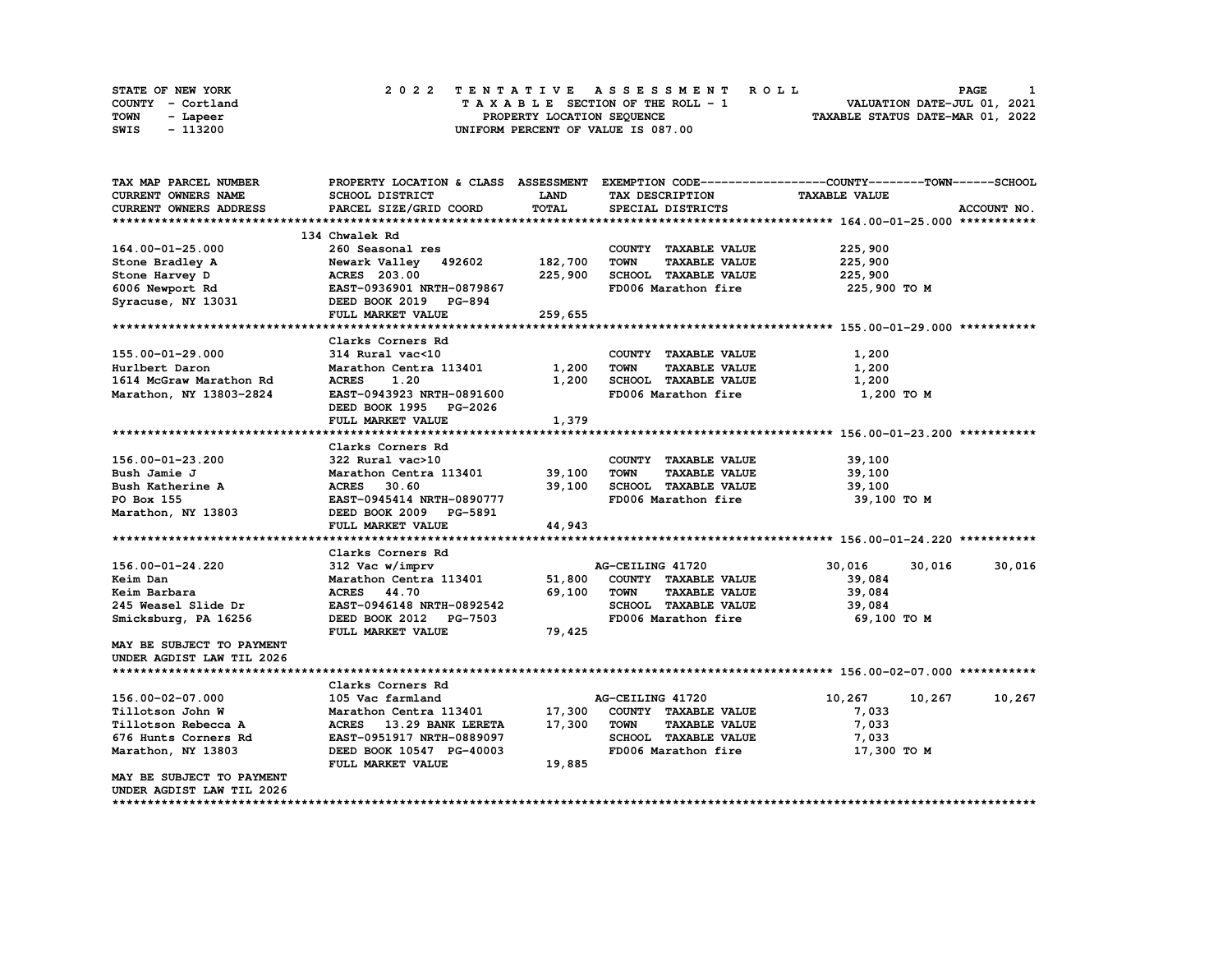|      | STATE OF NEW YORK |  | 2022 TENTATIVE ASSESSMENT ROLL                                 | PAGE |  |
|------|-------------------|--|----------------------------------------------------------------|------|--|
|      | COUNTY - Cortland |  | VALUATION DATE-JUL 01, 2021<br>TAXABLE SECTION OF THE ROLL - 1 |      |  |
| TOWN | - Lapeer          |  | TAXABLE STATUS DATE-MAR 01, 2022<br>PROPERTY LOCATION SEQUENCE |      |  |
| SWIS | - 113200          |  | UNIFORM PERCENT OF VALUE IS 087.00                             |      |  |

| TAX MAP PARCEL NUMBER     |                           |        |                                     | PROPERTY LOCATION & CLASS ASSESSMENT EXEMPTION CODE----------------COUNTY-------TOWN-----SCHOOL |  |
|---------------------------|---------------------------|--------|-------------------------------------|-------------------------------------------------------------------------------------------------|--|
| CURRENT OWNERS NAME       | <b>SCHOOL DISTRICT</b>    | LAND   | TAX DESCRIPTION                     | <b>TAXABLE VALUE</b>                                                                            |  |
| CURRENT OWNERS ADDRESS    | PARCEL SIZE/GRID COORD    | TOTAL  | SPECIAL DISTRICTS                   | ACCOUNT NO.                                                                                     |  |
|                           |                           |        |                                     |                                                                                                 |  |
|                           | Clarks Corners Rd         |        |                                     |                                                                                                 |  |
| 156.00-03-09.111          | 312 Vac w/imprv           |        | COUNTY TAXABLE VALUE                | 56,600                                                                                          |  |
| Johnson Laurence E        | Marathon Centra 113401    | 46,300 | <b>TOWN</b><br><b>TAXABLE VALUE</b> | 56,600                                                                                          |  |
| Johnson Beverly D         | <b>ACRES</b><br>36.20     | 56,600 | SCHOOL TAXABLE VALUE                | 56,600                                                                                          |  |
| 691 Hunts Corners Rd      | EAST-0950757 NRTH-0889442 |        | FD006 Marathon fire                 | 56,600 TO M                                                                                     |  |
| Marathon, NY 13803        | DEED BOOK 2008 PG-4596    |        |                                     |                                                                                                 |  |
|                           | FULL MARKET VALUE         | 65,057 |                                     |                                                                                                 |  |
|                           |                           |        |                                     |                                                                                                 |  |
|                           |                           |        |                                     |                                                                                                 |  |
|                           | Clarks Corners Rd         |        |                                     |                                                                                                 |  |
| 156.00-03-10.120          | 314 Rural vac<10          |        | COUNTY TAXABLE VALUE                | 18,900                                                                                          |  |
| Perry Dean L              | Marathon Centra 113401    | 18,900 | <b>TOWN</b><br><b>TAXABLE VALUE</b> | 18,900                                                                                          |  |
| Perry Judy L              | <b>ACRES</b><br>7.80      | 18,900 | SCHOOL TAXABLE VALUE                | 18,900                                                                                          |  |
| 1193 Quail Hollow Rd      | EAST-0949744 NRTH-0891150 |        | FD006 Marathon fire                 | 18,900 TO M                                                                                     |  |
| Marathon, NY 13803-1442   | DEED BOOK 1999 PG-849     |        |                                     |                                                                                                 |  |
|                           | FULL MARKET VALUE         | 21,724 |                                     |                                                                                                 |  |
|                           |                           |        |                                     |                                                                                                 |  |
|                           | Clarks Corners Rd         |        |                                     |                                                                                                 |  |
| 156.00-03-10.200          | 314 Rural vac<10          |        | COUNTY TAXABLE VALUE                | 1,200                                                                                           |  |
| Riese Jerry V             | Marathon Centra 113401    | 1,200  | <b>TOWN</b><br><b>TAXABLE VALUE</b> | 1,200                                                                                           |  |
| 2563 Clarks Corners Rd    | <b>ACRES</b><br>1.21      | 1,200  | SCHOOL TAXABLE VALUE                | 1,200                                                                                           |  |
| Marathon, NY 13803-1935   | EAST-0949470 NRTH-0891046 |        | FD006 Marathon fire                 | 1,200 TO M                                                                                      |  |
|                           | DEED BOOK 1995 PG-2899    |        |                                     |                                                                                                 |  |
|                           | FULL MARKET VALUE         | 1,379  |                                     |                                                                                                 |  |
|                           |                           |        |                                     |                                                                                                 |  |
|                           | Clarks Corners Rd         |        |                                     |                                                                                                 |  |
| 156.00-07-01.000          | 312 Vac w/imprv           |        | AG-CEILING 41720                    | 32,605<br>32,605<br>32,605                                                                      |  |
| Jennison James R          | Marathon Centra 113401    | 59,400 | COUNTY TAXABLE VALUE                | 46,795                                                                                          |  |
| 2861 Clarks Corners Rd    | <b>ACRES</b> 59.89        | 79,400 | <b>TOWN</b><br><b>TAXABLE VALUE</b> | 46,795                                                                                          |  |
| Marathon, NY 13803        | EAST-0954543 NRTH-0890550 |        | SCHOOL TAXABLE VALUE                | 46,795                                                                                          |  |
|                           | DEED BOOK 2016 PG-1924    |        | FD006 Marathon fire                 | 79,400 то м                                                                                     |  |
|                           |                           |        |                                     |                                                                                                 |  |
|                           |                           |        |                                     |                                                                                                 |  |
| MAY BE SUBJECT TO PAYMENT | FULL MARKET VALUE         | 91,264 |                                     |                                                                                                 |  |
| UNDER AGDIST LAW TIL 2026 |                           |        |                                     |                                                                                                 |  |
|                           |                           |        |                                     |                                                                                                 |  |
|                           | Clarks Corners Rd         |        |                                     |                                                                                                 |  |
| 156.00-07-04.000          | 322 Rural vac>10          |        | COUNTY TAXABLE VALUE                | 16,100                                                                                          |  |
| Jennison John D           | Marathon Centra 113401    | 16,100 | <b>TOWN</b><br><b>TAXABLE VALUE</b> | 16,100                                                                                          |  |
| 2885 Clarks Corners Rd    | ACRES 19.80               | 16,100 | SCHOOL TAXABLE VALUE                | 16,100                                                                                          |  |
| Marathon, NY 13803        | EAST-0955146 NRTH-0890794 |        | FD006 Marathon fire                 | 16,100 TO M                                                                                     |  |
|                           | DEED BOOK 10319 PG-14004  |        |                                     |                                                                                                 |  |
|                           | FULL MARKET VALUE         | 18,506 |                                     |                                                                                                 |  |
|                           |                           |        |                                     |                                                                                                 |  |
|                           | Clarks Corners Rd         |        |                                     |                                                                                                 |  |
| 156.00-07-05.000          | 314 Rural vac<10          |        | COUNTY TAXABLE VALUE                | 700                                                                                             |  |
| Jennison John D           | Marathon Centra 113401    | 700    | <b>TOWN</b><br><b>TAXABLE VALUE</b> | 700                                                                                             |  |
| 2885 Clarks Corners Rd    | <b>ACRES</b><br>0.48      | 700    | SCHOOL TAXABLE VALUE                | 700                                                                                             |  |
| Marathon, NY 13803        | EAST-0955251 NRTH-0890043 |        | FD006 Marathon fire                 | 700 TO M                                                                                        |  |
|                           | DEED BOOK 2009 PG-5434    |        |                                     |                                                                                                 |  |
|                           | FULL MARKET VALUE         | 805    |                                     |                                                                                                 |  |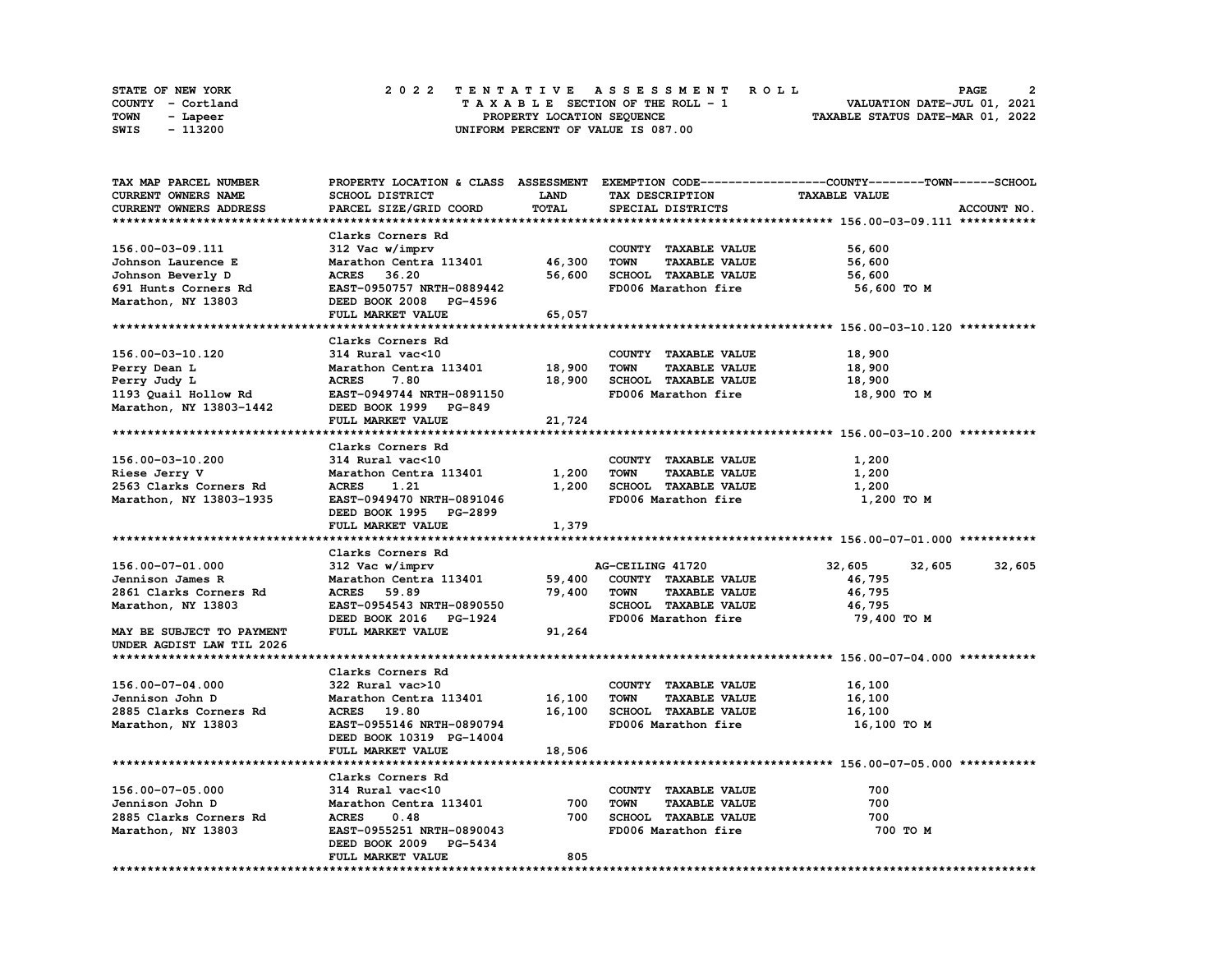|      | <b>STATE OF NEW YORK</b> | 2022 TENTATIVE ASSESSMENT ROLL          | PAGE                             |
|------|--------------------------|-----------------------------------------|----------------------------------|
|      | COUNTY - Cortland        | $T A X A B L E$ SECTION OF THE ROLL - 1 | VALUATION DATE-JUL 01, 2021      |
| TOWN | - Lapeer                 | PROPERTY LOCATION SEQUENCE              | TAXABLE STATUS DATE-MAR 01, 2022 |
| SWIS | - 113200                 | UNIFORM PERCENT OF VALUE IS 087.00      |                                  |

| TAX MAP PARCEL NUMBER                                  | PROPERTY LOCATION & CLASS ASSESSMENT EXEMPTION CODE----------------COUNTY-------TOWN-----SCHOOL |         |                  |                             |                      |        |             |
|--------------------------------------------------------|-------------------------------------------------------------------------------------------------|---------|------------------|-----------------------------|----------------------|--------|-------------|
| <b>CURRENT OWNERS NAME</b>                             | SCHOOL DISTRICT                                                                                 | LAND    |                  | TAX DESCRIPTION             | <b>TAXABLE VALUE</b> |        |             |
| CURRENT OWNERS ADDRESS                                 | PARCEL SIZE/GRID COORD                                                                          | TOTAL   |                  | SPECIAL DISTRICTS           |                      |        | ACCOUNT NO. |
|                                                        |                                                                                                 |         |                  |                             |                      |        |             |
|                                                        | Clarks Corners Rd                                                                               |         |                  |                             |                      |        |             |
| 156.00-07-08.000                                       | 105 Vac farmland                                                                                |         | AG-CEILING 41720 |                             | 12,059               | 12,059 | 12,059      |
| Huizinga Properties LLC                                | Marathon Centra 113401                                                                          | 20,300  |                  | COUNTY TAXABLE VALUE        | 8,241                |        |             |
| 4165 Route 221                                         | ACRES 15.55                                                                                     | 20,300  | <b>TOWN</b>      | <b>TAXABLE VALUE</b>        | 8,241                |        |             |
| Marathon, NY 13803                                     | EAST-0955218 NRTH-0889026                                                                       |         |                  | SCHOOL TAXABLE VALUE        | 8,241                |        |             |
|                                                        | DEED BOOK 2015 PG-2903                                                                          |         |                  | FD006 Marathon fire         | 20,300 TO M          |        |             |
| MAY BE SUBJECT TO PAYMENT<br>UNDER AGDIST LAW TIL 2026 | FULL MARKET VALUE                                                                               | 23,333  |                  |                             |                      |        |             |
|                                                        |                                                                                                 |         |                  |                             |                      |        |             |
|                                                        | Clarks Corners Rd                                                                               |         |                  |                             |                      |        |             |
| 156.00-07-09.000                                       | 105 Vac farmland                                                                                |         | AG-CEILING 41720 |                             | 15,255               | 15,255 | 15,255      |
| Huizinga Properties LLC                                | Marathon Centra 113401                                                                          | 26,700  |                  | COUNTY TAXABLE VALUE        | 11,445               |        |             |
| 4165 Route 221                                         | ACRES 26.77                                                                                     | 26,700  | <b>TOWN</b>      | <b>TAXABLE VALUE</b>        | 11,445               |        |             |
| Marathon, NY 13803                                     | EAST-0955931 NRTH-0888996                                                                       |         |                  | SCHOOL TAXABLE VALUE        | 11,445               |        |             |
|                                                        | DEED BOOK 2015 PG-2903                                                                          |         |                  | FD006 Marathon fire         | 26,700 то м          |        |             |
| MAY BE SUBJECT TO PAYMENT                              | FULL MARKET VALUE                                                                               | 30,690  |                  |                             |                      |        |             |
| UNDER AGDIST LAW TIL 2026                              |                                                                                                 |         |                  |                             |                      |        |             |
|                                                        |                                                                                                 |         |                  |                             |                      |        |             |
|                                                        | Clarks Corners Rd                                                                               |         |                  |                             |                      |        |             |
| 156.00-08-23.000                                       | 322 Rural vac>10                                                                                |         |                  | COUNTY TAXABLE VALUE        | 13,400               |        |             |
| Jennison James R                                       | Marathon Centra 113401 13,400                                                                   |         | <b>TOWN</b>      | <b>TAXABLE VALUE</b>        | 13,400               |        |             |
| 2861 Clarks Corners Rd                                 |                                                                                                 | 13,400  |                  | SCHOOL TAXABLE VALUE        |                      |        |             |
|                                                        | ACRES 15.65                                                                                     |         |                  |                             | 13,400               |        |             |
| Marathon, NY 13803                                     | EAST-0954731 NRTH-0891771                                                                       |         |                  | FD006 Marathon fire         | 13,400 TO M          |        |             |
|                                                        | DEED BOOK 2016 PG-1922                                                                          |         |                  |                             |                      |        |             |
|                                                        | FULL MARKET VALUE                                                                               | 15,402  |                  |                             |                      |        |             |
|                                                        |                                                                                                 |         |                  |                             |                      |        |             |
|                                                        | 791 Clarks Corners Rd                                                                           |         |                  |                             |                      |        |             |
| 156.00-04-05.000                                       | 210 1 Family Res                                                                                |         |                  | COUNTY TAXABLE VALUE        | 53,700               |        |             |
| Glezen Barry G                                         | Marathon Centra 113401 13,200                                                                   |         | TOWN             | <b>TAXABLE VALUE</b>        | 53,700               |        |             |
| 791 Quail Hill Rd                                      | <b>ACRES</b><br>1.84                                                                            | 53,700  |                  | SCHOOL TAXABLE VALUE        | 53,700               |        |             |
| Marathon, NY 13803-1901                                | EAST-0947367 NRTH-0891872<br>DEED BOOK 1999 PG-324                                              |         |                  | FD006 Marathon fire         | 53,700 TO M          |        |             |
|                                                        | FULL MARKET VALUE                                                                               | 61,724  |                  |                             |                      |        |             |
|                                                        |                                                                                                 |         |                  |                             |                      |        |             |
|                                                        | 1937 Clarks Corners Rd                                                                          |         |                  |                             |                      |        |             |
| 155.00-01-20.100                                       | 241 Rural res&ag                                                                                |         | AG-CEILING 41720 |                             | 57,350               | 57,350 | 57,350      |
| Brown Lee L                                            | Marathon Centra 113401 186,100 BAS STAR 41854                                                   |         |                  |                             | $\mathbf{0}$         | 0      | 28,200      |
| Brown Kim M                                            | ACRES 157.60                                                                                    | 300,200 |                  | COUNTY TAXABLE VALUE        | 242,850              |        |             |
| 1937 Flint Rd                                          | EAST-0937465 NRTH-0888596                                                                       |         | <b>TOWN</b>      | <b>TAXABLE VALUE</b>        | 242,850              |        |             |
| Marathon, NY 13803                                     | DEED BOOK 537 PG-197                                                                            |         |                  | SCHOOL TAXABLE VALUE        | 214,650              |        |             |
|                                                        | FULL MARKET VALUE                                                                               |         |                  | 345,057 FD006 Marathon fire | 300,200 TO M         |        |             |
| MAY BE SUBJECT TO PAYMENT<br>UNDER AGDIST LAW TIL 2026 |                                                                                                 |         |                  |                             |                      |        |             |
|                                                        |                                                                                                 |         |                  |                             |                      |        |             |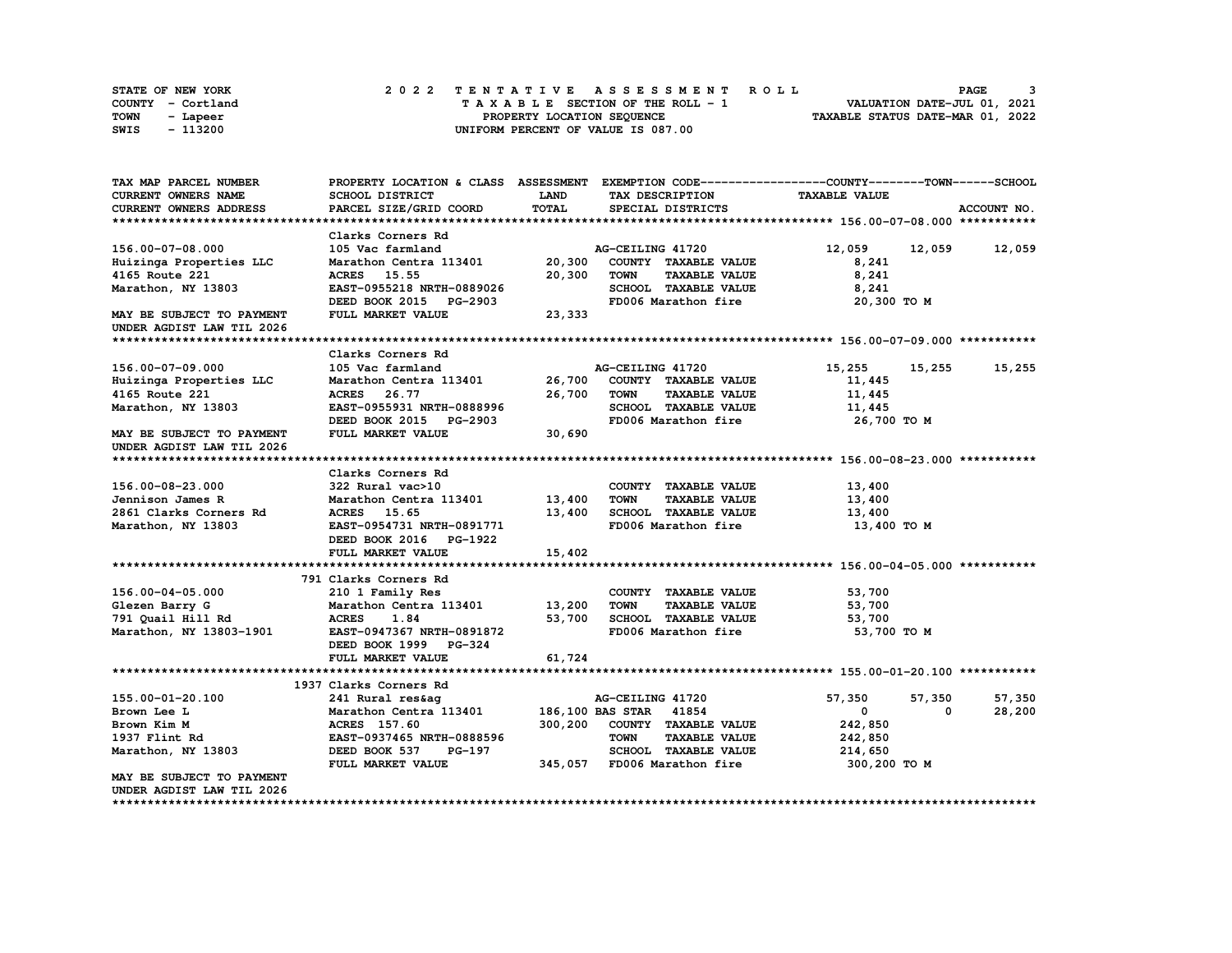| <b>STATE OF NEW YORK</b> |                   |  |  |  |  |  | 2022 TENTATIVE ASSESSMENT ROLL     |  |  |  |  |  |  |                                  | PAGE                        |  |
|--------------------------|-------------------|--|--|--|--|--|------------------------------------|--|--|--|--|--|--|----------------------------------|-----------------------------|--|
|                          | COUNTY - Cortland |  |  |  |  |  | TAXABLE SECTION OF THE ROLL - 1    |  |  |  |  |  |  |                                  | VALUATION DATE-JUL 01, 2021 |  |
| TOWN                     | - Lapeer          |  |  |  |  |  | PROPERTY LOCATION SEOUENCE         |  |  |  |  |  |  | TAXABLE STATUS DATE-MAR 01, 2022 |                             |  |
| SWIS                     | - 113200          |  |  |  |  |  | UNIFORM PERCENT OF VALUE IS 087.00 |  |  |  |  |  |  |                                  |                             |  |

| <b>TAX MAP PARCEL NUMBER</b> | PROPERTY LOCATION & CLASS ASSESSMENT          |         |                          |                             | EXEMPTION CODE-----------------COUNTY-------TOWN------SCHOOL |             |             |
|------------------------------|-----------------------------------------------|---------|--------------------------|-----------------------------|--------------------------------------------------------------|-------------|-------------|
| CURRENT OWNERS NAME          | SCHOOL DISTRICT                               | LAND    |                          | TAX DESCRIPTION             | <b>TAXABLE VALUE</b>                                         |             |             |
| CURRENT OWNERS ADDRESS       | PARCEL SIZE/GRID COORD                        | TOTAL   |                          | SPECIAL DISTRICTS           |                                                              |             | ACCOUNT NO. |
|                              |                                               |         |                          |                             |                                                              |             |             |
|                              | 1986 Clarks Corners Rd                        |         |                          |                             |                                                              |             |             |
| 155.00-01-20.220             | 117 Horse farm                                |         | <b>BAS STAR 41854</b>    |                             | 0                                                            | 0           | 28,200      |
| Rightmire Michael K          | Marathon Centra 113401                        | 32,200  |                          | COUNTY TAXABLE VALUE        | 157,500                                                      |             |             |
| Rightmire Jean               | <b>ACRES</b><br>20.00                         | 157,500 | <b>TOWN</b>              | <b>TAXABLE VALUE</b>        | 157,500                                                      |             |             |
| 1986 Clarks Corners Rd       | EAST-0939173 NRTH-0887171                     |         |                          | SCHOOL TAXABLE VALUE        | 129,300                                                      |             |             |
| Marathon, NY 13803           | DEED BOOK 10264 PG-26001                      |         |                          | FD006 Marathon fire         | 157,500 то м                                                 |             |             |
|                              | FULL MARKET VALUE                             | 181,034 |                          |                             |                                                              |             |             |
|                              |                                               |         |                          |                             |                                                              |             |             |
|                              | 2013 Clarks Corners Rd                        |         |                          |                             |                                                              |             |             |
| 155.00-01-25.000             | 210 1 Family Res                              |         | <b>BAS STAR 41854</b>    |                             | 0                                                            | $\mathbf 0$ | 28,200      |
| Shepard Timothy C            | Marathon Centra 113401                        | 16,200  |                          | COUNTY TAXABLE VALUE        | 119,300                                                      |             |             |
| Shepard Martha A             | <b>ACRES</b><br>4.17                          | 119,300 | <b>TOWN</b>              | <b>TAXABLE VALUE</b>        | 119,300                                                      |             |             |
| 2013 Clarks Corners Rd       | EAST-0939334 NRTH-0887991                     |         |                          | SCHOOL TAXABLE VALUE        | 91,100                                                       |             |             |
| Marathon, NY 13803           | DEED BOOK 1999 PG-4236                        |         |                          | FD006 Marathon fire         | 119,300 TO M                                                 |             |             |
|                              | FULL MARKET VALUE                             | 137,126 |                          |                             |                                                              |             |             |
|                              |                                               |         |                          |                             |                                                              |             |             |
|                              | 2039 Clarks Corners Rd                        |         |                          |                             |                                                              |             |             |
| 155.00-01-26.000             | 210 1 Family Res                              |         |                          | COUNTY TAXABLE VALUE        | 61,600                                                       |             |             |
| Allen Frederick W            | Marathon Centra 113401                        | 14,200  | <b>TOWN</b>              | <b>TAXABLE VALUE</b>        | 61,600                                                       |             |             |
| 1151 Quail Hollow            | <b>ACRES</b><br>2.63                          | 61,600  |                          | SCHOOL TAXABLE VALUE        | 61,600                                                       |             |             |
| Marathon, NY 13803           | EAST-0939703 NRTH-0888030                     |         |                          | FD006 Marathon fire         | 61,600 TO M                                                  |             |             |
|                              | DEED BOOK 10492 PG-81001                      |         |                          |                             |                                                              |             |             |
|                              |                                               |         |                          |                             |                                                              |             |             |
|                              |                                               |         |                          |                             |                                                              |             |             |
|                              | FULL MARKET VALUE                             | 70,805  |                          |                             |                                                              |             |             |
|                              |                                               |         |                          |                             |                                                              |             |             |
|                              | 2047 Clarks Corners Rd                        |         |                          |                             |                                                              |             |             |
| $155.00 - 01 - 19.000$       | 113 Cattle farm                               |         | AG 10-YR 41700           |                             | 25,000                                                       | 25,000      | 25,000      |
| Allen Larry W                | Marathon Centra 113401                        |         | 151,200 AG-CEILING 41720 |                             | 68,263                                                       | 68,263<br>0 | 68,263      |
| 2047 Clarks Corners Rd       | ACRES 142.37                                  |         | 185,800 ENH STAR 41834   |                             | $\mathbf 0$                                                  |             | 70,410      |
| Marathon, NY 13803-1524      | EAST-0940513 NRTH-0887673                     |         |                          | COUNTY TAXABLE VALUE        | 92,537                                                       |             |             |
|                              | DEED BOOK 461<br>PG-227                       |         | <b>TOWN</b>              | <b>TAXABLE VALUE</b>        | 92,537                                                       |             |             |
| MAY BE SUBJECT TO PAYMENT    | FULL MARKET VALUE                             | 213,563 |                          | <b>SCHOOL TAXABLE VALUE</b> | 22,127                                                       |             |             |
| UNDER AGDIST LAW TIL 2026    |                                               |         |                          | FD006 Marathon fire         | 185,800 TO M                                                 |             |             |
|                              |                                               |         |                          |                             |                                                              |             |             |
|                              | 2077 Clarks Corners Rd                        |         |                          |                             |                                                              |             |             |
| 155.00-01-18.000             | 322 Rural vac>10                              |         |                          | COUNTY TAXABLE VALUE        | 106,100                                                      |             |             |
| Manoogian Trust              | Marathon Centra 113401                        | 106,100 | <b>TOWN</b>              | <b>TAXABLE VALUE</b>        | 106,100                                                      |             |             |
| 3215 159th St                | ACRES 108.67                                  | 106,100 |                          | SCHOOL TAXABLE VALUE        | 106,100                                                      |             |             |
| Flushing, NY 11358           | EAST-0941653 NRTH-0888734                     |         |                          | FD006 Marathon fire         | 106,100 TO M                                                 |             |             |
|                              | DEED BOOK 2001 PG-5072                        |         |                          |                             |                                                              |             |             |
|                              | FULL MARKET VALUE                             | 121,954 |                          |                             |                                                              |             |             |
|                              |                                               |         |                          |                             |                                                              |             |             |
|                              | 2169 Clarks Corners Rd                        |         |                          |                             |                                                              |             |             |
| 155.00-01-13.111             | 242 Rurl res&rec                              |         |                          | COUNTY TAXABLE VALUE        | 183,400                                                      |             |             |
| Higgins Timothy M            | Marathon Centra 113401                        | 113,200 | <b>TOWN</b>              | <b>TAXABLE VALUE</b>        | 183,400                                                      |             |             |
| Higgins Julie J              | <b>ACRES</b> 115.05                           | 183,400 |                          | SCHOOL TAXABLE VALUE        | 183,400                                                      |             |             |
| 204 Carpenter Ave            | EAST-0941611 NRTH-0890647                     |         |                          | FD006 Marathon fire         | 183,400 TO M                                                 |             |             |
| Groton, NY 13073             | DEED BOOK 10454 PG-30002<br>FULL MARKET VALUE | 210,805 |                          |                             |                                                              |             |             |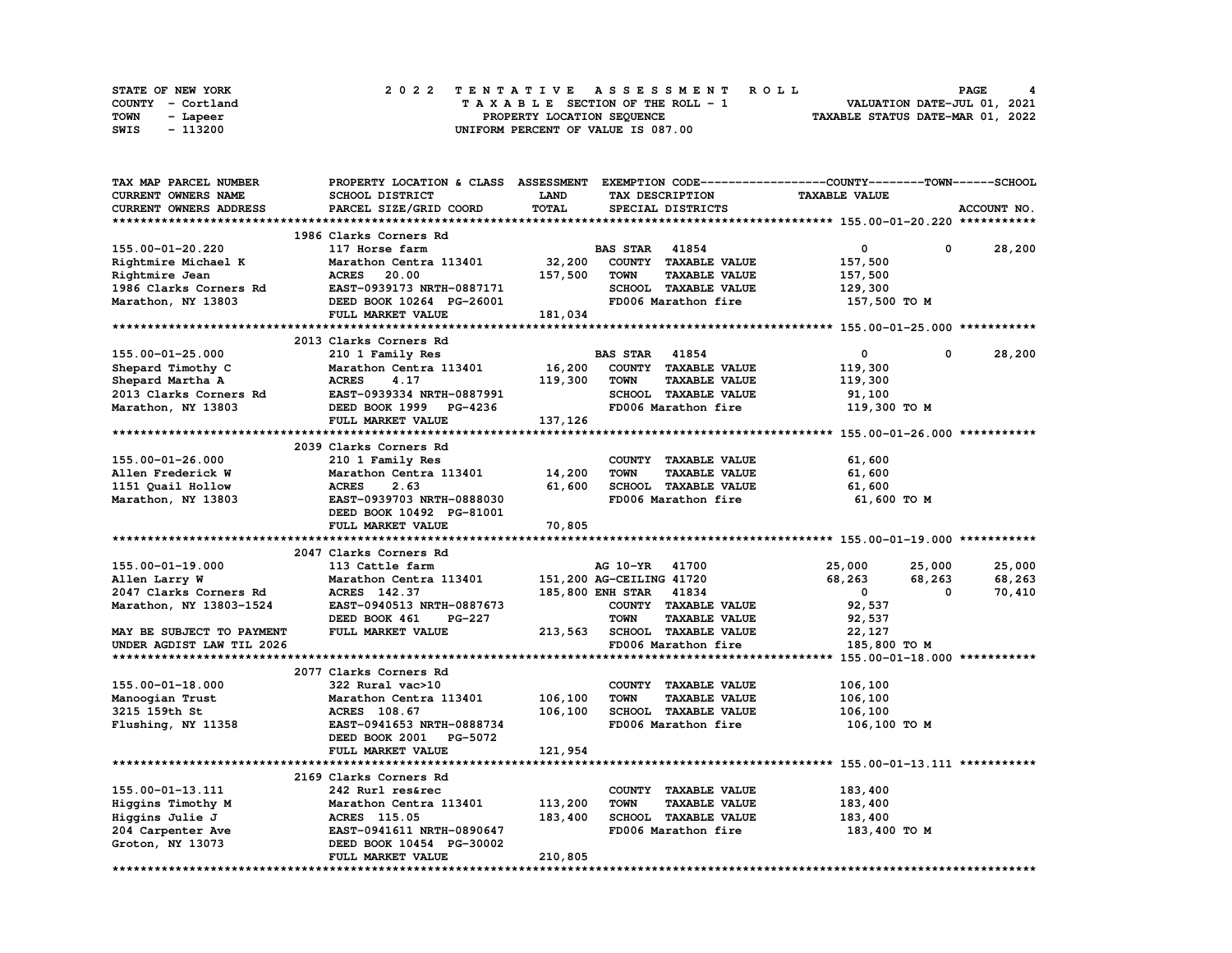| STATE OF NEW YORK | 2022 TENTATIVE ASSESSMENT ROLL     | <b>PAGE</b>                      |
|-------------------|------------------------------------|----------------------------------|
| COUNTY - Cortland | TAXABLE SECTION OF THE ROLL - 1    | VALUATION DATE-JUL 01, 2021      |
| TOWN<br>- Lapeer  | PROPERTY LOCATION SEQUENCE         | TAXABLE STATUS DATE-MAR 01, 2022 |
| - 113200<br>SWIS  | UNIFORM PERCENT OF VALUE IS 087.00 |                                  |

| TAX MAP PARCEL NUMBER       |                           |             |                                     | PROPERTY LOCATION & CLASS ASSESSMENT EXEMPTION CODE----------------COUNTY-------TOWN-----SCHOOL |             |
|-----------------------------|---------------------------|-------------|-------------------------------------|-------------------------------------------------------------------------------------------------|-------------|
| <b>CURRENT OWNERS NAME</b>  | SCHOOL DISTRICT           | <b>LAND</b> | TAX DESCRIPTION                     | <b>TAXABLE VALUE</b>                                                                            |             |
| CURRENT OWNERS ADDRESS      | PARCEL SIZE/GRID COORD    | TOTAL       | SPECIAL DISTRICTS                   |                                                                                                 | ACCOUNT NO. |
|                             |                           |             |                                     |                                                                                                 |             |
|                             | 2232 Clarks Corners Rd    |             |                                     |                                                                                                 |             |
| 155.00-01-17.220            | 210 1 Family Res          |             | <b>BAS STAR 41854</b>               | 0<br>0                                                                                          | 28,200      |
| Jewiss Gretchen             | Marathon Centra 113401    | 14,500      | COUNTY TAXABLE VALUE                | 141,900                                                                                         |             |
| 2232 Clarks Corners Rd      | <b>ACRES</b><br>3.12      | 141,900     | <b>TOWN</b><br><b>TAXABLE VALUE</b> | 141,900                                                                                         |             |
| Marathon, NY 13083-1527     | EAST-0943187 NRTH-0891071 |             | SCHOOL TAXABLE VALUE                | 113,700                                                                                         |             |
|                             |                           |             | FD006 Marathon fire                 |                                                                                                 |             |
|                             | DEED BOOK 1995 PG-3469    |             |                                     | 141,900 TO M                                                                                    |             |
|                             | FULL MARKET VALUE         | 163,103     |                                     |                                                                                                 |             |
|                             |                           |             |                                     |                                                                                                 |             |
|                             | 2235 Clarks Corners Rd    |             |                                     |                                                                                                 |             |
| 155.00-01-13.120            | 714 Lite Ind Man          |             | COUNTY TAXABLE VALUE                | 259,800                                                                                         |             |
| Forkey Construction/Fab Inc | Marathon Centra 113401    | 28,800      | <b>TOWN</b><br><b>TAXABLE VALUE</b> | 259,800                                                                                         |             |
| 3690 Luker Rd               | ACRES 15.53               | 259,800     | SCHOOL TAXABLE VALUE                | 259,800                                                                                         |             |
| Cortland, NY 13045          | EAST-0942577 NRTH-0891394 |             | FD006 Marathon fire                 | 259,800 то м                                                                                    |             |
|                             | DEED BOOK 10174 PG-35007  |             |                                     |                                                                                                 |             |
|                             | FULL MARKET VALUE         | 298,621     |                                     |                                                                                                 |             |
|                             |                           |             |                                     |                                                                                                 |             |
|                             | 2323 Clarks Corners Rd    |             |                                     |                                                                                                 |             |
| 155.00-01-15.000            | 322 Rural vac>10          |             | COUNTY TAXABLE VALUE                | 96,300                                                                                          |             |
| SKNN Properties LLC         | Marathon Centra 113401    | 96,300      | <b>TOWN</b><br><b>TAXABLE VALUE</b> | 96,300                                                                                          |             |
| 41 Oak Brook Dr             | ACRES 93.29 BANKCORELOG   | 96,300      | SCHOOL TAXABLE VALUE                | 96,300                                                                                          |             |
| Ithaca, NY 14850            | EAST-0944264 NRTH-0892350 |             | FD006 Marathon fire                 | 96,300 TO M                                                                                     |             |
|                             | DEED BOOK 2019 PG-3648    |             |                                     |                                                                                                 |             |
|                             | FULL MARKET VALUE         | 110,690     |                                     |                                                                                                 |             |
|                             |                           |             |                                     |                                                                                                 |             |
|                             | 2368 Clarks Corners Rd    |             |                                     |                                                                                                 |             |
| 156.00-01-22.000            | 270 Mfg housing           |             | COUNTY TAXABLE VALUE                | 117,600                                                                                         |             |
| Hurlbert Daron              | Marathon Centra 113401    | 97,600      | <b>TOWN</b><br><b>TAXABLE VALUE</b> | 117,600                                                                                         |             |
| 1614 McGraw-Mara Rd         | ACRES 136.10              | 117,600     | SCHOOL TAXABLE VALUE                | 117,600                                                                                         |             |
| Marathon, NY 13803-2824     | EAST-0944376 NRTH-0889493 |             | FD006 Marathon fire                 | 117,600 то м                                                                                    |             |
|                             | DEED BOOK 1995 PG-2026    |             |                                     |                                                                                                 |             |
|                             | FULL MARKET VALUE         | 135,172     |                                     |                                                                                                 |             |
|                             |                           |             |                                     |                                                                                                 |             |
|                             | 2425 Clarks Corners Rd    |             |                                     |                                                                                                 |             |
| 156.00-01-21.000            |                           |             | <b>BAS STAR</b><br>41854            | $\mathbf 0$<br>0                                                                                | 28,200      |
|                             | 270 Mfg housing           |             |                                     |                                                                                                 |             |
| Bush Jamie J                | Marathon Centra 113401    | 17,300      | COUNTY TAXABLE VALUE                | 75,800                                                                                          |             |
| Bush Katherine A            | <b>ACRES</b><br>5.00      | 75,800      | <b>TAXABLE VALUE</b><br><b>TOWN</b> | 75,800                                                                                          |             |
| PO Box 155                  | EAST-0945382 NRTH-0892091 |             | SCHOOL TAXABLE VALUE                | 47,600                                                                                          |             |
| Marathon, NY 13803-0155     | DEED BOOK 476<br>PG-147   |             | FD006 Marathon fire                 | 75,800 TO M                                                                                     |             |
|                             | FULL MARKET VALUE         | 87,126      |                                     |                                                                                                 |             |
|                             |                           |             |                                     |                                                                                                 |             |
|                             | 2444 Clarks Corners Rd    |             |                                     |                                                                                                 |             |
| 156.00-01-24.210            | 241 Rural res&ag          |             | COUNTY TAXABLE VALUE                | 237,400                                                                                         |             |
| Byler Andy H                | Marathon Centra 113401    | 85,800      | <b>TOWN</b><br><b>TAXABLE VALUE</b> | 237,400                                                                                         |             |
| Byler Elsie R               | ACRES 57.80 BANKCORELOG   | 237,400     | SCHOOL TAXABLE VALUE                | 237,400                                                                                         |             |
| 2444 Clarks Corners Rd      | EAST-0946231 NRTH-0890805 |             | FD006 Marathon fire                 | 237,400 TO M                                                                                    |             |
| Marathon, NY 13803          | DEED BOOK 2016 PG-5126    |             |                                     |                                                                                                 |             |
|                             | FULL MARKET VALUE         | 272,874     |                                     |                                                                                                 |             |
|                             |                           |             |                                     |                                                                                                 |             |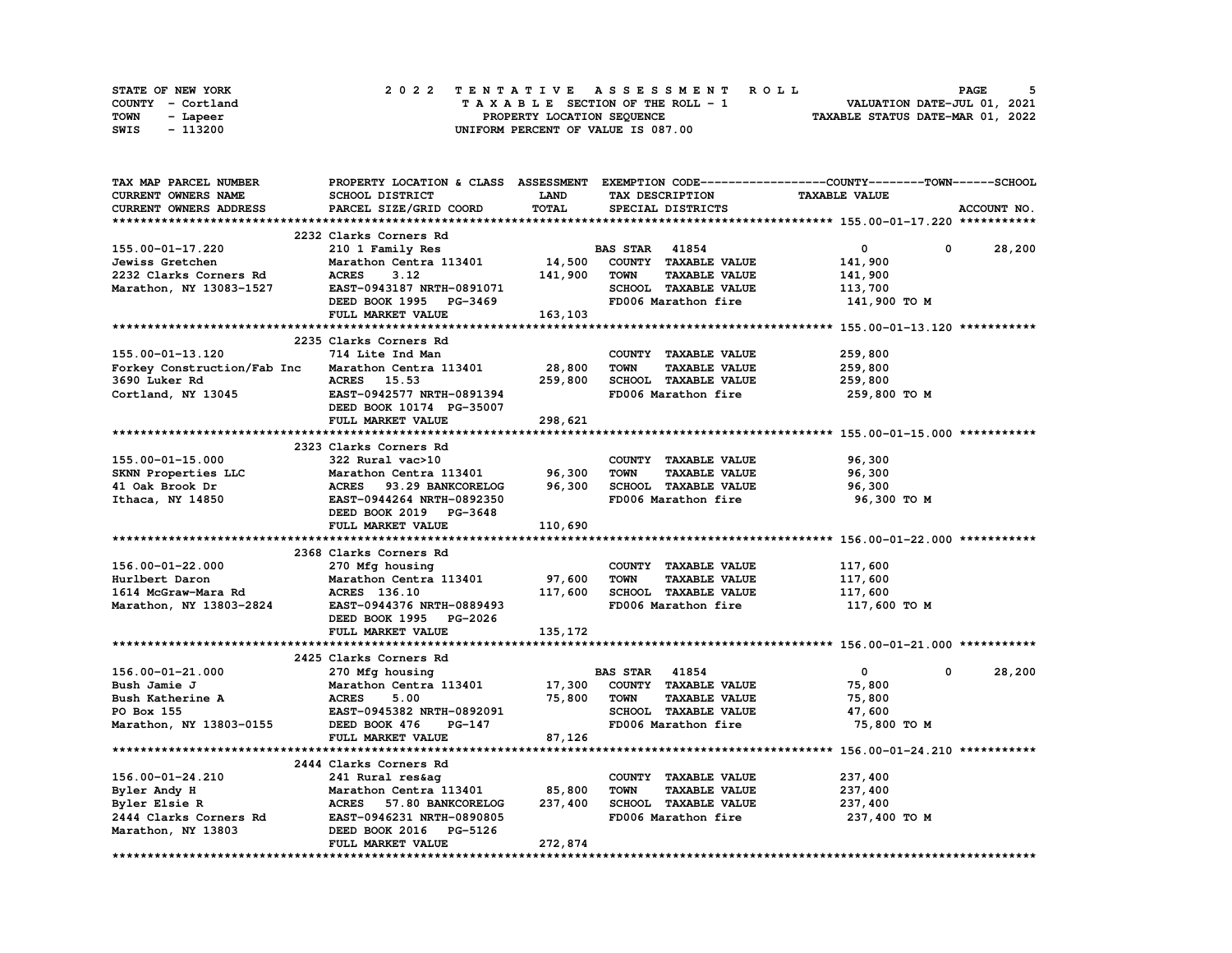|      | STATE OF NEW YORK |  | 2022 TENTATIVE ASSESSMENT ROLL                                         | PAGE |  |
|------|-------------------|--|------------------------------------------------------------------------|------|--|
|      | COUNTY - Cortland |  | VALUATION DATE-JUL 01, 2021<br>$T A X A B L E$ SECTION OF THE ROLL - 1 |      |  |
| TOWN | - Lapeer          |  | TAXABLE STATUS DATE-MAR 01, 2022<br>PROPERTY LOCATION SEQUENCE         |      |  |
| SWIS | - 113200          |  | UNIFORM PERCENT OF VALUE IS 087.00                                     |      |  |

| TAX MAP PARCEL NUMBER                                  | PROPERTY LOCATION & CLASS ASSESSMENT EXEMPTION CODE----------------COUNTY-------TOWN------SCHOOL |              |                       |                              |                      |            |             |
|--------------------------------------------------------|--------------------------------------------------------------------------------------------------|--------------|-----------------------|------------------------------|----------------------|------------|-------------|
| CURRENT OWNERS NAME                                    | <b>SCHOOL DISTRICT</b>                                                                           | <b>LAND</b>  |                       | TAX DESCRIPTION              | <b>TAXABLE VALUE</b> |            |             |
| <b>CURRENT OWNERS ADDRESS</b>                          | PARCEL SIZE/GRID COORD                                                                           | <b>TOTAL</b> |                       | SPECIAL DISTRICTS            |                      |            | ACCOUNT NO. |
|                                                        |                                                                                                  |              |                       |                              |                      |            |             |
|                                                        | 2479 Clarks Corners Rd                                                                           |              |                       |                              |                      |            |             |
| 156.00-04-08.000                                       | 314 Rural vac<10                                                                                 |              |                       | COUNTY TAXABLE VALUE         | 15,000               |            |             |
| Hurlbert Daron T                                       | Marathon Centra 113401 15,000                                                                    |              | <b>TOWN</b>           | <b>TAXABLE VALUE</b>         | 15,000               |            |             |
| 1614 McGraw Marathon Rd                                | <b>ACRES</b><br>5.02                                                                             | 15,000       |                       | SCHOOL TAXABLE VALUE         | 15,000               |            |             |
| Marathon, NY 13803                                     | EAST-0947119 NRTH-0891787                                                                        |              |                       | FD006 Marathon fire          | 15,000 TO M          |            |             |
|                                                        | DEED BOOK 2016 PG-3580                                                                           |              |                       |                              |                      |            |             |
|                                                        | FULL MARKET VALUE                                                                                | 17,241       |                       |                              |                      |            |             |
|                                                        |                                                                                                  |              |                       |                              |                      |            |             |
|                                                        | 2483 Clarks Corners Rd                                                                           |              |                       |                              |                      |            |             |
| 156.00-04-04.100                                       | 210 1 Family Res                                                                                 |              |                       | COUNTY TAXABLE VALUE         | 72,800               |            |             |
| Hurlbert Daron T                                       | 210 1 ramily Res<br>Marathon Centra 113401 7,800                                                 |              | TOWN                  | <b>TAXABLE VALUE</b>         | 72,800               |            |             |
| 1614 McGraw Marathon Rd FRNT 123.71 DPTH 165.37 72,800 |                                                                                                  |              |                       | SCHOOL TAXABLE VALUE         | 72,800               |            |             |
| Marathon, NY 13803                                     | EAST-0947433 NRTH-0891541                                                                        |              |                       | FD006 Marathon fire          | 72,800 TO M          |            |             |
|                                                        | DEED BOOK 2016 PG-3580                                                                           |              |                       |                              |                      |            |             |
|                                                        | FULL MARKET VALUE                                                                                | 83,678       |                       |                              |                      |            |             |
|                                                        |                                                                                                  |              |                       |                              |                      |            |             |
|                                                        | 2491 Clarks Corners Rd                                                                           |              |                       |                              |                      |            |             |
| 156.00-04-02.100                                       | 240 Rural res                                                                                    |              | <b>ENH STAR 41834</b> |                              | $\mathbf{0}$         | $^{\circ}$ | 70,410      |
| Eibert Duane D                                         |                                                                                                  |              |                       |                              | 127,700              |            |             |
| 2491 Clarks Corners Rd                                 |                                                                                                  | 127,700      |                       |                              |                      |            |             |
|                                                        |                                                                                                  |              |                       |                              | 127,700              |            |             |
| Marathon, NY 13803                                     | EAST-0947832 NRTH-0892146                                                                        |              |                       | SCHOOL TAXABLE VALUE         | 57,290               |            |             |
|                                                        | DEED BOOK 10371 PG-24001                                                                         |              |                       | FD006 Marathon fire          | 127,700 TO M         |            |             |
|                                                        | FULL MARKET VALUE                                                                                | 146,782      |                       |                              |                      |            |             |
|                                                        |                                                                                                  |              |                       |                              |                      |            |             |
|                                                        | 2500 Clarks Corners Rd                                                                           |              |                       |                              |                      |            |             |
| 156.00-01-24.100                                       | 112 Dairy farm                                                                                   |              | AG COMMIT 41730       |                              | 65,516               | 65,516     | 65,516      |
| Miller Jake D                                          | Marathon Centra 113401                                                                           |              |                       | 109,000 COUNTY TAXABLE VALUE | 141,084              |            |             |
| Miller Martha A                                        | <b>ACRES</b> 79.53                                                                               | 206,600      | TOWN                  | <b>TAXABLE VALUE</b>         | 141,084              |            |             |
| 2500 Clarks Corners Rd                                 | EAST-0948174 NRTH-0890582                                                                        |              |                       | SCHOOL TAXABLE VALUE         | 141,084              |            |             |
| Marathon, NY 13803                                     | DEED BOOK 2017 PG-2772                                                                           |              |                       | FD006 Marathon fire          | 206,600 то м         |            |             |
|                                                        | FULL MARKET VALUE                                                                                | 237, 471     |                       |                              |                      |            |             |
| MAY BE SUBJECT TO PAYMENT                              |                                                                                                  |              |                       |                              |                      |            |             |
| UNDER AGDIST LAW TIL 2029                              |                                                                                                  |              |                       |                              |                      |            |             |
|                                                        |                                                                                                  |              |                       |                              |                      |            |             |
|                                                        | 2548 Clarks Corners Rd                                                                           |              |                       |                              |                      |            |             |
| 156.00-03-09.112                                       | 210 1 Family Res                                                                                 |              | <b>ENH STAR 41834</b> |                              | $\overline{0}$       | $^{\circ}$ | 70,410      |
| Stone Keith W                                          | Marathon Centra 113401 12,000                                                                    |              |                       | COUNTY TAXABLE VALUE         | 94,700               |            |             |
| Stone Grace L                                          | <b>ACRES</b><br>1.00                                                                             | 94,700       | <b>TOWN</b>           | <b>TAXABLE VALUE</b>         | 94,700               |            |             |
| 2548 Clarks Corners Rd                                 | EAST-0950856 NRTH-0890081                                                                        |              |                       | SCHOOL TAXABLE VALUE         | 24,290               |            |             |
| Marathon, NY 13803                                     | DEED BOOK 2008 PG-6073                                                                           |              |                       | FD006 Marathon fire          | 94,700 TO M          |            |             |
|                                                        | FULL MARKET VALUE                                                                                | 108,851      |                       |                              |                      |            |             |
|                                                        |                                                                                                  |              |                       |                              |                      |            |             |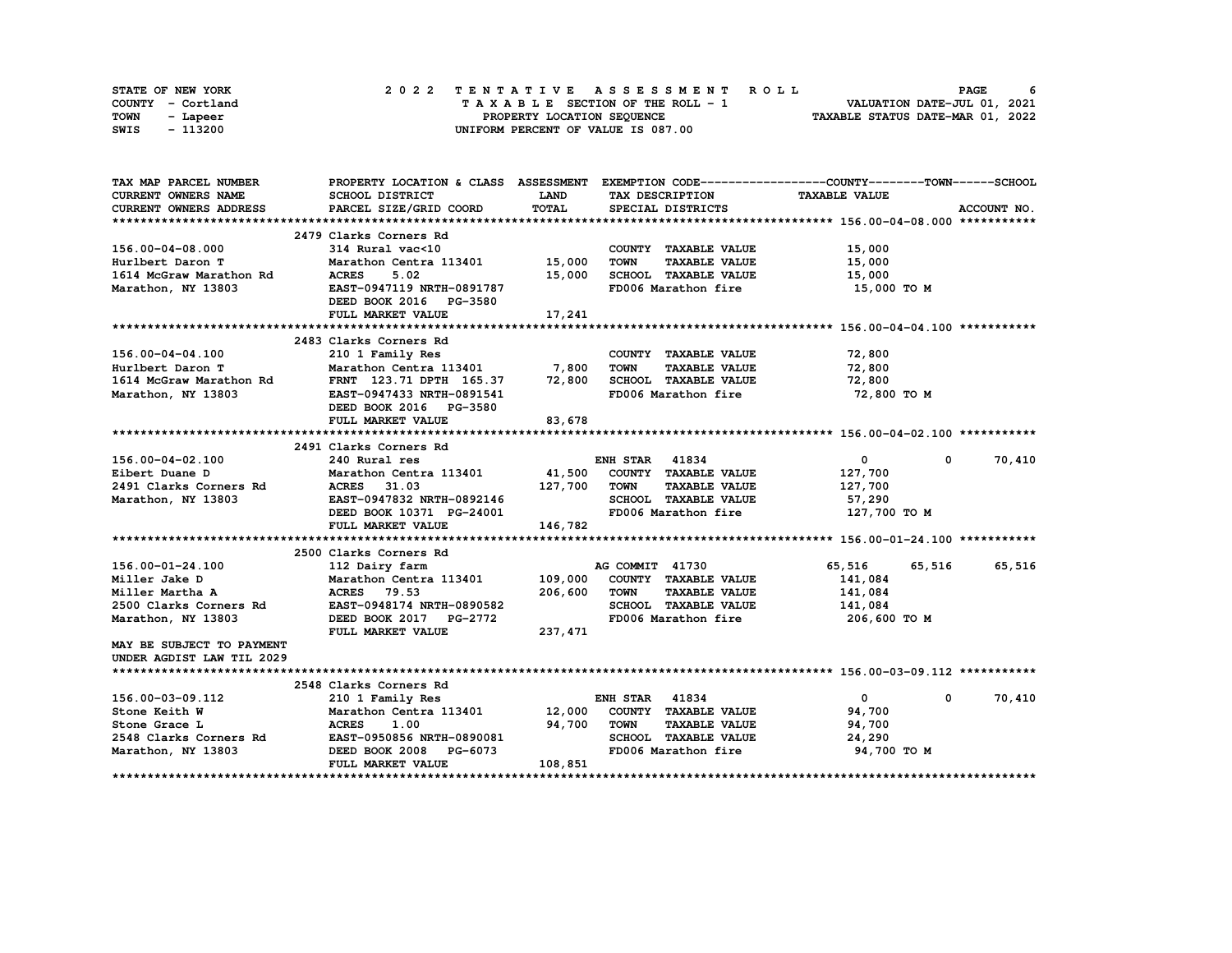|      | STATE OF NEW YORK |  |  |  |  | 2022 TENTATIVE ASSESSMENT ROLL     |  |  |  |  |  |  |                                  | <b>PAGE</b>                 |  |
|------|-------------------|--|--|--|--|------------------------------------|--|--|--|--|--|--|----------------------------------|-----------------------------|--|
|      | COUNTY - Cortland |  |  |  |  | TAXABLE SECTION OF THE ROLL - 1    |  |  |  |  |  |  |                                  | VALUATION DATE-JUL 01, 2021 |  |
| TOWN | - Lapeer          |  |  |  |  | PROPERTY LOCATION SEQUENCE         |  |  |  |  |  |  | TAXABLE STATUS DATE-MAR 01, 2022 |                             |  |
| SWIS | - 113200          |  |  |  |  | UNIFORM PERCENT OF VALUE IS 087.00 |  |  |  |  |  |  |                                  |                             |  |

| TAX MAP PARCEL NUMBER         |                                                    |             |                                             | PROPERTY LOCATION & CLASS ASSESSMENT EXEMPTION CODE----------------COUNTY-------TOWN------SCHOOL |               |
|-------------------------------|----------------------------------------------------|-------------|---------------------------------------------|--------------------------------------------------------------------------------------------------|---------------|
| <b>CURRENT OWNERS NAME</b>    | SCHOOL DISTRICT                                    | <b>LAND</b> | TAX DESCRIPTION                             | <b>TAXABLE VALUE</b>                                                                             |               |
| <b>CURRENT OWNERS ADDRESS</b> | PARCEL SIZE/GRID COORD                             | TOTAL       | SPECIAL DISTRICTS                           |                                                                                                  | ACCOUNT NO.   |
|                               |                                                    |             |                                             |                                                                                                  |               |
|                               | 2563 Clarks Corners Rd                             |             |                                             |                                                                                                  |               |
| 156.00-03-11.000              | 270 Mfg housing                                    |             | <b>BAS STAR 41854</b>                       | $\overline{0}$                                                                                   | $0 \t 28,200$ |
| Riese Jerry V                 | Marathon Centra 113401 16,600                      |             | COUNTY TAXABLE VALUE                        | 62,200                                                                                           |               |
| 2563 Clarks Corners Rd        | 4.50<br><b>ACRES</b>                               | 62,200      | <b>TOWN</b><br><b>TAXABLE VALUE</b>         | 62,200                                                                                           |               |
| Marathon, NY 13803-1935       | EAST-0949319 NRTH-0891204                          |             | SCHOOL TAXABLE VALUE                        | 34,000                                                                                           |               |
|                               | DEED BOOK 404<br>$PG-23$                           |             |                                             | FD006 Marathon fire 62,200 TO M                                                                  |               |
|                               | FULL MARKET VALUE                                  | 71,494      |                                             |                                                                                                  |               |
|                               |                                                    |             |                                             |                                                                                                  |               |
|                               | 2711 Clarks Corners Rd                             |             |                                             |                                                                                                  |               |
| 156.00-03-06.120              | 210 1 Family Res                                   |             | <b>BAS STAR</b> 41854                       | $\mathbf{0}$<br>$\mathbf{0}$                                                                     | 28,200        |
| Fritts Glenn                  | Marathon Centra 113401 21,200 COUNTY TAXABLE VALUE |             |                                             | 173,100                                                                                          |               |
| Fritts Nana                   | 8.02<br><b>ACRES</b>                               | 173,100     | <b>TOWN</b><br><b>TAXABLE VALUE</b>         | 173,100                                                                                          |               |
| 2711 Clarks Corners Rd        | EAST-0952067 NRTH-0890186                          |             | SCHOOL TAXABLE VALUE                        | 144,900                                                                                          |               |
| Marathon, NY 13803            | DEED BOOK 10338 PG-55002                           |             | FD006 Marathon fire                         | 173,100 то м                                                                                     |               |
|                               | FULL MARKET VALUE                                  | 198,966     |                                             |                                                                                                  |               |
|                               |                                                    |             |                                             |                                                                                                  |               |
|                               | 2781 Clarks Corners Rd                             |             |                                             |                                                                                                  |               |
| 156.00-02-01.000              | 210 1 Family Res                                   |             | <b>BAS STAR 41854</b>                       | $\mathbf{0}$<br>$\mathbf{0}$                                                                     | 28,200        |
| Kristersson Jane B            | Marathon Centra 113401 23,300 COUNTY TAXABLE VALUE |             |                                             | 132,200                                                                                          |               |
| 2781 Clarks Corners Rd        | <b>ACRES</b><br>9.65                               | 132,200     | <b>TAXABLE VALUE</b><br><b>TOWN</b>         | 132,200                                                                                          |               |
|                               | EAST-0952564 NRTH-0889920                          |             | <b>SCHOOL TAXABLE VALUE</b>                 |                                                                                                  |               |
| Marathon, NY 13803-2029       |                                                    |             | FD006 Marathon fire                         | 104,000<br>132,200 TO M                                                                          |               |
|                               | DEED BOOK 2017 PG-2190<br>FULL MARKET VALUE        | 151,954     |                                             |                                                                                                  |               |
|                               |                                                    |             |                                             |                                                                                                  |               |
|                               | 2821 Clarks Corners Rd                             |             |                                             |                                                                                                  |               |
| 156.00-02-02.000              |                                                    |             | 73 PCT OF VALUE USED FOR EXEMPTION PURPOSES | 9,400<br>9,400                                                                                   | $\mathbf{o}$  |
| Watros-Barber Julie A         |                                                    |             |                                             |                                                                                                  | 21,408        |
|                               |                                                    |             | 248,000 BAS STAR 41854                      | 21,408<br>21,408                                                                                 |               |
| Barber Donald E               | <b>ACRES</b><br>58.81                              |             |                                             | $\mathbf{0}$<br>0                                                                                | 28,200        |
| PO Box 533                    | EAST-0953474 NRTH-0890368                          |             | COUNTY TAXABLE VALUE                        | 217,192                                                                                          |               |
| Marathon, NY 13803-0533       | DEED BOOK 454<br>$PG-88$                           |             | <b>TAXABLE VALUE</b><br><b>TOWN</b>         | 217,192                                                                                          |               |
|                               | FULL MARKET VALUE                                  | 285,057     | SCHOOL TAXABLE VALUE                        | 198,392                                                                                          |               |
| MAY BE SUBJECT TO PAYMENT     |                                                    |             | FD006 Marathon fire                         | 248,000 TO M                                                                                     |               |
| UNDER AGDIST LAW TIL 2026     |                                                    |             |                                             |                                                                                                  |               |
|                               |                                                    |             |                                             |                                                                                                  |               |
|                               | 2861 Clarks Corners Rd                             |             |                                             |                                                                                                  |               |
| 156.00-07-02.000              | 210 1 Family Res                                   |             | <b>BAS STAR</b> 41854                       | $\mathbf{0}$<br>$^{\circ}$                                                                       | 28,200        |
| Jennison James R              | Marathon Centra 113401 12,300                      |             | COUNTY TAXABLE VALUE                        | 144,600                                                                                          |               |
| 2861 Clarks Corners Rd        | <b>ACRES</b><br>1.20                               | 144,600     | TOWN<br><b>TAXABLE VALUE</b>                | 144,600                                                                                          |               |
| Marathon, NY 13805-2031       | EAST-0954402 NRTH-0889776                          |             | SCHOOL TAXABLE VALUE                        | 116,400                                                                                          |               |
|                               | DEED BOOK 377<br>PG-191                            |             | FD006 Marathon fire                         | 144,600 TO M                                                                                     |               |
|                               | FULL MARKET VALUE                                  | 166,207     |                                             |                                                                                                  |               |
|                               |                                                    |             |                                             |                                                                                                  |               |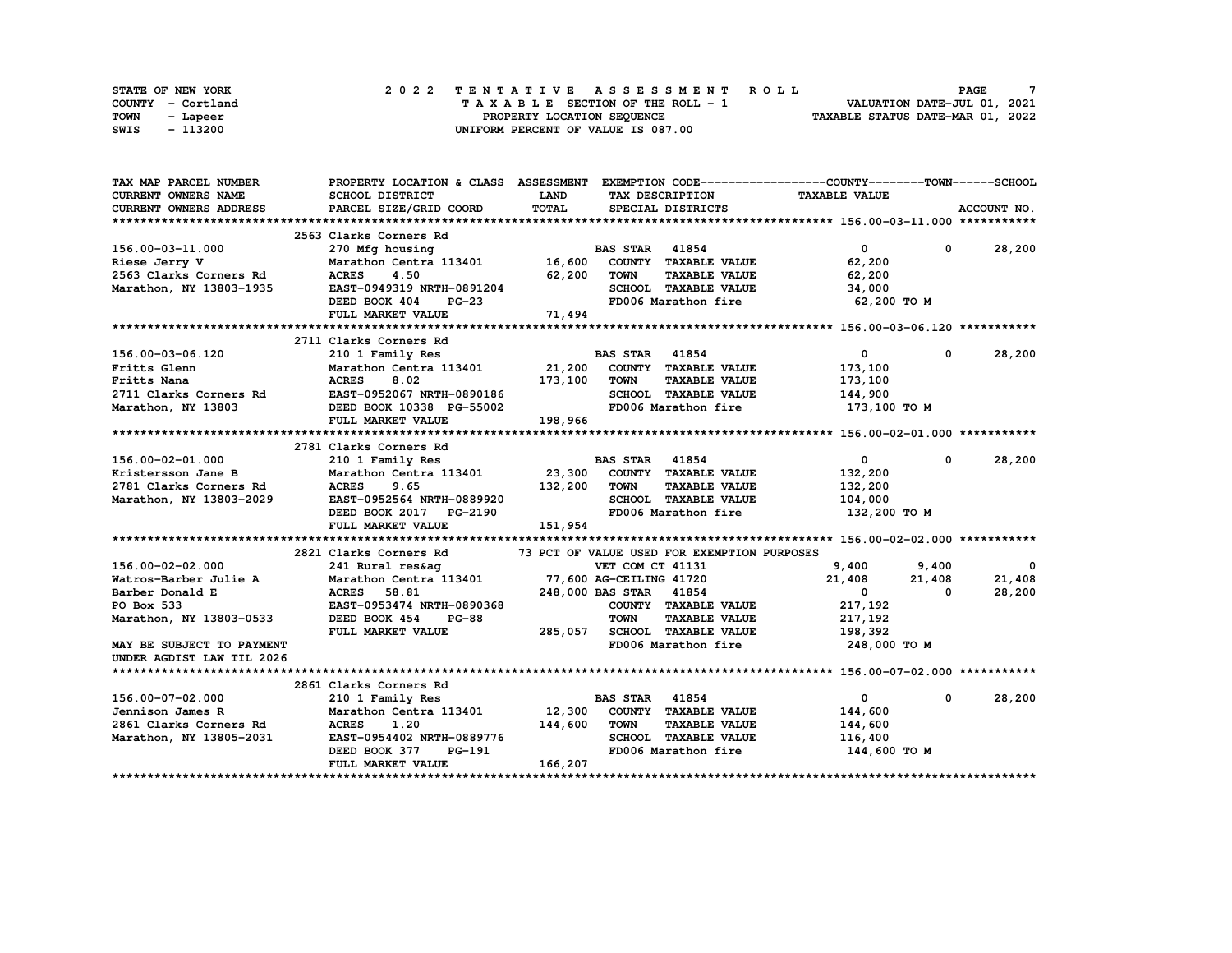|      | STATE OF NEW YORK |  | 2022 TENTATIVE ASSESSMENT ROLL |                                    |  |  |  |                                 |  |  |  |  |  |  |                                  | <b>PAGE</b>                 | 8 |
|------|-------------------|--|--------------------------------|------------------------------------|--|--|--|---------------------------------|--|--|--|--|--|--|----------------------------------|-----------------------------|---|
|      | COUNTY - Cortland |  |                                |                                    |  |  |  | TAXABLE SECTION OF THE ROLL - 1 |  |  |  |  |  |  |                                  | VALUATION DATE-JUL 01, 2021 |   |
| TOWN | - Lapeer          |  |                                |                                    |  |  |  | PROPERTY LOCATION SEQUENCE      |  |  |  |  |  |  | TAXABLE STATUS DATE-MAR 01, 2022 |                             |   |
| SWIS | - 113200          |  |                                | UNIFORM PERCENT OF VALUE IS 087.00 |  |  |  |                                 |  |  |  |  |  |  |                                  |                             |   |

| TAX MAP PARCEL NUMBER      |                                                  |             |                                     | PROPERTY LOCATION & CLASS ASSESSMENT EXEMPTION CODE-----------------COUNTY-------TOWN------SCHOOL |                      |
|----------------------------|--------------------------------------------------|-------------|-------------------------------------|---------------------------------------------------------------------------------------------------|----------------------|
| <b>CURRENT OWNERS NAME</b> | SCHOOL DISTRICT                                  | <b>LAND</b> | TAX DESCRIPTION                     | <b>TAXABLE VALUE</b>                                                                              |                      |
| CURRENT OWNERS ADDRESS     | PARCEL SIZE/GRID COORD                           | TOTAL       | SPECIAL DISTRICTS                   |                                                                                                   | ACCOUNT NO.          |
|                            |                                                  |             |                                     |                                                                                                   |                      |
|                            | 2885 Clarks Corners Rd                           |             |                                     |                                                                                                   |                      |
| 156.00-07-03.000           | 210 1 Family Res                                 |             | <b>BAS STAR</b> 41854               | $\mathbf{0}$                                                                                      | 0<br>28,200          |
| Jennison John D            | Marathon Centra 113401                           | 15,400      | COUNTY TAXABLE VALUE                | 84,900                                                                                            |                      |
| 2885 Clarks Corners Rd     | <b>ACRES</b><br>3.60                             | 84,900      | <b>TOWN</b><br><b>TAXABLE VALUE</b> | 84,900                                                                                            |                      |
| Marathon, NY 13803-2031    | EAST-0954994 NRTH-0889876                        |             | SCHOOL TAXABLE VALUE                |                                                                                                   |                      |
|                            |                                                  |             |                                     | 56,700                                                                                            |                      |
|                            | DEED BOOK 504<br>PG-268                          |             | FD006 Marathon fire                 | 84,900 TO M                                                                                       |                      |
|                            | FULL MARKET VALUE                                | 97,586      |                                     |                                                                                                   |                      |
|                            |                                                  |             |                                     |                                                                                                   |                      |
|                            | 2907 Clarks Corners Rd                           |             |                                     |                                                                                                   |                      |
| 156.00-07-06.000           | 240 Rural res                                    |             | <b>BAS STAR</b> 41854               | $^{\circ}$                                                                                        | 28,200<br>0          |
| Coblentz Jonas W           | Marathon Centra 113401                           | 70,500      | COUNTY TAXABLE VALUE                | 200,500                                                                                           |                      |
| Coblentz Ella              | ACRES 53.24                                      | 200,500     | <b>TOWN</b><br><b>TAXABLE VALUE</b> | 200,500                                                                                           |                      |
| 2907 Clarks Corners Rd     | EAST-0955926 NRTH-0890438                        |             | SCHOOL TAXABLE VALUE                | 172,300                                                                                           |                      |
| Marathon, NY 13803         | DEED BOOK 2010 PG-227                            |             | FD006 Marathon fire                 | 200,500 TO M                                                                                      |                      |
|                            | FULL MARKET VALUE                                | 230,460     |                                     |                                                                                                   |                      |
|                            |                                                  |             |                                     |                                                                                                   |                      |
|                            | 2968 Clarks Corners Rd                           |             |                                     |                                                                                                   |                      |
| 157.00-05-01.000           | 270 Mfg housing                                  |             | <b>BAS STAR 41854</b>               | $\mathbf{0}$                                                                                      | $^{\circ}$<br>27,500 |
| Hand Irving L Jr           | Marathon Centra 113401                           | 12,700      | COUNTY TAXABLE VALUE                | 27,500                                                                                            |                      |
| Hand Elaine                | <b>ACRES</b><br>1.50                             | 27,500      | TOWN<br><b>TAXABLE VALUE</b>        | 27,500                                                                                            |                      |
|                            | 2968 Clarks Corners Rd EAST-0956554 NRTH-0889434 |             | SCHOOL TAXABLE VALUE                | 0                                                                                                 |                      |
| Marathon, NY 13803         | DEED BOOK 2012 PG-4076                           |             | FD006 Marathon fire                 | 27,500 TO M                                                                                       |                      |
|                            | FULL MARKET VALUE                                | 31,609      |                                     |                                                                                                   |                      |
|                            |                                                  |             |                                     |                                                                                                   |                      |
|                            | 2974 Clarks Corners Rd                           |             |                                     |                                                                                                   |                      |
| 157.00-05-02.000           | 314 Rural vac<10                                 |             | COUNTY TAXABLE VALUE                | 3,200                                                                                             |                      |
| Hand Irving L Jr           | Marathon Centra 113401                           | 3,200       | <b>TAXABLE VALUE</b><br><b>TOWN</b> | 3,200                                                                                             |                      |
| Williams Frank R           |                                                  | 3,200       | SCHOOL TAXABLE VALUE                |                                                                                                   |                      |
|                            | FRNT 100.00 DPTH 140.00                          |             |                                     | 3,200                                                                                             |                      |
| 2968 Clarks Corners Rd     | EAST-0956671 NRTH-0889540                        |             | FD006 Marathon fire                 | 3,200 TO M                                                                                        |                      |
| Marathon, NY 13803         | DEED BOOK 2013 PG-1542                           |             |                                     |                                                                                                   |                      |
|                            | FULL MARKET VALUE                                | 3,678       |                                     |                                                                                                   |                      |
|                            |                                                  |             |                                     |                                                                                                   |                      |
|                            | 3078 Clarks Corners Rd                           |             |                                     |                                                                                                   |                      |
| 157.00-05-04.000           | 210 1 Family Res                                 |             | COUNTY TAXABLE VALUE                | 102,500                                                                                           |                      |
| Klutch Christopher M       | Marathon Centra 113401                           | 17,500      | <b>TOWN</b><br><b>TAXABLE VALUE</b> | 102,500                                                                                           |                      |
| c\o Judy Klutch            | <b>ACRES</b><br>5.19 BANKCORELOG                 | 102,500     | SCHOOL TAXABLE VALUE                | 102,500                                                                                           |                      |
| 3078 Clarks Corners Rd     | EAST-0957877 NRTH-0889303                        |             | FD006 Marathon fire                 | 102,500 TO M                                                                                      |                      |
| Marathon, NY 13803         | DEED BOOK 2002 PG-4584                           |             |                                     |                                                                                                   |                      |
|                            | FULL MARKET VALUE                                | 117,816     |                                     |                                                                                                   |                      |
|                            |                                                  |             |                                     |                                                                                                   |                      |
|                            | 3088 Clarks Corners Rd                           |             |                                     |                                                                                                   |                      |
| 157.00-05-05.000           | 210 1 Family Res                                 |             | COUNTY TAXABLE VALUE                | 63,700                                                                                            |                      |
| Pixley Estate Lewis J      | Marathon Centra 113401                           | 13,400      | <b>TOWN</b><br><b>TAXABLE VALUE</b> | 63,700                                                                                            |                      |
| 3088 Clarks Corners Rd     | <b>ACRES</b><br>2.04 BANKCORELOG                 | 63,700      | SCHOOL TAXABLE VALUE                | 63,700                                                                                            |                      |
| Marathon, NY 13803         | EAST-0958063 NRTH-0889590                        |             | FD006 Marathon fire                 | 63,700 TO M                                                                                       |                      |
|                            | DEED BOOK 2002 PG-4609                           |             |                                     |                                                                                                   |                      |
|                            | FULL MARKET VALUE                                | 73,218      |                                     |                                                                                                   |                      |
|                            |                                                  |             |                                     |                                                                                                   |                      |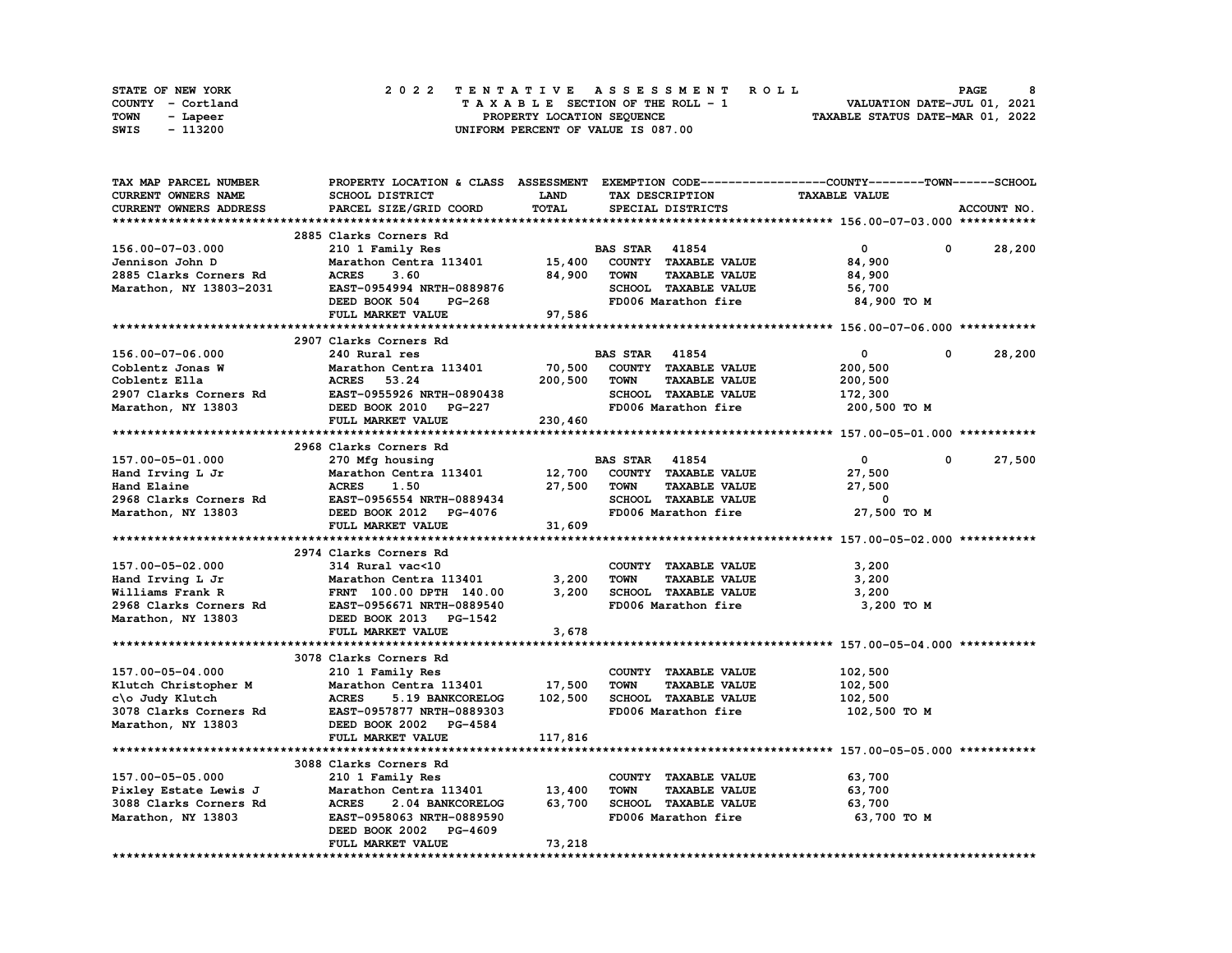| STATE OF NEW YORK | 2022 TENTATIVE ASSESSMENT ROLL     | -9<br><b>PAGE</b>                |
|-------------------|------------------------------------|----------------------------------|
| COUNTY - Cortland | TAXABLE SECTION OF THE ROLL - 1    | VALUATION DATE-JUL 01, 2021      |
| TOWN<br>- Lapeer  | PROPERTY LOCATION SEQUENCE         | TAXABLE STATUS DATE-MAR 01, 2022 |
| - 113200<br>SWIS  | UNIFORM PERCENT OF VALUE IS 087.00 |                                  |

| TAX MAP PARCEL NUMBER                             |                                                                    |             |                                          | PROPERTY LOCATION & CLASS ASSESSMENT EXEMPTION CODE----------------COUNTY-------TOWN------SCHOOL |             |
|---------------------------------------------------|--------------------------------------------------------------------|-------------|------------------------------------------|--------------------------------------------------------------------------------------------------|-------------|
| <b>CURRENT OWNERS NAME</b>                        | SCHOOL DISTRICT                                                    | <b>LAND</b> | TAX DESCRIPTION                          | <b>TAXABLE VALUE</b>                                                                             |             |
| CURRENT OWNERS ADDRESS                            | PARCEL SIZE/GRID COORD                                             | TOTAL       | SPECIAL DISTRICTS                        |                                                                                                  | ACCOUNT NO. |
|                                                   |                                                                    |             |                                          |                                                                                                  |             |
|                                                   | 3109 Clarks Corners Rd                                             |             |                                          |                                                                                                  |             |
| 157.00-05-07.000                                  | 210 1 Family Res                                                   |             | COUNTY TAXABLE VALUE                     | 29,900                                                                                           |             |
| Hurlbert Shirley J                                | Marathon Centra 113401 9,900                                       |             | <b>TOWN</b><br><b>TAXABLE VALUE</b>      | 29,900                                                                                           |             |
| 403 Jennings Creek Rd                             | FRNT 125.73 DPTH 255.55 29,900 SCHOOL TAXABLE VALUE                |             |                                          | 29,900                                                                                           |             |
| Marathon, NY 13803                                | EAST-0958881 NRTH-0889902                                          |             | FD006 Marathon fire                      | 29,900 TO M                                                                                      |             |
|                                                   | DEED BOOK 10364 PG-10001                                           |             |                                          |                                                                                                  |             |
|                                                   | FULL MARKET VALUE                                                  | 34,368      |                                          |                                                                                                  |             |
|                                                   |                                                                    |             |                                          |                                                                                                  |             |
|                                                   | 2699,2711 Clarks Corners Rd                                        |             |                                          |                                                                                                  |             |
| 156.00-03-06.110                                  | 170 Nursery                                                        |             | 485B >8/97 47610                         | 10,240<br>10,240                                                                                 | 10,240      |
| Fritts Glenn                                      | Marathon Centra 113401 17,600 COUNTY TAXABLE VALUE                 |             |                                          | 55,960                                                                                           |             |
|                                                   | 6.84<br><b>ACRES</b>                                               | 66,200      | <b>TAXABLE VALUE</b><br><b>TOWN</b>      | 55,960                                                                                           |             |
| 2711 Clarks Corners Rd<br>Marathon. NY 13803-1937 | EAST-0951834 NRTH-0890209                                          |             | SCHOOL TAXABLE VALUE                     | 55,960                                                                                           |             |
|                                                   | DEED BOOK 1995 PG-2465                                             |             | FD006 Marathon fire                      | 66,200 то м                                                                                      |             |
|                                                   | FULL MARKET VALUE                                                  | 76,092      |                                          |                                                                                                  |             |
|                                                   |                                                                    |             |                                          |                                                                                                  |             |
|                                                   | 3019,3048 Clarks Corners Rd                                        |             |                                          |                                                                                                  |             |
| 157.00-05-03.000                                  |                                                                    |             |                                          | 12,344 12,344 12,344                                                                             |             |
| Miller David                                      | 281 Multiple res<br>Marathon Centra 113401 72,100 485B >8/97 47610 |             |                                          | 17,280<br>17,280                                                                                 | 17,280      |
| Miller Ada                                        | <b>ACRES</b><br>61.01                                              |             | 312,400 COUNTY TAXABLE VALUE             | 282,776                                                                                          |             |
| 3019 Clarks Corners Rd                            | EAST-0957215 NRTH-0889260                                          |             | <b>TOWN</b><br><b>TAXABLE VALUE</b>      |                                                                                                  |             |
| Marathon, NY 13803                                | DEED BOOK 2020 PG-3233                                             |             | SCHOOL TAXABLE VALUE                     | 282,776<br>282,776                                                                               |             |
|                                                   | FULL MARKET VALUE                                                  |             | 359,080 FD006 Marathon fire 312,400 TO M |                                                                                                  |             |
| MAY BE SUBJECT TO PAYMENT                         |                                                                    |             |                                          |                                                                                                  |             |
| UNDER AGDIST LAW TIL 2029                         |                                                                    |             |                                          |                                                                                                  |             |
|                                                   |                                                                    |             |                                          |                                                                                                  |             |
|                                                   | Cook Hill Rd                                                       |             |                                          |                                                                                                  |             |
| 147.00-07-05.000                                  | 322 Rural vac>10                                                   |             | COUNTY TAXABLE VALUE                     | 35,000                                                                                           |             |
| Maceli John                                       | Marathon Centra 113401 35,000                                      |             | <b>TOWN</b><br><b>TAXABLE VALUE</b>      | 35,000                                                                                           |             |
| Maceli Allison                                    | <b>ACRES</b> 26.00                                                 | 35,000      | SCHOOL TAXABLE VALUE                     | 35,000                                                                                           |             |
| 104 Crescent Pl                                   | EAST-0945178 NRTH-0900742                                          |             | FD006 Marathon fire                      | 35,000 TO M                                                                                      |             |
| Ithaca, NY 14850                                  | DEED BOOK 2019 PG-3113                                             |             |                                          |                                                                                                  |             |
|                                                   | FULL MARKET VALUE                                                  | 40,230      |                                          |                                                                                                  |             |
|                                                   |                                                                    |             |                                          |                                                                                                  |             |
|                                                   | Cook Hill Rd                                                       |             |                                          |                                                                                                  |             |
| 147.00-07-08.000                                  | 322 Rural vac>10                                                   |             | COUNTY TAXABLE VALUE                     | 24,600                                                                                           |             |
| Forkey Charles H Jr                               | Marathon Centra 113401 24,600                                      |             | <b>TAXABLE VALUE</b><br><b>TOWN</b>      | 24,600                                                                                           |             |
| 1272 Quail Hill Rd                                | ACRES 13.01                                                        | 24,600      | <b>SCHOOL TAXABLE VALUE</b>              | 24,600                                                                                           |             |
| Marathon, NY 13803                                | EAST-0944188 NRTH-0901653                                          |             | FD006 Marathon fire                      | 24,600 TO M                                                                                      |             |
|                                                   | DEED BOOK 2017 PG-6221                                             |             |                                          |                                                                                                  |             |
|                                                   | FULL MARKET VALUE                                                  | 28,276      |                                          |                                                                                                  |             |
|                                                   |                                                                    |             |                                          |                                                                                                  |             |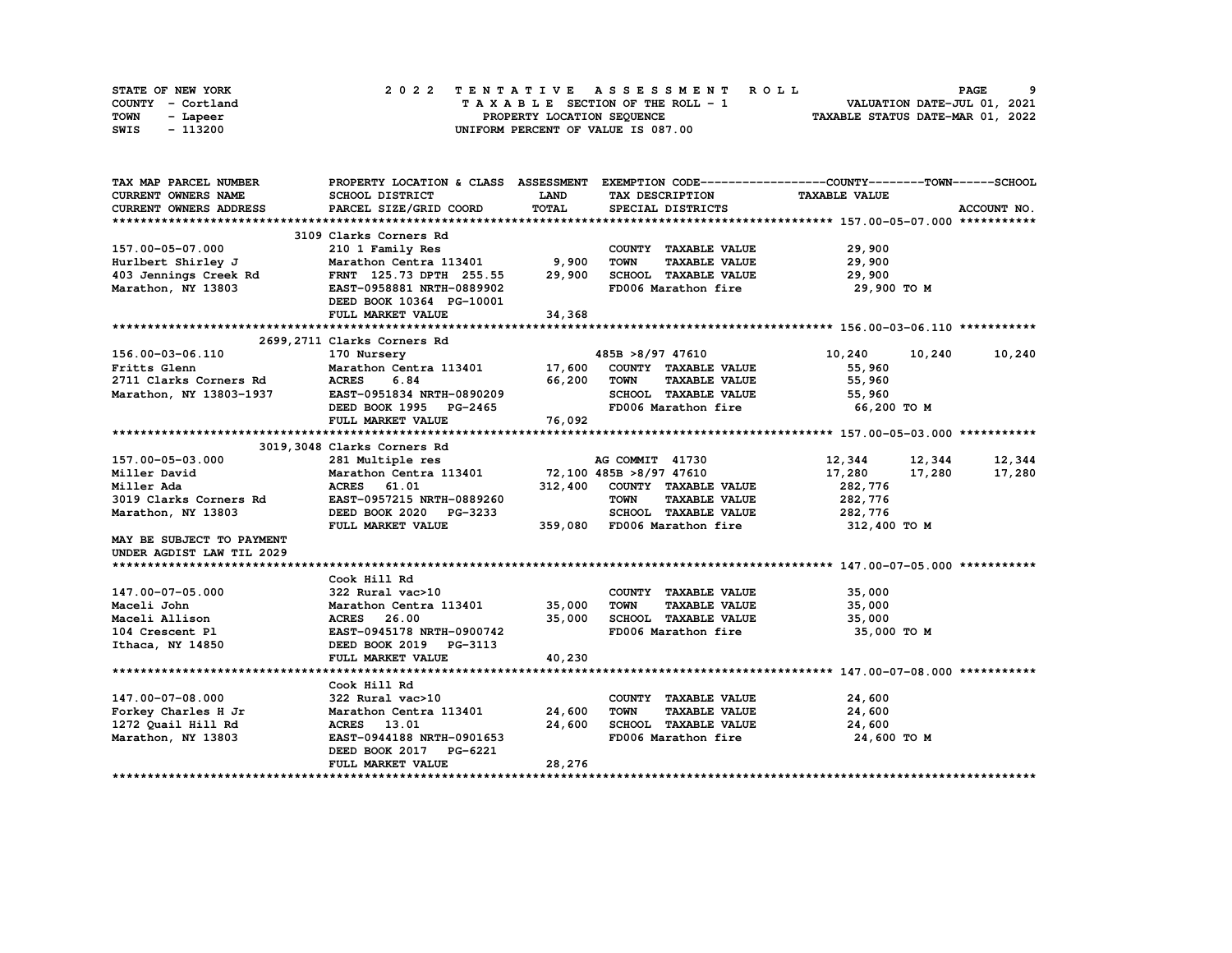|      | STATE OF NEW YORK |  |  |  |  |  | 2022 TENTATIVE ASSESSMENT ROLL     |  |  |  |  |  |  |                                  |                             |  | <b>PAGE</b> |  | 10 |
|------|-------------------|--|--|--|--|--|------------------------------------|--|--|--|--|--|--|----------------------------------|-----------------------------|--|-------------|--|----|
|      | COUNTY - Cortland |  |  |  |  |  | TAXABLE SECTION OF THE ROLL - 1    |  |  |  |  |  |  |                                  | VALUATION DATE-JUL 01, 2021 |  |             |  |    |
| TOWN | - Lapeer          |  |  |  |  |  | PROPERTY LOCATION SEQUENCE         |  |  |  |  |  |  | TAXABLE STATUS DATE-MAR 01, 2022 |                             |  |             |  |    |
| SWIS | - 113200          |  |  |  |  |  | UNIFORM PERCENT OF VALUE IS 087.00 |  |  |  |  |  |  |                                  |                             |  |             |  |    |

| TAX MAP PARCEL NUMBER         |                               |             |                                     | PROPERTY LOCATION & CLASS ASSESSMENT EXEMPTION CODE----------------COUNTY-------TOWN-----SCHOOL |             |
|-------------------------------|-------------------------------|-------------|-------------------------------------|-------------------------------------------------------------------------------------------------|-------------|
| <b>CURRENT OWNERS NAME</b>    | SCHOOL DISTRICT               | <b>LAND</b> | TAX DESCRIPTION                     | <b>TAXABLE VALUE</b>                                                                            |             |
| <b>CURRENT OWNERS ADDRESS</b> | PARCEL SIZE/GRID COORD        | TOTAL       | SPECIAL DISTRICTS                   |                                                                                                 | ACCOUNT NO. |
|                               |                               |             |                                     |                                                                                                 |             |
|                               | 1344 Cook Hill Rd             |             |                                     |                                                                                                 |             |
| 147.00-07-03.000              | 242 Rurl res&rec              |             | COUNTY TAXABLE VALUE                | 496,900                                                                                         |             |
| Olichney John                 | Marathon Centra 113401        | 69,200      | <b>TOWN</b><br><b>TAXABLE VALUE</b> | 496,900                                                                                         |             |
| Ciechorska Maria              | ACRES 61.73                   | 496,900     | SCHOOL TAXABLE VALUE                | 496,900                                                                                         |             |
| 61 W 62nd St Apt 9J           | EAST-0946076 NRTH-0901438     |             | FD006 Marathon fire                 | 496,900 то м                                                                                    |             |
| New York, NY 10023            | DEED BOOK 1996 PG-5996        |             |                                     |                                                                                                 |             |
|                               | FULL MARKET VALUE             | 571,149     |                                     |                                                                                                 |             |
|                               |                               |             |                                     |                                                                                                 |             |
|                               | Cooper Hill Rd                |             |                                     |                                                                                                 |             |
| 165.00-01-53.100              | 105 Vac farmland              |             | AG-CEILING 41720                    | 93,533<br>93,533                                                                                | 93,533      |
| Cornell Gary                  | Marathon Centra 113401        | 182,100     | COUNTY TAXABLE VALUE                | 88,567                                                                                          |             |
| Cornell Cathleen              | ACRES 165.70                  | 182,100     | <b>TOWN</b><br><b>TAXABLE VALUE</b> | 88,567                                                                                          |             |
| 3054 Zelsnack Rd              | EAST-0952950 NRTH-0881356     |             | SCHOOL TAXABLE VALUE                | 88,567                                                                                          |             |
| Marathon, NY 13803            | DEED BOOK 1996 PG-2491        |             | FD006 Marathon fire                 | 182,100 TO M                                                                                    |             |
|                               | FULL MARKET VALUE             | 209,310     |                                     |                                                                                                 |             |
| MAY BE SUBJECT TO PAYMENT     |                               |             |                                     |                                                                                                 |             |
| UNDER AGDIST LAW TIL 2026     |                               |             |                                     |                                                                                                 |             |
|                               |                               |             |                                     |                                                                                                 |             |
|                               | 95 Cooper Hill Rd             |             |                                     |                                                                                                 |             |
| 165.00-01-52.120              | 210 1 Family Res              |             | <b>BAS STAR 41854</b>               | $\mathbf{0}$<br>$\mathbf{0}$                                                                    | 28,200      |
| Boice Steven D                | Marathon Centra 113401        | 13,500      | COUNTY TAXABLE VALUE                | 183,200                                                                                         |             |
| Boice Christa M               | <b>ACRES</b><br>2.07          | 183,200     | TOWN<br><b>TAXABLE VALUE</b>        | 183,200                                                                                         |             |
| 95 Cooper Hill Rd             | EAST-0951353 NRTH-0879172     |             | SCHOOL TAXABLE VALUE                | 155,000                                                                                         |             |
| Marathon, NY 13803            | DEED BOOK 1999 PG-1944        |             | FD006 Marathon fire                 | 183,200 то м                                                                                    |             |
|                               | FULL MARKET VALUE             | 210,575     |                                     |                                                                                                 |             |
|                               |                               |             |                                     |                                                                                                 |             |
|                               | 136 Cooper Hill Rd            |             |                                     |                                                                                                 |             |
| 165.00-01-53.200              | 210 1 Family Res              |             | COUNTY TAXABLE VALUE                | 250,300                                                                                         |             |
| Cornell Brent                 | Marathon Centra 113401 17,700 |             | <b>TOWN</b><br><b>TAXABLE VALUE</b> | 250,300                                                                                         |             |
| Cornell Lori                  | <b>ACRES</b><br>6.69          | 250,300     | SCHOOL TAXABLE VALUE                | 250,300                                                                                         |             |
| 136 Cooper Hill Rd            | EAST-0952248 NRTH-0881078     |             | FD006 Marathon fire                 | 250,300 то м                                                                                    |             |
| Marathon, NY 13803            | DEED BOOK 2015 PG-5662        |             |                                     |                                                                                                 |             |
|                               | FULL MARKET VALUE             | 287,701     |                                     |                                                                                                 |             |
|                               |                               |             |                                     |                                                                                                 |             |
|                               | 147 Cooper Hill Rd            |             |                                     |                                                                                                 |             |
| 165.00-01-52.200              | 210 1 Family Res              |             | <b>BAS STAR 41854</b>               | $\mathbf{O}$<br>$\mathbf{0}$                                                                    | 28,200      |
| Hammond Michael G             | Marathon Centra 113401        | 13,500      | COUNTY TAXABLE VALUE                | 168,100                                                                                         |             |
| Hammond Terri Ann B           | <b>ACRES</b><br>2.06          | 168,100     | <b>TOWN</b><br><b>TAXABLE VALUE</b> | 168,100                                                                                         |             |
| 147 Cooper Hill Rd            | EAST-0951598 NRTH-0881290     |             | SCHOOL TAXABLE VALUE                | 139,900                                                                                         |             |
| Marathon, NY 13803-2023       | DEED BOOK 2002 PG-4613        |             | FD006 Marathon fire                 | 168,100 то м                                                                                    |             |
|                               | FULL MARKET VALUE             | 193,218     |                                     |                                                                                                 |             |
|                               |                               |             |                                     |                                                                                                 |             |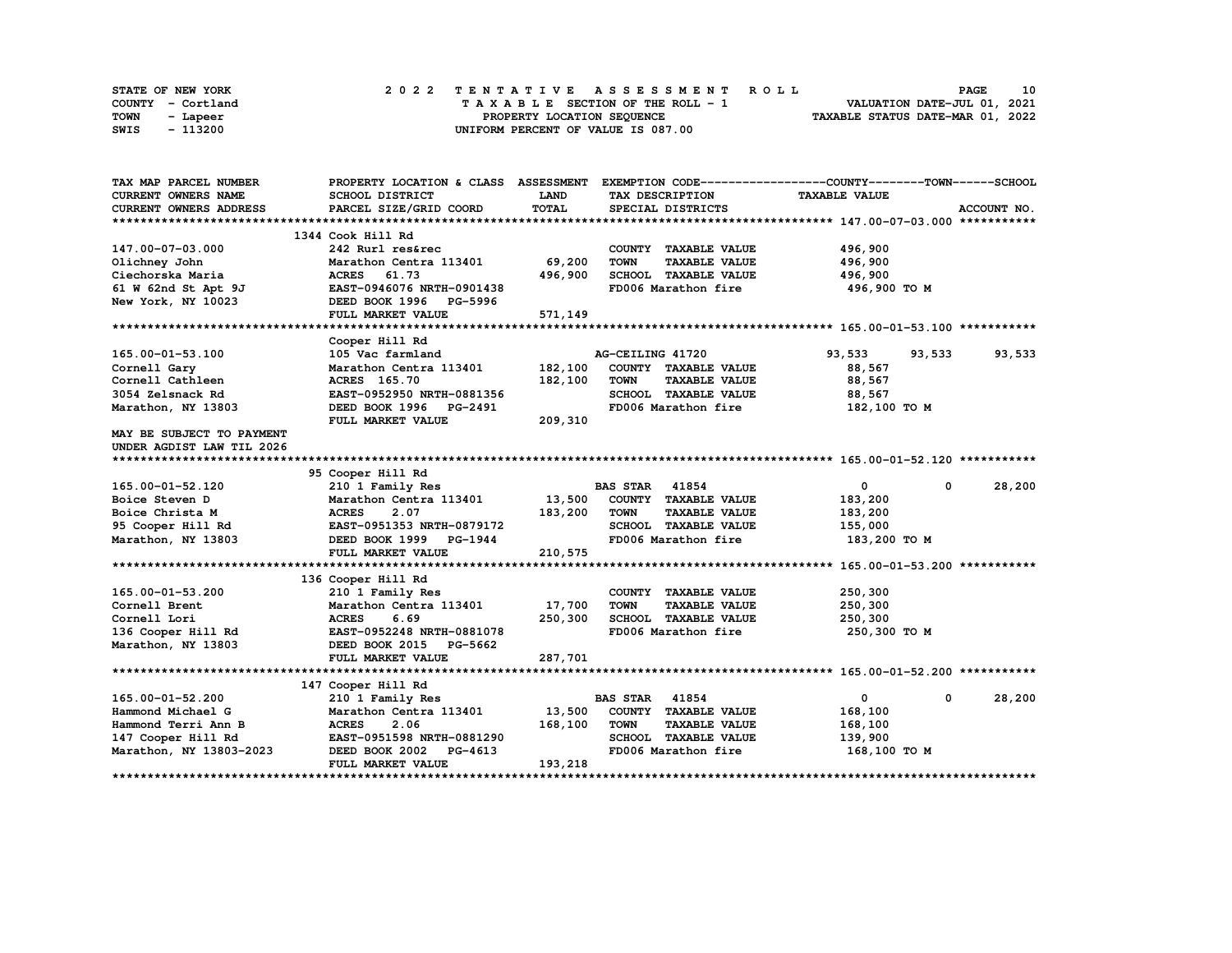| STATE OF NEW YORK | 2022 TENTATIVE ASSESSMENT ROLL     | <b>PAGE</b>                      |
|-------------------|------------------------------------|----------------------------------|
| COUNTY - Cortland | TAXABLE SECTION OF THE ROLL - 1    | VALUATION DATE-JUL 01, 2021      |
| TOWN<br>- Lapeer  | PROPERTY LOCATION SEOUENCE         | TAXABLE STATUS DATE-MAR 01, 2022 |
| - 113200<br>SWIS  | UNIFORM PERCENT OF VALUE IS 087.00 |                                  |

| TAX MAP PARCEL NUMBER      | PROPERTY LOCATION & CLASS ASSESSMENT EXEMPTION CODE-----------------COUNTY-------TOWN------SCHOOL |              |                                     |                      |             |
|----------------------------|---------------------------------------------------------------------------------------------------|--------------|-------------------------------------|----------------------|-------------|
| <b>CURRENT OWNERS NAME</b> | SCHOOL DISTRICT                                                                                   | <b>LAND</b>  | TAX DESCRIPTION                     | <b>TAXABLE VALUE</b> |             |
| CURRENT OWNERS ADDRESS     | PARCEL SIZE/GRID COORD                                                                            | <b>TOTAL</b> | SPECIAL DISTRICTS                   |                      | ACCOUNT NO. |
|                            |                                                                                                   |              |                                     |                      |             |
|                            | 291 Cooper Hill Rd                                                                                |              |                                     |                      |             |
| 165.00-01-52.110           | 241 Rural res&aq                                                                                  |              | AG 10-YR 41700                      | 46,000<br>46,000     | 46,000      |
| Boice Thomas A             | Marathon Centra 113401                                                                            |              | 105,900 AG-CEILING 41720            | 48,506<br>48,506     | 48,506      |
| Boice Sylvia               | <b>ACRES</b> 105.87                                                                               |              | 311,000 BAS STAR<br>41854           | $\Omega$<br>$\Omega$ | 28,200      |
| 291 Cooper Hill Rd         | EAST-0951069 NRTH-0880805                                                                         |              | COUNTY TAXABLE VALUE                | 216,494              |             |
| Marathon, NY 13803-2023    | DEED BOOK 484<br>$PG-12$                                                                          |              | <b>TOWN</b><br><b>TAXABLE VALUE</b> | 216,494              |             |
|                            | FULL MARKET VALUE                                                                                 | 357,471      | SCHOOL TAXABLE VALUE                | 188,294              |             |
| MAY BE SUBJECT TO PAYMENT  |                                                                                                   |              | FD006 Marathon fire                 | 311,000 TO M         |             |
| UNDER AGDIST LAW TIL 2030  |                                                                                                   |              |                                     |                      |             |
|                            |                                                                                                   |              |                                     |                      |             |
|                            | Courtney Hill Rd                                                                                  |              |                                     |                      |             |
| 146.00-01-11.100           | 322 Rural vac>10                                                                                  |              | COUNTY TAXABLE VALUE                | 23,200               |             |
| Rawluszki Vicki            | Marathon Centra 113401                                                                            | 23,200       | <b>TOWN</b><br><b>TAXABLE VALUE</b> | 23,200               |             |
| Rawluszki Paul             | ACRES 11.40                                                                                       | 23,200       | SCHOOL TAXABLE VALUE                | 23,200               |             |
| 1083 Courtney Hill Rd      | EAST-0935915 NRTH-0896765                                                                         |              | FD006 Marathon fire                 | 23,200 TO M          |             |
| Marathon, NY 13803         | DEED BOOK 434<br><b>PG-286</b>                                                                    |              |                                     |                      |             |
|                            | FULL MARKET VALUE                                                                                 | 26,667       |                                     |                      |             |
|                            |                                                                                                   |              |                                     |                      |             |
|                            | Courtney Hill Rd                                                                                  |              |                                     |                      |             |
| 155.00-01-06.111           | 105 Vac farmland                                                                                  |              | AG-CEILING 41720                    | 16,620<br>16,620     | 16,620      |
| Fritts Richard             | Marathon Centra 113401                                                                            | 35,100       | COUNTY TAXABLE VALUE                | 18,480               |             |
| Fritts Karen               | ACRES 38.80                                                                                       | 35,100       | <b>TOWN</b><br><b>TAXABLE VALUE</b> | 18,480               |             |
| 1844 Fritts Hill Rd        | EAST-0935302 NRTH-0892101                                                                         |              | SCHOOL TAXABLE VALUE                |                      |             |
|                            |                                                                                                   |              |                                     | 18,480               |             |
| Marathon, NY 13803         | DEED BOOK 10239 PG-89001                                                                          |              | FD006 Marathon fire                 | 35,100 TO M          |             |
|                            | FULL MARKET VALUE                                                                                 | 40,345       |                                     |                      |             |
| MAY BE SUBJECT TO PAYMENT  |                                                                                                   |              |                                     |                      |             |
| UNDER AGDIST LAW TIL 2026  |                                                                                                   |              |                                     |                      |             |
|                            |                                                                                                   |              |                                     |                      |             |
|                            | Courtney Hill Rd                                                                                  |              |                                     |                      |             |
| 155.00-01-06.112           | 322 Rural vac>10                                                                                  |              | COUNTY TAXABLE VALUE                | 17,200               |             |
| Dayton Steven A            | Marathon Centra 113401                                                                            | 17,200       | <b>TOWN</b><br><b>TAXABLE VALUE</b> | 17,200               |             |
| 980 Courtney Hill Rd       | <b>ACRES</b><br>22.20                                                                             | 17,200       | SCHOOL TAXABLE VALUE                | 17,200               |             |
| Marathon, NY 13803         | EAST-0936106 NRTH-0892100                                                                         |              | FD006 Marathon fire                 | 17,200 TO M          |             |
|                            | DEED BOOK 10197 PG-80001                                                                          |              |                                     |                      |             |
|                            | FULL MARKET VALUE                                                                                 | 19,770       |                                     |                      |             |
|                            |                                                                                                   |              |                                     |                      |             |
|                            | Courtney Hill Rd                                                                                  |              |                                     |                      |             |
| 155.00-01-06.210           | 105 Vac farmland                                                                                  |              | AG-CEILING 41720                    | 17,738<br>17,738     | 17,738      |
| Fritts Richard M           | Marathon Centra 113401                                                                            | 45,300       | COUNTY TAXABLE VALUE                | 27,562               |             |
| 1844 Fritts Hill Rd        | ACRES 49.33                                                                                       | 45,300       | <b>TOWN</b><br><b>TAXABLE VALUE</b> | 27,562               |             |
| Marathon, NY 13803-1412    | EAST-0936507 NRTH-0893937                                                                         |              | SCHOOL TAXABLE VALUE                | 27,562               |             |
|                            | DEED BOOK 1999 PG-3706                                                                            |              | FD006 Marathon fire                 | 45,300 TO M          |             |
| MAY BE SUBJECT TO PAYMENT  | FULL MARKET VALUE                                                                                 | 52,069       |                                     |                      |             |
| UNDER AGDIST LAW TIL 2026  |                                                                                                   |              |                                     |                      |             |
|                            |                                                                                                   |              |                                     |                      |             |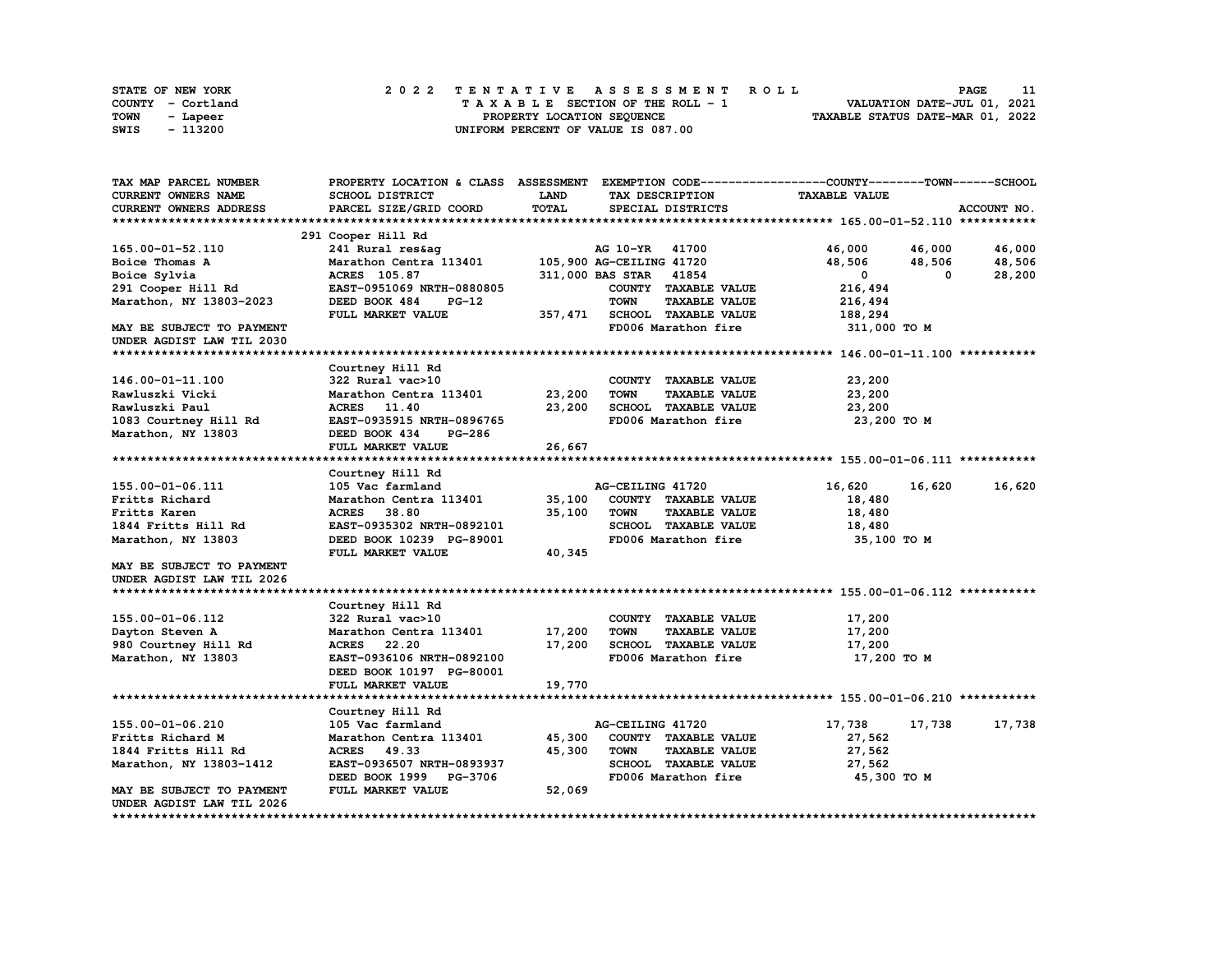|      | STATE OF NEW YORK |  |  |  |  | 2022 TENTATIVE ASSESSMENT ROLL     |  |  |  |  |  |  |                                  | <b>PAGE</b> | 12 |
|------|-------------------|--|--|--|--|------------------------------------|--|--|--|--|--|--|----------------------------------|-------------|----|
|      | COUNTY - Cortland |  |  |  |  | TAXABLE SECTION OF THE ROLL - 1    |  |  |  |  |  |  | VALUATION DATE-JUL 01, 2021      |             |    |
| TOWN | - Lapeer          |  |  |  |  | PROPERTY LOCATION SEQUENCE         |  |  |  |  |  |  | TAXABLE STATUS DATE-MAR 01, 2022 |             |    |
| SWIS | - 113200          |  |  |  |  | UNIFORM PERCENT OF VALUE IS 087.00 |  |  |  |  |  |  |                                  |             |    |

| TAX MAP PARCEL NUMBER   | PROPERTY LOCATION & CLASS ASSESSMENT |              |                                     | EXEMPTION CODE-----------------COUNTY-------TOWN-----SCHOOL |             |
|-------------------------|--------------------------------------|--------------|-------------------------------------|-------------------------------------------------------------|-------------|
| CURRENT OWNERS NAME     | <b>SCHOOL DISTRICT</b>               | <b>LAND</b>  | TAX DESCRIPTION                     | <b>TAXABLE VALUE</b>                                        |             |
| CURRENT OWNERS ADDRESS  | PARCEL SIZE/GRID COORD               | <b>TOTAL</b> | SPECIAL DISTRICTS                   |                                                             | ACCOUNT NO. |
|                         |                                      |              |                                     |                                                             |             |
|                         | 945 Courtney Hill Rd                 |              |                                     |                                                             |             |
| 155.00-01-06.220        | 210 1 Family Res                     |              | COUNTY TAXABLE VALUE                | 93,300                                                      |             |
| Fritts Matthew R        | Marathon Centra 113401               | 18,100       | <b>TOWN</b><br><b>TAXABLE VALUE</b> | 93,300                                                      |             |
| 945 Courtney Hill Rd    | <b>ACRES</b><br>5.62                 | 93,300       | SCHOOL TAXABLE VALUE                | 93,300                                                      |             |
|                         |                                      |              |                                     |                                                             |             |
| Marathon, NY 13803      | EAST-0937038 NRTH-0894781            |              | FD006 Marathon fire                 | 93,300 TO M                                                 |             |
|                         | DEED BOOK 2010 PG-2616               |              |                                     |                                                             |             |
|                         | FULL MARKET VALUE                    | 107,241      |                                     |                                                             |             |
|                         |                                      |              |                                     |                                                             |             |
|                         | 980 Courtney Hill Rd                 |              |                                     |                                                             |             |
| 155.00-01-06.120        | 240 Rural res                        |              | <b>BAS STAR 41854</b>               | 0<br>0                                                      | 28,200      |
| Dayton Steven A         | Marathon Centra 113401               | 53,100       | COUNTY TAXABLE VALUE                | 126,900                                                     |             |
| 980 Courtney Hill Rd    | 43.93<br><b>ACRES</b>                | 126,900      | <b>TAXABLE VALUE</b><br><b>TOWN</b> | 126,900                                                     |             |
| Marthon, NY 13803-1425  | EAST-0937617 NRTH-0893912            |              | SCHOOL TAXABLE VALUE                | 98,700                                                      |             |
|                         | DEED BOOK 563<br><b>PG-252</b>       |              | FD006 Marathon fire                 | 126,900 ТО М                                                |             |
|                         | FULL MARKET VALUE                    | 145,862      |                                     |                                                             |             |
|                         |                                      |              |                                     |                                                             |             |
|                         | 1083 Courtney Hill Rd                |              |                                     |                                                             |             |
|                         |                                      |              |                                     | $\mathbf{0}$<br>$^{\circ}$                                  |             |
| 146.00-01-11.200        | 240 Rural res                        |              | <b>ENH STAR 41834</b>               |                                                             | 70,410      |
| Rawluszki Vicki         | Marathon Centra 113401               | 24,700       | COUNTY TAXABLE VALUE                | 147,300                                                     |             |
| Rawluszki Paul          | ACRES 11.00                          | 147,300      | <b>TOWN</b><br><b>TAXABLE VALUE</b> | 147,300                                                     |             |
| 1083 Courtney Hill Rd   | EAST-0935909 NRTH-0896427            |              | SCHOOL TAXABLE VALUE                | 76,890                                                      |             |
| Marathon, NY 13803      | DEED BOOK 366<br><b>PG-734</b>       |              | FD006 Marathon fire                 | 147,300 TO M                                                |             |
|                         | FULL MARKET VALUE                    | 169,310      |                                     |                                                             |             |
|                         |                                      |              |                                     |                                                             |             |
|                         | 1100 Courtney Hill Rd                |              |                                     |                                                             |             |
| 146.00-01-09.112        | 322 Rural vac>10                     |              | COUNTY TAXABLE VALUE                | 50,100                                                      |             |
| Reuther Raymond         | Marathon Centra 113401               | 50,100       | <b>TOWN</b><br><b>TAXABLE VALUE</b> | 50,100                                                      |             |
| Reuther Carolyn         | ACRES 42.76                          | 50,100       | SCHOOL TAXABLE VALUE                | 50,100                                                      |             |
| 2291 Route 20           | EAST-0937108 NRTH-0897465            |              | FD006 Marathon fire                 | 50,100 TO M                                                 |             |
| Marcellus, NY 13108     | DEED BOOK 2015 PG-7135               |              |                                     |                                                             |             |
|                         | FULL MARKET VALUE                    | 57,586       |                                     |                                                             |             |
|                         |                                      |              |                                     |                                                             |             |
|                         |                                      |              |                                     |                                                             |             |
|                         | 1113 Courtney Hill Rd                |              |                                     | $\mathbf{0}$<br>$\mathbf 0$                                 |             |
| 146.00-01-10.000        | 240 Rural res                        |              | <b>BAS STAR</b><br>41854            |                                                             | 28,200      |
| Cummings Leo Blaise     | Marathon Centra 113401               | 24,600       | COUNTY TAXABLE VALUE                | 99,500                                                      |             |
| 1113 Courtney Hill Rd   | <b>ACRES</b> 10.70                   | 99,500       | <b>TOWN</b><br><b>TAXABLE VALUE</b> | 99,500                                                      |             |
| Marathon, NY 13803-1432 | EAST-0936013 NRTH-0897146            |              | SCHOOL TAXABLE VALUE                | 71,300                                                      |             |
|                         | DEED BOOK 454<br>$PG-43$             |              | FD006 Marathon fire                 | 99,500 TO M                                                 |             |
|                         | FULL MARKET VALUE                    | 114,368      |                                     |                                                             |             |
|                         |                                      |              |                                     |                                                             |             |
|                         | Flint Rd                             |              |                                     |                                                             |             |
| 155.00-01-08.000        | 322 Rural vac>10                     |              | COUNTY TAXABLE VALUE                | 99,100                                                      |             |
| Dayton Steven A         | Marathon Centra 113401               | 99,100       | <b>TOWN</b><br><b>TAXABLE VALUE</b> | 99,100                                                      |             |
| 980 Courtney Hill Rd    | <b>ACRES</b> 99.92                   | 99,100       | SCHOOL TAXABLE VALUE                | 99,100                                                      |             |
| Marathon, NY 13803-1425 | EAST-0935467 NRTH-0889401            |              | FD006 Marathon fire                 | 99,100 TO M                                                 |             |
|                         | DEED BOOK 1999 PG-963                |              |                                     |                                                             |             |
|                         | FULL MARKET VALUE                    | 113,908      |                                     |                                                             |             |
|                         |                                      |              |                                     |                                                             |             |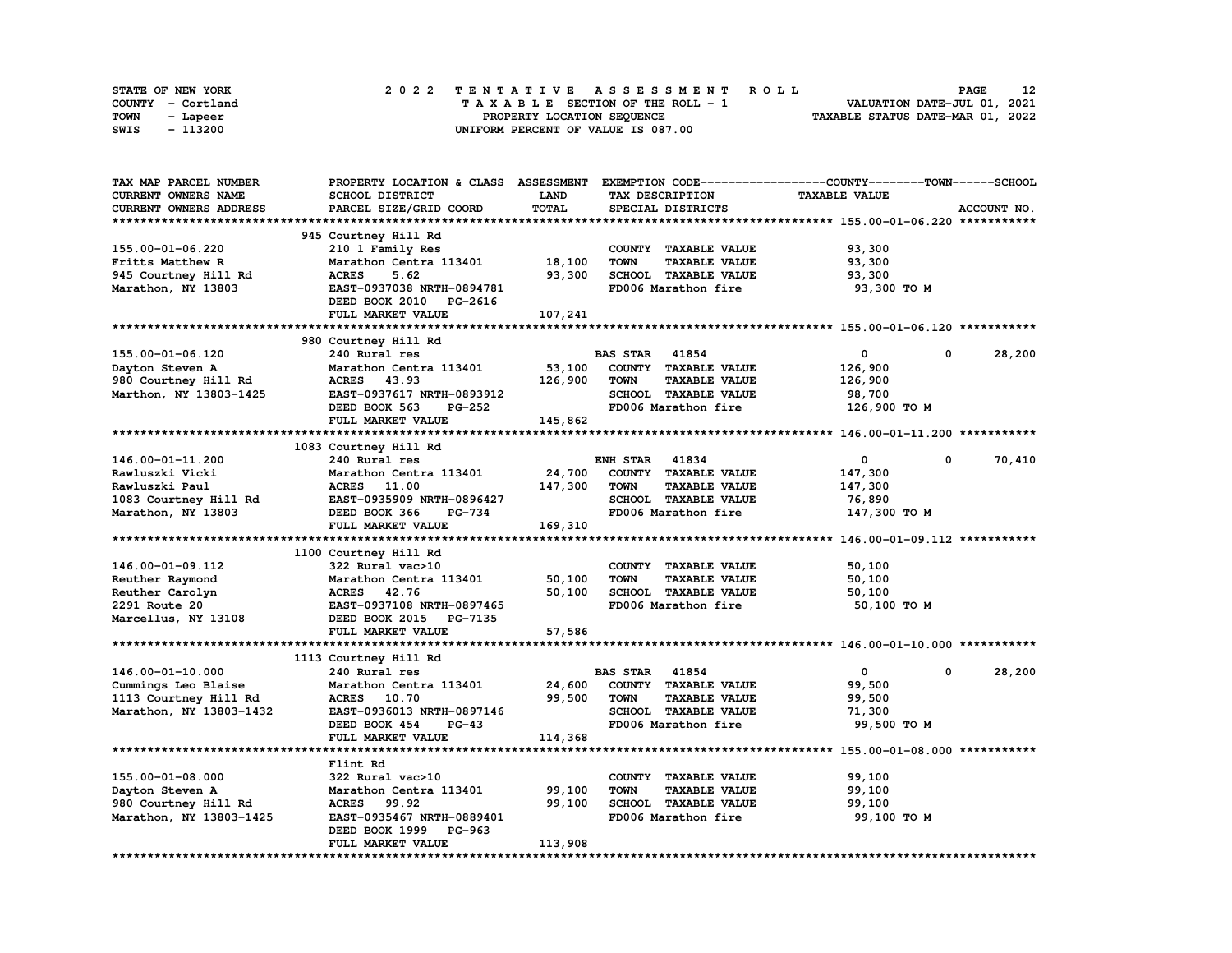| STATE OF NEW YORK | 2022 TENTATIVE ASSESSMENT ROLL     | 13<br><b>PAGE</b>                |
|-------------------|------------------------------------|----------------------------------|
| COUNTY - Cortland | TAXABLE SECTION OF THE ROLL - 1    | VALUATION DATE-JUL 01, 2021      |
| TOWN<br>- Lapeer  | PROPERTY LOCATION SEQUENCE         | TAXABLE STATUS DATE-MAR 01, 2022 |
| - 113200<br>SWIS  | UNIFORM PERCENT OF VALUE IS 087.00 |                                  |

| TAX MAP PARCEL NUMBER     | PROPERTY LOCATION & CLASS ASSESSMENT EXEMPTION CODE-----------------COUNTY-------TOWN-----SCHOOL |             |                       |                             |                      |          |             |
|---------------------------|--------------------------------------------------------------------------------------------------|-------------|-----------------------|-----------------------------|----------------------|----------|-------------|
| CURRENT OWNERS NAME       | SCHOOL DISTRICT                                                                                  | <b>LAND</b> |                       | TAX DESCRIPTION             | <b>TAXABLE VALUE</b> |          |             |
| CURRENT OWNERS ADDRESS    | PARCEL SIZE/GRID COORD                                                                           | TOTAL       |                       | SPECIAL DISTRICTS           |                      |          | ACCOUNT NO. |
|                           |                                                                                                  |             |                       |                             |                      |          |             |
|                           | 1790 Flint Rd                                                                                    |             |                       |                             |                      |          |             |
| 164.00-01-01.000          | 210 1 Family Res                                                                                 |             | CW_15_VET/ 41162      |                             | 5,640                | 0        | 0           |
| Tifft Marjorie            | Marathon Centra 113401                                                                           |             | 15,400 ENH STAR 41834 |                             | 0                    | $\Omega$ | 63,200      |
| 1790 Flint Rd             | <b>ACRES</b><br>3.60                                                                             | 63,200      |                       | COUNTY TAXABLE VALUE        | 57,560               |          |             |
| Marathon, NY 13803-1512   | EAST-0934955 NRTH-0887843                                                                        |             | <b>TOWN</b>           | <b>TAXABLE VALUE</b>        | 63,200               |          |             |
|                           |                                                                                                  |             |                       | SCHOOL TAXABLE VALUE        | $\mathbf 0$          |          |             |
|                           | DEED BOOK 366<br>PG-240                                                                          |             |                       |                             |                      |          |             |
|                           | FULL MARKET VALUE                                                                                |             |                       | 72,644 FD006 Marathon fire  | 63,200 TO M          |          |             |
|                           |                                                                                                  |             |                       |                             |                      |          |             |
|                           | Fritts Hill Rd                                                                                   |             |                       |                             |                      |          |             |
| 146.00-01-09.120          | 322 Rural vac>10                                                                                 |             |                       | COUNTY TAXABLE VALUE        | 41,300               |          |             |
| Jones Harry W Jr          | Marathon Centra 113401                                                                           | 41,300      | <b>TOWN</b>           | <b>TAXABLE VALUE</b>        | 41,300               |          |             |
| 130 Porter Ln             | ACRES 33.03                                                                                      | 41,300      |                       | SCHOOL TAXABLE VALUE        | 41,300               |          |             |
| Orange, CT 06477          | EAST-0937515 NRTH-0896253                                                                        |             |                       | FD006 Marathon fire         | 41,300 TO M          |          |             |
|                           | DEED BOOK 528<br><b>PG-288</b>                                                                   |             |                       |                             |                      |          |             |
|                           | FULL MARKET VALUE                                                                                | 47,471      |                       |                             |                      |          |             |
|                           |                                                                                                  |             |                       |                             |                      |          |             |
|                           | 1765 Fritts Hill Rd                                                                              |             |                       |                             |                      |          |             |
| 155.00-01-01.120          | 210 1 Family Res                                                                                 |             |                       | COUNTY TAXABLE VALUE        | 86,400               |          |             |
| Fritts Lauren             | Marathon Centra 113401                                                                           | 12,400      | <b>TOWN</b>           | <b>TAXABLE VALUE</b>        | 86,400               |          |             |
| 1765 Fritts Hill Rd       | <b>ACRES</b><br>1.40                                                                             | 86,400      |                       | SCHOOL TAXABLE VALUE        | 86,400               |          |             |
| Marathon, NY 13803        | EAST-0934724 NRTH-0895065                                                                        |             |                       | FD006 Marathon fire         | 86,400 то м          |          |             |
|                           | DEED BOOK 2017 PG-5262                                                                           |             |                       |                             |                      |          |             |
| MAY BE SUBJECT TO PAYMENT | FULL MARKET VALUE                                                                                | 99,310      |                       |                             |                      |          |             |
| UNDER AGDIST LAW TIL 2022 |                                                                                                  |             |                       |                             |                      |          |             |
|                           |                                                                                                  |             |                       |                             |                      |          |             |
|                           | 1775 Fritts Hill Rd                                                                              |             |                       |                             |                      |          |             |
| 155.00-01-01.111          | 210 1 Family Res                                                                                 |             | <b>BAS STAR 41854</b> |                             | $\mathbf 0$          | 0        | 28,200      |
|                           | Marathon Centra 113401                                                                           | 13,000      |                       | COUNTY TAXABLE VALUE        | 116,100              |          |             |
| Fritts Richard M          | <b>ACRES</b>                                                                                     |             |                       |                             |                      |          |             |
| Fritts Karen R            | 1.92                                                                                             | 116,100     | <b>TOWN</b>           | <b>TAXABLE VALUE</b>        | 116,100              |          |             |
| 1775 Fritts Hill Rd       | EAST-0935024 NRTH-0895079                                                                        |             |                       | SCHOOL TAXABLE VALUE        | 87,900               |          |             |
| Marathon, NY 13803        | FULL MARKET VALUE                                                                                |             |                       | 133,448 FD006 Marathon fire | 116,100 TO M         |          |             |
|                           |                                                                                                  |             |                       |                             |                      |          |             |
|                           | 1814 Fritts Hill Rd                                                                              |             |                       |                             |                      |          |             |
| 155.00-01-07.000          | 322 Rural vac>10                                                                                 |             |                       | COUNTY TAXABLE VALUE        | 65,600               |          |             |
| Goldstein Morton          | Marathon Centra 113401                                                                           | 65,600      | <b>TOWN</b>           | <b>TAXABLE VALUE</b>        | 65,600               |          |             |
| Goldstein Roberta I       | <b>ACRES</b><br>60.00                                                                            | 65,600      |                       | SCHOOL TAXABLE VALUE        | 65,600               |          |             |
| 156 Truman Ter            | EAST-0935290 NRTH-0893909                                                                        |             |                       | FD006 Marathon fire         | 65,600 TO M          |          |             |
| Paramus, NJ 07652         | DEED BOOK 312<br>PG-489                                                                          |             |                       |                             |                      |          |             |
|                           | FULL MARKET VALUE                                                                                | 75,402      |                       |                             |                      |          |             |
|                           |                                                                                                  |             |                       |                             |                      |          |             |
|                           | 1930 Fritts Hill Rd                                                                              |             |                       |                             |                      |          |             |
| 146.00-01-09.200          | 242 Rurl res&rec                                                                                 |             |                       | COUNTY TAXABLE VALUE        | 127,200              |          |             |
| Jones Harry W Jr          | Marathon Centra 113401                                                                           | 29,800      | <b>TOWN</b>           | <b>TAXABLE VALUE</b>        | 127,200              |          |             |
| 130 Porter Ln             | <b>ACRES</b> 16.97                                                                               | 127,200     |                       | SCHOOL TAXABLE VALUE        | 127,200              |          |             |
| Orange, CT 06477          |                                                                                                  |             |                       |                             | 127,200 то м         |          |             |
|                           |                                                                                                  |             |                       |                             |                      |          |             |
|                           | EAST-0937410 NRTH-0895512                                                                        |             |                       | FD006 Marathon fire         |                      |          |             |
|                           | DEED BOOK 528<br><b>PG-290</b><br>FULL MARKET VALUE                                              | 146,207     |                       |                             |                      |          |             |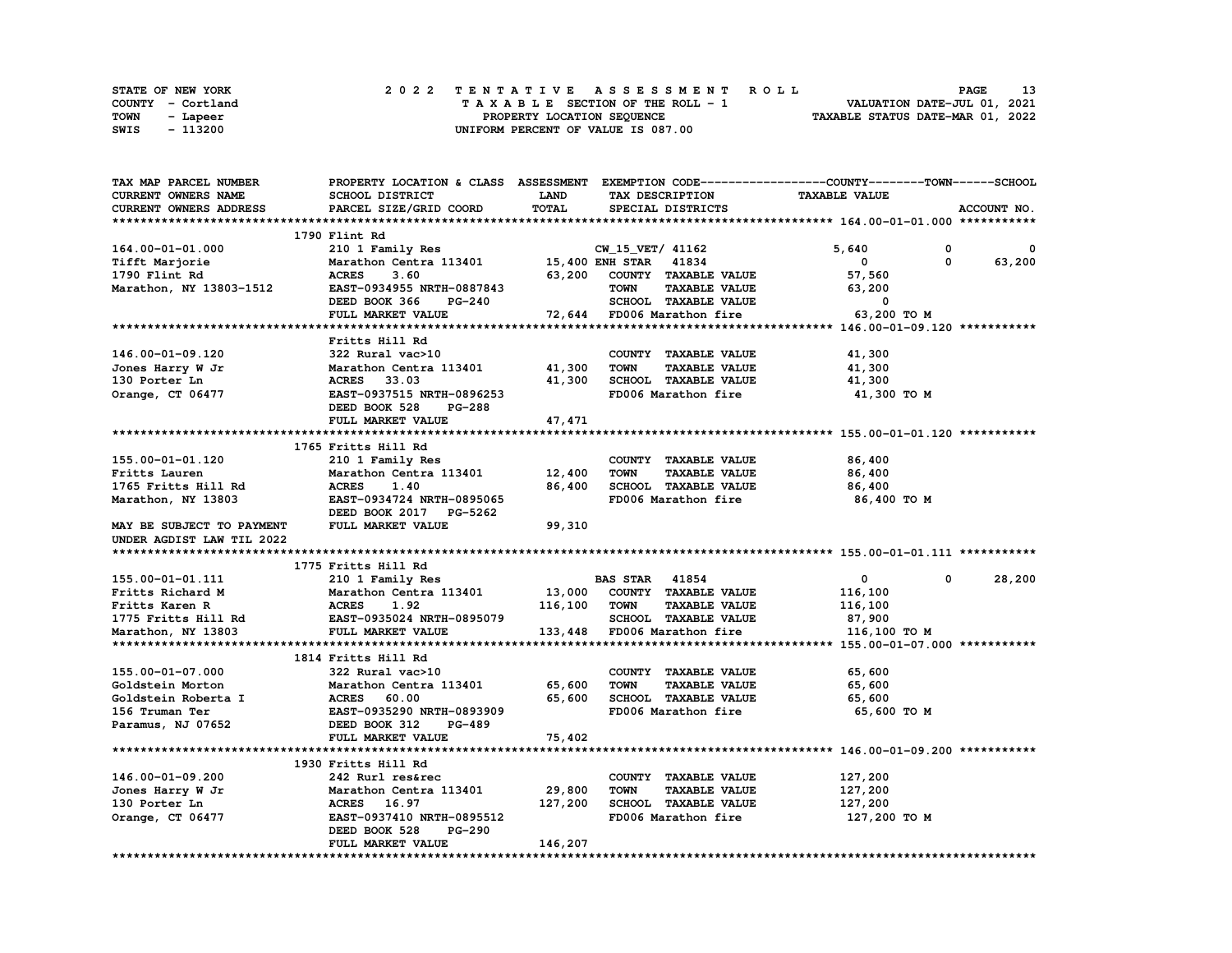| <b>STATE OF NEW YORK</b> |                   | 2022 TENTATIVE ASSESSMENT ROLL          | 14<br>PAGE                       |
|--------------------------|-------------------|-----------------------------------------|----------------------------------|
|                          | COUNTY - Cortland | $T A X A B L E$ SECTION OF THE ROLL - 1 | VALUATION DATE-JUL 01, 2021      |
| TOWN                     | - Lapeer          | PROPERTY LOCATION SEQUENCE              | TAXABLE STATUS DATE-MAR 01, 2022 |
| SWIS                     | - 113200          | UNIFORM PERCENT OF VALUE IS 087.00      |                                  |

| TAX MAP PARCEL NUMBER     |                           |             |                                     | PROPERTY LOCATION & CLASS ASSESSMENT EXEMPTION CODE-----------------COUNTY-------TOWN------SCHOOL |             |
|---------------------------|---------------------------|-------------|-------------------------------------|---------------------------------------------------------------------------------------------------|-------------|
| CURRENT OWNERS NAME       | SCHOOL DISTRICT           | <b>LAND</b> | TAX DESCRIPTION                     | <b>TAXABLE VALUE</b>                                                                              |             |
| CURRENT OWNERS ADDRESS    | PARCEL SIZE/GRID COORD    | TOTAL       | SPECIAL DISTRICTS                   |                                                                                                   | ACCOUNT NO. |
|                           |                           |             |                                     |                                                                                                   |             |
|                           | 1839-1844 Fritts Hill Rd  |             |                                     |                                                                                                   |             |
| 155.00-01-01.112          | 112 Dairy farm            |             | AG 10-YR 41700                      | 35,700<br>35,700                                                                                  | 35,700      |
| Fritts Matthew R          | Marathon Centra 113401    |             | 104,500 AG COMMIT 41730             | 57,338<br>57,338                                                                                  | 57,338      |
| 945 Courtney Hill Rd      | 84.10<br><b>ACRES</b>     | 204,100     | COUNTY TAXABLE VALUE                | 111,062                                                                                           |             |
| Marathon, NY 13803        | EAST-0935591 NRTH-0895840 |             | <b>TOWN</b><br><b>TAXABLE VALUE</b> | 111,062                                                                                           |             |
|                           | DEED BOOK 2021 PG-4845    |             | SCHOOL TAXABLE VALUE                | 111,062                                                                                           |             |
| MAY BE SUBJECT TO PAYMENT | FULL MARKET VALUE         |             | 234,598 FD006 Marathon fire         | 204,100 TO M                                                                                      |             |
| UNDER AGDIST LAW TIL 2029 |                           |             |                                     |                                                                                                   |             |
|                           |                           |             |                                     |                                                                                                   |             |
|                           | Harvey Hill Rd            |             |                                     |                                                                                                   |             |
| 146.00-02-11.000          | 312 Vac w/imprv           |             | COUNTY TAXABLE VALUE                | 21,500                                                                                            |             |
|                           | Marathon Centra 113401    | 19,100      | <b>TOWN</b><br><b>TAXABLE VALUE</b> | 21,500                                                                                            |             |
| Chapman Eugene E          |                           |             |                                     |                                                                                                   |             |
| Chapman Pearl D           | <b>ACRES</b><br>8.00      | 21,500      | SCHOOL TAXABLE VALUE                | 21,500                                                                                            |             |
| 1081 Quail Hill Rd        | EAST-0943902 NRTH-0895542 |             | FD006 Marathon fire                 | 21,500 TO M                                                                                       |             |
| Marathon, NY 13803        | DEED BOOK 2018 PG-4793    |             |                                     |                                                                                                   |             |
|                           | FULL MARKET VALUE         | 24,713      |                                     |                                                                                                   |             |
|                           |                           |             |                                     |                                                                                                   |             |
|                           | 2142 Harvey Hill Rd       |             |                                     |                                                                                                   |             |
| 155.00-01-14.100          | 312 Vac w/imprv           |             | COUNTY TAXABLE VALUE                | 149,300                                                                                           |             |
| Capanna Paloma            | Marathon Centra 113401    | 110,900     | <b>TOWN</b><br><b>TAXABLE VALUE</b> | 149,300                                                                                           |             |
| 127 Middle Ln             | <b>ACRES</b> 104.10       | 149,300     | SCHOOL TAXABLE VALUE                | 149,300                                                                                           |             |
| Beaufort, NC 28516        | EAST-0941526 NRTH-0892778 |             | FD006 Marathon fire                 | 149,300 то м                                                                                      |             |
|                           | DEED BOOK 2015 PG-5419    |             |                                     |                                                                                                   |             |
|                           | FULL MARKET VALUE         | 171,609     |                                     |                                                                                                   |             |
|                           |                           |             |                                     |                                                                                                   |             |
|                           | 2160 Harvey Hill Rd       |             |                                     |                                                                                                   |             |
| 155.00-01-30.000          | 242 Rurl res&rec          |             | COUNTY TAXABLE VALUE                | 133,300                                                                                           |             |
| SKNN Properties LLC       | Marathon Centra 113401    | 93,300      | <b>TOWN</b><br><b>TAXABLE VALUE</b> | 133,300                                                                                           |             |
| 41 Oak Brook Dr           | ACRES 64.05 BANKCORELOG   | 133,300     | SCHOOL TAXABLE VALUE                | 133,300                                                                                           |             |
| Ithaca, NY 14850          | EAST-0942515 NRTH-0894160 |             | FD006 Marathon fire                 | 133,300 то м                                                                                      |             |
|                           | DEED BOOK 2019 PG-3646    |             |                                     |                                                                                                   |             |
|                           | FULL MARKET VALUE         | 153,218     |                                     |                                                                                                   |             |
|                           |                           |             |                                     |                                                                                                   |             |
|                           | 2162 Harvey Hill Rd       |             |                                     |                                                                                                   |             |
| 155.00-01-14.200          | 240 Rural res             |             | COUNTY TAXABLE VALUE                | 282,000                                                                                           |             |
| Timmins Karl Mattieu      | Marathon Centra 113401    | 40,200      | <b>TOWN</b><br><b>TAXABLE VALUE</b> | 282,000                                                                                           |             |
| 2235 Clarks Corners Rd    | ACRES 29.56               | 282,000     | SCHOOL TAXABLE VALUE                | 282,000                                                                                           |             |
| Marathon, NY 13803-1917   | EAST-0941793 NRTH-0895481 |             | FD006 Marathon fire                 | 282,000 TO M                                                                                      |             |
|                           | DEED BOOK 2018 PG-2190    |             |                                     |                                                                                                   |             |
|                           | FULL MARKET VALUE         | 324,138     |                                     |                                                                                                   |             |
|                           |                           |             |                                     |                                                                                                   |             |
|                           | 2267 Harvey Hill Rd       |             |                                     |                                                                                                   |             |
| 146.00-02-12.000          | 314 Rural vac<10          |             | COUNTY TAXABLE VALUE                | 1,000                                                                                             |             |
| Lafever Max Jr            | Marathon Centra 113401    | 1,000       | <b>TOWN</b><br><b>TAXABLE VALUE</b> | 1,000                                                                                             |             |
| 241 Merrill Creek Rd      | FRNT 150.00 DPTH 124.75   | 1,000       | SCHOOL TAXABLE VALUE                | 1,000                                                                                             |             |
| Marathon, NY 13803-3105   | EAST-0943524 NRTH-0895359 |             | FD006 Marathon fire                 | 1,000 TO M                                                                                        |             |
|                           | DEED BOOK 362<br>PG-712   |             |                                     |                                                                                                   |             |
|                           | FULL MARKET VALUE         | 1,149       |                                     |                                                                                                   |             |
|                           |                           |             |                                     |                                                                                                   |             |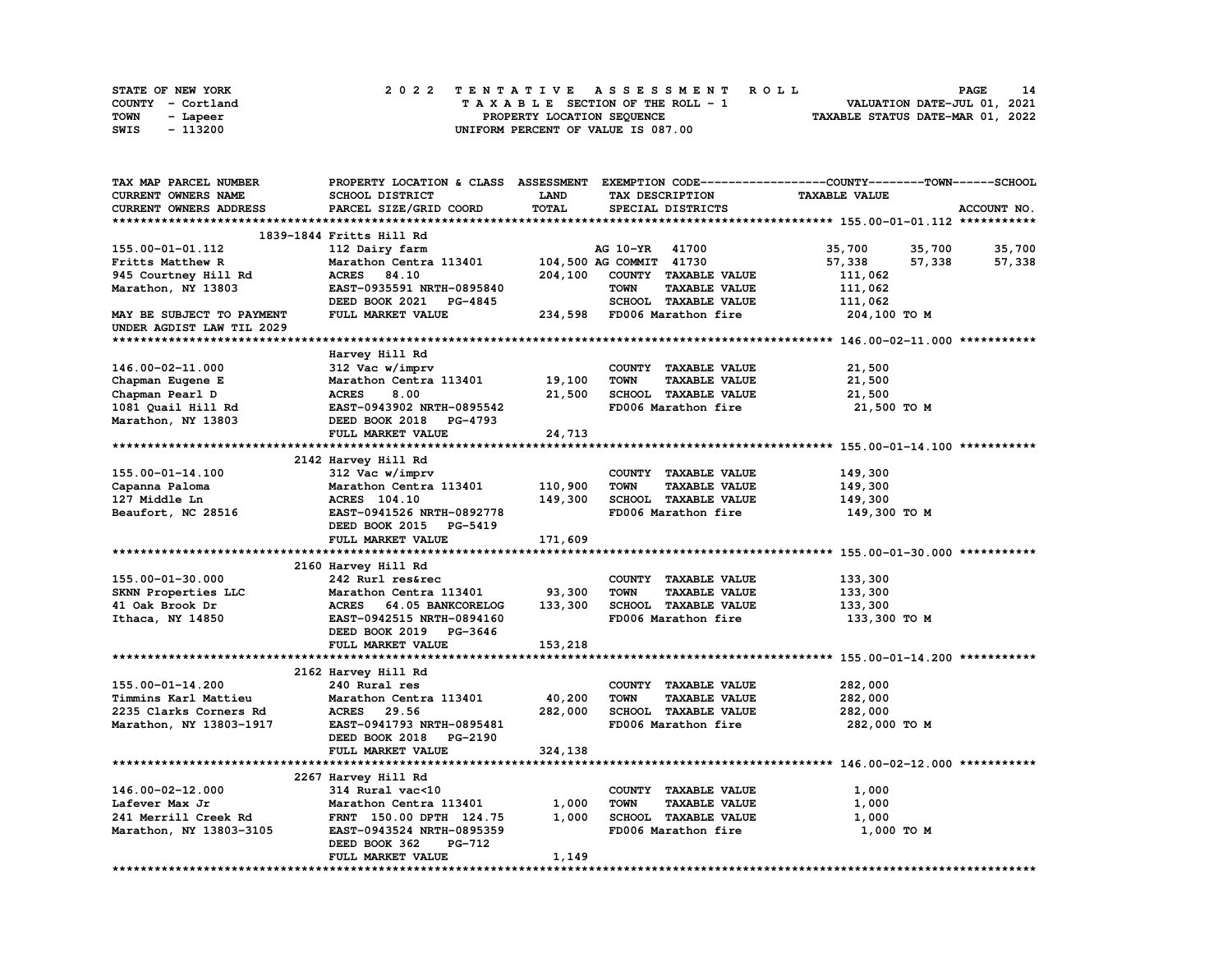|      | STATE OF NEW YORK |  | 2022 TENTATIVE ASSESSMENT ROLL     | 15<br><b>PAGE</b>                |
|------|-------------------|--|------------------------------------|----------------------------------|
|      | COUNTY - Cortland |  | TAXABLE SECTION OF THE ROLL - 1    | VALUATION DATE-JUL 01, 2021      |
| TOWN | - Lapeer          |  | PROPERTY LOCATION SEQUENCE         | TAXABLE STATUS DATE-MAR 01, 2022 |
| SWIS | - 113200          |  | UNIFORM PERCENT OF VALUE IS 087.00 |                                  |

| TAX MAP PARCEL NUMBER    |                                  |             |                                     | PROPERTY LOCATION & CLASS ASSESSMENT EXEMPTION CODE----------------COUNTY-------TOWN------SCHOOL |
|--------------------------|----------------------------------|-------------|-------------------------------------|--------------------------------------------------------------------------------------------------|
| CURRENT OWNERS NAME      | SCHOOL DISTRICT                  | <b>LAND</b> | TAX DESCRIPTION                     | <b>TAXABLE VALUE</b>                                                                             |
| CURRENT OWNERS ADDRESS   | PARCEL SIZE/GRID COORD           | TOTAL       | SPECIAL DISTRICTS                   | ACCOUNT NO.                                                                                      |
|                          |                                  |             |                                     |                                                                                                  |
|                          | 2292 Harvey Hill Rd              |             |                                     |                                                                                                  |
| 156.00-06-04.000         | 242 Rurl res&rec                 |             | COUNTY TAXABLE VALUE                | 292,800                                                                                          |
| CKC Properties LLC       | Marathon Centra 113401           | 65,100      | <b>TOWN</b><br><b>TAXABLE VALUE</b> | 292,800                                                                                          |
| 3690 Luker Rd            | ACRES 57.17                      | 292,800     | SCHOOL TAXABLE VALUE                | 292,800                                                                                          |
|                          | EAST-0944102 NRTH-0894718        |             | FD006 Marathon fire                 |                                                                                                  |
| Cortland, NY 13045       |                                  |             |                                     | 292,800 то м                                                                                     |
|                          | DEED BOOK 2019 PG-2727           |             |                                     |                                                                                                  |
|                          | FULL MARKET VALUE                | 336,552     |                                     |                                                                                                  |
|                          |                                  |             |                                     |                                                                                                  |
|                          | Highland Rd                      |             |                                     |                                                                                                  |
| 147.00-03-03.120         | 314 Rural vac<10                 |             | COUNTY TAXABLE VALUE                | 300                                                                                              |
| Cimmino Charles          | Marathon Centra 113401           | 300         | <b>TOWN</b><br><b>TAXABLE VALUE</b> | 300                                                                                              |
| Cimmino Arlene           | FRNT 30.10 DPTH 198.79           | 300         | SCHOOL TAXABLE VALUE                | 300                                                                                              |
| 2989 Highland Rd         | EAST-0956431 NRTH-0896389        |             | FD006 Marathon fire                 | 300 то м                                                                                         |
| Marathon, NY 13803       | DEED BOOK 10162 PG-90001         |             |                                     |                                                                                                  |
|                          | FULL MARKET VALUE                | 345         |                                     |                                                                                                  |
|                          |                                  |             |                                     |                                                                                                  |
|                          | Highland Rd                      |             |                                     |                                                                                                  |
| 147.00-03-04.000         | 314 Rural vac<10                 |             | COUNTY TAXABLE VALUE                | 800                                                                                              |
| Brown Joanne L           | Marathon Centra 113401           | 800         | <b>TOWN</b><br><b>TAXABLE VALUE</b> | 800                                                                                              |
| Spencer Catherine J      | FRNT 25.00 DPTH 917.95           | 800         | SCHOOL TAXABLE VALUE                | 800                                                                                              |
| 6 Daly Pl                | EAST-0957207 NRTH-0896714        |             | FD006 Marathon fire                 | 800 TO M                                                                                         |
| New Hartford, NY 13413   | DEED BOOK 10683 PG-39001         |             |                                     |                                                                                                  |
|                          | FULL MARKET VALUE                | 920         |                                     |                                                                                                  |
|                          |                                  |             |                                     |                                                                                                  |
|                          | Highland Rd                      |             |                                     |                                                                                                  |
| 147.00-03-06.000         | 314 Rural vac<10                 |             | COUNTY TAXABLE VALUE                | 800                                                                                              |
|                          |                                  |             |                                     | 800                                                                                              |
| Parker Barbara           | Marathon Centra 113401           | 800         | <b>TOWN</b><br><b>TAXABLE VALUE</b> |                                                                                                  |
| 747 McLean Rd            | FRNT 410.00 DPTH 285.00          | 800         | SCHOOL TAXABLE VALUE                | 800                                                                                              |
| Cortland, NY 13045       | EAST-0956264 NRTH-0896155        |             | FD006 Marathon fire                 | 800 TO M                                                                                         |
|                          | DEED BOOK 384<br>PG-191          |             |                                     |                                                                                                  |
|                          | FULL MARKET VALUE                | 920         |                                     |                                                                                                  |
|                          |                                  |             |                                     |                                                                                                  |
|                          | Highland Rd                      |             |                                     |                                                                                                  |
| 148.00-01-17.000         | 322 Rural vac>10                 |             | COUNTY TAXABLE VALUE                | 72,400                                                                                           |
| Liddington Jamie C       | Marathon Centra 113401           | 72,400      | TOWN<br><b>TAXABLE VALUE</b>        | 72,400                                                                                           |
| 2954 Highland Rd         | ACRES 67.60                      | 72,400      | SCHOOL TAXABLE VALUE                | 72,400                                                                                           |
| Marathon, NY 13803       | EAST-0957682 NRTH-0897797        |             | FD006 Marathon fire                 | 72,400 TO M                                                                                      |
|                          | DEED BOOK 10222 PG-95001         |             |                                     |                                                                                                  |
|                          | FULL MARKET VALUE                | 83,218      |                                     |                                                                                                  |
|                          |                                  |             |                                     |                                                                                                  |
|                          | Highland Rd                      |             |                                     |                                                                                                  |
| 148.00-01-21.120         | 314 Rural vac<10                 |             | COUNTY TAXABLE VALUE                | 5,000                                                                                            |
| Bruns Cora J             | Marathon Centra 113401           | 5,000       | <b>TOWN</b><br><b>TAXABLE VALUE</b> | 5,000                                                                                            |
| 10073 Coombs Rd          | <b>ACRES</b><br>3.07             | 5,000       | SCHOOL TAXABLE VALUE                | 5,000                                                                                            |
| Holland Patent, NY 13354 | EAST-0959408 NRTH-0895970        |             | FD006 Marathon fire                 | 5,000 TO M                                                                                       |
|                          | DEED BOOK 2020<br><b>PG-3228</b> |             |                                     |                                                                                                  |
|                          | FULL MARKET VALUE                | 5,747       |                                     |                                                                                                  |
|                          |                                  |             |                                     |                                                                                                  |
|                          |                                  |             |                                     |                                                                                                  |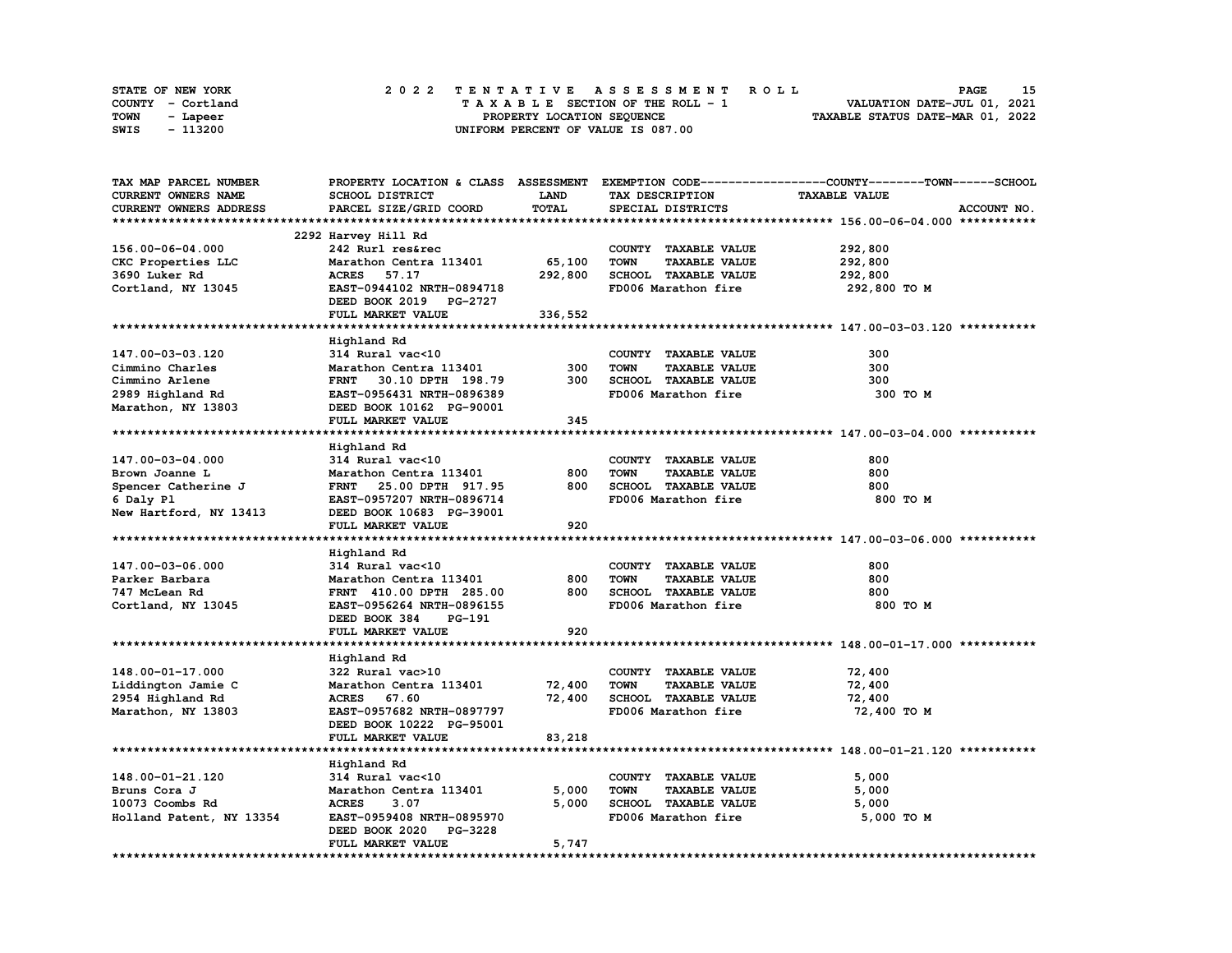| <b>STATE OF NEW YORK</b> |                   | 2022 TENTATIVE ASSESSMENT ROLL          | 16<br><b>PAGE</b>                |
|--------------------------|-------------------|-----------------------------------------|----------------------------------|
|                          | COUNTY - Cortland | $T A X A B L E$ SECTION OF THE ROLL - 1 | VALUATION DATE-JUL 01, 2021      |
| TOWN                     | - Lapeer          | PROPERTY LOCATION SEQUENCE              | TAXABLE STATUS DATE-MAR 01, 2022 |
| SWIS                     | - 113200          | UNIFORM PERCENT OF VALUE IS 087.00      |                                  |

| TAX MAP PARCEL NUMBER      | PROPERTY LOCATION & CLASS ASSESSMENT |              |                                     | EXEMPTION CODE-----------------COUNTY-------TOWN------SCHOOL |             |
|----------------------------|--------------------------------------|--------------|-------------------------------------|--------------------------------------------------------------|-------------|
| <b>CURRENT OWNERS NAME</b> | SCHOOL DISTRICT                      | <b>LAND</b>  | TAX DESCRIPTION                     | <b>TAXABLE VALUE</b>                                         |             |
| CURRENT OWNERS ADDRESS     | PARCEL SIZE/GRID COORD               | <b>TOTAL</b> | SPECIAL DISTRICTS                   |                                                              | ACCOUNT NO. |
|                            |                                      |              |                                     |                                                              |             |
|                            | Highland Rd                          |              |                                     |                                                              |             |
| 148.00-01-21.200           | 105 Vac farmland                     |              | AG-CEILING 41720                    | 43,937<br>43,937                                             | 43,937      |
| Drake Richard D            | Marathon Centra 113401               | 97,000       | COUNTY TAXABLE VALUE                | 89,563                                                       |             |
| Drake Susan M              | ACRES 116.33                         | 133,500      | <b>TOWN</b><br><b>TAXABLE VALUE</b> | 89,563                                                       |             |
| 1310 Muckey Rd             | EAST-0959217 NRTH-0897384            |              | SCHOOL TAXABLE VALUE                | 89,563                                                       |             |
| Marathon, NY 13803         | DEED BOOK 2020<br>PG-2449            |              | FD006 Marathon fire                 | 133,500 TO M                                                 |             |
|                            | FULL MARKET VALUE                    | 153,448      |                                     |                                                              |             |
| MAY BE SUBJECT TO PAYMENT  |                                      |              |                                     |                                                              |             |
| UNDER AGDIST LAW TIL 2026  |                                      |              |                                     |                                                              |             |
|                            |                                      |              |                                     |                                                              |             |
|                            | Highland Rd                          |              |                                     |                                                              |             |
| 156.00-08-10.200           | 105 Vac farmland                     |              | COUNTY TAXABLE VALUE                | 3,200                                                        |             |
| Hershberger Elmer E        | Marathon Centra 113401               | 3,200        | <b>TAXABLE VALUE</b><br><b>TOWN</b> | 3,200                                                        |             |
| Hershberger Fannie S       | <b>ACRES</b><br>2.41                 | 3,200        | SCHOOL TAXABLE VALUE                | 3,200                                                        |             |
| 2755 Highland Rd           | EAST-0952583 NRTH-0894543            |              | FD006 Marathon fire                 | 3,200 TO M                                                   |             |
| Marathon, NY 13803         | DEED BOOK 2021<br><b>PG-2423</b>     |              |                                     |                                                              |             |
|                            | FULL MARKET VALUE                    | 3,678        |                                     |                                                              |             |
|                            |                                      |              |                                     |                                                              |             |
|                            | Highland Rd                          |              |                                     |                                                              |             |
| 156.00-08-17.000           | 322 Rural vac>10                     |              | AG COMMIT 41730                     | 35,326<br>35,326                                             | 35,326      |
| Hershberger Elmer E        | Marathon Centra 113401               | 60,900       | COUNTY TAXABLE VALUE                | 25,574                                                       |             |
| Hershberger Fannie S       | <b>ACRES</b><br>54.80                | 60,900       | <b>TOWN</b><br><b>TAXABLE VALUE</b> | 25,574                                                       |             |
| 2759 Highland Rd           | EAST-0955556 NRTH-0894819            |              | SCHOOL TAXABLE VALUE                | 25,574                                                       |             |
| Marathon, NY 13803         | DEED BOOK 2021<br><b>PG-2425</b>     |              | FD006 Marathon fire                 | 60,900 TO M                                                  |             |
|                            | FULL MARKET VALUE                    | 70,000       |                                     |                                                              |             |
| MAY BE SUBJECT TO PAYMENT  |                                      |              |                                     |                                                              |             |
| UNDER AGDIST LAW TIL 2029  |                                      |              |                                     |                                                              |             |
|                            |                                      |              |                                     |                                                              |             |
|                            | Highland Rd                          |              |                                     |                                                              |             |
| 156.00-08-19.200           | 105 Vac farmland                     |              | AG-CEILING 41720                    | 9,067<br>9,067                                               | 9,067       |
| <b>Kemak Matthew</b>       | Marathon Centra 113401               | 26,500       | COUNTY TAXABLE VALUE                | 17,433                                                       |             |
| Kemak Jennifer Doty        | <b>ACRES</b><br>26.15                | 26,500       | <b>TOWN</b><br><b>TAXABLE VALUE</b> | 17,433                                                       |             |
| 2745 Highland Rd           | EAST-0953305 NRTH-0893227            |              | SCHOOL TAXABLE VALUE                | 17,433                                                       |             |
| Marathon, NY 13803         | DEED BOOK 2020<br><b>PG-4250</b>     |              | FD006 Marathon fire                 | 26,500 TO M                                                  |             |
|                            | FULL MARKET VALUE                    | 30,460       |                                     |                                                              |             |
| MAY BE SUBJECT TO PAYMENT  |                                      |              |                                     |                                                              |             |
| UNDER AGDIST LAW TIL 2026  |                                      |              |                                     |                                                              |             |
|                            |                                      |              |                                     |                                                              |             |
|                            | Highland Rd                          |              |                                     |                                                              |             |
| 157.00-01-02.000           | 322 Rural vac>10                     |              | COUNTY TAXABLE VALUE                | 47,100                                                       |             |
| Cotton Hanlon Inc          | Marathon Centra 113401               | 47,100       | <b>TOWN</b><br><b>TAXABLE VALUE</b> | 47,100                                                       |             |
| 6308 Route 224             | <b>ACRES</b><br>60.80                | 47,100       | <b>SCHOOL TAXABLE VALUE</b>         | 47,100                                                       |             |
| PO Box 65                  | EAST-0957182 NRTH-0894606            |              | FD006 Marathon fire                 | 47,100 TO M                                                  |             |
| Cayuta, NY 14824-0065      | DEED BOOK 321<br><b>PG-711</b>       |              |                                     |                                                              |             |
|                            | FULL MARKET VALUE                    | 54,138       |                                     |                                                              |             |
|                            |                                      |              |                                     |                                                              |             |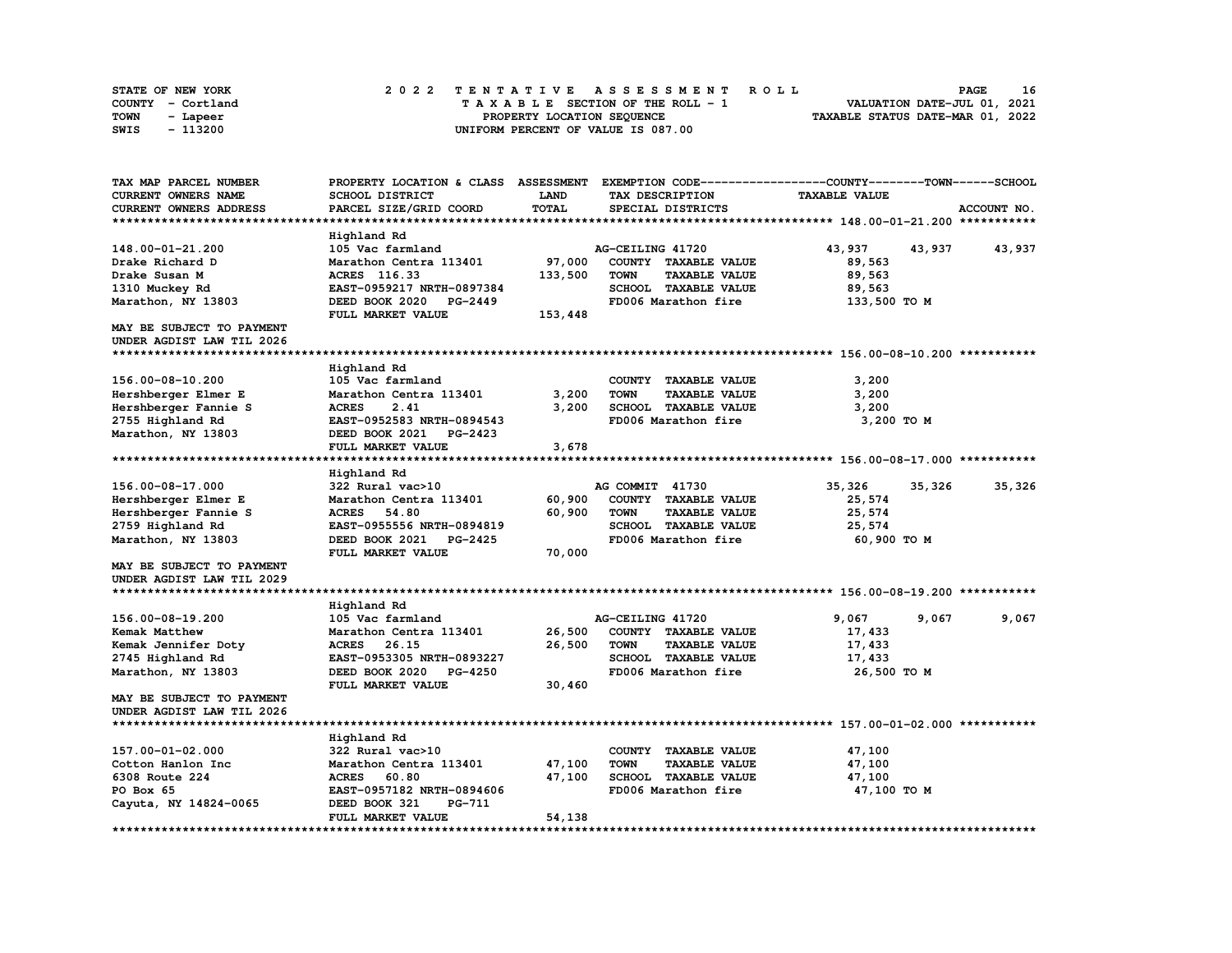|      | STATE OF NEW YORK |  | 2022 TENTATIVE ASSESSMENT ROLL     | PAGE                             |
|------|-------------------|--|------------------------------------|----------------------------------|
|      | COUNTY - Cortland |  | TAXABLE SECTION OF THE ROLL - 1    | VALUATION DATE-JUL 01, 2021      |
| TOWN | - Lapeer          |  | PROPERTY LOCATION SEQUENCE         | TAXABLE STATUS DATE-MAR 01, 2022 |
| SWIS | - 113200          |  | UNIFORM PERCENT OF VALUE IS 087.00 |                                  |

| TAX MAP PARCEL NUMBER                               |                                      |             |                                     | PROPERTY LOCATION & CLASS ASSESSMENT EXEMPTION CODE----------------COUNTY-------TOWN-----SCHOOL |
|-----------------------------------------------------|--------------------------------------|-------------|-------------------------------------|-------------------------------------------------------------------------------------------------|
| CURRENT OWNERS NAME                                 | SCHOOL DISTRICT                      | <b>LAND</b> | TAX DESCRIPTION                     | <b>TAXABLE VALUE</b>                                                                            |
| CURRENT OWNERS ADDRESS                              | PARCEL SIZE/GRID COORD               | TOTAL       | SPECIAL DISTRICTS                   | ACCOUNT NO.                                                                                     |
|                                                     |                                      |             |                                     |                                                                                                 |
|                                                     | Highland Rd                          |             |                                     |                                                                                                 |
| 157.00-01-03.200                                    | 322 Rural vac>10                     |             | COUNTY TAXABLE VALUE                | 58,500                                                                                          |
| Buchold Dave                                        | Marathon Centra 113401 58,500        |             | <b>TOWN</b><br><b>TAXABLE VALUE</b> | 58,500                                                                                          |
| 2250 Morgan Hill Rd                                 | ACRES 52.12                          | 58,500      | SCHOOL TAXABLE VALUE                | 58,500                                                                                          |
| Easton, PA 18042                                    | EAST-0958550 NRTH-0894849            |             | FD006 Marathon fire                 | 58,500 TO M                                                                                     |
|                                                     | DEED BOOK 560<br>PG-179              |             |                                     |                                                                                                 |
|                                                     | FULL MARKET VALUE                    | 67,241      |                                     |                                                                                                 |
|                                                     |                                      |             |                                     |                                                                                                 |
|                                                     | Highland Rd                          |             |                                     |                                                                                                 |
| 157.00-01-19.000                                    | $314$ Rural vac<10                   |             | COUNTY TAXABLE VALUE                | 100                                                                                             |
| Hershberger Elmer E                                 | Marathon Centra 113401               | 100         | TOWN<br><b>TAXABLE VALUE</b>        | 100                                                                                             |
| Hershberger Fannie S                                | FRNT 240.00 DPTH 10.00               | 100         | SCHOOL TAXABLE VALUE                | 100                                                                                             |
| 2759 Highland Rd                                    | EAST-0956166 NRTH-0893859            |             | FD006 Marathon fire                 | 100 то м                                                                                        |
| Marathon, NY 13803                                  | DEED BOOK 2021 PG-2425               |             |                                     |                                                                                                 |
|                                                     | FULL MARKET VALUE                    | 115         |                                     |                                                                                                 |
|                                                     |                                      |             |                                     |                                                                                                 |
|                                                     | 2679 Highland Rd                     |             |                                     |                                                                                                 |
| 156.00-08-05.000                                    | 210 1 Family Res                     |             | COUNTY TAXABLE VALUE                | 63,100                                                                                          |
| Travis William                                      | Marathon Centra 113401 7,800         |             | <b>TOWN</b><br><b>TAXABLE VALUE</b> | 63,100                                                                                          |
| 2679 Highland Rd                                    | FRNT 120.00 DPTH 186.25 63,100       |             | SCHOOL TAXABLE VALUE                | 63,100                                                                                          |
| Marathon, NY 13803                                  | EAST-0950981 NRTH-0893703            |             | FD006 Marathon fire                 | 63,100 то м                                                                                     |
|                                                     | DEED BOOK 2017 PG-349                |             |                                     |                                                                                                 |
|                                                     | FULL MARKET VALUE                    | 72,529      |                                     |                                                                                                 |
|                                                     |                                      |             |                                     |                                                                                                 |
|                                                     | 2685 Highland Rd                     |             |                                     |                                                                                                 |
| 156.00-08-07.000                                    | 311 Res vac land                     |             | COUNTY TAXABLE VALUE                | 2,200                                                                                           |
| Bryan Robert A Jr                                   |                                      | 2,200       | <b>TOWN</b><br><b>TAXABLE VALUE</b> | 2,200                                                                                           |
| Bryan Pearl M                                       | Marathon Centra 113401<br>ACRES 1.67 | 2,200       | SCHOOL TAXABLE VALUE                | 2,200                                                                                           |
| 2689 Highland Rd EAST-0951134 NRTH-0893843          |                                      |             | FD006 Marathon fire                 | 2,200 TO M                                                                                      |
| Marathon, NY 13803 DEED BOOK 2002 PG-5739           |                                      |             |                                     |                                                                                                 |
|                                                     | FULL MARKET VALUE                    | 2,529       |                                     |                                                                                                 |
|                                                     |                                      |             |                                     |                                                                                                 |
|                                                     | 2689 Highland Rd                     |             |                                     |                                                                                                 |
| 156.00-08-08.000                                    | 210 1 Family Res                     |             | <b>BAS STAR 41854</b>               | $\overline{0}$<br>28,200<br>$\mathbf 0$                                                         |
|                                                     | Marathon Centra 113401               |             | 14,300 COUNTY TAXABLE VALUE         | 79,800                                                                                          |
| Bryan Robert A Jr<br>Bryan Pearl M<br>Bryan Pearl M | <b>ACRES</b><br>2.70                 | 79,800      | <b>TOWN</b><br><b>TAXABLE VALUE</b> | 79,800                                                                                          |
| 2689 Highland Rd                                    | EAST-0951310 NRTH-0893858            |             | SCHOOL TAXABLE VALUE                | 51,600                                                                                          |
| Marathon, NY 13803-2101                             | DEED BOOK 509<br>PG-268              |             | FD006 Marathon fire                 | 79,800 TO M                                                                                     |
|                                                     | FULL MARKET VALUE                    | 91,724      |                                     |                                                                                                 |
|                                                     |                                      |             |                                     |                                                                                                 |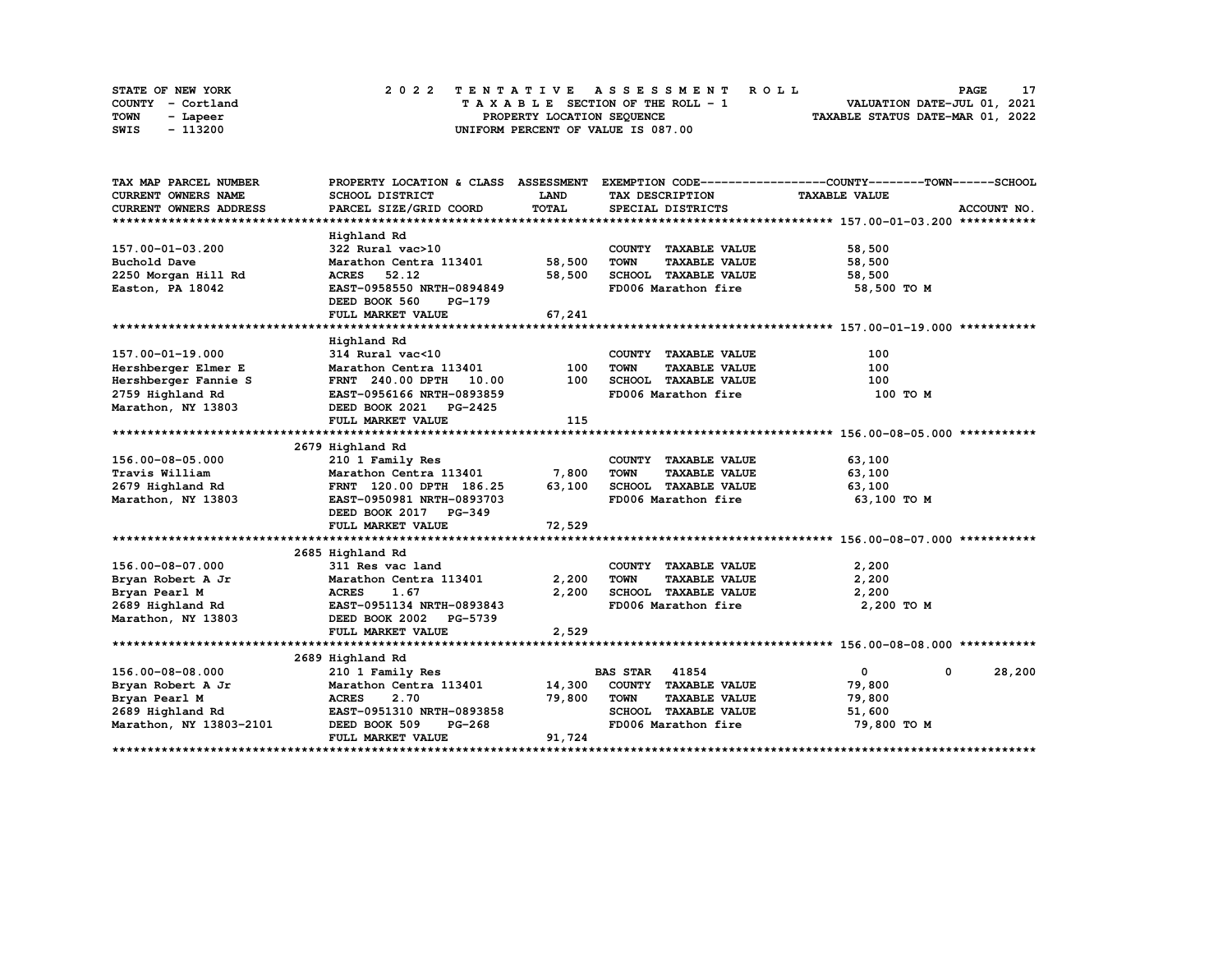| STATE OF NEW YORK | 2022 TENTATIVE ASSESSMENT ROLL     | 18<br><b>PAGE</b>                |
|-------------------|------------------------------------|----------------------------------|
| COUNTY - Cortland | TAXABLE SECTION OF THE ROLL - 1    | VALUATION DATE-JUL 01, 2021      |
| TOWN<br>- Lapeer  | PROPERTY LOCATION SEQUENCE         | TAXABLE STATUS DATE-MAR 01, 2022 |
| - 113200<br>SWIS  | UNIFORM PERCENT OF VALUE IS 087.00 |                                  |

| TAX MAP PARCEL NUMBER            |                                   |              | PROPERTY LOCATION & CLASS ASSESSMENT EXEMPTION CODE-----------------COUNTY-------TOWN-----SCHOOL |                      |             |
|----------------------------------|-----------------------------------|--------------|--------------------------------------------------------------------------------------------------|----------------------|-------------|
| CURRENT OWNERS NAME              | SCHOOL DISTRICT                   | LAND         | TAX DESCRIPTION                                                                                  | <b>TAXABLE VALUE</b> |             |
| CURRENT OWNERS ADDRESS           | PARCEL SIZE/GRID COORD            | <b>TOTAL</b> | SPECIAL DISTRICTS                                                                                |                      | ACCOUNT NO. |
|                                  |                                   |              |                                                                                                  |                      |             |
|                                  | 2700 Highland Rd                  |              |                                                                                                  |                      |             |
| 156.00-08-10.100                 | 112 Dairy farm                    |              | <b>BAS STAR</b> 41854                                                                            | 0<br>0               | 28,200      |
| Miller Allen O                   | Marathon Centra 113401            |              | 122,800 AG-CEILING 41720                                                                         | 60,854<br>60,854     | 60,854      |
| Miller Mary D                    | <b>ACRES</b><br>94.59             | 225,700      | COUNTY TAXABLE VALUE                                                                             | 164,846              |             |
| 2700 Highland Rd                 | EAST-0951841 NRTH-0893289         |              | <b>TOWN</b><br><b>TAXABLE VALUE</b>                                                              | 164,846              |             |
| Marathon, NY 13803-2102          | DEED BOOK 2010<br>PG-1980         |              | SCHOOL TAXABLE VALUE                                                                             | 136,646              |             |
|                                  | FULL MARKET VALUE                 | 259,425      | FD006 Marathon fire                                                                              | 225,700 TO M         |             |
| <b>MAY BE SUBJECT TO PAYMENT</b> |                                   |              |                                                                                                  |                      |             |
| UNDER AGDIST LAW TIL 2026        |                                   |              |                                                                                                  |                      |             |
|                                  |                                   |              |                                                                                                  |                      |             |
|                                  | 2745 Highland Rd                  |              |                                                                                                  |                      |             |
|                                  |                                   |              |                                                                                                  |                      |             |
| 156.00-08-14.000                 | 241 Rural res&aq                  |              | AG-CEILING 41720                                                                                 | 10,831<br>10,831     | 10,831      |
| Kemak Matthew                    | Marathon Centra 113401            |              | 37,000 BAS STAR<br>41854                                                                         | 0<br>0               | 28,200      |
| Doty Jennifer                    | <b>ACRES</b><br>20.43 BANK LERETA | 135,400      | COUNTY TAXABLE VALUE                                                                             | 124,569              |             |
| 2745 Highland Rd                 | EAST-0953104 NRTH-0894177         |              | <b>TOWN</b><br><b>TAXABLE VALUE</b>                                                              | 124,569              |             |
| Marathon, NY 13803-2103          | DEED BOOK 2009 PG-3764            |              | <b>SCHOOL TAXABLE VALUE</b>                                                                      | 96,369               |             |
|                                  | FULL MARKET VALUE                 | 155,632      | FD006 Marathon fire                                                                              | 135,400 TO M         |             |
| <b>MAY BE SUBJECT TO PAYMENT</b> |                                   |              |                                                                                                  |                      |             |
| UNDER AGDIST LAW TIL 2026        |                                   |              |                                                                                                  |                      |             |
|                                  |                                   |              |                                                                                                  |                      |             |
|                                  | 2755 Highland Rd                  |              |                                                                                                  |                      |             |
| 156.00-08-12.000                 | 242 Rurl res&rec                  |              | AG-CEILING 41720                                                                                 | 66,461<br>66,461     | 66,461      |
| Hershberger Elmer E              | Marathon Centra 113401            | 111,300      | COUNTY TAXABLE VALUE                                                                             | 113,539              |             |
| Hershberger Fannie S             | <b>ACRES</b><br>79.80             | 180,000      | <b>TOWN</b><br><b>TAXABLE VALUE</b>                                                              | 113,539              |             |
| 2755 Highland Rd                 | EAST-0953092 NRTH-0895884         |              | SCHOOL TAXABLE VALUE                                                                             | 113,539              |             |
| Marathon, NY 13803               | DEED BOOK 2021<br><b>PG-2423</b>  |              | FD006 Marathon fire                                                                              | 180,000 TO M         |             |
|                                  | FULL MARKET VALUE                 | 206,897      |                                                                                                  |                      |             |
| MAY BE SUBJECT TO PAYMENT        |                                   |              |                                                                                                  |                      |             |
| UNDER AGDIST LAW TIL 2026        |                                   |              |                                                                                                  |                      |             |
|                                  |                                   |              |                                                                                                  |                      |             |
|                                  | 2759 Highland Rd                  |              |                                                                                                  |                      |             |
| 156.00-08-13.000                 | 120 Field crops                   |              | AG 10-YR<br>41700                                                                                | 78,600<br>78,600     | 78,600      |
| Hershberger Elmer E              | Marathon Centra 113401            |              | 110,400 AG-CEILING 41720                                                                         | 62,277<br>62,277     | 62,277      |
| Hershberger Fannie S             | <b>ACRES</b><br>78.50             | 318,200      | COUNTY TAXABLE VALUE                                                                             | 177,323              |             |
| 2759 Highland Rd                 | EAST-0954022 NRTH-0895034         |              | <b>TOWN</b><br><b>TAXABLE VALUE</b>                                                              | 177,323              |             |
| Marathon, NY 13803               | DEED BOOK 2021<br>PG-2422         |              | <b>SCHOOL TAXABLE VALUE</b>                                                                      | 177,323              |             |
|                                  | FULL MARKET VALUE                 | 365,747      | FD006 Marathon fire                                                                              | 318,200 TO M         |             |
| MAY BE SUBJECT TO PAYMENT        |                                   |              |                                                                                                  |                      |             |
|                                  |                                   |              |                                                                                                  |                      |             |
| UNDER AGDIST LAW TIL 2030        |                                   |              |                                                                                                  |                      |             |
|                                  |                                   |              |                                                                                                  |                      |             |
|                                  | 2767 Highland Rd                  |              |                                                                                                  |                      |             |
| 156.00-08-15.000                 | 312 Vac w/imprv                   |              | COUNTY TAXABLE VALUE                                                                             | 14,800               |             |
| Ledger Raymond                   | Marathon Centra 113401            | 10,900       | <b>TOWN</b><br><b>TAXABLE VALUE</b>                                                              | 14,800               |             |
| Ledger Eileen                    | <b>ACRES</b><br>1.60              | 14,800       | <b>SCHOOL TAXABLE VALUE</b>                                                                      | 14,800               |             |
| Attn: Ledger Eileen              | EAST-0953774 NRTH-0893810         |              | FD006 Marathon fire                                                                              | 14,800 TO M          |             |
| PO Box 215                       | PG-4868<br>DEED BOOK 2018         |              |                                                                                                  |                      |             |
| Marathon, NY 13803               | FULL MARKET VALUE                 | 17,011       |                                                                                                  |                      |             |
| ********************             |                                   |              |                                                                                                  |                      |             |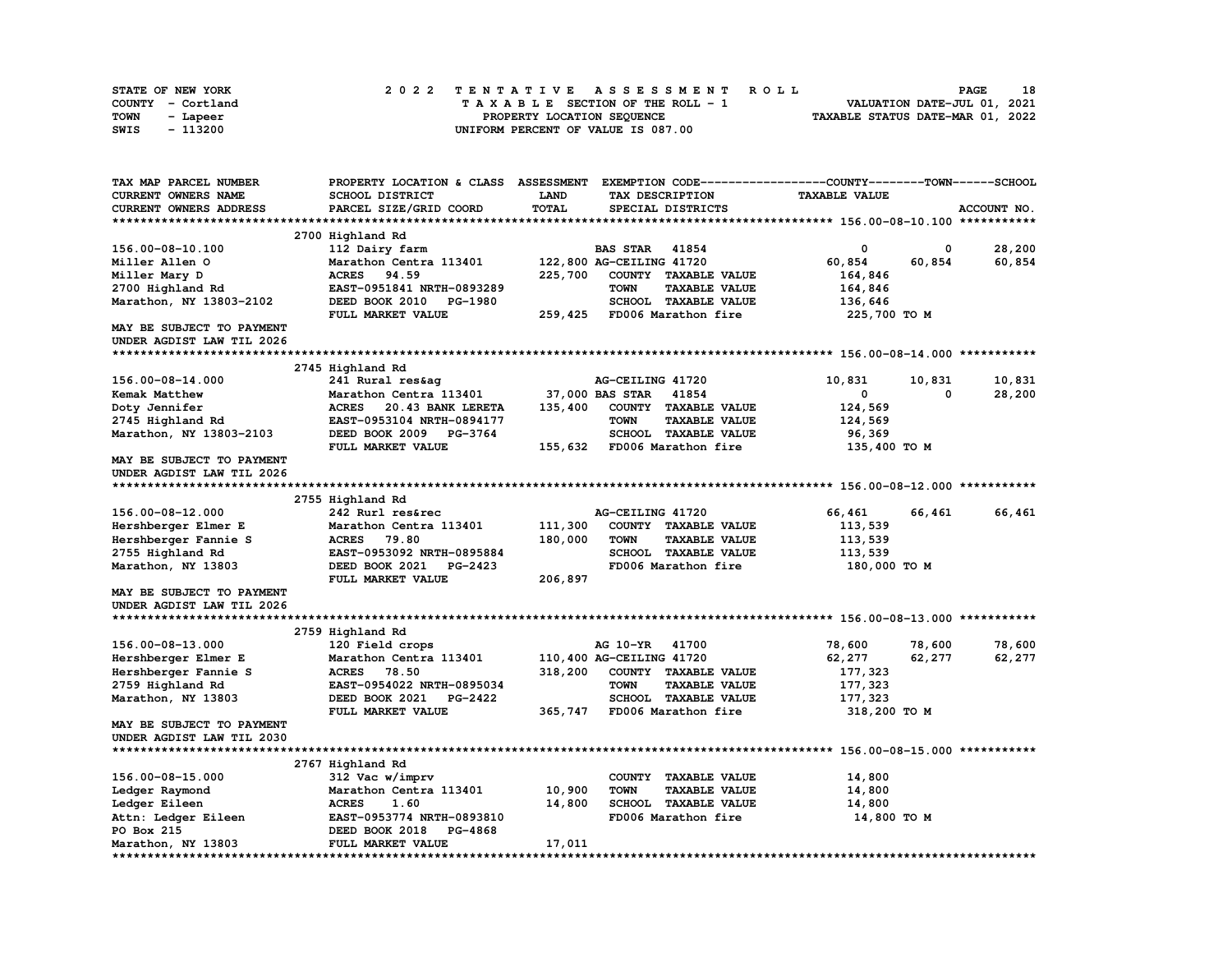|      | STATE OF NEW YORK |  |  |  |  |  | 2022 TENTATIVE ASSESSMENT ROLL     |  |  |  |  |  |  |                                  |  | <b>PAGE</b>                 | 19 |
|------|-------------------|--|--|--|--|--|------------------------------------|--|--|--|--|--|--|----------------------------------|--|-----------------------------|----|
|      | COUNTY - Cortland |  |  |  |  |  | TAXABLE SECTION OF THE ROLL - 1    |  |  |  |  |  |  |                                  |  | VALUATION DATE-JUL 01, 2021 |    |
| TOWN | - Lapeer          |  |  |  |  |  | PROPERTY LOCATION SEQUENCE         |  |  |  |  |  |  | TAXABLE STATUS DATE-MAR 01, 2022 |  |                             |    |
| SWIS | - 113200          |  |  |  |  |  | UNIFORM PERCENT OF VALUE IS 087.00 |  |  |  |  |  |  |                                  |  |                             |    |

| TAX MAP PARCEL NUMBER                       |                                                               |             |                                             | PROPERTY LOCATION & CLASS ASSESSMENT EXEMPTION CODE-----------------COUNTY-------TOWN-----SCHOOL |                       |
|---------------------------------------------|---------------------------------------------------------------|-------------|---------------------------------------------|--------------------------------------------------------------------------------------------------|-----------------------|
| <b>CURRENT OWNERS NAME</b>                  | SCHOOL DISTRICT                                               | <b>LAND</b> | TAX DESCRIPTION                             | <b>TAXABLE VALUE</b>                                                                             |                       |
| CURRENT OWNERS ADDRESS                      | PARCEL SIZE/GRID COORD                                        | TOTAL       | SPECIAL DISTRICTS                           |                                                                                                  | ACCOUNT NO.           |
|                                             |                                                               |             |                                             |                                                                                                  |                       |
|                                             | 2781 Highland Rd                                              |             |                                             |                                                                                                  |                       |
| 156.00-08-16.000                            | $314$ Rural vac<10                                            |             | COUNTY TAXABLE VALUE                        | 11,100                                                                                           |                       |
| Stetson Andrew D                            | Marathon Centra 113401 11,100                                 |             | TOWN<br><b>TAXABLE VALUE</b>                | 11,100                                                                                           |                       |
| 110 Grant House Rd                          | <b>ACRES</b><br>1.80                                          | 11,100      | SCHOOL TAXABLE VALUE                        | 11,100                                                                                           |                       |
| Richford, NY 13835                          | EAST-0954067 NRTH-0893807                                     |             | FD006 Marathon fire                         | 11,100 TO M                                                                                      |                       |
|                                             | DEED BOOK 571<br>PG-112                                       |             |                                             |                                                                                                  |                       |
|                                             | FULL MARKET VALUE                                             | 12,759      |                                             |                                                                                                  |                       |
|                                             |                                                               |             |                                             |                                                                                                  |                       |
|                                             | 2790 Highland Rd                                              |             |                                             |                                                                                                  |                       |
| 156.00-08-19.100                            | 240 Rural res                                                 |             | <b>ENH STAR 41834</b>                       | $\mathbf{0}$<br>$^{\circ}$                                                                       | 70,410                |
| Bush Dolores D                              | Marathon Centra 113401                                        | 77,400      | COUNTY TAXABLE VALUE                        | 149,400                                                                                          |                       |
| 2790 Highland Rd                            | <b>ACRES</b> 80.36                                            | 149,400     | <b>TOWN</b><br><b>TAXABLE VALUE</b>         | 149,400                                                                                          |                       |
| Marathon, NY 13803-2102                     | EAST-0954391 NRTH-0892702                                     |             | SCHOOL TAXABLE VALUE                        | 78,990                                                                                           |                       |
|                                             | DEED BOOK 315<br>PG-397                                       |             |                                             | FD006 Marathon fire 149,400 TO M                                                                 |                       |
| MAY BE SUBJECT TO PAYMENT                   | FULL MARKET VALUE                                             | 171,724     |                                             |                                                                                                  |                       |
| UNDER AGDIST LAW TIL 2028                   |                                                               |             |                                             |                                                                                                  |                       |
|                                             |                                                               |             |                                             |                                                                                                  |                       |
|                                             | 2797 Highland Rd                                              |             |                                             |                                                                                                  |                       |
| 156.00-08-18.000                            | 270 Mfg housing                                               |             | <b>BAS STAR</b> 41854                       | $\mathbf{0}$<br>$^{\circ}$                                                                       | 25,200                |
|                                             | Marathon Centra 113401 15,100                                 |             | COUNTY TAXABLE VALUE                        | 25,200                                                                                           |                       |
|                                             |                                                               |             | <b>TOWN</b><br><b>TAXABLE VALUE</b>         | 25,200                                                                                           |                       |
|                                             |                                                               |             | SCHOOL TAXABLE VALUE                        | 0                                                                                                |                       |
| Marathon, NY 13803                          |                                                               |             | FD006 Marathon fire                         | 25,200 TO M                                                                                      |                       |
|                                             | FULL MARKET VALUE                                             | 28,966      |                                             |                                                                                                  |                       |
|                                             |                                                               |             |                                             |                                                                                                  |                       |
|                                             | 2968 Highland Rd                                              |             | 76 PCT OF VALUE USED FOR EXEMPTION PURPOSES |                                                                                                  |                       |
| 157.00-01-01.000<br>Liddington Marilyn      | 240 Rural res<br>Marathon Centra 113401 45,000 ENH STAR 41834 |             | VET COM CT 41131                            | 9,400<br>9,400<br>$\mathbf{0}$<br>0                                                              | $\mathbf 0$<br>70,410 |
|                                             |                                                               |             | 103,100 COUNTY TAXABLE VALUE                |                                                                                                  |                       |
| 2968 Highland Rd<br>Marathon, NY 13803-2108 | ACRES 34.86<br>EAST-0957096 NRTH-0895784                      |             | TOWN<br><b>TAXABLE VALUE</b>                | 93,700<br>93,700                                                                                 |                       |
|                                             | DEED BOOK 268<br>PG-326                                       |             | SCHOOL TAXABLE VALUE                        | 32,690                                                                                           |                       |
|                                             | FULL MARKET VALUE                                             |             | 118,506 FD006 Marathon fire                 | 103,100 TO M                                                                                     |                       |
|                                             |                                                               |             |                                             |                                                                                                  |                       |
|                                             | 2977 Highland Rd                                              |             |                                             |                                                                                                  |                       |
| 147.00-03-03.110                            | 210 1 Family Res                                              |             | COUNTY TAXABLE VALUE                        | 163,600                                                                                          |                       |
| Minervini Frank                             | Marathon Centra 113401                                        | 19,100      | <b>TOWN</b><br><b>TAXABLE VALUE</b>         | 163,600                                                                                          |                       |
| Minervini Diane                             | <b>ACRES</b><br>6.42                                          | 163,600     | SCHOOL TAXABLE VALUE                        | 163,600                                                                                          |                       |
|                                             | 2977 Highland Rd EAST-0956400 NRTH-0896681                    |             |                                             | FD006 Marathon fire 163,600 TO M                                                                 |                       |
| Marathon, NY 13803                          | DEED BOOK 2016 PG-7005                                        |             |                                             |                                                                                                  |                       |
|                                             | FULL MARKET VALUE                                             | 188,046     |                                             |                                                                                                  |                       |
|                                             |                                                               |             |                                             |                                                                                                  |                       |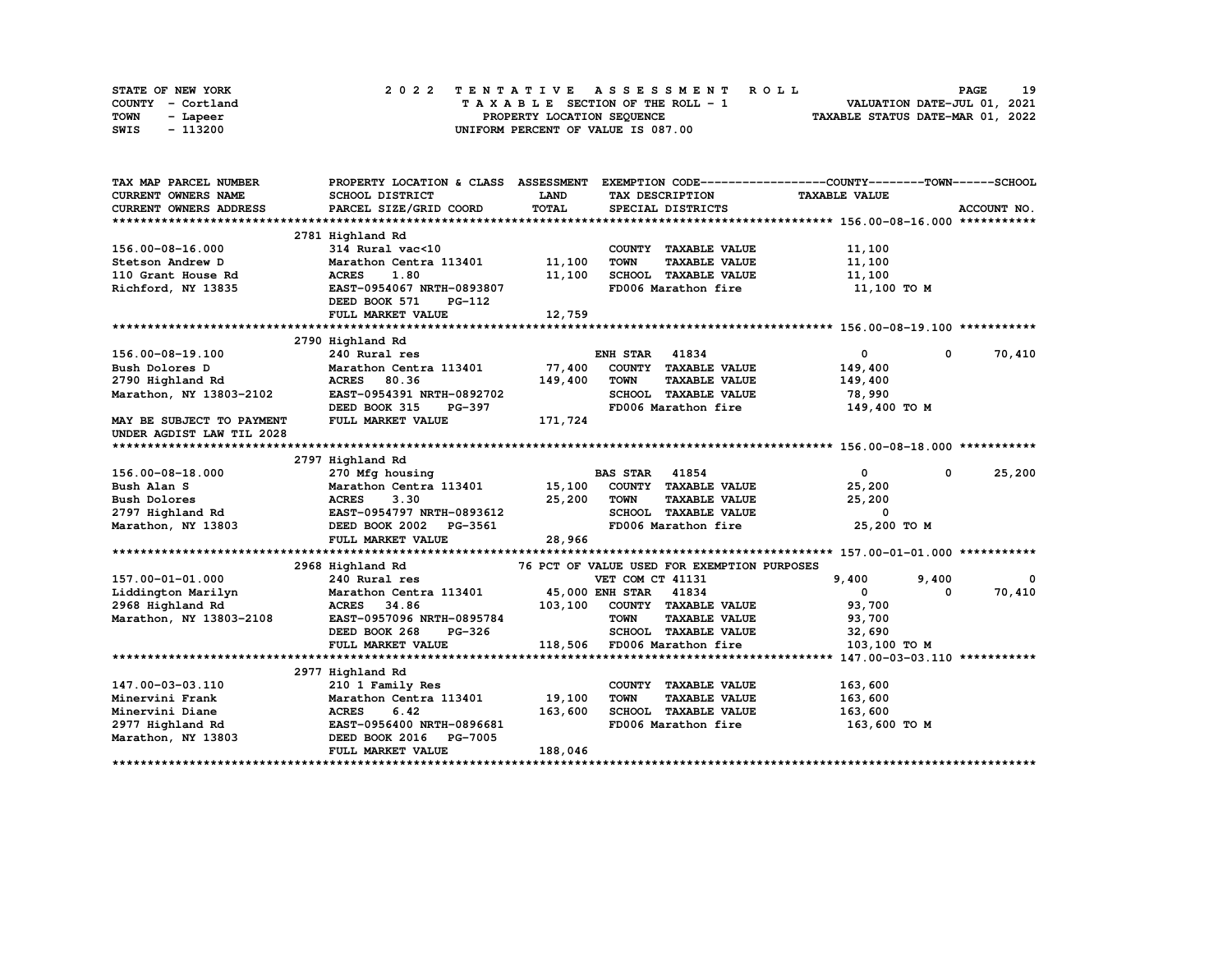|      | STATE OF NEW YORK |  |  |  |  |  | 2022 TENTATIVE ASSESSMENT ROLL     |  |  |  |  |  |  |                                  | <b>PAGE</b> | 20 |
|------|-------------------|--|--|--|--|--|------------------------------------|--|--|--|--|--|--|----------------------------------|-------------|----|
|      | COUNTY - Cortland |  |  |  |  |  | TAXABLE SECTION OF THE ROLL - 1    |  |  |  |  |  |  | VALUATION DATE-JUL 01, 2021      |             |    |
| TOWN | - Lapeer          |  |  |  |  |  | PROPERTY LOCATION SEQUENCE         |  |  |  |  |  |  | TAXABLE STATUS DATE-MAR 01, 2022 |             |    |
| SWIS | - 113200          |  |  |  |  |  | UNIFORM PERCENT OF VALUE IS 087.00 |  |  |  |  |  |  |                                  |             |    |

| TAX MAP PARCEL NUMBER         | PROPERTY LOCATION & CLASS ASSESSMENT EXEMPTION CODE----------------COUNTY-------TOWN------SCHOOL |                   |                                     |                              |                         |
|-------------------------------|--------------------------------------------------------------------------------------------------|-------------------|-------------------------------------|------------------------------|-------------------------|
| <b>CURRENT OWNERS NAME</b>    | <b>SCHOOL DISTRICT</b>                                                                           | <b>LAND</b>       | TAX DESCRIPTION                     | <b>TAXABLE VALUE</b>         |                         |
| <b>CURRENT OWNERS ADDRESS</b> | PARCEL SIZE/GRID COORD                                                                           | TOTAL             | SPECIAL DISTRICTS                   |                              | ACCOUNT NO.             |
|                               |                                                                                                  |                   |                                     |                              |                         |
|                               | 2989 Highland Rd                                                                                 |                   |                                     |                              |                         |
| 147.00-03-05.000              | 210 1 Family Res                                                                                 |                   | <b>ENH STAR 41834</b>               | $\overline{0}$               | $0 \t 70,410$           |
| Cimmino Charles               | Marathon Centra 113401 12,100                                                                    |                   | COUNTY TAXABLE VALUE                | 80,000                       |                         |
| Cimmino Arlene                | FRNT 209.06 DPTH 219.83 80,000                                                                   |                   | <b>TAXABLE VALUE</b><br><b>TOWN</b> | 80,000                       |                         |
|                               | <b>FRNT 209.06 DPTH 219.83<br/>EAST-0956542 NRTH-0896403</b>                                     |                   | SCHOOL TAXABLE VALUE                | 9,590                        |                         |
|                               |                                                                                                  |                   | FD006 Marathon fire                 | 80,000 TO M                  |                         |
|                               | FULL MARKET VALUE                                                                                | 91,954            |                                     |                              |                         |
|                               |                                                                                                  |                   |                                     |                              |                         |
|                               | 3009 Highland Rd                                                                                 |                   |                                     |                              |                         |
| 147.00-03-03.200              | 240 Rural res                                                                                    |                   | <b>ENH STAR 41834</b>               | $\overline{0}$<br>$^{\circ}$ | 70,410                  |
| Mauser Steve W                | Marathon Centra 113401 25,600 COUNTY TAXABLE VALUE                                               |                   |                                     | 94,200                       |                         |
| Mauser Delores W              | ACRES 11.73                                                                                      | 94,200            | TOWN<br><b>TAXABLE VALUE</b>        | 94,200                       |                         |
| 3009 Highland Rd              | EAST-0956893 NRTH-0896696                                                                        |                   | SCHOOL TAXABLE VALUE 23,790         |                              |                         |
|                               | Marathon, NY 13803 DEED BOOK 1996 PG-5883                                                        |                   | FD006 Marathon fire 94,200 TO M     |                              |                         |
|                               | FULL MARKET VALUE                                                                                | G-5883<br>108,276 |                                     |                              |                         |
|                               |                                                                                                  |                   |                                     |                              |                         |
|                               | 3037 Highland Rd                                                                                 |                   |                                     |                              |                         |
| 148.00-01-18.000              | 210 1 Family Res                                                                                 |                   | COUNTY TAXABLE VALUE                | 103,700                      |                         |
| Brown Joanne L                | Marathon Centra 113401 15,200                                                                    |                   | <b>TOWN</b><br><b>TAXABLE VALUE</b> | 103,700                      |                         |
| 3037 Highland Rd              | <b>ACRES</b><br>3.38                                                                             | 103,700           | SCHOOL TAXABLE VALUE                | 103,700                      |                         |
| Marathon, NY 13803            | EAST-0957291 NRTH-0896732                                                                        |                   | FD006 Marathon fire                 | 103,700 то м                 |                         |
|                               | DEED BOOK 10683 PG-39001                                                                         |                   |                                     |                              |                         |
|                               | FULL MARKET VALUE                                                                                | 119,195           |                                     |                              |                         |
|                               |                                                                                                  |                   |                                     |                              |                         |
|                               | 3059 Highland Rd                                                                                 |                   |                                     |                              |                         |
| 148.00-01-19.200              |                                                                                                  |                   | CW 15 VET/ 41162                    | 5,640<br>0                   |                         |
| Moore Kevin D                 |                                                                                                  |                   |                                     | $^{\circ}$<br>$\mathbf 0$    | 28,200                  |
| Moore Yvonne D                |                                                                                                  |                   |                                     | 84,260                       |                         |
|                               |                                                                                                  |                   | <b>TOWN</b><br><b>TAXABLE VALUE</b> | 89,900                       |                         |
|                               |                                                                                                  |                   | SCHOOL TAXABLE VALUE                | 61,700                       |                         |
|                               | FULL MARKET VALUE                                                                                |                   | 103,333 FD006 Marathon fire         | 89,900 TO M                  |                         |
|                               |                                                                                                  |                   |                                     |                              |                         |
|                               | 3071 Highland Rd                                                                                 |                   |                                     |                              |                         |
| 148.00-01-19.100              | 210 1 Family Res                                                                                 |                   | CW_15_VET/ 41162                    | 5,640<br>$\mathbf 0$         | $\overline{\mathbf{0}}$ |
| Lusk David                    | Marathon Centra 113401 14,700 AGED S                                                             |                   | 41804                               | $\mathbf 0$<br>0             | 36,880                  |
| Moore Yvonne D                | <b>ACRES</b><br>3.00                                                                             |                   | 92,200 ENH STAR 41834               | $\Omega$<br>$\mathbf{0}$     | 55,320                  |
| 3071 Highland Rd              | معداد بالمستقلة<br>EAST-0958578 NRTH-0895964<br>----- 2011 ---- 2012                             |                   | COUNTY TAXABLE VALUE                | 86,560                       |                         |
| Marathon, NY 13803-2111       | DEED BOOK 2011 PG-2097                                                                           |                   | <b>TOWN</b><br>TAXABLE VALUE        | 92,200                       |                         |
|                               | FULL MARKET VALUE                                                                                |                   | 105,977 SCHOOL TAXABLE VALUE        | $\Omega$                     |                         |
|                               |                                                                                                  |                   | FD006 Marathon fire                 | 92,200 TO M                  |                         |
|                               |                                                                                                  |                   |                                     |                              |                         |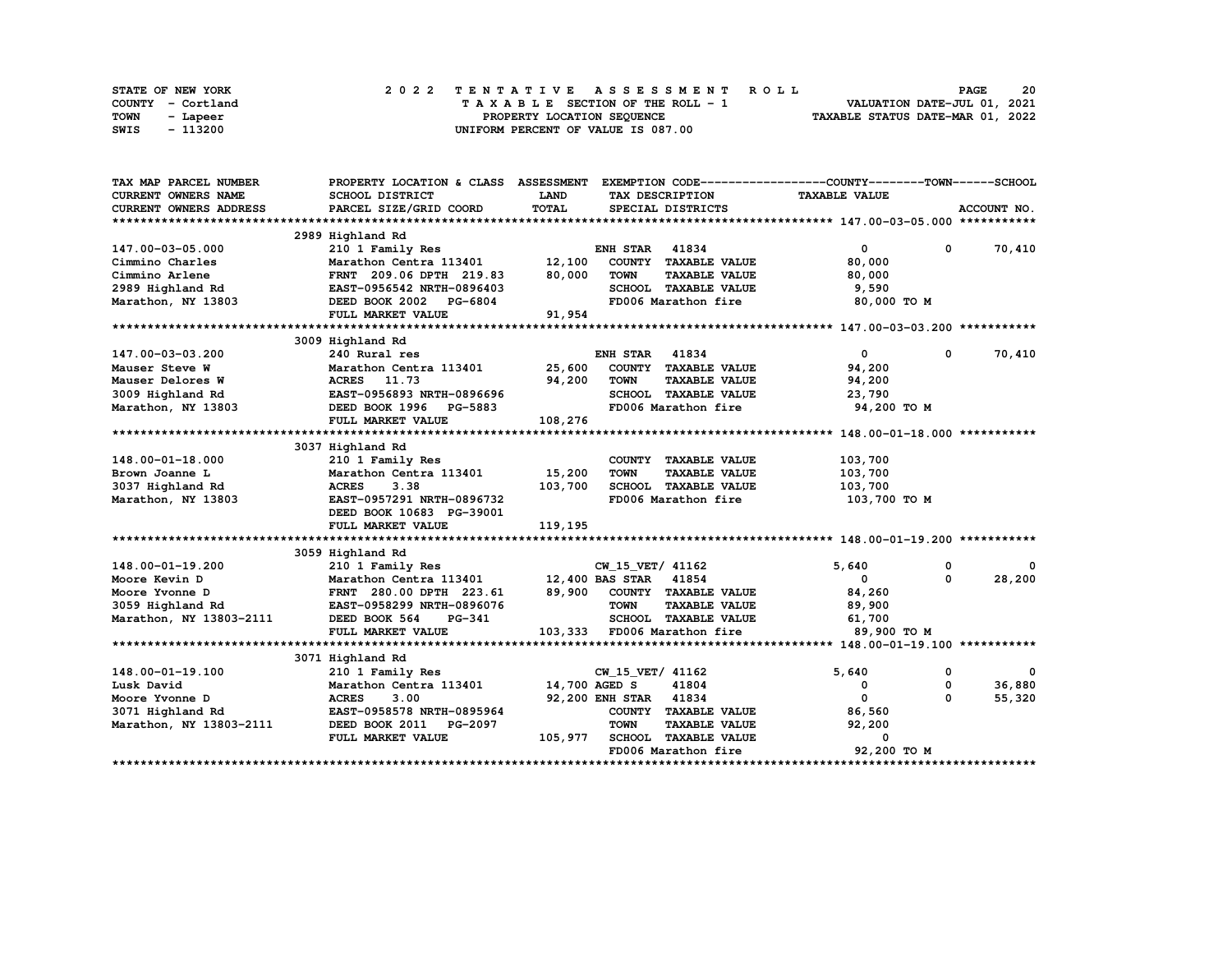|      | STATE OF NEW YORK |  |  |  |  |  | 2022 TENTATIVE ASSESSMENT ROLL     |  |  |  |  |  |  |                                  | <b>PAGE</b> |  | -21 |
|------|-------------------|--|--|--|--|--|------------------------------------|--|--|--|--|--|--|----------------------------------|-------------|--|-----|
|      | COUNTY - Cortland |  |  |  |  |  | TAXABLE SECTION OF THE ROLL - 1    |  |  |  |  |  |  | VALUATION DATE-JUL 01, 2021      |             |  |     |
| TOWN | - Lapeer          |  |  |  |  |  | PROPERTY LOCATION SEQUENCE         |  |  |  |  |  |  | TAXABLE STATUS DATE-MAR 01, 2022 |             |  |     |
| SWIS | - 113200          |  |  |  |  |  | UNIFORM PERCENT OF VALUE IS 087.00 |  |  |  |  |  |  |                                  |             |  |     |

| TAX MAP PARCEL NUMBER     | PROPERTY LOCATION & CLASS ASSESSMENT EXEMPTION CODE----------------COUNTY-------TOWN-----SCHOOL            |         |                                     |                      |                      |
|---------------------------|------------------------------------------------------------------------------------------------------------|---------|-------------------------------------|----------------------|----------------------|
| CURRENT OWNERS NAME       | SCHOOL DISTRICT                                                                                            | LAND    | TAX DESCRIPTION                     | <b>TAXABLE VALUE</b> |                      |
| CURRENT OWNERS ADDRESS    | PARCEL SIZE/GRID COORD                                                                                     | TOTAL   | SPECIAL DISTRICTS                   |                      | ACCOUNT NO.          |
|                           |                                                                                                            |         |                                     |                      |                      |
|                           | 3081 Highland Rd                                                                                           |         |                                     |                      |                      |
| 148.00-01-20.200          | 210 1 Family Res                                                                                           |         | <b>BAS STAR 41854</b>               | $\overline{0}$       | $0 \t 28,200$        |
| Parker Jeffrey D          | Marathon Centra 113401 12,500                                                                              |         | COUNTY TAXABLE VALUE                | 94,000               |                      |
| Parker Kirsten L          | <b>ACRES</b><br>1.30                                                                                       | 94,000  | <b>TOWN</b><br><b>TAXABLE VALUE</b> | 94,000               |                      |
| 3081 Highland Rd          | EAST-0958930 NRTH-0895808                                                                                  |         | SCHOOL TAXABLE VALUE                | 65,800               |                      |
| Marathon, NY 13803-2111   | DEED BOOK 441<br>PG-263                                                                                    |         | FD006 Marathon fire                 | 94,000 TO M          |                      |
|                           | FULL MARKET VALUE                                                                                          | 108,046 |                                     |                      |                      |
|                           |                                                                                                            |         |                                     |                      |                      |
|                           | 3095 Highland Rd                                                                                           |         |                                     |                      |                      |
| 148.00-01-20.100          | 210 1 Family Res                                                                                           |         | COUNTY TAXABLE VALUE                | 62,100               |                      |
| Carman Walter A           | Marathon Centra 113401 16,300                                                                              |         | <b>TOWN</b><br><b>TAXABLE VALUE</b> | 62,100               |                      |
| 3095 Highland Rd          | <b>ACRES</b><br>4.30                                                                                       | 62,100  | SCHOOL TAXABLE VALUE                | 62,100               |                      |
| Marathon, NY 13803        | EAST-0958946 NRTH-0895965                                                                                  |         | FD006 Marathon fire                 | 62,100 TO M          |                      |
|                           | DEED BOOK 2013 PG-4994                                                                                     |         |                                     |                      |                      |
|                           | FULL MARKET VALUE                                                                                          | 71,379  |                                     |                      |                      |
|                           |                                                                                                            |         |                                     |                      |                      |
|                           | 3141 Highland Rd                                                                                           |         |                                     |                      |                      |
| 148.00-01-21.111          | 210 1 Family Res                                                                                           |         | <b>ENH STAR 41834</b>               | $\mathbf{0}$         | 70,410<br>$^{\circ}$ |
| Carmen Jean A             | Marathon Centra 113401 14,600                                                                              |         | COUNTY TAXABLE VALUE                | 81,200               |                      |
|                           |                                                                                                            | 81,200  | <b>TOWN</b><br><b>TAXABLE VALUE</b> | 81,200               |                      |
|                           |                                                                                                            |         | SCHOOL TAXABLE VALUE                | 10,790               |                      |
|                           | Carmen Marie A<br>2.60<br>3141 Highland Rd<br>2.60<br>Marathon, NY 13803-2113<br>DEED BOOK 2020<br>PG-3229 |         | FD006 Marathon fire                 | 81,200 то м          |                      |
|                           | FULL MARKET VALUE                                                                                          | 93,333  |                                     |                      |                      |
|                           |                                                                                                            |         |                                     |                      |                      |
|                           | 3166 Highland Rd                                                                                           |         |                                     |                      |                      |
| 157.00-06-01.000          | 240 Rural res                                                                                              |         | AG-CEILING 41720                    | 33,192<br>33,192     | 33,192               |
| Knapp Harold L            | Marathon Centra 113401                                                                                     |         | 74,800 BAS STAR 41854               | $\mathbf 0$          | 28,200<br>0          |
| Knapp Kelly J             | <b>ACRES</b><br>68.00                                                                                      | 178,400 | COUNTY TAXABLE VALUE                | 145,208              |                      |
| 3166 Highland Rd          | EAST-0959890 NRTH-0894930                                                                                  |         | <b>TAXABLE VALUE</b><br><b>TOWN</b> | 145,208              |                      |
| Marathon, NY 13803-2112   | DEED BOOK 536<br>$PG-240$                                                                                  |         | SCHOOL TAXABLE VALUE                | 117,008              |                      |
|                           | FULL MARKET VALUE                                                                                          |         | 205,057 FD006 Marathon fire         | 178,400 то м         |                      |
| MAY BE SUBJECT TO PAYMENT |                                                                                                            |         |                                     |                      |                      |
| UNDER AGDIST LAW TIL 2026 |                                                                                                            |         |                                     |                      |                      |
|                           |                                                                                                            |         |                                     |                      |                      |
|                           | 3300 Highland Rd                                                                                           |         |                                     |                      |                      |
| 157.00-06-02.000          | 322 Rural vac>10                                                                                           |         | COUNTY TAXABLE VALUE                | 25,600               |                      |
| Wagner George E           | Marathon Centra 113401                                                                                     | 25,600  | <b>TOWN</b><br><b>TAXABLE VALUE</b> | 25,600               |                      |
| Wagner Marilyn B          | <b>ACRES</b> 25.00                                                                                         | 25,600  | SCHOOL TAXABLE VALUE                |                      |                      |
|                           |                                                                                                            |         |                                     | 25,600               |                      |
| 867 Highland Rd           | EAST-0960919 NRTH-0894614                                                                                  |         | FD006 Marathon fire                 | 25,600 TO M          |                      |
| Marathon, NY 13803-9216   | DEED BOOK 1997 PG-2877                                                                                     |         |                                     |                      |                      |
|                           | FULL MARKET VALUE                                                                                          | 29,425  |                                     |                      |                      |
|                           |                                                                                                            |         |                                     |                      |                      |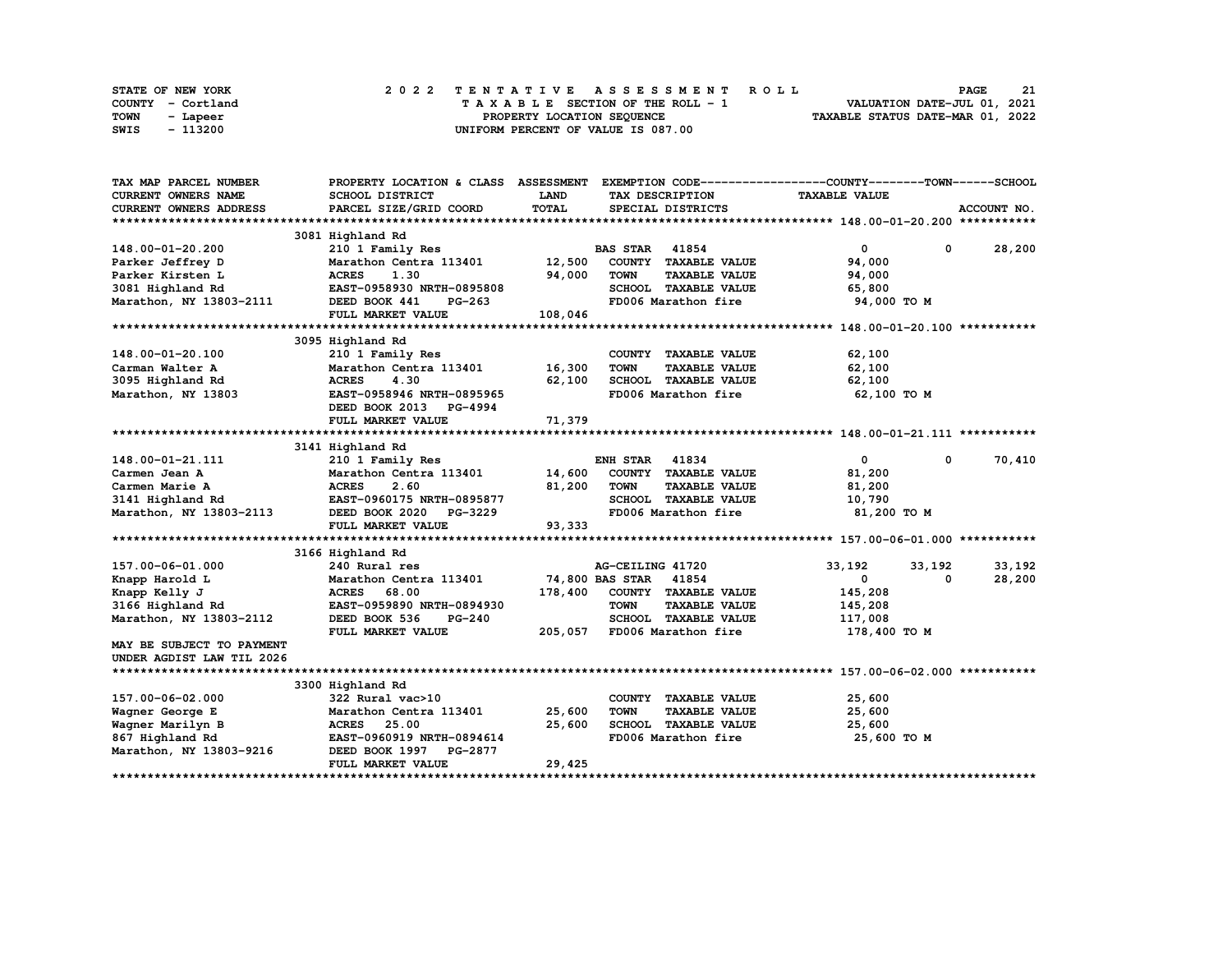| <b>STATE OF NEW YORK</b> |                   |  |  |  |  |  | 2022 TENTATIVE ASSESSMENT ROLL     |  |  |  |  |  |  |                                  | <b>PAGE</b> | -22 |
|--------------------------|-------------------|--|--|--|--|--|------------------------------------|--|--|--|--|--|--|----------------------------------|-------------|-----|
|                          | COUNTY - Cortland |  |  |  |  |  | TAXABLE SECTION OF THE ROLL - 1    |  |  |  |  |  |  | VALUATION DATE-JUL 01, 2021      |             |     |
| TOWN                     | - Lapeer          |  |  |  |  |  | PROPERTY LOCATION SEQUENCE         |  |  |  |  |  |  | TAXABLE STATUS DATE-MAR 01, 2022 |             |     |
| SWIS                     | - 113200          |  |  |  |  |  | UNIFORM PERCENT OF VALUE IS 087.00 |  |  |  |  |  |  |                                  |             |     |

| TAX MAP PARCEL NUMBER   |                           |        |                                     | PROPERTY LOCATION & CLASS ASSESSMENT EXEMPTION CODE-----------------COUNTY-------TOWN-----SCHOOL |
|-------------------------|---------------------------|--------|-------------------------------------|--------------------------------------------------------------------------------------------------|
| CURRENT OWNERS NAME     | SCHOOL DISTRICT           | LAND   | TAX DESCRIPTION                     | <b>TAXABLE VALUE</b>                                                                             |
| CURRENT OWNERS ADDRESS  | PARCEL SIZE/GRID COORD    | TOTAL  | SPECIAL DISTRICTS                   | ACCOUNT NO.                                                                                      |
|                         |                           |        |                                     |                                                                                                  |
|                         | 2703, 2707 Highland Rd    |        |                                     |                                                                                                  |
| 156.00-08-11.000        | 271 Mfg housings          |        | COUNTY TAXABLE VALUE                | 65,600                                                                                           |
| Bailey Yvonne           | Marathon Centra 113401    | 29,300 | <b>TOWN</b><br><b>TAXABLE VALUE</b> | 65,600                                                                                           |
| 2707 Highland Rd        | <b>ACRES</b><br>6.00      | 65,600 | SCHOOL TAXABLE VALUE                | 65,600                                                                                           |
|                         | EAST-0952081 NRTH-0893864 |        | FD006 Marathon fire                 |                                                                                                  |
| Marathon, NY 13803      |                           |        |                                     | 65,600 TO M                                                                                      |
|                         | DEED BOOK 2019 PG-2659    |        |                                     |                                                                                                  |
|                         | FULL MARKET VALUE         | 75,402 |                                     |                                                                                                  |
|                         |                           |        |                                     |                                                                                                  |
|                         | 108 Hopkins Rd            |        |                                     |                                                                                                  |
| $166.00 - 04 - 10.000$  | 314 Rural vac<10          |        | COUNTY TAXABLE VALUE                | 12,200                                                                                           |
| White Estate Kerry      | Marathon Centra 113401    | 12,200 | <b>TOWN</b><br><b>TAXABLE VALUE</b> | 12,200                                                                                           |
| 108 Hopkins Rd          | <b>ACRES</b><br>1.12      | 12,200 | SCHOOL TAXABLE VALUE                | 12,200                                                                                           |
| Marathon, NY 13803      | EAST-0958874 NRTH-0879252 |        | FD006 Marathon fire                 | 12,200 TO M                                                                                      |
|                         | DEED BOOK 2013 PG-5191    |        |                                     |                                                                                                  |
|                         | FULL MARKET VALUE         | 14,023 |                                     |                                                                                                  |
|                         |                           |        |                                     |                                                                                                  |
|                         | Hunts Corners Rd          |        |                                     |                                                                                                  |
| 156.00-01-23.111        | 322 Rural vac>10          |        | COUNTY TAXABLE VALUE                | 12,800                                                                                           |
| Auwarter Richard E Jr   | Marathon Centra 113401    | 12,800 | <b>TOWN</b><br><b>TAXABLE VALUE</b> | 12,800                                                                                           |
| Auwarter Debra M        | ACRES 14.80               | 12,800 | SCHOOL TAXABLE VALUE                | 12,800                                                                                           |
| 520 Sweet Valley Rd     | EAST-0948118 NRTH-0889726 |        | FD006 Marathon fire                 | 12,800 TO M                                                                                      |
|                         | DEED BOOK 1998 PG-4244    |        |                                     |                                                                                                  |
| Hunlock Creek, PA 18621 |                           |        |                                     |                                                                                                  |
|                         | FULL MARKET VALUE         | 14,713 |                                     |                                                                                                  |
|                         |                           |        |                                     |                                                                                                  |
|                         | Hunts Corners Rd          |        |                                     |                                                                                                  |
| 156.00-03-09.120        | 312 Vac w/imprv           |        | COUNTY TAXABLE VALUE                | 17,200                                                                                           |
| Johnson Jerald A        | Marathon Centra 113401    | 5,600  | <b>TAXABLE VALUE</b><br><b>TOWN</b> | 17,200                                                                                           |
| Johnson Ruth A          | FRNT 285.25 DPTH 86.25    | 17,200 | SCHOOL TAXABLE VALUE                | 17,200                                                                                           |
| 611 Hunts Corners Rd    | EAST-0951087 NRTH-0889952 |        | FD006 Marathon fire                 | 17,200 то м                                                                                      |
| Marathon, NY 13803      | DEED BOOK 2008 PG-4595    |        |                                     |                                                                                                  |
|                         | FULL MARKET VALUE         | 19,770 |                                     |                                                                                                  |
|                         |                           |        |                                     |                                                                                                  |
|                         | Hunts Corners Rd          |        |                                     |                                                                                                  |
| 165.00-05-01.000        | 322 Rural vac>10          |        | COUNTY TAXABLE VALUE                | 22,200                                                                                           |
| Wheeler Thomas H        | Marathon Centra 113401    | 22,200 | <b>TOWN</b><br><b>TAXABLE VALUE</b> | 22,200                                                                                           |
| Wheeler Vera J          | <b>ACRES</b> 30.00        | 22,200 | SCHOOL TAXABLE VALUE                | 22,200                                                                                           |
| 468 Hunts Corners Rd    | EAST-0944158 NRTH-0887398 |        | FD006 Marathon fire                 | 22,200 то м                                                                                      |
| Marathon, NY 13803      | DEED BOOK 2008 PG-6505    |        |                                     |                                                                                                  |
|                         | FULL MARKET VALUE         | 25,517 |                                     |                                                                                                  |
|                         |                           |        |                                     |                                                                                                  |
|                         |                           |        |                                     |                                                                                                  |
|                         | Hunts Corners Rd          |        |                                     |                                                                                                  |
| 165.00-05-02.200        | 322 Rural vac>10          |        | COUNTY TAXABLE VALUE                | 38,200                                                                                           |
| Wheeler Thomas H        | Marathon Centra 113401    | 38,200 | <b>TOWN</b><br><b>TAXABLE VALUE</b> | 38,200                                                                                           |
| Wheeler Vera J          | ACRES 29.58               | 38,200 | SCHOOL TAXABLE VALUE                | 38,200                                                                                           |
| 468 Hunts Corners Rd    | EAST-0946364 NRTH-0887844 |        | FD006 Marathon fire                 | 38,200 TO M                                                                                      |
| Marathon, NY 13803      | DEED BOOK 2013 PG-187     |        |                                     |                                                                                                  |
|                         | FULL MARKET VALUE         | 43,908 |                                     |                                                                                                  |
|                         |                           |        |                                     |                                                                                                  |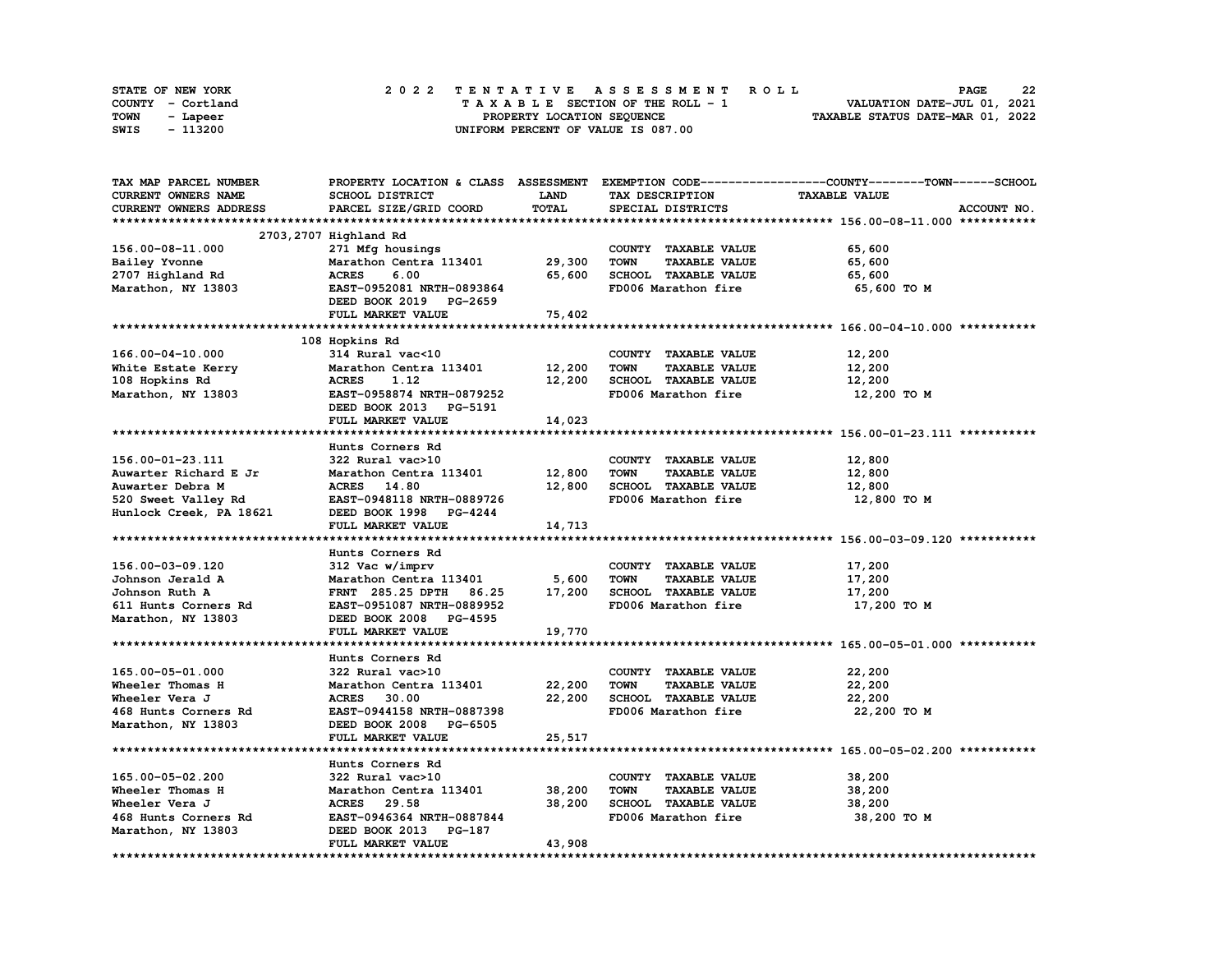|      | STATE OF NEW YORK | 2022 TENTATIVE ASSESSMENT ROLL     | 23<br><b>PAGE</b>                |
|------|-------------------|------------------------------------|----------------------------------|
|      | COUNTY - Cortland | TAXABLE SECTION OF THE ROLL - 1    | VALUATION DATE-JUL 01, 2021      |
| TOWN | - Lapeer          | PROPERTY LOCATION SEQUENCE         | TAXABLE STATUS DATE-MAR 01, 2022 |
| SWIS | - 113200          | UNIFORM PERCENT OF VALUE IS 087.00 |                                  |

| TAX MAP PARCEL NUMBER      |                                  |             |                                     | PROPERTY LOCATION & CLASS ASSESSMENT EXEMPTION CODE----------------COUNTY-------TOWN-----SCHOOL |
|----------------------------|----------------------------------|-------------|-------------------------------------|-------------------------------------------------------------------------------------------------|
| <b>CURRENT OWNERS NAME</b> | SCHOOL DISTRICT                  | <b>LAND</b> | TAX DESCRIPTION                     | <b>TAXABLE VALUE</b>                                                                            |
| CURRENT OWNERS ADDRESS     | PARCEL SIZE/GRID COORD           | TOTAL       | SPECIAL DISTRICTS                   | ACCOUNT NO.                                                                                     |
|                            |                                  |             |                                     |                                                                                                 |
|                            | Hunts Corners Rd                 |             |                                     |                                                                                                 |
| 165.00-05-03.212           | 312 Vac w/imprv                  |             | COUNTY TAXABLE VALUE                | 27,000                                                                                          |
| Hostetler Raymond S        | Marathon Centra 113401           | 1,000       | <b>TAXABLE VALUE</b><br><b>TOWN</b> | 27,000                                                                                          |
| Hostetler Mary C           | <b>FRNT</b> 215.00 DPTH<br>97.13 | 27,000      | SCHOOL TAXABLE VALUE                | 27,000                                                                                          |
| 541 Hunts Corners Rd       | EAST-0947864 NRTH-0888836        |             | FD006 Marathon fire                 | 27,000 TO M                                                                                     |
| Marathon, NY 13803         | DEED BOOK 2010 PG-1978           |             |                                     |                                                                                                 |
|                            | FULL MARKET VALUE                | 31,034      |                                     |                                                                                                 |
|                            |                                  |             |                                     |                                                                                                 |
|                            | Hunts Corners Rd                 |             |                                     |                                                                                                 |
| 165.00-05-03.220           | 105 Vac farmland                 |             | COUNTY TAXABLE VALUE                | 22,300                                                                                          |
| Pulman Richard J           | Marathon Centra 113401           | 22,300      | TOWN<br><b>TAXABLE VALUE</b>        | 22,300                                                                                          |
| Pulman Rebehak             | ACRES 18.07                      | 22,300      | SCHOOL TAXABLE VALUE                | 22,300                                                                                          |
| 539 Hunts Corners Rd       | EAST-0947659 NRTH-0888543        |             | FD006 Marathon fire                 | 22,300 TO M                                                                                     |
| Marathon, MD 13803         | DEED BOOK 2017 PG-1197           |             |                                     |                                                                                                 |
|                            | FULL MARKET VALUE                | 25,632      |                                     |                                                                                                 |
|                            |                                  |             |                                     |                                                                                                 |
|                            | Hunts Corners Rd                 |             |                                     |                                                                                                 |
| 165.00-05-07.100           | 314 Rural vac<10                 |             | COUNTY TAXABLE VALUE                | 9,500                                                                                           |
| Miller Donna L. Moshier    | Marathon Centra 113401           | 9,500       | <b>TOWN</b><br><b>TAXABLE VALUE</b> | 9,500                                                                                           |
| 486 Hunts Corners Rd       | <b>ACRES</b><br>3.49             | 9,500       | SCHOOL TAXABLE VALUE                | 9,500                                                                                           |
| Marathon, NY 13803         | EAST-0948296 NRTH-0887444        |             | FD006 Marathon fire                 | 9,500 TO M                                                                                      |
|                            | DEED BOOK 2010 PG-1727           |             |                                     |                                                                                                 |
|                            |                                  |             |                                     |                                                                                                 |
|                            | FULL MARKET VALUE                | 10,920      |                                     |                                                                                                 |
|                            |                                  |             |                                     |                                                                                                 |
|                            | Hunts Corners Rd                 |             |                                     |                                                                                                 |
| 165.00-05-09.200           | 312 Vac w/imprv                  |             | COUNTY TAXABLE VALUE                | 23,400                                                                                          |
| Byler Melvin H             | Marathon Centra 113401           | 8,000       | <b>TOWN</b><br><b>TAXABLE VALUE</b> | 23,400                                                                                          |
| Byler Barbara R            | <b>ACRES</b><br>2.00             | 23,400      | SCHOOL TAXABLE VALUE                | 23,400                                                                                          |
| 598 Hunts Corners Rd       | EAST-0948860 NRTH-0888801        |             | FD006 Marathon fire                 | 23,400 TO M                                                                                     |
| Marathon, NY 13803         | DEED BOOK 2010, PG-1731,         |             |                                     |                                                                                                 |
|                            | FULL MARKET VALUE                | 26,897      |                                     |                                                                                                 |
|                            |                                  |             |                                     |                                                                                                 |
|                            | 341 Hunts Corners Rd             |             |                                     |                                                                                                 |
| 165.00-04-02.110           | 240 Rural res                    |             | COUNTY TAXABLE VALUE                | 180,000                                                                                         |
| Hubbard William J          | Marathon Centra 113401           | 23,700      | <b>TOWN</b><br><b>TAXABLE VALUE</b> | 180,000                                                                                         |
| Hubbard Tiffany R          | ACRES 10.00 BANKCORELOG          | 180,000     | SCHOOL TAXABLE VALUE                | 180,000                                                                                         |
| 341 Hunts Corners Rd       | EAST-0947668 NRTH-0884325        |             | FD006 Marathon fire                 | 180,000 TO M                                                                                    |
| Marathon, NY 13803         | DEED BOOK 2018 PG-3125           |             |                                     |                                                                                                 |
|                            | FULL MARKET VALUE                | 206,897     |                                     |                                                                                                 |
|                            |                                  |             |                                     |                                                                                                 |
|                            | 342 Hunts Corners Rd             |             |                                     |                                                                                                 |
| 165.00-02-07.200           | 210 1 Family Res                 |             | COUNTY TAXABLE VALUE                | 79,100                                                                                          |
| Powers Teri L              | Marathon Centra 113401           | 7,900       | <b>TAXABLE VALUE</b><br><b>TOWN</b> | 79,100                                                                                          |
| 342 Hunts Corners Rd       | FRNT 159.53 DPTH 131.08          | 79,100      | SCHOOL TAXABLE VALUE                | 79,100                                                                                          |
| Marathon, NY 13803         | EAST-0948189 NRTH-0883611        |             | FD006 Marathon fire                 | 79,100 TO M                                                                                     |
|                            | DEED BOOK 2019 PG-740            |             |                                     |                                                                                                 |
|                            | FULL MARKET VALUE                | 90,920      |                                     |                                                                                                 |
|                            |                                  |             |                                     |                                                                                                 |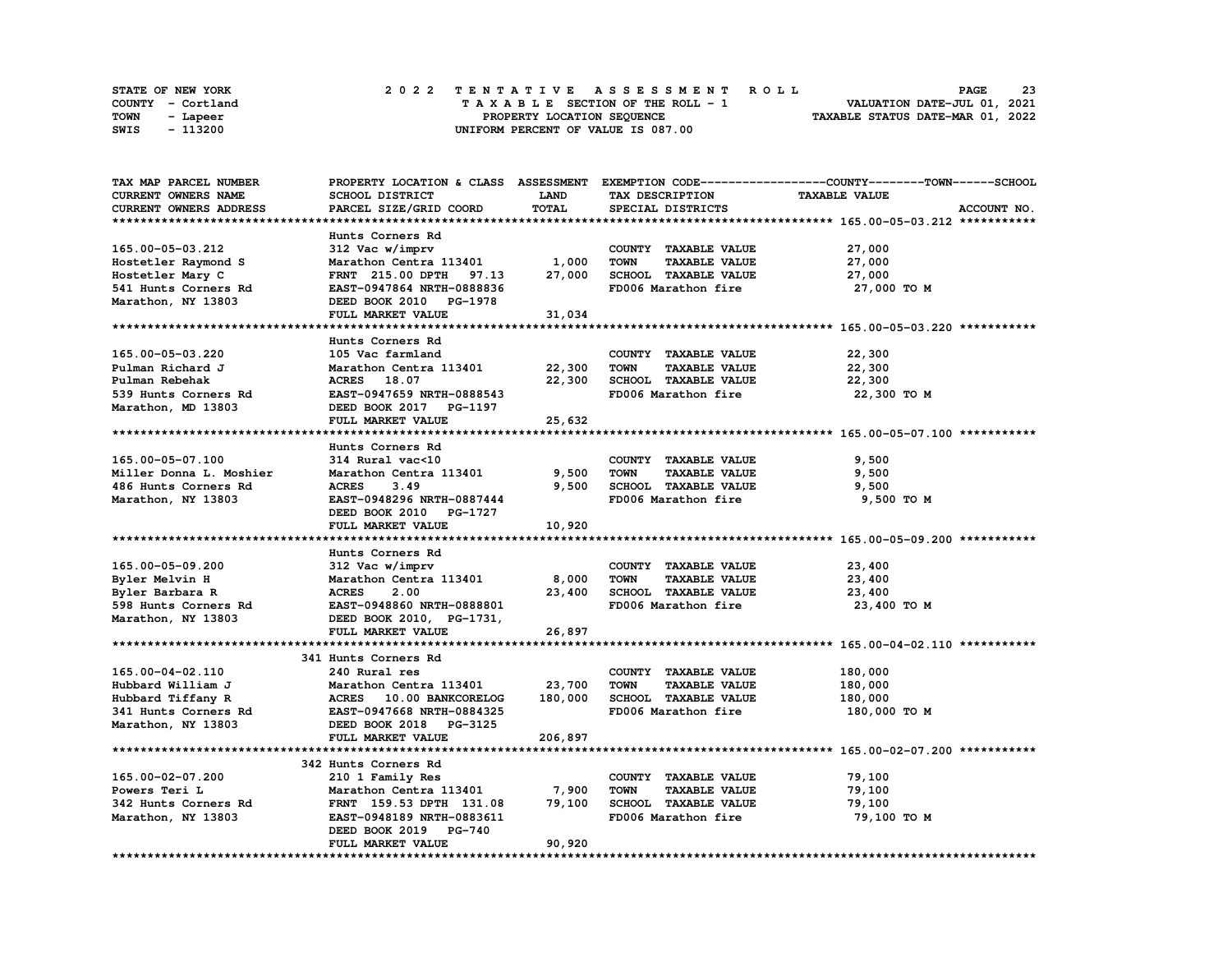|      | STATE OF NEW YORK |  | 2022 TENTATIVE ASSESSMENT ROLL                                 | <b>PAGE</b> | 24 |
|------|-------------------|--|----------------------------------------------------------------|-------------|----|
|      | COUNTY - Cortland |  | VALUATION DATE-JUL 01, 2021<br>TAXABLE SECTION OF THE ROLL - 1 |             |    |
| TOWN | - Lapeer          |  | TAXABLE STATUS DATE-MAR 01, 2022<br>PROPERTY LOCATION SEQUENCE |             |    |
| SWIS | - 113200          |  | UNIFORM PERCENT OF VALUE IS 087.00                             |             |    |

| TAX MAP PARCEL NUMBER      | PROPERTY LOCATION & CLASS ASSESSMENT         |             |                                     | EXEMPTION CODE-----------------COUNTY-------TOWN------SCHOOL |                        |
|----------------------------|----------------------------------------------|-------------|-------------------------------------|--------------------------------------------------------------|------------------------|
| <b>CURRENT OWNERS NAME</b> | SCHOOL DISTRICT                              | <b>LAND</b> | TAX DESCRIPTION                     | <b>TAXABLE VALUE</b>                                         |                        |
| CURRENT OWNERS ADDRESS     | PARCEL SIZE/GRID COORD                       | TOTAL       | SPECIAL DISTRICTS                   |                                                              | ACCOUNT NO.            |
|                            |                                              |             |                                     |                                                              |                        |
|                            | 350 Hunts Corners Rd                         |             |                                     |                                                              |                        |
| 165.00-02-02.000           | 240 Rural res                                |             | AG 10-YR 41700                      | 10,600<br>10,600                                             | 10,600                 |
| Wengerd Enos               | Marathon Centra 113401                       |             | 32,500 BAS STAR 41854               | 0                                                            | 28,200<br>0            |
| Wengerd Amanda             | ACRES 17.20                                  |             | 111,800 COUNTY TAXABLE VALUE        | 101,200                                                      |                        |
| 350 Hunts Corners Rd       | EAST-0948462 NRTH-0884135                    |             | <b>TOWN</b><br><b>TAXABLE VALUE</b> | 101,200                                                      |                        |
| Marathon, NY 13803         | DEED BOOK 2012 PG-4115                       |             | SCHOOL TAXABLE VALUE                | 73,000                                                       |                        |
|                            | FULL MARKET VALUE                            |             | 128,506 FD006 Marathon fire         | 111,800 TO M                                                 |                        |
|                            |                                              |             |                                     |                                                              |                        |
|                            |                                              |             |                                     |                                                              |                        |
|                            | 377 Hunts Corners Rd                         |             |                                     |                                                              |                        |
| 165.00-04-01.000           | 210 1 Family Res                             |             | VET WAR CT 41121                    | 5,640<br>5,640                                               |                        |
| Wakula Gary J              | Marathon Centra 113401 12,400 BAS STAR 41854 |             |                                     | $\mathbf{0}$                                                 | 28,200<br>$\Omega$     |
| Wakula Wendy J             | <b>ACRES</b><br>1.25                         | 55,300      | COUNTY TAXABLE VALUE                | 49,660                                                       |                        |
| 377 Hunts Corners Rd       | EAST-0947948 NRTH-0884511                    |             | <b>TOWN</b><br><b>TAXABLE VALUE</b> | 49,660                                                       |                        |
| Marathon, NY 13803-2009    | DEED BOOK 2018 PG-4184                       |             | SCHOOL TAXABLE VALUE                | 27,100                                                       |                        |
|                            | FULL MARKET VALUE                            |             | 63,563 FD006 Marathon fire          | 55,300 TO M                                                  |                        |
|                            |                                              |             |                                     |                                                              |                        |
|                            | 389 Hunts Corners Rd                         |             |                                     |                                                              |                        |
| 165.00-05-15.000           | 240 Rural res                                |             | <b>BAS STAR 41854</b>               | $\mathbf{0}$                                                 | 28,200<br>$\mathbf{0}$ |
| Kenyon Jason               | Marathon Centra 113401                       | 29,600      | COUNTY TAXABLE VALUE                | 144,600                                                      |                        |
| Kenyon Joanne              | <b>ACRES</b><br>16.50                        | 144,600     | <b>TOWN</b><br><b>TAXABLE VALUE</b> | 144,600                                                      |                        |
| 389 Hunts Corners Rd       | EAST-0947666 NRTH-0884785                    |             | SCHOOL TAXABLE VALUE                | 116,400                                                      |                        |
| Marathon, NY 13803         | DEED BOOK 10270 PG-68001                     |             | FD006 Marathon fire                 | 144,600 TO M                                                 |                        |
|                            | FULL MARKET VALUE                            | 166,207     |                                     |                                                              |                        |
|                            |                                              |             |                                     |                                                              |                        |
|                            | 401 Hunts Corners Rd                         |             |                                     |                                                              |                        |
| 165.00-05-14.000           | 312 Vac w/imprv                              |             | COUNTY TAXABLE VALUE                | 37,900                                                       |                        |
| Kenyon Jason R             | Marathon Centra 113401                       | 18,700      | <b>TOWN</b><br><b>TAXABLE VALUE</b> | 37,900                                                       |                        |
| Kenyon Joanne J            | <b>ACRES</b><br>7.65                         | 37,900      | SCHOOL TAXABLE VALUE                | 37,900                                                       |                        |
| 389 Hunts Corners Rd       | EAST-0947413 NRTH-0885029                    |             | FD006 Marathon fire                 | 37,900 TO M                                                  |                        |
| Marathon, NY 13803         | DEED BOOK 2009 PG-851                        |             |                                     |                                                              |                        |
|                            | FULL MARKET VALUE                            | 43,563      |                                     |                                                              |                        |
|                            |                                              |             |                                     |                                                              |                        |
|                            | 431 Hunts Corners Rd                         |             |                                     |                                                              |                        |
| 165.00-05-13.000           | 112 Dairy farm                               |             | AG-CEILING 41720                    | 54,817<br>54,817                                             | 54,817                 |
|                            |                                              |             |                                     |                                                              | $\Omega$               |
| Byler John H               | Marathon Centra 113401                       |             | 100,700 BAS STAR 41854              | $\mathbf 0$                                                  | 28,200                 |
| Byler Martha A             | <b>ACRES</b><br>74.08                        | 242,400     | COUNTY TAXABLE VALUE                | 187,583                                                      |                        |
| 431 Hunts Corners Rd       | EAST-0947786 NRTH-0886106                    |             | <b>TOWN</b><br><b>TAXABLE VALUE</b> | 187,583                                                      |                        |
| Marathon, NY 13803         | DEED BOOK 2010 PG-1735                       |             | SCHOOL TAXABLE VALUE                | 159,383                                                      |                        |
|                            | FULL MARKET VALUE                            |             | 278,621 FD006 Marathon fire         | 242,400 TO M                                                 |                        |
| MAY BE SUBJECT TO PAYMENT  |                                              |             |                                     |                                                              |                        |
| UNDER AGDIST LAW TIL 2026  |                                              |             |                                     |                                                              |                        |
|                            |                                              |             |                                     |                                                              |                        |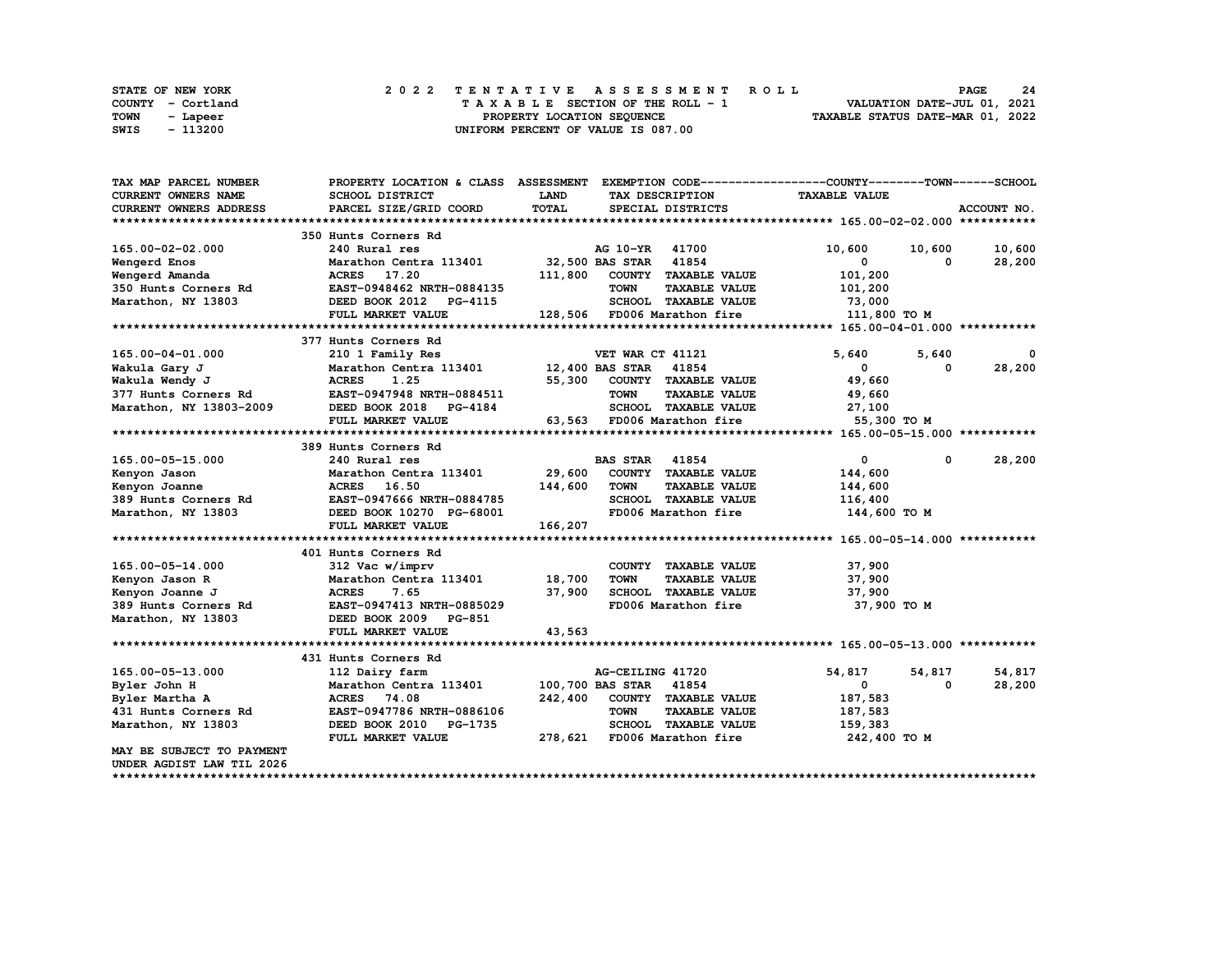| STATE OF NEW YORK | 2022 TENTATIVE ASSESSMENT ROLL     | 25<br><b>PAGE</b>                |
|-------------------|------------------------------------|----------------------------------|
| COUNTY - Cortland | TAXABLE SECTION OF THE ROLL - 1    | VALUATION DATE-JUL 01, 2021      |
| TOWN<br>- Lapeer  | PROPERTY LOCATION SEQUENCE         | TAXABLE STATUS DATE-MAR 01, 2022 |
| - 113200<br>SWIS  | UNIFORM PERCENT OF VALUE IS 087.00 |                                  |

| TAX MAP PARCEL NUMBER      |                                                |             |                                     | PROPERTY LOCATION & CLASS ASSESSMENT EXEMPTION CODE----------------COUNTY-------TOWN-----SCHOOL |              |
|----------------------------|------------------------------------------------|-------------|-------------------------------------|-------------------------------------------------------------------------------------------------|--------------|
| <b>CURRENT OWNERS NAME</b> | <b>SCHOOL DISTRICT</b>                         | <b>LAND</b> | TAX DESCRIPTION                     | <b>TAXABLE VALUE</b>                                                                            |              |
| CURRENT OWNERS ADDRESS     | PARCEL SIZE/GRID COORD                         | TOTAL       | SPECIAL DISTRICTS                   |                                                                                                 | ACCOUNT NO.  |
|                            |                                                |             |                                     |                                                                                                 |              |
|                            | 438 Hunts Corners Rd                           |             |                                     |                                                                                                 |              |
| 165.00-05-10.100           | 241 Rural res&ag                               |             | <b>BAS STAR 41854</b>               | $\overline{0}$<br>$\mathbf 0$                                                                   | 28,200       |
| Byler Andy R               | Marathon Centra 113401                         | 53,400      | COUNTY TAXABLE VALUE                | 180,000                                                                                         |              |
| Byler Polly E              | ACRES 32.77                                    | 180,000     | <b>TOWN</b><br><b>TAXABLE VALUE</b> | 180,000                                                                                         |              |
| 438 Hunts Corners Rd       | EAST-0948953 NRTH-0886852                      |             | SCHOOL TAXABLE VALUE                | 151,800                                                                                         |              |
| Marathon, NY 13803         | DEED BOOK 2013 PG-5594                         |             | FD006 Marathon fire                 | 180,000 то м                                                                                    |              |
|                            | FULL MARKET VALUE                              | 206,897     |                                     |                                                                                                 |              |
| MAY BE SUBJECT TO PAYMENT  |                                                |             |                                     |                                                                                                 |              |
| UNDER AGDIST LAW TIL 2022  |                                                |             |                                     |                                                                                                 |              |
|                            |                                                |             |                                     |                                                                                                 |              |
|                            | 452 Hunts Corners Rd                           |             |                                     |                                                                                                 |              |
| 165.00-05-10.200           | 314 Rural vac<10                               |             | COUNTY TAXABLE VALUE                | 600                                                                                             |              |
| Hammond Welford E          | Marathon Centra 113401                         | 600         | <b>TOWN</b><br><b>TAXABLE VALUE</b> | 600                                                                                             |              |
| Hammond Linda J            | <b>ACRES</b><br>0.62                           | 600         | SCHOOL TAXABLE VALUE                | 600                                                                                             |              |
| 452 Hunts Corners Rd       | <b>EAST-0948368 NRTH-0886514</b>               |             | FD006 Marathon fire                 | 600 то м                                                                                        |              |
| Marathon, NY 13803         | DEED BOOK 2018 PG-1305                         |             |                                     |                                                                                                 |              |
|                            | FULL MARKET VALUE                              | 690         |                                     |                                                                                                 |              |
|                            |                                                |             |                                     |                                                                                                 |              |
|                            | 452 Hunts Corners Rd                           |             |                                     |                                                                                                 |              |
| 165.00-05-12.000           | 210 1 Family Res                               |             | VET COM CT 41131                    | 9,400<br>9,400                                                                                  | 0            |
| Hammond Welford E          | Marathon Centra 113401 12,000 VET DIS CT 41141 |             |                                     | 18,800<br>18,800                                                                                | $\mathbf{0}$ |
| Hammond Linda J            | <b>ACRES</b><br>1.00                           |             | 67,200 ENH STAR 41834               | $\mathbf 0$<br>0                                                                                | 67,200       |
| 452 Hunts Corners Rd       | EAST-0948151 NRTH-0886511                      |             | COUNTY TAXABLE VALUE                | 39,000                                                                                          |              |
| Marathon, NY 13803-2010    | DEED BOOK 428<br>$PG-33$                       |             | <b>TOWN</b><br><b>TAXABLE VALUE</b> | 39,000                                                                                          |              |
|                            | FULL MARKET VALUE                              | 77,241      | SCHOOL TAXABLE VALUE                | 0                                                                                               |              |
|                            |                                                |             | FD006 Marathon fire                 | 67,200 TO M                                                                                     |              |
|                            |                                                |             |                                     |                                                                                                 |              |
|                            | 468 Hunts Corners Rd                           |             |                                     |                                                                                                 |              |
| 165.00-05-11.000           | 210 1 Family Res                               |             | <b>BAS STAR</b><br>41854            | $\mathbf 0$<br>0                                                                                | 28,200       |
| Wheeler Thomas H           | Marathon Centra 113401                         | 12,200      | COUNTY TAXABLE VALUE                | 116,000                                                                                         |              |
| Wheeler Vera J             | 1.11<br><b>ACRES</b>                           | 116,000     | <b>TOWN</b><br><b>TAXABLE VALUE</b> | 116,000                                                                                         |              |
| 468 Hunts Corners Rd       | EAST-0948133 NRTH-0886932                      |             | SCHOOL TAXABLE VALUE                | 87,800                                                                                          |              |
| Marathon, NY 13803-2010    | DEED BOOK 416<br>PG-155                        |             | FD006 Marathon fire                 | 116,000 TO M                                                                                    |              |
|                            | FULL MARKET VALUE                              | 133,333     |                                     |                                                                                                 |              |
|                            |                                                |             |                                     |                                                                                                 |              |
|                            | 474 Hunts Corners Rd                           |             |                                     |                                                                                                 |              |
| 165.00-05-07.200           | 314 Rural vac<10                               |             | COUNTY TAXABLE VALUE                | 7,100                                                                                           |              |
| Elwyn Robert Howard 111    | Marathon Centra 113401                         | 7,100       | <b>TAXABLE VALUE</b><br><b>TOWN</b> | 7,100                                                                                           |              |
| Elwyn Jessica Evelyn       | <b>ACRES</b><br>2.58                           | 7,100       | SCHOOL TAXABLE VALUE                | 7,100                                                                                           |              |
| 1495 Muckey Rd             | EAST-0948188 NRTH-0887183                      |             | FD006 Marathon fire                 | 7,100 TO M                                                                                      |              |
| Marathon, NY 13803         | DEED BOOK 2017 PG-2472                         |             |                                     |                                                                                                 |              |
|                            | FULL MARKET VALUE                              | 8,161       |                                     |                                                                                                 |              |
|                            |                                                |             |                                     |                                                                                                 |              |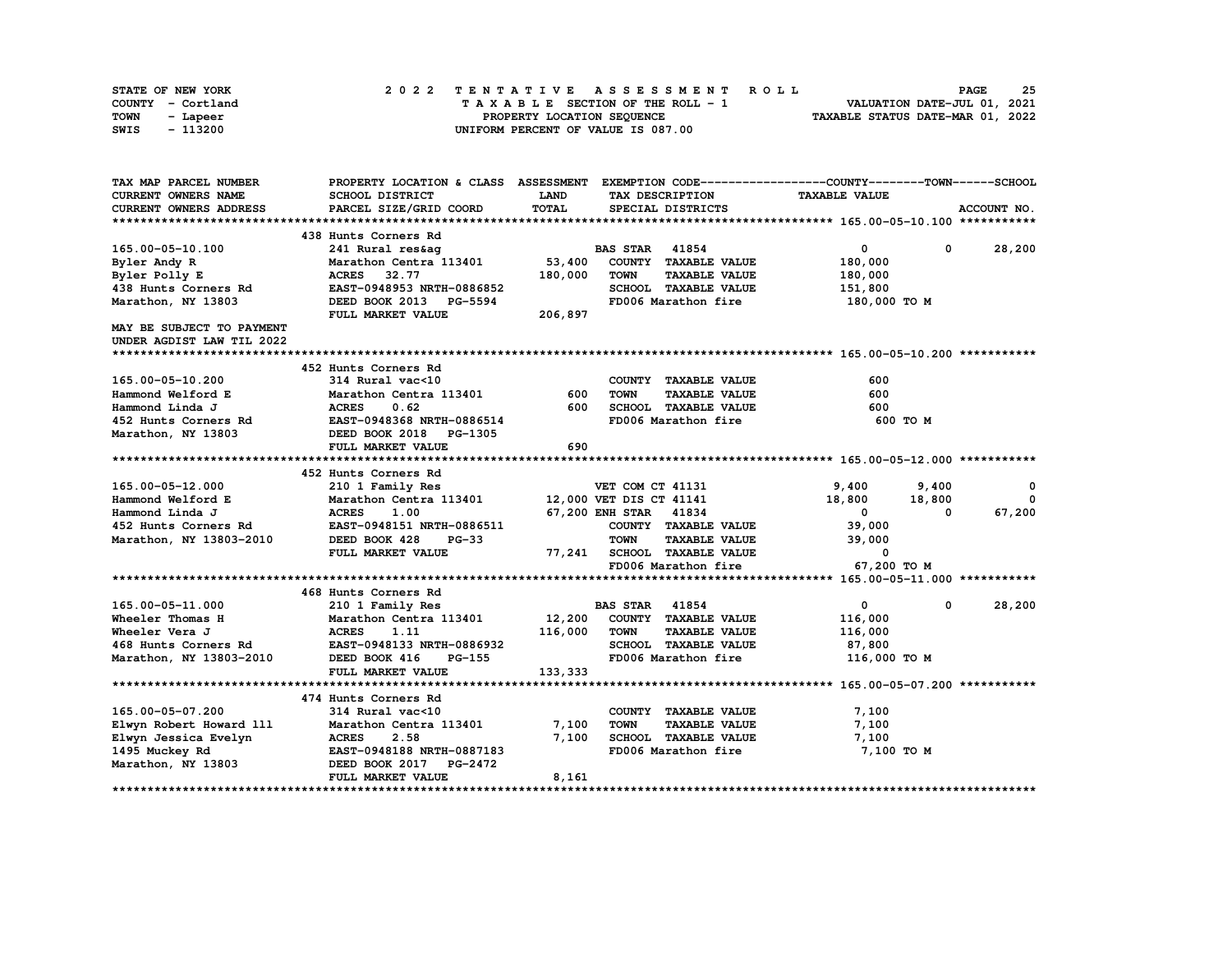| STATE OF NEW YORK | 2022 TENTATIVE ASSESSMENT ROLL     | 26<br><b>PAGE</b>                |
|-------------------|------------------------------------|----------------------------------|
| COUNTY - Cortland | TAXABLE SECTION OF THE ROLL - 1    | VALUATION DATE-JUL 01, 2021      |
| TOWN<br>- Lapeer  | PROPERTY LOCATION SEQUENCE         | TAXABLE STATUS DATE-MAR 01, 2022 |
| - 113200<br>SWIS  | UNIFORM PERCENT OF VALUE IS 087.00 |                                  |

| TAX MAP PARCEL NUMBER         |                                                    |             |                                          | PROPERTY LOCATION & CLASS ASSESSMENT EXEMPTION CODE----------------COUNTY-------TOWN-----SCHOOL |                  |
|-------------------------------|----------------------------------------------------|-------------|------------------------------------------|-------------------------------------------------------------------------------------------------|------------------|
| CURRENT OWNERS NAME           | <b>SCHOOL DISTRICT</b>                             | <b>LAND</b> | TAX DESCRIPTION                          | <b>TAXABLE VALUE</b>                                                                            |                  |
| <b>CURRENT OWNERS ADDRESS</b> | PARCEL SIZE/GRID COORD                             | TOTAL       | SPECIAL DISTRICTS                        |                                                                                                 | ACCOUNT NO.      |
|                               |                                                    |             |                                          |                                                                                                 |                  |
|                               | 485 Hunts Corners Rd                               |             |                                          |                                                                                                 |                  |
| 165.00-05-02.100              | 241 Rural res&aq                                   |             | <b>BAS STAR</b> 41854                    | $\mathbf 0$                                                                                     | $0\qquad 28,200$ |
| <b>Teal Thomas K</b>          | Marathon Centra 113401 55,000 AG-CEILING 41720     |             |                                          | 9,569<br>9,569                                                                                  | 9,569            |
| Teal Jessicalee               | ACRES 45.96                                        |             | 117,800 COUNTY TAXABLE VALUE             | 108,231                                                                                         |                  |
| 485 Hunts Corners Rd          | EAST-0946415 NRTH-0887312                          |             | <b>TOWN</b><br><b>TAXABLE VALUE</b>      | 108,231                                                                                         |                  |
| Marathon, NY 13803            | DEED BOOK 2015 PG-847                              |             | SCHOOL TAXABLE VALUE                     | 80,031                                                                                          |                  |
|                               | FULL MARKET VALUE                                  |             | 135,402 FD006 Marathon fire 117,800 TO M |                                                                                                 |                  |
| MAY BE SUBJECT TO PAYMENT     |                                                    |             |                                          |                                                                                                 |                  |
| UNDER AGDIST LAW TIL 2026     |                                                    |             |                                          |                                                                                                 |                  |
|                               |                                                    |             |                                          |                                                                                                 |                  |
|                               | 486 Hunts Corners Rd                               |             |                                          |                                                                                                 |                  |
| 165.00-05-06.000              | 210 1 Family Res                                   |             | <b>BAS STAR</b> 41854                    | $\mathbf{0}$<br>$^{\circ}$                                                                      | 28,200           |
| Miller Donna L. Moshier       | Marathon Centra 113401 12,700 COUNTY TAXABLE VALUE |             |                                          | 154,700                                                                                         |                  |
| 486 Hunts Corners Rd          | <b>ACRES</b><br>1.48                               | 154,700     | <b>TOWN</b><br><b>TAXABLE VALUE</b>      | 154,700                                                                                         |                  |
| Marathon, NY 13803-2010       | <b>EAST-0948176 NRTH-0887606</b>                   |             | SCHOOL TAXABLE VALUE                     | 126,500                                                                                         |                  |
|                               | DEED BOOK 461<br><b>PG-33</b>                      |             | FD006 Marathon fire                      | 154,700 TO M                                                                                    |                  |
|                               | FULL MARKET VALUE                                  | 177,816     |                                          |                                                                                                 |                  |
|                               |                                                    |             |                                          |                                                                                                 |                  |
|                               | 492 Hunts Corners Rd                               |             |                                          |                                                                                                 |                  |
| 165.00-05-05.000              | 314 Rural vac<10                                   |             | COUNTY TAXABLE VALUE                     | 14,500                                                                                          |                  |
| Cornell Jack Jr               | Marathon Centra 113401 14,500                      |             | <b>TOWN</b><br><b>TAXABLE VALUE</b>      | 14,500                                                                                          |                  |
| 301A Oregon Hill Rd           | <b>ACRES</b><br>4.40                               | 14,500      | SCHOOL TAXABLE VALUE                     | 14,500                                                                                          |                  |
| Lisle, NY 13797               | EAST-0948207 NRTH-0887898                          |             | FD006 Marathon fire                      | 14,500 TO M                                                                                     |                  |
|                               | DEED BOOK 2021 PG-710                              |             |                                          |                                                                                                 |                  |
|                               | FULL MARKET VALUE                                  | 16,667      |                                          |                                                                                                 |                  |
|                               |                                                    |             |                                          |                                                                                                 |                  |
|                               | 526 Hunts Corners Rd                               |             |                                          |                                                                                                 |                  |
| 165.00-05-03.100              | 312 Vac w/imprv                                    |             | COUNTY TAXABLE VALUE                     | 19,500                                                                                          |                  |
| Clark David A                 | Marathon Centra 113401 15,600                      |             | <b>TOWN</b><br><b>TAXABLE VALUE</b>      | 19,500                                                                                          |                  |
| Clark Dennise L               | <b>ACRES</b> 5.26<br>EAST-0948206 NRTH-0888335     | 19,500      | SCHOOL TAXABLE VALUE                     | 19,500                                                                                          |                  |
| 123 Zinnia Dr                 |                                                    |             | FD006 Marathon fire                      | 19,500 TO M                                                                                     |                  |
| Fruitland Park, FL 34731      | DEED BOOK 10416 PG-23003                           |             |                                          |                                                                                                 |                  |
|                               | FULL MARKET VALUE                                  | 22,414      |                                          |                                                                                                 |                  |
|                               |                                                    |             |                                          |                                                                                                 |                  |
|                               | 527 Hunts Corners Rd                               |             |                                          |                                                                                                 |                  |
| 165.00-05-04.000              | 210 1 Family Res                                   |             | <b>BAS STAR</b> 41854                    | $\mathbf{0}$<br>$\mathbf 0$                                                                     | 28,200           |
| Mann Jayson                   | Marathon Centra 113401 12,500                      |             | COUNTY TAXABLE VALUE                     | 84,600                                                                                          |                  |
| Clark Dennise L               | <b>ACRES</b><br>1.30                               | 84,600      | TOWN<br><b>TAXABLE VALUE</b>             | 84,600                                                                                          |                  |
| 527 Hunts Corners Rd          | EAST-0947856 NRTH-0888322                          |             | SCHOOL TAXABLE VALUE                     | 56,400                                                                                          |                  |
| Marathon, NY 13803            | -<br>DEED BOOK 10416 PG-23002                      |             | FD006 Marathon fire                      | 84,600 TO M                                                                                     |                  |
|                               | FULL MARKET VALUE                                  | 97,241      |                                          |                                                                                                 |                  |
|                               |                                                    |             |                                          |                                                                                                 |                  |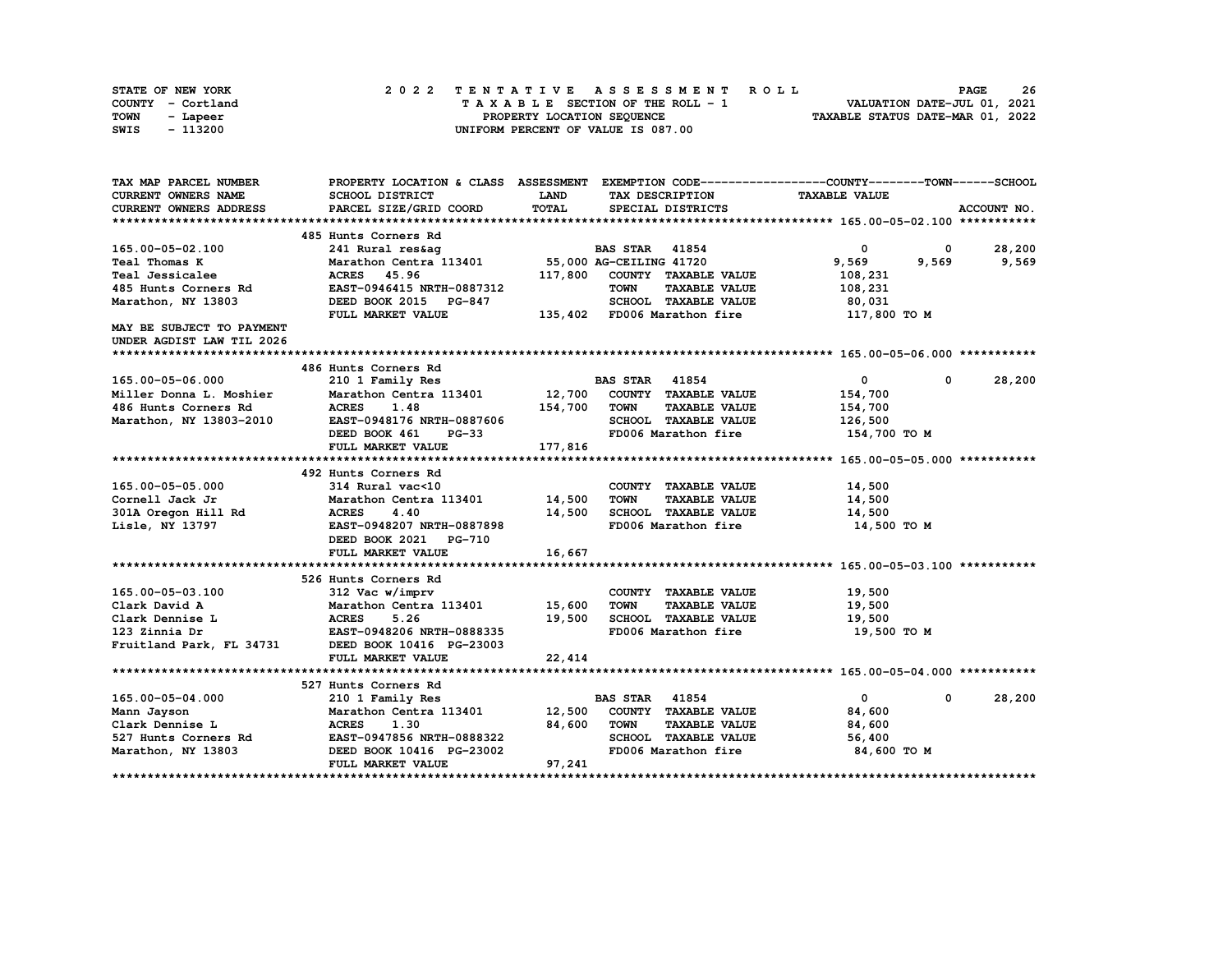| STATE OF NEW YORK | 2022 TENTATIVE ASSESSMENT ROLL     | 27<br><b>PAGE</b>                |
|-------------------|------------------------------------|----------------------------------|
| COUNTY - Cortland | TAXABLE SECTION OF THE ROLL - 1    | VALUATION DATE-JUL 01, 2021      |
| TOWN<br>- Lapeer  | PROPERTY LOCATION SEQUENCE         | TAXABLE STATUS DATE-MAR 01, 2022 |
| - 113200<br>SWIS  | UNIFORM PERCENT OF VALUE IS 087.00 |                                  |

| TAX MAP PARCEL NUMBER                                                                | PROPERTY LOCATION & CLASS ASSESSMENT EXEMPTION CODE----------------COUNTY-------TOWN-----SCHOOL |             |                          |                              |                                  |            |             |
|--------------------------------------------------------------------------------------|-------------------------------------------------------------------------------------------------|-------------|--------------------------|------------------------------|----------------------------------|------------|-------------|
| CURRENT OWNERS NAME                                                                  | SCHOOL DISTRICT                                                                                 | <b>LAND</b> |                          | TAX DESCRIPTION              | <b>TAXABLE VALUE</b>             |            |             |
| <b>CURRENT OWNERS ADDRESS</b>                                                        | PARCEL SIZE/GRID COORD                                                                          | TOTAL       |                          | SPECIAL DISTRICTS            |                                  |            | ACCOUNT NO. |
|                                                                                      |                                                                                                 |             |                          |                              |                                  |            |             |
|                                                                                      | 539 Hunts Corners Rd                                                                            |             |                          |                              |                                  |            |             |
| 156.00-01-23.112                                                                     | 242 Rurl res&rec                                                                                |             | VET COM CT 41131         |                              | 9,400                            | 9,400      | 0           |
| Puhlman Richard J                                                                    | Marathon Centra 113401 60,100                                                                   |             |                          | COUNTY TAXABLE VALUE         | 138,200                          |            |             |
| Pulman Rebekah                                                                       | ACRES 43.25                                                                                     | 147,600     | <b>TOWN</b>              | <b>TAXABLE VALUE</b>         | 138,200                          |            |             |
| 539 Hunts Corners Rd                                                                 | EAST-0946602 NRTH-0889352                                                                       |             |                          | SCHOOL TAXABLE VALUE         | 147,600                          |            |             |
| Marathon, NY 13803                                                                   | DEED BOOK 2017 PG-1196                                                                          |             |                          |                              | FD006 Marathon fire 147,600 TO M |            |             |
|                                                                                      | FULL MARKET VALUE                                                                               | 169,655     |                          |                              |                                  |            |             |
|                                                                                      |                                                                                                 |             |                          |                              |                                  |            |             |
|                                                                                      | 541 Hunts Corners Rd                                                                            |             |                          |                              |                                  |            |             |
| 165.00-05-03.211                                                                     | 240 Rural res                                                                                   |             | <b>BAS STAR 41854</b>    |                              | $\mathbf{0}$                     | $^{\circ}$ | 28,200      |
| Hostetler Raymond S                                                                  | Marathon Centra 113401 39,500                                                                   |             |                          | COUNTY TAXABLE VALUE         | 93,200                           |            |             |
| Hostetler Mary C                                                                     | ACRES 27.28                                                                                     | 93,200      | <b>TOWN</b>              | <b>TAXABLE VALUE</b>         | 93,200                           |            |             |
|                                                                                      | EAST-0946424 NRTH-0888451                                                                       |             |                          | SCHOOL TAXABLE VALUE         | 65,000                           |            |             |
| Hostetler Mary C<br>541 Hunts Corners Rd<br>Marathon, NY 13803<br>Marathon, NY 13803 | DEED BOOK 2010 PG-1978                                                                          |             |                          | FD006 Marathon fire          | 93,200 TO M                      |            |             |
|                                                                                      | FULL MARKET VALUE                                                                               | 107,126     |                          |                              |                                  |            |             |
|                                                                                      |                                                                                                 |             |                          |                              |                                  |            |             |
|                                                                                      | 549 Hunts Corners Rd                                                                            |             |                          |                              |                                  |            |             |
| 156.00-01-25.000                                                                     | 210 1 Family Res                                                                                |             |                          | COUNTY TAXABLE VALUE         | 93,400                           |            |             |
| Peck Aaron J                                                                         | Marathon Centra 113401 22,700                                                                   |             | <b>TOWN</b>              | <b>TAXABLE VALUE</b>         | 93,400                           |            |             |
| Peck Jennifer L                                                                      | 8.81 BANKCORELOG 93,400<br><b>ACRES</b>                                                         |             |                          | SCHOOL TAXABLE VALUE         | 93,400                           |            |             |
|                                                                                      |                                                                                                 |             |                          | FD006 Marathon fire          | 93,400 TO M                      |            |             |
| 549 Hunts Corners Rd EAST-0948254 NRTH-0889252<br>Marathon, NY 13803                 | DEED BOOK 2016 PG-4376                                                                          |             |                          |                              |                                  |            |             |
|                                                                                      | FULL MARKET VALUE                                                                               | 107,356     |                          |                              |                                  |            |             |
|                                                                                      |                                                                                                 |             |                          |                              |                                  |            |             |
|                                                                                      | 569 Hunts Corners Rd                                                                            |             |                          |                              |                                  |            |             |
| 156.00-01-23.120                                                                     | 210 1 Family Res                                                                                |             |                          | COUNTY TAXABLE VALUE         | 127,900                          |            |             |
| Padbury Brett W                                                                      | Marathon Centra 113401                                                                          | 18,800      | <b>TOWN</b>              | <b>TAXABLE VALUE</b>         | 127,900                          |            |             |
| Padbury Joleen J                                                                     | <b>ACRES</b><br>6.17                                                                            | 127,900     |                          | SCHOOL TAXABLE VALUE         | 127,900                          |            |             |
| 569 Hunts Corners Rd                                                                 | <b>EAST-0948758 NRTH-0889264</b>                                                                |             |                          | FD006 Marathon fire          | 127,900 TO M                     |            |             |
| Marathon, NY 13803-2013                                                              | DEED BOOK 2015 PG-3474                                                                          |             |                          |                              |                                  |            |             |
|                                                                                      | FULL MARKET VALUE                                                                               | 147,011     |                          |                              |                                  |            |             |
|                                                                                      |                                                                                                 |             |                          |                              |                                  |            |             |
|                                                                                      | 598 Hunts Corners Rd                                                                            |             |                          |                              |                                  |            |             |
| 165.00-05-09.100                                                                     | 241 Rural res&ag                                                                                |             | AG-CEILING 41720         |                              | 43,318                           | 43,318     | 43,318      |
| Byler Melvin H                                                                       | Marathon Centra 113401 74,300 BAS STAR 41854                                                    |             |                          |                              | $\mathbf 0$                      | 0          | 28,200      |
| Byler Barbara R                                                                      | ACRES 47.49                                                                                     |             | 236,700 485B >8/97 47610 |                              | 21,375                           | 21,375     | 21,375      |
| 598 Hunts Corners Rd                                                                 | EAST-0949115 NRTH-0888139                                                                       |             |                          | COUNTY TAXABLE VALUE         | 172,007                          |            |             |
| Marathon, NY 13803                                                                   | DEED BOOK 2010, PG-1731,                                                                        |             | <b>TOWN</b>              | <b>TAXABLE VALUE</b>         | 172,007                          |            |             |
|                                                                                      | FULL MARKET VALUE                                                                               |             |                          | 272,069 SCHOOL TAXABLE VALUE | 143,807                          |            |             |
| MAY BE SUBJECT TO PAYMENT                                                            |                                                                                                 |             |                          | FD006 Marathon fire          | 236,700 то м                     |            |             |
| UNDER AGDIST LAW TIL 2026                                                            |                                                                                                 |             |                          |                              |                                  |            |             |
|                                                                                      |                                                                                                 |             |                          |                              |                                  |            |             |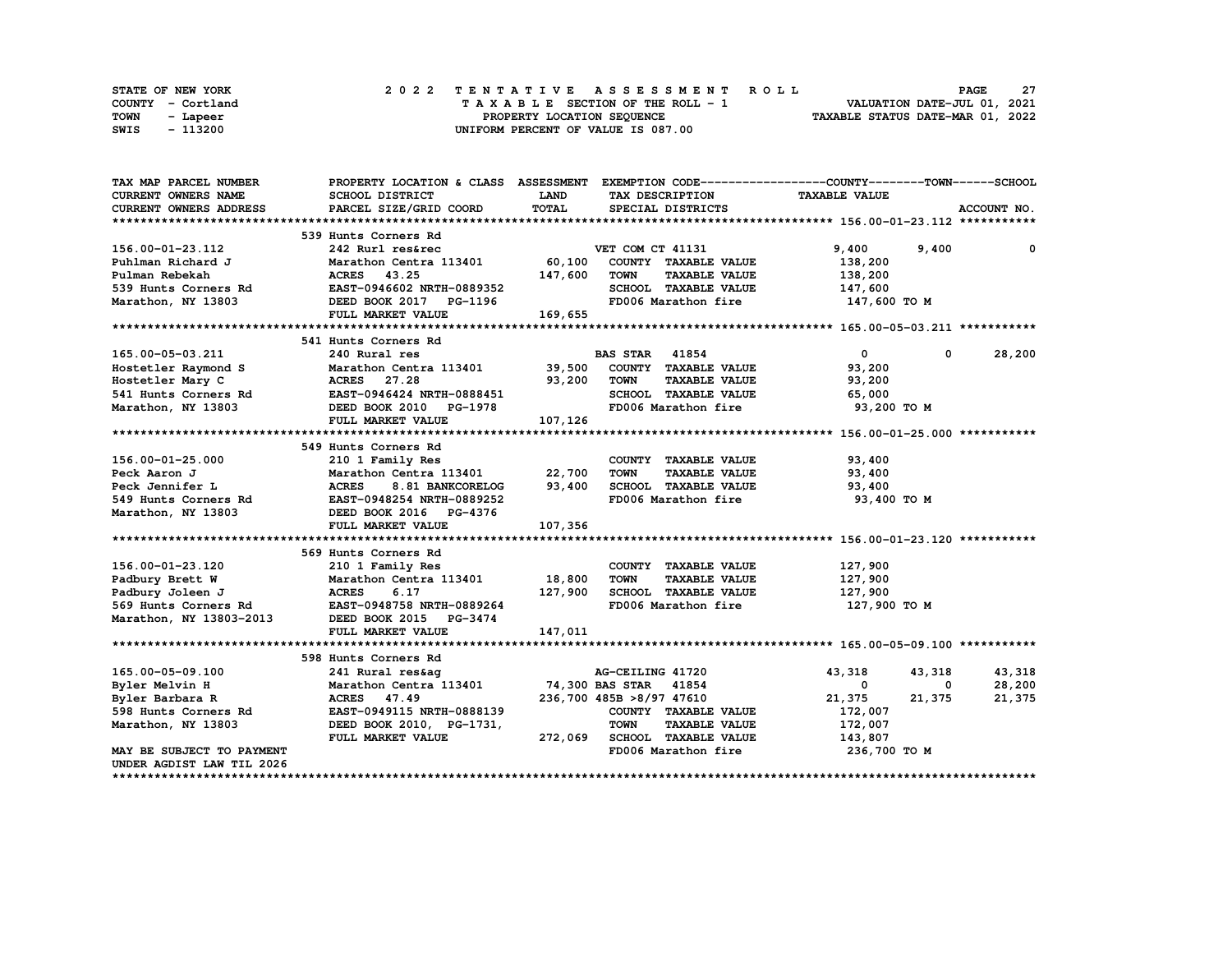|      | STATE OF NEW YORK |  | 2022 TENTATIVE ASSESSMENT ROLL     | 28<br><b>PAGE</b>                |
|------|-------------------|--|------------------------------------|----------------------------------|
|      | COUNTY - Cortland |  | TAXABLE SECTION OF THE ROLL - 1    | VALUATION DATE-JUL 01, 2021      |
| TOWN | - Lapeer          |  | PROPERTY LOCATION SEQUENCE         | TAXABLE STATUS DATE-MAR 01, 2022 |
| SWIS | - 113200          |  | UNIFORM PERCENT OF VALUE IS 087.00 |                                  |

| TAX MAP PARCEL NUMBER     |                                              |             |                                     | PROPERTY LOCATION & CLASS ASSESSMENT EXEMPTION CODE-----------------COUNTY-------TOWN-----SCHOOL |                      |
|---------------------------|----------------------------------------------|-------------|-------------------------------------|--------------------------------------------------------------------------------------------------|----------------------|
| CURRENT OWNERS NAME       | SCHOOL DISTRICT                              | <b>LAND</b> | TAX DESCRIPTION                     | <b>TAXABLE VALUE</b>                                                                             |                      |
| CURRENT OWNERS ADDRESS    | PARCEL SIZE/GRID COORD                       | TOTAL       | SPECIAL DISTRICTS                   |                                                                                                  | ACCOUNT NO.          |
|                           |                                              |             |                                     |                                                                                                  |                      |
|                           | 611 Hunts Corners Rd                         |             |                                     |                                                                                                  |                      |
| 156.00-03-08.000          | 210 1 Family Res                             |             | VET WAR CT 41121                    | 5,640<br>5,640                                                                                   | 0                    |
| Johnson Jerald A          | Marathon Centra 113401 43,900 ENH STAR 41834 |             |                                     | $\mathbf{0}$                                                                                     | 70,410<br>$^{\circ}$ |
| Johnson Ruth A            | ACRES 32.80                                  | 88,900      | COUNTY TAXABLE VALUE                | 83,260                                                                                           |                      |
| 611 Hunts Corners Rd      | EAST-0949797 NRTH-0889257                    |             | <b>TOWN</b><br><b>TAXABLE VALUE</b> | 83,260                                                                                           |                      |
| Marathon, NY 13803-2015   | DEED BOOK 1997 PG-432                        |             | SCHOOL TAXABLE VALUE                | 18,490                                                                                           |                      |
|                           | FULL MARKET VALUE                            |             | .<br>102,184 FD006 Marathon fire    | 88,900 TO M                                                                                      |                      |
|                           |                                              |             |                                     |                                                                                                  |                      |
|                           | 676 Hunts Corners Rd                         |             |                                     |                                                                                                  |                      |
|                           |                                              |             |                                     |                                                                                                  |                      |
| 156.00-02-06.000          | 241 Rural res&aq                             |             | AG-CEILING 41720                    | 49,149<br>49,149                                                                                 | 49,149               |
| Tillotson John W          | Marathon Centra 113401                       |             | 110,500 BAS STAR 41854              | $\mathbf{0}$                                                                                     | 28,200<br>0          |
| Tillotson Rebecca A       | ACRES 82.60 BANK LERETA                      | 284,400     | COUNTY TAXABLE VALUE                | 235,251                                                                                          |                      |
| 676 Hunts Corners Rd      | EAST-0950867 NRTH-0888127                    |             | <b>TOWN</b><br><b>TAXABLE VALUE</b> | 235,251                                                                                          |                      |
| Marathon, NY 13803        | DEED BOOK 10547 PG-40003                     |             | SCHOOL TAXABLE VALUE                | 207,051                                                                                          |                      |
|                           | FULL MARKET VALUE                            |             | 326,897 FD006 Marathon fire         | 284,400 TO M                                                                                     |                      |
| MAY BE SUBJECT TO PAYMENT |                                              |             |                                     |                                                                                                  |                      |
| UNDER AGDIST LAW TIL 2026 |                                              |             |                                     |                                                                                                  |                      |
|                           |                                              |             |                                     |                                                                                                  |                      |
|                           | 691 Hunts Corners Rd                         |             |                                     |                                                                                                  |                      |
| 156.00-03-07.000          | 210 1 Family Res                             |             | <b>ENH STAR 41834</b>               | $\mathbf{0}$                                                                                     | 70,410<br>$^{\circ}$ |
| Johnson Laurence E        | Marathon Centra 113401 11,100                |             | COUNTY TAXABLE VALUE                | 88,200                                                                                           |                      |
| Johnson Beverly           | FRNT 208.71 DPTH 183.96 88,200               |             | TOWN<br><b>TAXABLE VALUE</b>        | 88,200                                                                                           |                      |
| 691 Hunts Corners Rd      | EAST-0950906 NRTH-0889714                    |             | SCHOOL TAXABLE VALUE                | 17,790                                                                                           |                      |
| Marathon, NY 13803-2015   | DEED BOOK 345<br>PG-144                      |             | FD006 Marathon fire                 | 88,200 TO M                                                                                      |                      |
|                           | FULL MARKET VALUE                            | 101,379     |                                     |                                                                                                  |                      |
|                           |                                              |             |                                     |                                                                                                  |                      |
|                           | Hunts Corners-Center Lisl                    |             |                                     |                                                                                                  |                      |
| 165.00-04-13.000          | 105 Vac farmland                             |             | AG-CEILING 41720                    | 12,092<br>12,092                                                                                 | 12,092               |
| Janke Lester J            | Marathon Centra 113401                       | 20,700      | COUNTY TAXABLE VALUE                | 8,608                                                                                            |                      |
| Janke Rena V              | ACRES 15.89                                  | 20,700      | <b>TOWN</b><br><b>TAXABLE VALUE</b> | 8,608                                                                                            |                      |
| 178 Center Lisle Rd       | EAST-0948633 NRTH-0880362                    |             | SCHOOL TAXABLE VALUE                | 8,608                                                                                            |                      |
| Marathon, NY 13803-2002   | DEED BOOK 1998 PG-1396                       |             | FD006 Marathon fire                 | 20,700 TO M                                                                                      |                      |
|                           | FULL MARKET VALUE                            | 23,793      |                                     |                                                                                                  |                      |
| MAY BE SUBJECT TO PAYMENT |                                              |             |                                     |                                                                                                  |                      |
| UNDER AGDIST LAW TIL 2026 |                                              |             |                                     |                                                                                                  |                      |
|                           |                                              |             |                                     |                                                                                                  |                      |
|                           | Hunts Corners-Center Lisl                    |             |                                     |                                                                                                  |                      |
| 165.00-04-14.000          | 105 Vac farmland                             |             | AG-CEILING 41720                    | 12,162<br>12,162                                                                                 | 12,162               |
| Janke Lester J            | Marathon Centra 113401                       | 41,100      | COUNTY TAXABLE VALUE                | 28,938                                                                                           |                      |
| Janke Rena                | ACRES 35.70                                  | 41,100      | <b>TOWN</b><br><b>TAXABLE VALUE</b> | 28,938                                                                                           |                      |
| 178 Center Lisle Rd       | EAST-0948448 NRTH-0879495                    |             | SCHOOL TAXABLE VALUE                | 28,938                                                                                           |                      |
|                           | DEED BOOK 543<br><b>PG-322</b>               |             | FD006 Marathon fire                 | 41,100 TO M                                                                                      |                      |
| Marathon, NY 13803-2002   | FULL MARKET VALUE                            | 47,241      |                                     |                                                                                                  |                      |
| MAY BE SUBJECT TO PAYMENT |                                              |             |                                     |                                                                                                  |                      |
| UNDER AGDIST LAW TIL 2026 |                                              |             |                                     |                                                                                                  |                      |
|                           |                                              |             |                                     |                                                                                                  |                      |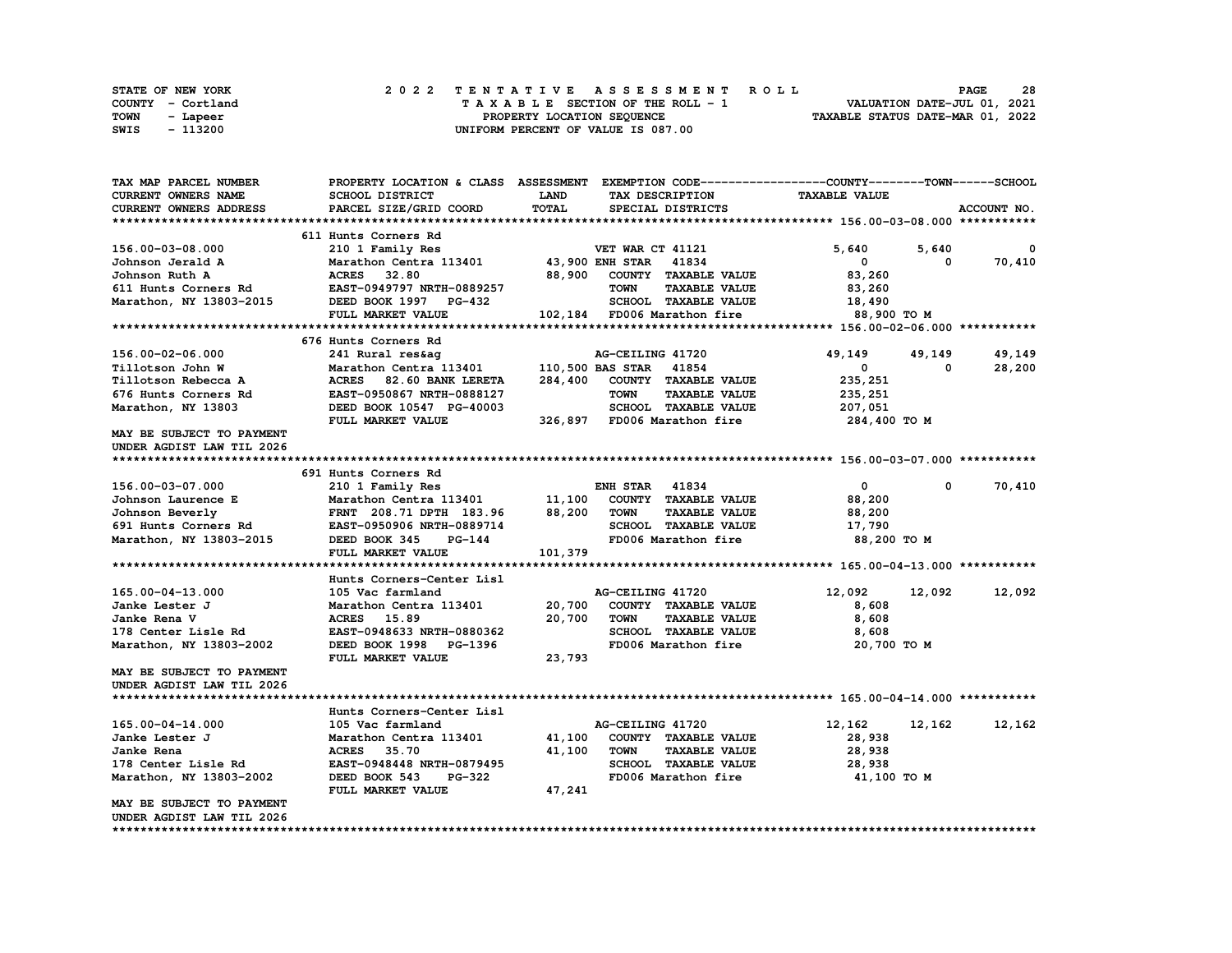| STATE OF NEW YORK |  | 2022 TENTATIVE ASSESSMENT ROLL     |  | <b>PAGE</b>                      | 29 |
|-------------------|--|------------------------------------|--|----------------------------------|----|
| COUNTY - Cortland |  | TAXABLE SECTION OF THE ROLL - 1    |  | VALUATION DATE-JUL 01, 2021      |    |
| TOWN<br>- Lapeer  |  | PROPERTY LOCATION SEQUENCE         |  | TAXABLE STATUS DATE-MAR 01, 2022 |    |
| - 113200<br>SWIS  |  | UNIFORM PERCENT OF VALUE IS 087.00 |  |                                  |    |

| <b>TAXABLE VALUE</b><br><b>CURRENT OWNERS NAME</b><br>SCHOOL DISTRICT<br><b>LAND</b><br>TAX DESCRIPTION<br><b>TOTAL</b><br>ACCOUNT NO.<br>CURRENT OWNERS ADDRESS<br>PARCEL SIZE/GRID COORD<br>SPECIAL DISTRICTS<br>Hunts Corners-Center Lisl<br>322 Rural vac>10<br>AG-CEILING 41720<br>15,383<br>15,383<br>15,383<br>165.00-04-15.000<br>Marathon Centra 113401<br>24,400<br>COUNTY TAXABLE VALUE<br>Tillotson Douglas<br>9,017<br>9,017<br>Tillotson Brenda<br><b>ACRES</b><br>20.00<br>24,400<br><b>TOWN</b><br><b>TAXABLE VALUE</b><br>SCHOOL TAXABLE VALUE<br>974 Hunts Corners Rd<br>EAST-0947103 NRTH-0878932<br>9,017<br>Richford, NY 13835-3800<br>DEED BOOK 373<br>FD006 Marathon fire<br>24,400 TO M<br>PG-1052<br>FULL MARKET VALUE<br>28,046<br>MAY BE SUBJECT TO PAYMENT<br>UNDER AGDIST LAW TIL 2026<br>Hunts Corners-Center Lisl<br>165.00-04-17.200<br>322 Rural vac>10<br>AG-CEILING 41720<br>9,768<br>9,768<br>9,768<br>22,800<br>COUNTY TAXABLE VALUE<br>Janke Lester J<br>Marathon Centra 113401<br>13,032<br><b>ACRES</b><br>17.54<br>22,800<br><b>TOWN</b><br><b>TAXABLE VALUE</b><br>13,032<br>Janke Rena<br>SCHOOL TAXABLE VALUE<br>178 Hunts Corners Center Lisle EAST-0947361 NRTH-0879372<br>13,032<br>Marathon, NY 13803<br>DEED BOOK 10319 PG-33003<br>FD006 Marathon fire<br>22,800 TO M<br>26,207<br>FULL MARKET VALUE<br>MAY BE SUBJECT TO PAYMENT<br>UNDER AGDIST LAW TIL 2026<br>Hunts Corners-Center Lisl<br>165.00-06-17.000<br>COUNTY TAXABLE VALUE<br>314 Rural vac<10<br>18,400<br>18,400<br>George Darrin A<br>Marathon Centra 113401<br>TOWN<br><b>TAXABLE VALUE</b><br>18,400<br>Dileo Antonia M<br><b>ACRES</b><br>5.01<br>18,400<br>SCHOOL TAXABLE VALUE<br>18,400<br>11854 Dunbar Ct<br>EAST-0947246 NRTH-0880795<br>FD006 Marathon fire<br>18,400 TO M<br>Palm Beach Gardens, FL 33412 DEED BOOK 2016 PG-6681<br>FULL MARKET VALUE<br>21,149<br>Hunts Corners-Center Lisl<br>165.00-06-19.000<br>314 Rural vac<10<br>COUNTY TAXABLE VALUE<br>6,600<br>6,600<br>6,600<br>Janke Lester<br>Marathon Centra 113401<br><b>TOWN</b><br><b>TAXABLE VALUE</b><br>6,600<br>178 Hunts Corners-Center Lisle FRNT 158.00 DPTH 181.25<br>SCHOOL TAXABLE VALUE<br>6,600<br>Marathon, NY 13803<br>EAST-0946774 NRTH-0880023<br>FD006 Marathon fire<br>6,600 TO M<br>DEED BOOK 2001 PG-309<br>FULL MARKET VALUE<br>7,586<br>Hunts Corners-Center Lisl<br>314 Rural vac<10<br>165.00-06-21.000<br>COUNTY TAXABLE VALUE<br>5,000<br>5,000<br><b>TOWN</b><br><b>TAXABLE VALUE</b><br>Leuthe Donald E<br>Marathon Centra 113401<br>5,000<br>SCHOOL TAXABLE VALUE<br>Leuthe Maryann<br>90.00<br>5,000<br>5,000<br><b>FRNT</b> 210.00 DPTH<br>EAST-0945944 NRTH-0879726<br>FD006 Marathon fire<br>5,000 TO M<br>17 Alpine Ct<br>Lafayette, NJ 07848<br>DEED BOOK 2019 PG-3594<br>5,747<br>FULL MARKET VALUE | TAX MAP PARCEL NUMBER | PROPERTY LOCATION & CLASS ASSESSMENT EXEMPTION CODE----------------COUNTY-------TOWN-----SCHOOL |  |  |
|--------------------------------------------------------------------------------------------------------------------------------------------------------------------------------------------------------------------------------------------------------------------------------------------------------------------------------------------------------------------------------------------------------------------------------------------------------------------------------------------------------------------------------------------------------------------------------------------------------------------------------------------------------------------------------------------------------------------------------------------------------------------------------------------------------------------------------------------------------------------------------------------------------------------------------------------------------------------------------------------------------------------------------------------------------------------------------------------------------------------------------------------------------------------------------------------------------------------------------------------------------------------------------------------------------------------------------------------------------------------------------------------------------------------------------------------------------------------------------------------------------------------------------------------------------------------------------------------------------------------------------------------------------------------------------------------------------------------------------------------------------------------------------------------------------------------------------------------------------------------------------------------------------------------------------------------------------------------------------------------------------------------------------------------------------------------------------------------------------------------------------------------------------------------------------------------------------------------------------------------------------------------------------------------------------------------------------------------------------------------------------------------------------------------------------------------------------------------------------------------------------------------------------------------------------------------------------------------------------------------------------------------------------------------------------------------------------------------------------------------------------------------------------------------------------------------------------------|-----------------------|-------------------------------------------------------------------------------------------------|--|--|
|                                                                                                                                                                                                                                                                                                                                                                                                                                                                                                                                                                                                                                                                                                                                                                                                                                                                                                                                                                                                                                                                                                                                                                                                                                                                                                                                                                                                                                                                                                                                                                                                                                                                                                                                                                                                                                                                                                                                                                                                                                                                                                                                                                                                                                                                                                                                                                                                                                                                                                                                                                                                                                                                                                                                                                                                                                      |                       |                                                                                                 |  |  |
|                                                                                                                                                                                                                                                                                                                                                                                                                                                                                                                                                                                                                                                                                                                                                                                                                                                                                                                                                                                                                                                                                                                                                                                                                                                                                                                                                                                                                                                                                                                                                                                                                                                                                                                                                                                                                                                                                                                                                                                                                                                                                                                                                                                                                                                                                                                                                                                                                                                                                                                                                                                                                                                                                                                                                                                                                                      |                       |                                                                                                 |  |  |
|                                                                                                                                                                                                                                                                                                                                                                                                                                                                                                                                                                                                                                                                                                                                                                                                                                                                                                                                                                                                                                                                                                                                                                                                                                                                                                                                                                                                                                                                                                                                                                                                                                                                                                                                                                                                                                                                                                                                                                                                                                                                                                                                                                                                                                                                                                                                                                                                                                                                                                                                                                                                                                                                                                                                                                                                                                      |                       |                                                                                                 |  |  |
|                                                                                                                                                                                                                                                                                                                                                                                                                                                                                                                                                                                                                                                                                                                                                                                                                                                                                                                                                                                                                                                                                                                                                                                                                                                                                                                                                                                                                                                                                                                                                                                                                                                                                                                                                                                                                                                                                                                                                                                                                                                                                                                                                                                                                                                                                                                                                                                                                                                                                                                                                                                                                                                                                                                                                                                                                                      |                       |                                                                                                 |  |  |
|                                                                                                                                                                                                                                                                                                                                                                                                                                                                                                                                                                                                                                                                                                                                                                                                                                                                                                                                                                                                                                                                                                                                                                                                                                                                                                                                                                                                                                                                                                                                                                                                                                                                                                                                                                                                                                                                                                                                                                                                                                                                                                                                                                                                                                                                                                                                                                                                                                                                                                                                                                                                                                                                                                                                                                                                                                      |                       |                                                                                                 |  |  |
|                                                                                                                                                                                                                                                                                                                                                                                                                                                                                                                                                                                                                                                                                                                                                                                                                                                                                                                                                                                                                                                                                                                                                                                                                                                                                                                                                                                                                                                                                                                                                                                                                                                                                                                                                                                                                                                                                                                                                                                                                                                                                                                                                                                                                                                                                                                                                                                                                                                                                                                                                                                                                                                                                                                                                                                                                                      |                       |                                                                                                 |  |  |
|                                                                                                                                                                                                                                                                                                                                                                                                                                                                                                                                                                                                                                                                                                                                                                                                                                                                                                                                                                                                                                                                                                                                                                                                                                                                                                                                                                                                                                                                                                                                                                                                                                                                                                                                                                                                                                                                                                                                                                                                                                                                                                                                                                                                                                                                                                                                                                                                                                                                                                                                                                                                                                                                                                                                                                                                                                      |                       |                                                                                                 |  |  |
|                                                                                                                                                                                                                                                                                                                                                                                                                                                                                                                                                                                                                                                                                                                                                                                                                                                                                                                                                                                                                                                                                                                                                                                                                                                                                                                                                                                                                                                                                                                                                                                                                                                                                                                                                                                                                                                                                                                                                                                                                                                                                                                                                                                                                                                                                                                                                                                                                                                                                                                                                                                                                                                                                                                                                                                                                                      |                       |                                                                                                 |  |  |
|                                                                                                                                                                                                                                                                                                                                                                                                                                                                                                                                                                                                                                                                                                                                                                                                                                                                                                                                                                                                                                                                                                                                                                                                                                                                                                                                                                                                                                                                                                                                                                                                                                                                                                                                                                                                                                                                                                                                                                                                                                                                                                                                                                                                                                                                                                                                                                                                                                                                                                                                                                                                                                                                                                                                                                                                                                      |                       |                                                                                                 |  |  |
|                                                                                                                                                                                                                                                                                                                                                                                                                                                                                                                                                                                                                                                                                                                                                                                                                                                                                                                                                                                                                                                                                                                                                                                                                                                                                                                                                                                                                                                                                                                                                                                                                                                                                                                                                                                                                                                                                                                                                                                                                                                                                                                                                                                                                                                                                                                                                                                                                                                                                                                                                                                                                                                                                                                                                                                                                                      |                       |                                                                                                 |  |  |
|                                                                                                                                                                                                                                                                                                                                                                                                                                                                                                                                                                                                                                                                                                                                                                                                                                                                                                                                                                                                                                                                                                                                                                                                                                                                                                                                                                                                                                                                                                                                                                                                                                                                                                                                                                                                                                                                                                                                                                                                                                                                                                                                                                                                                                                                                                                                                                                                                                                                                                                                                                                                                                                                                                                                                                                                                                      |                       |                                                                                                 |  |  |
|                                                                                                                                                                                                                                                                                                                                                                                                                                                                                                                                                                                                                                                                                                                                                                                                                                                                                                                                                                                                                                                                                                                                                                                                                                                                                                                                                                                                                                                                                                                                                                                                                                                                                                                                                                                                                                                                                                                                                                                                                                                                                                                                                                                                                                                                                                                                                                                                                                                                                                                                                                                                                                                                                                                                                                                                                                      |                       |                                                                                                 |  |  |
|                                                                                                                                                                                                                                                                                                                                                                                                                                                                                                                                                                                                                                                                                                                                                                                                                                                                                                                                                                                                                                                                                                                                                                                                                                                                                                                                                                                                                                                                                                                                                                                                                                                                                                                                                                                                                                                                                                                                                                                                                                                                                                                                                                                                                                                                                                                                                                                                                                                                                                                                                                                                                                                                                                                                                                                                                                      |                       |                                                                                                 |  |  |
|                                                                                                                                                                                                                                                                                                                                                                                                                                                                                                                                                                                                                                                                                                                                                                                                                                                                                                                                                                                                                                                                                                                                                                                                                                                                                                                                                                                                                                                                                                                                                                                                                                                                                                                                                                                                                                                                                                                                                                                                                                                                                                                                                                                                                                                                                                                                                                                                                                                                                                                                                                                                                                                                                                                                                                                                                                      |                       |                                                                                                 |  |  |
|                                                                                                                                                                                                                                                                                                                                                                                                                                                                                                                                                                                                                                                                                                                                                                                                                                                                                                                                                                                                                                                                                                                                                                                                                                                                                                                                                                                                                                                                                                                                                                                                                                                                                                                                                                                                                                                                                                                                                                                                                                                                                                                                                                                                                                                                                                                                                                                                                                                                                                                                                                                                                                                                                                                                                                                                                                      |                       |                                                                                                 |  |  |
|                                                                                                                                                                                                                                                                                                                                                                                                                                                                                                                                                                                                                                                                                                                                                                                                                                                                                                                                                                                                                                                                                                                                                                                                                                                                                                                                                                                                                                                                                                                                                                                                                                                                                                                                                                                                                                                                                                                                                                                                                                                                                                                                                                                                                                                                                                                                                                                                                                                                                                                                                                                                                                                                                                                                                                                                                                      |                       |                                                                                                 |  |  |
|                                                                                                                                                                                                                                                                                                                                                                                                                                                                                                                                                                                                                                                                                                                                                                                                                                                                                                                                                                                                                                                                                                                                                                                                                                                                                                                                                                                                                                                                                                                                                                                                                                                                                                                                                                                                                                                                                                                                                                                                                                                                                                                                                                                                                                                                                                                                                                                                                                                                                                                                                                                                                                                                                                                                                                                                                                      |                       |                                                                                                 |  |  |
|                                                                                                                                                                                                                                                                                                                                                                                                                                                                                                                                                                                                                                                                                                                                                                                                                                                                                                                                                                                                                                                                                                                                                                                                                                                                                                                                                                                                                                                                                                                                                                                                                                                                                                                                                                                                                                                                                                                                                                                                                                                                                                                                                                                                                                                                                                                                                                                                                                                                                                                                                                                                                                                                                                                                                                                                                                      |                       |                                                                                                 |  |  |
|                                                                                                                                                                                                                                                                                                                                                                                                                                                                                                                                                                                                                                                                                                                                                                                                                                                                                                                                                                                                                                                                                                                                                                                                                                                                                                                                                                                                                                                                                                                                                                                                                                                                                                                                                                                                                                                                                                                                                                                                                                                                                                                                                                                                                                                                                                                                                                                                                                                                                                                                                                                                                                                                                                                                                                                                                                      |                       |                                                                                                 |  |  |
|                                                                                                                                                                                                                                                                                                                                                                                                                                                                                                                                                                                                                                                                                                                                                                                                                                                                                                                                                                                                                                                                                                                                                                                                                                                                                                                                                                                                                                                                                                                                                                                                                                                                                                                                                                                                                                                                                                                                                                                                                                                                                                                                                                                                                                                                                                                                                                                                                                                                                                                                                                                                                                                                                                                                                                                                                                      |                       |                                                                                                 |  |  |
|                                                                                                                                                                                                                                                                                                                                                                                                                                                                                                                                                                                                                                                                                                                                                                                                                                                                                                                                                                                                                                                                                                                                                                                                                                                                                                                                                                                                                                                                                                                                                                                                                                                                                                                                                                                                                                                                                                                                                                                                                                                                                                                                                                                                                                                                                                                                                                                                                                                                                                                                                                                                                                                                                                                                                                                                                                      |                       |                                                                                                 |  |  |
|                                                                                                                                                                                                                                                                                                                                                                                                                                                                                                                                                                                                                                                                                                                                                                                                                                                                                                                                                                                                                                                                                                                                                                                                                                                                                                                                                                                                                                                                                                                                                                                                                                                                                                                                                                                                                                                                                                                                                                                                                                                                                                                                                                                                                                                                                                                                                                                                                                                                                                                                                                                                                                                                                                                                                                                                                                      |                       |                                                                                                 |  |  |
|                                                                                                                                                                                                                                                                                                                                                                                                                                                                                                                                                                                                                                                                                                                                                                                                                                                                                                                                                                                                                                                                                                                                                                                                                                                                                                                                                                                                                                                                                                                                                                                                                                                                                                                                                                                                                                                                                                                                                                                                                                                                                                                                                                                                                                                                                                                                                                                                                                                                                                                                                                                                                                                                                                                                                                                                                                      |                       |                                                                                                 |  |  |
|                                                                                                                                                                                                                                                                                                                                                                                                                                                                                                                                                                                                                                                                                                                                                                                                                                                                                                                                                                                                                                                                                                                                                                                                                                                                                                                                                                                                                                                                                                                                                                                                                                                                                                                                                                                                                                                                                                                                                                                                                                                                                                                                                                                                                                                                                                                                                                                                                                                                                                                                                                                                                                                                                                                                                                                                                                      |                       |                                                                                                 |  |  |
|                                                                                                                                                                                                                                                                                                                                                                                                                                                                                                                                                                                                                                                                                                                                                                                                                                                                                                                                                                                                                                                                                                                                                                                                                                                                                                                                                                                                                                                                                                                                                                                                                                                                                                                                                                                                                                                                                                                                                                                                                                                                                                                                                                                                                                                                                                                                                                                                                                                                                                                                                                                                                                                                                                                                                                                                                                      |                       |                                                                                                 |  |  |
|                                                                                                                                                                                                                                                                                                                                                                                                                                                                                                                                                                                                                                                                                                                                                                                                                                                                                                                                                                                                                                                                                                                                                                                                                                                                                                                                                                                                                                                                                                                                                                                                                                                                                                                                                                                                                                                                                                                                                                                                                                                                                                                                                                                                                                                                                                                                                                                                                                                                                                                                                                                                                                                                                                                                                                                                                                      |                       |                                                                                                 |  |  |
|                                                                                                                                                                                                                                                                                                                                                                                                                                                                                                                                                                                                                                                                                                                                                                                                                                                                                                                                                                                                                                                                                                                                                                                                                                                                                                                                                                                                                                                                                                                                                                                                                                                                                                                                                                                                                                                                                                                                                                                                                                                                                                                                                                                                                                                                                                                                                                                                                                                                                                                                                                                                                                                                                                                                                                                                                                      |                       |                                                                                                 |  |  |
|                                                                                                                                                                                                                                                                                                                                                                                                                                                                                                                                                                                                                                                                                                                                                                                                                                                                                                                                                                                                                                                                                                                                                                                                                                                                                                                                                                                                                                                                                                                                                                                                                                                                                                                                                                                                                                                                                                                                                                                                                                                                                                                                                                                                                                                                                                                                                                                                                                                                                                                                                                                                                                                                                                                                                                                                                                      |                       |                                                                                                 |  |  |
|                                                                                                                                                                                                                                                                                                                                                                                                                                                                                                                                                                                                                                                                                                                                                                                                                                                                                                                                                                                                                                                                                                                                                                                                                                                                                                                                                                                                                                                                                                                                                                                                                                                                                                                                                                                                                                                                                                                                                                                                                                                                                                                                                                                                                                                                                                                                                                                                                                                                                                                                                                                                                                                                                                                                                                                                                                      |                       |                                                                                                 |  |  |
|                                                                                                                                                                                                                                                                                                                                                                                                                                                                                                                                                                                                                                                                                                                                                                                                                                                                                                                                                                                                                                                                                                                                                                                                                                                                                                                                                                                                                                                                                                                                                                                                                                                                                                                                                                                                                                                                                                                                                                                                                                                                                                                                                                                                                                                                                                                                                                                                                                                                                                                                                                                                                                                                                                                                                                                                                                      |                       |                                                                                                 |  |  |
|                                                                                                                                                                                                                                                                                                                                                                                                                                                                                                                                                                                                                                                                                                                                                                                                                                                                                                                                                                                                                                                                                                                                                                                                                                                                                                                                                                                                                                                                                                                                                                                                                                                                                                                                                                                                                                                                                                                                                                                                                                                                                                                                                                                                                                                                                                                                                                                                                                                                                                                                                                                                                                                                                                                                                                                                                                      |                       |                                                                                                 |  |  |
|                                                                                                                                                                                                                                                                                                                                                                                                                                                                                                                                                                                                                                                                                                                                                                                                                                                                                                                                                                                                                                                                                                                                                                                                                                                                                                                                                                                                                                                                                                                                                                                                                                                                                                                                                                                                                                                                                                                                                                                                                                                                                                                                                                                                                                                                                                                                                                                                                                                                                                                                                                                                                                                                                                                                                                                                                                      |                       |                                                                                                 |  |  |
|                                                                                                                                                                                                                                                                                                                                                                                                                                                                                                                                                                                                                                                                                                                                                                                                                                                                                                                                                                                                                                                                                                                                                                                                                                                                                                                                                                                                                                                                                                                                                                                                                                                                                                                                                                                                                                                                                                                                                                                                                                                                                                                                                                                                                                                                                                                                                                                                                                                                                                                                                                                                                                                                                                                                                                                                                                      |                       |                                                                                                 |  |  |
|                                                                                                                                                                                                                                                                                                                                                                                                                                                                                                                                                                                                                                                                                                                                                                                                                                                                                                                                                                                                                                                                                                                                                                                                                                                                                                                                                                                                                                                                                                                                                                                                                                                                                                                                                                                                                                                                                                                                                                                                                                                                                                                                                                                                                                                                                                                                                                                                                                                                                                                                                                                                                                                                                                                                                                                                                                      |                       |                                                                                                 |  |  |
|                                                                                                                                                                                                                                                                                                                                                                                                                                                                                                                                                                                                                                                                                                                                                                                                                                                                                                                                                                                                                                                                                                                                                                                                                                                                                                                                                                                                                                                                                                                                                                                                                                                                                                                                                                                                                                                                                                                                                                                                                                                                                                                                                                                                                                                                                                                                                                                                                                                                                                                                                                                                                                                                                                                                                                                                                                      |                       |                                                                                                 |  |  |
|                                                                                                                                                                                                                                                                                                                                                                                                                                                                                                                                                                                                                                                                                                                                                                                                                                                                                                                                                                                                                                                                                                                                                                                                                                                                                                                                                                                                                                                                                                                                                                                                                                                                                                                                                                                                                                                                                                                                                                                                                                                                                                                                                                                                                                                                                                                                                                                                                                                                                                                                                                                                                                                                                                                                                                                                                                      |                       |                                                                                                 |  |  |
|                                                                                                                                                                                                                                                                                                                                                                                                                                                                                                                                                                                                                                                                                                                                                                                                                                                                                                                                                                                                                                                                                                                                                                                                                                                                                                                                                                                                                                                                                                                                                                                                                                                                                                                                                                                                                                                                                                                                                                                                                                                                                                                                                                                                                                                                                                                                                                                                                                                                                                                                                                                                                                                                                                                                                                                                                                      |                       |                                                                                                 |  |  |
|                                                                                                                                                                                                                                                                                                                                                                                                                                                                                                                                                                                                                                                                                                                                                                                                                                                                                                                                                                                                                                                                                                                                                                                                                                                                                                                                                                                                                                                                                                                                                                                                                                                                                                                                                                                                                                                                                                                                                                                                                                                                                                                                                                                                                                                                                                                                                                                                                                                                                                                                                                                                                                                                                                                                                                                                                                      |                       |                                                                                                 |  |  |
|                                                                                                                                                                                                                                                                                                                                                                                                                                                                                                                                                                                                                                                                                                                                                                                                                                                                                                                                                                                                                                                                                                                                                                                                                                                                                                                                                                                                                                                                                                                                                                                                                                                                                                                                                                                                                                                                                                                                                                                                                                                                                                                                                                                                                                                                                                                                                                                                                                                                                                                                                                                                                                                                                                                                                                                                                                      |                       |                                                                                                 |  |  |
|                                                                                                                                                                                                                                                                                                                                                                                                                                                                                                                                                                                                                                                                                                                                                                                                                                                                                                                                                                                                                                                                                                                                                                                                                                                                                                                                                                                                                                                                                                                                                                                                                                                                                                                                                                                                                                                                                                                                                                                                                                                                                                                                                                                                                                                                                                                                                                                                                                                                                                                                                                                                                                                                                                                                                                                                                                      |                       |                                                                                                 |  |  |
|                                                                                                                                                                                                                                                                                                                                                                                                                                                                                                                                                                                                                                                                                                                                                                                                                                                                                                                                                                                                                                                                                                                                                                                                                                                                                                                                                                                                                                                                                                                                                                                                                                                                                                                                                                                                                                                                                                                                                                                                                                                                                                                                                                                                                                                                                                                                                                                                                                                                                                                                                                                                                                                                                                                                                                                                                                      |                       |                                                                                                 |  |  |
|                                                                                                                                                                                                                                                                                                                                                                                                                                                                                                                                                                                                                                                                                                                                                                                                                                                                                                                                                                                                                                                                                                                                                                                                                                                                                                                                                                                                                                                                                                                                                                                                                                                                                                                                                                                                                                                                                                                                                                                                                                                                                                                                                                                                                                                                                                                                                                                                                                                                                                                                                                                                                                                                                                                                                                                                                                      |                       |                                                                                                 |  |  |
|                                                                                                                                                                                                                                                                                                                                                                                                                                                                                                                                                                                                                                                                                                                                                                                                                                                                                                                                                                                                                                                                                                                                                                                                                                                                                                                                                                                                                                                                                                                                                                                                                                                                                                                                                                                                                                                                                                                                                                                                                                                                                                                                                                                                                                                                                                                                                                                                                                                                                                                                                                                                                                                                                                                                                                                                                                      |                       |                                                                                                 |  |  |
|                                                                                                                                                                                                                                                                                                                                                                                                                                                                                                                                                                                                                                                                                                                                                                                                                                                                                                                                                                                                                                                                                                                                                                                                                                                                                                                                                                                                                                                                                                                                                                                                                                                                                                                                                                                                                                                                                                                                                                                                                                                                                                                                                                                                                                                                                                                                                                                                                                                                                                                                                                                                                                                                                                                                                                                                                                      |                       |                                                                                                 |  |  |
|                                                                                                                                                                                                                                                                                                                                                                                                                                                                                                                                                                                                                                                                                                                                                                                                                                                                                                                                                                                                                                                                                                                                                                                                                                                                                                                                                                                                                                                                                                                                                                                                                                                                                                                                                                                                                                                                                                                                                                                                                                                                                                                                                                                                                                                                                                                                                                                                                                                                                                                                                                                                                                                                                                                                                                                                                                      |                       |                                                                                                 |  |  |
|                                                                                                                                                                                                                                                                                                                                                                                                                                                                                                                                                                                                                                                                                                                                                                                                                                                                                                                                                                                                                                                                                                                                                                                                                                                                                                                                                                                                                                                                                                                                                                                                                                                                                                                                                                                                                                                                                                                                                                                                                                                                                                                                                                                                                                                                                                                                                                                                                                                                                                                                                                                                                                                                                                                                                                                                                                      |                       |                                                                                                 |  |  |
|                                                                                                                                                                                                                                                                                                                                                                                                                                                                                                                                                                                                                                                                                                                                                                                                                                                                                                                                                                                                                                                                                                                                                                                                                                                                                                                                                                                                                                                                                                                                                                                                                                                                                                                                                                                                                                                                                                                                                                                                                                                                                                                                                                                                                                                                                                                                                                                                                                                                                                                                                                                                                                                                                                                                                                                                                                      |                       |                                                                                                 |  |  |
|                                                                                                                                                                                                                                                                                                                                                                                                                                                                                                                                                                                                                                                                                                                                                                                                                                                                                                                                                                                                                                                                                                                                                                                                                                                                                                                                                                                                                                                                                                                                                                                                                                                                                                                                                                                                                                                                                                                                                                                                                                                                                                                                                                                                                                                                                                                                                                                                                                                                                                                                                                                                                                                                                                                                                                                                                                      |                       |                                                                                                 |  |  |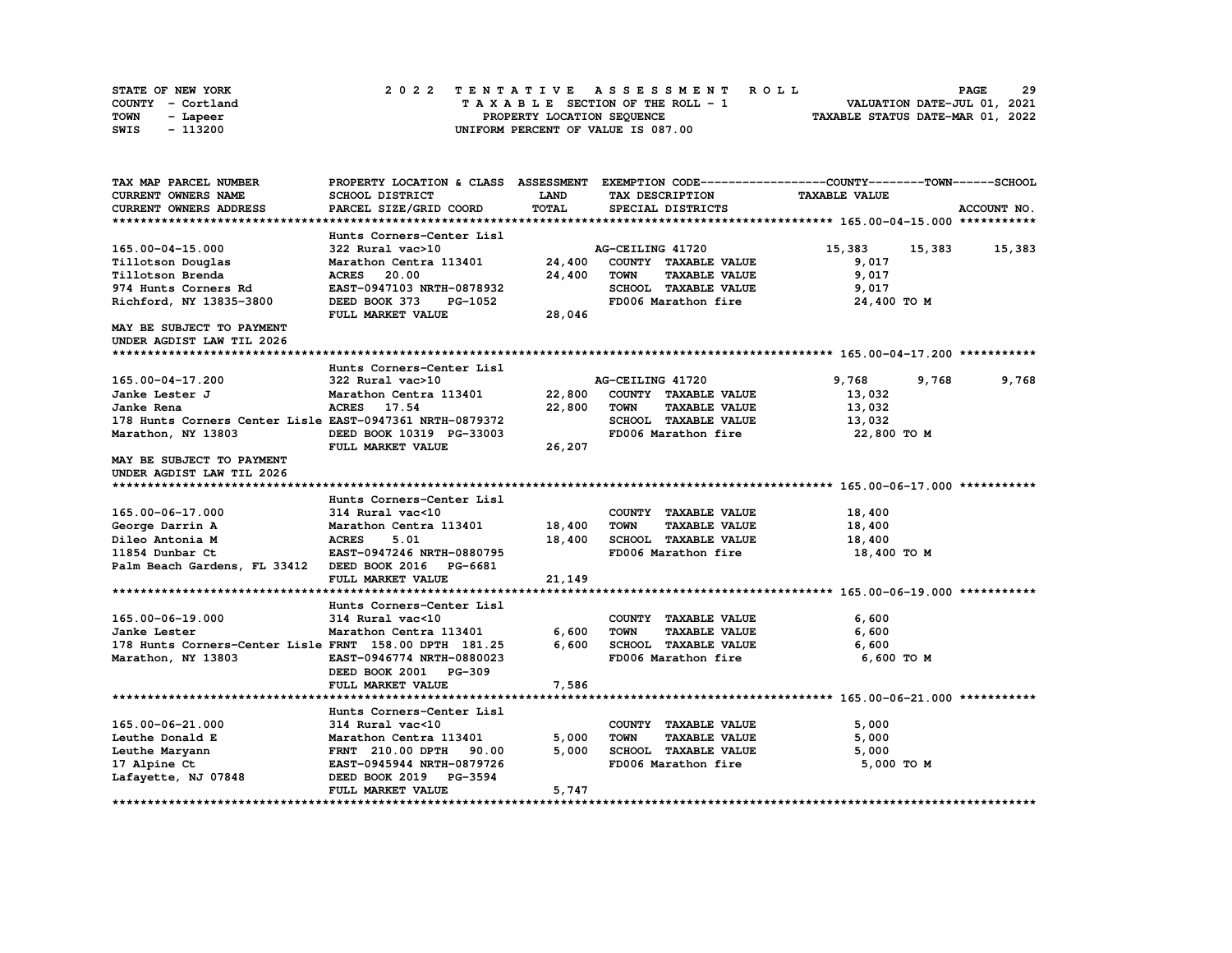| STATE OF NEW YORK | 2022 TENTATIVE ASSESSMENT ROLL     | 30<br><b>PAGE</b>                |
|-------------------|------------------------------------|----------------------------------|
| COUNTY - Cortland | TAXABLE SECTION OF THE ROLL - 1    | VALUATION DATE-JUL 01, 2021      |
| TOWN<br>- Lapeer  | PROPERTY LOCATION SEQUENCE         | TAXABLE STATUS DATE-MAR 01, 2022 |
| - 113200<br>SWIS  | UNIFORM PERCENT OF VALUE IS 087.00 |                                  |

| TAX MAP PARCEL NUMBER                                   |                                |             |                                     | PROPERTY LOCATION & CLASS ASSESSMENT EXEMPTION CODE----------------COUNTY-------TOWN------SCHOOL |
|---------------------------------------------------------|--------------------------------|-------------|-------------------------------------|--------------------------------------------------------------------------------------------------|
| <b>CURRENT OWNERS NAME</b>                              | SCHOOL DISTRICT                | <b>LAND</b> | TAX DESCRIPTION                     | <b>TAXABLE VALUE</b>                                                                             |
| <b>CURRENT OWNERS ADDRESS</b>                           | PARCEL SIZE/GRID COORD         | TOTAL       | SPECIAL DISTRICTS                   | ACCOUNT NO.                                                                                      |
|                                                         |                                |             |                                     |                                                                                                  |
|                                                         | Hunts Corners-Center Lisl      |             |                                     |                                                                                                  |
| 165.00-06-22.000                                        | 314 Rural vac<10               |             | COUNTY TAXABLE VALUE                | 83,500                                                                                           |
| Leuthe Donald E                                         | Whitney Point 034401           | 83,500      | <b>TOWN</b><br><b>TAXABLE VALUE</b> | 83,500                                                                                           |
| Leuthe Maryann                                          | ACRES 5.10                     | 83,500      | SCHOOL TAXABLE VALUE                | 83,500                                                                                           |
| 17 Alpine Ct                                            | EAST-0946379 NRTH-0879738      |             | FD006 Marathon fire                 | 83,500 то м                                                                                      |
| Lafayette, NJ 07848                                     | DEED BOOK 2019 PG-3594         |             |                                     |                                                                                                  |
|                                                         | FULL MARKET VALUE              | 95,977      |                                     |                                                                                                  |
|                                                         |                                |             |                                     |                                                                                                  |
|                                                         | Hunts Corners-Center Lisl      |             |                                     |                                                                                                  |
| 165.00-06-23.000                                        | 312 Vac w/imprv                |             | COUNTY TAXABLE VALUE                | 100,200                                                                                          |
| Gaete Alejandro                                         | Whitney Point 034401           | 80,000      | <b>TAXABLE VALUE</b><br>TOWN        | 100,200                                                                                          |
| 34 Savannah Cir                                         | <b>ACRES</b><br>5.03           | 100,200     | SCHOOL TAXABLE VALUE                | 100,200                                                                                          |
| Mt Sinai, NY 11766                                      | EAST-0946277 NRTH-0879425      |             | FD006 Marathon fire                 | 100,200 TO M                                                                                     |
|                                                         | DEED BOOK 2018 PG-3113         |             |                                     |                                                                                                  |
|                                                         | FULL MARKET VALUE              | 115, 172    |                                     |                                                                                                  |
|                                                         |                                |             |                                     |                                                                                                  |
|                                                         | Hunts Corners-Center Lisl      |             |                                     |                                                                                                  |
| 165.00-06-25.000                                        | 314 Rural vac<10               |             | COUNTY TAXABLE VALUE                | 50,000                                                                                           |
| Philippe Thomas F                                       | Whitney Point 034401           | 50,000      | <b>TOWN</b><br><b>TAXABLE VALUE</b> | 50,000                                                                                           |
| 143-28 182nd Place                                      | 2.94<br><b>ACRES</b>           | 50,000      | SCHOOL TAXABLE VALUE                | 50,000                                                                                           |
| Springfield Gardens, NY 11413 EAST-0945723 NRTH-0878734 |                                |             | FD006 Marathon fire                 | 50,000 TO M                                                                                      |
|                                                         | DEED BOOK 2017 PG-5092         |             |                                     |                                                                                                  |
|                                                         | FULL MARKET VALUE              | 57,471      |                                     |                                                                                                  |
|                                                         |                                |             |                                     |                                                                                                  |
|                                                         | 81 Hunts Corners-Center Lisl   |             |                                     |                                                                                                  |
| 165.00-06-24.000                                        | 260 Seasonal res               |             | COUNTY TAXABLE VALUE                | 118,900                                                                                          |
| Curley Richard C                                        | Whitney Point 034401           | 80,000      | <b>TOWN</b><br><b>TAXABLE VALUE</b> | 118,900                                                                                          |
| 16 Jewett Ave                                           | <b>ACRES</b><br>5.01           | 118,900     | SCHOOL TAXABLE VALUE                | 118,900                                                                                          |
| Cortland, NY 13045                                      | EAST-0946015 NRTH-0879071      |             | FD006 Marathon fire                 | 118,900 TO M                                                                                     |
|                                                         | DEED BOOK 2018 PG-3264         |             |                                     |                                                                                                  |
|                                                         | FULL MARKET VALUE              | 136,667     |                                     |                                                                                                  |
|                                                         |                                |             |                                     |                                                                                                  |
|                                                         | 84 Hunts Corners-Center Lisl   |             |                                     |                                                                                                  |
| 165.00-04-16.000                                        | 220 2 Family Res               |             | VET WAR CT 41121                    | 5,640<br>5,640<br>0                                                                              |
| Miner Arthur J                                          | Marathon Centra 113401         | 11,700      | COUNTY TAXABLE VALUE                | 119,960                                                                                          |
| 84 Center Lisle Rd                                      | FRNT 246.68 DPTH 170.00        | 125,600     | <b>TOWN</b><br><b>TAXABLE VALUE</b> | 119,960                                                                                          |
| Marathon, NY 13803-2000                                 | EAST-0946252 NRTH-0878855      |             | SCHOOL TAXABLE VALUE                | 125,600                                                                                          |
|                                                         | DEED BOOK 333<br><b>PG-349</b> |             | FD006 Marathon fire                 | 125,600 TO M                                                                                     |
|                                                         | FULL MARKET VALUE              | 144,368     |                                     |                                                                                                  |
|                                                         |                                |             |                                     |                                                                                                  |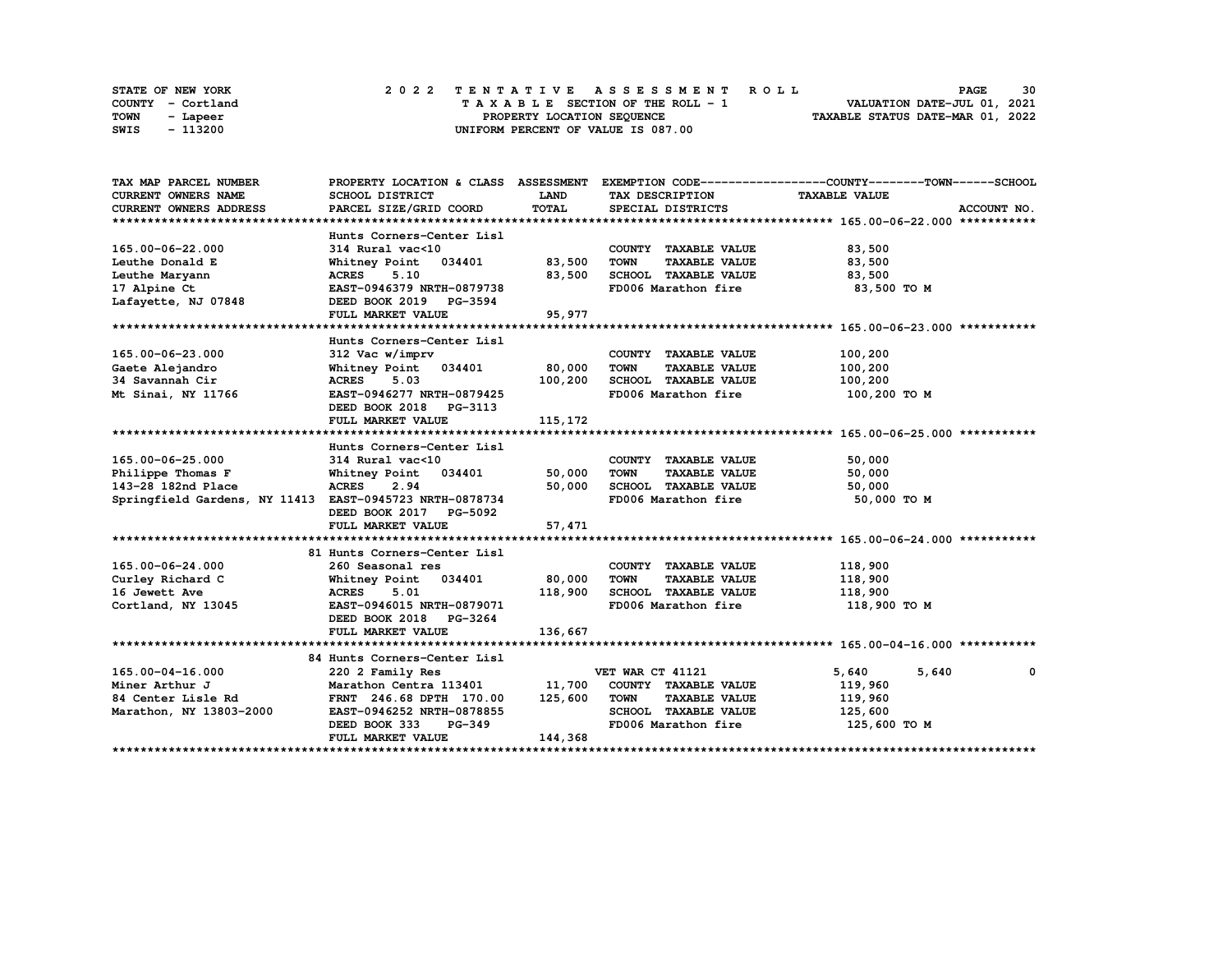| STATE OF NEW YORK | 2022 TENTATIVE ASSESSMENT ROLL     | 31<br><b>PAGE</b>                |
|-------------------|------------------------------------|----------------------------------|
| COUNTY - Cortland | TAXABLE SECTION OF THE ROLL - 1    | VALUATION DATE-JUL 01, 2021      |
| TOWN<br>- Lapeer  | PROPERTY LOCATION SEQUENCE         | TAXABLE STATUS DATE-MAR 01, 2022 |
| - 113200<br>SWIS  | UNIFORM PERCENT OF VALUE IS 087.00 |                                  |

| TAX MAP PARCEL NUMBER                                      | PROPERTY LOCATION & CLASS ASSESSMENT EXEMPTION CODE----------------COUNTY-------TOWN-----SCHOOL                           |         |                                                             |                                     |             |
|------------------------------------------------------------|---------------------------------------------------------------------------------------------------------------------------|---------|-------------------------------------------------------------|-------------------------------------|-------------|
| CURRENT OWNERS NAME                                        | SCHOOL DISTRICT                                                                                                           | LAND    | TAX DESCRIPTION                                             | <b>TAXABLE VALUE</b>                |             |
| CURRENT OWNERS ADDRESS                                     | PARCEL SIZE/GRID COORD                                                                                                    | TOTAL   | SPECIAL DISTRICTS                                           |                                     | ACCOUNT NO. |
|                                                            |                                                                                                                           |         |                                                             |                                     |             |
|                                                            | 120 Hunts Corners-Center Lisl                                                                                             |         |                                                             |                                     |             |
| 165.00-04-17.100                                           | 270 Mfg housing                                                                                                           |         | VET WAR CT 41121                                            | 4,500<br>4,500                      | $\Omega$    |
| Schumacher William Jr                                      | Marathon Centra 113401                                                                                                    |         | 13,100 BAS STAR 41854                                       | $^{\circ}$<br>$\Omega$              | 28,200      |
| 120 Center Lisle Rd                                        | <b>ACRES</b><br>1.80                                                                                                      | 30,000  | COUNTY TAXABLE VALUE                                        | 25,500                              |             |
| Marathon, NY 13803-2002                                    | <b>EAST-0947068 NRTH-0879624</b>                                                                                          |         | <b>TOWN</b><br><b>TAXABLE VALUE</b>                         | 25,500                              |             |
|                                                            | DEED BOOK 1997 PG-6192                                                                                                    |         | SCHOOL TAXABLE VALUE                                        | 1,800                               |             |
|                                                            | FULL MARKET VALUE                                                                                                         |         | 34,483 FD006 Marathon fire                                  | 30,000 TO M                         |             |
|                                                            |                                                                                                                           |         |                                                             |                                     |             |
|                                                            | 142 Hunts Corners-Center Lisl                                                                                             |         |                                                             |                                     |             |
| 165.00-04-19.000                                           | 105 Vac farmland                                                                                                          |         | AG-CEILING 41720                                            | 1,868<br>1,868                      | 1,868       |
| Janke Lester J                                             |                                                                                                                           | 3,300   | COUNTY TAXABLE VALUE                                        | 1,432                               |             |
| Janke Rena V                                               | Marathon Centra 113401<br>ACRES 2.56<br>2.56                                                                              | 3,300   | TOWN<br><b>TAXABLE VALUE</b>                                | 1,432                               |             |
| 178 Hunts Corners-Center Lisle EAST-0947269 NRTH-0880029   |                                                                                                                           |         |                                                             | 1,432                               |             |
| Marathon, NY 13803                                         | DEED BOOK 10308 PG-80001                                                                                                  |         | SCHOOL TAXABLE VALUE<br>FD006 Marathon fire                 | 3,300 то м                          |             |
|                                                            | FULL MARKET VALUE                                                                                                         | 3,793   |                                                             |                                     |             |
|                                                            |                                                                                                                           |         |                                                             |                                     |             |
| MAY BE SUBJECT TO PAYMENT                                  |                                                                                                                           |         |                                                             |                                     |             |
| UNDER AGDIST LAW TIL 2026                                  |                                                                                                                           |         |                                                             |                                     |             |
|                                                            |                                                                                                                           |         |                                                             |                                     |             |
|                                                            | 178 Hunts Corners-Center Lisl 24 PCT OF VALUE USED FOR EXEMPTION PURPOSES                                                 |         |                                                             |                                     |             |
| 165.00-04-22.000                                           |                                                                                                                           |         |                                                             | 5,640<br>0                          | - 0         |
| Janke Lester J                                             | 241 Rural res&ag CW_15_VET/ 41162<br>Marathon Centra 113401 33,600 AG-CEILING 41720<br>ACRES 17.86 228,100 ENH STAR 41834 |         |                                                             | 11,774<br>11,774                    | 11,774      |
| Janke Rena V                                               |                                                                                                                           |         |                                                             | $\overline{\mathbf{0}}$<br>$\Omega$ | 70,410      |
| 178 Center Lisle Rd                                        | <b>EAST-0947728 NRTH-0880443</b>                                                                                          |         | COUNTY TAXABLE VALUE                                        | 210,686                             |             |
| Marathon, NY 13803-2002                                    | DEED BOOK 384                                                                                                             |         | PG-275 TOWN TAXABLE VALUE<br>E 262,184 SCHOOL TAXABLE VALUE | 216,326                             |             |
|                                                            | FULL MARKET VALUE                                                                                                         |         |                                                             | 145,916                             |             |
| MAY BE SUBJECT TO PAYMENT                                  |                                                                                                                           |         | FD006 Marathon fire 228,100 TO M                            |                                     |             |
| UNDER AGDIST LAW TIL 2026                                  |                                                                                                                           |         |                                                             |                                     |             |
|                                                            |                                                                                                                           |         |                                                             |                                     |             |
|                                                            | 196 Hunts Corners-Center Lisl                                                                                             |         |                                                             |                                     |             |
|                                                            | 210 1 Family Res                                                                                                          |         | COUNTY TAXABLE VALUE                                        | 161,400                             |             |
| 165.00-04-23.000<br>Schlabach Andy J<br>$5-1$ chlach Iva D | Marathon Centra 113401 12,000                                                                                             |         | <b>TAXABLE VALUE</b><br>TOWN                                | 161,400                             |             |
|                                                            | FRNT 128.73 DPTH 259.17 161,400                                                                                           |         | SCHOOL TAXABLE VALUE                                        | 161,400                             |             |
| 267 Hunts Corners-Center Lisle ACRES                       | 0.99                                                                                                                      |         | FD006 Marathon fire                                         | 161,400 TO M                        |             |
| Marathon, NY 13803                                         | EAST-0947560 NRTH-0881139                                                                                                 |         |                                                             |                                     |             |
|                                                            | DEED BOOK 2021 PG-2955                                                                                                    |         |                                                             |                                     |             |
|                                                            | FULL MARKET VALUE                                                                                                         | 185,517 |                                                             |                                     |             |
|                                                            |                                                                                                                           |         |                                                             |                                     |             |
|                                                            | 234 Hunts Corners-Center Lisl                                                                                             |         |                                                             |                                     |             |
| 165.00-04-24.120                                           | 241 Rural res&ag                                                                                                          |         | AG-CEILING 41720                                            | 5,910<br>5,910                      | 5,910       |
| Byler Alfred A                                             | Marathon Centra 113401                                                                                                    |         | 49,600 BAS STAR 41854                                       | $\mathbf{0}$<br>0                   | 28,200      |
| Byler Emma H                                               | <b>ACRES</b> 40.00                                                                                                        | 256,600 | COUNTY TAXABLE VALUE                                        | 250,690                             |             |
| 234 Hunts Corners Center Lisle EAST-0948814 NRTH-0881867   |                                                                                                                           |         | <b>TAXABLE VALUE</b><br>TOWN                                | 250,690                             |             |
| Marathon, NY 13803                                         |                                                                                                                           |         |                                                             | 222,490                             |             |
|                                                            |                                                                                                                           |         |                                                             | 256,600 то м                        |             |
| MAY BE SUBJECT TO PAYMENT                                  | EAST-0948814 NK11-VOOL<br>DEED BOOK 2010 PG-4607 SCHOOD SCHOOD INNERED BOOK 2010 PG-4607 294,943 FD006 Marathon fire      |         |                                                             |                                     |             |
| UNDER AGDIST LAW TIL 2026                                  |                                                                                                                           |         |                                                             |                                     |             |
|                                                            |                                                                                                                           |         |                                                             |                                     |             |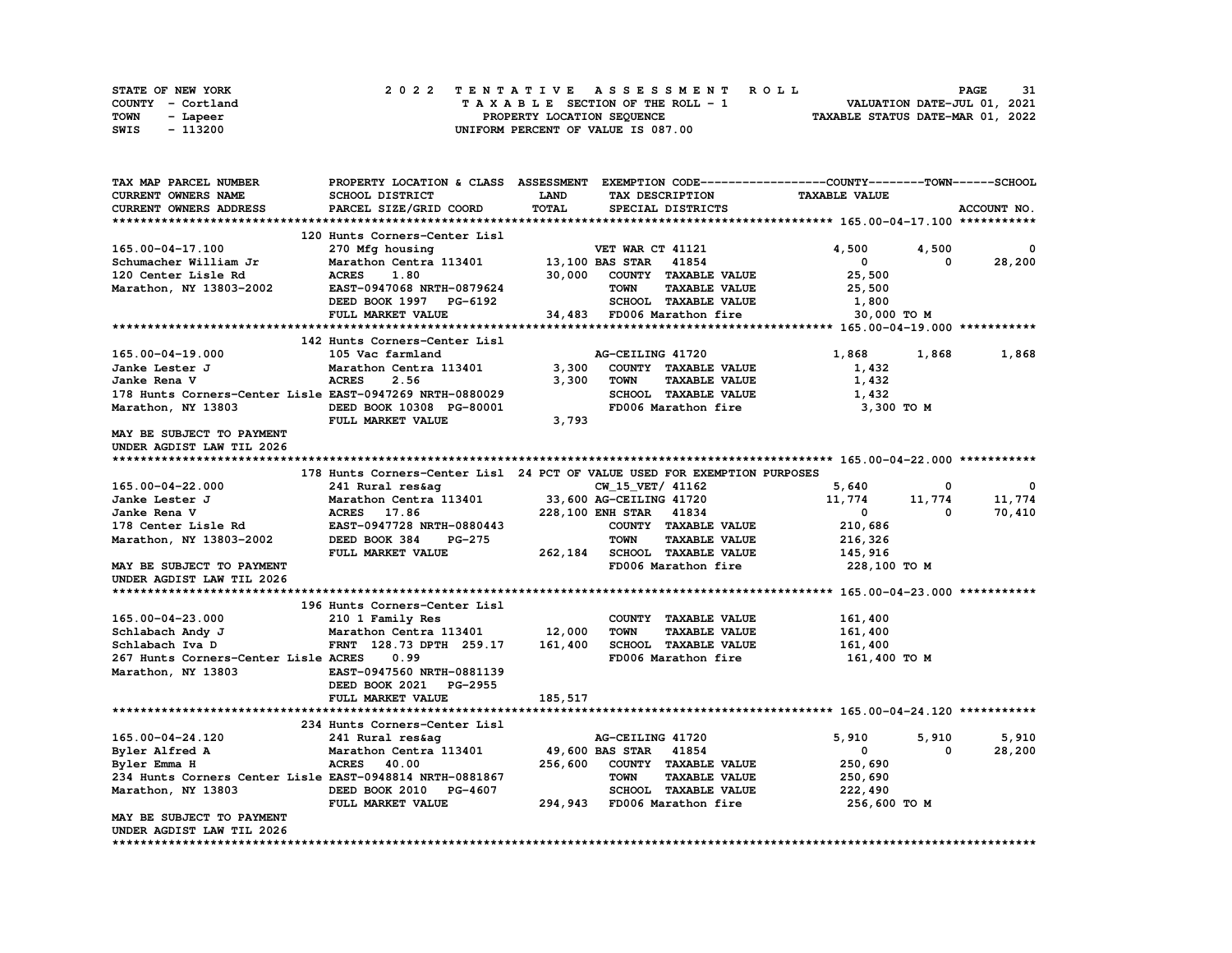|      | STATE OF NEW YORK |  |  |  |  |  | 2022 TENTATIVE ASSESSMENT ROLL     |  |  |  |  |  |  |                                  |                             |  | <b>PAGE</b> | 32 |
|------|-------------------|--|--|--|--|--|------------------------------------|--|--|--|--|--|--|----------------------------------|-----------------------------|--|-------------|----|
|      | COUNTY - Cortland |  |  |  |  |  | TAXABLE SECTION OF THE ROLL - 1    |  |  |  |  |  |  |                                  | VALUATION DATE-JUL 01, 2021 |  |             |    |
| TOWN | - Lapeer          |  |  |  |  |  | PROPERTY LOCATION SEQUENCE         |  |  |  |  |  |  | TAXABLE STATUS DATE-MAR 01, 2022 |                             |  |             |    |
| SWIS | - 113200          |  |  |  |  |  | UNIFORM PERCENT OF VALUE IS 087.00 |  |  |  |  |  |  |                                  |                             |  |             |    |

| TAX MAP PARCEL NUMBER                                      | PROPERTY LOCATION & CLASS ASSESSMENT EXEMPTION CODE----------------COUNTY-------TOWN-----SCHOOL |                         |                       |                              |                      |             |             |
|------------------------------------------------------------|-------------------------------------------------------------------------------------------------|-------------------------|-----------------------|------------------------------|----------------------|-------------|-------------|
| <b>CURRENT OWNERS NAME</b>                                 | <b>SCHOOL DISTRICT</b>                                                                          | <b>LAND</b>             |                       | TAX DESCRIPTION              | <b>TAXABLE VALUE</b> |             |             |
| <b>CURRENT OWNERS ADDRESS</b>                              | PARCEL SIZE/GRID COORD                                                                          | TOTAL                   |                       | SPECIAL DISTRICTS            |                      |             | ACCOUNT NO. |
|                                                            |                                                                                                 |                         |                       |                              |                      |             |             |
|                                                            | 240 Hunts Corners-Center Lisl                                                                   |                         |                       |                              |                      |             |             |
| 165.00-04-12.000                                           | 210 1 Family Res                                                                                |                         | <b>BAS STAR 41854</b> |                              | 0                    | $\mathbf 0$ | 28,200      |
|                                                            |                                                                                                 |                         |                       |                              |                      |             |             |
| Marsh Anthony J                                            | Marathon Centra 113401                                                                          | 17,300                  |                       | COUNTY TAXABLE VALUE         | 149,500              |             |             |
| Marsh Lisa M                                               | <b>ACRES</b><br>5.03 BANKCORELOG                                                                | 149,500                 | <b>TOWN</b>           | <b>TAXABLE VALUE</b>         | 149,500              |             |             |
| 240 Hunts Corners-Center Lisle EAST-0948421 NRTH-0881712   |                                                                                                 |                         |                       | SCHOOL TAXABLE VALUE         | 121,300              |             |             |
| Marathon, NY 13803                                         | DEED BOOK 2002 PG-5322                                                                          |                         |                       | FD006 Marathon fire          | 149,500 TO M         |             |             |
|                                                            | FULL MARKET VALUE                                                                               | 171,839                 |                       |                              |                      |             |             |
|                                                            |                                                                                                 |                         |                       |                              |                      |             |             |
|                                                            | 267 Hunts Corners-Center Lisl                                                                   |                         |                       |                              |                      |             |             |
| 165.00-04-24.110                                           | 241 Rural res&ag                                                                                |                         | AG 10-YR 41700        |                              | 38,000               | 38,000      | 38,000      |
| Schlabach Harvey                                           | Marathon Centra 113401                                                                          | 61,000 AG-CEILING 41720 |                       |                              | 13,057               | 13,057      | 13,057      |
| Schlabach Rhoda                                            | ACRES 43.02 BANKCORELOG                                                                         |                         |                       | 258,600 COUNTY TAXABLE VALUE | 207,543              |             |             |
| 267 Hunts Corners-Center Lisle EAST-0946884 NRTH-0881593   |                                                                                                 |                         | <b>TOWN</b>           | <b>TAXABLE VALUE</b>         | 207,543              |             |             |
| Marathon, NY 13803                                         | DEED BOOK 2015 PG-1088                                                                          |                         |                       | SCHOOL TAXABLE VALUE         | 207,543              |             |             |
|                                                            |                                                                                                 |                         |                       |                              |                      |             |             |
|                                                            | FULL MARKET VALUE                                                                               |                         |                       | 297,241 FD006 Marathon fire  | 258,600 то м         |             |             |
| MAY BE SUBJECT TO PAYMENT                                  |                                                                                                 |                         |                       |                              |                      |             |             |
| UNDER AGDIST LAW TIL 2026                                  |                                                                                                 |                         |                       |                              |                      |             |             |
|                                                            |                                                                                                 |                         |                       |                              |                      |             |             |
|                                                            | 284 Hunts Corners-Center Lisl                                                                   |                         |                       |                              |                      |             |             |
| 165.00-04-11.000                                           | 210 1 Family Res                                                                                |                         | <b>BAS STAR 41854</b> |                              | $\mathbf{0}$         | $^{\circ}$  | 28,200      |
| Lancaster Lorelei L                                        | Marathon Centra 113401                                                                          | 12,000                  |                       | COUNTY TAXABLE VALUE         | 115,400              |             |             |
| 284 Hunts Corners-Center Lisle FRNT 246.00 DPTH 179.25     |                                                                                                 | 115,400                 | <b>TOWN</b>           | <b>TAXABLE VALUE</b>         | 115,400              |             |             |
| Marathon, NY 13803                                         | <b>BANKCORELOG</b>                                                                              |                         |                       | SCHOOL TAXABLE VALUE         | 87,200               |             |             |
|                                                            | EAST-0948191 NRTH-0882590                                                                       |                         |                       | FD006 Marathon fire          | 115,400 TO M         |             |             |
|                                                            | DEED BOOK 2014 PG-2627                                                                          |                         |                       |                              |                      |             |             |
|                                                            | FULL MARKET VALUE                                                                               | 132,644                 |                       |                              |                      |             |             |
|                                                            |                                                                                                 |                         |                       |                              |                      |             |             |
|                                                            | 290 Hunts Corners-Center Lisl                                                                   |                         |                       |                              |                      |             |             |
| 165.00-04-09.000                                           | 210 1 Family Res                                                                                |                         | <b>BAS STAR 41854</b> |                              | $\mathbf{0}$         | $^{\circ}$  | 28,200      |
|                                                            |                                                                                                 |                         |                       |                              |                      |             |             |
| Tillotson Kelly L                                          | Marathon Centra 113401 7,500                                                                    |                         |                       | COUNTY TAXABLE VALUE         | 125,000              |             |             |
| 290 Hunts Corners-Center Lisle FRNT 100.14 DPTH 180.33     |                                                                                                 | 125,000                 | <b>TOWN</b>           | <b>TAXABLE VALUE</b>         | 125,000              |             |             |
| Marathon, NY 13803                                         | <b>BANK LERETA</b>                                                                              |                         |                       | SCHOOL TAXABLE VALUE         | 96,800               |             |             |
|                                                            | EAST-0948220 NRTH-0882751                                                                       |                         |                       | FD006 Marathon fire          | 125,000 TO M         |             |             |
|                                                            | DEED BOOK 2008 PG-7378                                                                          |                         |                       |                              |                      |             |             |
|                                                            | FULL MARKET VALUE                                                                               | 143,678                 |                       |                              |                      |             |             |
|                                                            |                                                                                                 |                         |                       |                              |                      |             |             |
|                                                            | 296 Hunts Corners-Center Lisl                                                                   |                         |                       |                              |                      |             |             |
| 165.00-04-08.000                                           | 270 Mfg housing                                                                                 |                         |                       | COUNTY TAXABLE VALUE         | 40,000               |             |             |
| $\mathcal{L}$ . The same of $\mathcal{L}$<br>Drake Wayne D | Marathon Centra 113401 8,000                                                                    |                         | <b>TOWN</b>           | <b>TAXABLE VALUE</b>         | 40,000               |             |             |
| 296 Hunts Corners-Center Lisle FRNT 125.00 DPTH 175.25     |                                                                                                 | 40,000                  |                       | SCHOOL TAXABLE VALUE         | 40,000               |             |             |
| Marathon, NY 13803                                         | EAST-0948218 NRTH-0882860                                                                       |                         |                       | FD006 Marathon fire          | 40,000 TO M          |             |             |
|                                                            | DEED BOOK 2015 PG-2134                                                                          |                         |                       |                              |                      |             |             |
|                                                            | FULL MARKET VALUE                                                                               | 45,977                  |                       |                              |                      |             |             |
|                                                            |                                                                                                 |                         |                       |                              |                      |             |             |
|                                                            |                                                                                                 |                         |                       |                              |                      |             |             |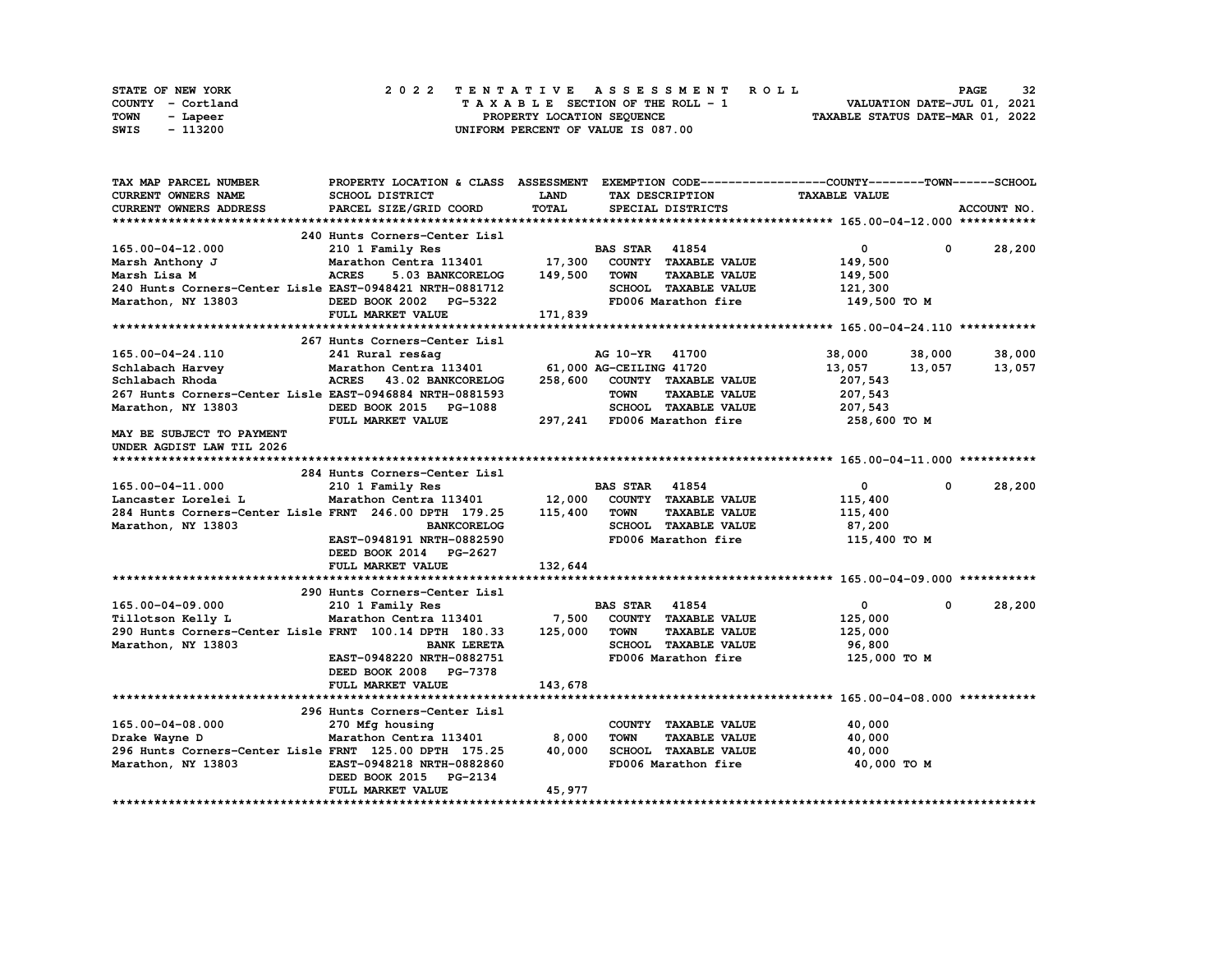|      | STATE OF NEW YORK |  |  |  |  | 2022 TENTATIVE ASSESSMENT ROLL     |  |  |  |  |  |  |                                  | <b>PAGE</b> | 33 |
|------|-------------------|--|--|--|--|------------------------------------|--|--|--|--|--|--|----------------------------------|-------------|----|
|      | COUNTY - Cortland |  |  |  |  | TAXABLE SECTION OF THE ROLL - 1    |  |  |  |  |  |  | VALUATION DATE-JUL 01, 2021      |             |    |
| TOWN | - Lapeer          |  |  |  |  | PROPERTY LOCATION SEQUENCE         |  |  |  |  |  |  | TAXABLE STATUS DATE-MAR 01, 2022 |             |    |
| SWIS | - 113200          |  |  |  |  | UNIFORM PERCENT OF VALUE IS 087.00 |  |  |  |  |  |  |                                  |             |    |

| TAX MAP PARCEL NUMBER                                  |                                  |              |                                     | PROPERTY LOCATION & CLASS ASSESSMENT EXEMPTION CODE----------------COUNTY-------TOWN------SCHOOL |             |
|--------------------------------------------------------|----------------------------------|--------------|-------------------------------------|--------------------------------------------------------------------------------------------------|-------------|
| <b>CURRENT OWNERS NAME</b>                             | SCHOOL DISTRICT                  | <b>LAND</b>  | TAX DESCRIPTION                     | <b>TAXABLE VALUE</b>                                                                             |             |
| CURRENT OWNERS ADDRESS                                 | PARCEL SIZE/GRID COORD           | <b>TOTAL</b> | SPECIAL DISTRICTS                   |                                                                                                  | ACCOUNT NO. |
|                                                        |                                  |              |                                     |                                                                                                  |             |
|                                                        | 308 Hunts Corners-Center Lisl    |              |                                     |                                                                                                  |             |
| 165.00-04-07.000                                       | 210 1 Family Res                 |              | COUNTY TAXABLE VALUE                | 59,500                                                                                           |             |
| Bryan Richard C                                        | Marathon Centra 113401 8,600     |              | <b>TOWN</b><br><b>TAXABLE VALUE</b> | 59,500                                                                                           |             |
| 316 Hunts Corners-Center Lisle FRNT 189.50 DPTH 132.00 |                                  | 59,500       | SCHOOL TAXABLE VALUE                | 59,500                                                                                           |             |
| Lapeer, NY 13803                                       | EAST-0948196 NRTH-0883024        |              | FD006 Marathon fire                 | 59,500 TO M                                                                                      |             |
|                                                        | DEED BOOK 2022 PG-246            |              |                                     |                                                                                                  |             |
|                                                        | FULL MARKET VALUE                | 68,391       |                                     |                                                                                                  |             |
|                                                        |                                  |              |                                     |                                                                                                  |             |
|                                                        | 314 Hunts Corners-Center Lisl    |              |                                     |                                                                                                  |             |
| 165.00-04-06.000                                       | 210 1 Family Res                 |              | COUNTY TAXABLE VALUE                | 57,800                                                                                           |             |
| Plummer Robert                                         | Marathon Centra 113401           | 6,800        | <b>TOWN</b><br><b>TAXABLE VALUE</b> | 57,800                                                                                           |             |
| Plummer Patricia C                                     | FRNT 110.00 DPTH 123.63          | 57,800       | SCHOOL TAXABLE VALUE                | 57,800                                                                                           |             |
| 661 Caswell Rd                                         | EAST-0948188 NRTH-0883177        |              | FD006 Marathon fire                 | 57,800 TO M                                                                                      |             |
| Groton, NY 13073                                       | DEED BOOK 2001 PG-4098           |              |                                     |                                                                                                  |             |
|                                                        | FULL MARKET VALUE                | 66,437       |                                     |                                                                                                  |             |
|                                                        |                                  |              |                                     |                                                                                                  |             |
|                                                        | 316 Hunts Corners-Center Lisl    |              |                                     |                                                                                                  |             |
| 165.00-04-05.000                                       | 210 1 Family Res                 |              | <b>BAS STAR</b><br>41854            | 0<br>$\mathbf{0}$                                                                                | 28,200      |
| Bryan Richard                                          | Marathon Centra 113401           | 6,400        | COUNTY TAXABLE VALUE                | 72,700                                                                                           |             |
| 316 Hunts Corners-Center Lisle FRNT 85.00 DPTH 123.75  |                                  | 72,700       | <b>TOWN</b><br><b>TAXABLE VALUE</b> | 72,700                                                                                           |             |
| Marathon, NY 13803                                     | <b>BANKCORELOG</b>               |              | SCHOOL TAXABLE VALUE                | 44,500                                                                                           |             |
|                                                        | EAST-0948188 NRTH-0883261        |              | FD006 Marathon fire                 | 72,700 TO M                                                                                      |             |
|                                                        | DEED BOOK 2009 PG-4747           |              |                                     |                                                                                                  |             |
|                                                        | FULL MARKET VALUE                | 83,563       |                                     |                                                                                                  |             |
|                                                        |                                  |              |                                     |                                                                                                  |             |
|                                                        | 329 Hunts Corners-Center Lisl    |              |                                     |                                                                                                  |             |
| 165.00-04-24.200                                       | 105 Vac farmland                 |              | AG 10-YR 41700                      | 86,400<br>86,400                                                                                 | 86,400      |
| Keller Blaine                                          | Marathon Centra 113401           |              | 61,400 AG-CEILING 41720             | 31,922<br>31,922                                                                                 | 31,922      |
| Keller Bryce                                           | ACRES 40.55                      |              | 155,400 COUNTY TAXABLE VALUE        | 37,078                                                                                           |             |
| 2781 Route 221 West                                    | EAST-0947477 NRTH-0882766        |              | <b>TOWN</b><br><b>TAXABLE VALUE</b> | 37,078                                                                                           |             |
| Marathon, NY 13803                                     | DEED BOOK 2012 PG-7818           |              | SCHOOL TAXABLE VALUE                | 37,078                                                                                           |             |
|                                                        | FULL MARKET VALUE                |              | 178,621 FD006 Marathon fire         | 155,400 TO M                                                                                     |             |
| MAY BE SUBJECT TO PAYMENT                              |                                  |              |                                     |                                                                                                  |             |
| UNDER AGDIST LAW TIL 2027                              |                                  |              |                                     |                                                                                                  |             |
|                                                        |                                  |              |                                     |                                                                                                  |             |
|                                                        | Jennings Creek Rd                |              |                                     |                                                                                                  |             |
| 166.00-02-01.120                                       | 322 Rural vac>10                 |              | COUNTY TAXABLE VALUE                | 32,300                                                                                           |             |
| Robinson John R                                        | Marathon Centra 113401           | 32,300       | <b>TOWN</b><br><b>TAXABLE VALUE</b> | 32,300                                                                                           |             |
| Robinson Kristina A                                    | ACRES 22.62                      | 32,300       | SCHOOL TAXABLE VALUE                | 32,300                                                                                           |             |
| 306 Jennings Creek Rd                                  | EAST-0956845 NRTH-0884310        |              | FD006 Marathon fire                 | 32,300 TO M                                                                                      |             |
| Marathon, NY 13803                                     | DEED BOOK 2021<br><b>PG-4778</b> |              |                                     |                                                                                                  |             |
|                                                        | FULL MARKET VALUE                | 37,126       |                                     |                                                                                                  |             |
|                                                        |                                  |              |                                     |                                                                                                  |             |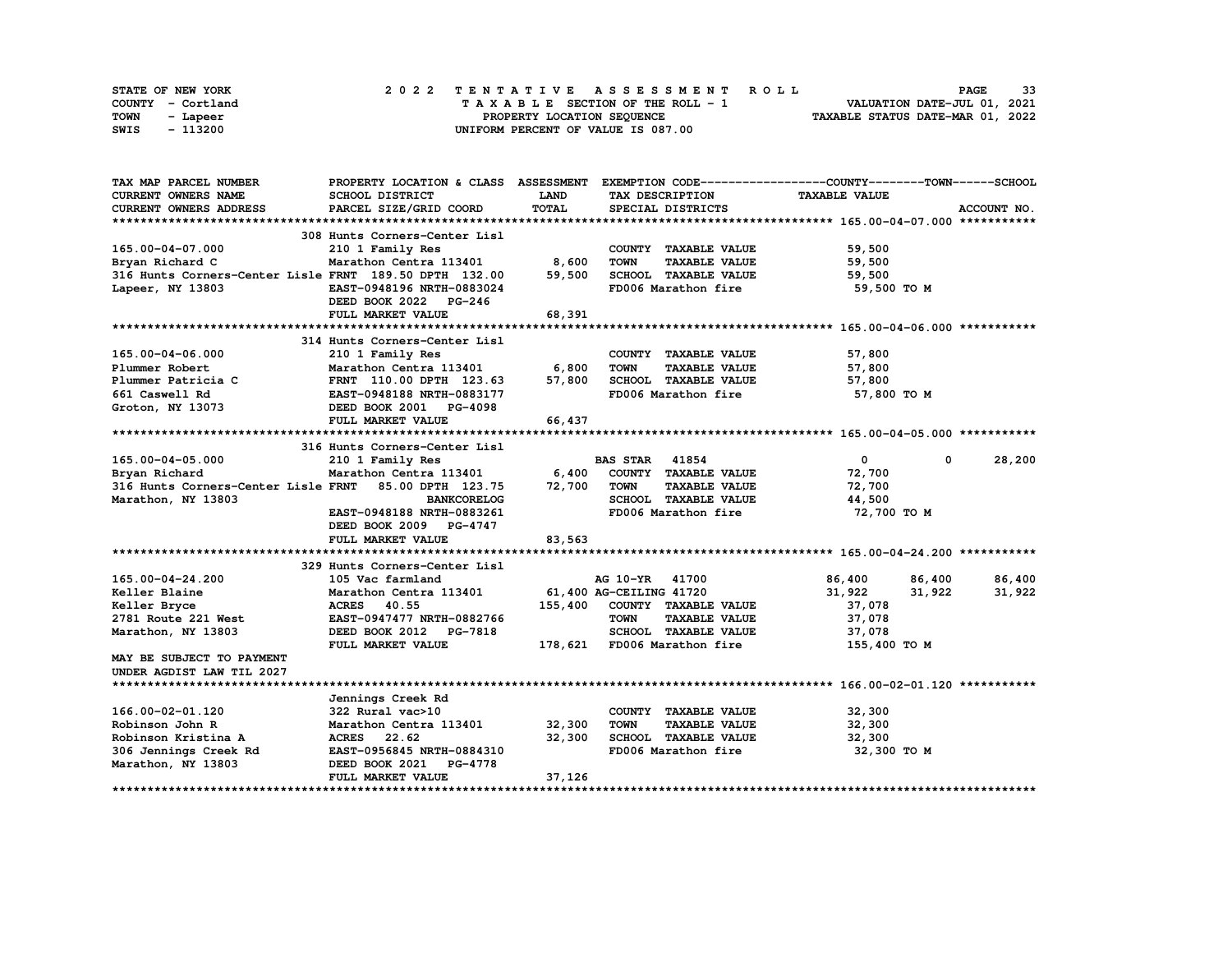|      | STATE OF NEW YORK |  | 2022 TENTATIVE ASSESSMENT ROLL |  |  |  |                                    |  |  |  |  |  |  |                                  | <b>PAGE</b> | 34 |  |
|------|-------------------|--|--------------------------------|--|--|--|------------------------------------|--|--|--|--|--|--|----------------------------------|-------------|----|--|
|      | COUNTY - Cortland |  |                                |  |  |  | TAXABLE SECTION OF THE ROLL - 1    |  |  |  |  |  |  | VALUATION DATE-JUL 01, 2021      |             |    |  |
| TOWN | - Lapeer          |  |                                |  |  |  | PROPERTY LOCATION SEQUENCE         |  |  |  |  |  |  | TAXABLE STATUS DATE-MAR 01, 2022 |             |    |  |
| SWIS | - 113200          |  |                                |  |  |  | UNIFORM PERCENT OF VALUE IS 087.00 |  |  |  |  |  |  |                                  |             |    |  |

| TAX MAP PARCEL NUMBER         | PROPERTY LOCATION & CLASS ASSESSMENT |              |                                     | EXEMPTION CODE-----------------COUNTY-------TOWN------SCHOOL |             |
|-------------------------------|--------------------------------------|--------------|-------------------------------------|--------------------------------------------------------------|-------------|
| <b>CURRENT OWNERS NAME</b>    | SCHOOL DISTRICT                      | <b>LAND</b>  | TAX DESCRIPTION                     | <b>TAXABLE VALUE</b>                                         |             |
| <b>CURRENT OWNERS ADDRESS</b> | PARCEL SIZE/GRID COORD               | <b>TOTAL</b> | SPECIAL DISTRICTS                   |                                                              | ACCOUNT NO. |
|                               |                                      |              |                                     |                                                              |             |
|                               | Jennings Creek Rd                    |              |                                     |                                                              |             |
| 166.00-02-02.200              | 312 Vac w/imprv                      |              | COUNTY TAXABLE VALUE                | 22,800                                                       |             |
| Robinson John R               | Marathon Centra 113401               | 14,600       | <b>TOWN</b><br><b>TAXABLE VALUE</b> | 22,800                                                       |             |
| Robinson Kristina A           | <b>ACRES</b><br>4.50                 | 22,800       | SCHOOL TAXABLE VALUE                | 22,800                                                       |             |
| 306 Jennings Creek Rd         | EAST-0955842 NRTH-0883970            |              | FD006 Marathon fire                 | 22,800 TO M                                                  |             |
| Marathon, NY 13803            | DEED BOOK 2008 PG-4252               |              |                                     |                                                              |             |
|                               | FULL MARKET VALUE                    | 26,207       |                                     |                                                              |             |
|                               |                                      |              |                                     |                                                              |             |
|                               | Jennings Creek Rd                    |              |                                     |                                                              |             |
| 166.00-02-05.000              | 314 Rural vac<10                     |              | COUNTY TAXABLE VALUE                | 3,900                                                        |             |
| Pratt Arthur                  | Marathon Centra 113401               | 3,900        | <b>TOWN</b><br><b>TAXABLE VALUE</b> | 3,900                                                        |             |
| Pratt Sylvia                  | 2.00<br><b>ACRES</b>                 | 3,900        | SCHOOL TAXABLE VALUE                | 3,900                                                        |             |
| Jennings Creek Rd             | EAST-0957646 NRTH-0883417            |              | FD006 Marathon fire                 | 3,900 TO M                                                   |             |
| Marathon, NY 13803            | DEED BOOK 2015 PG-5471               |              |                                     |                                                              |             |
|                               | FULL MARKET VALUE                    | 4,483        |                                     |                                                              |             |
|                               |                                      |              |                                     |                                                              |             |
|                               | Jennings Creek Rd                    |              |                                     |                                                              |             |
| 166.00-02-06.100              | 322 Rural vac>10                     |              | AG-CEILING 41720                    | 28,932<br>28,932                                             | 28,932      |
| Courtney George A Jr          | Marathon Centra 113401               | 86,100       | COUNTY TAXABLE VALUE                | 57,168                                                       |             |
| Courtney Susun M              | <b>ACRES</b><br>83.66                | 86,100       | <b>TOWN</b><br><b>TAXABLE VALUE</b> | 57,168                                                       |             |
| 278 Jennings Creek Rd         | EAST-0958308 NRTH-0884195            |              | SCHOOL TAXABLE VALUE                | 57,168                                                       |             |
| Marathon, NY 13803            | DEED BOOK 2014 PG-1868               |              | FD006 Marathon fire                 | 86,100 TO M                                                  |             |
|                               | FULL MARKET VALUE                    | 98,966       |                                     |                                                              |             |
| MAY BE SUBJECT TO PAYMENT     |                                      |              |                                     |                                                              |             |
| UNDER AGDIST LAW TIL 2026     |                                      |              |                                     |                                                              |             |
|                               |                                      |              |                                     |                                                              |             |
|                               | Jennings Creek Rd                    |              |                                     |                                                              |             |
| 166.00-03-06.000              | 312 Vac w/imprv                      |              | COUNTY TAXABLE VALUE                | 38,700                                                       |             |
| Hines Jerry V                 | Marathon Centra 113401               | 27,800       | <b>TOWN</b><br><b>TAXABLE VALUE</b> | 38,700                                                       |             |
| Hines Connie                  | ACRES 16.99                          | 38,700       | SCHOOL TAXABLE VALUE                | 38,700                                                       |             |
| 199 Jennings Creek Rd         | EAST-0958459 NRTH-0881681            |              | FD006 Marathon fire                 | 38,700 TO M                                                  |             |
| Marathon, NY 13803-3831       | DEED BOOK 1998 PG-5315               |              |                                     |                                                              |             |
|                               | FULL MARKET VALUE                    | 44,483       |                                     |                                                              |             |
|                               |                                      |              |                                     |                                                              |             |
|                               | Jennings Creek Rd                    |              |                                     |                                                              |             |
| 166.00-03-07.200              | 322 Rural vac>10                     |              | COUNTY TAXABLE VALUE                | 10,800                                                       |             |
| Schlabach Roman               | Marathon Centra 113401               | 10,800       | <b>TOWN</b><br><b>TAXABLE VALUE</b> | 10,800                                                       |             |
| Schlabach Elizabeth D         | ACRES 10.00                          | 10,800       | SCHOOL TAXABLE VALUE                | 10,800                                                       |             |
| 1160 Barnard Rd               | EAST-0956709 NRTH-0881421            |              | FD006 Marathon fire                 | 10,800 TO M                                                  |             |
| Smicksberg, PA 16256          | DEED BOOK 2018 PG-2080               |              |                                     |                                                              |             |
|                               | <b>FULL MARKET VALUE</b>             | 12,414       |                                     |                                                              |             |
|                               |                                      |              |                                     |                                                              |             |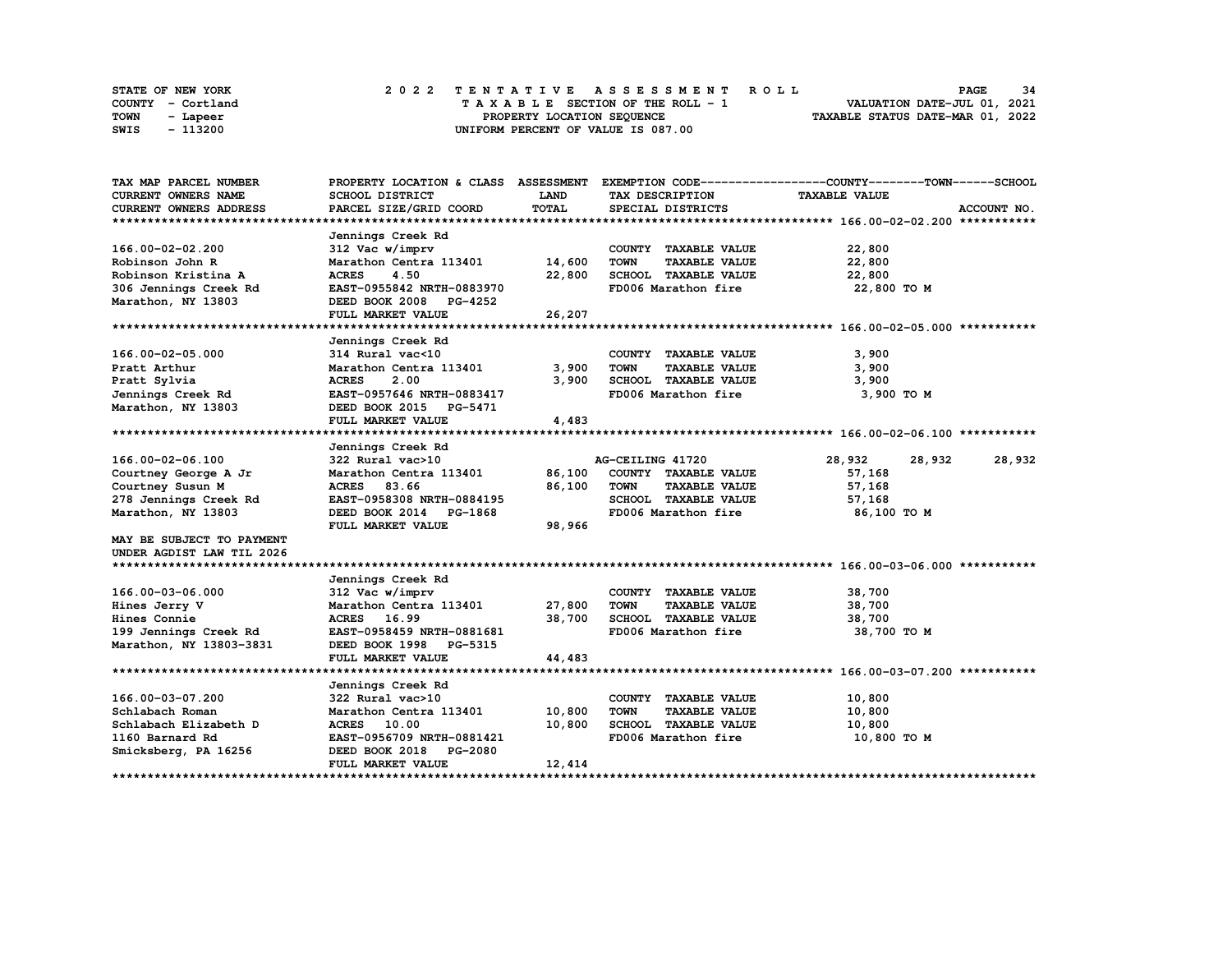| <b>STATE OF NEW YORK</b> | 2022 TENTATIVE ASSESSMENT ROLL     | -35<br>PAGE                      |
|--------------------------|------------------------------------|----------------------------------|
| COUNTY - Cortland        | TAXABLE SECTION OF THE ROLL - 1    | VALUATION DATE-JUL 01, 2021      |
| TOWN<br>- Lapeer         | PROPERTY LOCATION SEOUENCE         | TAXABLE STATUS DATE-MAR 01, 2022 |
| SWIS<br>- 113200         | UNIFORM PERCENT OF VALUE IS 087.00 |                                  |

| TAX MAP PARCEL NUMBER      | PROPERTY LOCATION & CLASS ASSESSMENT      |         |                                     | EXEMPTION CODE-----------------COUNTY-------TOWN------SCHOOL |             |
|----------------------------|-------------------------------------------|---------|-------------------------------------|--------------------------------------------------------------|-------------|
| <b>CURRENT OWNERS NAME</b> | SCHOOL DISTRICT                           | LAND    | TAX DESCRIPTION                     | <b>TAXABLE VALUE</b>                                         |             |
| CURRENT OWNERS ADDRESS     | PARCEL SIZE/GRID COORD                    | TOTAL   | SPECIAL DISTRICTS                   |                                                              | ACCOUNT NO. |
|                            |                                           |         |                                     |                                                              |             |
|                            | Jennings Creek Rd                         |         |                                     |                                                              |             |
| 166.00-04-09.000           | 314 Rural vac<10                          |         | COUNTY TAXABLE VALUE                | 2,200                                                        |             |
| Troyer John                | Marathon Centra 113401                    | 2,200   | <b>TOWN</b><br><b>TAXABLE VALUE</b> | 2,200                                                        |             |
| Troyer Iva                 | <b>ACRES</b><br>1.50                      | 2,200   | SCHOOL TAXABLE VALUE                | 2,200                                                        |             |
| 104 Hopkins Rd             | EAST-0959017 NRTH-0879137                 |         | FD006 Marathon fire                 | 2,200 TO M                                                   |             |
| Marathon, NY 13803         | DEED BOOK 2020 PG-4088                    |         |                                     |                                                              |             |
|                            | FULL MARKET VALUE                         | 2,529   |                                     |                                                              |             |
|                            |                                           |         |                                     |                                                              |             |
|                            | 109 Jennings Creek Rd                     |         |                                     |                                                              |             |
| 166.00-04-11.000           |                                           |         | <b>AGED CTS</b><br>41800            | 7,950<br>7,950                                               | 7,950       |
| Chambers Roy W             | 270 Mfg housing<br>Marathon Centra 113401 |         | 10,900 ENH STAR 41834               | $\mathbf{0}$<br>0                                            | 7,950       |
|                            | FRNT 200.00 DPTH 186.50                   | 15,900  | COUNTY TAXABLE VALUE                | 7,950                                                        |             |
| Chambers Lindamay          |                                           |         |                                     |                                                              |             |
| 109 Jennings Creek Rd      | EAST-0958805 NRTH-0879393                 |         | <b>TOWN</b><br><b>TAXABLE VALUE</b> | 7,950                                                        |             |
| Marathon, NY 13803         | DEED BOOK 2009 PG-907                     |         | SCHOOL TAXABLE VALUE                | 0                                                            |             |
|                            | FULL MARKET VALUE                         |         | 18,276 FD006 Marathon fire          | 15,900 TO M                                                  |             |
|                            |                                           |         |                                     |                                                              |             |
|                            | 143 Jennings Creek Rd                     |         |                                     |                                                              |             |
| 166.00-04-12.000           | 240 Rural res                             |         | COUNTY TAXABLE VALUE                | 146,900                                                      |             |
| Miller Dan J               | Marathon Centra 113401                    | 61,500  | <b>TOWN</b><br><b>TAXABLE VALUE</b> | 146,900                                                      |             |
| Miller Ada M               | ACRES 40.40                               | 146,900 | SCHOOL TAXABLE VALUE                | 146,900                                                      |             |
| 143 Jennings Creek Rd      | EAST-0958081 NRTH-0879742                 |         | FD006 Marathon fire                 | 146,900 то м                                                 |             |
| Marathon, NY 13803         | DEED BOOK 2017 PG-2067                    |         |                                     |                                                              |             |
|                            | FULL MARKET VALUE                         | 168,851 |                                     |                                                              |             |
| MAY BE SUBJECT TO PAYMENT  |                                           |         |                                     |                                                              |             |
| UNDER AGDIST LAW TIL 2022  |                                           |         |                                     |                                                              |             |
|                            |                                           |         |                                     |                                                              |             |
|                            | 165 Jennings Creek Rd                     |         |                                     |                                                              |             |
| 165.00-01-55.112           | 112 Dairy farm                            |         | AG-CEILING 41720                    | 65,621<br>65,621                                             | 65,621      |
| Miller Eli D               | Marathon Centra 113401                    |         | 109,400 BAS STAR<br>41854           | $\mathbf{0}$<br>0                                            | 28,200      |
| Miller Jemima A            | ACRES 80.86                               | 283,700 | COUNTY TAXABLE VALUE                | 218,079                                                      |             |
| 165 Jennings Creek Rd      | EAST-0956368 NRTH-0879884                 |         | <b>TOWN</b><br><b>TAXABLE VALUE</b> | 218,079                                                      |             |
| Marathon, NY 13803         | DEED BOOK 2009 PG-6799                    |         | SCHOOL TAXABLE VALUE                | 189,879                                                      |             |
|                            | FULL MARKET VALUE                         |         | 326,092 FD006 Marathon fire         | 283,700 то м                                                 |             |
| MAY BE SUBJECT TO PAYMENT  |                                           |         |                                     |                                                              |             |
| UNDER AGDIST LAW TIL 2026  |                                           |         |                                     |                                                              |             |
|                            |                                           |         |                                     |                                                              |             |
|                            | 172 Jennings Creek Rd                     |         |                                     |                                                              |             |
| 166.00-04-08.000           | 112 Dairy farm                            |         | AG-CEILING 41720                    | 75,047<br>75,047                                             | 75,047      |
| Schlabach John D           | Marathon Centra 113401                    |         | 120,800 BAS STAR<br>41854           | $\mathbf{0}$<br>0                                            | 28,200      |
| Schlabach Marie M          | <b>ACRES</b> 88.00                        | 227,300 | COUNTY TAXABLE VALUE                | 152,253                                                      |             |
| 172 Jennings Creek Rd      | EAST-0959426 NRTH-0880414                 |         | <b>TOWN</b><br><b>TAXABLE VALUE</b> | 152,253                                                      |             |
| Marathon, NY 13803         | DEED BOOK 2009 PG-6795                    |         | SCHOOL TAXABLE VALUE                | 124,053                                                      |             |
|                            | FULL MARKET VALUE                         |         | 261,264 FD006 Marathon fire         | 227,300 то м                                                 |             |
| MAY BE SUBJECT TO PAYMENT  |                                           |         |                                     |                                                              |             |
| UNDER AGDIST LAW TIL 2026  |                                           |         |                                     |                                                              |             |
|                            |                                           |         |                                     |                                                              |             |
|                            |                                           |         |                                     |                                                              |             |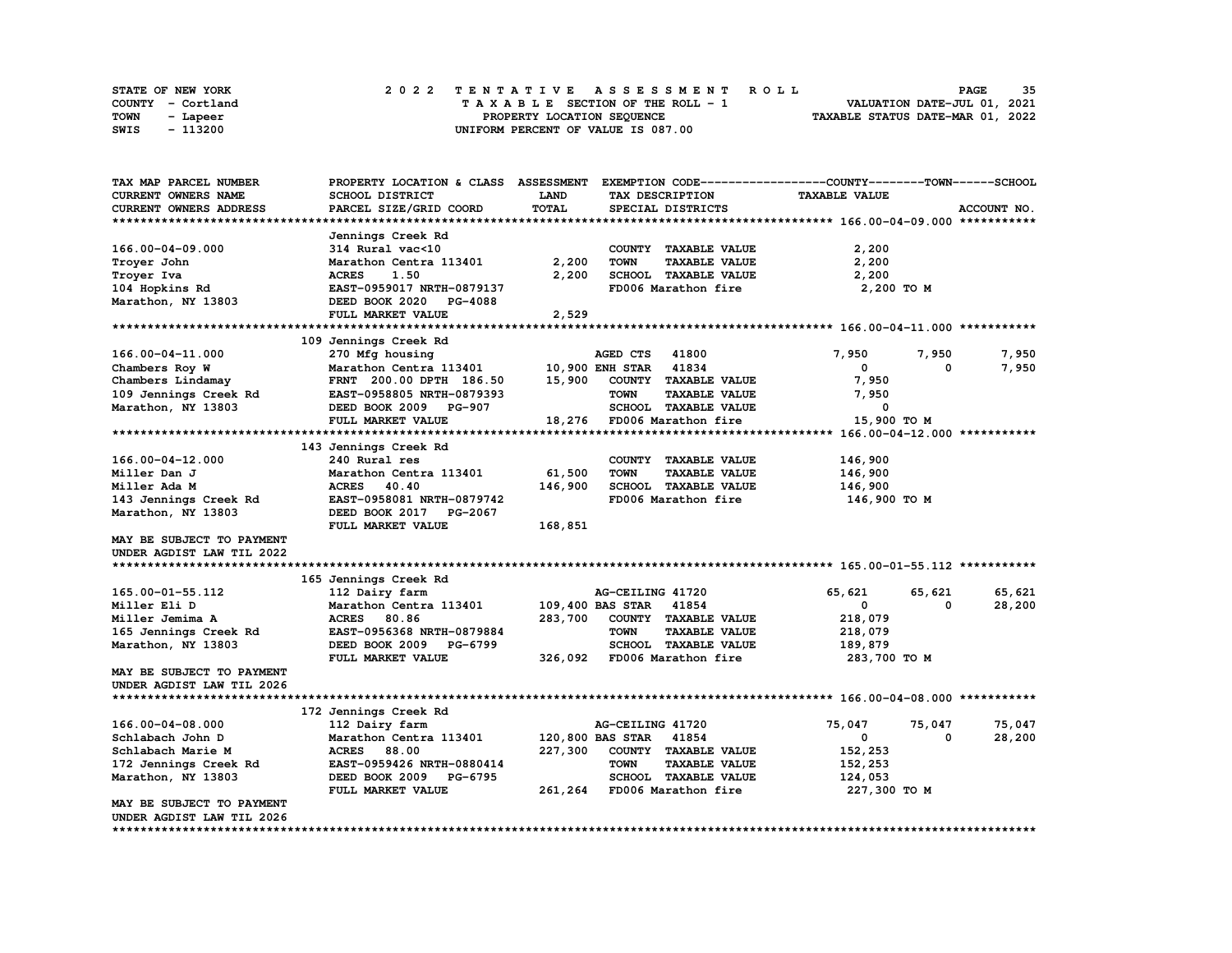| STATE OF NEW YORK | 2022 TENTATIVE ASSESSMENT ROLL     | 36<br><b>PAGE</b>                |
|-------------------|------------------------------------|----------------------------------|
| COUNTY - Cortland | TAXABLE SECTION OF THE ROLL - 1    | VALUATION DATE-JUL 01, 2021      |
| TOWN<br>- Lapeer  | PROPERTY LOCATION SEQUENCE         | TAXABLE STATUS DATE-MAR 01, 2022 |
| - 113200<br>SWIS  | UNIFORM PERCENT OF VALUE IS 087.00 |                                  |

| TAX MAP PARCEL NUMBER         | PROPERTY LOCATION & CLASS ASSESSMENT        |         |                       |                      | EXEMPTION CODE-----------------COUNTY-------TOWN------SCHOOL |              |             |
|-------------------------------|---------------------------------------------|---------|-----------------------|----------------------|--------------------------------------------------------------|--------------|-------------|
| <b>CURRENT OWNERS NAME</b>    | SCHOOL DISTRICT                             | LAND    |                       | TAX DESCRIPTION      | <b>TAXABLE VALUE</b>                                         |              |             |
| <b>CURRENT OWNERS ADDRESS</b> | PARCEL SIZE/GRID COORD                      | TOTAL   |                       | SPECIAL DISTRICTS    |                                                              |              | ACCOUNT NO. |
|                               |                                             |         |                       |                      |                                                              |              |             |
|                               | 197 Jennings Creek Rd                       |         |                       |                      |                                                              |              |             |
| 166.00-03-07.100              | 240 Rural res                               |         | AG COMMIT 41730       |                      | 11,342                                                       | 11,342       | 11,342      |
| Weaver Reuben R               | Marathon Centra 113401                      | 92,200  |                       | COUNTY TAXABLE VALUE | 139,258                                                      |              |             |
| Schlabach John D              | <b>ACRES</b><br>85.66                       | 150,600 | <b>TOWN</b>           | <b>TAXABLE VALUE</b> | 139,258                                                      |              |             |
| 172 Jennings Creek Rd         | EAST-0957571 NRTH-0881759                   |         |                       | SCHOOL TAXABLE VALUE | 139,258                                                      |              |             |
| Marathon, NY 13803            | DEED BOOK 2018 PG-2081                      |         |                       | FD006 Marathon fire  | 150,600 TO M                                                 |              |             |
|                               | FULL MARKET VALUE                           | 173,103 |                       |                      |                                                              |              |             |
| MAY BE SUBJECT TO PAYMENT     |                                             |         |                       |                      |                                                              |              |             |
| UNDER AGDIST LAW TIL 2029     |                                             |         |                       |                      |                                                              |              |             |
|                               |                                             |         |                       |                      |                                                              |              |             |
|                               | 199 Jennings Creek Rd                       |         |                       |                      |                                                              |              |             |
| 166.00-03-05.000              | 210 1 Family Res                            |         | <b>BAS STAR</b>       | 41854                | $\mathbf 0$                                                  | 0            | 28,200      |
| Hines Jerry V                 | Marathon Centra 113401                      | 12,200  |                       | COUNTY TAXABLE VALUE | 95,700                                                       |              |             |
| Hines Connie L                | <b>ACRES</b><br>1.12                        | 95,700  | <b>TOWN</b>           | <b>TAXABLE VALUE</b> | 95,700                                                       |              |             |
| 199 Jennings Creek Rd         | EAST-0958831 NRTH-0881658                   |         |                       | SCHOOL TAXABLE VALUE | 67,500                                                       |              |             |
| Marathon, NY 13803-3831       | DEED BOOK 398<br><b>PG-72</b>               |         |                       | FD006 Marathon fire  | 95,700 TO M                                                  |              |             |
|                               | FULL MARKET VALUE                           | 110,000 |                       |                      |                                                              |              |             |
|                               |                                             |         |                       |                      |                                                              |              |             |
|                               | 250 Jennings Creek Rd                       |         |                       |                      |                                                              |              |             |
| 166.00-03-03.000              | 210 1 Family Res                            |         | <b>BAS STAR</b>       | 41854                | 0                                                            | $^{\circ}$   | 28,200      |
| Bellefleur Michael J Jr       | Marathon Centra 113401                      | 12,200  |                       | COUNTY TAXABLE VALUE | 101,800                                                      |              |             |
| Clark Wendy L                 | <b>ACRES</b><br>1.05 BANK LERETA            | 101,800 | <b>TOWN</b>           | <b>TAXABLE VALUE</b> | 101,800                                                      |              |             |
| 250 Jennings Creek Rd         | EAST-0958824 NRTH-0882350                   |         |                       | SCHOOL TAXABLE VALUE | 73,600                                                       |              |             |
| Marathon, NY 13803            | DEED BOOK 2009 PG-3410                      |         |                       | FD006 Marathon fire  | 101,800 TO M                                                 |              |             |
|                               | FULL MARKET VALUE                           | 117,011 |                       |                      |                                                              |              |             |
|                               |                                             |         |                       |                      |                                                              |              |             |
|                               | 278 Jennings Creek Rd                       |         |                       |                      |                                                              |              |             |
| 166.00-02-06.200              | 210 1 Family Res                            |         | <b>BAS STAR</b>       | 41854                | 0                                                            | $\mathbf{0}$ | 28,200      |
| Courtney George A Jr          | Marathon Centra 113401                      | 14,600  |                       | COUNTY TAXABLE VALUE | 153,500                                                      |              |             |
| Courtney Susun M              | <b>ACRES</b><br>2.94                        | 153,500 | <b>TOWN</b>           | <b>TAXABLE VALUE</b> | 153,500                                                      |              |             |
| 278 Jennings Creek Rd         | EAST-0958267 NRTH-0883382                   |         |                       | SCHOOL TAXABLE VALUE | 125,300                                                      |              |             |
| Marathon, NY 13803            | DEED BOOK 2014<br>PG-1868                   |         |                       | FD006 Marathon fire  | 153,500 TO M                                                 |              |             |
|                               | FULL MARKET VALUE                           | 176,437 |                       |                      |                                                              |              |             |
|                               |                                             |         |                       |                      |                                                              |              |             |
|                               | 289 Jennings Creek Rd                       |         |                       |                      |                                                              |              |             |
| 166.00-03-02.000              | 210 1 Family Res                            |         | <b>BAS STAR 41854</b> |                      | $\mathbf{0}$                                                 | $\mathbf 0$  | 28,200      |
| Abbott Marcia H               | Marathon Centra 113401                      | 17,300  | <b>COUNTY</b>         | <b>TAXABLE VALUE</b> | 81,300                                                       |              |             |
| 289 Jennings Creek Rd         | <b>ACRES</b><br>5.00 BANKCORELOG            | 81,300  | <b>TOWN</b>           | <b>TAXABLE VALUE</b> | 81,300                                                       |              |             |
|                               |                                             |         |                       |                      |                                                              |              |             |
|                               |                                             |         |                       |                      |                                                              |              |             |
| Marathon, NY 13803            | EAST-0957684 NRTH-0882833                   |         |                       | SCHOOL TAXABLE VALUE | 53,100                                                       |              |             |
|                               | DEED BOOK 1999 PG-5548<br>FULL MARKET VALUE | 93,448  |                       | FD006 Marathon fire  | 81,300 TO M                                                  |              |             |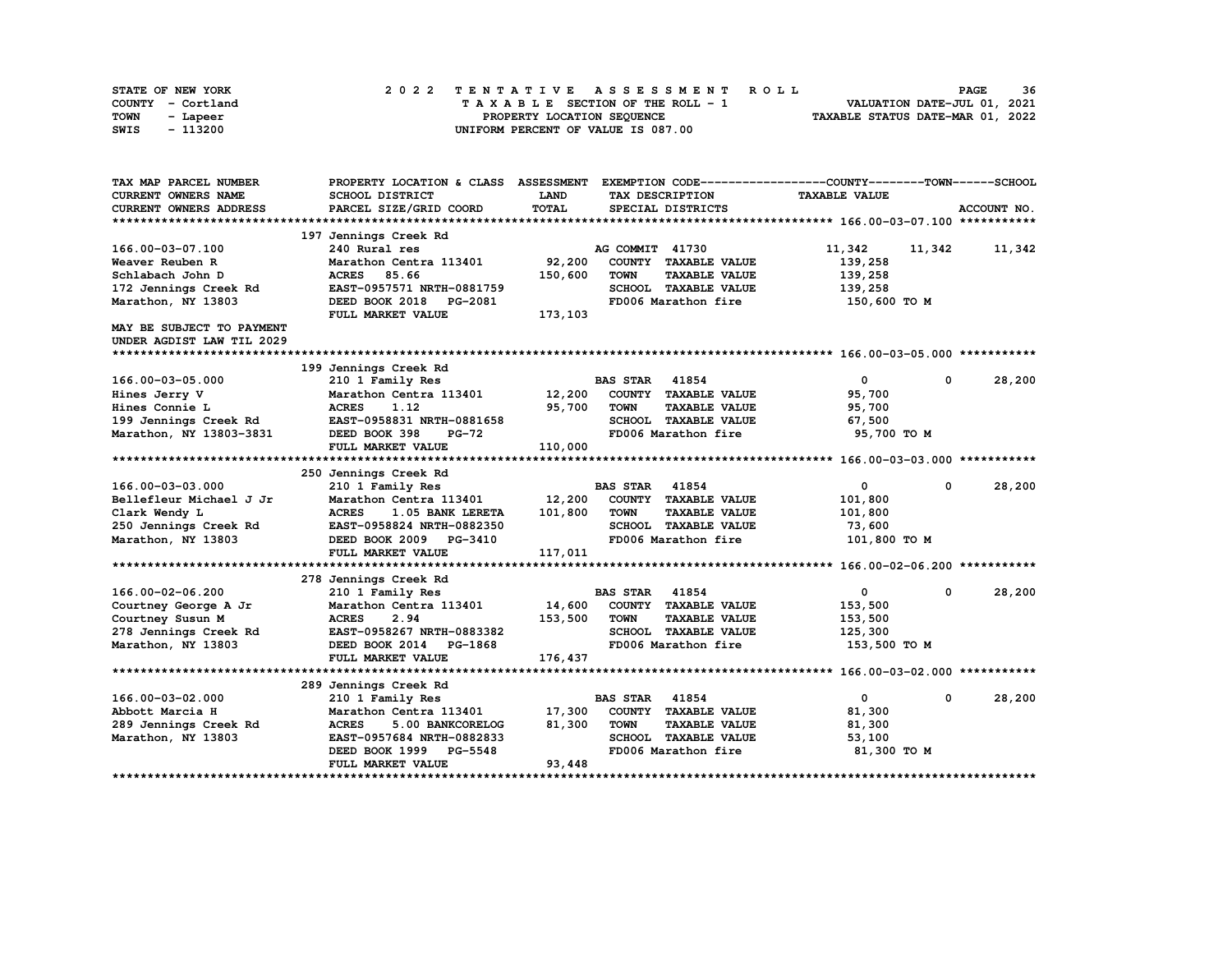| STATE OF NEW YORK | 2022 TENTATIVE ASSESSMENT ROLL                                 | 37<br><b>PAGE</b>           |  |  |  |  |  |  |  |
|-------------------|----------------------------------------------------------------|-----------------------------|--|--|--|--|--|--|--|
| COUNTY - Cortland | TAXABLE SECTION OF THE ROLL - 1                                | VALUATION DATE-JUL 01, 2021 |  |  |  |  |  |  |  |
| TOWN<br>- Lapeer  | TAXABLE STATUS DATE-MAR 01, 2022<br>PROPERTY LOCATION SEQUENCE |                             |  |  |  |  |  |  |  |
| - 113200<br>SWIS  | UNIFORM PERCENT OF VALUE IS 087.00                             |                             |  |  |  |  |  |  |  |

| TAX MAP PARCEL NUMBER         | PROPERTY LOCATION & CLASS ASSESSMENT              |         |                       |                      | EXEMPTION CODE-----------------COUNTY-------TOWN-----SCHOOL |             |              |  |  |
|-------------------------------|---------------------------------------------------|---------|-----------------------|----------------------|-------------------------------------------------------------|-------------|--------------|--|--|
| CURRENT OWNERS NAME           | <b>SCHOOL DISTRICT</b>                            | LAND    |                       | TAX DESCRIPTION      | <b>TAXABLE VALUE</b>                                        |             |              |  |  |
| <b>CURRENT OWNERS ADDRESS</b> | PARCEL SIZE/GRID COORD                            | TOTAL   |                       | SPECIAL DISTRICTS    |                                                             |             | ACCOUNT NO.  |  |  |
|                               |                                                   |         |                       |                      |                                                             |             |              |  |  |
|                               | 292 Jennings Creek Rd                             |         |                       |                      |                                                             |             |              |  |  |
| 166.00-02-04.000              | 242 Rurl res&rec                                  |         | AGED S                | 41804                | $\overline{0}$                                              |             | $0 \t39,795$ |  |  |
| Bender James William          | Marathon Centra 113401                            | 33,000  |                       | COUNTY TAXABLE VALUE | 113,700                                                     |             |              |  |  |
| Bender Debra Irene            | ACRES 11.67                                       | 113,700 | <b>TOWN</b>           | <b>TAXABLE VALUE</b> | 113,700                                                     |             |              |  |  |
| 292 Jennings Creek Rd         | EAST-0957449 NRTH-0883871                         |         |                       | SCHOOL TAXABLE VALUE | 73,905                                                      |             |              |  |  |
| Marathon, NY 13803            | DEED BOOK 2017 PG-1904                            |         |                       | FD006 Marathon fire  | 113,700 TO M                                                |             |              |  |  |
|                               | FULL MARKET VALUE                                 | 130,690 |                       |                      |                                                             |             |              |  |  |
|                               |                                                   |         |                       |                      |                                                             |             |              |  |  |
|                               | 299 Jennings Creek Rd                             |         |                       |                      |                                                             |             |              |  |  |
| 166.00-03-01.000              | 210 1 Family Res                                  |         |                       | COUNTY TAXABLE VALUE | 83,100                                                      |             |              |  |  |
| Al-Alaweyat Hitham H          | Marathon Centra 113401                            | 17,900  | <b>TOWN</b>           | <b>TAXABLE VALUE</b> | 83,100                                                      |             |              |  |  |
| Alajmi Amal M                 | <b>ACRES</b><br>5.50 BANK LERETA                  | 83,100  |                       | SCHOOL TAXABLE VALUE | 83,100                                                      |             |              |  |  |
| 299 Jennings Creek Rd         | EAST-0957401 NRTH-0882860                         |         |                       | FD006 Marathon fire  | 83,100 TO M                                                 |             |              |  |  |
| Marathon, NY 13803            | DEED BOOK 2016 PG-4726                            |         |                       |                      |                                                             |             |              |  |  |
|                               | FULL MARKET VALUE                                 | 95,517  |                       |                      |                                                             |             |              |  |  |
|                               |                                                   |         |                       |                      |                                                             |             |              |  |  |
|                               | 306 Jennings Creek Rd                             |         |                       |                      |                                                             |             |              |  |  |
| 166.00-02-03.000              | 210 1 Family Res                                  |         | <b>ENH STAR 41834</b> |                      | $\mathbf{0}$                                                | 0           | 70,410       |  |  |
| Robinson John R               | Marathon Centra 113401                            | 13,400  |                       | COUNTY TAXABLE VALUE | 92,700                                                      |             |              |  |  |
| Robinson Kristina A           | <b>ACRES</b><br>2.00 BANKCORELOG                  | 92,700  | <b>TOWN</b>           | <b>TAXABLE VALUE</b> | 92,700                                                      |             |              |  |  |
| 306 Jennings Creek Rd         | EAST-0956633 NRTH-0883783                         |         |                       | SCHOOL TAXABLE VALUE | 22,290                                                      |             |              |  |  |
| Marathon, NY 13803-2208       | DEED BOOK 2013 PG-1073                            |         |                       | FD006 Marathon fire  |                                                             | 92,700 TO M |              |  |  |
|                               | FULL MARKET VALUE                                 | 106,552 |                       |                      |                                                             |             |              |  |  |
|                               |                                                   |         |                       |                      |                                                             |             |              |  |  |
|                               | 339 Jennings Creek Rd                             |         |                       |                      |                                                             |             |              |  |  |
| 166.00-02-01.212              | 241 Rural res&ag                                  |         | AG-CEILING 41720      |                      | 53,752                                                      | 53,752      | 53,752       |  |  |
| Keller Blaine                 | Marathon Centra 113401                            | 98,200  |                       | COUNTY TAXABLE VALUE | 61,248                                                      |             |              |  |  |
| Keller Bryce                  | <b>ACRES</b><br>81.61                             | 115,000 | <b>TOWN</b>           | <b>TAXABLE VALUE</b> | 61,248                                                      |             |              |  |  |
| 2781 Route 221 West           | EAST-0955904 NRTH-0883099                         |         |                       | SCHOOL TAXABLE VALUE | 61,248                                                      |             |              |  |  |
| Marathon, NY 13803            | DEED BOOK 2011 PG-2236                            |         |                       | FD006 Marathon fire  | 115,000 TO M                                                |             |              |  |  |
|                               | FULL MARKET VALUE                                 | 132,184 |                       |                      |                                                             |             |              |  |  |
| MAY BE SUBJECT TO PAYMENT     |                                                   |         |                       |                      |                                                             |             |              |  |  |
| UNDER AGDIST LAW TIL 2026     |                                                   |         |                       |                      |                                                             |             |              |  |  |
|                               |                                                   |         |                       |                      |                                                             |             |              |  |  |
|                               | 350 Jennings Creek Rd                             |         |                       |                      |                                                             |             |              |  |  |
| 166.00-02-02.100              | 210 1 Family Res                                  |         | <b>BAS STAR 41854</b> |                      | $\mathbf{0}$                                                | $^{\circ}$  | 28,200       |  |  |
| Heath Gerald L Jr             | Marathon Centra 113401                            | 12,000  |                       | COUNTY TAXABLE VALUE | 58,100                                                      |             |              |  |  |
|                               |                                                   | 58,100  | <b>TOWN</b>           | <b>TAXABLE VALUE</b> |                                                             |             |              |  |  |
| Heath Ilene                   | <b>ACRES</b><br>1.00<br>EAST-0956074 NRTH-0883862 |         |                       | SCHOOL TAXABLE VALUE | 58,100<br>29,900                                            |             |              |  |  |
| 350 Jennings Creek Rd         | $PG-1$                                            |         |                       | FD006 Marathon fire  |                                                             | 58,100 TO M |              |  |  |
| Marathon, NY 13803-3808       | DEED BOOK 545                                     |         |                       |                      |                                                             |             |              |  |  |
|                               | FULL MARKET VALUE                                 | 66,782  |                       |                      |                                                             |             |              |  |  |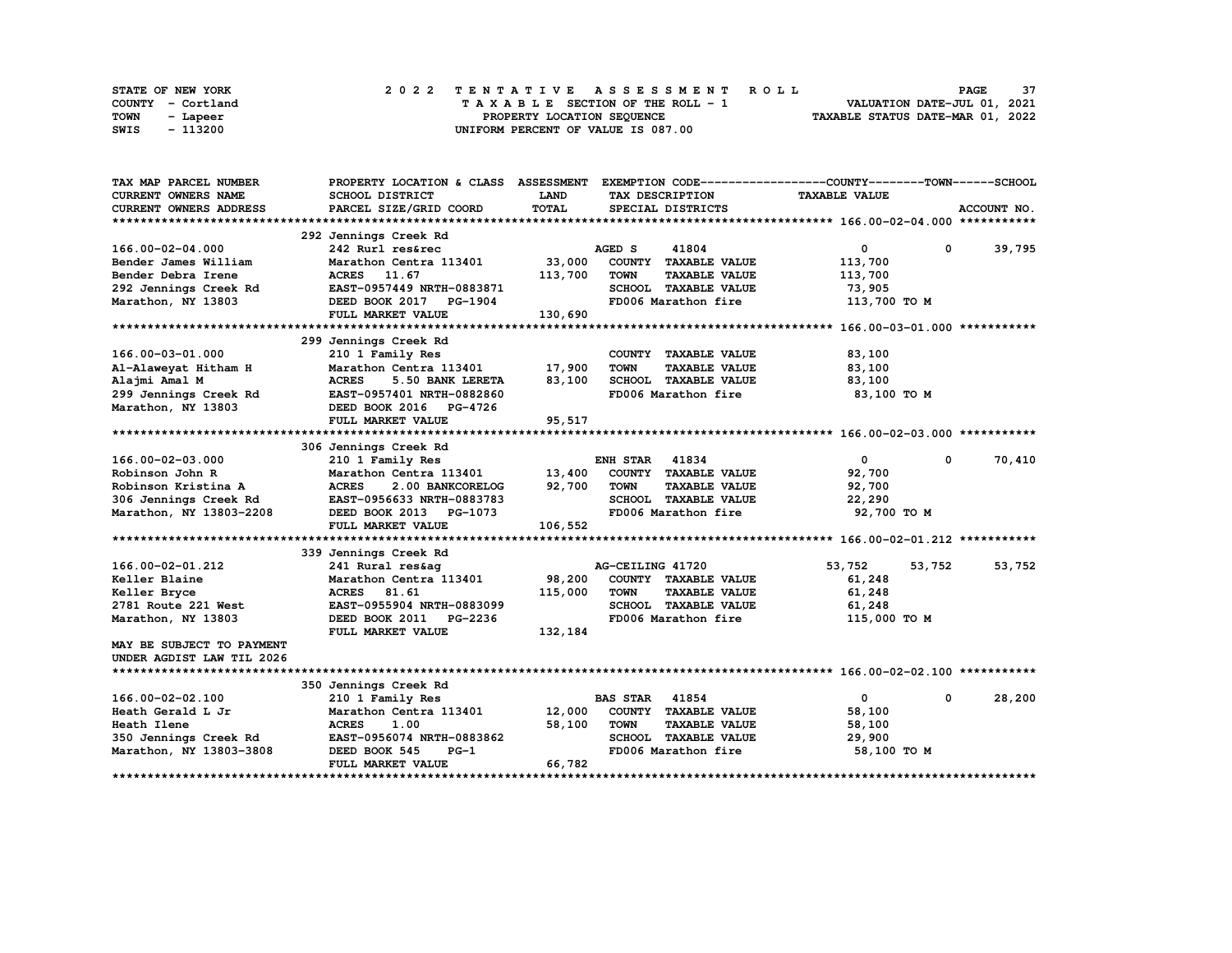|      | STATE OF NEW YORK |  | 2022 TENTATIVE ASSESSMENT ROLL     | 38<br><b>PAGE</b>                |
|------|-------------------|--|------------------------------------|----------------------------------|
|      | COUNTY - Cortland |  | TAXABLE SECTION OF THE ROLL - 1    | VALUATION DATE-JUL 01, 2021      |
| TOWN | - Lapeer          |  | PROPERTY LOCATION SEQUENCE         | TAXABLE STATUS DATE-MAR 01, 2022 |
| SWIS | - 113200          |  | UNIFORM PERCENT OF VALUE IS 087.00 |                                  |

| TAX MAP PARCEL NUMBER     |                               |             |                                     | PROPERTY LOCATION & CLASS ASSESSMENT EXEMPTION CODE----------------COUNTY-------TOWN-----SCHOOL |
|---------------------------|-------------------------------|-------------|-------------------------------------|-------------------------------------------------------------------------------------------------|
| CURRENT OWNERS NAME       | SCHOOL DISTRICT               | <b>LAND</b> | TAX DESCRIPTION                     | <b>TAXABLE VALUE</b>                                                                            |
| CURRENT OWNERS ADDRESS    | PARCEL SIZE/GRID COORD        | TOTAL       | SPECIAL DISTRICTS                   | ACCOUNT NO.                                                                                     |
|                           |                               |             |                                     |                                                                                                 |
|                           | Krill Rd                      |             |                                     |                                                                                                 |
| 166.00-04-01.000          | 322 Rural vac>10              |             | COUNTY TAXABLE VALUE                | 22,100                                                                                          |
| Esteves Holding Corp      | Marathon Centra 113401 22,100 |             | <b>TOWN</b><br><b>TAXABLE VALUE</b> | 22,100                                                                                          |
|                           |                               |             |                                     |                                                                                                 |
| PO Box 97                 | <b>ACRES</b> 10.30            | 22,100      | SCHOOL TAXABLE VALUE                | 22,100                                                                                          |
| Seldon, NY 11784          | EAST-0960405 NRTH-0882027     |             | FD006 Marathon fire                 | 22,100 TO M                                                                                     |
|                           | DEED BOOK 10533 PG-41002      |             |                                     |                                                                                                 |
|                           | FULL MARKET VALUE             | 25,402      |                                     |                                                                                                 |
|                           |                               |             |                                     |                                                                                                 |
|                           | Krill Rd                      |             |                                     |                                                                                                 |
| 166.00-04-02.000          | 322 Rural vac>10              |             | COUNTY TAXABLE VALUE                | 21,700                                                                                          |
| Esteves Holding Corp      | Marathon Centra 113401        | 21,700      | <b>TOWN</b><br><b>TAXABLE VALUE</b> | 21,700                                                                                          |
| PO Box 97                 | <b>ACRES</b> 10.00            | 21,700      | SCHOOL TAXABLE VALUE                | 21,700                                                                                          |
| Seldon, NY 11784          | EAST-0960772 NRTH-0881916     |             | FD006 Marathon fire                 | 21,700 TO M                                                                                     |
|                           | DEED BOOK 10533 PG-41002      |             |                                     |                                                                                                 |
|                           | FULL MARKET VALUE             | 24,943      |                                     |                                                                                                 |
|                           |                               |             |                                     |                                                                                                 |
|                           |                               |             |                                     |                                                                                                 |
|                           | Krill Rd                      |             |                                     |                                                                                                 |
| 166.00-04-03.000          | 242 Rurl res&rec              |             | COUNTY TAXABLE VALUE                | 213,000                                                                                         |
| Esteves Holding Corp      | Marathon Centra 113401        | 40,500      | <b>TAXABLE VALUE</b><br>TOWN        | 213,000                                                                                         |
| PO Box 97                 | ACRES 17.82                   | 213,000     | SCHOOL TAXABLE VALUE                | 213,000                                                                                         |
| Seldon, NY 11784          | EAST-0961190 NRTH-0881775     |             | FD006 Marathon fire                 | 213,000 то м                                                                                    |
|                           | DEED BOOK 10533 PG-41002      |             |                                     |                                                                                                 |
|                           | FULL MARKET VALUE             | 244,828     |                                     |                                                                                                 |
|                           |                               |             |                                     |                                                                                                 |
|                           | Krill Rd                      |             |                                     |                                                                                                 |
| 166.00-04-04.000          | 322 Rural vac>10              |             | COUNTY TAXABLE VALUE                | 21,700                                                                                          |
| Esteves Holding Corp      | Marathon Centra 113401        | 21,700      | <b>TOWN</b><br><b>TAXABLE VALUE</b> | 21,700                                                                                          |
| PO Box 97                 | ACRES 10.02                   | 21,700      | SCHOOL TAXABLE VALUE                | 21,700                                                                                          |
|                           | EAST-0961500 NRTH-0881259     |             | FD006 Marathon fire                 | 21,700 TO M                                                                                     |
| Seldon, NY 11784          |                               |             |                                     |                                                                                                 |
|                           | DEED BOOK 10533 PG-41002      |             |                                     |                                                                                                 |
|                           | FULL MARKET VALUE             | 24,943      |                                     |                                                                                                 |
|                           |                               |             |                                     |                                                                                                 |
|                           | Krill Rd                      |             |                                     |                                                                                                 |
| 166.00-04-05.000          | 322 Rural vac>10              |             | COUNTY TAXABLE VALUE                | 26,400                                                                                          |
| Kenny Patrick             | Marathon Centra 113401        | 26,400      | <b>TOWN</b><br><b>TAXABLE VALUE</b> | 26,400                                                                                          |
| 3326 Route 715            | ACRES 15.24                   | 26,400      | SCHOOL TAXABLE VALUE                | 26,400                                                                                          |
| Henryville, PA 18332      | EAST-0961515 NRTH-0879891     |             | FD006 Marathon fire                 | 26,400 то м                                                                                     |
|                           | DEED BOOK 2002 PG-4411        |             |                                     |                                                                                                 |
|                           | FULL MARKET VALUE             | 30,345      |                                     |                                                                                                 |
| ************************* | ****************************  |             |                                     |                                                                                                 |
|                           | Krill Rd                      |             |                                     |                                                                                                 |
|                           |                               |             |                                     |                                                                                                 |
| 166.00-04-06.000          | 322 Rural vac>10              |             | COUNTY TAXABLE VALUE                | 42,700                                                                                          |
| Kenny Patrick             | Marathon Centra 113401        | 42,700      | <b>TOWN</b><br><b>TAXABLE VALUE</b> | 42,700                                                                                          |
| 3326 Route 715            | ACRES 34.59                   | 42,700      | SCHOOL TAXABLE VALUE                | 42,700                                                                                          |
| Henryville, PA 18332      | EAST-0960839 NRTH-0879731     |             | FD006 Marathon fire                 | 42,700 TO M                                                                                     |
|                           | DEED BOOK 2002 PG-4411        |             |                                     |                                                                                                 |
|                           | FULL MARKET VALUE             | 49,080      |                                     |                                                                                                 |
|                           |                               |             |                                     |                                                                                                 |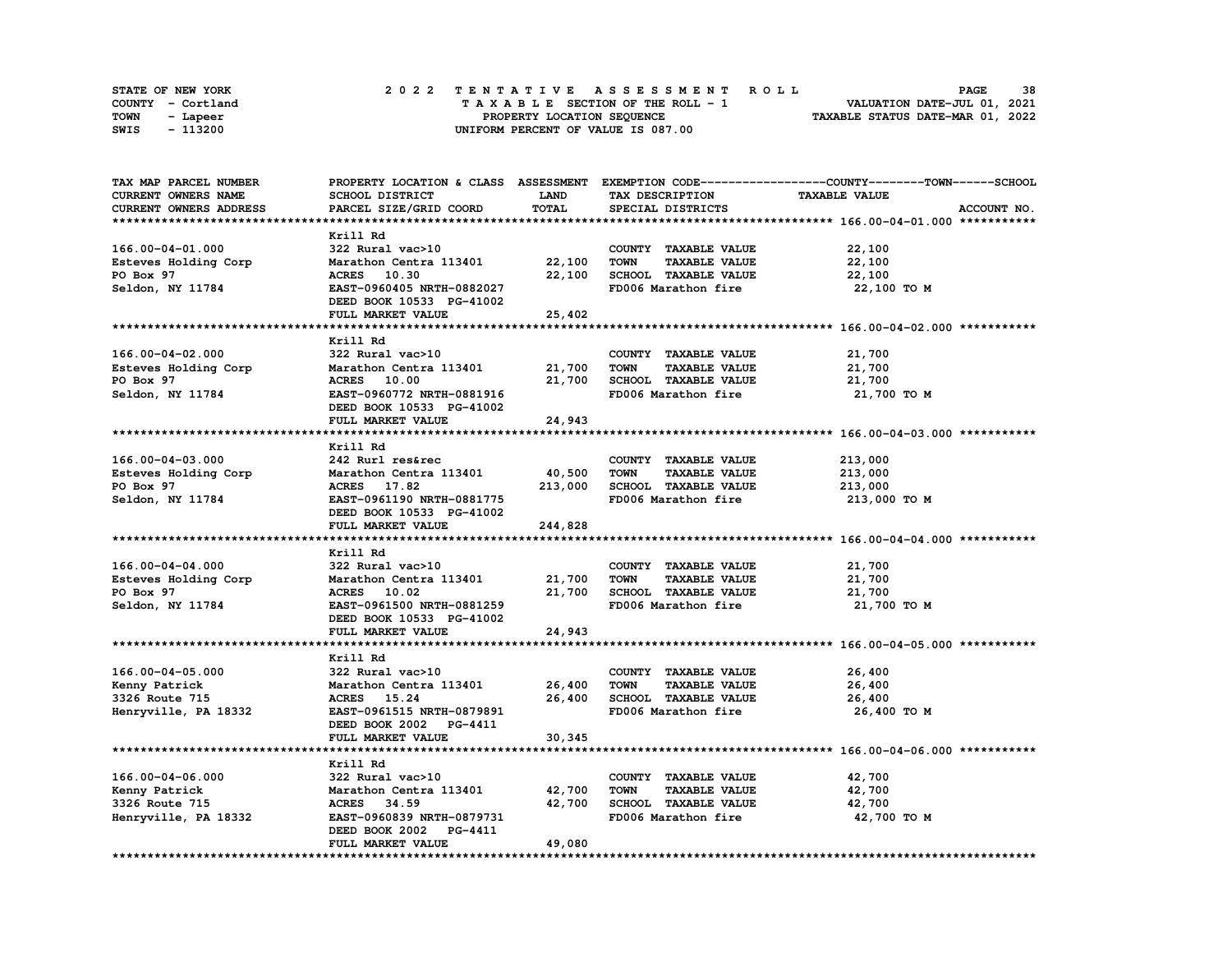|      | <b>STATE OF NEW YORK</b> |  | 2022 TENTATIVE ASSESSMENT ROLL          | 39<br><b>PAGE</b>           |
|------|--------------------------|--|-----------------------------------------|-----------------------------|
|      | COUNTY - Cortland        |  | $T A X A B L E$ SECTION OF THE ROLL - 1 | VALUATION DATE-JUL 01, 2021 |
| TOWN | - Lapeer                 |  | TAXABLE STATUS DATE-MAR 01, 2022        |                             |
| SWIS | - 113200                 |  | UNIFORM PERCENT OF VALUE IS 087.00      |                             |

| <b>CURRENT OWNERS NAME</b><br><b>SCHOOL DISTRICT</b><br>LAND<br><b>TAXABLE VALUE</b><br>TAX DESCRIPTION<br><b>TOTAL</b><br>CURRENT OWNERS ADDRESS<br>PARCEL SIZE/GRID COORD<br>SPECIAL DISTRICTS<br>ACCOUNT NO.<br>3177 Krill Rd<br>240 Rural res<br>206,900<br>166.00-03-04.000<br>COUNTY TAXABLE VALUE<br>34,200<br><b>TOWN</b><br><b>TAXABLE VALUE</b><br>206,900<br>Mauser Matthew S<br>Marathon Centra 113401<br>206,900<br>SCHOOL TAXABLE VALUE<br>206,900<br>Mauser Cassandra P<br>ACRES 22.49<br>3177 Krill Rd<br>EAST-0959567 NRTH-0882061<br>FD006 Marathon fire<br>206,900 то м<br>Marathon, NY 13803<br>DEED BOOK 2019 PG-3682<br>FULL MARKET VALUE<br>237,816<br>MAY BE SUBJECT TO PAYMENT<br>UNDER AGDIST LAW TIL 2024<br>3260 Krill Rd<br>166.00-04-07.000<br>242 Rurl res&rec<br>124,900<br>COUNTY TAXABLE VALUE<br>28,200<br><b>TOWN</b><br>124,900<br>Kenny Patrick<br>Marathon Centra 113401<br><b>TAXABLE VALUE</b><br>124,900<br>SCHOOL TAXABLE VALUE<br>3326 Route 715<br>ACRES 15.04<br>124,900<br>Henryville, PA 18332<br>EAST-0960456 NRTH-0880742<br>FD006 Marathon fire<br>124,900 TO M<br>DEED BOOK 2002 PG-4411<br>FULL MARKET VALUE<br>143,563<br>Lockwood Rd<br>322 Rural vac>10<br>157.00-04-03.000<br>COUNTY TAXABLE VALUE<br>25,000<br>DaVinci II LLC<br>Marathon Centra 113401<br>25,000<br><b>TOWN</b><br><b>TAXABLE VALUE</b><br>25,000<br>25,000<br>SCHOOL TAXABLE VALUE<br>47 Oakridge Dr<br>ACRES 20.36<br>25,000<br>FD006 Marathon fire<br>Binghamton, NY 13903<br>EAST-0959694 NRTH-0891088<br>25,000 TO M<br>DEED BOOK 2008<br><b>PG-6086</b><br>28,736<br>FULL MARKET VALUE<br>719 Lockwood Rd<br>157.00-05-06.000<br>COUNTY TAXABLE VALUE<br>49,700<br>270 Mfg housing<br>Marathon Centra 113401<br>17,300<br><b>TOWN</b><br>49,700<br>Brown Joel<br><b>TAXABLE VALUE</b><br><b>ACRES</b><br>49,700<br>SCHOOL TAXABLE VALUE<br>49,700<br>Brown Shanna<br>5.00<br>FD006 Marathon fire<br>49,700 TO M<br>719 Lockwood Rd<br>EAST-0958766 NRTH-0890137<br>DEED BOOK 2020 PG-5409<br>Marathon, NY 13803<br>57,126<br>FULL MARKET VALUE<br>738 Lockwood Rd<br>157.00-04-05.000<br>314 Rural vac<10<br>AG-CEILING 41720<br>25,041<br>25,041<br>25,041<br>Marathon Centra 113401<br>39,000<br>COUNTY TAXABLE VALUE<br>Allen Leroy E<br>13,959<br>39,000<br>1714 Parker Rd<br>ACRES 32.44<br><b>TOWN</b><br><b>TAXABLE VALUE</b><br>13,959<br>Marathon, NY 13803<br>EAST-0959951 NRTH-0889984<br>SCHOOL TAXABLE VALUE<br>13,959<br>FD006 Marathon fire<br>DEED BOOK 2014 PG-2621<br>39,000 TO M<br>FULL MARKET VALUE | TAX MAP PARCEL NUMBER     | PROPERTY LOCATION & CLASS ASSESSMENT |        | EXEMPTION CODE-----------------COUNTY-------TOWN-----SCHOOL |
|-----------------------------------------------------------------------------------------------------------------------------------------------------------------------------------------------------------------------------------------------------------------------------------------------------------------------------------------------------------------------------------------------------------------------------------------------------------------------------------------------------------------------------------------------------------------------------------------------------------------------------------------------------------------------------------------------------------------------------------------------------------------------------------------------------------------------------------------------------------------------------------------------------------------------------------------------------------------------------------------------------------------------------------------------------------------------------------------------------------------------------------------------------------------------------------------------------------------------------------------------------------------------------------------------------------------------------------------------------------------------------------------------------------------------------------------------------------------------------------------------------------------------------------------------------------------------------------------------------------------------------------------------------------------------------------------------------------------------------------------------------------------------------------------------------------------------------------------------------------------------------------------------------------------------------------------------------------------------------------------------------------------------------------------------------------------------------------------------------------------------------------------------------------------------------------------------------------------------------------------------------------------------------------------------------------------------------------------------------------------------------------------------------------------------------------------------------------------------------------------------------------------------------------------------------------|---------------------------|--------------------------------------|--------|-------------------------------------------------------------|
|                                                                                                                                                                                                                                                                                                                                                                                                                                                                                                                                                                                                                                                                                                                                                                                                                                                                                                                                                                                                                                                                                                                                                                                                                                                                                                                                                                                                                                                                                                                                                                                                                                                                                                                                                                                                                                                                                                                                                                                                                                                                                                                                                                                                                                                                                                                                                                                                                                                                                                                                                           |                           |                                      |        |                                                             |
|                                                                                                                                                                                                                                                                                                                                                                                                                                                                                                                                                                                                                                                                                                                                                                                                                                                                                                                                                                                                                                                                                                                                                                                                                                                                                                                                                                                                                                                                                                                                                                                                                                                                                                                                                                                                                                                                                                                                                                                                                                                                                                                                                                                                                                                                                                                                                                                                                                                                                                                                                           |                           |                                      |        |                                                             |
|                                                                                                                                                                                                                                                                                                                                                                                                                                                                                                                                                                                                                                                                                                                                                                                                                                                                                                                                                                                                                                                                                                                                                                                                                                                                                                                                                                                                                                                                                                                                                                                                                                                                                                                                                                                                                                                                                                                                                                                                                                                                                                                                                                                                                                                                                                                                                                                                                                                                                                                                                           |                           |                                      |        |                                                             |
|                                                                                                                                                                                                                                                                                                                                                                                                                                                                                                                                                                                                                                                                                                                                                                                                                                                                                                                                                                                                                                                                                                                                                                                                                                                                                                                                                                                                                                                                                                                                                                                                                                                                                                                                                                                                                                                                                                                                                                                                                                                                                                                                                                                                                                                                                                                                                                                                                                                                                                                                                           |                           |                                      |        |                                                             |
|                                                                                                                                                                                                                                                                                                                                                                                                                                                                                                                                                                                                                                                                                                                                                                                                                                                                                                                                                                                                                                                                                                                                                                                                                                                                                                                                                                                                                                                                                                                                                                                                                                                                                                                                                                                                                                                                                                                                                                                                                                                                                                                                                                                                                                                                                                                                                                                                                                                                                                                                                           |                           |                                      |        |                                                             |
|                                                                                                                                                                                                                                                                                                                                                                                                                                                                                                                                                                                                                                                                                                                                                                                                                                                                                                                                                                                                                                                                                                                                                                                                                                                                                                                                                                                                                                                                                                                                                                                                                                                                                                                                                                                                                                                                                                                                                                                                                                                                                                                                                                                                                                                                                                                                                                                                                                                                                                                                                           |                           |                                      |        |                                                             |
|                                                                                                                                                                                                                                                                                                                                                                                                                                                                                                                                                                                                                                                                                                                                                                                                                                                                                                                                                                                                                                                                                                                                                                                                                                                                                                                                                                                                                                                                                                                                                                                                                                                                                                                                                                                                                                                                                                                                                                                                                                                                                                                                                                                                                                                                                                                                                                                                                                                                                                                                                           |                           |                                      |        |                                                             |
|                                                                                                                                                                                                                                                                                                                                                                                                                                                                                                                                                                                                                                                                                                                                                                                                                                                                                                                                                                                                                                                                                                                                                                                                                                                                                                                                                                                                                                                                                                                                                                                                                                                                                                                                                                                                                                                                                                                                                                                                                                                                                                                                                                                                                                                                                                                                                                                                                                                                                                                                                           |                           |                                      |        |                                                             |
|                                                                                                                                                                                                                                                                                                                                                                                                                                                                                                                                                                                                                                                                                                                                                                                                                                                                                                                                                                                                                                                                                                                                                                                                                                                                                                                                                                                                                                                                                                                                                                                                                                                                                                                                                                                                                                                                                                                                                                                                                                                                                                                                                                                                                                                                                                                                                                                                                                                                                                                                                           |                           |                                      |        |                                                             |
|                                                                                                                                                                                                                                                                                                                                                                                                                                                                                                                                                                                                                                                                                                                                                                                                                                                                                                                                                                                                                                                                                                                                                                                                                                                                                                                                                                                                                                                                                                                                                                                                                                                                                                                                                                                                                                                                                                                                                                                                                                                                                                                                                                                                                                                                                                                                                                                                                                                                                                                                                           |                           |                                      |        |                                                             |
|                                                                                                                                                                                                                                                                                                                                                                                                                                                                                                                                                                                                                                                                                                                                                                                                                                                                                                                                                                                                                                                                                                                                                                                                                                                                                                                                                                                                                                                                                                                                                                                                                                                                                                                                                                                                                                                                                                                                                                                                                                                                                                                                                                                                                                                                                                                                                                                                                                                                                                                                                           |                           |                                      |        |                                                             |
|                                                                                                                                                                                                                                                                                                                                                                                                                                                                                                                                                                                                                                                                                                                                                                                                                                                                                                                                                                                                                                                                                                                                                                                                                                                                                                                                                                                                                                                                                                                                                                                                                                                                                                                                                                                                                                                                                                                                                                                                                                                                                                                                                                                                                                                                                                                                                                                                                                                                                                                                                           |                           |                                      |        |                                                             |
|                                                                                                                                                                                                                                                                                                                                                                                                                                                                                                                                                                                                                                                                                                                                                                                                                                                                                                                                                                                                                                                                                                                                                                                                                                                                                                                                                                                                                                                                                                                                                                                                                                                                                                                                                                                                                                                                                                                                                                                                                                                                                                                                                                                                                                                                                                                                                                                                                                                                                                                                                           |                           |                                      |        |                                                             |
|                                                                                                                                                                                                                                                                                                                                                                                                                                                                                                                                                                                                                                                                                                                                                                                                                                                                                                                                                                                                                                                                                                                                                                                                                                                                                                                                                                                                                                                                                                                                                                                                                                                                                                                                                                                                                                                                                                                                                                                                                                                                                                                                                                                                                                                                                                                                                                                                                                                                                                                                                           |                           |                                      |        |                                                             |
|                                                                                                                                                                                                                                                                                                                                                                                                                                                                                                                                                                                                                                                                                                                                                                                                                                                                                                                                                                                                                                                                                                                                                                                                                                                                                                                                                                                                                                                                                                                                                                                                                                                                                                                                                                                                                                                                                                                                                                                                                                                                                                                                                                                                                                                                                                                                                                                                                                                                                                                                                           |                           |                                      |        |                                                             |
|                                                                                                                                                                                                                                                                                                                                                                                                                                                                                                                                                                                                                                                                                                                                                                                                                                                                                                                                                                                                                                                                                                                                                                                                                                                                                                                                                                                                                                                                                                                                                                                                                                                                                                                                                                                                                                                                                                                                                                                                                                                                                                                                                                                                                                                                                                                                                                                                                                                                                                                                                           |                           |                                      |        |                                                             |
|                                                                                                                                                                                                                                                                                                                                                                                                                                                                                                                                                                                                                                                                                                                                                                                                                                                                                                                                                                                                                                                                                                                                                                                                                                                                                                                                                                                                                                                                                                                                                                                                                                                                                                                                                                                                                                                                                                                                                                                                                                                                                                                                                                                                                                                                                                                                                                                                                                                                                                                                                           |                           |                                      |        |                                                             |
|                                                                                                                                                                                                                                                                                                                                                                                                                                                                                                                                                                                                                                                                                                                                                                                                                                                                                                                                                                                                                                                                                                                                                                                                                                                                                                                                                                                                                                                                                                                                                                                                                                                                                                                                                                                                                                                                                                                                                                                                                                                                                                                                                                                                                                                                                                                                                                                                                                                                                                                                                           |                           |                                      |        |                                                             |
|                                                                                                                                                                                                                                                                                                                                                                                                                                                                                                                                                                                                                                                                                                                                                                                                                                                                                                                                                                                                                                                                                                                                                                                                                                                                                                                                                                                                                                                                                                                                                                                                                                                                                                                                                                                                                                                                                                                                                                                                                                                                                                                                                                                                                                                                                                                                                                                                                                                                                                                                                           |                           |                                      |        |                                                             |
|                                                                                                                                                                                                                                                                                                                                                                                                                                                                                                                                                                                                                                                                                                                                                                                                                                                                                                                                                                                                                                                                                                                                                                                                                                                                                                                                                                                                                                                                                                                                                                                                                                                                                                                                                                                                                                                                                                                                                                                                                                                                                                                                                                                                                                                                                                                                                                                                                                                                                                                                                           |                           |                                      |        |                                                             |
|                                                                                                                                                                                                                                                                                                                                                                                                                                                                                                                                                                                                                                                                                                                                                                                                                                                                                                                                                                                                                                                                                                                                                                                                                                                                                                                                                                                                                                                                                                                                                                                                                                                                                                                                                                                                                                                                                                                                                                                                                                                                                                                                                                                                                                                                                                                                                                                                                                                                                                                                                           |                           |                                      |        |                                                             |
|                                                                                                                                                                                                                                                                                                                                                                                                                                                                                                                                                                                                                                                                                                                                                                                                                                                                                                                                                                                                                                                                                                                                                                                                                                                                                                                                                                                                                                                                                                                                                                                                                                                                                                                                                                                                                                                                                                                                                                                                                                                                                                                                                                                                                                                                                                                                                                                                                                                                                                                                                           |                           |                                      |        |                                                             |
|                                                                                                                                                                                                                                                                                                                                                                                                                                                                                                                                                                                                                                                                                                                                                                                                                                                                                                                                                                                                                                                                                                                                                                                                                                                                                                                                                                                                                                                                                                                                                                                                                                                                                                                                                                                                                                                                                                                                                                                                                                                                                                                                                                                                                                                                                                                                                                                                                                                                                                                                                           |                           |                                      |        |                                                             |
|                                                                                                                                                                                                                                                                                                                                                                                                                                                                                                                                                                                                                                                                                                                                                                                                                                                                                                                                                                                                                                                                                                                                                                                                                                                                                                                                                                                                                                                                                                                                                                                                                                                                                                                                                                                                                                                                                                                                                                                                                                                                                                                                                                                                                                                                                                                                                                                                                                                                                                                                                           |                           |                                      |        |                                                             |
|                                                                                                                                                                                                                                                                                                                                                                                                                                                                                                                                                                                                                                                                                                                                                                                                                                                                                                                                                                                                                                                                                                                                                                                                                                                                                                                                                                                                                                                                                                                                                                                                                                                                                                                                                                                                                                                                                                                                                                                                                                                                                                                                                                                                                                                                                                                                                                                                                                                                                                                                                           |                           |                                      |        |                                                             |
|                                                                                                                                                                                                                                                                                                                                                                                                                                                                                                                                                                                                                                                                                                                                                                                                                                                                                                                                                                                                                                                                                                                                                                                                                                                                                                                                                                                                                                                                                                                                                                                                                                                                                                                                                                                                                                                                                                                                                                                                                                                                                                                                                                                                                                                                                                                                                                                                                                                                                                                                                           |                           |                                      |        |                                                             |
|                                                                                                                                                                                                                                                                                                                                                                                                                                                                                                                                                                                                                                                                                                                                                                                                                                                                                                                                                                                                                                                                                                                                                                                                                                                                                                                                                                                                                                                                                                                                                                                                                                                                                                                                                                                                                                                                                                                                                                                                                                                                                                                                                                                                                                                                                                                                                                                                                                                                                                                                                           |                           |                                      |        |                                                             |
|                                                                                                                                                                                                                                                                                                                                                                                                                                                                                                                                                                                                                                                                                                                                                                                                                                                                                                                                                                                                                                                                                                                                                                                                                                                                                                                                                                                                                                                                                                                                                                                                                                                                                                                                                                                                                                                                                                                                                                                                                                                                                                                                                                                                                                                                                                                                                                                                                                                                                                                                                           |                           |                                      |        |                                                             |
|                                                                                                                                                                                                                                                                                                                                                                                                                                                                                                                                                                                                                                                                                                                                                                                                                                                                                                                                                                                                                                                                                                                                                                                                                                                                                                                                                                                                                                                                                                                                                                                                                                                                                                                                                                                                                                                                                                                                                                                                                                                                                                                                                                                                                                                                                                                                                                                                                                                                                                                                                           |                           |                                      |        |                                                             |
|                                                                                                                                                                                                                                                                                                                                                                                                                                                                                                                                                                                                                                                                                                                                                                                                                                                                                                                                                                                                                                                                                                                                                                                                                                                                                                                                                                                                                                                                                                                                                                                                                                                                                                                                                                                                                                                                                                                                                                                                                                                                                                                                                                                                                                                                                                                                                                                                                                                                                                                                                           |                           |                                      |        |                                                             |
|                                                                                                                                                                                                                                                                                                                                                                                                                                                                                                                                                                                                                                                                                                                                                                                                                                                                                                                                                                                                                                                                                                                                                                                                                                                                                                                                                                                                                                                                                                                                                                                                                                                                                                                                                                                                                                                                                                                                                                                                                                                                                                                                                                                                                                                                                                                                                                                                                                                                                                                                                           |                           |                                      |        |                                                             |
|                                                                                                                                                                                                                                                                                                                                                                                                                                                                                                                                                                                                                                                                                                                                                                                                                                                                                                                                                                                                                                                                                                                                                                                                                                                                                                                                                                                                                                                                                                                                                                                                                                                                                                                                                                                                                                                                                                                                                                                                                                                                                                                                                                                                                                                                                                                                                                                                                                                                                                                                                           |                           |                                      |        |                                                             |
|                                                                                                                                                                                                                                                                                                                                                                                                                                                                                                                                                                                                                                                                                                                                                                                                                                                                                                                                                                                                                                                                                                                                                                                                                                                                                                                                                                                                                                                                                                                                                                                                                                                                                                                                                                                                                                                                                                                                                                                                                                                                                                                                                                                                                                                                                                                                                                                                                                                                                                                                                           |                           |                                      |        |                                                             |
|                                                                                                                                                                                                                                                                                                                                                                                                                                                                                                                                                                                                                                                                                                                                                                                                                                                                                                                                                                                                                                                                                                                                                                                                                                                                                                                                                                                                                                                                                                                                                                                                                                                                                                                                                                                                                                                                                                                                                                                                                                                                                                                                                                                                                                                                                                                                                                                                                                                                                                                                                           |                           |                                      |        |                                                             |
|                                                                                                                                                                                                                                                                                                                                                                                                                                                                                                                                                                                                                                                                                                                                                                                                                                                                                                                                                                                                                                                                                                                                                                                                                                                                                                                                                                                                                                                                                                                                                                                                                                                                                                                                                                                                                                                                                                                                                                                                                                                                                                                                                                                                                                                                                                                                                                                                                                                                                                                                                           |                           |                                      |        |                                                             |
|                                                                                                                                                                                                                                                                                                                                                                                                                                                                                                                                                                                                                                                                                                                                                                                                                                                                                                                                                                                                                                                                                                                                                                                                                                                                                                                                                                                                                                                                                                                                                                                                                                                                                                                                                                                                                                                                                                                                                                                                                                                                                                                                                                                                                                                                                                                                                                                                                                                                                                                                                           |                           |                                      |        |                                                             |
|                                                                                                                                                                                                                                                                                                                                                                                                                                                                                                                                                                                                                                                                                                                                                                                                                                                                                                                                                                                                                                                                                                                                                                                                                                                                                                                                                                                                                                                                                                                                                                                                                                                                                                                                                                                                                                                                                                                                                                                                                                                                                                                                                                                                                                                                                                                                                                                                                                                                                                                                                           |                           |                                      |        |                                                             |
|                                                                                                                                                                                                                                                                                                                                                                                                                                                                                                                                                                                                                                                                                                                                                                                                                                                                                                                                                                                                                                                                                                                                                                                                                                                                                                                                                                                                                                                                                                                                                                                                                                                                                                                                                                                                                                                                                                                                                                                                                                                                                                                                                                                                                                                                                                                                                                                                                                                                                                                                                           |                           |                                      |        |                                                             |
|                                                                                                                                                                                                                                                                                                                                                                                                                                                                                                                                                                                                                                                                                                                                                                                                                                                                                                                                                                                                                                                                                                                                                                                                                                                                                                                                                                                                                                                                                                                                                                                                                                                                                                                                                                                                                                                                                                                                                                                                                                                                                                                                                                                                                                                                                                                                                                                                                                                                                                                                                           |                           |                                      |        |                                                             |
|                                                                                                                                                                                                                                                                                                                                                                                                                                                                                                                                                                                                                                                                                                                                                                                                                                                                                                                                                                                                                                                                                                                                                                                                                                                                                                                                                                                                                                                                                                                                                                                                                                                                                                                                                                                                                                                                                                                                                                                                                                                                                                                                                                                                                                                                                                                                                                                                                                                                                                                                                           |                           |                                      |        |                                                             |
|                                                                                                                                                                                                                                                                                                                                                                                                                                                                                                                                                                                                                                                                                                                                                                                                                                                                                                                                                                                                                                                                                                                                                                                                                                                                                                                                                                                                                                                                                                                                                                                                                                                                                                                                                                                                                                                                                                                                                                                                                                                                                                                                                                                                                                                                                                                                                                                                                                                                                                                                                           |                           |                                      |        |                                                             |
|                                                                                                                                                                                                                                                                                                                                                                                                                                                                                                                                                                                                                                                                                                                                                                                                                                                                                                                                                                                                                                                                                                                                                                                                                                                                                                                                                                                                                                                                                                                                                                                                                                                                                                                                                                                                                                                                                                                                                                                                                                                                                                                                                                                                                                                                                                                                                                                                                                                                                                                                                           |                           |                                      |        |                                                             |
|                                                                                                                                                                                                                                                                                                                                                                                                                                                                                                                                                                                                                                                                                                                                                                                                                                                                                                                                                                                                                                                                                                                                                                                                                                                                                                                                                                                                                                                                                                                                                                                                                                                                                                                                                                                                                                                                                                                                                                                                                                                                                                                                                                                                                                                                                                                                                                                                                                                                                                                                                           |                           |                                      |        |                                                             |
|                                                                                                                                                                                                                                                                                                                                                                                                                                                                                                                                                                                                                                                                                                                                                                                                                                                                                                                                                                                                                                                                                                                                                                                                                                                                                                                                                                                                                                                                                                                                                                                                                                                                                                                                                                                                                                                                                                                                                                                                                                                                                                                                                                                                                                                                                                                                                                                                                                                                                                                                                           | MAY BE SUBJECT TO PAYMENT |                                      | 44,828 |                                                             |
| UNDER AGDIST LAW TIL 2026                                                                                                                                                                                                                                                                                                                                                                                                                                                                                                                                                                                                                                                                                                                                                                                                                                                                                                                                                                                                                                                                                                                                                                                                                                                                                                                                                                                                                                                                                                                                                                                                                                                                                                                                                                                                                                                                                                                                                                                                                                                                                                                                                                                                                                                                                                                                                                                                                                                                                                                                 |                           |                                      |        |                                                             |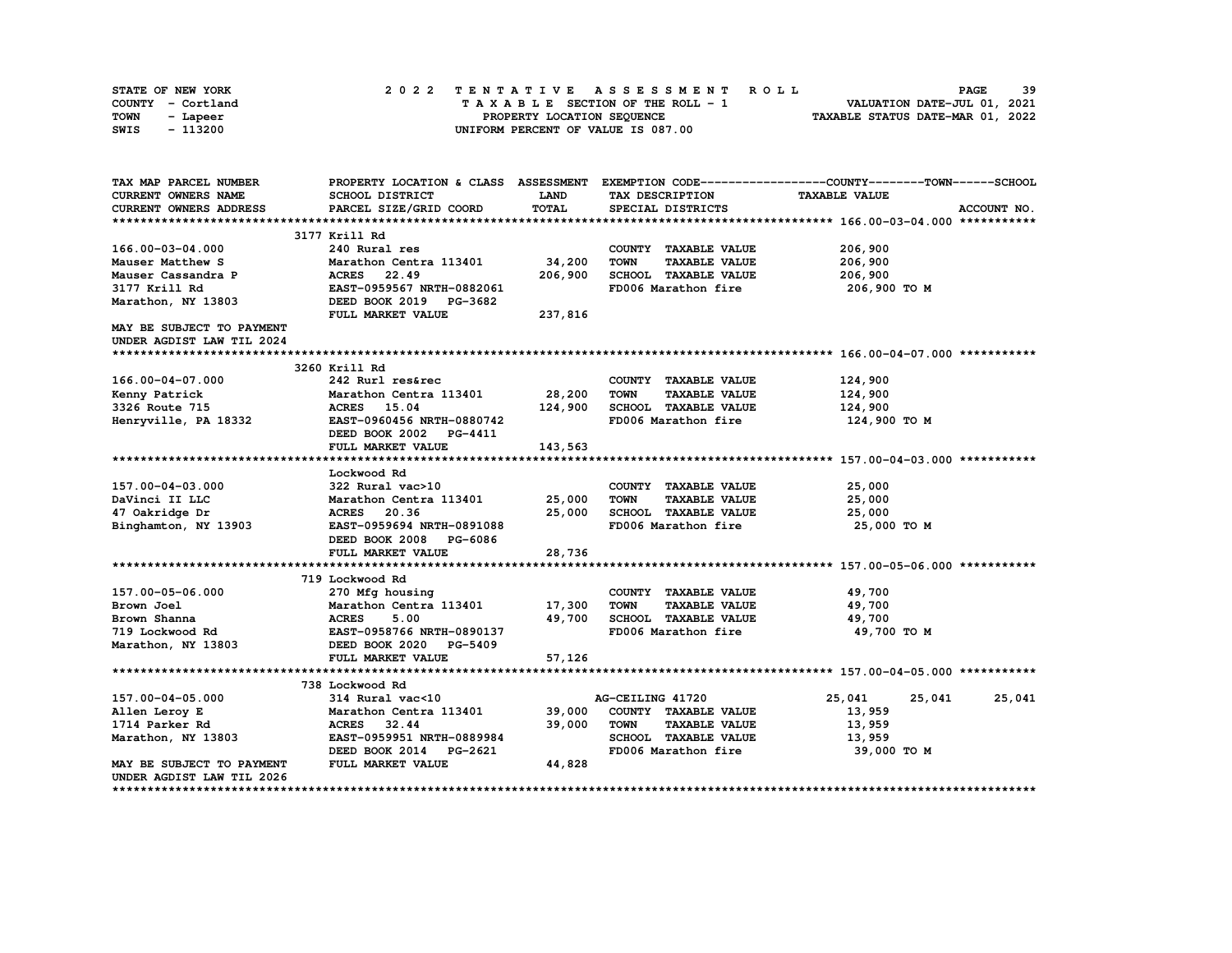|      | <b>STATE OF NEW YORK</b> |                            |  |  |  |  |  |  |  |  | 2022 TENTATIVE ASSESSMENT ROLL     |  |  |  |  |  |  |  |                             | <b>PAGE</b> | 40 |
|------|--------------------------|----------------------------|--|--|--|--|--|--|--|--|------------------------------------|--|--|--|--|--|--|--|-----------------------------|-------------|----|
|      | COUNTY - Cortland        |                            |  |  |  |  |  |  |  |  | TAXABLE SECTION OF THE ROLL - 1    |  |  |  |  |  |  |  | VALUATION DATE-JUL 01, 2021 |             |    |
| TOWN | - Lapeer                 | PROPERTY LOCATION SEQUENCE |  |  |  |  |  |  |  |  | TAXABLE STATUS DATE-MAR 01, 2022   |  |  |  |  |  |  |  |                             |             |    |
| SWIS | - 113200                 |                            |  |  |  |  |  |  |  |  | UNIFORM PERCENT OF VALUE IS 087.00 |  |  |  |  |  |  |  |                             |             |    |

| TAX MAP PARCEL NUMBER         | PROPERTY LOCATION & CLASS ASSESSMENT |              |                                     | EXEMPTION CODE-----------------COUNTY-------TOWN------SCHOOL |             |
|-------------------------------|--------------------------------------|--------------|-------------------------------------|--------------------------------------------------------------|-------------|
| <b>CURRENT OWNERS NAME</b>    | <b>SCHOOL DISTRICT</b>               | LAND         | TAX DESCRIPTION                     | <b>TAXABLE VALUE</b>                                         |             |
| <b>CURRENT OWNERS ADDRESS</b> | PARCEL SIZE/GRID COORD               | <b>TOTAL</b> | SPECIAL DISTRICTS                   |                                                              | ACCOUNT NO. |
|                               |                                      |              |                                     |                                                              |             |
|                               | 740 Lockwood Rd                      |              |                                     |                                                              |             |
| 157.00-04-04.000              | 210 1 Family Res                     |              | COUNTY TAXABLE VALUE                | 225,000                                                      |             |
| McCracken Adam                | Marathon Centra 113401               | 17,300       | <b>TOWN</b><br><b>TAXABLE VALUE</b> | 225,000                                                      |             |
| McCracken Gabrielle           | <b>ACRES</b><br>5.00 BANKCORELOG     | 225,000      | SCHOOL TAXABLE VALUE                | 225,000                                                      |             |
| 740 Lockwood Rd               | EAST-0959466 NRTH-0890550            |              | FD006 Marathon fire                 | 225,000 TO M                                                 |             |
| Lapeer, NY 13803              | DEED BOOK 2018 PG-3544               |              |                                     |                                                              |             |
|                               | FULL MARKET VALUE                    | 258,621      |                                     |                                                              |             |
|                               |                                      |              |                                     |                                                              |             |
|                               | 766 Lockwood Rd                      |              |                                     |                                                              |             |
| 157.00-04-02.000              | 210 1 Family Res                     |              | ENH STAR<br>41834                   | $\mathbf{0}$<br>0                                            | 70,410      |
| Gates Glenn Leland            | Marathon Centra 113401               | 15,500       | COUNTY TAXABLE VALUE                | 89,400                                                       |             |
| Gates Julie Lyn               | <b>ACRES</b><br>3.64                 | 89,400       | <b>TOWN</b><br><b>TAXABLE VALUE</b> | 89,400                                                       |             |
| 766 Lockwood Rd               | EAST-0959111 NRTH-0891129            |              | SCHOOL TAXABLE VALUE                | 18,990                                                       |             |
| Marathon, NY 13803            | DEED BOOK 10366 PG-60001             |              | FD006 Marathon fire                 | 89,400 TO M                                                  |             |
|                               | FULL MARKET VALUE                    | 102,759      |                                     |                                                              |             |
|                               |                                      |              |                                     |                                                              |             |
|                               | 792 Lockwood Rd                      |              |                                     |                                                              |             |
| 157.00-04-01.000              | 270 Mfg housing                      |              | VET DIS CT 41141                    | 18,800<br>18,800                                             | $\Omega$    |
| Harding Nanette I             | Marathon Centra 113401               |              | 12,000 VET COM CT 41131             | 9,400<br>9,400                                               | $^{\circ}$  |
| Harding Gary P                | <b>ACRES</b><br>1.00                 |              | 44,300 BAS STAR 41854               | $\mathbf 0$<br>0                                             | 28,200      |
| 792 Lockwood Rd               | EAST-0959061 NRTH-0891417            |              | COUNTY TAXABLE VALUE                | 16,100                                                       |             |
| Marathon, NY 13803            | DEED BOOK 10552 PG-12001             |              | <b>TOWN</b><br><b>TAXABLE VALUE</b> | 16,100                                                       |             |
|                               | FULL MARKET VALUE                    | 50,920       | SCHOOL TAXABLE VALUE                | 16,100                                                       |             |
|                               |                                      |              | FD006 Marathon fire                 | 44,300 TO M                                                  |             |
|                               |                                      |              |                                     |                                                              |             |
|                               | 801 Lockwood Rd                      |              |                                     |                                                              |             |
| 157.00-01-10.000              | 112 Dairy farm                       |              | AG-CEILING 41720                    | 90,322<br>90,322                                             | 90,322      |
| Weaver Raymond J              | Marathon Centra 113401               |              | 155,400 BAS STAR<br>41854           | 0<br>0                                                       | 28,200      |
| Weaver Anna O                 | ACRES 117.45                         |              | 275,100 COUNTY TAXABLE VALUE        | 184,778                                                      |             |
| 801 Lockwood Rd               | EAST-0957606 NRTH-0891687            |              | <b>TOWN</b><br><b>TAXABLE VALUE</b> | 184,778                                                      |             |
| Marathon, NY 13803-2145       | DEED BOOK 2010<br><b>PG-4880</b>     |              | SCHOOL TAXABLE VALUE                | 156,578                                                      |             |
|                               | FULL MARKET VALUE                    | 316,207      | FD006 Marathon fire                 | 275,100 TO M                                                 |             |
| MAY BE SUBJECT TO PAYMENT     |                                      |              |                                     |                                                              |             |
| UNDER AGDIST LAW TIL 2026     |                                      |              |                                     |                                                              |             |
|                               |                                      |              |                                     |                                                              |             |
|                               | Muckey Rd                            |              |                                     |                                                              |             |
| 147.00-03-08.000              | 314 Rural vac<10                     |              | COUNTY TAXABLE VALUE                | 18,600                                                       |             |
| Burk Leon                     | Marathon Centra 113401               | 18,600       | <b>TOWN</b><br><b>TAXABLE VALUE</b> | 18,600                                                       |             |
| 1059 Muckey Rd                | <b>ACRES</b><br>7.60 BANKCORELOG     | 18,600       | SCHOOL TAXABLE VALUE                | 18,600                                                       |             |
| Marathon, NY 13803-1817       | EAST-0955619 NRTH-0895879            |              | FD006 Marathon fire                 | 18,600 TO M                                                  |             |
|                               | DEED BOOK 2021<br><b>PG-4624</b>     |              |                                     |                                                              |             |
|                               | FULL MARKET VALUE                    | 21,379       |                                     |                                                              |             |
|                               |                                      |              |                                     |                                                              |             |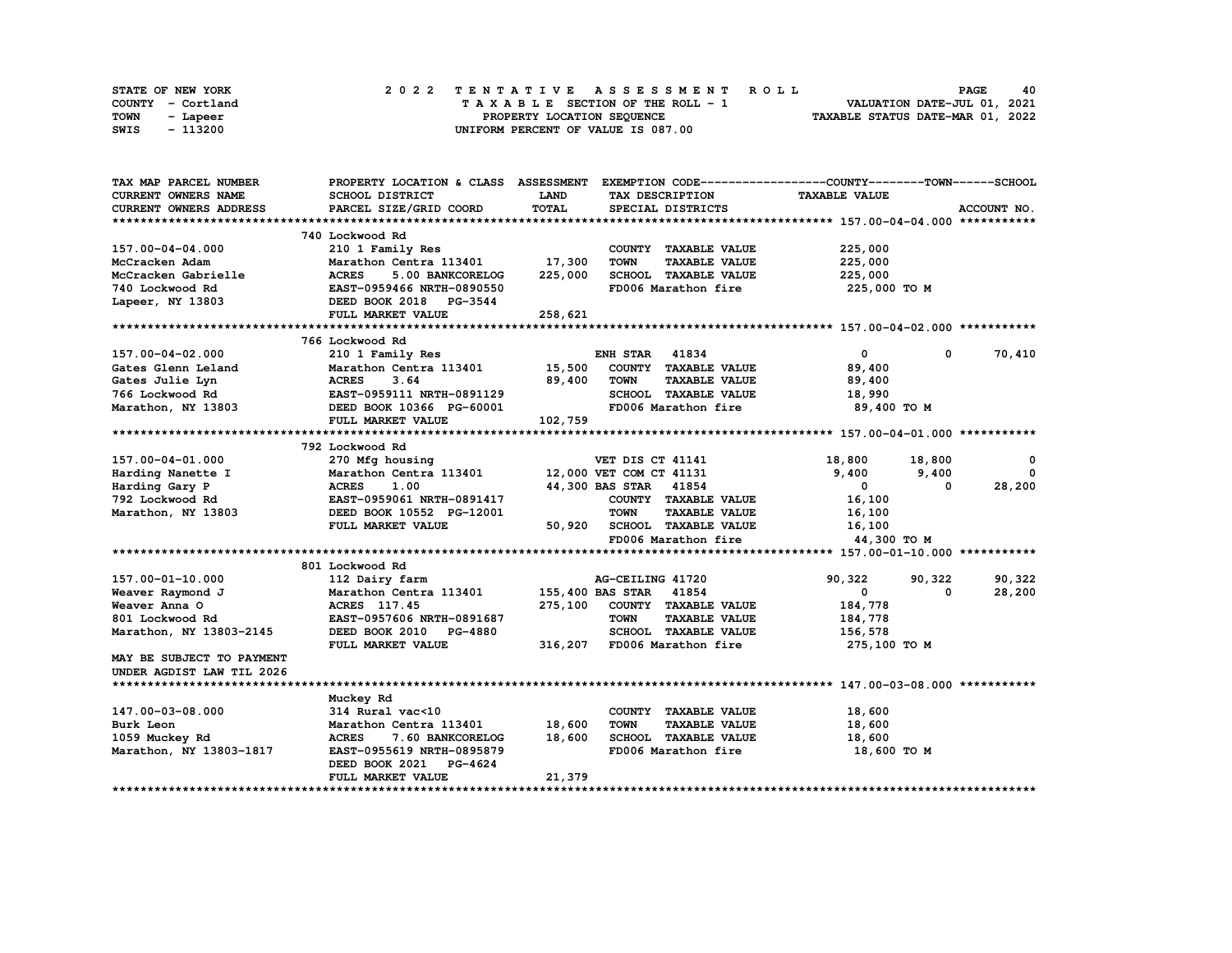| <b>STATE OF NEW YORK</b> | 2022 TENTATIVE ASSESSMENT ROLL                                 | <b>PAGE</b><br>41           |  |  |  |  |  |  |  |
|--------------------------|----------------------------------------------------------------|-----------------------------|--|--|--|--|--|--|--|
| COUNTY - Cortland        | TAXABLE SECTION OF THE ROLL - 1                                | VALUATION DATE-JUL 01, 2021 |  |  |  |  |  |  |  |
| TOWN<br>- Lapeer         | TAXABLE STATUS DATE-MAR 01, 2022<br>PROPERTY LOCATION SEQUENCE |                             |  |  |  |  |  |  |  |
| - 113200<br>SWIS         | UNIFORM PERCENT OF VALUE IS 087.00                             |                             |  |  |  |  |  |  |  |

| TAX MAP PARCEL NUMBER         | PROPERTY LOCATION & CLASS ASSESSMENT |        |                  |                      | EXEMPTION CODE-----------------COUNTY-------TOWN-----SCHOOL |        |             |
|-------------------------------|--------------------------------------|--------|------------------|----------------------|-------------------------------------------------------------|--------|-------------|
| <b>CURRENT OWNERS NAME</b>    | SCHOOL DISTRICT                      | LAND   |                  | TAX DESCRIPTION      | <b>TAXABLE VALUE</b>                                        |        |             |
| <b>CURRENT OWNERS ADDRESS</b> | PARCEL SIZE/GRID COORD               | TOTAL  |                  | SPECIAL DISTRICTS    |                                                             |        | ACCOUNT NO. |
|                               |                                      |        |                  |                      |                                                             |        |             |
|                               | Muckey Rd                            |        |                  |                      |                                                             |        |             |
| 147.00-03-10.120              | 322 Rural vac>10                     |        |                  | COUNTY TAXABLE VALUE | 36,700                                                      |        |             |
| Parker Jeffrey D              | Marathon Centra 113401               | 36,700 | <b>TOWN</b>      | <b>TAXABLE VALUE</b> | 36,700                                                      |        |             |
| Parker Kirsten L              | 51.54<br><b>ACRES</b>                | 36,700 |                  | SCHOOL TAXABLE VALUE | 36,700                                                      |        |             |
| 3081 Highland Rd              | EAST-0953096 NRTH-0898069            |        |                  | FD006 Marathon fire  | 36,700 TO M                                                 |        |             |
| Marathon, NY 13803            | DEED BOOK 2017 PG-881                |        |                  |                      |                                                             |        |             |
|                               | FULL MARKET VALUE                    | 42,184 |                  |                      |                                                             |        |             |
|                               |                                      |        |                  |                      |                                                             |        |             |
|                               | Muckey Rd                            |        |                  |                      |                                                             |        |             |
| 147.00-03-10.200              | 105 Vac farmland                     |        | AG-CEILING 41720 |                      | 19,929                                                      | 19,929 | 19,929      |
| Klim David A                  | Marathon Centra 113401               | 42,400 |                  | COUNTY TAXABLE VALUE | 22,471                                                      |        |             |
| 1081 Parker St                | <b>ACRES</b> 49.99                   | 42,400 | <b>TOWN</b>      | <b>TAXABLE VALUE</b> | 22,471                                                      |        |             |
| Marathon, NY 13803-1833       | EAST-0951418 NRTH-0898341            |        |                  | SCHOOL TAXABLE VALUE |                                                             |        |             |
|                               |                                      |        |                  | FD006 Marathon fire  | 22,471                                                      |        |             |
|                               | DEED BOOK 503<br><b>PG-103</b>       |        |                  |                      | 42,400 TO M                                                 |        |             |
| MAY BE SUBJECT TO PAYMENT     | FULL MARKET VALUE                    | 48,736 |                  |                      |                                                             |        |             |
| UNDER AGDIST LAW TIL 2026     |                                      |        |                  |                      |                                                             |        |             |
|                               |                                      |        |                  |                      |                                                             |        |             |
|                               | Muckey Rd                            |        |                  |                      |                                                             |        |             |
| 147.00-03-12.100              | 105 Vac farmland                     |        | AG-CEILING 41720 |                      | 34,352                                                      | 34,352 | 34,352      |
| Drake Richard D               | Marathon Centra 113401               | 54,800 |                  | COUNTY TAXABLE VALUE | 20,448                                                      |        |             |
| Drake Patsy A                 | <b>ACRES</b><br>49.00                | 54,800 | <b>TOWN</b>      | <b>TAXABLE VALUE</b> | 20,448                                                      |        |             |
| 1271 Muckey Rd                | EAST-0956622 NRTH-0898202            |        |                  | SCHOOL TAXABLE VALUE | 20,448                                                      |        |             |
| Marathon, NY 13803            | DEED BOOK 2016 PG-477                |        |                  | FD006 Marathon fire  | 54,800 TO M                                                 |        |             |
|                               | FULL MARKET VALUE                    | 62,989 |                  |                      |                                                             |        |             |
| MAY BE SUBJECT TO PAYMENT     |                                      |        |                  |                      |                                                             |        |             |
| UNDER AGDIST LAW TIL 2026     |                                      |        |                  |                      |                                                             |        |             |
|                               |                                      |        |                  |                      |                                                             |        |             |
|                               | Muckey Rd                            |        |                  |                      |                                                             |        |             |
| 147.00-05-01.000              | 322 Rural vac>10                     |        | AG COMMIT 41730  |                      | 22,293                                                      | 22,293 | 22,293      |
| Pitman John M                 | Marathon Centra 113401               | 57,300 |                  | COUNTY TAXABLE VALUE | 35,007                                                      |        |             |
| Pitman Denise A               | <b>ACRES</b><br>76.48                | 57,300 | <b>TOWN</b>      | <b>TAXABLE VALUE</b> | 35,007                                                      |        |             |
| PO Box 403                    | EAST-0951147 NRTH-0904175            |        |                  | SCHOOL TAXABLE VALUE | 35,007                                                      |        |             |
| Marathon, NY 13803            | DEED BOOK 2003 PG-3197               |        |                  | FD006 Marathon fire  | 57,300 TO M                                                 |        |             |
|                               | FULL MARKET VALUE                    | 65,862 |                  |                      |                                                             |        |             |
| MAY BE SUBJECT TO PAYMENT     |                                      |        |                  |                      |                                                             |        |             |
| UNDER AGDIST LAW TIL 2029     |                                      |        |                  |                      |                                                             |        |             |
|                               |                                      |        |                  |                      |                                                             |        |             |
|                               | Muckey Rd                            |        |                  |                      |                                                             |        |             |
| 147.00-05-02.000              | 322 Rural vac>10                     |        |                  | COUNTY TAXABLE VALUE | 64,000                                                      |        |             |
| Light David K                 | Marathon Centra 113401               | 64,000 | <b>TOWN</b>      | <b>TAXABLE VALUE</b> | 64,000                                                      |        |             |
| Light Terry L                 | <b>ACRES</b><br>58.19                | 64,000 |                  | SCHOOL TAXABLE VALUE | 64,000                                                      |        |             |
| PO Box 235                    | EAST-0953013 NRTH-0904245            |        |                  | FD006 Marathon fire  | 64,000 TO M                                                 |        |             |
| Marathon, NY 13803-0235       | DEED BOOK 1996 PG-5488               |        |                  |                      |                                                             |        |             |
|                               | FULL MARKET VALUE                    | 73,563 |                  |                      |                                                             |        |             |
|                               |                                      |        |                  |                      |                                                             |        |             |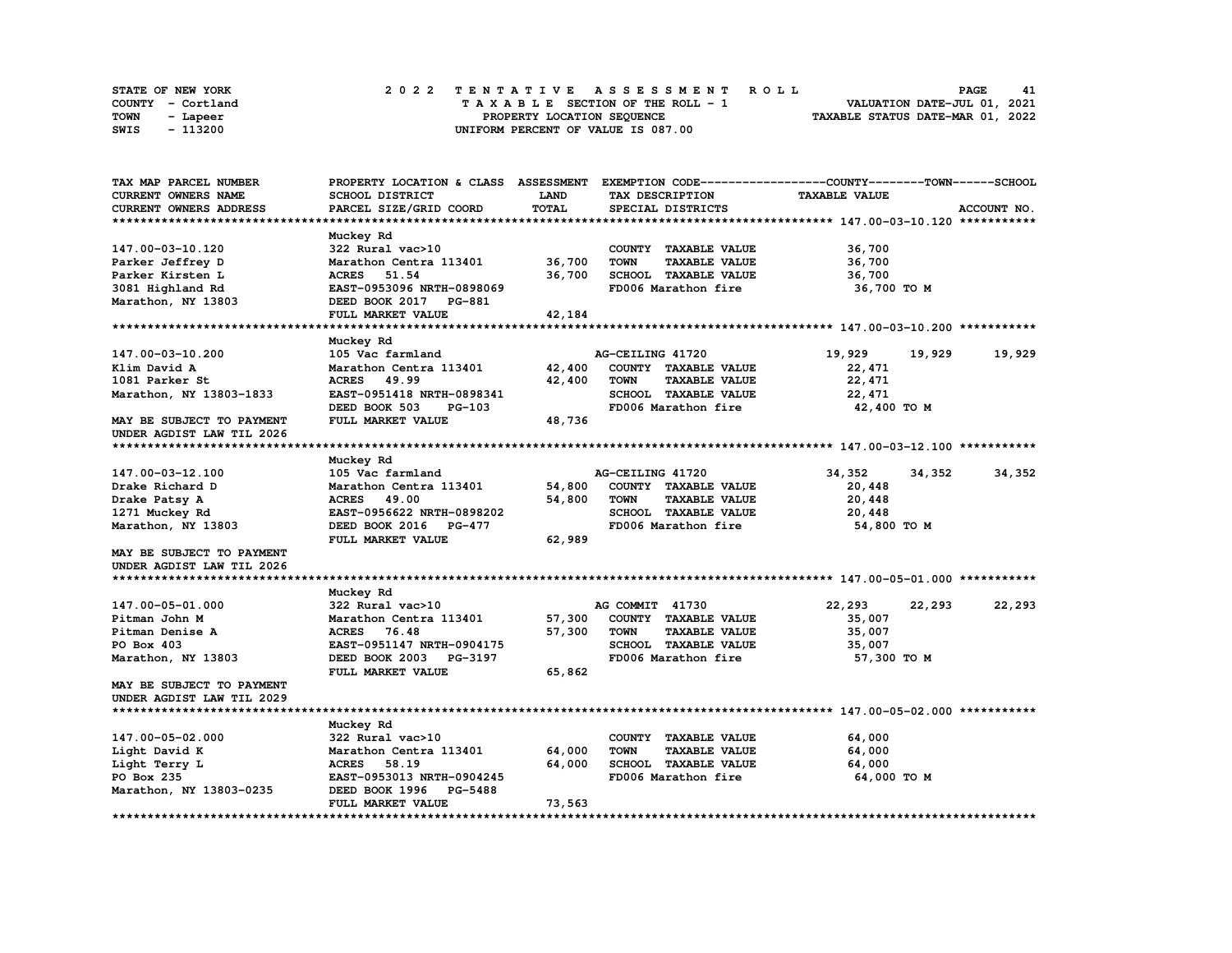|      | STATE OF NEW YORK |  | 2022 TENTATIVE ASSESSMENT ROLL     | 42<br><b>PAGE</b>                |
|------|-------------------|--|------------------------------------|----------------------------------|
|      | COUNTY - Cortland |  | TAXABLE SECTION OF THE ROLL - 1    | VALUATION DATE-JUL 01, 2021      |
| TOWN | - Lapeer          |  | PROPERTY LOCATION SEQUENCE         | TAXABLE STATUS DATE-MAR 01, 2022 |
| SWIS | - 113200          |  | UNIFORM PERCENT OF VALUE IS 087.00 |                                  |

| TAX MAP PARCEL NUMBER         | PROPERTY LOCATION & CLASS ASSESSMENT |        |                                     | EXEMPTION CODE-----------------COUNTY-------TOWN------SCHOOL |        |
|-------------------------------|--------------------------------------|--------|-------------------------------------|--------------------------------------------------------------|--------|
| <b>CURRENT OWNERS NAME</b>    | SCHOOL DISTRICT                      | LAND   | TAX DESCRIPTION                     | <b>TAXABLE VALUE</b>                                         |        |
| <b>CURRENT OWNERS ADDRESS</b> | PARCEL SIZE/GRID COORD               | TOTAL  | SPECIAL DISTRICTS                   | ACCOUNT NO.                                                  |        |
|                               |                                      |        |                                     |                                                              |        |
|                               | Muckey Rd                            |        |                                     |                                                              |        |
| 147.00-05-03.000              | 312 Vac w/imprv                      |        | COUNTY TAXABLE VALUE                | 51,900                                                       |        |
| Norton Robert                 | Marathon Centra 113401               | 21,900 | <b>TOWN</b><br><b>TAXABLE VALUE</b> | 51,900                                                       |        |
| 30 Jewett Ave                 | ACRES 10.12                          | 51,900 | SCHOOL TAXABLE VALUE                | 51,900                                                       |        |
| Cortland, NY 13045            | EAST-0954069 NRTH-0904908            |        | FD006 Marathon fire                 | 51,900 TO M                                                  |        |
|                               | DEED BOOK 2020 PG-1471               |        |                                     |                                                              |        |
|                               | FULL MARKET VALUE                    | 59,655 |                                     |                                                              |        |
|                               |                                      |        |                                     |                                                              |        |
|                               | Muckey Rd                            |        |                                     |                                                              |        |
| 147.00-05-05.000              | 322 Rural vac>10                     |        | COUNTY TAXABLE VALUE                | 23,700                                                       |        |
| Colasurdo Charlene L          | Marathon Centra 113401               | 23,700 | <b>TOWN</b><br><b>TAXABLE VALUE</b> | 23,700                                                       |        |
| 1545 Muckey Rd                | ACRES 11.87                          | 23,700 | SCHOOL TAXABLE VALUE                | 23,700                                                       |        |
| Marathon, NY 13803-1827       | EAST-0953985 NRTH-0904380            |        | FD006 Marathon fire                 | 23,700 TO M                                                  |        |
|                               | DEED BOOK 1998 PG-2496               |        |                                     |                                                              |        |
|                               | FULL MARKET VALUE                    | 27,241 |                                     |                                                              |        |
|                               |                                      |        |                                     |                                                              |        |
|                               | Muckey Rd                            |        |                                     |                                                              |        |
| 147.00-05-07.000              | 312 Vac w/imprv                      |        | COUNTY TAXABLE VALUE                | 20,700                                                       |        |
| Elwyn Robert                  | Marathon Centra 113401               | 17,800 | <b>TAXABLE VALUE</b><br><b>TOWN</b> | 20,700                                                       |        |
| Elwyn Jessica                 | <b>ACRES</b><br>7.00 BANK LERETA     | 20,700 | SCHOOL TAXABLE VALUE                | 20,700                                                       |        |
| 1495 Muckey Rd                | EAST-0954330 NRTH-0904211            |        | FD006 Marathon fire                 | 20,700 TO M                                                  |        |
| Marathon, NY 13803-1825       | DEED BOOK 2019 PG-1293               |        |                                     |                                                              |        |
|                               | FULL MARKET VALUE                    | 23,793 |                                     |                                                              |        |
|                               |                                      |        |                                     |                                                              |        |
|                               | Muckey Rd                            |        |                                     |                                                              |        |
| 147.00-05-11.000              | 322 Rural vac>10                     |        | COUNTY TAXABLE VALUE                | 45,200                                                       |        |
| Colasurdo Charlene L          | Marathon Centra 113401               | 45,200 | <b>TOWN</b><br><b>TAXABLE VALUE</b> | 45,200                                                       |        |
| 1545 Muckey Rd                | ACRES 37.38                          | 45,200 | SCHOOL TAXABLE VALUE                | 45,200                                                       |        |
| Marathon, NY 13803-1827       | EAST-0955233 NRTH-0904495            |        | FD006 Marathon fire                 | 45,200 TO M                                                  |        |
|                               | DEED BOOK 1998 PG-2496               |        |                                     |                                                              |        |
|                               | FULL MARKET VALUE                    | 51,954 |                                     |                                                              |        |
|                               |                                      |        |                                     |                                                              |        |
|                               | Muckey Rd                            |        |                                     |                                                              |        |
| 147.00-05-16.100              | 105 Vac farmland                     |        | AG-CEILING 41720                    | 17,951<br>17,951                                             | 17,951 |
| Howe David E                  | Marathon Centra 113401               | 28,600 | COUNTY TAXABLE VALUE                | 10,649                                                       |        |
| Howe Ingrid                   | ACRES 17.99                          | 28,600 | <b>TOWN</b><br><b>TAXABLE VALUE</b> | 10,649                                                       |        |
| 1342 Muckey Rd                | EAST-0955287 NRTH-0902042            |        | SCHOOL TAXABLE VALUE                | 10,649                                                       |        |
| Marathon, NY 13803-1822       | <b>PG-252</b><br>DEED BOOK 511       |        | FD006 Marathon fire                 | 28,600 то м                                                  |        |
|                               | FULL MARKET VALUE                    | 32,874 |                                     |                                                              |        |
| MAY BE SUBJECT TO PAYMENT     |                                      |        |                                     |                                                              |        |
| UNDER AGDIST LAW TIL 2026     |                                      |        |                                     |                                                              |        |
|                               |                                      |        |                                     |                                                              |        |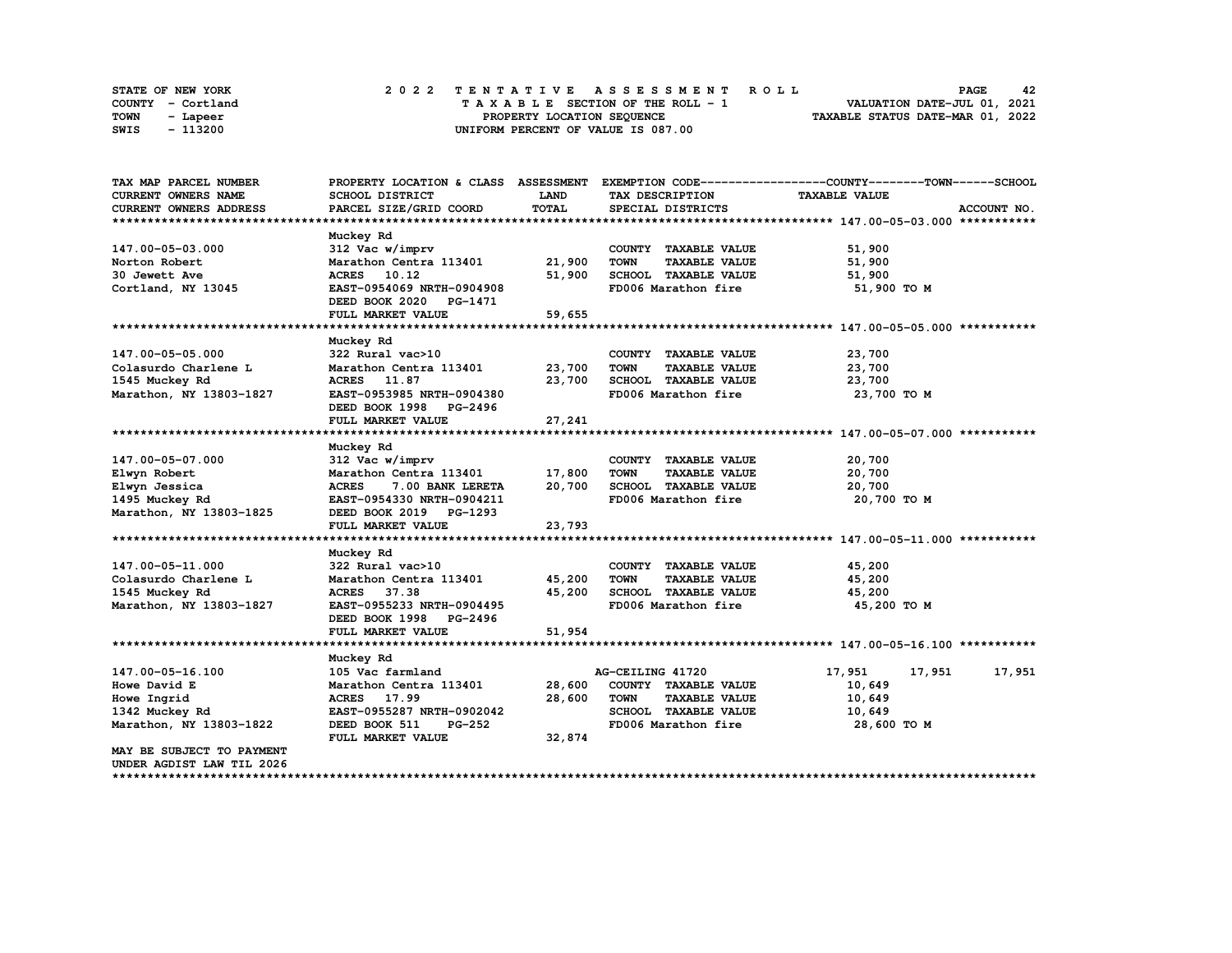| <b>STATE OF NEW YORK</b> |  | 2022 TENTATIVE ASSESSMENT ROLL     |  | PAGE                             | 43 |
|--------------------------|--|------------------------------------|--|----------------------------------|----|
| COUNTY - Cortland        |  | TAXABLE SECTION OF THE ROLL - 1    |  | VALUATION DATE-JUL 01, 2021      |    |
| TOWN<br>- Lapeer         |  | PROPERTY LOCATION SEQUENCE         |  | TAXABLE STATUS DATE-MAR 01, 2022 |    |
| - 113200<br>SWIS         |  | UNIFORM PERCENT OF VALUE IS 087.00 |  |                                  |    |

| TAX MAP PARCEL NUMBER      | PROPERTY LOCATION & CLASS ASSESSMENT |              | EXEMPTION CODE-----------------COUNTY-------TOWN------SCHOOL |                      |             |
|----------------------------|--------------------------------------|--------------|--------------------------------------------------------------|----------------------|-------------|
| <b>CURRENT OWNERS NAME</b> | SCHOOL DISTRICT                      | <b>LAND</b>  | TAX DESCRIPTION                                              | <b>TAXABLE VALUE</b> |             |
| CURRENT OWNERS ADDRESS     | PARCEL SIZE/GRID COORD               | TOTAL        | SPECIAL DISTRICTS                                            |                      | ACCOUNT NO. |
|                            |                                      |              |                                                              |                      |             |
|                            | Muckey Rd                            |              |                                                              |                      |             |
| 147.00-05-25.000           | 322 Rural vac>10                     |              | AG COMMIT 41730                                              | 18,247<br>18,247     | 18,247      |
| Pitman John M              | Marathon Centra 113401               | 22,400       | COUNTY TAXABLE VALUE                                         | 4,153                |             |
| Pitman Denise A            | 10.56<br><b>ACRES</b>                | 22,400       | TOWN<br><b>TAXABLE VALUE</b>                                 | 4,153                |             |
| PO Box 403                 | EAST-0954000 NRTH-0902354            |              | SCHOOL TAXABLE VALUE                                         | 4,153                |             |
| Marathon, NY 13803         | DEED BOOK 2002 PG-3790               |              | FD006 Marathon fire                                          | 22,400 TO M          |             |
|                            | FULL MARKET VALUE                    | 25,747       |                                                              |                      |             |
| MAY BE SUBJECT TO PAYMENT  |                                      |              |                                                              |                      |             |
| UNDER AGDIST LAW TIL 2029  |                                      |              |                                                              |                      |             |
|                            |                                      |              |                                                              |                      |             |
|                            | Muckey Rd                            |              |                                                              |                      |             |
| 147.00-05-28.000           | 322 Rural vac>10                     |              | AG-CEILING 41720                                             | 18,457<br>18,457     | 18,457      |
| Pitman John M              | Marathon Centra 113401               | 121,600 480A | 47460                                                        | 97,300               |             |
| Pitman Denise              | ACRES 114.77                         |              |                                                              | 97,300               | 97,300      |
|                            |                                      | 121,600      | COUNTY TAXABLE VALUE                                         | 5,843                |             |
| PO Box 403                 | EAST-0952703 NRTH-0901891            |              | <b>TOWN</b><br><b>TAXABLE VALUE</b>                          | 5,843                |             |
| Marathon, NY 13803-0403    | DEED BOOK 1996 PG-4264               |              | SCHOOL TAXABLE VALUE                                         | 5,843                |             |
|                            | FULL MARKET VALUE                    | 139,770      | FD006 Marathon fire                                          | 121,600 TO M         |             |
| MAY BE SUBJECT TO PAYMENT  |                                      |              |                                                              |                      |             |
| UNDER RPTL480A UNTIL 2031  |                                      |              |                                                              |                      |             |
|                            |                                      |              |                                                              |                      |             |
|                            | Muckey Rd                            |              |                                                              |                      |             |
| 147.00-05-29.000           | 322 Rural vac>10                     |              | AG-CEILING 41720                                             | 10,536<br>10,536     | 10,536      |
| Pitman Family Trust        | Marathon Centra 113401               | 23,000       | COUNTY TAXABLE VALUE                                         | 12,464               |             |
| 1269 Parker St             | <b>ACRES</b><br>30.00                | 23,000       | <b>TOWN</b><br><b>TAXABLE VALUE</b>                          | 12,464               |             |
| Marathon, NY 13803-1837    | EAST-0952543 NRTH-0902917            |              | SCHOOL TAXABLE VALUE                                         | 12,464               |             |
|                            | DEED BOOK 2018<br><b>PG-2103</b>     |              | FD006 Marathon fire                                          | 23,000 TO M          |             |
| MAY BE SUBJECT TO PAYMENT  | FULL MARKET VALUE                    | 26,437       |                                                              |                      |             |
| UNDER AGDIST LAW TIL 2026  |                                      |              |                                                              |                      |             |
|                            |                                      |              |                                                              |                      |             |
|                            | 1059 Muckey Rd                       |              |                                                              |                      |             |
| 147.00-03-07.000           | 210 1 Family Res                     |              | <b>BAS STAR 41854</b>                                        | $\mathbf 0$<br>0     | 28,200      |
| Burk Leon                  | Marathon Centra 113401               | 17,100       | COUNTY TAXABLE VALUE                                         | 127,000              |             |
| 1059 Muckey Rd             | <b>ACRES</b><br>4.90 BANKCORELOG     | 127,000      | <b>TOWN</b><br><b>TAXABLE VALUE</b>                          | 127,000              |             |
| Marathon, NY 13803-1817    | EAST-0955982 NRTH-0895904            |              | <b>SCHOOL TAXABLE VALUE</b>                                  | 98,800               |             |
|                            | DEED BOOK 2021 PG-4624               |              | FD006 Marathon fire                                          | 127,000 TO M         |             |
|                            | FULL MARKET VALUE                    | 145,977      |                                                              |                      |             |
|                            |                                      |              |                                                              |                      |             |
|                            | 1078 Muckey Rd                       |              |                                                              |                      |             |
| 147.00-03-02.000           | 210 1 Family Res                     |              | COUNTY TAXABLE VALUE                                         | 73,600               |             |
| Cox Linda J                | Marathon Centra 113401               | 13,700       | <b>TOWN</b><br><b>TAXABLE VALUE</b>                          | 73,600               |             |
| 1078 Muckey Rd             | <b>ACRES</b><br>2.25 BANKCORELOG     | 73,600       | <b>SCHOOL TAXABLE VALUE</b>                                  | 73,600               |             |
| Marathon, NY 13803         | EAST-0956363 NRTH-0897037            |              | FD006 Marathon fire                                          | 73,600 TO M          |             |
|                            | DEED BOOK 2018<br>PG-4949            |              |                                                              |                      |             |
|                            | FULL MARKET VALUE                    | 84,598       |                                                              |                      |             |
|                            |                                      |              |                                                              |                      |             |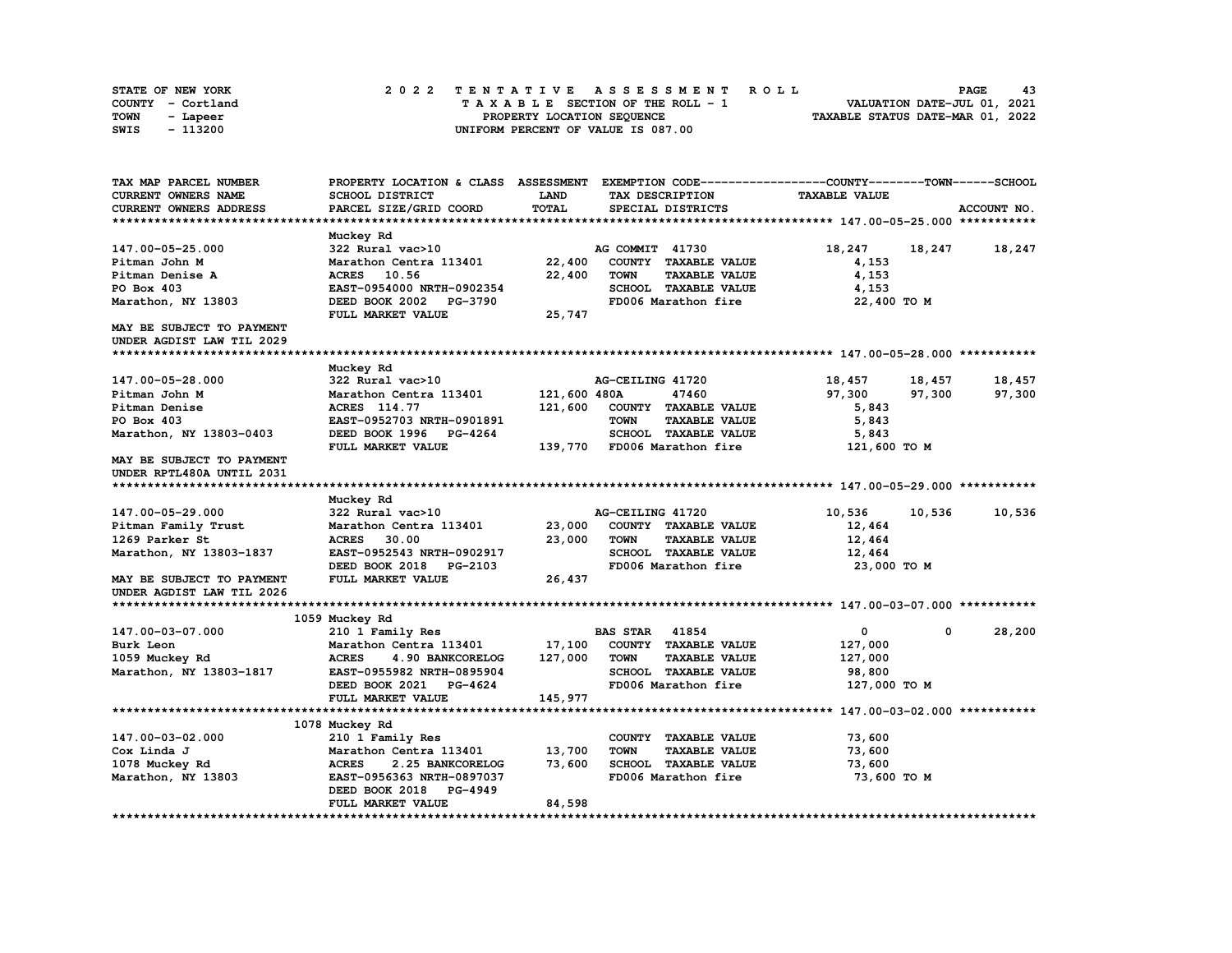| STATE OF NEW YORK | 2022 TENTATIVE ASSESSMENT ROLL     | 44<br><b>PAGE</b>                |
|-------------------|------------------------------------|----------------------------------|
| COUNTY - Cortland | TAXABLE SECTION OF THE ROLL - 1    | VALUATION DATE-JUL 01, 2021      |
| TOWN<br>- Lapeer  | PROPERTY LOCATION SEOUENCE         | TAXABLE STATUS DATE-MAR 01, 2022 |
| - 113200<br>SWIS  | UNIFORM PERCENT OF VALUE IS 087.00 |                                  |

| TAX MAP PARCEL NUMBER                                                             |                                                |              |                                             | PROPERTY LOCATION & CLASS ASSESSMENT EXEMPTION CODE----------------COUNTY-------TOWN------SCHOOL |             |
|-----------------------------------------------------------------------------------|------------------------------------------------|--------------|---------------------------------------------|--------------------------------------------------------------------------------------------------|-------------|
| <b>CURRENT OWNERS NAME</b>                                                        | <b>SCHOOL DISTRICT</b>                         | <b>LAND</b>  | TAX DESCRIPTION                             | <b>TAXABLE VALUE</b>                                                                             |             |
| CURRENT OWNERS ADDRESS                                                            | PARCEL SIZE/GRID COORD                         | TOTAL        | SPECIAL DISTRICTS                           |                                                                                                  | ACCOUNT NO. |
|                                                                                   |                                                |              |                                             |                                                                                                  |             |
|                                                                                   | 1111 Muckey Rd                                 |              |                                             |                                                                                                  |             |
| 147.00-03-09.000                                                                  | 240 Rural res                                  |              | <b>BAS STAR</b> 41854                       | $\mathbf 0$<br>$\mathbf{0}$                                                                      | 28,200      |
| Edwards Nichole R                                                                 | Marathon Centra 113401 54,100 SOL&WND EN 49500 |              |                                             | 25,000<br>25,000                                                                                 | 25,000      |
| 1111 Muckey Rd                                                                    | ACRES 44.96 BANKCORELOG                        |              | 342,100 COUNTY TAXABLE VALUE                | 317,100                                                                                          |             |
| Marathon, NY 13803                                                                | EAST-0955272 NRTH-0896470                      |              | <b>TAXABLE VALUE</b><br><b>TOWN</b>         | 317,100                                                                                          |             |
|                                                                                   | DEED BOOK 2021 PG-5213                         |              | SCHOOL TAXABLE VALUE                        | 288,900                                                                                          |             |
|                                                                                   | FULL MARKET VALUE                              |              | 393,218 FD006 Marathon fire                 | 342,100 TO M                                                                                     |             |
|                                                                                   |                                                |              |                                             |                                                                                                  |             |
|                                                                                   | 1165 Muckey Rd                                 |              | 33 PCT OF VALUE USED FOR EXEMPTION PURPOSES |                                                                                                  |             |
| 147.00-03-12.200                                                                  | 582 Camping park - WTRFNT                      |              | VET COM CT 41131                            | 9,400<br>9,400                                                                                   | $^{\circ}$  |
| Country Hills Campground LLC Marathon Centra 113401                               |                                                |              | 89,800 COUNTY TAXABLE VALUE                 | 405,000                                                                                          |             |
| 1165 Muckey Rd                                                                    | <b>ACRES</b><br>83.01                          | 414,400      | <b>TOWN</b><br><b>TAXABLE VALUE</b>         | 405,000                                                                                          |             |
| Marathon, NY 13803-1819 EAST-0954921 NRTH-0897896                                 |                                                |              | SCHOOL TAXABLE VALUE                        | 414,400                                                                                          |             |
|                                                                                   | DEED BOOK 2012 PG-251                          |              | FD006 Marathon fire                         | 414,400 TO M                                                                                     |             |
|                                                                                   | FULL MARKET VALUE                              | 476,322      |                                             |                                                                                                  |             |
|                                                                                   |                                                |              |                                             |                                                                                                  |             |
|                                                                                   | 1258 Muckey Rd                                 |              |                                             |                                                                                                  |             |
| 147.00-03-01.000                                                                  | 210 1 Family Res                               |              | COUNTY TAXABLE VALUE                        | 70,600                                                                                           |             |
| Drake Richard D                                                                   | Marathon Centra 113401 12,000                  |              | <b>TOWN</b><br><b>TAXABLE VALUE</b>         | 70,600                                                                                           |             |
| Drake Patsy A<br>1271 Muckey Rd<br>Marathon, NY 13803-1820 DEED BOOK 2012 PG-1760 |                                                | 70,600       | SCHOOL TAXABLE VALUE                        | 70,600                                                                                           |             |
|                                                                                   |                                                |              | FD006 Marathon fire                         | 70,600 TO M                                                                                      |             |
|                                                                                   |                                                |              |                                             |                                                                                                  |             |
|                                                                                   | FULL MARKET VALUE                              | 81,149       |                                             |                                                                                                  |             |
|                                                                                   |                                                |              |                                             |                                                                                                  |             |
|                                                                                   | 1310 Muckey Rd                                 |              |                                             |                                                                                                  |             |
| 147.00-05-22.000                                                                  | 210 1 Family Res                               |              | <b>BAS STAR 41854</b>                       | $\mathbf{0}$<br>$\mathbf 0$                                                                      | 28,200      |
| Drake Richard D Jr                                                                | Marathon Centra 113401 13,400                  |              | COUNTY TAXABLE VALUE                        | 127,500                                                                                          |             |
| 1310 Muckey Rd                                                                    | <b>ACRES</b><br>2.01                           | 127,500 TOWN | <b>TAXABLE VALUE</b>                        | 127,500                                                                                          |             |
| Marathon, NY 13803-1821                                                           | EAST-0956100 NRTH-0900853                      |              | SCHOOL TAXABLE VALUE                        | 99,300                                                                                           |             |
|                                                                                   | DEED BOOK 1996 PG-4278                         |              |                                             | FD006 Marathon fire 127,500 TO M                                                                 |             |
|                                                                                   | FULL MARKET VALUE                              | 146,552      |                                             |                                                                                                  |             |
|                                                                                   |                                                |              |                                             |                                                                                                  |             |
|                                                                                   | 1323 Muckey Rd                                 |              |                                             |                                                                                                  |             |
| 147.00-05-19.000                                                                  | 210 1 Family Res                               |              | COUNTY TAXABLE VALUE                        | 113,400                                                                                          |             |
| West Jackie A                                                                     | Marathon Centra 113401                         | 15,500       | <b>TOWN</b><br><b>TAXABLE VALUE</b>         | 113,400                                                                                          |             |
|                                                                                   | <b>ACRES</b><br>3.63 BANKCORELOG               | 113,400      | SCHOOL TAXABLE VALUE                        | 113,400                                                                                          |             |
| 1323 Muckey Rd<br>Marathon, NY 13803                                              | EAST-0955408 NRTH-0900999                      |              | FD006 Marathon fire                         | 113,400 TO M                                                                                     |             |
|                                                                                   | DEED BOOK 2014 PG-3906                         |              |                                             |                                                                                                  |             |
|                                                                                   | FULL MARKET VALUE                              | 130,345      |                                             |                                                                                                  |             |
|                                                                                   |                                                |              |                                             |                                                                                                  |             |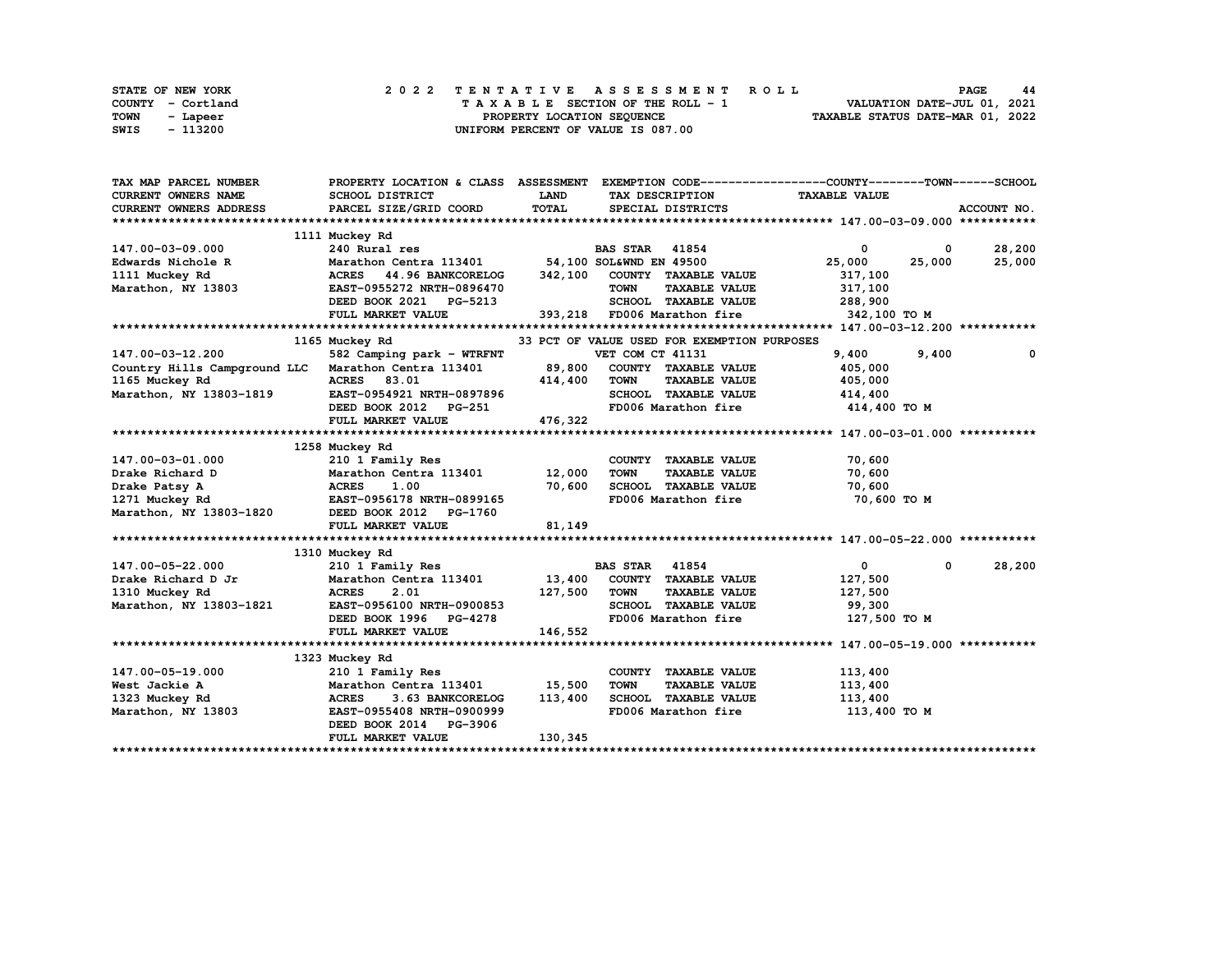| STATE OF NEW YORK | 2022 TENTATIVE ASSESSMENT ROLL     | 45<br><b>PAGE</b>                |
|-------------------|------------------------------------|----------------------------------|
| COUNTY - Cortland | TAXABLE SECTION OF THE ROLL - 1    | VALUATION DATE-JUL 01, 2021      |
| TOWN<br>- Lapeer  | PROPERTY LOCATION SEQUENCE         | TAXABLE STATUS DATE-MAR 01, 2022 |
| - 113200<br>SWIS  | UNIFORM PERCENT OF VALUE IS 087.00 |                                  |

| TAX MAP PARCEL NUMBER      | PROPERTY LOCATION & CLASS ASSESSMENT |                         |                        |                                             | EXEMPTION CODE-----------------COUNTY-------TOWN-----SCHOOL |             |             |
|----------------------------|--------------------------------------|-------------------------|------------------------|---------------------------------------------|-------------------------------------------------------------|-------------|-------------|
| <b>CURRENT OWNERS NAME</b> | SCHOOL DISTRICT                      | <b>LAND</b>             |                        | TAX DESCRIPTION                             | <b>TAXABLE VALUE</b>                                        |             |             |
| CURRENT OWNERS ADDRESS     | PARCEL SIZE/GRID COORD               | TOTAL                   |                        | SPECIAL DISTRICTS                           |                                                             |             | ACCOUNT NO. |
|                            |                                      |                         |                        |                                             |                                                             |             |             |
|                            | 1342 Muckey Rd                       |                         |                        | 90 PCT OF VALUE USED FOR EXEMPTION PURPOSES |                                                             |             |             |
| 147.00-05-18.000           | 210 1 Family Res                     |                         | AGED CTS               | 41800                                       | 56,880                                                      | 56,880      | 56,880      |
| Howe Ingrid                | Marathon Centra 113401               | 23,600 ENH STAR 41834   |                        |                                             | $\mathbf{0}$                                                | 0           | 69,520      |
| 1342 Muckey Rd             | 9.95<br><b>ACRES</b>                 | 126,400                 |                        | COUNTY TAXABLE VALUE                        | 69,520                                                      |             |             |
| Marathon, NY 13803-1822    | EAST-0955651 NRTH-0901435            |                         | <b>TOWN</b>            | <b>TAXABLE VALUE</b>                        | 69,520                                                      |             |             |
|                            | DEED BOOK 339<br>PG-1035             |                         |                        | SCHOOL TAXABLE VALUE                        | 0                                                           |             |             |
|                            | FULL MARKET VALUE                    |                         |                        | 145,287 FD006 Marathon fire                 | 126,400 TO M                                                |             |             |
|                            |                                      |                         |                        |                                             |                                                             |             |             |
|                            | 1361 Muckey Rd                       |                         |                        |                                             |                                                             |             |             |
| 147.00-05-20.000           | 210 1 Family Res                     |                         | <b>BAS STAR</b>        | 41854                                       | $\overline{0}$                                              | $\mathbf 0$ | 28,200      |
| Schumacher Wendy Doreen    | Marathon Centra 113401               | 18,100                  |                        | COUNTY TAXABLE VALUE                        | 113,800                                                     |             |             |
| 1361 Muckey Rd             | <b>ACRES</b><br>5.64 BANKCORELOG     | 113,800                 | <b>TOWN</b>            | <b>TAXABLE VALUE</b>                        | 113,800                                                     |             |             |
| Marathon, NY 13803-1823    | EAST-0955018 NRTH-0901118            |                         |                        | SCHOOL TAXABLE VALUE                        | 85,600                                                      |             |             |
|                            | DEED BOOK 2011 PG-2680               |                         |                        | FD006 Marathon fire                         | 113,800 TO M                                                |             |             |
|                            | FULL MARKET VALUE                    | 130,805                 |                        |                                             |                                                             |             |             |
|                            |                                      |                         |                        |                                             |                                                             |             |             |
|                            | 1378 Muckey Rd                       |                         |                        |                                             |                                                             |             |             |
| 147.00-05-17.000           | 210 1 Family Res                     |                         | AGED S                 | 41804                                       | 0                                                           | 0           | 16,500      |
| Ando Samuel J              | Marathon Centra 113401               |                         | 12,800 ENH STAR 41834  |                                             | $\mathbf{0}$                                                | $\Omega$    | 70,410      |
| 1378 Muckey Rd             | <b>ACRES</b><br>1.52 BANKCORELOG     | 110,000                 |                        | COUNTY TAXABLE VALUE                        | 110,000                                                     |             |             |
| Marathon, NY 13803-1822    | EAST-0955179 NRTH-0901568            |                         | <b>TOWN</b>            | <b>TAXABLE VALUE</b>                        | 110,000                                                     |             |             |
|                            | DEED BOOK 439<br><b>PG-85</b>        |                         | <b>SCHOOL</b>          | <b>TAXABLE VALUE</b>                        | 23,090                                                      |             |             |
|                            | FULL MARKET VALUE                    |                         |                        | 126,437 FD006 Marathon fire                 | 110,000 TO M                                                |             |             |
|                            |                                      |                         |                        |                                             |                                                             |             |             |
|                            | 1381 Muckey Rd                       |                         |                        | 96 PCT OF VALUE USED FOR EXEMPTION PURPOSES |                                                             |             |             |
| 147.00-05-21.000           | 210 1 Family Res                     |                         | VET COM CT 41131       |                                             | 9,400                                                       | 9,400       | 0           |
| Sliker Peter J             | Marathon Centra 113401               | 17,800 VET DIS CT 41141 |                        |                                             | 18,800                                                      | 18,800      | $\Omega$    |
| Sliker Judy F              | <b>ACRES</b><br>5.42                 |                         | 117,400 ENH STAR 41834 |                                             | $\mathbf{0}$                                                | $\Omega$    | 70,410      |
| 1381 Muckey Rd             | EAST-0954734 NRTH-0901360            |                         |                        | COUNTY TAXABLE VALUE                        | 89,200                                                      |             |             |
| Marathon, NY 13803-1823    | DEED BOOK 390<br>$PG-13$             |                         | <b>TOWN</b>            | <b>TAXABLE VALUE</b>                        | 89,200                                                      |             |             |
|                            | FULL MARKET VALUE                    | 134,943                 |                        | SCHOOL TAXABLE VALUE                        | 46,990                                                      |             |             |
|                            |                                      |                         |                        | FD006 Marathon fire                         | 117,400 TO M                                                |             |             |
|                            |                                      |                         |                        |                                             |                                                             |             |             |
|                            | 1399 Muckey Rd                       |                         |                        |                                             |                                                             |             |             |
| 147.00-05-24.000           | 240 Rural res                        |                         | <b>BAS STAR</b>        | 41854                                       | $\mathbf{0}$                                                | $^{\circ}$  | 28,200      |
| Darsky Paul A              | Marathon Centra 113401               | 26,600                  |                        | COUNTY TAXABLE VALUE                        | 177,700                                                     |             |             |
| Rockwell Lori Ann          | ACRES 12.95 BANKCORELOG              | 177,700                 | <b>TOWN</b>            | <b>TAXABLE VALUE</b>                        | 177,700                                                     |             |             |
| 1399 Muckey Rd             | EAST-0954096 NRTH-0901889            |                         |                        | SCHOOL TAXABLE VALUE                        | 149,500                                                     |             |             |
| Marathon, NY 13803         | DEED BOOK 10269 PG-24005             |                         |                        | FD006 Marathon fire                         | 177,700 TO M                                                |             |             |
|                            | FULL MARKET VALUE                    | 204,253                 |                        |                                             |                                                             |             |             |
|                            |                                      |                         |                        |                                             |                                                             |             |             |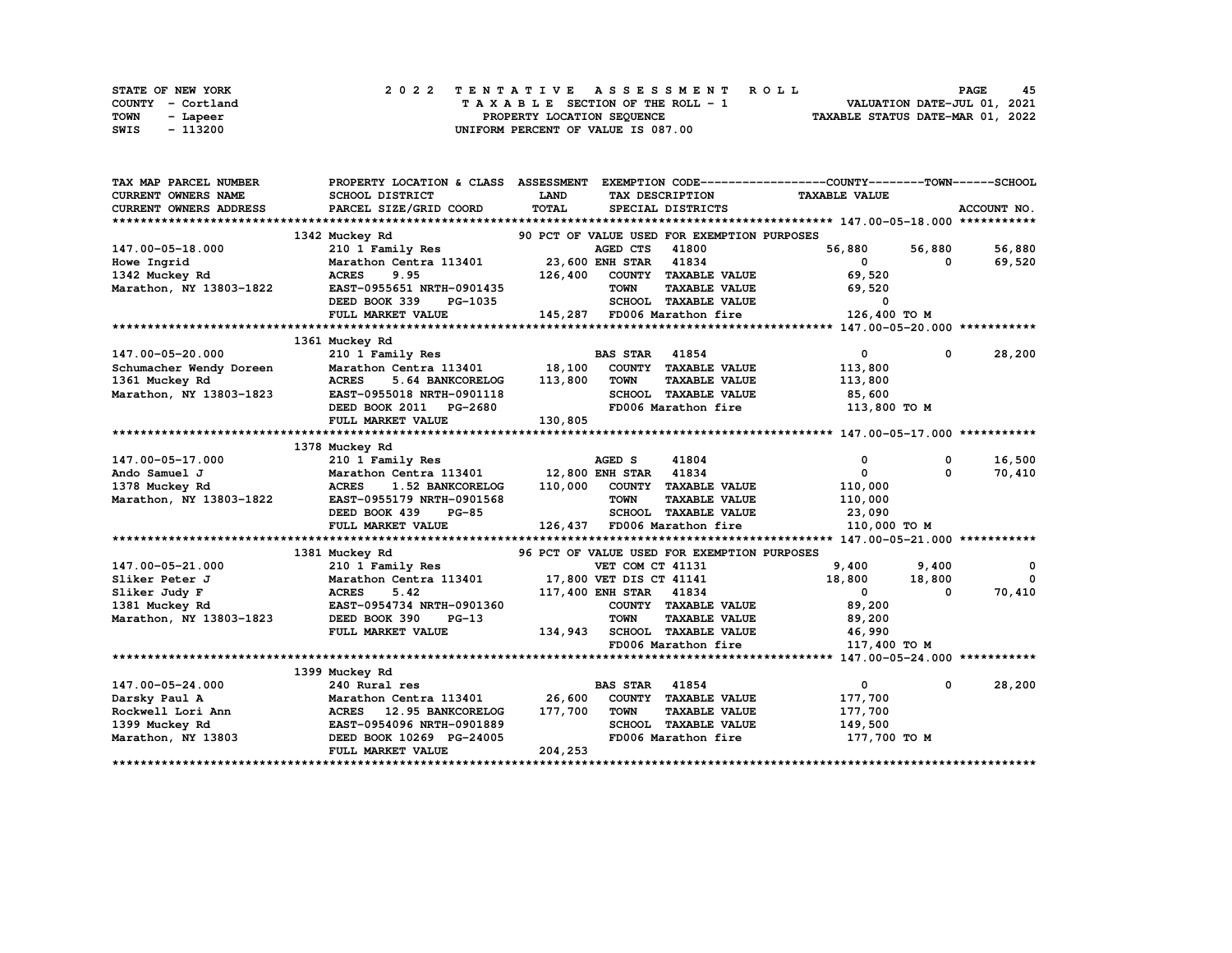| STATE OF NEW YORK | 2022 TENTATIVE ASSESSMENT ROLL     | 46<br><b>PAGE</b>                |
|-------------------|------------------------------------|----------------------------------|
| COUNTY - Cortland | TAXABLE SECTION OF THE ROLL - 1    | VALUATION DATE-JUL 01, 2021      |
| TOWN<br>- Lapeer  | PROPERTY LOCATION SEQUENCE         | TAXABLE STATUS DATE-MAR 01, 2022 |
| - 113200<br>SWIS  | UNIFORM PERCENT OF VALUE IS 087.00 |                                  |

| TAX MAP PARCEL NUMBER                | PROPERTY LOCATION & CLASS ASSESSMENT EXEMPTION CODE----------------COUNTY-------TOWN-----SCHOOL |              |                       |                      |                              |             |
|--------------------------------------|-------------------------------------------------------------------------------------------------|--------------|-----------------------|----------------------|------------------------------|-------------|
| CURRENT OWNERS NAME                  | <b>SCHOOL DISTRICT</b>                                                                          | <b>LAND</b>  |                       | TAX DESCRIPTION      | <b>TAXABLE VALUE</b>         |             |
| CURRENT OWNERS ADDRESS               | PARCEL SIZE/GRID COORD                                                                          | <b>TOTAL</b> |                       | SPECIAL DISTRICTS    |                              | ACCOUNT NO. |
|                                      |                                                                                                 |              |                       |                      |                              |             |
|                                      | 1416 Muckey Rd                                                                                  |              |                       |                      |                              |             |
| 147.00-05-16.200                     | 210 1 Family Res                                                                                |              | <b>BAS STAR 41854</b> |                      | $\overline{0}$<br>$^{\circ}$ | 28,200      |
| Anderson Christopher J               | Marathon Centra 113401                                                                          | 13,400       |                       | COUNTY TAXABLE VALUE | 135,400                      |             |
| Anderson Amanda R                    | <b>ACRES</b><br>2.01                                                                            | 135,400      | <b>TOWN</b>           | <b>TAXABLE VALUE</b> | 135,400                      |             |
| 1416 Muckey Rd                       | EAST-0954734 NRTH-0902246                                                                       |              |                       | SCHOOL TAXABLE VALUE | 107,200                      |             |
| Marathon, NY 13803                   | DEED BOOK 2000 PG-5284                                                                          |              |                       | FD006 Marathon fire  | 135,400 TO M                 |             |
|                                      | FULL MARKET VALUE                                                                               | 155,632      |                       |                      |                              |             |
|                                      |                                                                                                 |              |                       |                      |                              |             |
|                                      | 1426 Muckey Rd                                                                                  |              |                       |                      |                              |             |
| 147.00-05-12.000                     | 242 Rurl res&rec                                                                                |              | AG COMMIT 41730       |                      | 6,382<br>6,382               | 6,382       |
| Corriere Paul                        | Marathon Centra 113401                                                                          | 74,300       |                       | COUNTY TAXABLE VALUE | 166,518                      |             |
| Corriere Christina                   | <b>ACRES</b><br>56.33                                                                           | 172,900      | <b>TOWN</b>           | <b>TAXABLE VALUE</b> | 166,518                      |             |
| 14 N Wright St                       | EAST-0955336 NRTH-0903115                                                                       |              |                       | SCHOOL TAXABLE VALUE | 166,518                      |             |
| Easton, PA 18042                     | DEED BOOK 2001<br>PG-6492                                                                       |              |                       | FD006 Marathon fire  | 172,900 то м                 |             |
|                                      | FULL MARKET VALUE                                                                               | 198,736      |                       |                      |                              |             |
| MAY BE SUBJECT TO PAYMENT            |                                                                                                 |              |                       |                      |                              |             |
| UNDER AGDIST LAW TIL 2029            |                                                                                                 |              |                       |                      |                              |             |
|                                      |                                                                                                 |              |                       |                      |                              |             |
|                                      | 1435 Muckey Rd                                                                                  |              |                       |                      |                              |             |
| 147.00-05-26.000                     | 322 Rural vac>10                                                                                |              |                       | COUNTY TAXABLE VALUE | 23,900                       |             |
| Stephens Lon P                       | Marathon Centra 113401                                                                          | 23,900       | <b>TOWN</b>           | <b>TAXABLE VALUE</b> | 23,900                       |             |
| Stephens Kathryn E                   | ACRES 12.10                                                                                     | 23,900       |                       | SCHOOL TAXABLE VALUE | 23,900                       |             |
| 1449 Muckey Rd                       | EAST-0953928 NRTH-0902877                                                                       |              |                       | FD006 Marathon fire  | 23,900 TO M                  |             |
| Marathon, NY 13803                   | DEED BOOK 2012 PG-1386                                                                          |              |                       |                      |                              |             |
|                                      | FULL MARKET VALUE                                                                               | 27,471       |                       |                      |                              |             |
|                                      |                                                                                                 |              |                       |                      |                              |             |
|                                      | 1449 Muckey Rd                                                                                  |              |                       |                      |                              |             |
| 147.00-05-27.000                     | 210 1 Family Res                                                                                |              |                       | COUNTY TAXABLE VALUE | 157,200                      |             |
| Stephens Lon P                       | Marathon Centra 113401                                                                          | 13,600       | <b>TOWN</b>           | <b>TAXABLE VALUE</b> | 157,200                      |             |
| Stephens Kathryn E<br>1449 Muckey Rd | <b>ACRES</b><br>2.15                                                                            | 157,200      |                       | SCHOOL TAXABLE VALUE | 157,200                      |             |
| 1449 Muckey Rd                       | EAST-0954220 NRTH-0903129                                                                       |              |                       | FD006 Marathon fire  | 157,200 то м                 |             |
| Marathon, NY 13803-1825              | DEED BOOK 1998 PG-1193                                                                          |              |                       |                      |                              |             |
|                                      | FULL MARKET VALUE                                                                               | 180,690      |                       |                      |                              |             |
|                                      |                                                                                                 |              |                       |                      |                              |             |
|                                      | 1455 Muckey Rd                                                                                  |              |                       |                      |                              |             |
| 147.00-05-09.000                     | 314 Rural vac<10                                                                                |              |                       | COUNTY TAXABLE VALUE | 9,500                        |             |
| Stephens Lon                         | Marathon Centra 113401                                                                          | 9,500        | <b>TOWN</b>           | <b>TAXABLE VALUE</b> | 9,500                        |             |
| Stephens Kathryn                     | <b>ACRES</b><br>5.52                                                                            | 9,500        |                       | SCHOOL TAXABLE VALUE | 9,500                        |             |
| 1449 Muckey Rd                       | EAST-0954018 NRTH-0903468                                                                       |              |                       | FD006 Marathon fire  | 9,500 TO M                   |             |
| Marathon, NY 13803-1825              | DEED BOOK 2018 PG-5713                                                                          |              |                       |                      |                              |             |
|                                      | FULL MARKET VALUE                                                                               | 10,920       |                       |                      |                              |             |
|                                      |                                                                                                 |              |                       |                      |                              |             |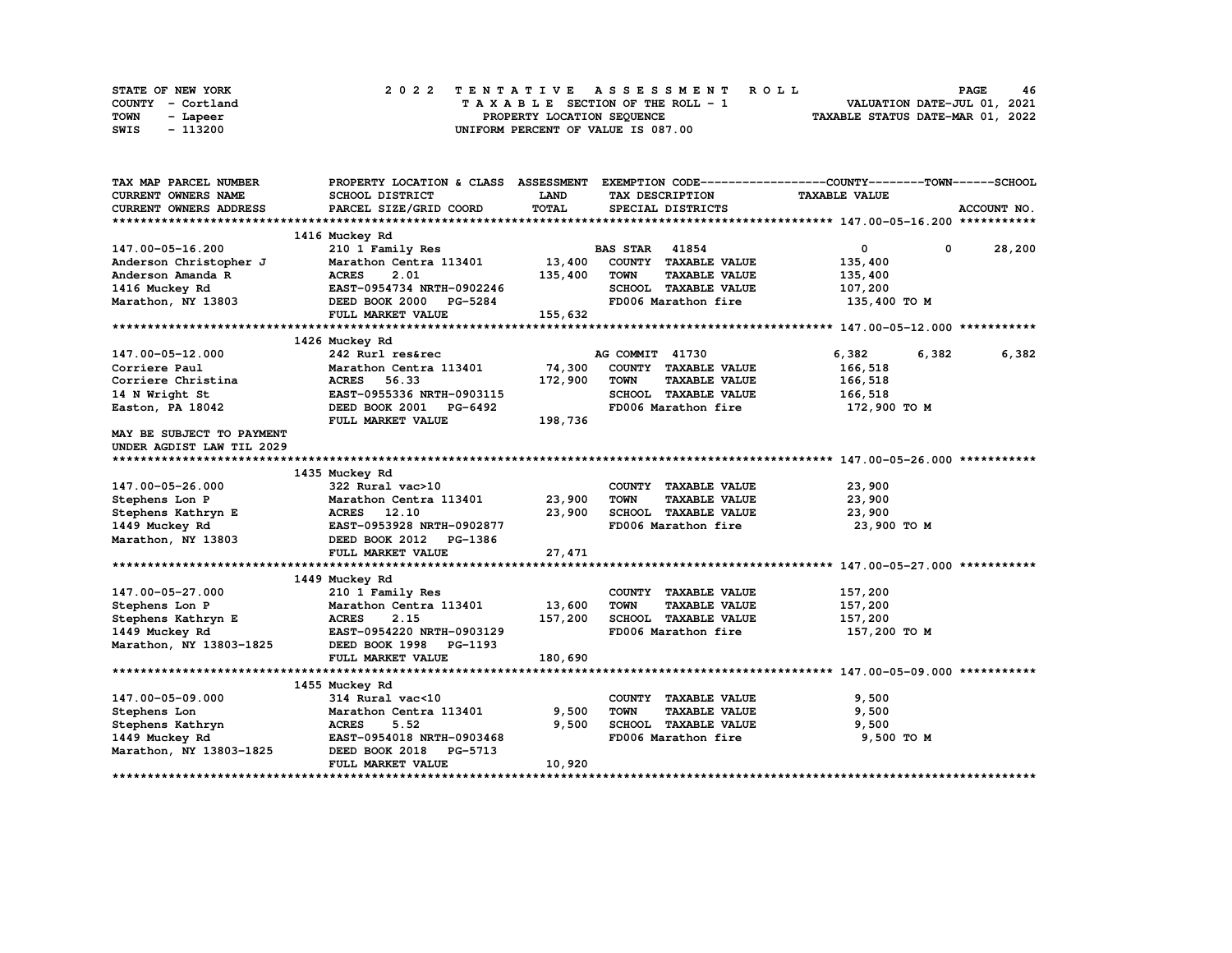| <b>STATE OF NEW YORK</b> |                   |  |  |  |  |  | 2022 TENTATIVE ASSESSMENT ROLL     |  |  |  |  |  |  |                                  | PAGE | 47 |
|--------------------------|-------------------|--|--|--|--|--|------------------------------------|--|--|--|--|--|--|----------------------------------|------|----|
|                          | COUNTY - Cortland |  |  |  |  |  | TAXABLE SECTION OF THE ROLL - 1    |  |  |  |  |  |  | VALUATION DATE-JUL 01, 2021      |      |    |
| TOWN                     | - Lapeer          |  |  |  |  |  | PROPERTY LOCATION SEQUENCE         |  |  |  |  |  |  | TAXABLE STATUS DATE-MAR 01, 2022 |      |    |
| SWIS                     | - 113200          |  |  |  |  |  | UNIFORM PERCENT OF VALUE IS 087.00 |  |  |  |  |  |  |                                  |      |    |

| TAX MAP PARCEL NUMBER      | PROPERTY LOCATION & CLASS ASSESSMENT |             |                           |                      | EXEMPTION CODE-----------------COUNTY-------TOWN------SCHOOL |         |             |
|----------------------------|--------------------------------------|-------------|---------------------------|----------------------|--------------------------------------------------------------|---------|-------------|
| <b>CURRENT OWNERS NAME</b> | SCHOOL DISTRICT                      | <b>LAND</b> |                           | TAX DESCRIPTION      | <b>TAXABLE VALUE</b>                                         |         |             |
| CURRENT OWNERS ADDRESS     | PARCEL SIZE/GRID COORD               | TOTAL       |                           | SPECIAL DISTRICTS    |                                                              |         | ACCOUNT NO. |
|                            |                                      |             |                           |                      |                                                              |         |             |
|                            | 1495 Muckey Rd                       |             |                           |                      |                                                              |         |             |
| 147.00-05-08.000           | 210 1 Family Res                     |             |                           | COUNTY TAXABLE VALUE | 95,800                                                       |         |             |
| Elwyn Robert               | Marathon Centra 113401               | 12,000      | <b>TOWN</b>               | <b>TAXABLE VALUE</b> | 95,800                                                       |         |             |
| Elwyn Jessica              | <b>ACRES</b><br>1.00 BANK LERETA     | 95,800      |                           | SCHOOL TAXABLE VALUE | 95,800                                                       |         |             |
| 1495 Muckey Rd             | EAST-0954344 NRTH-0903951            |             |                           | FD006 Marathon fire  | 95,800 TO M                                                  |         |             |
| Marathon, NY 13803-1825    | DEED BOOK 2019 PG-1293               |             |                           |                      |                                                              |         |             |
|                            | FULL MARKET VALUE                    | 110,115     |                           |                      |                                                              |         |             |
|                            |                                      |             |                           |                      |                                                              |         |             |
|                            | 1545 Muckey Rd                       |             |                           |                      |                                                              |         |             |
| 147.00-05-06.000           | 210 1 Family Res                     |             | <b>BAS STAR</b>           | 41854                | 0                                                            | 0       | 28,200      |
| Colasurdo Charlene L       | Marathon Centra 113401               | 12,700      |                           | COUNTY TAXABLE VALUE | 148,300                                                      |         |             |
| 1545 Muckey Rd             | <b>ACRES</b><br>1.50 BANKCORELOG     | 148,300     | <b>TOWN</b>               | <b>TAXABLE VALUE</b> | 148,300                                                      |         |             |
| Marathon, NY 13803-1827    | EAST-0954488 NRTH-0904528            |             |                           | SCHOOL TAXABLE VALUE | 120,100                                                      |         |             |
|                            | DEED BOOK 1998 PG-2495               |             |                           | FD006 Marathon fire  | 148,300 TO M                                                 |         |             |
|                            | FULL MARKET VALUE                    | 170,460     |                           |                      |                                                              |         |             |
|                            |                                      |             |                           |                      |                                                              |         |             |
|                            | 1271, 1280 Muckey Rd                 |             |                           |                      |                                                              |         |             |
| 147.00-05-23.000           | 112 Dairy farm                       |             | AG 10-YR 41700            |                      | 193,500                                                      | 193,500 | 193,500     |
| Drake Richard D            | Marathon Centra 113401               |             | 343,500 AG 10-YR 41700    |                      | 220,000                                                      | 220,000 | 220,000     |
| Drake Patsy A              | <b>ACRES</b> 300.50                  |             | 1104,900 AG-CEILING 41720 |                      | 164,190                                                      | 164,190 | 164,190     |
| Drake Richard D Jr         | EAST-0954804 NRTH-0900167            |             | <b>BAS STAR</b>           | 41854                | $\mathbf{0}$                                                 | 0       | 28,200      |
| 1271 Muckey Rd             | DEED BOOK 1996 PG-1207               |             |                           | COUNTY TAXABLE VALUE | 527,210                                                      |         |             |
| Marathon, NY 13803-1821    | FULL MARKET VALUE                    | 1270,000    | <b>TOWN</b>               | <b>TAXABLE VALUE</b> | 527,210                                                      |         |             |
|                            |                                      |             |                           | SCHOOL TAXABLE VALUE | 499,010                                                      |         |             |
| MAY BE SUBJECT TO PAYMENT  |                                      |             |                           | FD006 Marathon fire  | 1104,900 TO M                                                |         |             |
| UNDER AGDIST LAW TIL 2026  |                                      |             |                           |                      |                                                              |         |             |
|                            |                                      |             |                           |                      |                                                              |         |             |
|                            | Muster Rd                            |             |                           |                      |                                                              |         |             |
| 148.00-01-09.000           | 322 Rural vac>10                     |             |                           | COUNTY TAXABLE VALUE | 276,500                                                      |         |             |
| Farm East, LLC             | Marathon Centra 113401               | 276,500     | <b>TOWN</b>               | <b>TAXABLE VALUE</b> | 276,500                                                      |         |             |
| 890 McLean Rd              | ACRES 274.10                         | 276,500     |                           | SCHOOL TAXABLE VALUE | 276,500                                                      |         |             |
| Cortland, NY 13045         | EAST-0958416 NRTH-0902492            |             |                           | FD006 Marathon fire  | 276,500 TO M                                                 |         |             |
|                            | DEED BOOK 2012 PG-4694               |             |                           |                      |                                                              |         |             |
|                            | FULL MARKET VALUE                    | 317,816     |                           |                      |                                                              |         |             |
|                            |                                      |             |                           |                      |                                                              |         |             |
|                            | Muster Rd                            |             |                           |                      |                                                              |         |             |
| 148.00-01-16.111           | 105 Vac farmland                     |             | AG-CEILING 41720          |                      | 46,914                                                       | 46,914  | 46,914      |
| Drake Richard D            | Marathon Centra 113401               | 106,000     |                           | COUNTY TAXABLE VALUE | 59,086                                                       |         |             |
| Drake Susan M              | ACRES 109.50                         | 106,000     | <b>TOWN</b>               | <b>TAXABLE VALUE</b> | 59,086                                                       |         |             |
| 1310 Muckey Rd             | EAST-0960102 NRTH-0898264            |             |                           | SCHOOL TAXABLE VALUE | 59,086                                                       |         |             |
| Marathon, NY 13803         | DEED BOOK 2020 PG-2449               |             |                           | FD006 Marathon fire  | 106,000 TO M                                                 |         |             |
|                            | FULL MARKET VALUE                    | 121,839     |                           |                      |                                                              |         |             |
| MAY BE SUBJECT TO PAYMENT  |                                      |             |                           |                      |                                                              |         |             |
| UNDER AGDIST LAW TIL 2026  |                                      |             |                           |                      |                                                              |         |             |
|                            |                                      |             |                           |                      |                                                              |         |             |
|                            |                                      |             |                           |                      |                                                              |         |             |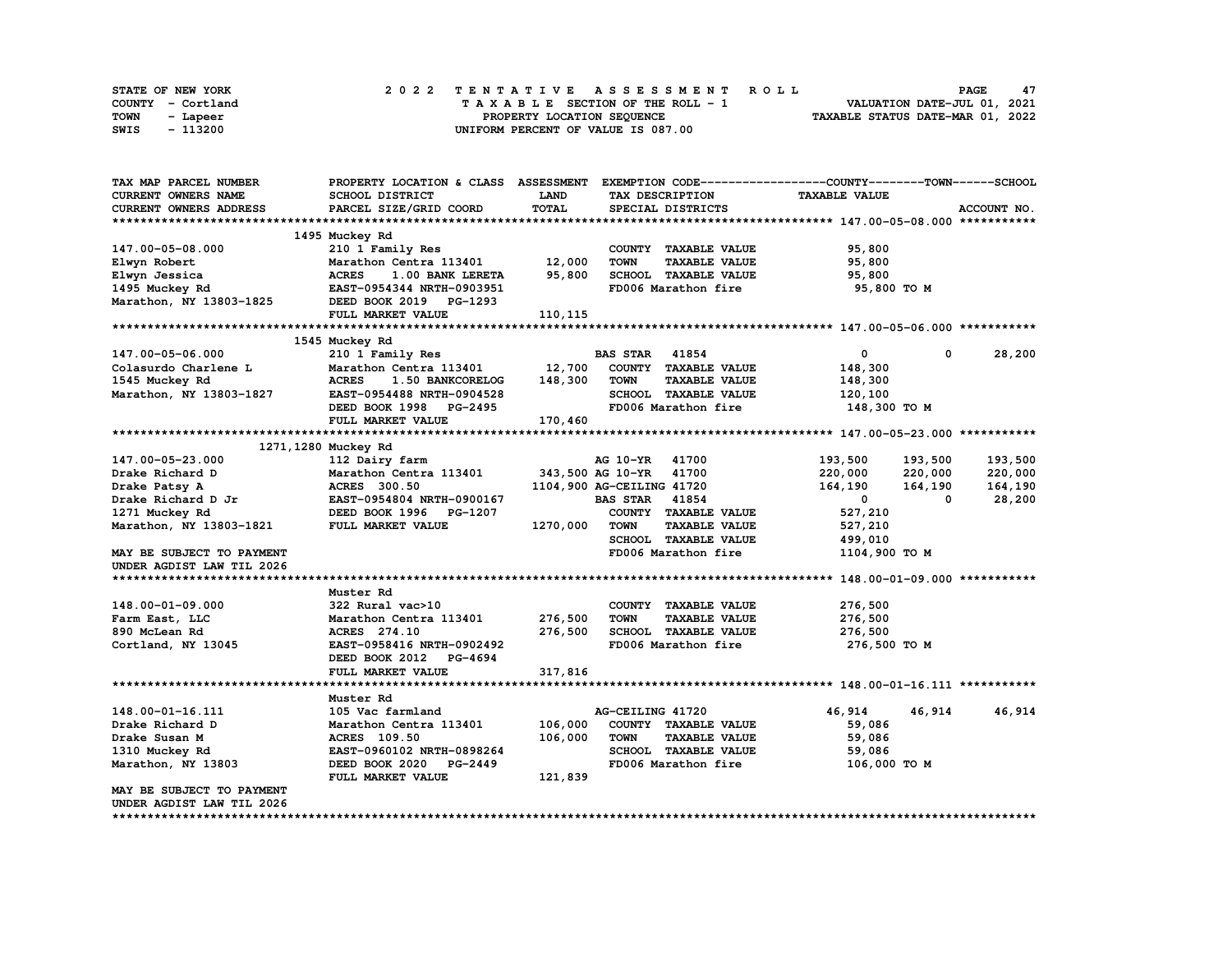| <b>STATE OF NEW YORK</b> | 2022 TENTATIVE ASSESSMENT ROLL     | 48<br><b>PAGE</b>                |
|--------------------------|------------------------------------|----------------------------------|
| COUNTY - Cortland        | TAXABLE SECTION OF THE ROLL - 1    | VALUATION DATE-JUL 01, 2021      |
| TOWN<br>- Lapeer         | PROPERTY LOCATION SEQUENCE         | TAXABLE STATUS DATE-MAR 01, 2022 |
| - 113200<br>SWIS         | UNIFORM PERCENT OF VALUE IS 087.00 |                                  |

| TAX MAP PARCEL NUMBER                                                                                                   |                                                                   |             |                                     | PROPERTY LOCATION & CLASS ASSESSMENT EXEMPTION CODE-----------------COUNTY-------TOWN-----SCHOOL |
|-------------------------------------------------------------------------------------------------------------------------|-------------------------------------------------------------------|-------------|-------------------------------------|--------------------------------------------------------------------------------------------------|
| <b>CURRENT OWNERS NAME</b>                                                                                              | SCHOOL DISTRICT                                                   | <b>LAND</b> | TAX DESCRIPTION                     | <b>TAXABLE VALUE</b>                                                                             |
| CURRENT OWNERS ADDRESS                                                                                                  | PARCEL SIZE/GRID COORD                                            | TOTAL       | SPECIAL DISTRICTS                   | ACCOUNT NO.                                                                                      |
|                                                                                                                         |                                                                   |             |                                     |                                                                                                  |
|                                                                                                                         | Muster Rd                                                         |             |                                     |                                                                                                  |
| 148.00-01-21.112                                                                                                        | 314 Rural vac<10                                                  |             | COUNTY TAXABLE VALUE                | 5,000                                                                                            |
| Crook Brenda A                                                                                                          | Marathon Centra 113401                                            | 5,000       | <b>TAXABLE VALUE</b><br><b>TOWN</b> | 5,000                                                                                            |
| 4448 278th Ave NE                                                                                                       | <b>ACRES</b><br>3.00                                              | 5,000       | SCHOOL TAXABLE VALUE                | 5,000                                                                                            |
| Redmond, WA 98053                                                                                                       | EAST-0961064 NRTH-0895977                                         |             | FD006 Marathon fire                 | 5,000 TO M                                                                                       |
|                                                                                                                         | DEED BOOK 2020 PG-3227                                            |             |                                     |                                                                                                  |
|                                                                                                                         | FULL MARKET VALUE                                                 | 5,747       |                                     |                                                                                                  |
|                                                                                                                         |                                                                   |             |                                     |                                                                                                  |
|                                                                                                                         | 1155 Muster Rd                                                    |             |                                     |                                                                                                  |
| 148.00-01-16.120                                                                                                        | 210 1 Family Res                                                  |             | <b>BAS STAR 41854</b>               | $\mathbf 0$<br>0<br>28,200                                                                       |
| Yerian Daniel                                                                                                           | Marathon Centra 113401                                            | 16,400      | COUNTY TAXABLE VALUE                | 43,000                                                                                           |
| Yerian Monique                                                                                                          | Marathon Centra 113401<br>ACRES 5.00<br>EAST-0960984 NRTH-0898703 | 43,000      | <b>TOWN</b><br><b>TAXABLE VALUE</b> | 43,000                                                                                           |
|                                                                                                                         |                                                                   |             | SCHOOL TAXABLE VALUE                | 14,800                                                                                           |
| 1155 Muster Rd                       EAST-0960984 NRTH-089870<br>Marathon, NY 13803             DEED BOOK 2020   PG-729 |                                                                   |             | FD006 Marathon fire                 | 43,000 TO M                                                                                      |
|                                                                                                                         | FULL MARKET VALUE                                                 | 49,425      |                                     |                                                                                                  |
|                                                                                                                         |                                                                   |             |                                     |                                                                                                  |
|                                                                                                                         | 1217 Muster Rd                                                    |             |                                     |                                                                                                  |
| 148.00-01-16.200                                                                                                        | 210 1 Family Res                                                  |             | <b>BAS STAR 41854</b>               | 28,200<br>$\mathbf{0}$<br>$\mathbf{0}$                                                           |
| Ando Samuel M Jr                                                                                                        | Marathon Centra 113401                                            | 17,300      | COUNTY TAXABLE VALUE                | 93,600                                                                                           |
| 1217 Muster Rd                                                                                                          | <b>ACRES</b><br>5.00 BANKCORELOG                                  | 93,600      | <b>TOWN</b><br><b>TAXABLE VALUE</b> | 93,600                                                                                           |
| Marathon, NY 13803                                                                                                      | EAST-0960966 NRTH-0899201                                         |             | SCHOOL TAXABLE VALUE                | 65,400                                                                                           |
|                                                                                                                         | DEED BOOK 10536 PG-76001                                          |             | FD006 Marathon fire                 | 93,600 TO M                                                                                      |
|                                                                                                                         | FULL MARKET VALUE                                                 | 107,586     |                                     |                                                                                                  |
|                                                                                                                         |                                                                   |             |                                     |                                                                                                  |
|                                                                                                                         | 1229 Muster Rd                                                    |             |                                     |                                                                                                  |
| 148.00-01-15.100                                                                                                        | 210 1 Family Res                                                  |             | COUNTY TAXABLE VALUE                | 17,300                                                                                           |
|                                                                                                                         |                                                                   | 6,200       | <b>TAXABLE VALUE</b><br><b>TOWN</b> |                                                                                                  |
| Macbeth Michael                                                                                                         | Marathon Centra 113401                                            | 17,300      | SCHOOL TAXABLE VALUE                | 17,300                                                                                           |
| Macbeth Nicole                                                                                                          | FRNT 35.00 DPTH 250.00                                            |             | FD006 Marathon fire                 | 17,300                                                                                           |
| 1229 Muster Rd                                                                                                          | EAST-0960987 NRTH-0899582                                         |             |                                     | 17,300 TO M                                                                                      |
| Marathon, NY 13803                                                                                                      | DEED BOOK 2021 PG-2651                                            |             |                                     |                                                                                                  |
|                                                                                                                         | FULL MARKET VALUE                                                 | 19,885      |                                     |                                                                                                  |
|                                                                                                                         |                                                                   |             |                                     |                                                                                                  |
|                                                                                                                         | 1243 Muster Rd                                                    |             |                                     |                                                                                                  |
| 148.00-01-15.200                                                                                                        | 210 1 Family Res                                                  |             | COUNTY TAXABLE VALUE                | 94,800                                                                                           |
| Dowd Billy Joe                                                                                                          | Marathon Centra 113401                                            | 8,500       | <b>TOWN</b><br><b>TAXABLE VALUE</b> | 94,800                                                                                           |
| 5651 N Geiger Ter                                                                                                       | FRNT 215.00 DPTH 113.38                                           | 94,800      | SCHOOL TAXABLE VALUE                | 94,800                                                                                           |
| Dunnellon, FL 34433                                                                                                     | EAST-0961097 NRTH-0899598                                         |             | FD006 Marathon fire                 | 94,800 TO M                                                                                      |
|                                                                                                                         | DEED BOOK 2021 PG-6060                                            |             |                                     |                                                                                                  |
|                                                                                                                         | FULL MARKET VALUE                                                 | 108,966     |                                     |                                                                                                  |
|                                                                                                                         |                                                                   |             |                                     |                                                                                                  |
|                                                                                                                         | 1251 Muster Rd                                                    |             |                                     |                                                                                                  |
| 148.00-01-14.000                                                                                                        | 210 1 Family Res                                                  |             | <b>ENH STAR 41834</b>               | $\mathbf{0}$<br>70,410<br>$\mathbf{0}$                                                           |
| Ferri Robin C                                                                                                           | Marathon Centra 113401                                            | 12,700      | COUNTY TAXABLE VALUE                | 117,900                                                                                          |
| Ferri Diane L                                                                                                           | <b>ACRES</b><br>1.47 BANKCORELOG                                  | 117,900     | <b>TAXABLE VALUE</b><br><b>TOWN</b> | 117,900                                                                                          |
| 1251 Muster Rd                                                                                                          | EAST-0961040 NRTH-0899826                                         |             | SCHOOL TAXABLE VALUE                | 47,490                                                                                           |
| Marathon, NY 13803-2130                                                                                                 | DEED BOOK 1998 PG-1168                                            |             | FD006 Marathon fire                 | 117,900 TO M                                                                                     |
|                                                                                                                         | FULL MARKET VALUE                                                 | 135,517     |                                     |                                                                                                  |
|                                                                                                                         |                                                                   |             |                                     |                                                                                                  |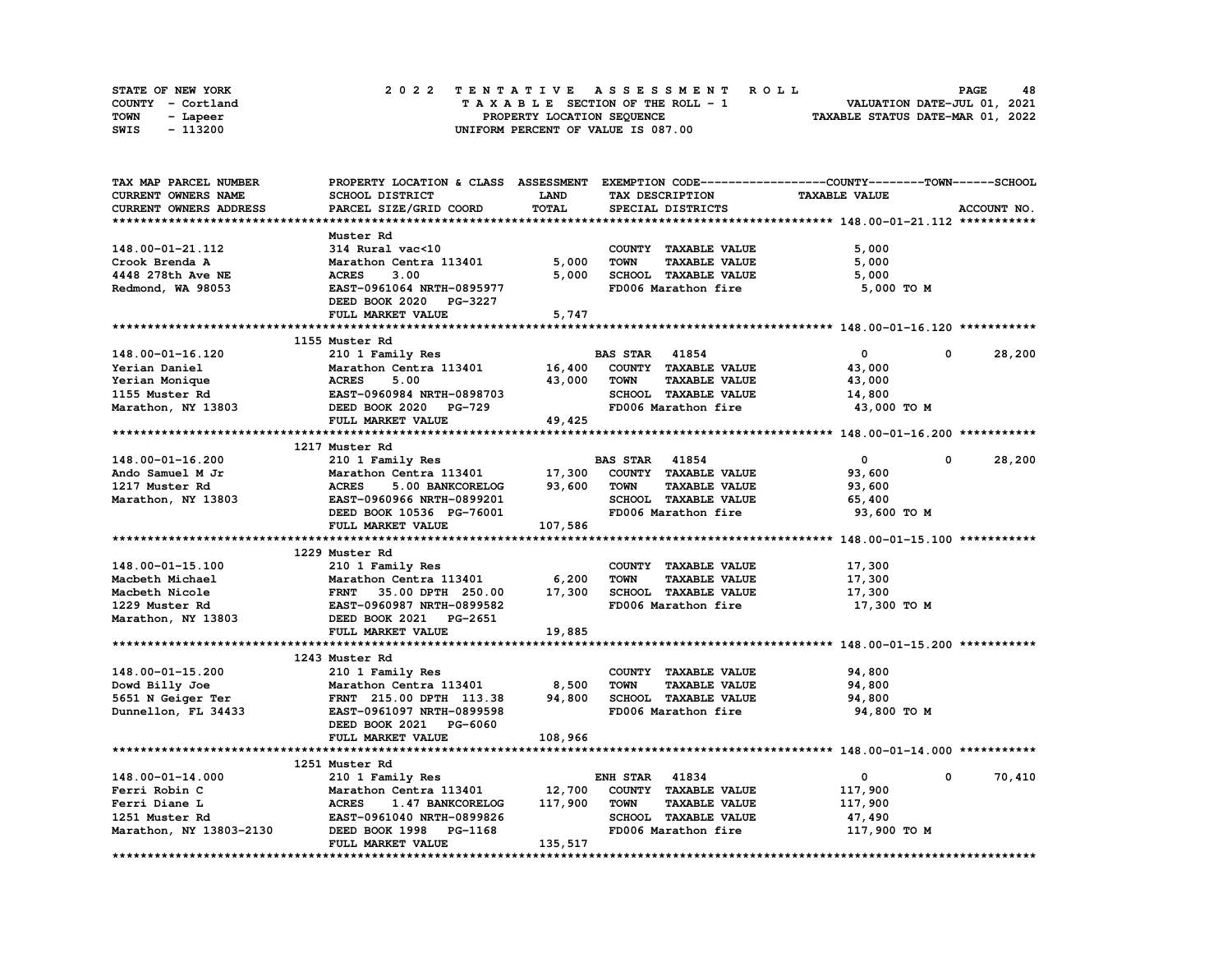|      | <b>STATE OF NEW YORK</b> |  |  |  |  |  | 2022 TENTATIVE ASSESSMENT ROLL     |  |  |  |  |  |  |                                  | <b>PAGE</b> | 49 |
|------|--------------------------|--|--|--|--|--|------------------------------------|--|--|--|--|--|--|----------------------------------|-------------|----|
|      | COUNTY - Cortland        |  |  |  |  |  | TAXABLE SECTION OF THE ROLL - 1    |  |  |  |  |  |  | VALUATION DATE-JUL 01, 2021      |             |    |
| TOWN | - Lapeer                 |  |  |  |  |  | PROPERTY LOCATION SEQUENCE         |  |  |  |  |  |  | TAXABLE STATUS DATE-MAR 01, 2022 |             |    |
| SWIS | - 113200                 |  |  |  |  |  | UNIFORM PERCENT OF VALUE IS 087.00 |  |  |  |  |  |  |                                  |             |    |

| TAX MAP PARCEL NUMBER                       |                                         |             |                                     | PROPERTY LOCATION & CLASS ASSESSMENT EXEMPTION CODE-----------------COUNTY-------TOWN------SCHOOL |
|---------------------------------------------|-----------------------------------------|-------------|-------------------------------------|---------------------------------------------------------------------------------------------------|
| <b>CURRENT OWNERS NAME</b>                  | SCHOOL DISTRICT                         | <b>LAND</b> | TAX DESCRIPTION                     | <b>TAXABLE VALUE</b>                                                                              |
| CURRENT OWNERS ADDRESS                      | PARCEL SIZE/GRID COORD                  | TOTAL       | SPECIAL DISTRICTS                   | ACCOUNT NO.                                                                                       |
|                                             |                                         |             |                                     |                                                                                                   |
|                                             | 1257 Muster Rd                          |             |                                     |                                                                                                   |
| 148.00-01-13.100                            | 210 1 Family Res                        |             | COUNTY TAXABLE VALUE                | 71,600                                                                                            |
| Hugaboom Kenneth A                          | Marathon Centra 113401                  | 12,400      | <b>TAXABLE VALUE</b><br><b>TOWN</b> | 71,600                                                                                            |
| Tripp Karen S                               | <b>ACRES</b><br>1.25 BANK WELLS         | 71,600      | SCHOOL TAXABLE VALUE                | 71,600                                                                                            |
| 1257 Muster Rd                              | EAST-0961029 NRTH-0900039               |             | FD006 Marathon fire                 | 71,600 TO M                                                                                       |
| Marathon, NY 13803 DEED BOOK 10406 PG-18001 |                                         |             |                                     |                                                                                                   |
|                                             |                                         |             |                                     |                                                                                                   |
|                                             | FULL MARKET VALUE                       | 82,299      |                                     |                                                                                                   |
|                                             |                                         |             |                                     |                                                                                                   |
|                                             | 1283 Muster Rd                          |             |                                     |                                                                                                   |
| 148.00-01-12.000                            | 210 1 Family Res                        |             | <b>BAS STAR 41854</b>               | 28,200<br>$\mathbf{0}$<br>$\mathbf{0}$                                                            |
| Weinstein Anastasia                         | Marathon Centra 113401                  | 15,800      | COUNTY TAXABLE VALUE                | 97,200                                                                                            |
| Weinstein David                             | <b>ACRES</b><br>3.84 BANKCORELOG 97,200 |             | <b>TOWN</b><br><b>TAXABLE VALUE</b> | 97,200                                                                                            |
| 1283 Muster Rd                              | EAST-0961016 NRTH-0900461               |             | SCHOOL TAXABLE VALUE                | 69,000                                                                                            |
| Marathon, NY 13803-2130                     | DEED BOOK 2000 PG-265                   |             | FD006 Marathon fire                 | 97,200 TO M                                                                                       |
|                                             | FULL MARKET VALUE                       | 111,724     |                                     |                                                                                                   |
|                                             |                                         |             |                                     |                                                                                                   |
|                                             | 1285 Muster Rd                          |             |                                     |                                                                                                   |
| 148.00-01-13.200                            | 242 Rurl res&rec                        |             | COUNTY TAXABLE VALUE                | 138,900                                                                                           |
| Miller Eli E                                | Marathon Centra 113401                  | 78,500      | <b>TOWN</b><br><b>TAXABLE VALUE</b> | 138,900                                                                                           |
| 1285 Muster Rd                              | <b>ACRES</b> 73.00                      | 138,900     | SCHOOL TAXABLE VALUE                | 138,900                                                                                           |
| Marathon, NY 13803                          | EAST-0959762 NRTH-0900030               |             | FD006 Marathon fire                 | 138,900 то м                                                                                      |
|                                             | DEED BOOK 2019 PG-4031                  |             |                                     |                                                                                                   |
|                                             | FULL MARKET VALUE                       | 159,655     |                                     |                                                                                                   |
|                                             |                                         |             |                                     |                                                                                                   |
|                                             | Parker St                               |             |                                     |                                                                                                   |
| 147.00-02-01.000                            | 314 Rural vac<10                        |             | COUNTY TAXABLE VALUE                | 500                                                                                               |
| Parker Julie L                              | Marathon Centra 113401                  | 500         | <b>TOWN</b><br><b>TAXABLE VALUE</b> | 500                                                                                               |
| 1188 Parker St                              | FRNT 240.00 DPTH 100.00                 | 500         | SCHOOL TAXABLE VALUE                | 500                                                                                               |
|                                             |                                         |             | FD006 Marathon fire                 |                                                                                                   |
| Marathon, NY 13803-1834                     | EAST-0948601 NRTH-0899757               |             |                                     | 500 TO M                                                                                          |
|                                             | DEED BOOK 2008 PG-3998                  |             |                                     |                                                                                                   |
|                                             |                                         |             |                                     |                                                                                                   |
|                                             | FULL MARKET VALUE                       | 575         |                                     |                                                                                                   |
|                                             |                                         |             |                                     |                                                                                                   |
|                                             | Parker St                               |             |                                     |                                                                                                   |
| 147.00-02-02.000                            | 314 Rural vac<10                        |             | COUNTY TAXABLE VALUE                | 10,600                                                                                            |
| Windhausen David J                          | Marathon Centra 113401                  | 10,600      | <b>TOWN</b><br><b>TAXABLE VALUE</b> | 10,600                                                                                            |
| 1240 Parker St                              | <b>ACRES</b><br>1.41                    | 10,600      | SCHOOL TAXABLE VALUE                | 10,600                                                                                            |
| Marathon, NY 13803                          | EAST-0948755 NRTH-0899777               |             | FD006 Marathon fire                 | 10,600 TO M                                                                                       |
|                                             | DEED BOOK 10627 PG-56001                |             |                                     |                                                                                                   |
|                                             | FULL MARKET VALUE                       | 12,184      |                                     |                                                                                                   |
|                                             |                                         |             |                                     |                                                                                                   |
|                                             | Parker St                               |             |                                     |                                                                                                   |
| 147.00-04-01.000                            | 314 Rural vac<10                        |             | COUNTY TAXABLE VALUE                | 14,000                                                                                            |
| Hooey Russell W                             | Marathon Centra 113401 14,000           |             | <b>TOWN</b><br><b>TAXABLE VALUE</b> | 14,000                                                                                            |
|                                             | <b>ACRES</b><br>4.00                    | 14,000      | SCHOOL TAXABLE VALUE                | 14,000                                                                                            |
| Hooey Karen S                               | EAST-0947118 NRTH-0904328               |             | FD006 Marathon fire                 | 14,000 TO M                                                                                       |
| 218 Purdytown Tpke                          | DEED BOOK 483<br>PG-128                 |             |                                     |                                                                                                   |
| Lakeville, PA 18438                         | FULL MARKET VALUE                       | 16,092      |                                     |                                                                                                   |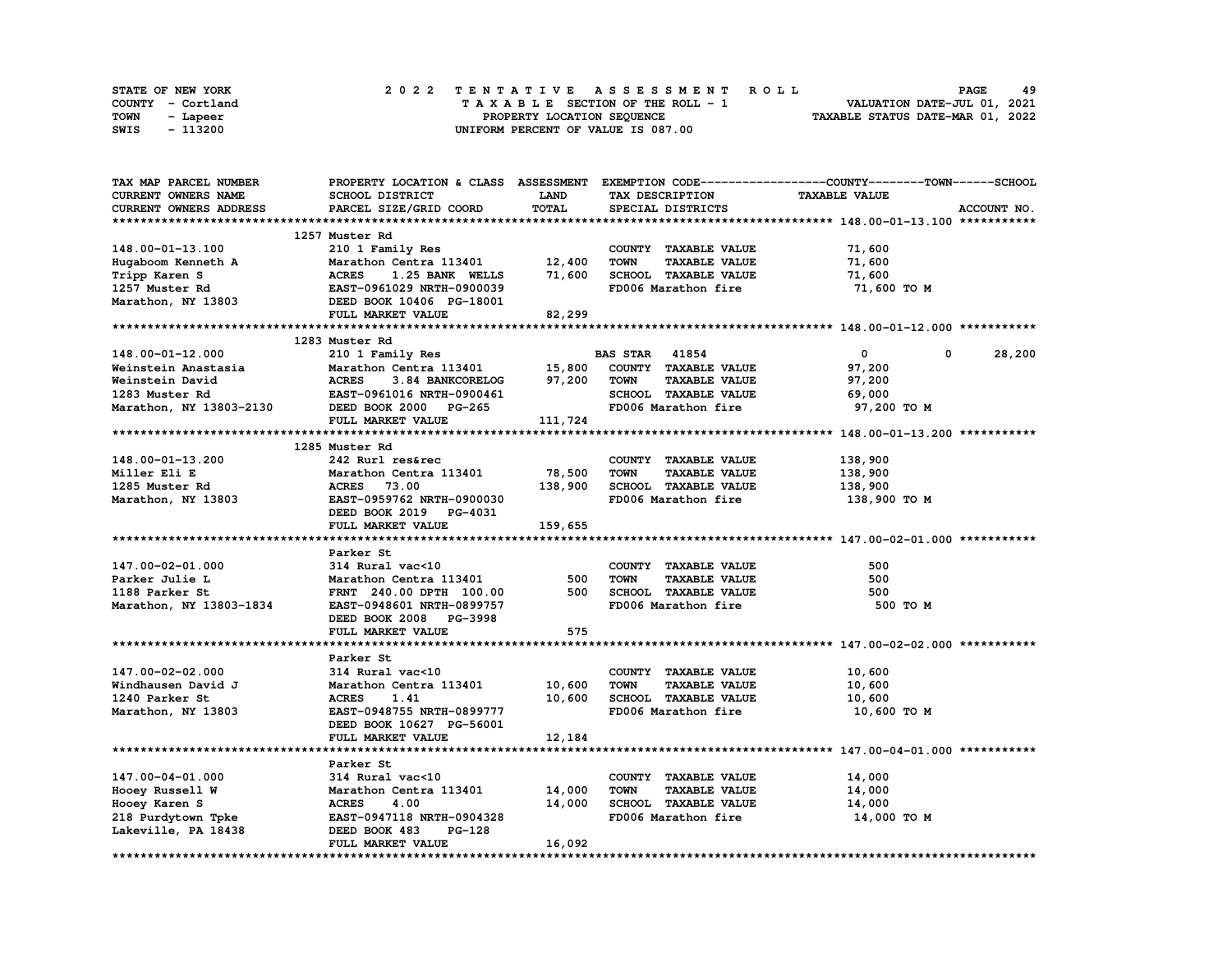| STATE OF NEW YORK | 2022 TENTATIVE ASSESSMENT ROLL     | 50<br><b>PAGE</b>                |
|-------------------|------------------------------------|----------------------------------|
| COUNTY - Cortland | TAXABLE SECTION OF THE ROLL - 1    | VALUATION DATE-JUL 01, 2021      |
| TOWN<br>- Lapeer  | PROPERTY LOCATION SEQUENCE         | TAXABLE STATUS DATE-MAR 01, 2022 |
| - 113200<br>SWIS  | UNIFORM PERCENT OF VALUE IS 087.00 |                                  |

| TAX MAP PARCEL NUMBER         |                           |        | PROPERTY LOCATION & CLASS ASSESSMENT EXEMPTION CODE----------------COUNTY-------TOWN-----SCHOOL |                      |             |
|-------------------------------|---------------------------|--------|-------------------------------------------------------------------------------------------------|----------------------|-------------|
| <b>CURRENT OWNERS NAME</b>    | SCHOOL DISTRICT           | LAND   | TAX DESCRIPTION                                                                                 | <b>TAXABLE VALUE</b> |             |
| <b>CURRENT OWNERS ADDRESS</b> | PARCEL SIZE/GRID COORD    | TOTAL  | SPECIAL DISTRICTS                                                                               |                      | ACCOUNT NO. |
|                               |                           |        |                                                                                                 |                      |             |
|                               | Parker St                 |        |                                                                                                 |                      |             |
| 147.00-04-06.111              | 105 Vac farmland          |        | AG COMMIT 41730                                                                                 | 4,482<br>4,482       | 4,482       |
| Miller Aden N                 | Marathon Centra 113401    | 8,900  | COUNTY TAXABLE VALUE                                                                            | 4,418                |             |
| Miller Clara H                | 7.31<br><b>ACRES</b>      | 8,900  | <b>TAXABLE VALUE</b><br><b>TOWN</b>                                                             | 4,418                |             |
| 1398 Parker St                | EAST-0949489 NRTH-0902607 |        | SCHOOL TAXABLE VALUE                                                                            | 4,418                |             |
| Marathon, NY 13803            | DEED BOOK 2016 PG-237     |        | FD006 Marathon fire                                                                             | 8,900 TO M           |             |
|                               | FULL MARKET VALUE         | 10,230 |                                                                                                 |                      |             |
| MAY BE SUBJECT TO PAYMENT     |                           |        |                                                                                                 |                      |             |
| UNDER AGDIST LAW TIL 2029     |                           |        |                                                                                                 |                      |             |
|                               |                           |        |                                                                                                 |                      |             |
|                               | Parker St                 |        |                                                                                                 |                      |             |
| 147.00-04-06.112              | 105 Vac farmland          |        | AG-CEILING 41720                                                                                | 11,445<br>11,445     | 11,445      |
| Pitman Family Trust           | Marathon Centra 113401    | 17,500 | COUNTY TAXABLE VALUE                                                                            | 6,055                |             |
| 1269 Parker St                | ACRES 14.40               | 17,500 | <b>TAXABLE VALUE</b><br><b>TOWN</b>                                                             | 6,055                |             |
| Marathon, NY 13803-1837       | EAST-0949118 NRTH-0902056 |        | SCHOOL TAXABLE VALUE                                                                            | 6,055                |             |
|                               | DEED BOOK 2018 PG-2103    |        | FD006 Marathon fire                                                                             | 17,500 TO M          |             |
| MAY BE SUBJECT TO PAYMENT     | FULL MARKET VALUE         | 20,115 |                                                                                                 |                      |             |
| UNDER AGDIST LAW TIL 2026     |                           |        |                                                                                                 |                      |             |
|                               |                           |        |                                                                                                 |                      |             |
|                               | Parker St                 |        |                                                                                                 |                      |             |
| 147.00-04-06.120              | 322 Rural vac>10          |        | COUNTY TAXABLE VALUE                                                                            | 33,500               |             |
| Brown Christopher J           | Marathon Centra 113401    | 33,500 | <b>TAXABLE VALUE</b><br><b>TOWN</b>                                                             | 33,500               |             |
| Overton Carrie L              | ACRES 27.53 BANKCORELOG   | 33,500 | SCHOOL TAXABLE VALUE                                                                            | 33,500               |             |
| 1358 Parker St                | EAST-0949750 NRTH-0902976 |        | FD006 Marathon fire                                                                             | 33,500 TO M          |             |
| Marathon, NY 13803-1838       | DEED BOOK 2020 PG-5453    |        |                                                                                                 |                      |             |
|                               | FULL MARKET VALUE         | 38,506 |                                                                                                 |                      |             |
|                               |                           |        |                                                                                                 |                      |             |
|                               | Parker St                 |        |                                                                                                 |                      |             |
| 147.00-04-08.000              | 312 Vac w/imprv           |        | AG-CEILING 41720                                                                                | 21,194<br>21,194     | 21,194      |
| Pitman Family Trust           | Marathon Centra 113401    | 33,300 | COUNTY TAXABLE VALUE                                                                            | 24,506               |             |
| 1269 Parker St                | ACRES 28.21               | 45,700 | <b>TOWN</b><br><b>TAXABLE VALUE</b>                                                             | 24,506               |             |
| Marathon, NY 13803-1837       | EAST-0948983 NRTH-0901412 |        | SCHOOL TAXABLE VALUE                                                                            | 24,506               |             |
|                               | DEED BOOK 2018 PG-2103    |        | FD006 Marathon fire                                                                             | 45,700 TO M          |             |
| MAY BE SUBJECT TO PAYMENT     | FULL MARKET VALUE         | 52,529 |                                                                                                 |                      |             |
| UNDER AGDIST LAW TIL 2026     |                           |        |                                                                                                 |                      |             |
|                               |                           |        |                                                                                                 |                      |             |
|                               | Parker St                 |        |                                                                                                 |                      |             |
| 147.00-04-13.000              | 314 Rural vac<10          |        | AG-CEILING 41720                                                                                | 4,703<br>4,703       | 4,703       |
| Pitman Family Trust           | Marathon Centra 113401    | 7,200  | COUNTY TAXABLE VALUE                                                                            | 2,497                |             |
| 1269 Parker St                | <b>ACRES</b><br>6.01      | 7,200  | <b>TOWN</b><br><b>TAXABLE VALUE</b>                                                             | 2,497                |             |
| Marathon, NY 13803-1837       | EAST-0947730 NRTH-0900884 |        | SCHOOL TAXABLE VALUE                                                                            | 2,497                |             |
|                               | DEED BOOK 2018 PG-2103    |        | FD006 Marathon fire                                                                             | 7,200 TO M           |             |
| MAY BE SUBJECT TO PAYMENT     | FULL MARKET VALUE         | 8,276  |                                                                                                 |                      |             |
| UNDER AGDIST LAW TIL 2026     |                           |        |                                                                                                 |                      |             |
|                               |                           |        |                                                                                                 |                      |             |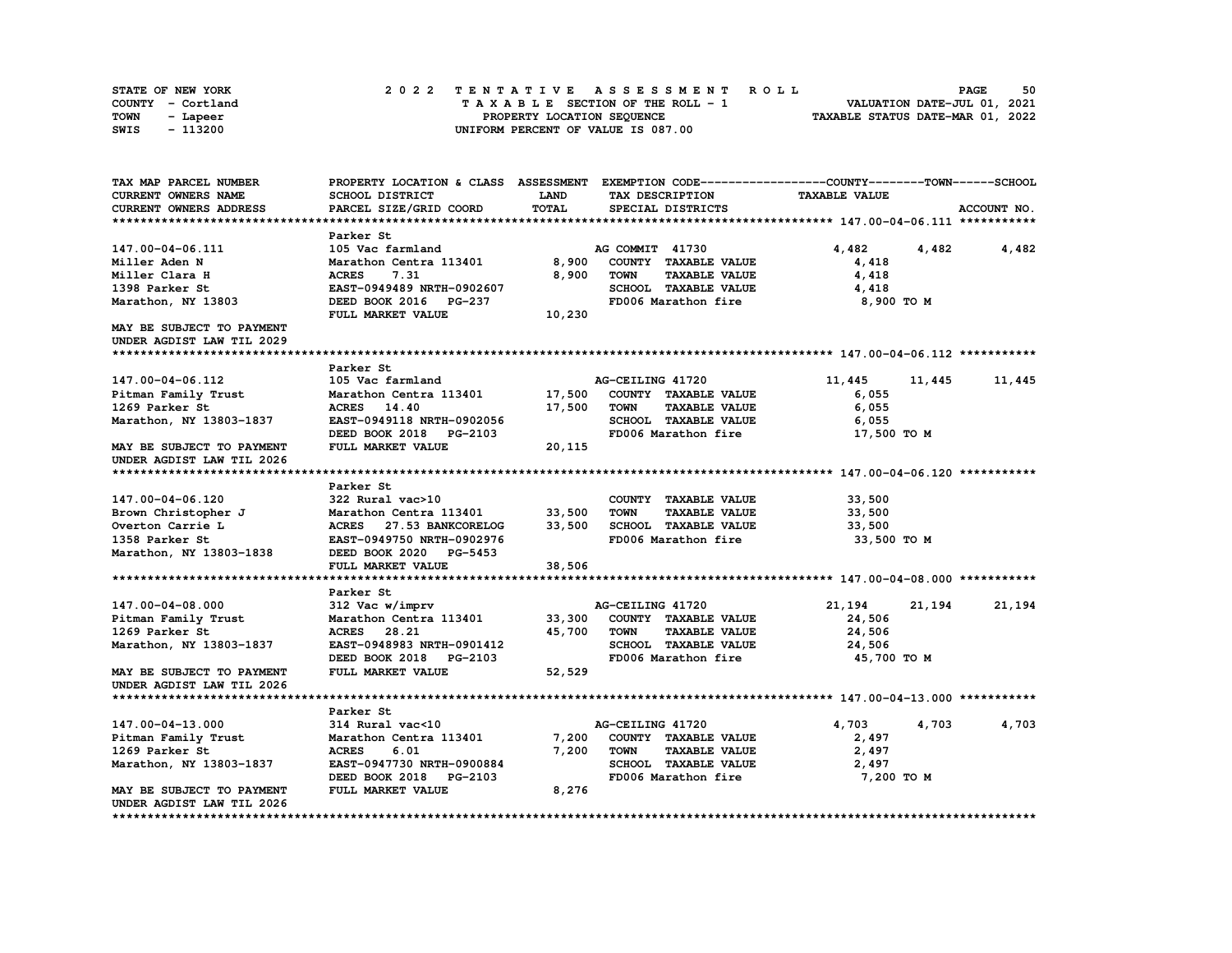|      | <b>STATE OF NEW YORK</b> | 2022 TENTATIVE ASSESSMENT ROLL          | 51<br><b>PAGE</b>                |
|------|--------------------------|-----------------------------------------|----------------------------------|
|      | COUNTY - Cortland        | $T A X A B L E$ SECTION OF THE ROLL - 1 | VALUATION DATE-JUL 01, 2021      |
| TOWN | - Lapeer                 | PROPERTY LOCATION SEQUENCE              | TAXABLE STATUS DATE-MAR 01, 2022 |
| SWIS | - 113200                 | UNIFORM PERCENT OF VALUE IS 087.00      |                                  |

| TAX MAP PARCEL NUMBER                                            |                                                                  |             |                                     | PROPERTY LOCATION & CLASS ASSESSMENT EXEMPTION CODE----------------COUNTY-------TOWN------SCHOOL |             |
|------------------------------------------------------------------|------------------------------------------------------------------|-------------|-------------------------------------|--------------------------------------------------------------------------------------------------|-------------|
| CURRENT OWNERS NAME                                              | SCHOOL DISTRICT                                                  | <b>LAND</b> | TAX DESCRIPTION                     | <b>TAXABLE VALUE</b>                                                                             |             |
| <b>CURRENT OWNERS ADDRESS</b>                                    | PARCEL SIZE/GRID COORD                                           | TOTAL       | SPECIAL DISTRICTS                   |                                                                                                  | ACCOUNT NO. |
|                                                                  |                                                                  |             |                                     |                                                                                                  |             |
|                                                                  | Parker St                                                        |             |                                     |                                                                                                  |             |
| 147.00-04-16.100                                                 | 322 Rural vac>10                                                 |             | COUNTY TAXABLE VALUE                | 23,200                                                                                           |             |
| Lawrence Chad R                                                  | Marathon Centra 113401 23,200                                    |             | <b>TOWN</b><br><b>TAXABLE VALUE</b> | 23,200                                                                                           |             |
| Lawrence Melonie D                                               | ACRES 11.31                                                      | 23,200      | SCHOOL TAXABLE VALUE                | 23,200                                                                                           |             |
| 1377 Parker St                                                   | EAST-0947244 NRTH-0902468                                        |             | FD006 Marathon fire                 | 23,200 TO M                                                                                      |             |
| Marathon, NY 13803                                               | DEED BOOK 2020 PG-2408                                           |             |                                     |                                                                                                  |             |
|                                                                  | FULL MARKET VALUE                                                | 26,667      |                                     |                                                                                                  |             |
|                                                                  |                                                                  |             |                                     |                                                                                                  |             |
|                                                                  | Parker St                                                        |             |                                     |                                                                                                  |             |
| 147.00-04-18.000                                                 | 314 Rural vac<10                                                 |             | COUNTY TAXABLE VALUE                | 19,800                                                                                           |             |
| Hooey Russell W                                                  | Marathon Centra 113401 19,800                                    |             | <b>TOWN</b><br><b>TAXABLE VALUE</b> | 19,800                                                                                           |             |
| Hooey Karen S                                                    | <b>ACRES</b><br>8.55                                             | 19,800      | SCHOOL TAXABLE VALUE                | 19,800                                                                                           |             |
|                                                                  | EAST-0947082 NRTH-0903997                                        |             | FD006 Marathon fire                 | 19,800 TO M                                                                                      |             |
| 218 Purdytown Tpke<br>Lakeville, PA 18438<br>Lakeville, PA 18438 | DEED BOOK 541<br><b>PG-255</b>                                   |             |                                     |                                                                                                  |             |
|                                                                  | FULL MARKET VALUE                                                | 22,759      |                                     |                                                                                                  |             |
|                                                                  |                                                                  |             |                                     |                                                                                                  |             |
|                                                                  | Parker St                                                        |             |                                     |                                                                                                  |             |
| 147.00-05-30.000                                                 | 322 Rural vac>10                                                 |             | AG-CEILING 41720                    | 11,746<br>11,746                                                                                 | 11,746      |
| Pitman Family Trust                                              | Marathon Centra 113401                                           | 57,000      | COUNTY TAXABLE VALUE                | 45,254                                                                                           |             |
| 1269 Parker St                                                   | <b>ACRES</b><br>76.00                                            | 57,000      | TOWN<br><b>TAXABLE VALUE</b>        | 45,254                                                                                           |             |
| Marathon, NY 13803-1837                                          | EAST-0950843 NRTH-0902265                                        |             | SCHOOL TAXABLE VALUE                | 45,254                                                                                           |             |
|                                                                  | DEED BOOK 347 PG-1092                                            |             | FD006 Marathon fire                 | 57,000 TO M                                                                                      |             |
| MAY BE SUBJECT TO PAYMENT                                        | FULL MARKET VALUE                                                | 65,517      |                                     |                                                                                                  |             |
| UNDER AGDIST LAW TIL 2026                                        |                                                                  |             |                                     |                                                                                                  |             |
|                                                                  |                                                                  |             |                                     |                                                                                                  |             |
|                                                                  | Parker St                                                        |             |                                     |                                                                                                  |             |
| 147.00-05-31.000                                                 | JZZ KUTAL VAC>10<br>Marathon Centra 113401 68,600<br>ACRES 60.00 |             | COUNTY TAXABLE VALUE                | 68,600                                                                                           |             |
| Esposito Nicholas J                                              |                                                                  |             | TOWN<br><b>TAXABLE VALUE</b>        | 68,600                                                                                           |             |
| Esposito Linda                                                   | <b>ACRES</b><br>63.29                                            | 68,600      | SCHOOL TAXABLE VALUE                | 68,600                                                                                           |             |
| 25 Hickory Park Rd                                               | EAST-0950503 NRTH-0900389                                        |             | FD006 Marathon fire                 | 68,600 TO M                                                                                      |             |
| Cortland, NY 13045                                               | DEED BOOK 352<br>PG-813                                          |             |                                     |                                                                                                  |             |
|                                                                  | FULL MARKET VALUE                                                | 78,851      |                                     |                                                                                                  |             |
|                                                                  |                                                                  |             |                                     |                                                                                                  |             |
|                                                                  | Parker St                                                        |             |                                     |                                                                                                  |             |
| 156.00-03-01.200                                                 | 322 Rural vac>10                                                 |             | AG-CEILING 41720                    | 30,040<br>30,040                                                                                 | 30,040      |
| Philcrest Land LLC                                               | Marathon Centra 113401                                           | 60,700      | COUNTY TAXABLE VALUE                | 30,660                                                                                           |             |
| 955 Parker St                                                    | 54.60<br><b>ACRES</b>                                            | 60,700      | <b>TOWN</b><br><b>TAXABLE VALUE</b> | 30,660                                                                                           |             |
| Marathon, NY 13803                                               | EAST-0950134 NRTH-0892455                                        |             | SCHOOL TAXABLE VALUE                | 30,660                                                                                           |             |
|                                                                  | DEED BOOK 2020 PG-2104                                           |             | FD006 Marathon fire                 | 60,700 TO M                                                                                      |             |
| MAY BE SUBJECT TO PAYMENT                                        | FULL MARKET VALUE                                                | 69,770      |                                     |                                                                                                  |             |
| UNDER AGDIST LAW TIL 2026                                        |                                                                  |             |                                     |                                                                                                  |             |
|                                                                  |                                                                  |             |                                     |                                                                                                  |             |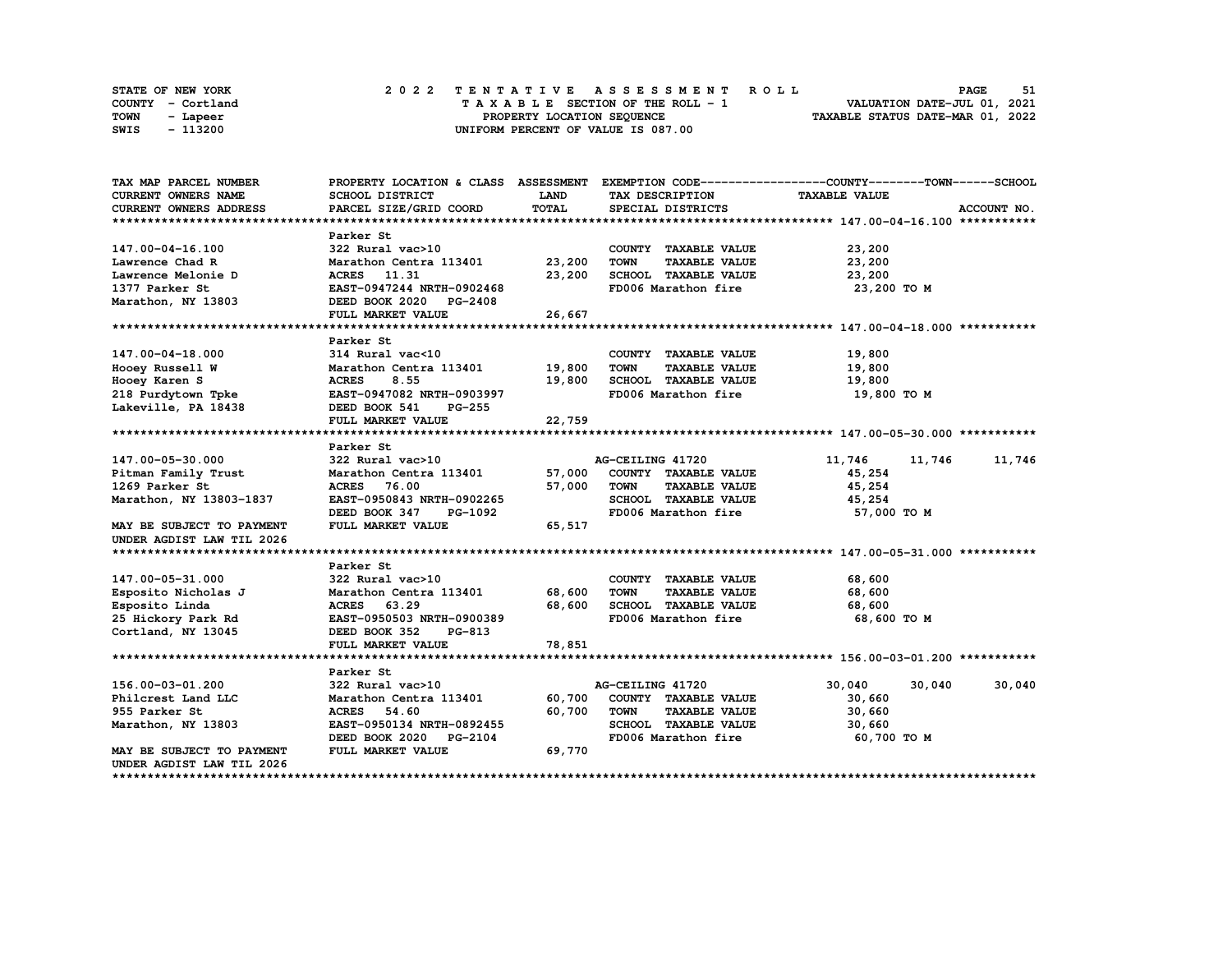|      | <b>STATE OF NEW YORK</b> | 2022 TENTATIVE ASSESSMENT ROLL          | 52<br><b>PAGE</b>                |
|------|--------------------------|-----------------------------------------|----------------------------------|
|      | COUNTY - Cortland        | $T A X A B L E$ SECTION OF THE ROLL - 1 | VALUATION DATE-JUL 01, 2021      |
| TOWN | - Lapeer                 | PROPERTY LOCATION SEQUENCE              | TAXABLE STATUS DATE-MAR 01, 2022 |
| SWIS | - 113200                 | UNIFORM PERCENT OF VALUE IS 087.00      |                                  |

| SCHOOL DISTRICT<br><b>CURRENT OWNERS NAME</b><br><b>LAND</b><br>TAX DESCRIPTION<br><b>TAXABLE VALUE</b><br>TOTAL<br>ACCOUNT NO.<br>CURRENT OWNERS ADDRESS<br>PARCEL SIZE/GRID COORD<br>SPECIAL DISTRICTS<br>Parker St<br>24,000<br>156.00-08-21.000<br>322 Rural vac>10<br>COUNTY TAXABLE VALUE<br>Jennison Robert J<br>Marathon Centra 113401<br>24,000<br><b>TOWN</b><br><b>TAXABLE VALUE</b><br>24,000<br>SCHOOL TAXABLE VALUE<br>ACRES 17.80<br>24,000<br>24,000<br>Jennison Sandra<br>FD006 Marathon fire<br>770 Parker St<br>EAST-0951811 NRTH-0890819<br>24,000 TO M<br>DEED BOOK 2012 PG-5880<br>Marathon, NY 13803<br>FULL MARKET VALUE<br>27,586<br>732 Parker St<br>$\mathbf{0}$<br>28,200<br>156.00-03-03.000<br>210 1 Family Res<br><b>BAS STAR</b> 41854<br>$^{\circ}$<br>Marathon Centra 113401<br>Morehouse Charenda L<br>12,200<br>COUNTY TAXABLE VALUE<br>65,200<br>65,200<br><b>TOWN</b><br><b>TAXABLE VALUE</b><br>732 Parker St<br><b>ACRES</b><br>1.10<br>65,200<br>Marathon, NY 13803<br>EAST-0951093 NRTH-0890378<br>SCHOOL TAXABLE VALUE<br>37,000<br>FD006 Marathon fire<br>DEED BOOK 2003 PG-358<br>65,200 то м<br>74,943<br>FULL MARKET VALUE<br>735 Parker St<br>156.00-03-10.110<br>241 Rural res&ag<br>18,497<br>AG-CEILING 41720<br>18,497<br>18,497<br>Marathon Centra 113401<br>47,000 ENH STAR 41834<br>70,410<br>Kline Robert J<br>0<br>$\Omega$<br><b>ACRES</b><br>735 Parker St<br>27.91<br>158,000<br>COUNTY TAXABLE VALUE<br>139,503<br>Marathon, NY 13803-1928<br>EAST-0950299 NRTH-0890891<br><b>TOWN</b><br><b>TAXABLE VALUE</b><br>139,503<br>DEED BOOK 2017 PG-5219<br>SCHOOL TAXABLE VALUE<br>69,093<br>FULL MARKET VALUE<br>181,609 FD006 Marathon fire<br>MAY BE SUBJECT TO PAYMENT<br>158,000 TO M<br>UNDER AGDIST LAW TIL 2026<br>770 Parker St<br>156.00-08-20.000<br>240 Rural res<br><b>BAS STAR</b> 41854<br>0<br>28,200<br>0<br>60,200 AG-CEILING 41720<br>6,172<br>6,172<br>Jennison Robert J<br>Marathon Centra 113401<br>6,172<br>Jennison Sandra<br><b>ACRES</b> 45.90<br>232,300 COUNTY TAXABLE VALUE<br>226,128<br>770 Parker St<br>EAST-0952049 NRTH-0891537<br><b>TOWN</b><br><b>TAXABLE VALUE</b><br>226,128<br>SCHOOL TAXABLE VALUE<br>Marathon, NY 13803<br>DEED BOOK 10319 PG-14001<br>197,928<br>FULL MARKET VALUE<br>267,011 FD006 Marathon fire<br>232,300 то м<br>MAY BE SUBJECT TO PAYMENT<br>UNDER AGDIST LAW TIL 2026<br>867 Parker St<br>28,200<br>156.00-03-01.110<br><b>BAS STAR 41854</b><br>$\mathbf{0}$<br>270 Mfg housing<br>0<br>13,600<br>COUNTY TAXABLE VALUE<br>Marathon Centra 113401<br>33,600<br>Morsey James A II<br>867 Parker St<br>33,600<br><b>TOWN</b><br><b>TAXABLE VALUE</b><br>land contract-Nicole Gilb<br>33,600<br>SCHOOL TAXABLE VALUE<br>Marathon, NY 13803<br><b>ACRES</b><br>2.15 BANK WELLS<br>5,400<br>EAST-0950717 NRTH-0892971<br>FD006 Marathon fire<br>33,600 TO M<br>DEED BOOK 2014<br><b>PG-6403</b><br>38,621<br><b>FULL MARKET VALUE</b> | TAX MAP PARCEL NUMBER | PROPERTY LOCATION & CLASS ASSESSMENT |  | EXEMPTION CODE------------------COUNTY-------TOWN------SCHOOL |  |
|------------------------------------------------------------------------------------------------------------------------------------------------------------------------------------------------------------------------------------------------------------------------------------------------------------------------------------------------------------------------------------------------------------------------------------------------------------------------------------------------------------------------------------------------------------------------------------------------------------------------------------------------------------------------------------------------------------------------------------------------------------------------------------------------------------------------------------------------------------------------------------------------------------------------------------------------------------------------------------------------------------------------------------------------------------------------------------------------------------------------------------------------------------------------------------------------------------------------------------------------------------------------------------------------------------------------------------------------------------------------------------------------------------------------------------------------------------------------------------------------------------------------------------------------------------------------------------------------------------------------------------------------------------------------------------------------------------------------------------------------------------------------------------------------------------------------------------------------------------------------------------------------------------------------------------------------------------------------------------------------------------------------------------------------------------------------------------------------------------------------------------------------------------------------------------------------------------------------------------------------------------------------------------------------------------------------------------------------------------------------------------------------------------------------------------------------------------------------------------------------------------------------------------------------------------------------------------------------------------------------------------------------------------------------------------------------------------------------------------------------------------------------------------------------------------------------------------------------------------------------------------------------------------------------------------------------------------|-----------------------|--------------------------------------|--|---------------------------------------------------------------|--|
|                                                                                                                                                                                                                                                                                                                                                                                                                                                                                                                                                                                                                                                                                                                                                                                                                                                                                                                                                                                                                                                                                                                                                                                                                                                                                                                                                                                                                                                                                                                                                                                                                                                                                                                                                                                                                                                                                                                                                                                                                                                                                                                                                                                                                                                                                                                                                                                                                                                                                                                                                                                                                                                                                                                                                                                                                                                                                                                                                            |                       |                                      |  |                                                               |  |
|                                                                                                                                                                                                                                                                                                                                                                                                                                                                                                                                                                                                                                                                                                                                                                                                                                                                                                                                                                                                                                                                                                                                                                                                                                                                                                                                                                                                                                                                                                                                                                                                                                                                                                                                                                                                                                                                                                                                                                                                                                                                                                                                                                                                                                                                                                                                                                                                                                                                                                                                                                                                                                                                                                                                                                                                                                                                                                                                                            |                       |                                      |  |                                                               |  |
|                                                                                                                                                                                                                                                                                                                                                                                                                                                                                                                                                                                                                                                                                                                                                                                                                                                                                                                                                                                                                                                                                                                                                                                                                                                                                                                                                                                                                                                                                                                                                                                                                                                                                                                                                                                                                                                                                                                                                                                                                                                                                                                                                                                                                                                                                                                                                                                                                                                                                                                                                                                                                                                                                                                                                                                                                                                                                                                                                            |                       |                                      |  |                                                               |  |
|                                                                                                                                                                                                                                                                                                                                                                                                                                                                                                                                                                                                                                                                                                                                                                                                                                                                                                                                                                                                                                                                                                                                                                                                                                                                                                                                                                                                                                                                                                                                                                                                                                                                                                                                                                                                                                                                                                                                                                                                                                                                                                                                                                                                                                                                                                                                                                                                                                                                                                                                                                                                                                                                                                                                                                                                                                                                                                                                                            |                       |                                      |  |                                                               |  |
|                                                                                                                                                                                                                                                                                                                                                                                                                                                                                                                                                                                                                                                                                                                                                                                                                                                                                                                                                                                                                                                                                                                                                                                                                                                                                                                                                                                                                                                                                                                                                                                                                                                                                                                                                                                                                                                                                                                                                                                                                                                                                                                                                                                                                                                                                                                                                                                                                                                                                                                                                                                                                                                                                                                                                                                                                                                                                                                                                            |                       |                                      |  |                                                               |  |
|                                                                                                                                                                                                                                                                                                                                                                                                                                                                                                                                                                                                                                                                                                                                                                                                                                                                                                                                                                                                                                                                                                                                                                                                                                                                                                                                                                                                                                                                                                                                                                                                                                                                                                                                                                                                                                                                                                                                                                                                                                                                                                                                                                                                                                                                                                                                                                                                                                                                                                                                                                                                                                                                                                                                                                                                                                                                                                                                                            |                       |                                      |  |                                                               |  |
|                                                                                                                                                                                                                                                                                                                                                                                                                                                                                                                                                                                                                                                                                                                                                                                                                                                                                                                                                                                                                                                                                                                                                                                                                                                                                                                                                                                                                                                                                                                                                                                                                                                                                                                                                                                                                                                                                                                                                                                                                                                                                                                                                                                                                                                                                                                                                                                                                                                                                                                                                                                                                                                                                                                                                                                                                                                                                                                                                            |                       |                                      |  |                                                               |  |
|                                                                                                                                                                                                                                                                                                                                                                                                                                                                                                                                                                                                                                                                                                                                                                                                                                                                                                                                                                                                                                                                                                                                                                                                                                                                                                                                                                                                                                                                                                                                                                                                                                                                                                                                                                                                                                                                                                                                                                                                                                                                                                                                                                                                                                                                                                                                                                                                                                                                                                                                                                                                                                                                                                                                                                                                                                                                                                                                                            |                       |                                      |  |                                                               |  |
|                                                                                                                                                                                                                                                                                                                                                                                                                                                                                                                                                                                                                                                                                                                                                                                                                                                                                                                                                                                                                                                                                                                                                                                                                                                                                                                                                                                                                                                                                                                                                                                                                                                                                                                                                                                                                                                                                                                                                                                                                                                                                                                                                                                                                                                                                                                                                                                                                                                                                                                                                                                                                                                                                                                                                                                                                                                                                                                                                            |                       |                                      |  |                                                               |  |
|                                                                                                                                                                                                                                                                                                                                                                                                                                                                                                                                                                                                                                                                                                                                                                                                                                                                                                                                                                                                                                                                                                                                                                                                                                                                                                                                                                                                                                                                                                                                                                                                                                                                                                                                                                                                                                                                                                                                                                                                                                                                                                                                                                                                                                                                                                                                                                                                                                                                                                                                                                                                                                                                                                                                                                                                                                                                                                                                                            |                       |                                      |  |                                                               |  |
|                                                                                                                                                                                                                                                                                                                                                                                                                                                                                                                                                                                                                                                                                                                                                                                                                                                                                                                                                                                                                                                                                                                                                                                                                                                                                                                                                                                                                                                                                                                                                                                                                                                                                                                                                                                                                                                                                                                                                                                                                                                                                                                                                                                                                                                                                                                                                                                                                                                                                                                                                                                                                                                                                                                                                                                                                                                                                                                                                            |                       |                                      |  |                                                               |  |
|                                                                                                                                                                                                                                                                                                                                                                                                                                                                                                                                                                                                                                                                                                                                                                                                                                                                                                                                                                                                                                                                                                                                                                                                                                                                                                                                                                                                                                                                                                                                                                                                                                                                                                                                                                                                                                                                                                                                                                                                                                                                                                                                                                                                                                                                                                                                                                                                                                                                                                                                                                                                                                                                                                                                                                                                                                                                                                                                                            |                       |                                      |  |                                                               |  |
|                                                                                                                                                                                                                                                                                                                                                                                                                                                                                                                                                                                                                                                                                                                                                                                                                                                                                                                                                                                                                                                                                                                                                                                                                                                                                                                                                                                                                                                                                                                                                                                                                                                                                                                                                                                                                                                                                                                                                                                                                                                                                                                                                                                                                                                                                                                                                                                                                                                                                                                                                                                                                                                                                                                                                                                                                                                                                                                                                            |                       |                                      |  |                                                               |  |
|                                                                                                                                                                                                                                                                                                                                                                                                                                                                                                                                                                                                                                                                                                                                                                                                                                                                                                                                                                                                                                                                                                                                                                                                                                                                                                                                                                                                                                                                                                                                                                                                                                                                                                                                                                                                                                                                                                                                                                                                                                                                                                                                                                                                                                                                                                                                                                                                                                                                                                                                                                                                                                                                                                                                                                                                                                                                                                                                                            |                       |                                      |  |                                                               |  |
|                                                                                                                                                                                                                                                                                                                                                                                                                                                                                                                                                                                                                                                                                                                                                                                                                                                                                                                                                                                                                                                                                                                                                                                                                                                                                                                                                                                                                                                                                                                                                                                                                                                                                                                                                                                                                                                                                                                                                                                                                                                                                                                                                                                                                                                                                                                                                                                                                                                                                                                                                                                                                                                                                                                                                                                                                                                                                                                                                            |                       |                                      |  |                                                               |  |
|                                                                                                                                                                                                                                                                                                                                                                                                                                                                                                                                                                                                                                                                                                                                                                                                                                                                                                                                                                                                                                                                                                                                                                                                                                                                                                                                                                                                                                                                                                                                                                                                                                                                                                                                                                                                                                                                                                                                                                                                                                                                                                                                                                                                                                                                                                                                                                                                                                                                                                                                                                                                                                                                                                                                                                                                                                                                                                                                                            |                       |                                      |  |                                                               |  |
|                                                                                                                                                                                                                                                                                                                                                                                                                                                                                                                                                                                                                                                                                                                                                                                                                                                                                                                                                                                                                                                                                                                                                                                                                                                                                                                                                                                                                                                                                                                                                                                                                                                                                                                                                                                                                                                                                                                                                                                                                                                                                                                                                                                                                                                                                                                                                                                                                                                                                                                                                                                                                                                                                                                                                                                                                                                                                                                                                            |                       |                                      |  |                                                               |  |
|                                                                                                                                                                                                                                                                                                                                                                                                                                                                                                                                                                                                                                                                                                                                                                                                                                                                                                                                                                                                                                                                                                                                                                                                                                                                                                                                                                                                                                                                                                                                                                                                                                                                                                                                                                                                                                                                                                                                                                                                                                                                                                                                                                                                                                                                                                                                                                                                                                                                                                                                                                                                                                                                                                                                                                                                                                                                                                                                                            |                       |                                      |  |                                                               |  |
|                                                                                                                                                                                                                                                                                                                                                                                                                                                                                                                                                                                                                                                                                                                                                                                                                                                                                                                                                                                                                                                                                                                                                                                                                                                                                                                                                                                                                                                                                                                                                                                                                                                                                                                                                                                                                                                                                                                                                                                                                                                                                                                                                                                                                                                                                                                                                                                                                                                                                                                                                                                                                                                                                                                                                                                                                                                                                                                                                            |                       |                                      |  |                                                               |  |
|                                                                                                                                                                                                                                                                                                                                                                                                                                                                                                                                                                                                                                                                                                                                                                                                                                                                                                                                                                                                                                                                                                                                                                                                                                                                                                                                                                                                                                                                                                                                                                                                                                                                                                                                                                                                                                                                                                                                                                                                                                                                                                                                                                                                                                                                                                                                                                                                                                                                                                                                                                                                                                                                                                                                                                                                                                                                                                                                                            |                       |                                      |  |                                                               |  |
|                                                                                                                                                                                                                                                                                                                                                                                                                                                                                                                                                                                                                                                                                                                                                                                                                                                                                                                                                                                                                                                                                                                                                                                                                                                                                                                                                                                                                                                                                                                                                                                                                                                                                                                                                                                                                                                                                                                                                                                                                                                                                                                                                                                                                                                                                                                                                                                                                                                                                                                                                                                                                                                                                                                                                                                                                                                                                                                                                            |                       |                                      |  |                                                               |  |
|                                                                                                                                                                                                                                                                                                                                                                                                                                                                                                                                                                                                                                                                                                                                                                                                                                                                                                                                                                                                                                                                                                                                                                                                                                                                                                                                                                                                                                                                                                                                                                                                                                                                                                                                                                                                                                                                                                                                                                                                                                                                                                                                                                                                                                                                                                                                                                                                                                                                                                                                                                                                                                                                                                                                                                                                                                                                                                                                                            |                       |                                      |  |                                                               |  |
|                                                                                                                                                                                                                                                                                                                                                                                                                                                                                                                                                                                                                                                                                                                                                                                                                                                                                                                                                                                                                                                                                                                                                                                                                                                                                                                                                                                                                                                                                                                                                                                                                                                                                                                                                                                                                                                                                                                                                                                                                                                                                                                                                                                                                                                                                                                                                                                                                                                                                                                                                                                                                                                                                                                                                                                                                                                                                                                                                            |                       |                                      |  |                                                               |  |
|                                                                                                                                                                                                                                                                                                                                                                                                                                                                                                                                                                                                                                                                                                                                                                                                                                                                                                                                                                                                                                                                                                                                                                                                                                                                                                                                                                                                                                                                                                                                                                                                                                                                                                                                                                                                                                                                                                                                                                                                                                                                                                                                                                                                                                                                                                                                                                                                                                                                                                                                                                                                                                                                                                                                                                                                                                                                                                                                                            |                       |                                      |  |                                                               |  |
|                                                                                                                                                                                                                                                                                                                                                                                                                                                                                                                                                                                                                                                                                                                                                                                                                                                                                                                                                                                                                                                                                                                                                                                                                                                                                                                                                                                                                                                                                                                                                                                                                                                                                                                                                                                                                                                                                                                                                                                                                                                                                                                                                                                                                                                                                                                                                                                                                                                                                                                                                                                                                                                                                                                                                                                                                                                                                                                                                            |                       |                                      |  |                                                               |  |
|                                                                                                                                                                                                                                                                                                                                                                                                                                                                                                                                                                                                                                                                                                                                                                                                                                                                                                                                                                                                                                                                                                                                                                                                                                                                                                                                                                                                                                                                                                                                                                                                                                                                                                                                                                                                                                                                                                                                                                                                                                                                                                                                                                                                                                                                                                                                                                                                                                                                                                                                                                                                                                                                                                                                                                                                                                                                                                                                                            |                       |                                      |  |                                                               |  |
|                                                                                                                                                                                                                                                                                                                                                                                                                                                                                                                                                                                                                                                                                                                                                                                                                                                                                                                                                                                                                                                                                                                                                                                                                                                                                                                                                                                                                                                                                                                                                                                                                                                                                                                                                                                                                                                                                                                                                                                                                                                                                                                                                                                                                                                                                                                                                                                                                                                                                                                                                                                                                                                                                                                                                                                                                                                                                                                                                            |                       |                                      |  |                                                               |  |
|                                                                                                                                                                                                                                                                                                                                                                                                                                                                                                                                                                                                                                                                                                                                                                                                                                                                                                                                                                                                                                                                                                                                                                                                                                                                                                                                                                                                                                                                                                                                                                                                                                                                                                                                                                                                                                                                                                                                                                                                                                                                                                                                                                                                                                                                                                                                                                                                                                                                                                                                                                                                                                                                                                                                                                                                                                                                                                                                                            |                       |                                      |  |                                                               |  |
|                                                                                                                                                                                                                                                                                                                                                                                                                                                                                                                                                                                                                                                                                                                                                                                                                                                                                                                                                                                                                                                                                                                                                                                                                                                                                                                                                                                                                                                                                                                                                                                                                                                                                                                                                                                                                                                                                                                                                                                                                                                                                                                                                                                                                                                                                                                                                                                                                                                                                                                                                                                                                                                                                                                                                                                                                                                                                                                                                            |                       |                                      |  |                                                               |  |
|                                                                                                                                                                                                                                                                                                                                                                                                                                                                                                                                                                                                                                                                                                                                                                                                                                                                                                                                                                                                                                                                                                                                                                                                                                                                                                                                                                                                                                                                                                                                                                                                                                                                                                                                                                                                                                                                                                                                                                                                                                                                                                                                                                                                                                                                                                                                                                                                                                                                                                                                                                                                                                                                                                                                                                                                                                                                                                                                                            |                       |                                      |  |                                                               |  |
|                                                                                                                                                                                                                                                                                                                                                                                                                                                                                                                                                                                                                                                                                                                                                                                                                                                                                                                                                                                                                                                                                                                                                                                                                                                                                                                                                                                                                                                                                                                                                                                                                                                                                                                                                                                                                                                                                                                                                                                                                                                                                                                                                                                                                                                                                                                                                                                                                                                                                                                                                                                                                                                                                                                                                                                                                                                                                                                                                            |                       |                                      |  |                                                               |  |
|                                                                                                                                                                                                                                                                                                                                                                                                                                                                                                                                                                                                                                                                                                                                                                                                                                                                                                                                                                                                                                                                                                                                                                                                                                                                                                                                                                                                                                                                                                                                                                                                                                                                                                                                                                                                                                                                                                                                                                                                                                                                                                                                                                                                                                                                                                                                                                                                                                                                                                                                                                                                                                                                                                                                                                                                                                                                                                                                                            |                       |                                      |  |                                                               |  |
|                                                                                                                                                                                                                                                                                                                                                                                                                                                                                                                                                                                                                                                                                                                                                                                                                                                                                                                                                                                                                                                                                                                                                                                                                                                                                                                                                                                                                                                                                                                                                                                                                                                                                                                                                                                                                                                                                                                                                                                                                                                                                                                                                                                                                                                                                                                                                                                                                                                                                                                                                                                                                                                                                                                                                                                                                                                                                                                                                            |                       |                                      |  |                                                               |  |
|                                                                                                                                                                                                                                                                                                                                                                                                                                                                                                                                                                                                                                                                                                                                                                                                                                                                                                                                                                                                                                                                                                                                                                                                                                                                                                                                                                                                                                                                                                                                                                                                                                                                                                                                                                                                                                                                                                                                                                                                                                                                                                                                                                                                                                                                                                                                                                                                                                                                                                                                                                                                                                                                                                                                                                                                                                                                                                                                                            |                       |                                      |  |                                                               |  |
|                                                                                                                                                                                                                                                                                                                                                                                                                                                                                                                                                                                                                                                                                                                                                                                                                                                                                                                                                                                                                                                                                                                                                                                                                                                                                                                                                                                                                                                                                                                                                                                                                                                                                                                                                                                                                                                                                                                                                                                                                                                                                                                                                                                                                                                                                                                                                                                                                                                                                                                                                                                                                                                                                                                                                                                                                                                                                                                                                            |                       |                                      |  |                                                               |  |
|                                                                                                                                                                                                                                                                                                                                                                                                                                                                                                                                                                                                                                                                                                                                                                                                                                                                                                                                                                                                                                                                                                                                                                                                                                                                                                                                                                                                                                                                                                                                                                                                                                                                                                                                                                                                                                                                                                                                                                                                                                                                                                                                                                                                                                                                                                                                                                                                                                                                                                                                                                                                                                                                                                                                                                                                                                                                                                                                                            |                       |                                      |  |                                                               |  |
|                                                                                                                                                                                                                                                                                                                                                                                                                                                                                                                                                                                                                                                                                                                                                                                                                                                                                                                                                                                                                                                                                                                                                                                                                                                                                                                                                                                                                                                                                                                                                                                                                                                                                                                                                                                                                                                                                                                                                                                                                                                                                                                                                                                                                                                                                                                                                                                                                                                                                                                                                                                                                                                                                                                                                                                                                                                                                                                                                            |                       |                                      |  |                                                               |  |
|                                                                                                                                                                                                                                                                                                                                                                                                                                                                                                                                                                                                                                                                                                                                                                                                                                                                                                                                                                                                                                                                                                                                                                                                                                                                                                                                                                                                                                                                                                                                                                                                                                                                                                                                                                                                                                                                                                                                                                                                                                                                                                                                                                                                                                                                                                                                                                                                                                                                                                                                                                                                                                                                                                                                                                                                                                                                                                                                                            |                       |                                      |  |                                                               |  |
|                                                                                                                                                                                                                                                                                                                                                                                                                                                                                                                                                                                                                                                                                                                                                                                                                                                                                                                                                                                                                                                                                                                                                                                                                                                                                                                                                                                                                                                                                                                                                                                                                                                                                                                                                                                                                                                                                                                                                                                                                                                                                                                                                                                                                                                                                                                                                                                                                                                                                                                                                                                                                                                                                                                                                                                                                                                                                                                                                            |                       |                                      |  |                                                               |  |
|                                                                                                                                                                                                                                                                                                                                                                                                                                                                                                                                                                                                                                                                                                                                                                                                                                                                                                                                                                                                                                                                                                                                                                                                                                                                                                                                                                                                                                                                                                                                                                                                                                                                                                                                                                                                                                                                                                                                                                                                                                                                                                                                                                                                                                                                                                                                                                                                                                                                                                                                                                                                                                                                                                                                                                                                                                                                                                                                                            |                       |                                      |  |                                                               |  |
|                                                                                                                                                                                                                                                                                                                                                                                                                                                                                                                                                                                                                                                                                                                                                                                                                                                                                                                                                                                                                                                                                                                                                                                                                                                                                                                                                                                                                                                                                                                                                                                                                                                                                                                                                                                                                                                                                                                                                                                                                                                                                                                                                                                                                                                                                                                                                                                                                                                                                                                                                                                                                                                                                                                                                                                                                                                                                                                                                            |                       |                                      |  |                                                               |  |
|                                                                                                                                                                                                                                                                                                                                                                                                                                                                                                                                                                                                                                                                                                                                                                                                                                                                                                                                                                                                                                                                                                                                                                                                                                                                                                                                                                                                                                                                                                                                                                                                                                                                                                                                                                                                                                                                                                                                                                                                                                                                                                                                                                                                                                                                                                                                                                                                                                                                                                                                                                                                                                                                                                                                                                                                                                                                                                                                                            |                       |                                      |  |                                                               |  |
|                                                                                                                                                                                                                                                                                                                                                                                                                                                                                                                                                                                                                                                                                                                                                                                                                                                                                                                                                                                                                                                                                                                                                                                                                                                                                                                                                                                                                                                                                                                                                                                                                                                                                                                                                                                                                                                                                                                                                                                                                                                                                                                                                                                                                                                                                                                                                                                                                                                                                                                                                                                                                                                                                                                                                                                                                                                                                                                                                            |                       |                                      |  |                                                               |  |
|                                                                                                                                                                                                                                                                                                                                                                                                                                                                                                                                                                                                                                                                                                                                                                                                                                                                                                                                                                                                                                                                                                                                                                                                                                                                                                                                                                                                                                                                                                                                                                                                                                                                                                                                                                                                                                                                                                                                                                                                                                                                                                                                                                                                                                                                                                                                                                                                                                                                                                                                                                                                                                                                                                                                                                                                                                                                                                                                                            |                       |                                      |  |                                                               |  |
|                                                                                                                                                                                                                                                                                                                                                                                                                                                                                                                                                                                                                                                                                                                                                                                                                                                                                                                                                                                                                                                                                                                                                                                                                                                                                                                                                                                                                                                                                                                                                                                                                                                                                                                                                                                                                                                                                                                                                                                                                                                                                                                                                                                                                                                                                                                                                                                                                                                                                                                                                                                                                                                                                                                                                                                                                                                                                                                                                            |                       |                                      |  |                                                               |  |
|                                                                                                                                                                                                                                                                                                                                                                                                                                                                                                                                                                                                                                                                                                                                                                                                                                                                                                                                                                                                                                                                                                                                                                                                                                                                                                                                                                                                                                                                                                                                                                                                                                                                                                                                                                                                                                                                                                                                                                                                                                                                                                                                                                                                                                                                                                                                                                                                                                                                                                                                                                                                                                                                                                                                                                                                                                                                                                                                                            |                       |                                      |  |                                                               |  |
|                                                                                                                                                                                                                                                                                                                                                                                                                                                                                                                                                                                                                                                                                                                                                                                                                                                                                                                                                                                                                                                                                                                                                                                                                                                                                                                                                                                                                                                                                                                                                                                                                                                                                                                                                                                                                                                                                                                                                                                                                                                                                                                                                                                                                                                                                                                                                                                                                                                                                                                                                                                                                                                                                                                                                                                                                                                                                                                                                            |                       |                                      |  |                                                               |  |
|                                                                                                                                                                                                                                                                                                                                                                                                                                                                                                                                                                                                                                                                                                                                                                                                                                                                                                                                                                                                                                                                                                                                                                                                                                                                                                                                                                                                                                                                                                                                                                                                                                                                                                                                                                                                                                                                                                                                                                                                                                                                                                                                                                                                                                                                                                                                                                                                                                                                                                                                                                                                                                                                                                                                                                                                                                                                                                                                                            |                       |                                      |  |                                                               |  |
|                                                                                                                                                                                                                                                                                                                                                                                                                                                                                                                                                                                                                                                                                                                                                                                                                                                                                                                                                                                                                                                                                                                                                                                                                                                                                                                                                                                                                                                                                                                                                                                                                                                                                                                                                                                                                                                                                                                                                                                                                                                                                                                                                                                                                                                                                                                                                                                                                                                                                                                                                                                                                                                                                                                                                                                                                                                                                                                                                            |                       |                                      |  |                                                               |  |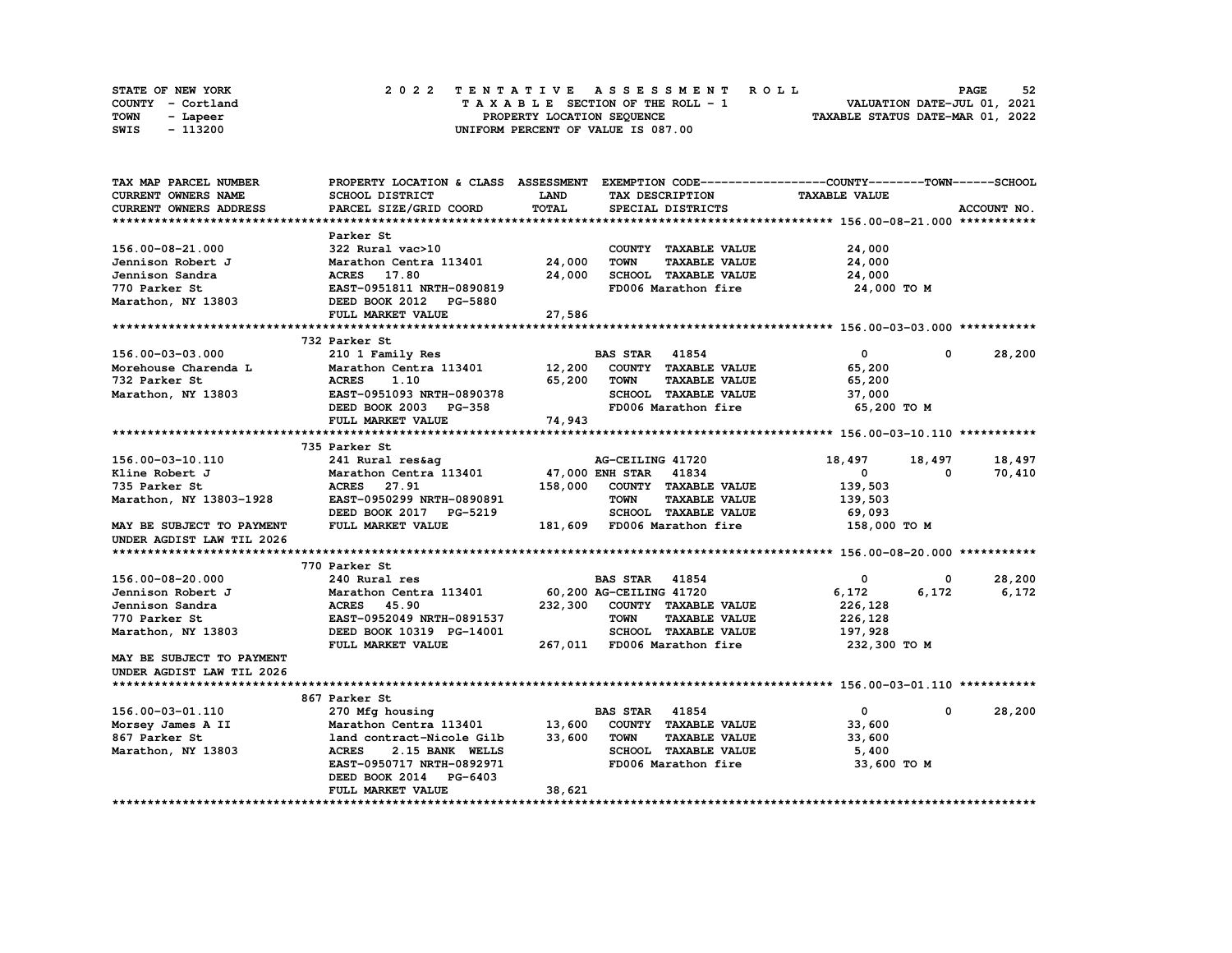|      | STATE OF NEW YORK | 2022 TENTATIVE ASSESSMENT ROLL     | 53<br><b>PAGE</b>                |
|------|-------------------|------------------------------------|----------------------------------|
|      | COUNTY - Cortland | TAXABLE SECTION OF THE ROLL - 1    | VALUATION DATE-JUL 01, 2021      |
| TOWN | - Lapeer          | PROPERTY LOCATION SEQUENCE         | TAXABLE STATUS DATE-MAR 01, 2022 |
| SWIS | - 113200          | UNIFORM PERCENT OF VALUE IS 087.00 |                                  |

| TAX MAP PARCEL NUMBER                 |                                                                 |             |                                             | PROPERTY LOCATION & CLASS ASSESSMENT EXEMPTION CODE----------------COUNTY-------TOWN------SCHOOL |                      |  |  |
|---------------------------------------|-----------------------------------------------------------------|-------------|---------------------------------------------|--------------------------------------------------------------------------------------------------|----------------------|--|--|
| <b>CURRENT OWNERS NAME</b>            | SCHOOL DISTRICT                                                 | <b>LAND</b> | TAX DESCRIPTION                             | <b>TAXABLE VALUE</b>                                                                             |                      |  |  |
| <b>CURRENT OWNERS ADDRESS</b>         | PARCEL SIZE/GRID COORD                                          | TOTAL       | SPECIAL DISTRICTS                           |                                                                                                  | ACCOUNT NO.          |  |  |
|                                       |                                                                 |             |                                             |                                                                                                  |                      |  |  |
|                                       | 877 Parker St                                                   |             |                                             |                                                                                                  |                      |  |  |
| 156.00-03-02.000                      | 210 1 Family Res                                                |             | <b>BAS STAR 41854</b>                       | $\mathbf{0}$                                                                                     | $0 \t 28,200$        |  |  |
| Jennison Lori                         | Marathon Centra 113401 14,000                                   |             | COUNTY TAXABLE VALUE                        | 74,600                                                                                           |                      |  |  |
| 877 Parker St                         | <b>ACRES</b><br>2.50                                            | 74,600      | <b>TOWN</b><br><b>TAXABLE VALUE</b>         | 74,600                                                                                           |                      |  |  |
| Marathon, NY 13803                    | EAST-0950676 NRTH-0893348                                       |             | SCHOOL TAXABLE VALUE                        | 46,400                                                                                           |                      |  |  |
|                                       | DEED BOOK 2010 PG-3081                                          |             | FD006 Marathon fire                         | 74,600 TO M                                                                                      |                      |  |  |
|                                       | FULL MARKET VALUE                                               | 85,747      |                                             |                                                                                                  |                      |  |  |
|                                       |                                                                 |             |                                             |                                                                                                  |                      |  |  |
|                                       | 920 Parker St                                                   |             |                                             |                                                                                                  |                      |  |  |
| 156.00-08-04.000                      | 210 1 Family Res                                                |             | COUNTY TAXABLE VALUE                        | 84,500                                                                                           |                      |  |  |
| Crandall Penny L                      | Marathon Centra 113401                                          | 9,300       | <b>TOWN</b><br><b>TAXABLE VALUE</b>         | 84,500                                                                                           |                      |  |  |
| 920 Parker St                         | FRNT 242.50 DPTH 120.00                                         | 84,500      | SCHOOL TAXABLE VALUE                        | 84,500                                                                                           |                      |  |  |
| Marathon, NY 13803                    | EAST-0950979 NRTH-0893895                                       |             | FD006 Marathon fire                         | 84,500 TO M                                                                                      |                      |  |  |
|                                       | DEED BOOK 2021 PG-4716                                          |             |                                             |                                                                                                  |                      |  |  |
|                                       | FULL MARKET VALUE                                               | 97,126      |                                             |                                                                                                  |                      |  |  |
|                                       |                                                                 |             |                                             |                                                                                                  |                      |  |  |
|                                       | 928 Parker St                                                   |             |                                             |                                                                                                  |                      |  |  |
| 156.00-08-03.000                      | 270 Mfg housing                                                 |             | <b>BAS STAR 41854</b>                       | $\overline{0}$                                                                                   | 28,200<br>$^{\circ}$ |  |  |
| Bryan Michael R                       | Marathon Centra 113401 14,600                                   |             | COUNTY TAXABLE VALUE                        | 51,300                                                                                           |                      |  |  |
| 928 Parker St                         | 2.94 BANK LERETA 51,300<br><b>ACRES</b>                         |             | TOWN<br><b>TAXABLE VALUE</b>                | 51,300                                                                                           |                      |  |  |
| Marathon, NY 13803                    | EAST-0951191 NRTH-0894162                                       |             | SCHOOL TAXABLE VALUE                        | 23,100                                                                                           |                      |  |  |
|                                       | DEED BOOK 2013 PG-5194                                          |             | FD006 Marathon fire                         | 51,300 TO M                                                                                      |                      |  |  |
|                                       | FULL MARKET VALUE                                               | 58,966      |                                             |                                                                                                  |                      |  |  |
|                                       |                                                                 |             |                                             |                                                                                                  |                      |  |  |
|                                       | 934 Parker St                                                   |             |                                             |                                                                                                  |                      |  |  |
| 156.00-08-01.000                      | 210 1 Family Res                                                |             | VET WAR CT 41121                            | 5,640<br>5,640                                                                                   | $\mathbf{0}$         |  |  |
| Clark Stuart E                        | Marathon Centra 113401 12,600 ENH STAR 41834                    |             |                                             | $\mathbf{0}$<br>0                                                                                | 70,410               |  |  |
| Clark Nancy I                         | <b>ACRES</b><br>1.40<br>ACRES 1.40<br>EAST-0950880 NRTH-0894567 |             | 73,600 COUNTY TAXABLE VALUE                 | 67,960                                                                                           |                      |  |  |
| 934 Parker St                         |                                                                 |             | TAXABLE VALUE<br><b>TOWN</b>                | 67,960                                                                                           |                      |  |  |
| Marathon, NY 13803-1929 DEED BOOK 316 | <b>PG-461</b>                                                   |             | SCHOOL TAXABLE VALUE 3,190                  |                                                                                                  |                      |  |  |
|                                       | FULL MARKET VALUE                                               |             | 84,598 FD006 Marathon fire                  | 73,600 TO M                                                                                      |                      |  |  |
|                                       |                                                                 |             |                                             |                                                                                                  |                      |  |  |
|                                       | 950 Parker St                                                   |             | 89 PCT OF VALUE USED FOR EXEMPTION PURPOSES |                                                                                                  |                      |  |  |
| 156.00-08-02.000                      | 270 Mfg housing                                                 |             | AGED S<br>41804                             | 0<br>0                                                                                           | 20,826               |  |  |
| Hulbert Raymond                       | Marathon Centra 113401 16,800 ENH STAR 41834                    |             |                                             | $\mathbf{0}$<br>$\mathbf{0}$                                                                     | 25,974               |  |  |
| Hulbert Carolyn                       | <b>ACRES</b><br>4.63                                            |             | 46,800 COUNTY TAXABLE VALUE                 | 46,800                                                                                           |                      |  |  |
| 950 Parker St                         | EAST-0951144 NRTH-0894517                                       |             | <b>TOWN</b><br><b>TAXABLE VALUE</b>         | 46,800                                                                                           |                      |  |  |
| Marathon, NY 13803-0281               | DEED BOOK 1997 PG-279                                           |             | SCHOOL TAXABLE VALUE                        | $\Omega$                                                                                         |                      |  |  |
|                                       | FULL MARKET VALUE                                               |             | 53,793 FD006 Marathon fire                  | 46,800 TO M                                                                                      |                      |  |  |
|                                       |                                                                 |             |                                             |                                                                                                  |                      |  |  |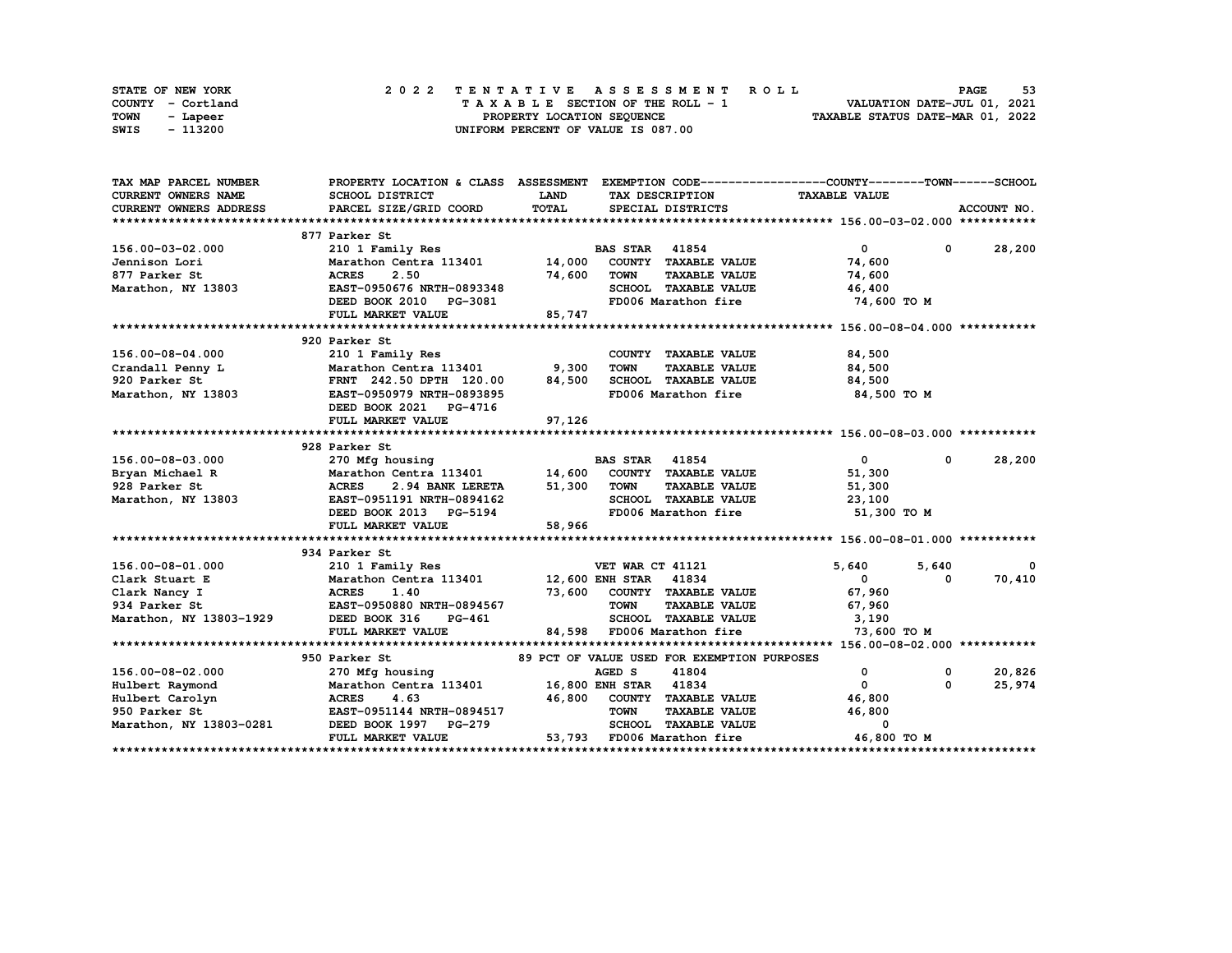| STATE OF NEW YORK | 2022 TENTATIVE ASSESSMENT ROLL     | -54<br><b>PAGE</b>               |
|-------------------|------------------------------------|----------------------------------|
| COUNTY - Cortland | TAXABLE SECTION OF THE ROLL - 1    | VALUATION DATE-JUL 01, 2021      |
| TOWN<br>- Lapeer  | PROPERTY LOCATION SEOUENCE         | TAXABLE STATUS DATE-MAR 01, 2022 |
| - 113200<br>SWIS  | UNIFORM PERCENT OF VALUE IS 087.00 |                                  |

| TAX MAP PARCEL NUMBER                                                                                                                  |                                              |             |                                             | PROPERTY LOCATION & CLASS ASSESSMENT EXEMPTION CODE----------------COUNTY-------TOWN-----SCHOOL |             |
|----------------------------------------------------------------------------------------------------------------------------------------|----------------------------------------------|-------------|---------------------------------------------|-------------------------------------------------------------------------------------------------|-------------|
| CURRENT OWNERS NAME                                                                                                                    | SCHOOL DISTRICT                              | <b>LAND</b> | TAX DESCRIPTION                             | <b>TAXABLE VALUE</b>                                                                            |             |
| <b>CURRENT OWNERS ADDRESS</b>                                                                                                          | PARCEL SIZE/GRID COORD                       | TOTAL       | SPECIAL DISTRICTS                           |                                                                                                 | ACCOUNT NO. |
|                                                                                                                                        |                                              |             |                                             |                                                                                                 |             |
|                                                                                                                                        | 955 Parker St                                |             |                                             |                                                                                                 |             |
| 156.00-01-02.200                                                                                                                       | 112 Dairy farm                               |             | AG 10-YR 41700                              | 49,500<br>49,500                                                                                | 49,500      |
| Philcrest Land LLC                                                                                                                     | Marathon Centra 113401                       |             | 228,100 AG-CEILING 41720                    | 100,390<br>100,390                                                                              | 100,390     |
| 955 Parker St                                                                                                                          | ACRES 258.60                                 | 432,100     | COUNTY TAXABLE VALUE                        | 282,210                                                                                         |             |
| Marathon, NY 13803                                                                                                                     | EAST-0949622 NRTH-0894709                    |             | <b>TAXABLE VALUE</b><br><b>TOWN</b>         | 282,210                                                                                         |             |
|                                                                                                                                        | DEED BOOK 2020 PG-2104                       |             | SCHOOL TAXABLE VALUE                        | 282,210                                                                                         |             |
| MAY BE SUBJECT TO PAYMENT                                                                                                              | FULL MARKET VALUE                            | 496,667     | FD006 Marathon fire                         | 432,100 TO M                                                                                    |             |
| UNDER AGDIST LAW TIL 2026                                                                                                              |                                              |             |                                             |                                                                                                 |             |
|                                                                                                                                        |                                              |             |                                             |                                                                                                 |             |
|                                                                                                                                        | 1005 Parker St                               |             |                                             |                                                                                                 |             |
| 156.00-01-04.000                                                                                                                       |                                              |             | COUNTY TAXABLE VALUE                        |                                                                                                 |             |
|                                                                                                                                        | 210 1 Family Res                             |             |                                             | 91,500                                                                                          |             |
| Phillips James                                                                                                                         | Marathon Centra 113401 13,000                |             | <b>TOWN</b><br><b>TAXABLE VALUE</b>         | 91,500                                                                                          |             |
| Phillips Anne                                                                                                                          | <b>ACRES</b><br>1.70                         | 91,500      | SCHOOL TAXABLE VALUE                        | 91,500                                                                                          |             |
| 955 Parker St                                                                                                                          | EAST-0949714 NRTH-0895758                    |             | FD006 Marathon fire                         | 91,500 TO M                                                                                     |             |
| Marathon, NY 13803-1931                                                                                                                | DEED BOOK 2015 PG-2037                       |             |                                             |                                                                                                 |             |
|                                                                                                                                        | FULL MARKET VALUE                            | 105,172     |                                             |                                                                                                 |             |
|                                                                                                                                        |                                              |             |                                             |                                                                                                 |             |
|                                                                                                                                        | 1066 Parker St                               |             | 88 PCT OF VALUE USED FOR EXEMPTION PURPOSES |                                                                                                 |             |
| 147.00-01-36.000                                                                                                                       | 210 1 Family Res                             |             | AGED S<br>41804                             | 0<br>0                                                                                          | 51,040      |
|                                                                                                                                        | Marathon Centra 113401 20,000 ENH STAR 41834 |             |                                             | $\mathbf 0$<br>$\Omega$                                                                         | 64,960      |
| Gutchess Alice Marathon Centr<br>Gutchess Raymond ACRES 7.10<br>1066 Parker St EAST-0949884 N<br>Marathon, NY 13803-1930 DEED BOOK 318 |                                              | 116,000     | COUNTY TAXABLE VALUE                        | 116,000                                                                                         |             |
|                                                                                                                                        | <b>EAST-0949884 NRTH-0896225</b>             |             | TOWN<br><b>TAXABLE VALUE</b>                | 116,000                                                                                         |             |
|                                                                                                                                        | PG-162                                       |             | SCHOOL TAXABLE VALUE                        | 0                                                                                               |             |
|                                                                                                                                        | FULL MARKET VALUE                            |             | 133,333 FD006 Marathon fire                 | 116,000 TO M                                                                                    |             |
|                                                                                                                                        |                                              |             |                                             |                                                                                                 |             |
|                                                                                                                                        | 1081 Parker St                               |             |                                             |                                                                                                 |             |
| 147.00-01-33.100                                                                                                                       | 120 Field crops                              |             | AG 10-YR 41700                              | 23,000<br>23,000                                                                                | 23,000      |
| Klim David A                                                                                                                           | Marathon Centra 113401                       |             | 280,700 ENH STAR 41834                      | 0<br>0                                                                                          | 70,410      |
| Klim Thelma                                                                                                                            | ACRES 226.54                                 |             | 400,500 AG-CEILING 41720                    | 164,942<br>164,942                                                                              | 164,942     |
| 1081 Parker St                                                                                                                         | EAST-0948758 NRTH-0897859                    |             | COUNTY TAXABLE VALUE                        | 212,558                                                                                         |             |
| Marathon, NY 13803-1833                                                                                                                | DEED BOOK 333<br><b>PG-720</b>               |             | <b>TOWN</b><br><b>TAXABLE VALUE</b>         | 212,558                                                                                         |             |
|                                                                                                                                        | FULL MARKET VALUE                            |             | 460,345 SCHOOL TAXABLE VALUE                | 142,148                                                                                         |             |
| MAY BE SUBJECT TO PAYMENT                                                                                                              |                                              |             | FD006 Marathon fire                         | 400,500 TO M                                                                                    |             |
| UNDER AGDIST LAW TIL 2026                                                                                                              |                                              |             |                                             |                                                                                                 |             |
|                                                                                                                                        |                                              |             |                                             |                                                                                                 |             |
|                                                                                                                                        | 1188 Parker St                               |             |                                             |                                                                                                 |             |
| 147.00-02-03.000                                                                                                                       | 240 Rural res                                |             | AG-CEILING 41720                            | 10,893<br>10,893                                                                                | 10,893      |
| Parker Julie L                                                                                                                         | Marathon Centra 113401                       |             |                                             | 0                                                                                               |             |
|                                                                                                                                        |                                              |             | 74,300 BAS STAR 41854                       | 0                                                                                               | 28,200      |
| 1188 Parker St                                                                                                                         | ACRES 67.40                                  | 150,400     | COUNTY TAXABLE VALUE                        | 139,507                                                                                         |             |
| Marathon, NY 13803-1834                                                                                                                | EAST-0950488 NRTH-0899573                    |             | <b>TOWN</b><br><b>TAXABLE VALUE</b>         | 139,507                                                                                         |             |
|                                                                                                                                        | DEED BOOK 2008 PG-3998                       |             | SCHOOL TAXABLE VALUE                        | 111,307                                                                                         |             |
| MAY BE SUBJECT TO PAYMENT                                                                                                              | FULL MARKET VALUE                            |             | 172,874 FD006 Marathon fire                 | 150,400 TO M                                                                                    |             |
| UNDER AGDIST LAW TIL 2026                                                                                                              |                                              |             |                                             |                                                                                                 |             |
|                                                                                                                                        |                                              |             |                                             |                                                                                                 |             |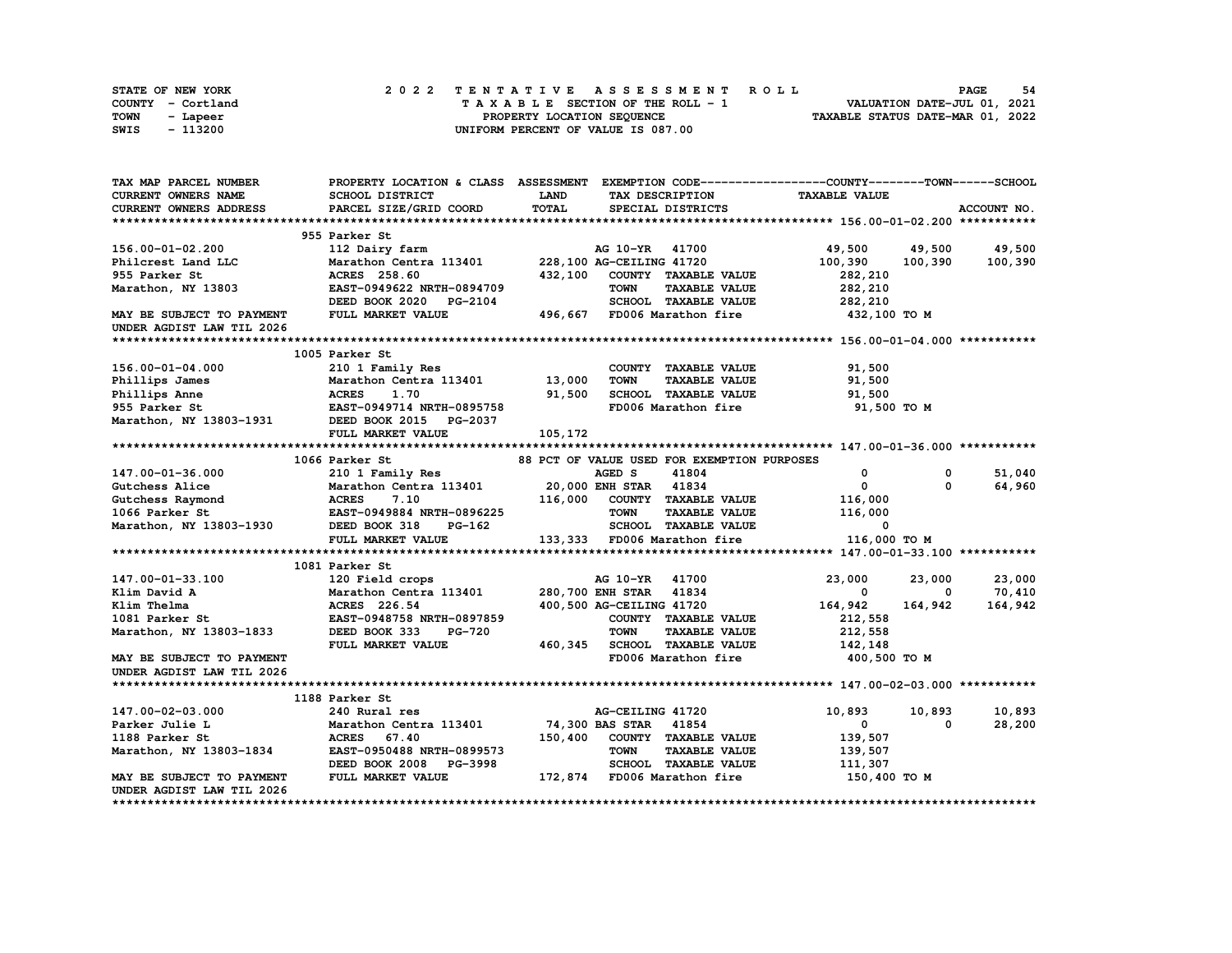|      | <b>STATE OF NEW YORK</b> | 2022 TENTATIVE ASSESSMENT ROLL          | 55<br><b>PAGE</b>                |
|------|--------------------------|-----------------------------------------|----------------------------------|
|      | COUNTY - Cortland        | $T A X A B L E$ SECTION OF THE ROLL - 1 | VALUATION DATE-JUL 01, 2021      |
| TOWN | - Lapeer                 | PROPERTY LOCATION SEQUENCE              | TAXABLE STATUS DATE-MAR 01, 2022 |
| SWIS | - 113200                 | UNIFORM PERCENT OF VALUE IS 087.00      |                                  |

| TAX MAP PARCEL NUMBER         | PROPERTY LOCATION & CLASS ASSESSMENT EXEMPTION CODE----------------COUNTY-------TOWN-----SCHOOL |             |                                     |                      |                      |
|-------------------------------|-------------------------------------------------------------------------------------------------|-------------|-------------------------------------|----------------------|----------------------|
| <b>CURRENT OWNERS NAME</b>    | <b>SCHOOL DISTRICT</b>                                                                          | <b>LAND</b> | TAX DESCRIPTION                     | <b>TAXABLE VALUE</b> |                      |
| <b>CURRENT OWNERS ADDRESS</b> | PARCEL SIZE/GRID COORD                                                                          | TOTAL       | SPECIAL DISTRICTS                   |                      | ACCOUNT NO.          |
|                               |                                                                                                 |             |                                     |                      |                      |
|                               | 1193 Parker St                                                                                  |             |                                     |                      |                      |
| 147.00-02-05.000              | 210 1 Family Res                                                                                |             | <b>BAS STAR</b> 41854               | 0                    | 28,200<br>0          |
| Parker Rachel L               | Marathon Centra 113401                                                                          | 16,800      | COUNTY TAXABLE VALUE                | 171,800              |                      |
| Thompson Jackie L             | <b>ACRES</b><br>4.66                                                                            | 171,800     | <b>TOWN</b><br><b>TAXABLE VALUE</b> | 171,800              |                      |
| 1193 Parker St                | EAST-0948733 NRTH-0899193                                                                       |             | <b>SCHOOL TAXABLE VALUE</b>         | 143,600              |                      |
| Marathon, NY 13803            | DEED BOOK 2013 PG-985                                                                           |             | FD006 Marathon fire                 | 171,800 TO M         |                      |
|                               | FULL MARKET VALUE                                                                               | 197,471     |                                     |                      |                      |
|                               |                                                                                                 |             |                                     |                      |                      |
|                               | 1199 Parker St                                                                                  |             |                                     |                      |                      |
| 147.00-02-06.000              | 210 1 Family Res                                                                                |             | COUNTY TAXABLE VALUE                | 120,700              |                      |
| Fritts Glenn                  | Marathon Centra 113401                                                                          | 12,300      | <b>TOWN</b><br><b>TAXABLE VALUE</b> | 120,700              |                      |
| Fritts Nanna                  | FRNT 255.96 DPTH 222.33                                                                         | 120,700     | <b>SCHOOL TAXABLE VALUE</b>         | 120,700              |                      |
| 2711 Clarks Corners Rd        | EAST-0948645 NRTH-0899554                                                                       |             | FD006 Marathon fire                 | 120,700 TO M         |                      |
| Marathon, NY 13803-1835       | DEED BOOK 2021 PG-5797                                                                          |             |                                     |                      |                      |
|                               |                                                                                                 | 138,736     |                                     |                      |                      |
|                               | FULL MARKET VALUE                                                                               |             |                                     |                      |                      |
|                               |                                                                                                 |             |                                     |                      |                      |
|                               | 1240 Parker St                                                                                  |             |                                     |                      |                      |
| 147.00-05-32.000              | 210 1 Family Res                                                                                |             | <b>BAS STAR</b> 41854               | $\mathbf{0}$         | 28,200<br>$^{\circ}$ |
| Windhausen David J            | Marathon Centra 113401                                                                          | 23,100      | COUNTY TAXABLE VALUE                | 162,900              |                      |
| 1240 Parker St                | <b>ACRES</b><br>9.49                                                                            | 162,900     | <b>TAXABLE VALUE</b><br><b>TOWN</b> | 162,900              |                      |
| Marathon, NY 13803            | EAST-0949192 NRTH-0900129                                                                       |             | SCHOOL TAXABLE VALUE                | 134,700              |                      |
|                               | DEED BOOK 1996 PG-237                                                                           |             | FD006 Marathon fire                 | 162,900 TO M         |                      |
|                               | FULL MARKET VALUE                                                                               | 187,241     |                                     |                      |                      |
|                               |                                                                                                 |             |                                     |                      |                      |
|                               | 1269 Parker St                                                                                  |             |                                     |                      |                      |
| 147.00-01-22.000              | 241 Rural res&ag                                                                                |             | AG-CEILING 41720                    | 15,306<br>15,306     | 15,306               |
| Pitman Family Trust           | Marathon Centra 113401                                                                          |             | 35,200 ENH STAR 41834               | $\mathbf 0$          | 70,410<br>0          |
| Pitman Ralph K                | <b>ACRES</b><br>20.00                                                                           | 133,000     | COUNTY TAXABLE VALUE                | 117,694              |                      |
| 1269 Parker St                | EAST-0947795 NRTH-0900446                                                                       |             | <b>TOWN</b><br><b>TAXABLE VALUE</b> | 117,694              |                      |
| Marathon, NY 13803-1837       | DEED BOOK 2018 PG-2103                                                                          |             | SCHOOL TAXABLE VALUE                | 47,284               |                      |
|                               | FULL MARKET VALUE                                                                               |             | 152,874 FD006 Marathon fire         | 133,000 TO M         |                      |
| MAY BE SUBJECT TO PAYMENT     |                                                                                                 |             |                                     |                      |                      |
| UNDER AGDIST LAW TIL 2026     |                                                                                                 |             |                                     |                      |                      |
|                               |                                                                                                 |             |                                     |                      |                      |
|                               | 1291 Parker St                                                                                  |             |                                     |                      |                      |
| 147.00-04-14.000              | 120 Field crops                                                                                 |             | AG 10-YR 41700                      | 25,000<br>25,000     | 25,000               |
| Pitman John M                 | Marathon Centra 113401                                                                          |             | 30,200 AG-CEILING 41720             | 15,728<br>15,728     | 15,728               |
| Pitman Denise A               | <b>ACRES</b><br>23.24                                                                           | 55,200      | COUNTY TAXABLE VALUE                | 14,472               |                      |
| PO Box 403                    | EAST-0947498 NRTH-0901326                                                                       |             | <b>TOWN</b><br><b>TAXABLE VALUE</b> | 14,472               |                      |
| Marathon, NY 13803-0403       | DEED BOOK 541<br><b>PG-22</b>                                                                   |             | SCHOOL TAXABLE VALUE                | 14,472               |                      |
|                               | FULL MARKET VALUE                                                                               |             | 63,448 FD006 Marathon fire          | 55,200 TO M          |                      |
| MAY BE SUBJECT TO PAYMENT     |                                                                                                 |             |                                     |                      |                      |
| UNDER AGDIST LAW TIL 2026     |                                                                                                 |             |                                     |                      |                      |
|                               |                                                                                                 |             |                                     |                      |                      |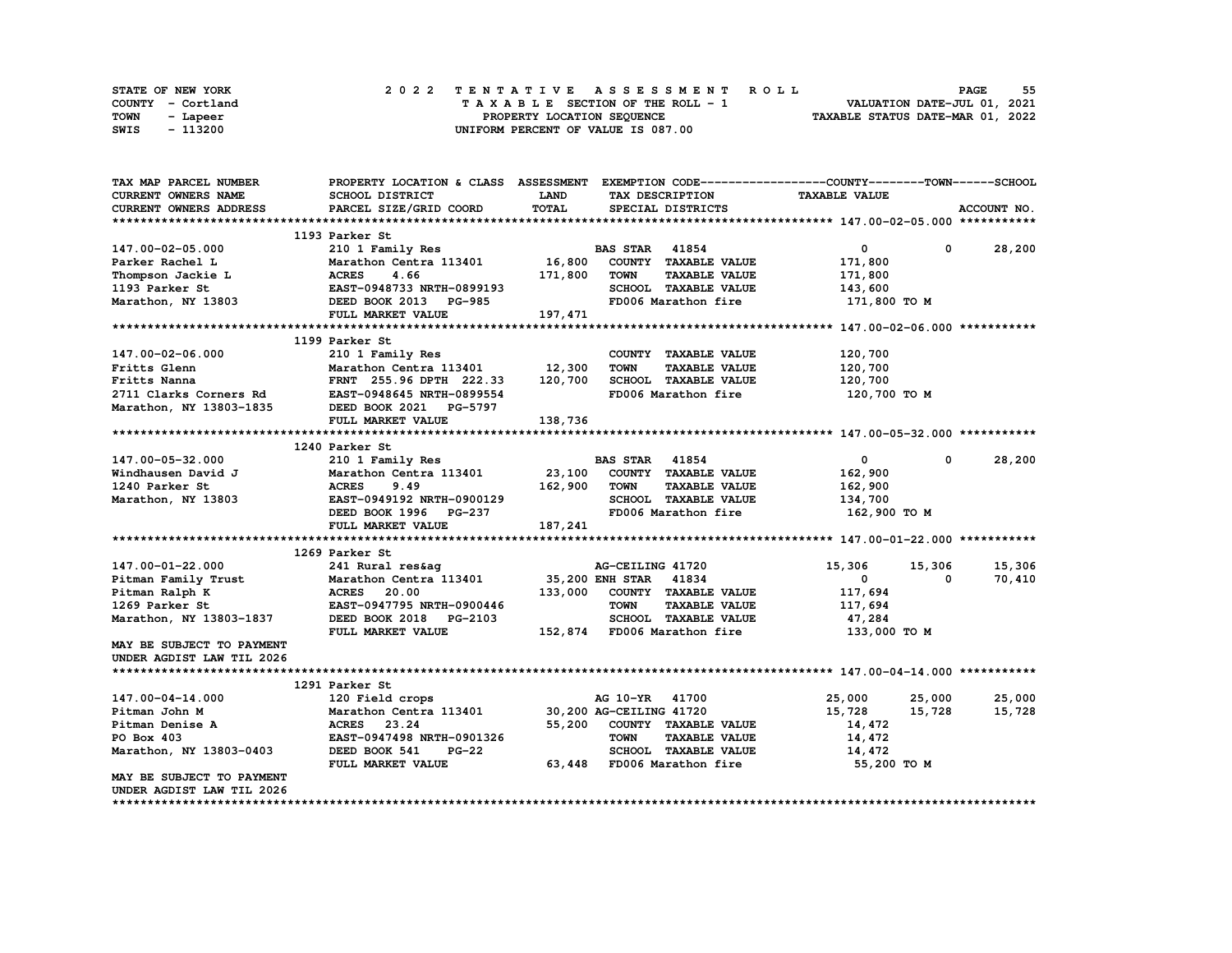|      | <b>STATE OF NEW YORK</b> | 2022 TENTATIVE ASSESSMENT ROLL          | 56<br><b>PAGE</b>                |
|------|--------------------------|-----------------------------------------|----------------------------------|
|      | COUNTY - Cortland        | $T A X A B L E$ SECTION OF THE ROLL - 1 | VALUATION DATE-JUL 01, 2021      |
| TOWN | - Lapeer                 | PROPERTY LOCATION SEQUENCE              | TAXABLE STATUS DATE-MAR 01, 2022 |
| SWIS | - 113200                 | UNIFORM PERCENT OF VALUE IS 087.00      |                                  |

| TAX MAP PARCEL NUMBER                                                                                                                                                                                                       | PROPERTY LOCATION & CLASS ASSESSMENT EXEMPTION CODE----------------COUNTY-------TOWN-----SCHOOL                   |          |                       |                              |                              |            |               |
|-----------------------------------------------------------------------------------------------------------------------------------------------------------------------------------------------------------------------------|-------------------------------------------------------------------------------------------------------------------|----------|-----------------------|------------------------------|------------------------------|------------|---------------|
| CURRENT OWNERS NAME                                                                                                                                                                                                         | SCHOOL DISTRICT                                                                                                   | LAND     |                       | TAX DESCRIPTION              | <b>TAXABLE VALUE</b>         |            |               |
| <b>CURRENT OWNERS ADDRESS</b>                                                                                                                                                                                               | PARCEL SIZE/GRID COORD                                                                                            | TOTAL    |                       | SPECIAL DISTRICTS            |                              |            | ACCOUNT NO.   |
|                                                                                                                                                                                                                             |                                                                                                                   |          |                       |                              |                              |            |               |
|                                                                                                                                                                                                                             | 1336 Parker St                                                                                                    |          |                       |                              |                              |            |               |
| 147.00-04-09.000                                                                                                                                                                                                            | 210 1 Family Res                                                                                                  |          | <b>ENH STAR 41834</b> |                              | $\mathbf{0}$                 |            | $0 \t 70,410$ |
| Elliott Trust John W Jr                                                                                                                                                                                                     | Marathon Centra 113401 13,500 COUNTY TAXABLE VALUE                                                                |          |                       |                              | 80,100                       |            |               |
| Lawrence Melonie                                                                                                                                                                                                            |                                                                                                                   |          | <b>TOWN</b>           | <b>TAXABLE VALUE</b>         | 80,100                       |            |               |
| 1336 Parker St                                                                                                                                                                                                              | e ACRES 2.10 80,100<br>EAST-0948280 NRTH-0901926                                                                  |          |                       | SCHOOL TAXABLE VALUE         | 9,690                        |            |               |
| Marathon, NY 13803-1838 DEED BOOK 2020 PG-2407                                                                                                                                                                              |                                                                                                                   |          |                       | FD006 Marathon fire          | 80,100 TO M                  |            |               |
|                                                                                                                                                                                                                             | FULL MARKET VALUE                                                                                                 | 92,069   |                       |                              |                              |            |               |
|                                                                                                                                                                                                                             |                                                                                                                   |          |                       |                              |                              |            |               |
|                                                                                                                                                                                                                             | 1358 Parker St                                                                                                    |          |                       |                              |                              |            |               |
| 147.00-04-10.100                                                                                                                                                                                                            | 210 1 Family Res                                                                                                  |          |                       | COUNTY TAXABLE VALUE         | 140,300                      |            |               |
|                                                                                                                                                                                                                             |                                                                                                                   |          | <b>TOWN</b>           | <b>TAXABLE VALUE</b>         | 140,300                      |            |               |
|                                                                                                                                                                                                                             |                                                                                                                   |          |                       |                              | SCHOOL TAXABLE VALUE 140,300 |            |               |
|                                                                                                                                                                                                                             |                                                                                                                   |          |                       | FD006 Marathon fire          | 140,300 TO M                 |            |               |
| 147.00-04-10.100<br>Brown Christopher J<br>Marathon Centra 113401<br>Overton Carrie L<br>Marathon S.38 BANKCORELOG 140,300<br>1358 Parker St<br>Marathon, NY 13803-1838<br>DEED BOOK 2020 PG-5453                           |                                                                                                                   |          |                       |                              |                              |            |               |
|                                                                                                                                                                                                                             | FULL MARKET VALUE                                                                                                 | 161,264  |                       |                              |                              |            |               |
|                                                                                                                                                                                                                             |                                                                                                                   |          |                       |                              |                              |            |               |
|                                                                                                                                                                                                                             | 1377 Parker St                                                                                                    |          |                       |                              |                              |            |               |
|                                                                                                                                                                                                                             |                                                                                                                   |          |                       |                              | $\mathbf{0}$                 | $^{\circ}$ | 28,200        |
| 147.00-04-16.200 210 1 Family Res E<br>Lawrence Chad R Marathon Centra 113401 13,500<br>Lawrence Melonie D ACRES 2.10 126,000<br>1377 Parker St EAST-0947539 NRTH-0902594<br>Marathon, NY 13803-1839 DEED BOOK 2020 PG-2409 | Parker St<br>210 1 Family Res<br>Marathon Centra 113401 13,500 COUNTY TAXABLE VALUE<br>226,000 TOWN TAXABLE VALUE |          |                       |                              | 126,000                      |            |               |
|                                                                                                                                                                                                                             |                                                                                                                   |          |                       |                              | 126,000                      |            |               |
|                                                                                                                                                                                                                             |                                                                                                                   |          |                       | SCHOOL TAXABLE VALUE         | 97,800                       |            |               |
|                                                                                                                                                                                                                             |                                                                                                                   |          |                       | FD006 Marathon fire          | 126,000 TO M                 |            |               |
|                                                                                                                                                                                                                             | FULL MARKET VALUE                                                                                                 | 144,828  |                       |                              |                              |            |               |
|                                                                                                                                                                                                                             |                                                                                                                   |          |                       |                              |                              |            |               |
|                                                                                                                                                                                                                             | 1398 Parker St                                                                                                    |          |                       |                              |                              |            |               |
| 147.00-04-06.200                                                                                                                                                                                                            | 112 Dairy farm                                                                                                    |          | AG COMMIT 41730       |                              | 64,941                       | 64,941     | 64,941        |
| Miller Aden N                                                                                                                                                                                                               | Marathon Centra 113401                                                                                            |          |                       | 118,500 COUNTY TAXABLE VALUE | 172,059                      |            |               |
| Miller Clara H                                                                                                                                                                                                              | Marathon Centra 113401<br>ACRES    95.55 BANKCORELOG                                                              | 237,000  | <b>TOWN</b>           | <b>TAXABLE VALUE</b>         | 172,059                      |            |               |
| 1398 Parker St                                                                                                                                                                                                              | EAST-0948727 NRTH-0903457                                                                                         |          |                       | SCHOOL TAXABLE VALUE         | 172,059                      |            |               |
| Marathon, NY 13803                                                                                                                                                                                                          | DEED BOOK 2015 PG-1149                                                                                            |          |                       | FD006 Marathon fire          | 237,000 TO M                 |            |               |
|                                                                                                                                                                                                                             | FULL MARKET VALUE                                                                                                 | 272, 414 |                       |                              |                              |            |               |
| MAY BE SUBJECT TO PAYMENT                                                                                                                                                                                                   |                                                                                                                   |          |                       |                              |                              |            |               |
| UNDER AGDIST LAW TIL 2029                                                                                                                                                                                                   |                                                                                                                   |          |                       |                              |                              |            |               |
|                                                                                                                                                                                                                             |                                                                                                                   |          |                       |                              |                              |            |               |
|                                                                                                                                                                                                                             | 1402 Parker St                                                                                                    |          |                       |                              |                              |            |               |
| 147.00-04-05.000                                                                                                                                                                                                            | 210 1 Family Res                                                                                                  |          | <b>BAS STAR</b> 41854 |                              | $\mathbf{0}$                 | $^{\circ}$ | 28,200        |
| Baldwin Dennis S                                                                                                                                                                                                            | Marathon Centra 113401 17,300 COUNTY TAXABLE VALUE                                                                |          |                       |                              | 83,100                       |            |               |
|                                                                                                                                                                                                                             | 5.02 BANK LERETA                                                                                                  | 83,100   | TOWN                  | <b>TAXABLE VALUE</b>         | 83,100                       |            |               |
| Baldwin Jillian R<br>$\begin{tabular}{ll} \bf Baldwin & Jillian R & \tt AGRES \\ \bf 1402 \tt Parker St & \tt EAST-0948 \\ \end{tabular}$                                                                                   | EAST-0948023 NRTH-0903500                                                                                         |          |                       | SCHOOL TAXABLE VALUE         | 54,900                       |            |               |
| Marathon, NY 13803-1840                                                                                                                                                                                                     | DEED BOOK 2010 PG-3934                                                                                            |          |                       | FD006 Marathon fire          | 83,100 TO M                  |            |               |
|                                                                                                                                                                                                                             | FULL MARKET VALUE                                                                                                 | 95,517   |                       |                              |                              |            |               |
|                                                                                                                                                                                                                             |                                                                                                                   |          |                       |                              |                              |            |               |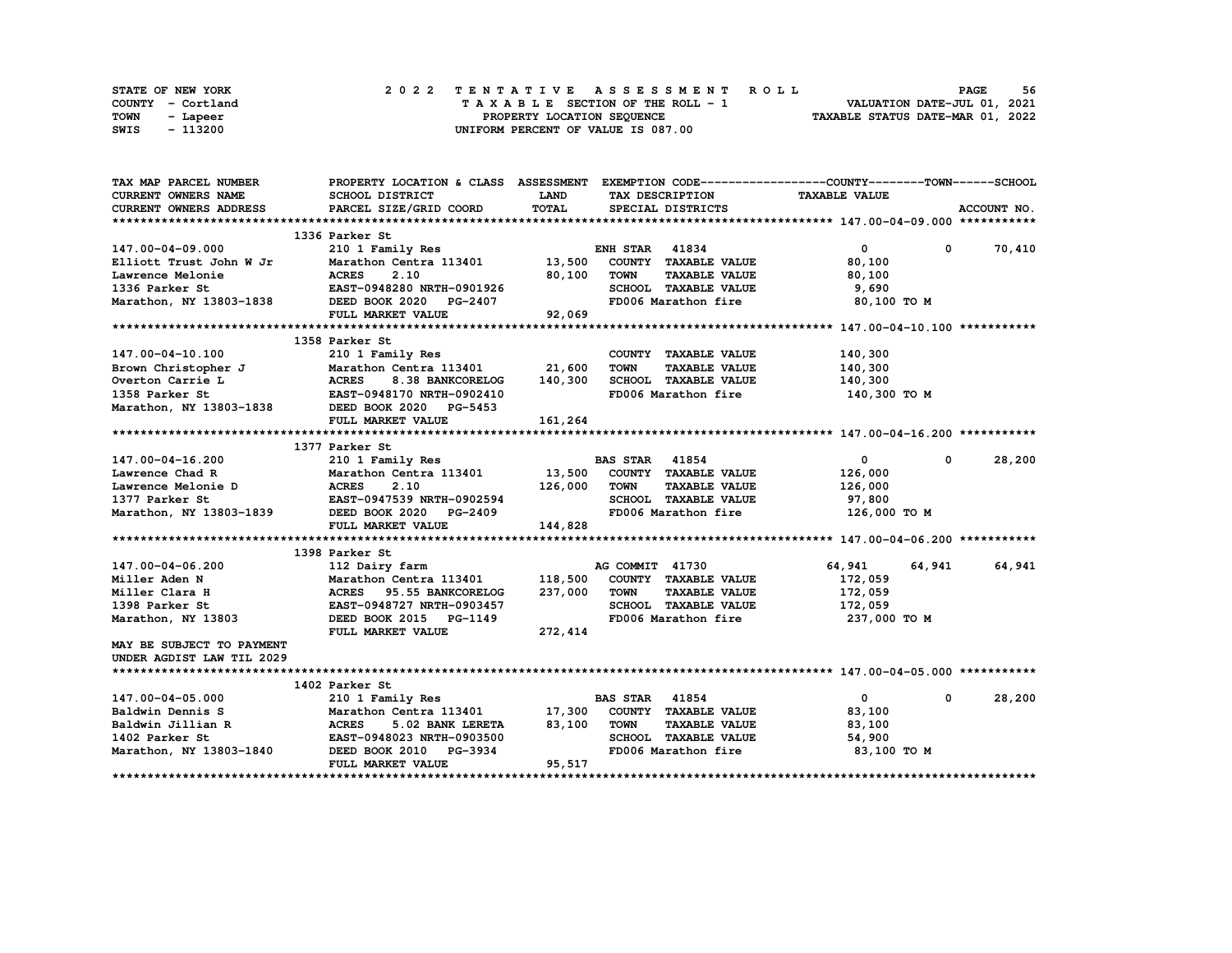|      | <b>STATE OF NEW YORK</b> | 2022 TENTATIVE ASSESSMENT ROLL          | 57<br><b>PAGE</b>                |
|------|--------------------------|-----------------------------------------|----------------------------------|
|      | COUNTY - Cortland        | $T A X A B L E$ SECTION OF THE ROLL - 1 | VALUATION DATE-JUL 01, 2021      |
| TOWN | - Lapeer                 | PROPERTY LOCATION SEQUENCE              | TAXABLE STATUS DATE-MAR 01, 2022 |
| SWIS | - 113200                 | UNIFORM PERCENT OF VALUE IS 087.00      |                                  |

| TAX MAP PARCEL NUMBER                     |                                                         |             |                                     | PROPERTY LOCATION & CLASS ASSESSMENT EXEMPTION CODE-----------------COUNTY-------TOWN------SCHOOL |  |
|-------------------------------------------|---------------------------------------------------------|-------------|-------------------------------------|---------------------------------------------------------------------------------------------------|--|
| CURRENT OWNERS NAME                       | SCHOOL DISTRICT                                         | <b>LAND</b> | TAX DESCRIPTION                     | <b>TAXABLE VALUE</b>                                                                              |  |
| <b>CURRENT OWNERS ADDRESS</b>             | PARCEL SIZE/GRID COORD                                  | TOTAL       | SPECIAL DISTRICTS                   | ACCOUNT NO.                                                                                       |  |
|                                           |                                                         |             |                                     |                                                                                                   |  |
|                                           | 1416 Parker St                                          |             |                                     |                                                                                                   |  |
| 147.00-04-04.000                          | 210 1 Family Res                                        |             | <b>BAS STAR 41854</b>               | $\mathbf{0}$<br>$0 \t 28,200$                                                                     |  |
| Vanderweert Lynne M                       | Marathon Centra 113401 17,300                           |             | COUNTY TAXABLE VALUE                | 68,200                                                                                            |  |
| Rupert Dennis L                           |                                                         | 68,200      | <b>TOWN</b><br><b>TAXABLE VALUE</b> | 68,200                                                                                            |  |
| 1416 Parker St                            | <b>ACRES        5.04<br/>EAST-0948015  NRTH-0903768</b> |             | SCHOOL TAXABLE VALUE                | 40,000                                                                                            |  |
| Marathon, NY 13803 DEED BOOK 2012 PG-5963 |                                                         |             | FD006 Marathon fire                 | 68,200 TO M                                                                                       |  |
|                                           | FULL MARKET VALUE                                       | 78,391      |                                     |                                                                                                   |  |
|                                           |                                                         |             |                                     |                                                                                                   |  |
|                                           | 1434 Parker St                                          |             |                                     |                                                                                                   |  |
| 147.00-04-03.000                          | 210 1 Family Res                                        |             | COUNTY TAXABLE VALUE                | 117,900                                                                                           |  |
| Merihew Derek J                           | Marathon Centra 113401                                  | 19,700      | <b>TOWN</b><br><b>TAXABLE VALUE</b> | 117,900                                                                                           |  |
| Merihew Virginia                          | <b>ACRES</b><br>6.95 BANKCORELOG                        | 117,900     | SCHOOL TAXABLE VALUE                | 117,900                                                                                           |  |
| 1434 Parker St                            | EAST-0947991 NRTH-0904091                               |             | FD006 Marathon fire                 | 117,900 то м                                                                                      |  |
| Marathon, NY 13803-1840                   | DEED BOOK 2020 PG-3962                                  |             |                                     |                                                                                                   |  |
|                                           | FULL MARKET VALUE                                       | 135,517     |                                     |                                                                                                   |  |
|                                           |                                                         |             |                                     |                                                                                                   |  |
|                                           | Phillips Rd                                             |             |                                     |                                                                                                   |  |
| 157.00-01-08.100                          | 322 Rural vac>10                                        |             | COUNTY TAXABLE VALUE                | 40,400                                                                                            |  |
| Lincoln Edwin C                           | Marathon Centra 113401 40,400                           |             | <b>TAXABLE VALUE</b><br><b>TOWN</b> | 40,400                                                                                            |  |
| 3063 Phillips Rd                          | <b>ACRES</b><br>31.98                                   | 40,400      | SCHOOL TAXABLE VALUE                | 40,400                                                                                            |  |
| Marathon, NY 13803                        | EAST-0958309 NRTH-0893296                               |             | FD006 Marathon fire                 | 40,400 TO M                                                                                       |  |
|                                           | DEED BOOK 2002 PG-2148                                  |             |                                     |                                                                                                   |  |
|                                           | FULL MARKET VALUE                                       | 46,437      |                                     |                                                                                                   |  |
|                                           |                                                         |             |                                     |                                                                                                   |  |
|                                           | Phillips Rd                                             |             |                                     |                                                                                                   |  |
| 157.00-02-01.000                          | 105 Vac farmland                                        |             | AG-CEILING 41720                    | 12,129<br>12,129<br>12,129                                                                        |  |
| Pestridge Robert S                        | Marathon Centra 113401 27,700                           |             | COUNTY TAXABLE VALUE                | 15,571                                                                                            |  |
| Pestridge Michiyo                         | ACRES 28.65                                             | 27,700      | TOWN<br><b>TAXABLE VALUE</b>        | 15,571                                                                                            |  |
| 3277 Phillips Rd                          | EAST-0961114 NRTH-0892695                               |             | SCHOOL TAXABLE VALUE                | 15,571                                                                                            |  |
| Marathon, NY 13803-2139                   | DEED BOOK 1995 PG-4737                                  |             | FD006 Marathon fire                 | 27,700 TO M                                                                                       |  |
|                                           | FULL MARKET VALUE                                       | 31,839      |                                     |                                                                                                   |  |
| MAY BE SUBJECT TO PAYMENT                 |                                                         |             |                                     |                                                                                                   |  |
| UNDER AGDIST LAW TIL 2026                 |                                                         |             |                                     |                                                                                                   |  |
|                                           |                                                         |             |                                     |                                                                                                   |  |
|                                           | Phillips Rd                                             |             |                                     |                                                                                                   |  |
| 157.00-02-03.112                          | 210 1 Family Res                                        |             | COUNTY TAXABLE VALUE                | 118,700                                                                                           |  |
| Padbury Ricky E                           | Marathon Centra 113401 18,700                           |             | <b>TOWN</b><br><b>TAXABLE VALUE</b> | 118,700                                                                                           |  |
| Padbury Laura J                           | <b>ACRES</b><br>8.39                                    | 118,700     | SCHOOL TAXABLE VALUE                | 118,700                                                                                           |  |
| 3150 Phillips Rd                          | EAST-0959797 NRTH-0891883                               |             | FD006 Marathon fire                 | 118,700 TO M                                                                                      |  |
| Marathon, NY 13803                        | DEED BOOK 2019 PG-383                                   |             |                                     |                                                                                                   |  |
|                                           | FULL MARKET VALUE                                       | 136,437     |                                     |                                                                                                   |  |
|                                           |                                                         |             |                                     |                                                                                                   |  |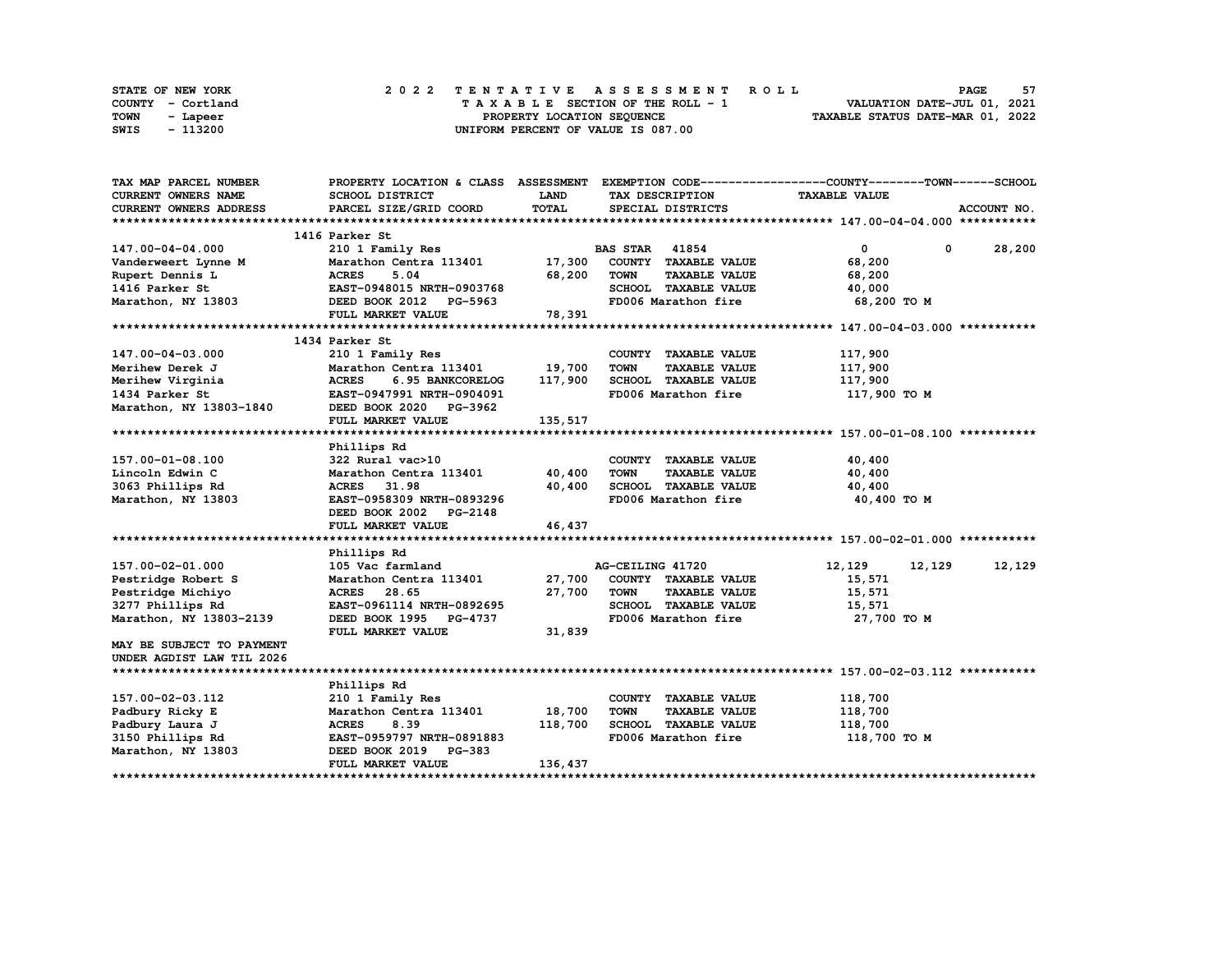|      | STATE OF NEW YORK |  |  |  |  |  | 2022 TENTATIVE ASSESSMENT ROLL     |  |  |  |  |  |  |                                  | <b>PAGE</b>                 | 58 |
|------|-------------------|--|--|--|--|--|------------------------------------|--|--|--|--|--|--|----------------------------------|-----------------------------|----|
|      | COUNTY - Cortland |  |  |  |  |  | TAXABLE SECTION OF THE ROLL - 1    |  |  |  |  |  |  |                                  | VALUATION DATE-JUL 01, 2021 |    |
| TOWN | - Lapeer          |  |  |  |  |  | PROPERTY LOCATION SEOUENCE         |  |  |  |  |  |  | TAXABLE STATUS DATE-MAR 01, 2022 |                             |    |
| SWIS | - 113200          |  |  |  |  |  | UNIFORM PERCENT OF VALUE IS 087.00 |  |  |  |  |  |  |                                  |                             |    |

| <b>TAX MAP PARCEL NUMBER</b>  | PROPERTY LOCATION & CLASS ASSESSMENT |             |                                             | EXEMPTION CODE-----------------COUNTY-------TOWN-----SCHOOL  |             |
|-------------------------------|--------------------------------------|-------------|---------------------------------------------|--------------------------------------------------------------|-------------|
| CURRENT OWNERS NAME           | <b>SCHOOL DISTRICT</b>               | <b>LAND</b> | TAX DESCRIPTION                             | <b>TAXABLE VALUE</b>                                         |             |
| <b>CURRENT OWNERS ADDRESS</b> | PARCEL SIZE/GRID COORD               | TOTAL       | SPECIAL DISTRICTS                           |                                                              | ACCOUNT NO. |
|                               |                                      |             |                                             |                                                              |             |
|                               | Phillips Rd                          |             |                                             |                                                              |             |
| 157.00-02-03.200              | 322 Rural vac>10                     |             | COUNTY TAXABLE VALUE                        | 27,000                                                       |             |
| Pestridge Robert S            | Marathon Centra 113401               | 27,000      | <b>TAXABLE VALUE</b><br><b>TOWN</b>         | 27,000                                                       |             |
| Pestridge Michiyo             | <b>ACRES</b><br>30.00                | 27,000      | SCHOOL TAXABLE VALUE                        | 27,000                                                       |             |
| 3277 Phillips Rd              | EAST-0961019 NRTH-0890471            |             | FD006 Marathon fire                         | 27,000 TO M                                                  |             |
| Marathon, NY 13803            | DEED BOOK 1999 PG-5335               |             |                                             |                                                              |             |
|                               | FULL MARKET VALUE                    | 31,034      |                                             |                                                              |             |
|                               |                                      |             |                                             |                                                              |             |
|                               |                                      |             |                                             |                                                              |             |
|                               | 2980 Phillips Rd                     |             |                                             |                                                              |             |
| 157.00-01-12.000              | 210 1 Family Res                     |             | COUNTY TAXABLE VALUE                        | 88,900                                                       |             |
| Miller Johnnie                | Marathon Centra 113401               | 13,500      | <b>TOWN</b><br><b>TAXABLE VALUE</b>         | 88,900                                                       |             |
| Miller Susie                  | <b>ACRES</b><br>2.09                 | 88,900      | SCHOOL TAXABLE VALUE                        | 88,900                                                       |             |
| 2980 Phillips Rd              | EAST-0956230 NRTH-0893744            |             | FD006 Marathon fire                         | 88,900 TO M                                                  |             |
| Marathon, NY 13803-2103       | DEED BOOK 2021 PG-68                 |             |                                             |                                                              |             |
|                               | FULL MARKET VALUE                    | 102,184     |                                             |                                                              |             |
|                               |                                      |             |                                             |                                                              |             |
|                               | 3020 Phillips Rd                     |             | 65 PCT OF VALUE USED FOR EXEMPTION PURPOSES |                                                              |             |
| 157.00-01-11.000              | 117 Horse farm                       |             | VET COM CT 41131                            | 9,400<br>9,400                                               | $^{\circ}$  |
| Beisel Beverly Taylor H       | Marathon Centra 113401               |             | 85,800 VET DIS CT 41141                     | 18,800<br>18,800                                             | 0           |
| 3020 Phillips Rd              | <b>ACRES</b><br>80.80 BANK LERETA    |             | 258,700 BAS STAR 41854                      | $\mathbf{0}$<br>0                                            | 28,200      |
| Marathon, NY 13803            | EAST-0956430 NRTH-0892947            |             | COUNTY TAXABLE VALUE                        | 230,500                                                      |             |
|                               | DEED BOOK 10527 PG-50001             |             | <b>TOWN</b><br><b>TAXABLE VALUE</b>         | 230,500                                                      |             |
|                               | FULL MARKET VALUE                    |             | 297,356 SCHOOL TAXABLE VALUE                | 230,500                                                      |             |
|                               |                                      |             | FD006 Marathon fire                         | 258,700 TO M                                                 |             |
|                               |                                      |             |                                             |                                                              |             |
|                               | 3063 Phillips Rd                     |             |                                             |                                                              |             |
| 157.00-01-08.200              | 210 1 Family Res                     |             | <b>BAS STAR 41854</b>                       | 0<br>0                                                       | 28,200      |
| Lincoln Edwin                 | Marathon Centra 113401               | 16,000      | COUNTY TAXABLE VALUE                        | 151,200                                                      |             |
| 3063 Phillips Rd              | <b>ACRES</b><br>4.05                 | 151,200     | <b>TAXABLE VALUE</b><br>TOWN                | 151,200                                                      |             |
| Marathon, NY 13803-2134       | EAST-0958132 NRTH-0892967            |             | SCHOOL TAXABLE VALUE                        | 123,000                                                      |             |
|                               | <b>PG-298</b><br>DEED BOOK 536       |             | FD006 Marathon fire                         | 151,200 TO M                                                 |             |
|                               | FULL MARKET VALUE                    | 173,793     |                                             |                                                              |             |
|                               |                                      |             |                                             |                                                              |             |
|                               | 3102 Phillips Rd                     |             |                                             |                                                              |             |
| 157.00-01-09.000              | 210 1 Family Res                     |             | <b>ENH STAR 41834</b>                       | $\mathbf{0}$<br>0                                            | 70,000      |
| Muckey Trust Carolyn I        | Marathon Centra 113401               | 12,600      | COUNTY TAXABLE VALUE                        | 70,000                                                       |             |
| Muckey Trust Donald W         | <b>ACRES</b><br>1.40                 | 70,000      | <b>TAXABLE VALUE</b><br>TOWN                | 70,000                                                       |             |
|                               |                                      |             |                                             | 0                                                            |             |
| 3102 Phillips Rd              | EAST-0958267 NRTH-0892443            |             | SCHOOL TAXABLE VALUE                        |                                                              |             |
| Marathon, NY 13803-2135       | DEED BOOK 2013 PG-4517               |             | FD006 Marathon fire                         | 70,000 TO M                                                  |             |
|                               | FULL MARKET VALUE                    | 80,460      |                                             |                                                              |             |
|                               |                                      |             |                                             | ******************************* 157.00-06-06.000 *********** |             |
|                               | 3126 Phillips Rd                     |             |                                             |                                                              |             |
| 157.00-06-06.000              | 270 Mfg housing                      |             | COUNTY TAXABLE VALUE                        | 47,800                                                       |             |
| Burk James                    | Marathon Centra 113401               | 22,400      | <b>TOWN</b><br><b>TAXABLE VALUE</b>         | 47,800                                                       |             |
| Burk Deborah A                | <b>ACRES</b><br>9.09                 | 47,800      | SCHOOL TAXABLE VALUE                        | 47,800                                                       |             |
| 24 Cortland St                | EAST-0959218 NRTH-0891844            |             | FD006 Marathon fire                         | 47,800 TO M                                                  |             |
| Marathon, NY 13803            | DEED BOOK 2012 PG-1418               |             |                                             |                                                              |             |
|                               | FULL MARKET VALUE                    | 54,943      |                                             |                                                              |             |
|                               |                                      |             |                                             |                                                              |             |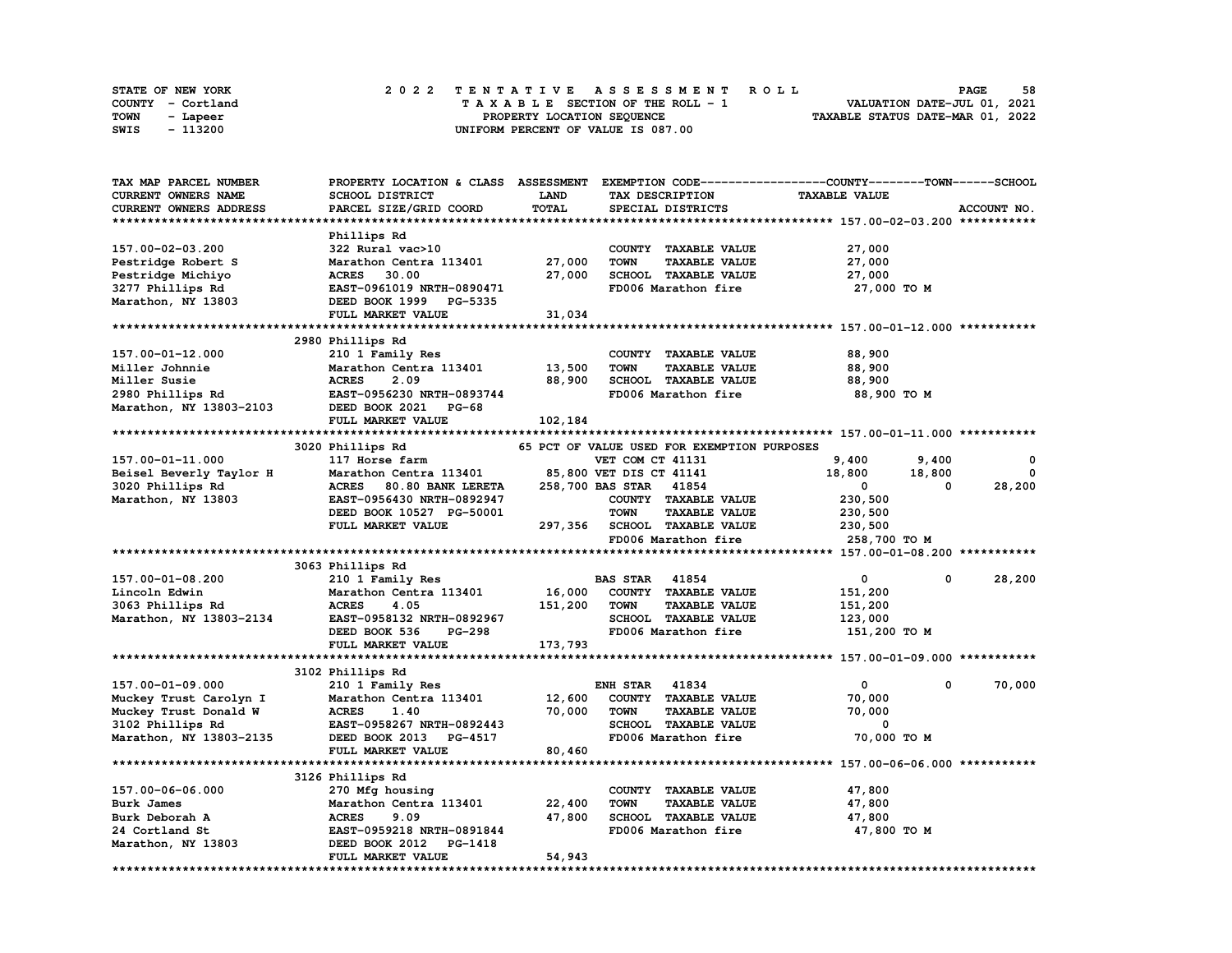|      | STATE OF NEW YORK |  |  |  |  |  | 2022 TENTATIVE ASSESSMENT ROLL     |  |  |  |  |  |  |                                  |  | <b>PAGE</b> | 59 |
|------|-------------------|--|--|--|--|--|------------------------------------|--|--|--|--|--|--|----------------------------------|--|-------------|----|
|      | COUNTY - Cortland |  |  |  |  |  | TAXABLE SECTION OF THE ROLL - 1    |  |  |  |  |  |  | VALUATION DATE-JUL 01, 2021      |  |             |    |
| TOWN | - Lapeer          |  |  |  |  |  | PROPERTY LOCATION SEQUENCE         |  |  |  |  |  |  | TAXABLE STATUS DATE-MAR 01, 2022 |  |             |    |
| SWIS | - 113200          |  |  |  |  |  | UNIFORM PERCENT OF VALUE IS 087.00 |  |  |  |  |  |  |                                  |  |             |    |

| TAX MAP PARCEL NUMBER      | PROPERTY LOCATION & CLASS ASSESSMENT EXEMPTION CODE----------------COUNTY-------TOWN-----SCHOOL |              |                       |                      |                      |                        |
|----------------------------|-------------------------------------------------------------------------------------------------|--------------|-----------------------|----------------------|----------------------|------------------------|
| <b>CURRENT OWNERS NAME</b> | <b>SCHOOL DISTRICT</b>                                                                          | <b>LAND</b>  |                       | TAX DESCRIPTION      | <b>TAXABLE VALUE</b> |                        |
| CURRENT OWNERS ADDRESS     | PARCEL SIZE/GRID COORD                                                                          | <b>TOTAL</b> |                       | SPECIAL DISTRICTS    |                      | ACCOUNT NO.            |
|                            |                                                                                                 |              |                       |                      |                      |                        |
|                            | 3127 Phillips Rd                                                                                |              |                       |                      |                      |                        |
| 157.00-06-03.000           | 241 Rural res&ag                                                                                |              | <b>BAS STAR 41854</b> |                      | 0                    | $\mathbf{0}$<br>28,200 |
| Phillips Jolene            | Marathon Centra 113401                                                                          | 108,200      |                       | COUNTY TAXABLE VALUE | 179,100              |                        |
| c/o Jolene Betts           | <b>ACRES</b><br>75.01 BANK LERETA                                                               | 179,100      | <b>TOWN</b>           | <b>TAXABLE VALUE</b> | 179,100              |                        |
| 3127 Phillips Rd           | EAST-0959898 NRTH-0893049                                                                       |              |                       | SCHOOL TAXABLE VALUE | 150,900              |                        |
| Marathon, NY 13803-2136    | DEED BOOK 2012 PG-3658                                                                          |              |                       | FD006 Marathon fire  | 179,100 то м         |                        |
|                            | FULL MARKET VALUE                                                                               | 205,862      |                       |                      |                      |                        |
|                            |                                                                                                 |              |                       |                      |                      |                        |
|                            | 3141 Phillips Rd                                                                                |              |                       |                      |                      |                        |
|                            |                                                                                                 |              | <b>BAS STAR 41854</b> |                      | 0                    | 0                      |
| 157.00-06-05.000           | 210 1 Family Res                                                                                |              |                       |                      |                      | 28,200                 |
| Phillips Steven E          | Marathon Centra 113401                                                                          | 17,500       |                       | COUNTY TAXABLE VALUE | 129,600              |                        |
| Phillips Darlene M         | <b>ACRES</b><br>5.19                                                                            | 129,600      | <b>TOWN</b>           | <b>TAXABLE VALUE</b> | 129,600              |                        |
| 3141 Phillips Rd           | EAST-0959778 NRTH-0892290                                                                       |              |                       | SCHOOL TAXABLE VALUE | 101,400              |                        |
| Marathon, NY 13803-2136    | DEED BOOK 353<br>PG-492                                                                         |              |                       | FD006 Marathon fire  | 129,600 TO M         |                        |
|                            | FULL MARKET VALUE                                                                               | 148,966      |                       |                      |                      |                        |
|                            |                                                                                                 |              |                       |                      |                      |                        |
|                            | 3199 Phillips Rd                                                                                |              |                       |                      |                      |                        |
| 157.00-02-03.111           | 240 Rural res                                                                                   |              |                       | COUNTY TAXABLE VALUE | 116,600              |                        |
| Jennison Khyle             | Marathon Centra 113401                                                                          | 20,800       | <b>TOWN</b>           | <b>TAXABLE VALUE</b> | 116,600              |                        |
| 3199 Phillips Rd           | ACRES 11.62                                                                                     | 116,600      |                       | SCHOOL TAXABLE VALUE | 116,600              |                        |
| Marathon, NY 13803-2136    | EAST-0960502 NRTH-0891985                                                                       |              |                       | FD006 Marathon fire  | 116,600 то м         |                        |
|                            | DEED BOOK 2021 PG-5511                                                                          |              |                       |                      |                      |                        |
|                            | FULL MARKET VALUE                                                                               | 134,023      |                       |                      |                      |                        |
|                            |                                                                                                 |              |                       |                      |                      |                        |
|                            | 3209 Phillips Rd                                                                                |              |                       |                      |                      |                        |
| 157.00-02-06.000           | 210 1 Family Res                                                                                |              |                       | COUNTY TAXABLE VALUE | 101,100              |                        |
| Liddington Jamie           | Marathon Centra 113401                                                                          | 30,700       | <b>TOWN</b>           | <b>TAXABLE VALUE</b> | 101,100              |                        |
| Liddington Shira J         | <b>ACRES</b><br>9.42 BANK LERETA                                                                | 101,100      |                       | SCHOOL TAXABLE VALUE | 101,100              |                        |
| 3209 Phillips Rd           | EAST-0960430 NRTH-0891255                                                                       |              |                       | FD006 Marathon fire  | 101,100 TO M         |                        |
| Marathon, NY 13803         | DEED BOOK 2016 PG-7030                                                                          |              |                       |                      |                      |                        |
|                            | FULL MARKET VALUE                                                                               | 116,207      |                       |                      |                      |                        |
|                            |                                                                                                 |              |                       |                      |                      |                        |
|                            |                                                                                                 |              |                       |                      |                      |                        |
|                            | 3241 Phillips Rd                                                                                |              |                       |                      |                      |                        |
| 157.00-02-05.000           | 210 1 Family Res                                                                                |              |                       | COUNTY TAXABLE VALUE | 131,800              |                        |
| Brown Mackenzie A          | Marathon Centra 113401                                                                          | 13,900       | <b>TOWN</b>           | <b>TAXABLE VALUE</b> | 131,800              |                        |
| Brown Alys J               | <b>ACRES</b><br>2.38 BANKCORELOG                                                                | 131,800      |                       | SCHOOL TAXABLE VALUE | 131,800              |                        |
| 3241 Phillips Rd           | EAST-0960886 NRTH-0891566                                                                       |              |                       | FD006 Marathon fire  | 131,800 TO M         |                        |
| Marathon, NY 13803-2139    | DEED BOOK 2016 PG-1871                                                                          |              |                       |                      |                      |                        |
|                            | FULL MARKET VALUE                                                                               | 151,494      |                       |                      |                      |                        |
|                            |                                                                                                 |              |                       |                      |                      |                        |
|                            | 3259 Phillips Rd                                                                                |              |                       |                      |                      |                        |
| 157.00-02-04.000           | 210 1 Family Res                                                                                |              | <b>BAS STAR</b> 41854 |                      | 0                    | 0<br>28,200            |
| Barrows Tamara             | Marathon Centra 113401                                                                          | 13,200       |                       | COUNTY TAXABLE VALUE | 83,500               |                        |
| Barrows James              | <b>ACRES</b><br>1.88 BANKCORELOG                                                                | 83,500       | <b>TOWN</b>           | <b>TAXABLE VALUE</b> | 83,500               |                        |
| 3259 Phillips Rd           | EAST-0961051 NRTH-0891397                                                                       |              |                       | SCHOOL TAXABLE VALUE | 55,300               |                        |
| Marathon, NY 13803         | DEED BOOK 564<br>PG-140                                                                         |              |                       | FD006 Marathon fire  | 83,500 TO M          |                        |
|                            | FULL MARKET VALUE                                                                               | 95,977       |                       |                      |                      |                        |
|                            |                                                                                                 |              |                       |                      |                      |                        |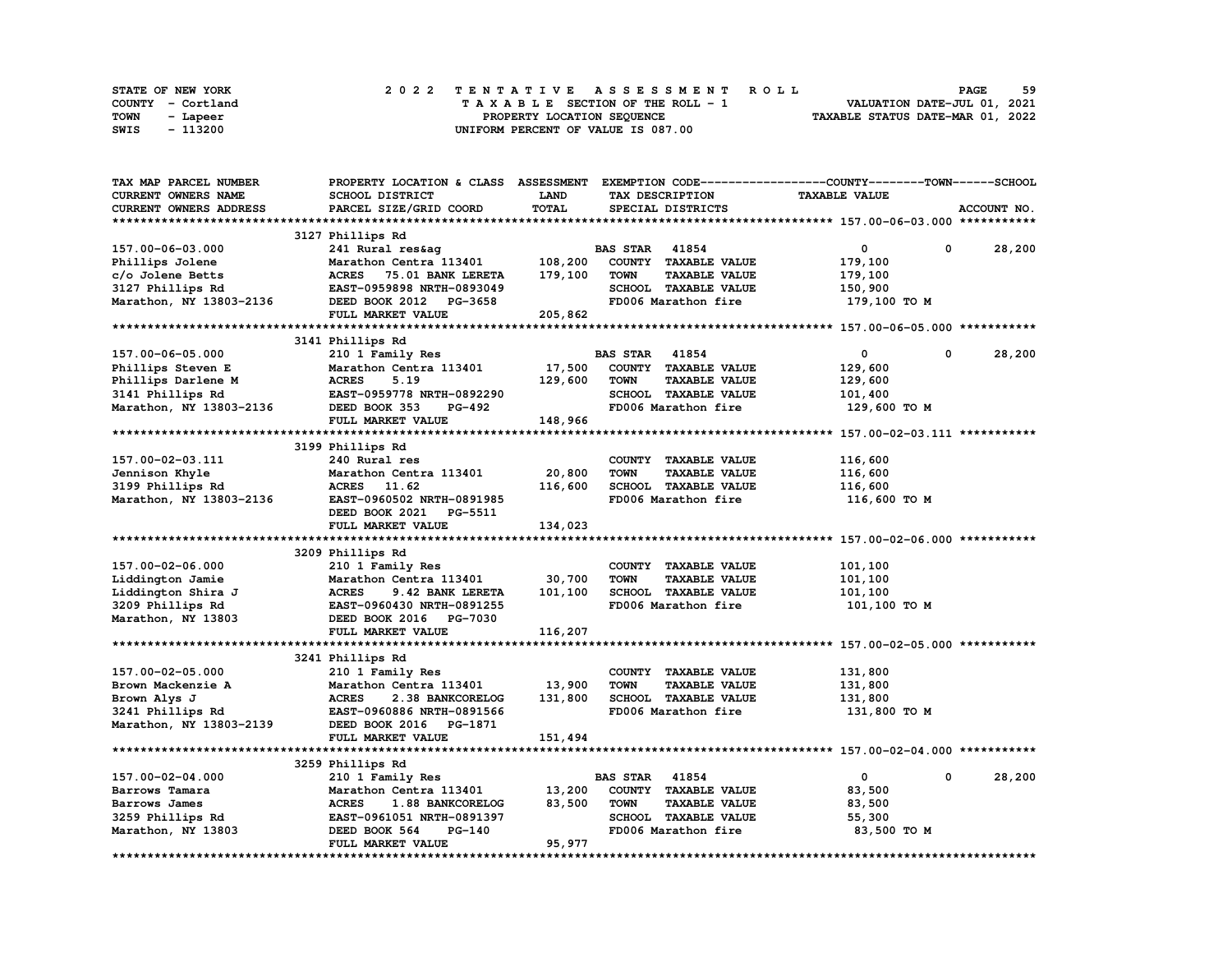| STATE OF NEW YORK | 2022 TENTATIVE ASSESSMENT ROLL     | 60<br><b>PAGE</b>                |
|-------------------|------------------------------------|----------------------------------|
| COUNTY - Cortland | TAXABLE SECTION OF THE ROLL - 1    | VALUATION DATE-JUL 01, 2021      |
| TOWN<br>- Lapeer  | PROPERTY LOCATION SEOUENCE         | TAXABLE STATUS DATE-MAR 01, 2022 |
| - 113200<br>SWIS  | UNIFORM PERCENT OF VALUE IS 087.00 |                                  |

| TAX MAP PARCEL NUMBER         |                                                                                                                                           |             |                                             | PROPERTY LOCATION & CLASS ASSESSMENT EXEMPTION CODE----------------COUNTY-------TOWN------SCHOOL |
|-------------------------------|-------------------------------------------------------------------------------------------------------------------------------------------|-------------|---------------------------------------------|--------------------------------------------------------------------------------------------------|
| <b>CURRENT OWNERS NAME</b>    | SCHOOL DISTRICT                                                                                                                           | <b>LAND</b> | TAX DESCRIPTION                             | <b>TAXABLE VALUE</b>                                                                             |
| <b>CURRENT OWNERS ADDRESS</b> | PARCEL SIZE/GRID COORD                                                                                                                    | TOTAL       | SPECIAL DISTRICTS                           | ACCOUNT NO.                                                                                      |
|                               |                                                                                                                                           |             |                                             |                                                                                                  |
|                               | 3277 Phillips Rd                                                                                                                          |             |                                             |                                                                                                  |
| 157.00-02-02.000              |                                                                                                                                           |             |                                             | 5,640 5,640<br>$\mathbf{o}$                                                                      |
| Pestridge Robert S            |                                                                                                                                           |             |                                             | 8,695<br>8,695<br>0                                                                              |
|                               |                                                                                                                                           |             | 173,900 BAS STAR 41854                      | 28,200<br>$\mathbf{0}$<br>$^{\circ}$                                                             |
|                               |                                                                                                                                           |             | COUNTY TAXABLE VALUE                        | 159,565                                                                                          |
|                               |                                                                                                                                           |             | TOWN<br><b>TAXABLE VALUE</b>                | 159,565                                                                                          |
|                               | FULL MARKET VALUE                                                                                                                         |             | 199,885 SCHOOL TAXABLE VALUE 145,700        |                                                                                                  |
|                               |                                                                                                                                           |             |                                             | FD006 Marathon fire 173,900 TO M                                                                 |
|                               |                                                                                                                                           |             |                                             |                                                                                                  |
|                               | 2002<br>314 Rural vac<10<br>Marathon Centra 113401<br>FRNT 110.00 DPTH 180.00<br>EAST-0960959 NRTH-0905471<br>3-3706 DEED BOOK 480 PC-224 |             |                                             |                                                                                                  |
| 148.00-01-22.000              |                                                                                                                                           |             | COUNTY TAXABLE VALUE                        | 500                                                                                              |
| Walburn John B                |                                                                                                                                           |             | TOWN<br><b>TAXABLE VALUE</b>                | 500                                                                                              |
| Walburn Dianne U              |                                                                                                                                           |             | SCHOOL TAXABLE VALUE                        | 500                                                                                              |
| 51 Galatia St                 |                                                                                                                                           |             | FD006 Marathon fire                         | 500 TO M                                                                                         |
|                               |                                                                                                                                           |             |                                             |                                                                                                  |
| Marathon, NY 13803-3706       |                                                                                                                                           | 575         |                                             |                                                                                                  |
|                               | FULL MARKET VALUE                                                                                                                         |             |                                             |                                                                                                  |
|                               |                                                                                                                                           |             |                                             |                                                                                                  |
|                               | 50 Pittman Rd                                                                                                                             |             |                                             |                                                                                                  |
| 165.00-01-55.120              | 240 Rural res                                                                                                                             |             | COUNTY TAXABLE VALUE                        | 248,600                                                                                          |
|                               | Marathon Centra 113401 57,500                                                                                                             |             | <b>TOWN</b><br><b>TAXABLE VALUE</b>         | 248,600                                                                                          |
|                               |                                                                                                                                           | 248,600     | SCHOOL TAXABLE VALUE                        | 248,600                                                                                          |
|                               |                                                                                                                                           |             | FD006 Marathon fire                         | $248,600$ TO M                                                                                   |
|                               | Marathon, NY 13803 DEED BOOK 2020 PG-4487                                                                                                 |             |                                             |                                                                                                  |
|                               | FULL MARKET VALUE                                                                                                                         | 285,747     |                                             |                                                                                                  |
|                               |                                                                                                                                           |             |                                             |                                                                                                  |
|                               | Quail Hill Rd                                                                                                                             |             |                                             |                                                                                                  |
| 146.00-02-05.000              | 314 Rural vac<10                                                                                                                          |             | COUNTY TAXABLE VALUE                        | 6,300                                                                                            |
| Conklin Gary                  | Marathon Centra 113401                                                                                                                    | 6,300       | <b>TAXABLE VALUE</b><br>TOWN                | 6,300                                                                                            |
| 2158 East River Rd            | <b>ACRES</b><br>8.40                                                                                                                      | 6,300       | SCHOOL TAXABLE VALUE                        | 6,300                                                                                            |
| Cortland, NY 13045-9755       | EAST-0943055 NRTH-0898340                                                                                                                 |             | FD006 Marathon fire                         | 6,300 то м                                                                                       |
|                               | DEED BOOK 1997 PG-3963                                                                                                                    |             |                                             |                                                                                                  |
|                               | FULL MARKET VALUE                                                                                                                         | 7,241       |                                             |                                                                                                  |
|                               |                                                                                                                                           |             |                                             |                                                                                                  |
|                               | Quail Hill Rd                                                                                                                             |             |                                             |                                                                                                  |
| 146.00-02-09.000              | 322 Rural vac>10                                                                                                                          |             | COUNTY TAXABLE VALUE                        | 36,000                                                                                           |
| Burns Trust Patrick           | Marathon Centra 113401                                                                                                                    | 36,000      | <b>TOWN</b><br>TAXABLE VALUE                | 36,000                                                                                           |
| Burns Trust Betsy             | ACRES 27.08<br>EAST-0943030 NRTH-0896200                                                                                                  | 36,000      | SCHOOL TAXABLE VALUE<br>FD006 Marathon fire | 36,000                                                                                           |
| 6530 Colbatch Ave             |                                                                                                                                           |             |                                             | 36,000 TO M                                                                                      |
| Van Nuys, CA 91401            | DEED BOOK 2020 PG-5367                                                                                                                    |             |                                             |                                                                                                  |
|                               | <b>FULL MARKET VALUE</b>                                                                                                                  | 41,379      |                                             |                                                                                                  |
|                               |                                                                                                                                           |             |                                             |                                                                                                  |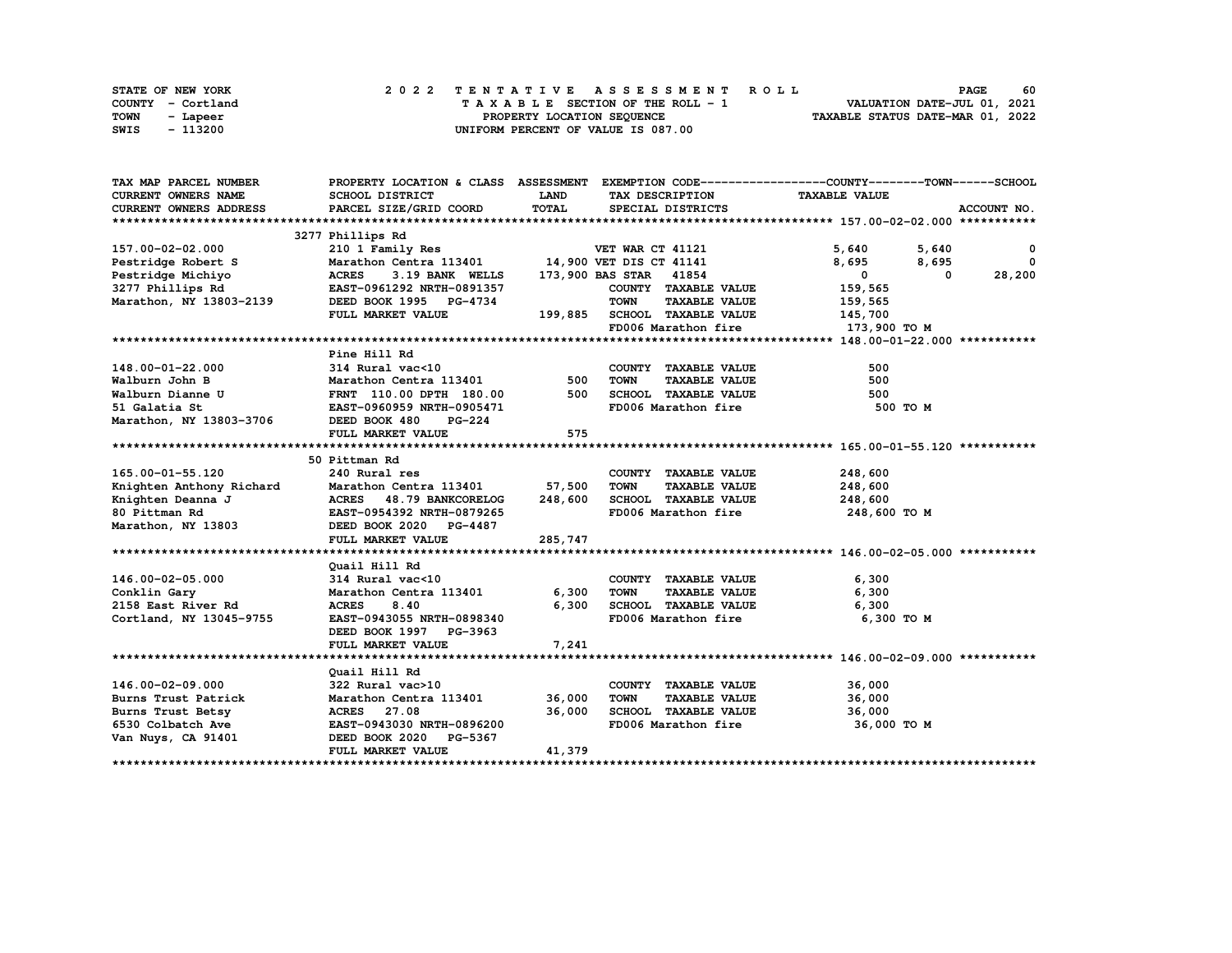| STATE OF NEW YORK | 2022 TENTATIVE ASSESSMENT ROLL     | 61<br><b>PAGE</b>                |
|-------------------|------------------------------------|----------------------------------|
| COUNTY - Cortland | TAXABLE SECTION OF THE ROLL - 1    | VALUATION DATE-JUL 01, 2021      |
| TOWN<br>- Lapeer  | PROPERTY LOCATION SEOUENCE         | TAXABLE STATUS DATE-MAR 01, 2022 |
| - 113200<br>SWIS  | UNIFORM PERCENT OF VALUE IS 087.00 |                                  |

| TAX MAP PARCEL NUMBER   |                                |             |                                     | PROPERTY LOCATION & CLASS ASSESSMENT EXEMPTION CODE----------------COUNTY-------TOWN-----SCHOOL |
|-------------------------|--------------------------------|-------------|-------------------------------------|-------------------------------------------------------------------------------------------------|
| CURRENT OWNERS NAME     | SCHOOL DISTRICT                | <b>LAND</b> | TAX DESCRIPTION                     | <b>TAXABLE VALUE</b>                                                                            |
| CURRENT OWNERS ADDRESS  | PARCEL SIZE/GRID COORD         | TOTAL       | SPECIAL DISTRICTS                   | ACCOUNT NO.                                                                                     |
|                         |                                |             |                                     |                                                                                                 |
|                         | Quail Hill Rd                  |             |                                     |                                                                                                 |
| 146.00-02-10.000        | 210 1 Family Res               |             | VET WAR CT 41121                    | 5,640<br>5,640<br>0                                                                             |
| Chapman Eugene E        | Marathon Centra 113401         | 18,200      | COUNTY TAXABLE VALUE                | 121,160                                                                                         |
| Chapman Pearl D         | <b>ACRES</b><br>5.75           | 126,800     | <b>TOWN</b><br><b>TAXABLE VALUE</b> | 121,160                                                                                         |
| 1081 Quail Hill Rd      | EAST-0943796 NRTH-0895902      |             | SCHOOL TAXABLE VALUE                | 126,800                                                                                         |
| Marathon, NY 13803      | DEED BOOK 2018 PG-4793         |             | FD006 Marathon fire                 | 126,800 TO M                                                                                    |
|                         | FULL MARKET VALUE              | 145,747     |                                     |                                                                                                 |
|                         |                                |             |                                     |                                                                                                 |
|                         | Quail Hill Rd                  |             |                                     |                                                                                                 |
| 147.00-01-50.000        | 322 Rural vac>10               |             | COUNTY TAXABLE VALUE                | 43,100                                                                                          |
| Hoffert Christopher     | Marathon Centra 113401 43,100  |             | <b>TAXABLE VALUE</b><br>TOWN        | 43,100                                                                                          |
| Hoffert Glenn           | 35.05<br><b>ACRES</b>          | 43,100      | SCHOOL TAXABLE VALUE                | 43,100                                                                                          |
| 1843 Wisgarber Rd       | EAST-0944662 NRTH-0897425      |             | FD006 Marathon fire                 | 43,100 TO M                                                                                     |
| Manheim, PA 17545       | DEED BOOK 2015 PG-5607         |             |                                     |                                                                                                 |
|                         | FULL MARKET VALUE              | 49,540      |                                     |                                                                                                 |
|                         |                                |             |                                     |                                                                                                 |
|                         | Quail Hill Rd                  |             |                                     |                                                                                                 |
| 147.00-01-51.000        | 322 Rural vac>10               |             | COUNTY TAXABLE VALUE                | 34,200                                                                                          |
| Burns Trust Patrick     | Marathon Centra 113401 34,200  |             | <b>TOWN</b><br><b>TAXABLE VALUE</b> | 34,200                                                                                          |
| Burns Trust Betsy       | ACRES 25.00                    | 34,200      | SCHOOL TAXABLE VALUE                | 34,200                                                                                          |
| 6530 Colbatch Ave       | EAST-0945087 NRTH-0896613      |             | FD006 Marathon fire                 | 34,200 TO M                                                                                     |
| Van Nuys, CA 91401      | DEED BOOK 2020 PG-5367         |             |                                     |                                                                                                 |
|                         | FULL MARKET VALUE              | 39,310      |                                     |                                                                                                 |
|                         |                                |             |                                     |                                                                                                 |
|                         | Quail Hill Rd                  |             |                                     |                                                                                                 |
| 147.00-01-52.000        | 322 Rural vac>10               |             | COUNTY TAXABLE VALUE                | 21,700                                                                                          |
| Burns Trust Patrick     | Marathon Centra 113401 21,700  |             | <b>TOWN</b><br><b>TAXABLE VALUE</b> | 21,700                                                                                          |
| Burns Trust Betsy       | <b>ACRES</b> 10.00             | 21,700      | SCHOOL TAXABLE VALUE                | 21,700                                                                                          |
| 6530 Colbatch Ave       | EAST-0944784 NRTH-0896134      |             | FD006 Marathon fire                 | 21,700 TO M                                                                                     |
| Van Nuys, CA 91401      | DEED BOOK 2020 PG-5367         |             |                                     |                                                                                                 |
|                         | FULL MARKET VALUE              | 24,943      |                                     |                                                                                                 |
|                         |                                |             |                                     |                                                                                                 |
|                         | Quail Hill Rd                  |             |                                     |                                                                                                 |
| 156.00-01-02.100        | 322 Rural vac>10               |             | COUNTY TAXABLE VALUE                | 188,800                                                                                         |
| Hayes Trust Larry W     | Marathon Centra 113401 188,800 |             | <b>TOWN</b><br><b>TAXABLE VALUE</b> | 188,800                                                                                         |
| Hates Lon T             | ACRES 212.06                   | 188,800     | SCHOOL TAXABLE VALUE                | 188,800                                                                                         |
| PO Box 432              | EAST-0946838 NRTH-0894032      |             | FD006 Marathon fire                 | 188,800 TO M                                                                                    |
| Marathon, NY 13803-0432 | DEED BOOK 2001 PG-6514         |             |                                     |                                                                                                 |
|                         | FULL MARKET VALUE              | 217,011     |                                     |                                                                                                 |
|                         |                                |             |                                     |                                                                                                 |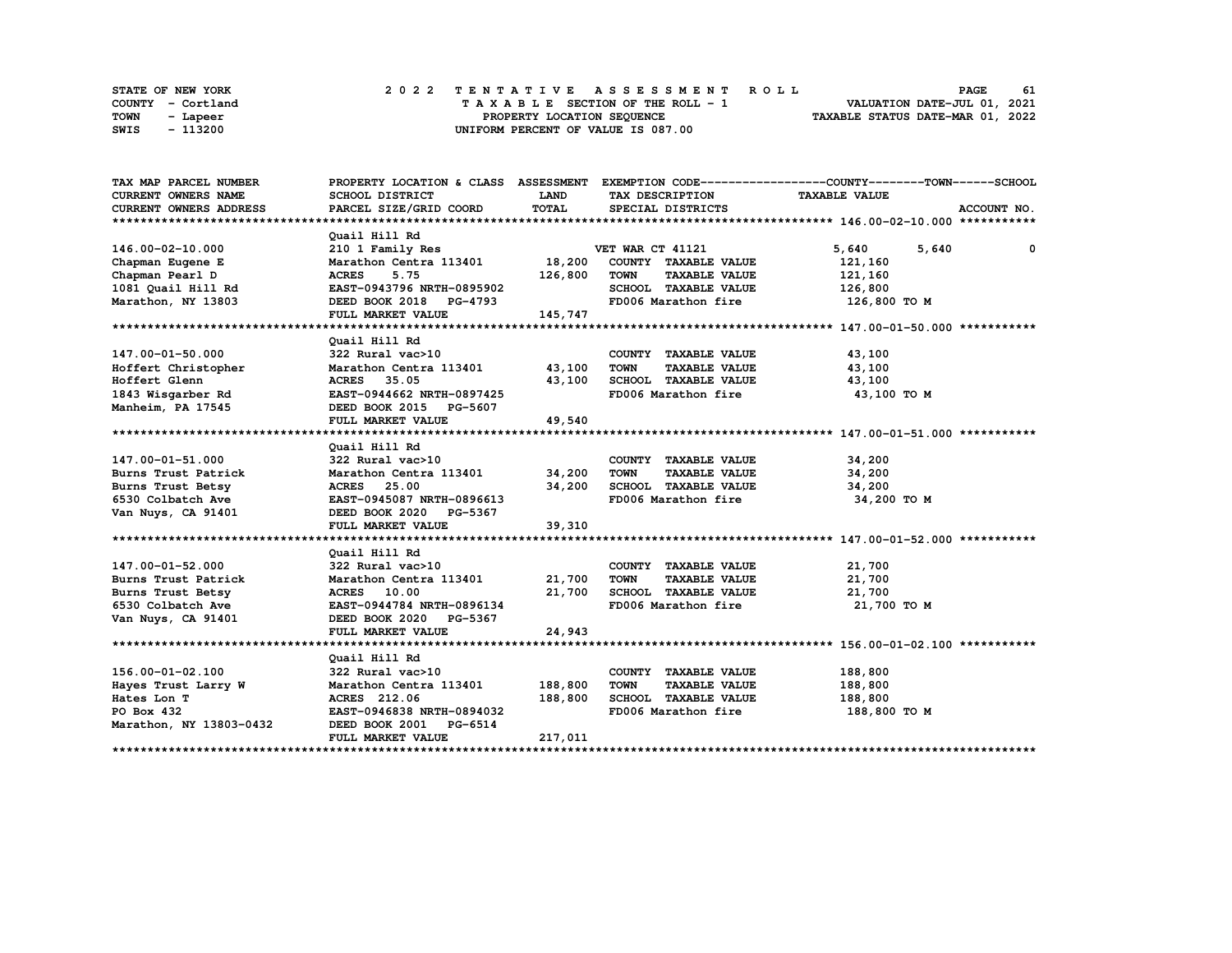| STATE OF NEW YORK | 2022 TENTATIVE ASSESSMENT ROLL     | 62<br><b>PAGE</b>                |
|-------------------|------------------------------------|----------------------------------|
| COUNTY - Cortland | TAXABLE SECTION OF THE ROLL - 1    | VALUATION DATE-JUL 01, 2021      |
| TOWN<br>- Lapeer  | PROPERTY LOCATION SEOUENCE         | TAXABLE STATUS DATE-MAR 01, 2022 |
| - 113200<br>SWIS  | UNIFORM PERCENT OF VALUE IS 087.00 |                                  |

| TAX MAP PARCEL NUMBER     | PROPERTY LOCATION & CLASS ASSESSMENT EXEMPTION CODE-----------------COUNTY-------TOWN------SCHOOL |             |                                     |                      |                      |
|---------------------------|---------------------------------------------------------------------------------------------------|-------------|-------------------------------------|----------------------|----------------------|
| CURRENT OWNERS NAME       | SCHOOL DISTRICT                                                                                   | <b>LAND</b> | TAX DESCRIPTION                     | <b>TAXABLE VALUE</b> |                      |
| CURRENT OWNERS ADDRESS    | PARCEL SIZE/GRID COORD                                                                            | TOTAL       | SPECIAL DISTRICTS                   |                      | ACCOUNT NO.          |
|                           |                                                                                                   |             |                                     |                      |                      |
|                           | Quail Hill Rd                                                                                     |             |                                     |                      |                      |
| 156.00-06-03.000          | 105 Vac farmland                                                                                  |             | AG 10-YR 41700                      | 4,800 4,800          | 4,800                |
| Millington William L      | Marathon Centra 113401 3,300 AG-CEILING 41720                                                     |             |                                     | 2,253<br>2,253       | 2,253                |
| Millington Jeri Ann M     | <b>ACRES</b><br>2.52                                                                              |             | 38,300 COUNTY TAXABLE VALUE         | 31,247               |                      |
| 988 Quail Hill Rd         | EAST-0944762 NRTH-0894716                                                                         |             | <b>TOWN</b><br><b>TAXABLE VALUE</b> | 31,247               |                      |
| Marathon, NY 13803        | DEED BOOK 2001 PG-2943                                                                            |             | SCHOOL TAXABLE VALUE                | 31,247               |                      |
|                           | FULL MARKET VALUE                                                                                 |             | 44,023 FD006 Marathon fire          | 38,300 TO M          |                      |
| MAY BE SUBJECT TO PAYMENT |                                                                                                   |             |                                     |                      |                      |
| UNDER AGDIST LAW TIL 2028 |                                                                                                   |             |                                     |                      |                      |
|                           |                                                                                                   |             |                                     |                      |                      |
|                           | Quail Hill Rd                                                                                     |             |                                     |                      |                      |
| 156.00-06-05.100          | 322 Rural vac>10                                                                                  |             | COUNTY TAXABLE VALUE                | 65,900               |                      |
| SKNN Properties LLC       | Marathon Centra 113401                                                                            | 65,900      | <b>TOWN</b><br><b>TAXABLE VALUE</b> | 65,900               |                      |
| 41 Oak Brook Dr           | ACRES 50.32 BANKCORELOG                                                                           | 65,900      | SCHOOL TAXABLE VALUE                | 65,900               |                      |
| Ithaca, NY 14850          | EAST-0944487 NRTH-0893723                                                                         |             | FD006 Marathon fire                 | 65,900 то м          |                      |
|                           | DEED BOOK 2019 PG-3647                                                                            |             |                                     |                      |                      |
|                           | FULL MARKET VALUE                                                                                 | 75,747      |                                     |                      |                      |
|                           |                                                                                                   |             |                                     |                      |                      |
|                           | 827 Quail Hill Rd                                                                                 |             |                                     |                      |                      |
| 156.00-04-07.000          | 210 1 Family Res                                                                                  |             | CW 15 VET/ 41162                    | 5,640                | 0<br>0               |
| Gofgosky Barlon E         | Marathon Centra 113401                                                                            |             | 8,300 CW DISBLD 41172               | 4,840                | 0<br>0               |
| 827 Quail Hill Rd         | FRNT 165.00 DPTH 141.18                                                                           |             | 48,400 BAS STAR 41854               | $\mathbf{0}$         | $\Omega$<br>28,200   |
| Marathon, NY 13803-1903   | <b>BANKCORELOG</b>                                                                                |             | COUNTY TAXABLE VALUE                | 37,920               |                      |
|                           | EAST-0947206 NRTH-0892108                                                                         |             | <b>TOWN</b><br><b>TAXABLE VALUE</b> | 48,400               |                      |
|                           | DEED BOOK 2002 PG-145                                                                             |             | SCHOOL TAXABLE VALUE                | 20,200               |                      |
|                           | FULL MARKET VALUE                                                                                 |             | 55,632 FD006 Marathon fire          | 48,400 TO M          |                      |
|                           |                                                                                                   |             |                                     |                      |                      |
|                           | 841 Quail Hill Rd                                                                                 |             |                                     |                      |                      |
| 156.00-04-01.000          | 210 1 Family Res                                                                                  |             | <b>BAS STAR 41854</b>               | $\mathbf{0}$         | 28,200<br>$^{\circ}$ |
| Byron Kevin L             | Marathon Centra 113401                                                                            | 13,200      | COUNTY TAXABLE VALUE                | 152,100              |                      |
| 841 Quail Hill Rd         | 1.85<br><b>ACRES</b>                                                                              | 152,100     | <b>TOWN</b><br><b>TAXABLE VALUE</b> | 152,100              |                      |
| Marathon, NY 13803-1901   | EAST-0947014 NRTH-0892257                                                                         |             | SCHOOL TAXABLE VALUE                | 123,900              |                      |
|                           | DEED BOOK 2011 PG-25                                                                              |             | FD006 Marathon fire                 | 152,100 TO M         |                      |
|                           | FULL MARKET VALUE                                                                                 | 174,828     |                                     |                      |                      |
|                           |                                                                                                   |             |                                     |                      |                      |
|                           | 868 Quail Hill Rd                                                                                 |             |                                     |                      |                      |
| 156.00-04-02.200          | 270 Mfg housing                                                                                   |             | COUNTY TAXABLE VALUE                | 67,300               |                      |
| Eibert Todd D             | Marathon Centra 113401                                                                            | 17,700      | <b>TOWN</b><br><b>TAXABLE VALUE</b> | 67,300               |                      |
| 868 Quail Hill Rd         | <b>ACRES</b><br>5.34                                                                              | 67,300      | SCHOOL TAXABLE VALUE                | 67,300               |                      |
| Marathon, NY 13803        | EAST-0947267 NRTH-0892767                                                                         |             | FD006 Marathon fire                 | 67,300 то м          |                      |
|                           | DEED BOOK 2002 PG-2487                                                                            |             |                                     |                      |                      |
|                           | FULL MARKET VALUE                                                                                 | 77,356      |                                     |                      |                      |
|                           |                                                                                                   |             |                                     |                      |                      |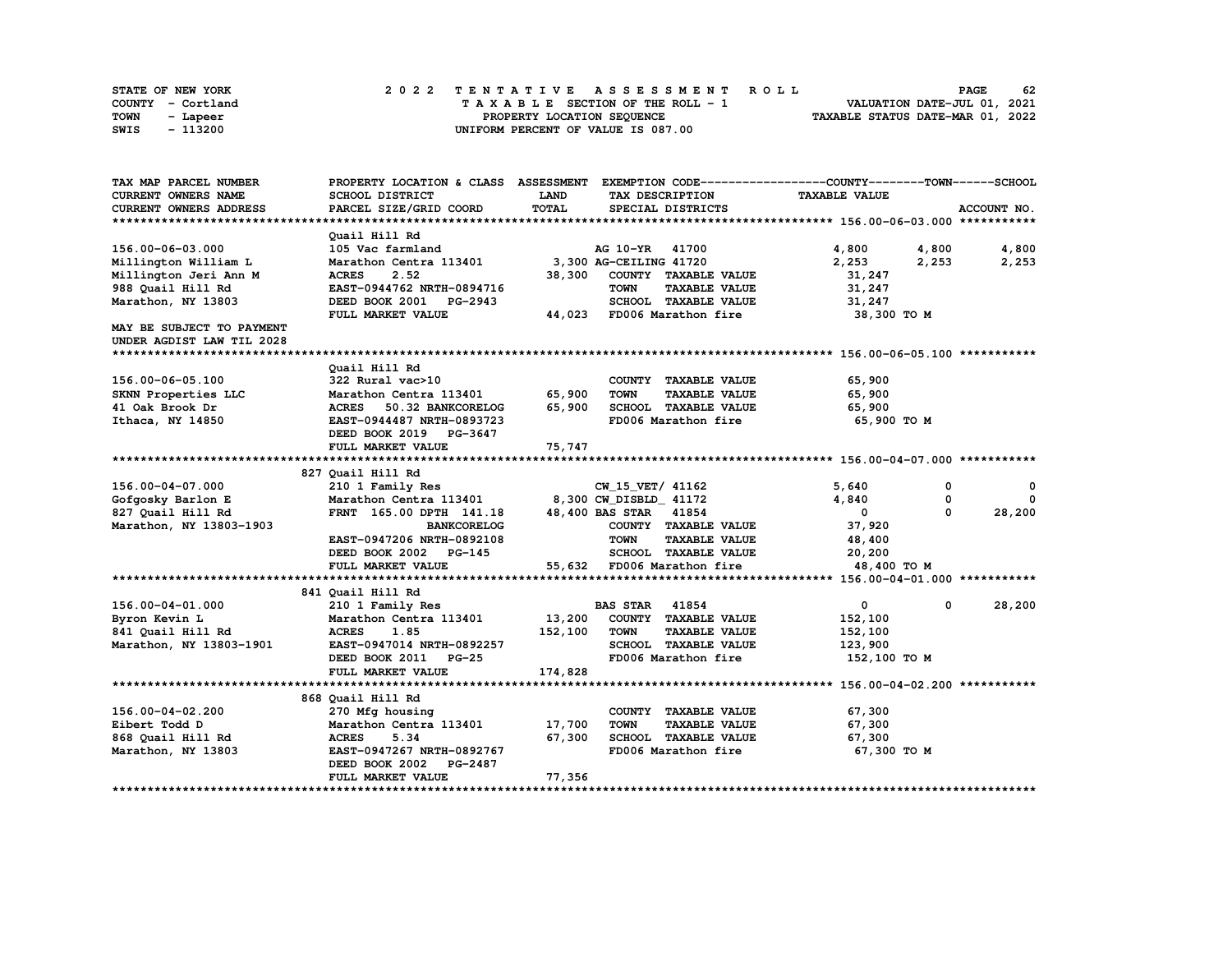| STATE OF NEW YORK | 2022 TENTATIVE ASSESSMENT ROLL     | 63<br><b>PAGE</b>                |
|-------------------|------------------------------------|----------------------------------|
| COUNTY - Cortland | TAXABLE SECTION OF THE ROLL - 1    | VALUATION DATE-JUL 01, 2021      |
| TOWN<br>- Lapeer  | PROPERTY LOCATION SEQUENCE         | TAXABLE STATUS DATE-MAR 01, 2022 |
| - 113200<br>SWIS  | UNIFORM PERCENT OF VALUE IS 087.00 |                                  |

| TAX MAP PARCEL NUMBER     |                                                  |             |                                             | PROPERTY LOCATION & CLASS ASSESSMENT EXEMPTION CODE----------------COUNTY-------TOWN-----SCHOOL |             |
|---------------------------|--------------------------------------------------|-------------|---------------------------------------------|-------------------------------------------------------------------------------------------------|-------------|
| CURRENT OWNERS NAME       | <b>SCHOOL DISTRICT</b>                           | <b>LAND</b> | TAX DESCRIPTION                             | <b>TAXABLE VALUE</b>                                                                            |             |
| CURRENT OWNERS ADDRESS    | PARCEL SIZE/GRID COORD                           | TOTAL       | SPECIAL DISTRICTS                           |                                                                                                 | ACCOUNT NO. |
|                           |                                                  |             |                                             |                                                                                                 |             |
|                           | 988 Quail Hill Rd                                |             |                                             |                                                                                                 |             |
| 156.00-06-02.000          | 113 Cattle farm                                  |             | AG-CEILING 41720                            | 9,965<br>9,965                                                                                  | 9,965       |
| Millington William L      | Marathon Centra 113401 29,900 BAS STAR 41854     |             |                                             | $\mathbf{0}$<br>0                                                                               | 28,200      |
| Millington Jeri Ann       | ACRES 15.31                                      | 117,800     | COUNTY TAXABLE VALUE                        | 107,835                                                                                         |             |
| 988 Quail Hill Rd         | EAST-0945144 NRTH-0895043                        |             | <b>TOWN</b><br><b>TAXABLE VALUE</b>         | 107,835                                                                                         |             |
| Marathon, NY 13803-1904   | DEED BOOK 1996 PG-1295                           |             | SCHOOL TAXABLE VALUE                        | 79,635                                                                                          |             |
|                           | FULL MARKET VALUE                                |             | 135,402 FD006 Marathon fire                 | 117,800 TO M                                                                                    |             |
| MAY BE SUBJECT TO PAYMENT |                                                  |             |                                             |                                                                                                 |             |
| UNDER AGDIST LAW TIL 2026 |                                                  |             |                                             |                                                                                                 |             |
|                           |                                                  |             |                                             |                                                                                                 |             |
|                           | 1046 Quail Hill Rd                               |             |                                             |                                                                                                 |             |
| 156.00-06-01.000          | 240 Rural res                                    |             | <b>BAS STAR</b><br>41854                    | $\mathbf{0}$<br>$^{\circ}$                                                                      | 28,200      |
| Hartley Steven L          | Marathon Centra 113401                           | 28,300      | COUNTY TAXABLE VALUE                        | 162,600                                                                                         |             |
| Hartley Bonita S          | <b>ACRES</b> 15.08                               | 162,600     | <b>TOWN</b><br><b>TAXABLE VALUE</b>         | 162,600                                                                                         |             |
|                           | 1046 Quail Hill Rd EAST-0944867 NRTH-0895687     |             | SCHOOL TAXABLE VALUE                        | 134,400                                                                                         |             |
| Marathon, NY 13803-1908   | DEED BOOK 1998 PG-2403                           |             | FD006 Marathon fire                         | 162,600 то м                                                                                    |             |
|                           | FULL MARKET VALUE                                | 186,897     |                                             |                                                                                                 |             |
|                           |                                                  |             |                                             |                                                                                                 |             |
|                           | 1111 Ouail Hill Rd                               |             | 77 PCT OF VALUE USED FOR EXEMPTION PURPOSES |                                                                                                 |             |
| 146.00-02-08.000          | 240 Rural res                                    |             | VET WAR CT 41121                            | 5,640<br>5,640                                                                                  | $\mathbf 0$ |
| Glezen Clifford J         | Marathon Centra 113401 32, 200 ENH STAR 41834    |             |                                             | 0<br>$^{\circ}$                                                                                 | 70,410      |
| Glezen Virginia A         | <b>ACRES</b> 20.00                               |             | 136,000 COUNTY TAXABLE VALUE                | 130,360                                                                                         |             |
|                           | 1111 Quail Hill Rd EAST-0943222 NRTH-0896862     |             | TOWN<br><b>TAXABLE VALUE</b>                | 130,360                                                                                         |             |
| Marathon, NY 13803        | DEED BOOK 2000 PG-1751                           |             | SCHOOL TAXABLE VALUE                        | 65,590                                                                                          |             |
|                           | FULL MARKET VALUE                                |             | 156,322 FD006 Marathon fire                 | 136,000 то м                                                                                    |             |
|                           |                                                  |             |                                             |                                                                                                 |             |
|                           | 1145 Quail Hill Rd                               |             |                                             |                                                                                                 |             |
| 146.00-02-06.000          | 240 Rural res                                    |             | <b>BAS STAR</b> 41854                       | $\mathbf{0}$<br>$^{\circ}$                                                                      | 28,200      |
| Edsall Richard J Jr       | Marathon Centra 113401 36,200                    |             | COUNTY TAXABLE VALUE                        | 234,400                                                                                         |             |
| Edsall Rebecca L          |                                                  | 234,400     | <b>TOWN</b><br><b>TAXABLE VALUE</b>         | 234,400                                                                                         |             |
| 1145 Quail Hill Rd        | <b>ACRES 25.00<br/>EAST-0943432 NRTH-0897635</b> |             | SCHOOL TAXABLE VALUE                        | 206,200                                                                                         |             |
| Marathon, NY 13803        | DEED BOOK 2002<br><b>PG-2950</b>                 |             | FD006 Marathon fire                         | 234,400 TO M                                                                                    |             |
|                           | FULL MARKET VALUE                                | 269,425     |                                             |                                                                                                 |             |
|                           |                                                  |             |                                             |                                                                                                 |             |
|                           | 1224 Quail Hill Rd                               |             |                                             |                                                                                                 |             |
| 147.00-01-25.110          | 260 Seasonal res                                 |             | COUNTY TAXABLE VALUE                        | 92,600                                                                                          |             |
| Hoffert Christopher       | Marathon Centra 113401                           | 62,000      | <b>TOWN</b><br><b>TAXABLE VALUE</b>         | 92,600                                                                                          |             |
| Hoffert Glenn             | <b>ACRES</b> 55.97                               | 92,600      | SCHOOL TAXABLE VALUE                        | 92,600                                                                                          |             |
| 1843 Wisgarber Rd         | EAST-0944818 NRTH-0898608                        |             | FD006 Marathon fire                         | 92,600 TO M                                                                                     |             |
| Manheim, PA 17545         | DEED BOOK 2015 PG-5608                           |             |                                             |                                                                                                 |             |
|                           | FULL MARKET VALUE                                | 106,437     |                                             |                                                                                                 |             |
|                           |                                                  |             |                                             |                                                                                                 |             |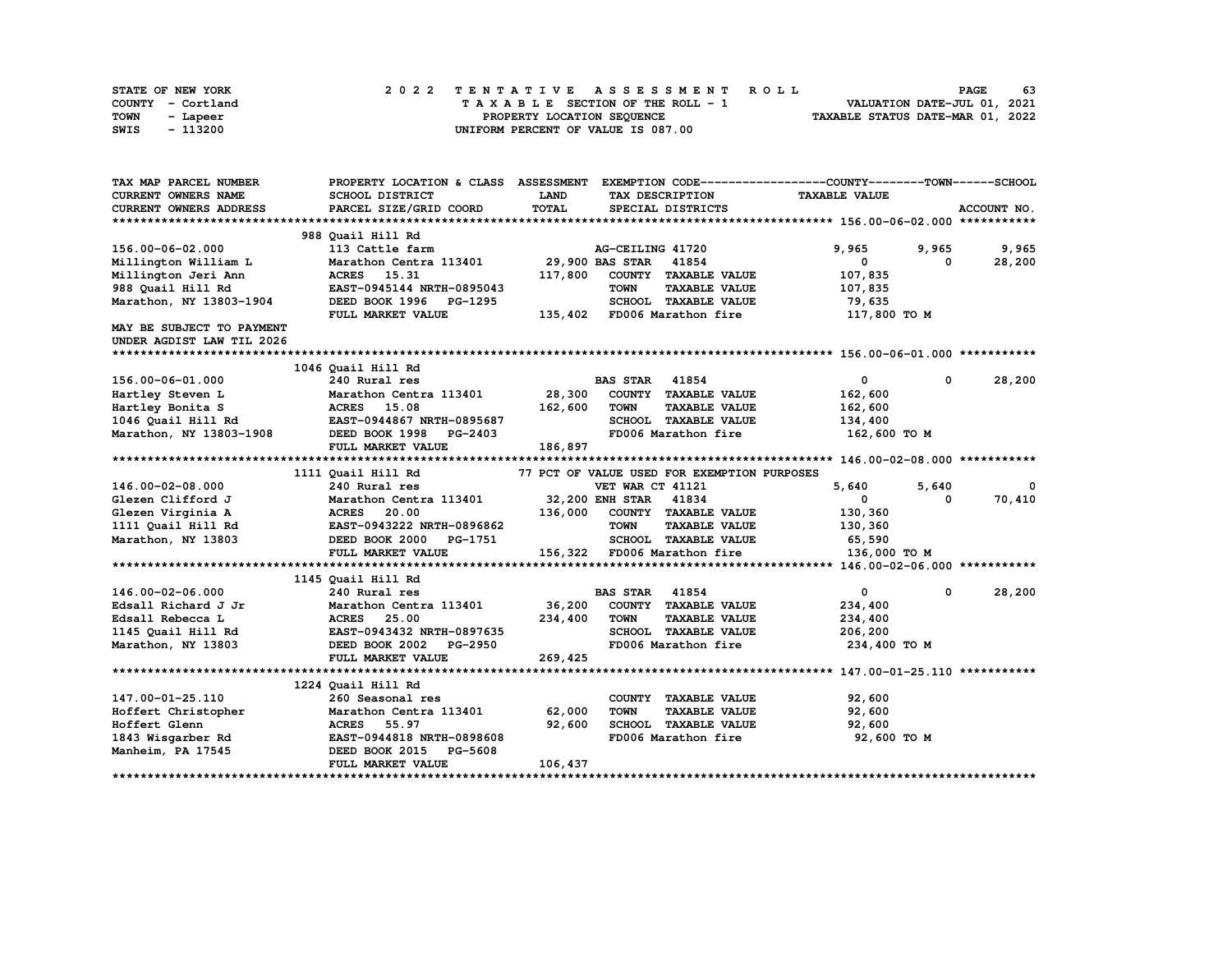| STATE OF NEW YORK | 2022 TENTATIVE ASSESSMENT ROLL     | 64<br><b>PAGE</b>                |
|-------------------|------------------------------------|----------------------------------|
| COUNTY - Cortland | TAXABLE SECTION OF THE ROLL - 1    | VALUATION DATE-JUL 01, 2021      |
| TOWN<br>- Lapeer  | PROPERTY LOCATION SEQUENCE         | TAXABLE STATUS DATE-MAR 01, 2022 |
| - 113200<br>SWIS  | UNIFORM PERCENT OF VALUE IS 087.00 |                                  |

| TAX MAP PARCEL NUMBER         |                                                   |         |                                     | PROPERTY LOCATION & CLASS ASSESSMENT EXEMPTION CODE----------------COUNTY-------TOWN-----SCHOOL |  |
|-------------------------------|---------------------------------------------------|---------|-------------------------------------|-------------------------------------------------------------------------------------------------|--|
| CURRENT OWNERS NAME           | SCHOOL DISTRICT                                   | LAND    | TAX DESCRIPTION                     | <b>TAXABLE VALUE</b>                                                                            |  |
| <b>CURRENT OWNERS ADDRESS</b> | PARCEL SIZE/GRID COORD                            | TOTAL   | SPECIAL DISTRICTS                   | ACCOUNT NO.                                                                                     |  |
|                               |                                                   |         |                                     |                                                                                                 |  |
|                               | 1235 Quail Hill Rd                                |         |                                     |                                                                                                 |  |
| 147.00-01-25.210              | 241 Rural res&ag                                  |         | AG-CEILING 41720                    | 17,804<br>17,804 17,804                                                                         |  |
| Gutchess Randy                | Marathon Centra 113401 79,000 BAS STAR 41854      |         |                                     | $\mathbf{0}$<br>28,200<br>0                                                                     |  |
| Gutchess Debra                | <b>ACRES</b><br>60.31                             |         | 197,100 COUNTY TAXABLE VALUE        | 179,296                                                                                         |  |
| 1235 Quail Hill Rd            | EAST-0943708 NRTH-0899482                         |         | <b>TOWN</b><br><b>TAXABLE VALUE</b> | 179,296                                                                                         |  |
| Marathon, NY 13803-1912       | DEED BOOK 362<br>PG-1012                          |         | SCHOOL TAXABLE VALUE                | 151,096                                                                                         |  |
|                               | FULL MARKET VALUE                                 |         | 226,552 FD006 Marathon fire         | 197,100 TO M                                                                                    |  |
| MAY BE SUBJECT TO PAYMENT     |                                                   |         |                                     |                                                                                                 |  |
| UNDER AGDIST LAW TIL 2026     |                                                   |         |                                     |                                                                                                 |  |
|                               |                                                   |         |                                     |                                                                                                 |  |
|                               | 1271 Quail Hill Rd                                |         |                                     |                                                                                                 |  |
| 147.00-01-25.220              | 210 1 Family Res                                  |         | <b>BAS STAR 41854</b>               | 28,200<br>$\mathbf{0}$<br>$\mathbf{0}$                                                          |  |
| Gutchess Robbie L             |                                                   |         |                                     | 110,700                                                                                         |  |
|                               |                                                   |         |                                     | 110,700                                                                                         |  |
| 1271 Quail Hill Rd            |                                                   |         |                                     |                                                                                                 |  |
|                               | Marathon, NY 13803-1912 EAST-0944034 NRTH-0899569 |         | SCHOOL TAXABLE VALUE                | 82,500                                                                                          |  |
|                               | DEED BOOK 536<br>PG-132                           |         | FD006 Marathon fire                 | 110,700 TO M                                                                                    |  |
|                               | FULL MARKET VALUE                                 | 127,241 |                                     |                                                                                                 |  |
|                               |                                                   |         |                                     |                                                                                                 |  |
|                               | 1272 Quail Hill Rd                                |         |                                     |                                                                                                 |  |
| 147.00-01-26.000              | 210 1 Family Res                                  |         | COUNTY TAXABLE VALUE                | 233,400                                                                                         |  |
| Forkey Charles H Jr           | Marathon Centra 113401                            | 23,400  | <b>TOWN</b><br><b>TAXABLE VALUE</b> | 233,400                                                                                         |  |
| Braman Karen                  | <b>ACRES</b><br>9.79                              | 233,400 | SCHOOL TAXABLE VALUE                | 233,400                                                                                         |  |
|                               | 1272 Quail Hill Rd EAST-0944397 NRTH-0900028      |         | FD006 Marathon fire                 | 233,400 TO M                                                                                    |  |
| Marathon, NY 13803            | DEED BOOK 2010 PG-489                             |         |                                     |                                                                                                 |  |
|                               | FULL MARKET VALUE                                 | 268,276 |                                     |                                                                                                 |  |
|                               |                                                   |         |                                     |                                                                                                 |  |
|                               | Quail Hollow Rd                                   |         |                                     |                                                                                                 |  |
| 146.00-01-02.000              | 322 Rural vac>10                                  |         | COUNTY TAXABLE VALUE                | 17,400                                                                                          |  |
| Perry Dean Lee                | Marathon Centra 113401 17,400                     |         | <b>TOWN</b><br><b>TAXABLE VALUE</b> | 17,400                                                                                          |  |
| Perry Judy                    | ACRES 22.53                                       | 17,400  | SCHOOL TAXABLE VALUE                | 17,400                                                                                          |  |
| 1193 Quail Hollow Rd          | EAST-0938767 NRTH-0899792                         |         | FD006 Marathon fire                 | 17,400 TO M                                                                                     |  |
| Marathon, NY 13803            | DEED BOOK 10384 PG-40001                          |         |                                     |                                                                                                 |  |
|                               | FULL MARKET VALUE                                 | 20,000  |                                     |                                                                                                 |  |
|                               |                                                   |         |                                     |                                                                                                 |  |
|                               | Quail Hollow Rd                                   |         |                                     |                                                                                                 |  |
| 146.00-01-03.110              | 322 Rural vac>10                                  |         | COUNTY TAXABLE VALUE                | 80,700                                                                                          |  |
| Moore Jonathan T              | Marathon Centra 113401                            | 80,700  | <b>TOWN</b><br><b>TAXABLE VALUE</b> | 80,700                                                                                          |  |
| Moore Jessica A               | ACRES 78.99                                       | 80,700  | SCHOOL TAXABLE VALUE                | 80,700                                                                                          |  |
| 915 S 47th St                 | EAST-0941709 NRTH-0901242                         |         | FD006 Marathon fire                 | 80,700 TO M                                                                                     |  |
| Philadelphia, PA 19143        | DEED BOOK 2021 PG-5169                            |         |                                     |                                                                                                 |  |
|                               | FULL MARKET VALUE                                 | 92,759  |                                     |                                                                                                 |  |
|                               |                                                   |         |                                     |                                                                                                 |  |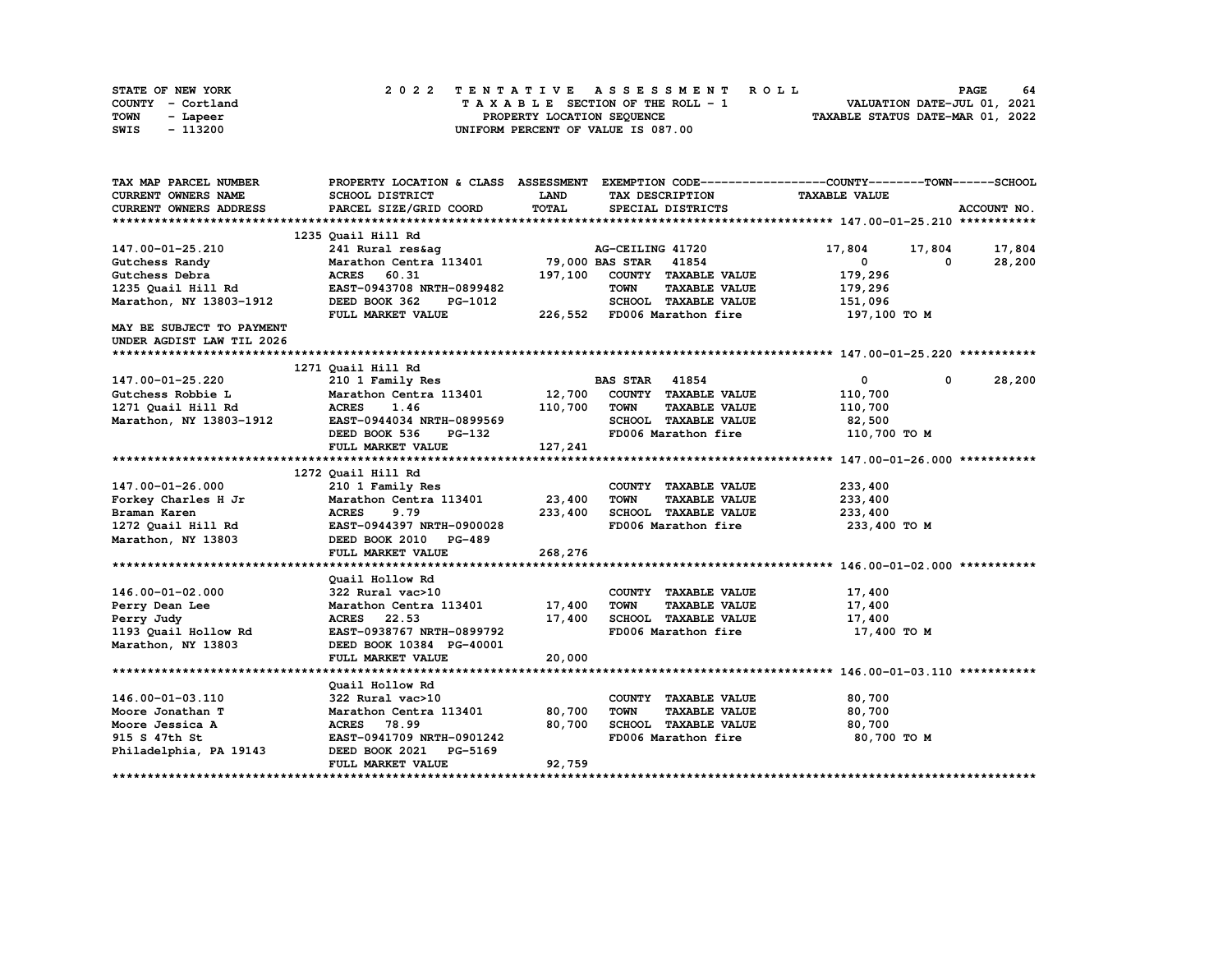| <b>STATE OF NEW YORK</b> |          |  |  |  |  |  | 2022 TENTATIVE ASSESSMENT ROLL     |  |  |  |  |  |  |                                  | <b>PAGE</b> | 65 |
|--------------------------|----------|--|--|--|--|--|------------------------------------|--|--|--|--|--|--|----------------------------------|-------------|----|
| COUNTY - Cortland        |          |  |  |  |  |  | TAXABLE SECTION OF THE ROLL - 1    |  |  |  |  |  |  | VALUATION DATE-JUL 01, 2021      |             |    |
| TOWN                     | - Lapeer |  |  |  |  |  | PROPERTY LOCATION SEQUENCE         |  |  |  |  |  |  | TAXABLE STATUS DATE-MAR 01, 2022 |             |    |
| SWIS                     | - 113200 |  |  |  |  |  | UNIFORM PERCENT OF VALUE IS 087.00 |  |  |  |  |  |  |                                  |             |    |

| TAX MAP PARCEL NUMBER      |                               |             |                                     | PROPERTY LOCATION & CLASS ASSESSMENT EXEMPTION CODE----------------COUNTY-------TOWN-----SCHOOL |
|----------------------------|-------------------------------|-------------|-------------------------------------|-------------------------------------------------------------------------------------------------|
| CURRENT OWNERS NAME        | <b>SCHOOL DISTRICT</b>        | <b>LAND</b> | TAX DESCRIPTION                     | <b>TAXABLE VALUE</b>                                                                            |
| CURRENT OWNERS ADDRESS     | PARCEL SIZE/GRID COORD        | TOTAL       | SPECIAL DISTRICTS                   | ACCOUNT NO.                                                                                     |
|                            |                               |             |                                     |                                                                                                 |
|                            | Quail Hollow Rd               |             |                                     |                                                                                                 |
| 146.00-01-07.000           | 322 Rural vac>10              |             | COUNTY TAXABLE VALUE                | 23,000                                                                                          |
| Courtney John              | Marathon Centra 113401        | 23,000      | <b>TOWN</b><br><b>TAXABLE VALUE</b> | 23,000                                                                                          |
|                            | ACRES 11.00                   |             |                                     |                                                                                                 |
| Courtney Culleen           |                               | 23,000      | SCHOOL TAXABLE VALUE                | 23,000                                                                                          |
| 1013 Quail Hollow Rd       | EAST-0940762 NRTH-0898446     |             | FD006 Marathon fire                 | 23,000 TO M                                                                                     |
| Marathon, NY 13803         | DEED BOOK 10440 PG-90001      |             |                                     |                                                                                                 |
|                            | FULL MARKET VALUE             | 26,437      |                                     |                                                                                                 |
|                            |                               |             |                                     |                                                                                                 |
|                            | Quail Hollow Rd               |             |                                     |                                                                                                 |
| 146.00-01-13.000           | 322 Rural vac>10              |             | COUNTY TAXABLE VALUE                | 36,800                                                                                          |
| Courtney George A          | Marathon Centra 113401        | 36,800      | <b>TAXABLE VALUE</b><br><b>TOWN</b> | 36,800                                                                                          |
| Courtney Jeanette A        | <b>ACRES</b> 28.00            | 36,800      | SCHOOL TAXABLE VALUE                | 36,800                                                                                          |
| 1040 Quail Hollow Rd       | EAST-0941526 NRTH-0896497     |             | FD006 Marathon fire                 | 36,800 TO M                                                                                     |
| Marathon, NY 13803         | DEED BOOK 2010 PG-6139        |             |                                     |                                                                                                 |
|                            | FULL MARKET VALUE             | 42,299      |                                     |                                                                                                 |
|                            |                               |             |                                     |                                                                                                 |
|                            |                               |             |                                     |                                                                                                 |
|                            | Quail Hollow Rd               |             |                                     |                                                                                                 |
| 146.00-01-14.000           | 314 Rural vac<10              |             | COUNTY TAXABLE VALUE                | 1,000                                                                                           |
| Parker Estate Nancy        | Marathon Centra 113401        | 1,000       | TOWN<br><b>TAXABLE VALUE</b>        | 1,000                                                                                           |
| c/o Jane Beadel            | FRNT 310.00 DPTH 150.00       | 1,000       | SCHOOL TAXABLE VALUE                | 1,000                                                                                           |
| PO Box 638                 | EAST-0941400 NRTH-0897329     |             | FD006 Marathon fire                 | 1,000 TO M                                                                                      |
| Wellesley Island, NY 13640 | DEED BOOK 381<br><b>PG-74</b> |             |                                     |                                                                                                 |
|                            | FULL MARKET VALUE             | 1,149       |                                     |                                                                                                 |
|                            |                               |             |                                     |                                                                                                 |
|                            | Quail Hollow Rd               |             |                                     |                                                                                                 |
| 146.00-02-01.000           | 314 Rural vac<10              |             | COUNTY TAXABLE VALUE                | 15,300                                                                                          |
| Perry Dean Lee             | Marathon Centra 113401        | 15,300      | <b>TOWN</b><br><b>TAXABLE VALUE</b> | 15,300                                                                                          |
| Perry Judy L               | <b>ACRES</b><br>5.00          | 15,300      | SCHOOL TAXABLE VALUE                | 15,300                                                                                          |
| 1193 Quail Hollow Rd       | EAST-0942084 NRTH-0899158     |             | FD006 Marathon fire                 | 15,300 TO M                                                                                     |
| Marathon, NY 13803         | DEED BOOK 2020 PG-5109        |             |                                     |                                                                                                 |
|                            |                               |             |                                     |                                                                                                 |
|                            | FULL MARKET VALUE             | 17,586      |                                     |                                                                                                 |
|                            |                               |             |                                     |                                                                                                 |
|                            | Quail Hollow Rd               |             |                                     |                                                                                                 |
| 146.00-02-02.000           | 242 Rurl res&rec              |             | COUNTY TAXABLE VALUE                | 109,000                                                                                         |
| Courtney John W            | Marathon Centra 113401        | 22,800      | <b>TOWN</b><br><b>TAXABLE VALUE</b> | 109,000                                                                                         |
| 1013 Quail Hollow Rd       | ACRES 10.82                   | 109,000     | SCHOOL TAXABLE VALUE                | 109,000                                                                                         |
| Marathon, NY 13803         | EAST-0942134 NRTH-0898833     |             | FD006 Marathon fire                 | 109,000 TO M                                                                                    |
|                            | DEED BOOK 2013 PG-7339        |             |                                     |                                                                                                 |
|                            | FULL MARKET VALUE             | 125,287     |                                     |                                                                                                 |
|                            |                               |             |                                     |                                                                                                 |
|                            | Quail Hollow Rd               |             |                                     |                                                                                                 |
| 146.00-02-03.000           | 322 Rural vac>10              |             | COUNTY TAXABLE VALUE                | 26,200                                                                                          |
| Simmons David              | Marathon Centra 113401        | 26,200      | <b>TOWN</b><br><b>TAXABLE VALUE</b> | 26,200                                                                                          |
|                            |                               |             |                                     |                                                                                                 |
| Simmons Erin               | <b>ACRES</b> 15.00            | 26,200      | SCHOOL TAXABLE VALUE                | 26,200                                                                                          |
| 36 1/2 Alvena Ave          | EAST-0942108 NRTH-0898368     |             | FD006 Marathon fire                 | 26,200 TO M                                                                                     |
| Cortland, NY 13045         | DEED BOOK 2020 PG-7081        |             |                                     |                                                                                                 |
|                            | FULL MARKET VALUE             | 30,115      |                                     |                                                                                                 |
|                            |                               |             |                                     |                                                                                                 |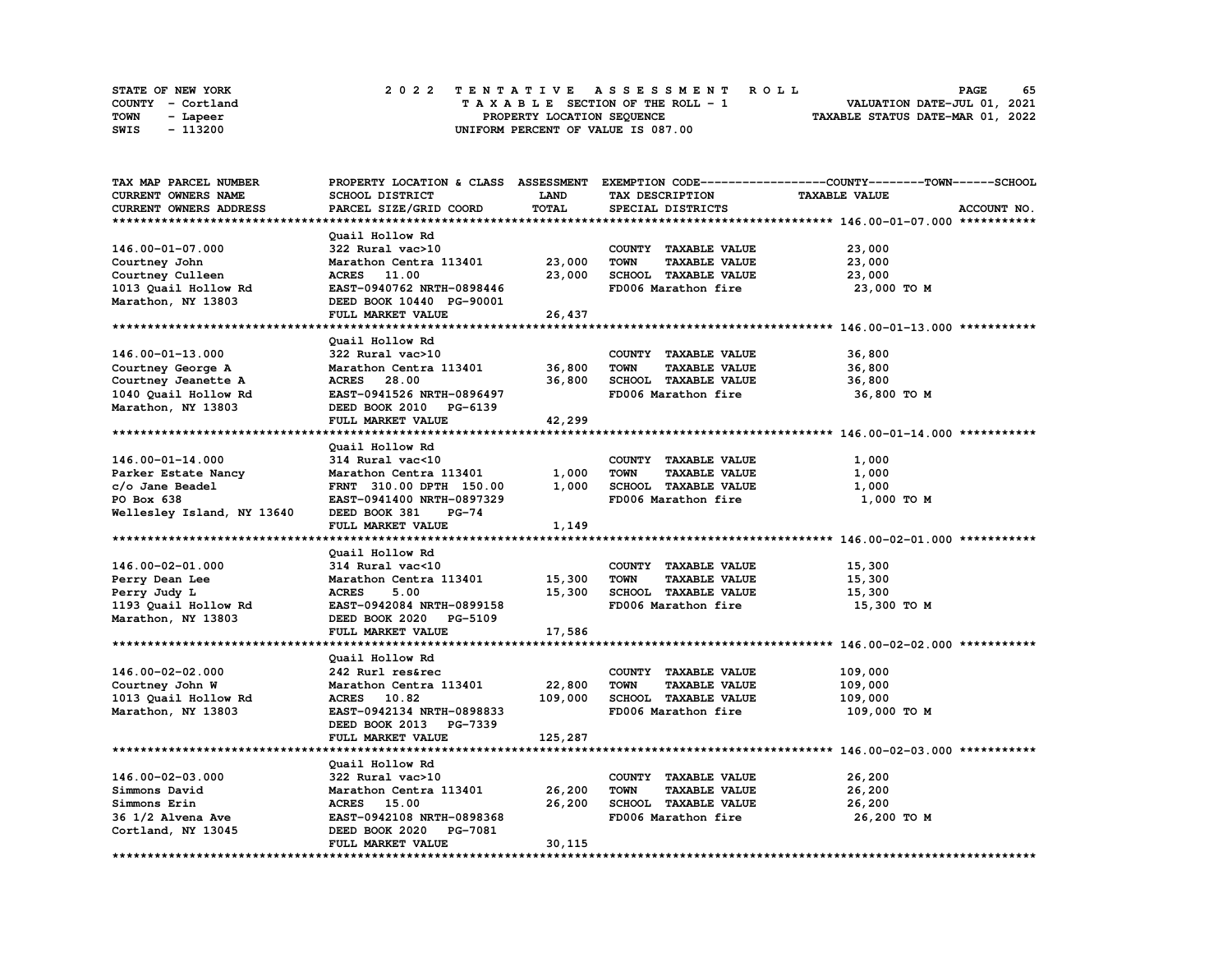|      | STATE OF NEW YORK |  | 2022 TENTATIVE ASSESSMENT ROLL     | 66<br><b>PAGE</b>                |
|------|-------------------|--|------------------------------------|----------------------------------|
|      | COUNTY - Cortland |  | TAXABLE SECTION OF THE ROLL - 1    | VALUATION DATE-JUL 01, 2021      |
| TOWN | - Lapeer          |  | PROPERTY LOCATION SEQUENCE         | TAXABLE STATUS DATE-MAR 01, 2022 |
| SWIS | - 113200          |  | UNIFORM PERCENT OF VALUE IS 087.00 |                                  |

| TAX MAP PARCEL NUMBER                |                                                                                                                           |             |                                                   | PROPERTY LOCATION & CLASS ASSESSMENT EXEMPTION CODE----------------COUNTY-------TOWN------SCHOOL |
|--------------------------------------|---------------------------------------------------------------------------------------------------------------------------|-------------|---------------------------------------------------|--------------------------------------------------------------------------------------------------|
| <b>CURRENT OWNERS NAME</b>           | <b>SCHOOL DISTRICT</b>                                                                                                    | <b>LAND</b> | TAX DESCRIPTION                                   | <b>TAXABLE VALUE</b>                                                                             |
| <b>CURRENT OWNERS ADDRESS</b>        | PARCEL SIZE/GRID COORD                                                                                                    | TOTAL       | SPECIAL DISTRICTS                                 | ACCOUNT NO.                                                                                      |
|                                      |                                                                                                                           |             |                                                   |                                                                                                  |
|                                      | Ouail Hollow Rd                                                                                                           |             |                                                   |                                                                                                  |
| 155.00-01-09.000                     | 322 Rural vac>10                                                                                                          |             | COUNTY TAXABLE VALUE                              | 15,900                                                                                           |
| Allen Larry W                        | Marathon Centra 113401 15,900                                                                                             |             | TOWN<br><b>TAXABLE VALUE</b>                      | 15,900                                                                                           |
| 2047 Clarks Corners Rd               | <b>ACRES</b> 20.00                                                                                                        | 15,900      | SCHOOL TAXABLE VALUE 15,900                       |                                                                                                  |
| Marathon, NY 13803-1524              | EAST-0936403 NRTH-0890882                                                                                                 |             | FD006 Marathon fire                               | 15,900 то м                                                                                      |
|                                      | DEED BOOK 461 PG-227                                                                                                      |             |                                                   |                                                                                                  |
|                                      | FULL MARKET VALUE                                                                                                         | 18,276      |                                                   |                                                                                                  |
|                                      |                                                                                                                           |             |                                                   |                                                                                                  |
|                                      | Quail Hollow Rd                                                                                                           |             |                                                   |                                                                                                  |
| 155.00-01-10.200                     | 105 Vac farmland                                                                                                          |             | COUNTY TAXABLE VALUE                              | 5,800                                                                                            |
| Allen Frederick W                    |                                                                                                                           |             | TOWN<br>TAXABLE VALUE                             | 5,800                                                                                            |
| Allen William J                      | Marathon Centra 113401 5,800<br>ACRES 4.47 5,800                                                                          |             |                                                   | 5,800                                                                                            |
|                                      | 1151 Quail Hollow Rd<br>1151 Quail Hollow Rd<br>1151 Quail Hollow Rd<br>1151 Quail Hollow Rd<br>1282 DEED BOOK 2022 PG-79 |             | 5,800 SCHOOL TAXABLE VALUE<br>FD006 Marathon fire | 5,800 TO M                                                                                       |
|                                      |                                                                                                                           |             |                                                   |                                                                                                  |
|                                      | FULL MARKET VALUE                                                                                                         | 6,667       |                                                   |                                                                                                  |
|                                      |                                                                                                                           |             |                                                   |                                                                                                  |
|                                      | 600 Quail Hollow Rd                                                                                                       |             |                                                   |                                                                                                  |
| 155.00-01-20.210                     | 240 Rural res                                                                                                             |             | AG-CEILING 41720                                  | 39,025<br>39,025<br>39,025                                                                       |
| Weaver John R                        | Marathon Centra 113401 88,200                                                                                             |             | COUNTY TAXABLE VALUE                              | 91,375                                                                                           |
| 600 Quail Hollow Rd MCRES 61.78      |                                                                                                                           | 130,400     | <b>TOWN</b><br><b>TAXABLE VALUE</b>               | 91,375                                                                                           |
| Marathon, NY 13803                   | EAST-0938957 NRTH-0889099                                                                                                 |             | SCHOOL TAXABLE VALUE                              | 91,375                                                                                           |
|                                      | DEED BOOK 2019 PG-4424                                                                                                    |             | FD006 Marathon fire                               | 130,400 TO M                                                                                     |
| MAY BE SUBJECT TO PAYMENT            | FULL MARKET VALUE                                                                                                         | 149,885     |                                                   |                                                                                                  |
| UNDER AGDIST LAW TIL 2026            |                                                                                                                           |             |                                                   |                                                                                                  |
|                                      |                                                                                                                           |             |                                                   |                                                                                                  |
|                                      | 637 Quail Hollow Rd                                                                                                       |             |                                                   |                                                                                                  |
| 155.00-01-21.000                     | 210 1 Family Res                                                                                                          |             | COUNTY TAXABLE VALUE                              | 92,700                                                                                           |
| Courtney Diane                       | Marathon Centra 113401 10,800                                                                                             |             | TOWN<br><b>TAXABLE VALUE</b>                      | 92,700                                                                                           |
| 637 Quail Hollow Rd                  | <b>ACRES</b><br>1.07                                                                                                      | 92,700      | SCHOOL TAXABLE VALUE 92,700                       |                                                                                                  |
| Marathon, NY 13803-1505              | EAST-0938209 NRTH-0889042                                                                                                 |             | FD006 Marathon fire                               | 92,700 TO M                                                                                      |
|                                      | DEED BOOK 2015 PG-3667                                                                                                    |             |                                                   |                                                                                                  |
|                                      | FULL MARKET VALUE                                                                                                         | 106,552     |                                                   |                                                                                                  |
|                                      |                                                                                                                           |             |                                                   |                                                                                                  |
|                                      | 661 Quail Hollow Rd                                                                                                       |             |                                                   |                                                                                                  |
| 155.00-01-28.200                     | 210 1 Family Res                                                                                                          |             | COUNTY TAXABLE VALUE                              | 86,000                                                                                           |
|                                      |                                                                                                                           |             | <b>TOWN</b><br>TAXABLE VALUE                      | 86,000                                                                                           |
| Brown Allan J<br>661 Quail Hollow Rd | Marathon Centra 113401 12,300<br>ACRES 1.22 BANKCORELOG                                                                   | 86,000      | SCHOOL TAXABLE VALUE                              | 86,000                                                                                           |
| Marathon, NY 13803-1505              | EAST-0938067 NRTH-0889204                                                                                                 |             | FD006 Marathon fire                               | 86,000 то м                                                                                      |
|                                      | DEED BOOK 2020 PG-3807                                                                                                    |             |                                                   |                                                                                                  |
|                                      | FULL MARKET VALUE                                                                                                         | 98,851      |                                                   |                                                                                                  |
|                                      |                                                                                                                           |             |                                                   |                                                                                                  |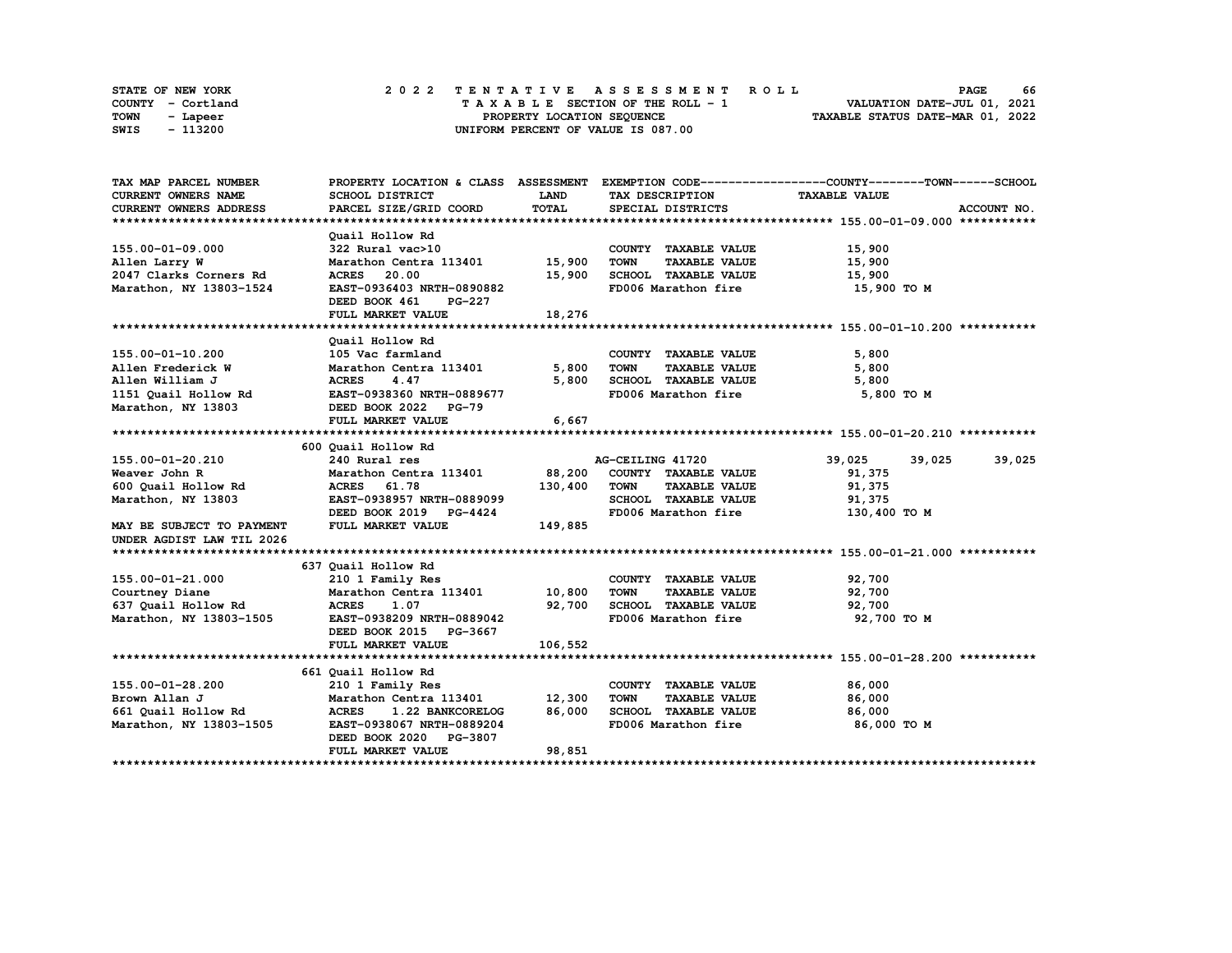| STATE OF NEW YORK | 2022 TENTATIVE ASSESSMENT ROLL     | 67<br><b>PAGE</b>                |
|-------------------|------------------------------------|----------------------------------|
| COUNTY - Cortland | TAXABLE SECTION OF THE ROLL - 1    | VALUATION DATE-JUL 01, 2021      |
| TOWN<br>- Lapeer  | PROPERTY LOCATION SEQUENCE         | TAXABLE STATUS DATE-MAR 01, 2022 |
| - 113200<br>SWIS  | UNIFORM PERCENT OF VALUE IS 087.00 |                                  |

| TAX MAP PARCEL NUMBER         | PROPERTY LOCATION & CLASS ASSESSMENT |               |                        |                             | EXEMPTION CODE------------------COUNTY-------TOWN------SCHOOL |          |             |
|-------------------------------|--------------------------------------|---------------|------------------------|-----------------------------|---------------------------------------------------------------|----------|-------------|
| CURRENT OWNERS NAME           | <b>SCHOOL DISTRICT</b>               | <b>LAND</b>   |                        | TAX DESCRIPTION             | <b>TAXABLE VALUE</b>                                          |          |             |
| <b>CURRENT OWNERS ADDRESS</b> | PARCEL SIZE/GRID COORD               | TOTAL         |                        | SPECIAL DISTRICTS           |                                                               |          | ACCOUNT NO. |
|                               |                                      |               |                        |                             |                                                               |          |             |
|                               | 668 Quail Hollow Rd                  |               |                        |                             |                                                               |          |             |
| 155.00-01-10.120              | 270 Mfg housing                      |               | AG-CEILING 41720       |                             | 3,058                                                         | 3,058    | 3,058       |
| Allen Larry W                 | Marathon Centra 113401               | 16,500        |                        | COUNTY TAXABLE VALUE        | 25,442                                                        |          |             |
| 2047 Clarks Corners Rd        | <b>ACRES</b><br>4.47                 | 28,500        | <b>TOWN</b>            | <b>TAXABLE VALUE</b>        | 25,442                                                        |          |             |
| Marathon, NY 13803-1524       | EAST-0938460 NRTH-0890105            |               |                        | SCHOOL TAXABLE VALUE        | 25,442                                                        |          |             |
|                               | DEED BOOK 1998 PG-4004               |               |                        | FD006 Marathon fire         | 28,500 TO M                                                   |          |             |
| MAY BE SUBJECT TO PAYMENT     | FULL MARKET VALUE                    | 32,759        |                        |                             |                                                               |          |             |
| UNDER AGDIST LAW TIL 2026     |                                      |               |                        |                             |                                                               |          |             |
|                               |                                      |               |                        |                             |                                                               |          |             |
|                               | 669 Quail Hollow Rd                  |               |                        |                             |                                                               |          |             |
| 155.00-01-28.100              | 312 Vac w/imprv                      |               |                        | COUNTY TAXABLE VALUE        | 11,900                                                        |          |             |
| Fritts Richard M              | Marathon Centra 113401               | 9,000         | <b>TOWN</b>            | <b>TAXABLE VALUE</b>        | 11,900                                                        |          |             |
| 1844 Fritts Hill Rd           | FRNT 144.00 DPTH 272.70              | 11,900        |                        | SCHOOL TAXABLE VALUE        | 11,900                                                        |          |             |
| Marathon, NY 13803-1412       | EAST-0938004 NRTH-0889401            |               |                        | FD006 Marathon fire         | 11,900 TO M                                                   |          |             |
|                               | <b>PG-839</b>                        |               |                        |                             |                                                               |          |             |
|                               | DEED BOOK 343                        |               |                        |                             |                                                               |          |             |
|                               | FULL MARKET VALUE                    | 13,678        |                        |                             |                                                               |          |             |
|                               |                                      |               |                        |                             |                                                               |          |             |
|                               | 672 Quail Hollow Rd                  |               |                        |                             |                                                               |          |             |
| 155.00-01-10.110              | 270 Mfg housing                      |               | AG-CEILING 41720       |                             | 60,903                                                        | 60,903   | 60,903      |
| Allen Larry W                 | Marathon Centra 113401               | 152,900       |                        | COUNTY TAXABLE VALUE        | 104,397                                                       |          |             |
| Allen Frederick W             | ACRES 136.20                         | 165,300       | <b>TOWN</b>            | <b>TAXABLE VALUE</b>        | 104,397                                                       |          |             |
| 2047 Clarks Corners Rd        | EAST-0938380 NRTH-0891235            |               |                        | SCHOOL TAXABLE VALUE        | 104,397                                                       |          |             |
| Marathon, NY 13803-1524       | DEED BOOK 2022 PG-79                 |               |                        | FD006 Marathon fire         | 165,300 то м                                                  |          |             |
|                               | FULL MARKET VALUE                    | 190,000       |                        |                             |                                                               |          |             |
| MAY BE SUBJECT TO PAYMENT     |                                      |               |                        |                             |                                                               |          |             |
| UNDER AGDIST LAW TIL 2026     |                                      |               |                        |                             |                                                               |          |             |
|                               |                                      |               |                        |                             |                                                               |          |             |
|                               | 1013 Quail Hollow Rd                 |               |                        |                             |                                                               |          |             |
| 146.00-01-06.100              | 241 Rural res&ag                     |               | AG-CEILING 41720       |                             | 37,468                                                        | 37,468   | 37,468      |
| Courtney John W               | Marathon Centra 113401               |               | 149,500 BAS STAR 41854 |                             | $\mathbf{0}$                                                  | $\Omega$ | 28,200      |
| Courtney Culleen L            | <b>ACRES</b> 159.88                  | 230,100       |                        | COUNTY TAXABLE VALUE        | 192,632                                                       |          |             |
| 1013 Quail Hollow Rd          | EAST-0939948 NRTH-0897323            |               | <b>TOWN</b>            | <b>TAXABLE VALUE</b>        | 192,632                                                       |          |             |
| Marathon, NY 13803-1439       | DEED BOOK 2014 PG-4489               |               |                        | <b>SCHOOL TAXABLE VALUE</b> | 164,432                                                       |          |             |
|                               | FULL MARKET VALUE                    |               |                        | 264,483 FD006 Marathon fire | 230,100 TO M                                                  |          |             |
| MAY BE SUBJECT TO PAYMENT     |                                      |               |                        |                             |                                                               |          |             |
| UNDER AGDIST LAW TIL 2026     |                                      |               |                        |                             |                                                               |          |             |
|                               |                                      |               |                        |                             |                                                               |          |             |
|                               | 1040 Quail Hollow Rd                 |               |                        |                             |                                                               |          |             |
| 146.00-01-12.000              | 240 Rural res                        |               | AGED C&T               | 41801                       | 31,025                                                        | 31,025   | $^{\circ}$  |
| Courtney George A             | Marathon Centra 113401               | 36,200 AGED S |                        | 41804                       | 0                                                             | 0        | 62,050      |
| Courtney Jeanette A           | <b>ACRES</b><br>25.00                |               | 124,100 ENH STAR 41834 |                             | $^{\circ}$                                                    | $\Omega$ | 62,050      |
|                               | EAST-0941061 NRTH-0895591            |               |                        | COUNTY TAXABLE VALUE        |                                                               |          |             |
| 1040 Quail Hollow Rd          |                                      |               | <b>TOWN</b>            |                             | 93,075                                                        |          |             |
| Marathon, NY 13803-1440       | DEED BOOK 2002 PG-5095               |               |                        | <b>TAXABLE VALUE</b>        | 93,075<br>0                                                   |          |             |
|                               | FULL MARKET VALUE                    | 142,644       |                        | <b>SCHOOL TAXABLE VALUE</b> |                                                               |          |             |
|                               |                                      |               |                        | FD006 Marathon fire         | 124,100 TO M                                                  |          |             |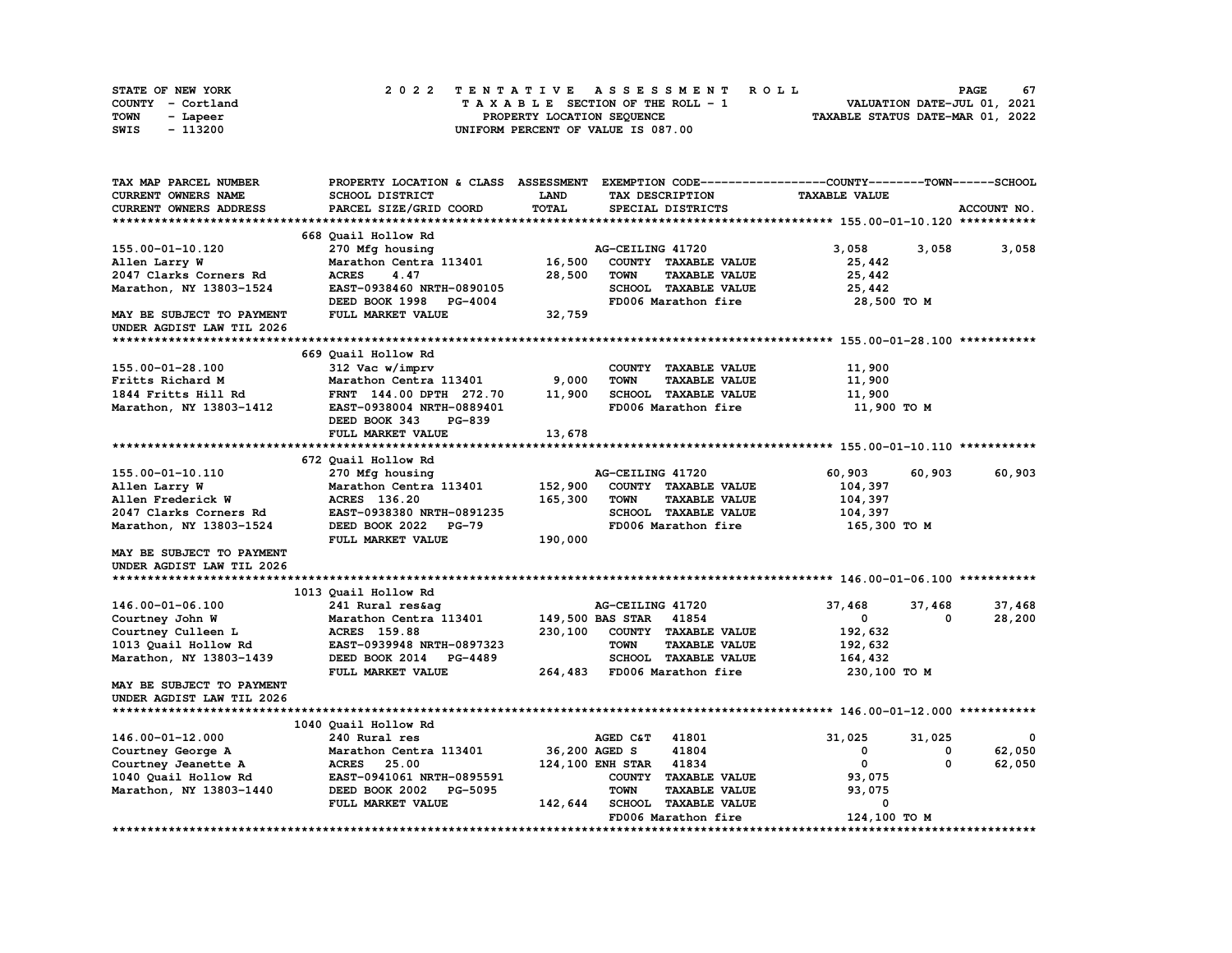| STATE OF NEW YORK | 2022 TENTATIVE ASSESSMENT ROLL     | 68<br><b>PAGE</b>                |
|-------------------|------------------------------------|----------------------------------|
| COUNTY - Cortland | TAXABLE SECTION OF THE ROLL - 1    | VALUATION DATE-JUL 01, 2021      |
| TOWN<br>- Lapeer  | PROPERTY LOCATION SEQUENCE         | TAXABLE STATUS DATE-MAR 01, 2022 |
| - 113200<br>SWIS  | UNIFORM PERCENT OF VALUE IS 087.00 |                                  |

| TAX MAP PARCEL NUMBER      | PROPERTY LOCATION & CLASS ASSESSMENT EXEMPTION CODE----------------COUNTY-------TOWN-----SCHOOL |              |                       |                      |                          |             |
|----------------------------|-------------------------------------------------------------------------------------------------|--------------|-----------------------|----------------------|--------------------------|-------------|
| <b>CURRENT OWNERS NAME</b> | <b>SCHOOL DISTRICT</b>                                                                          | <b>LAND</b>  |                       | TAX DESCRIPTION      | <b>TAXABLE VALUE</b>     |             |
| CURRENT OWNERS ADDRESS     | PARCEL SIZE/GRID COORD                                                                          | <b>TOTAL</b> |                       | SPECIAL DISTRICTS    |                          | ACCOUNT NO. |
|                            |                                                                                                 |              |                       |                      |                          |             |
|                            | 1137 Quail Hollow Rd                                                                            |              |                       |                      |                          |             |
| 146.00-01-06.220           | 210 1 Family Res                                                                                |              | <b>BAS STAR 41854</b> |                      | $\mathbf{0}$<br>0        | 28,200      |
| Glover Charles S           | Marathon Centra 113401                                                                          | 17,300       |                       | COUNTY TAXABLE VALUE | 98,000                   |             |
| 1137 Quail Hollow Rd       | <b>ACRES</b><br>5.05 BANK LERETA                                                                | 98,000       | <b>TOWN</b>           | <b>TAXABLE VALUE</b> | 98,000                   |             |
| Marathon, NY 13803-1446    | EAST-0941212 NRTH-0897531                                                                       |              |                       | SCHOOL TAXABLE VALUE | 69,800                   |             |
|                            | DEED BOOK 2014 PG-4124                                                                          |              |                       | FD006 Marathon fire  | 98,000 TO M              |             |
|                            | FULL MARKET VALUE                                                                               | 112,644      |                       |                      |                          |             |
|                            |                                                                                                 |              |                       |                      |                          |             |
|                            | 1140 Quail Hollow Rd                                                                            |              |                       |                      |                          |             |
| 146.00-02-07.000           | 322 Rural vac>10                                                                                |              |                       | COUNTY TAXABLE VALUE | 35,100                   |             |
| Szabo Scott                | Marathon Centra 113401                                                                          | 35,100       | <b>TOWN</b>           | <b>TAXABLE VALUE</b> | 35,100                   |             |
| Szabo Camey                | ACRES 26.08                                                                                     | 35,100       |                       | SCHOOL TAXABLE VALUE | 35,100                   |             |
| 1996 Alpha Cir 5F          | EAST-0942364 NRTH-0897259                                                                       |              |                       | FD006 Marathon fire  | 35,100 TO M              |             |
|                            | DEED BOOK 2021 PG-4394                                                                          |              |                       |                      |                          |             |
| Cortland, NY 13045         |                                                                                                 |              |                       |                      |                          |             |
|                            | FULL MARKET VALUE                                                                               | 40,345       |                       |                      |                          |             |
|                            |                                                                                                 |              |                       |                      |                          |             |
|                            | 1150 Quail Hollow Rd                                                                            |              |                       |                      |                          |             |
| 146.00-02-04.000           | 312 Vac w/imprv                                                                                 |              |                       | COUNTY TAXABLE VALUE | 43,400                   |             |
| Dubois Virginia L          | Marathon Centra 113401                                                                          | 21,700       | <b>TOWN</b>           | <b>TAXABLE VALUE</b> | 43,400                   |             |
| 20 Butler St               | ACRES 10.00                                                                                     | 43,400       |                       | SCHOOL TAXABLE VALUE | 43,400                   |             |
| Oxford, NY 13830           | EAST-0942111 NRTH-0897908                                                                       |              |                       | FD006 Marathon fire  | 43,400 TO M              |             |
|                            | DEED BOOK 2021 PG-6315                                                                          |              |                       |                      |                          |             |
|                            | FULL MARKET VALUE                                                                               | 49,885       |                       |                      |                          |             |
|                            |                                                                                                 |              |                       |                      |                          |             |
|                            | 1151 Quail Hollow Rd                                                                            |              |                       |                      |                          |             |
| 146.00-01-06.210           | 210 1 Family Res                                                                                |              | <b>BAS STAR 41854</b> |                      | $\bullet$<br>$\mathbf 0$ | 28,200      |
|                            |                                                                                                 |              |                       |                      |                          |             |
| Allen Frederick W          | Marathon Centra 113401                                                                          | 17,300       |                       | COUNTY TAXABLE VALUE | 94,700                   |             |
| 1151 Quail Hollow Rd       | <b>ACRES</b><br>4.70 BANK LERETA                                                                | 94,700       | <b>TOWN</b>           | <b>TAXABLE VALUE</b> | 94,700                   |             |
| Marathon, NY 13803         | EAST-0941285 NRTH-0898046                                                                       |              |                       | SCHOOL TAXABLE VALUE | 66,500                   |             |
|                            | DEED BOOK 2015 PG-2040                                                                          |              |                       | FD006 Marathon fire  | 94,700 TO M              |             |
|                            | FULL MARKET VALUE                                                                               | 108,851      |                       |                      |                          |             |
|                            |                                                                                                 |              |                       |                      |                          |             |
|                            | 1193 Quail Hollow Rd                                                                            |              |                       |                      |                          |             |
| 146.00-01-05.000           | 240 Rural res                                                                                   |              | <b>BAS STAR 41854</b> |                      | $\mathbf{0}$<br>0        | 28,200      |
| Perry Dean Lee             | Marathon Centra 113401                                                                          | 60,900       |                       | COUNTY TAXABLE VALUE | 164,900                  |             |
| Perry Judy                 | ACRES 49.74                                                                                     | 164,900      | <b>TOWN</b>           | <b>TAXABLE VALUE</b> | 164,900                  |             |
| 1193 Quail Hollow Rd       | EAST-0940031 NRTH-0898889                                                                       |              |                       | SCHOOL TAXABLE VALUE | 136,700                  |             |
|                            |                                                                                                 |              |                       | FD006 Marathon fire  |                          |             |
| Marathon, NY 13803         | DEED BOOK 10384 PG-40001<br>FULL MARKET VALUE                                                   | 189,540      |                       |                      | 164,900 TO M             |             |
|                            |                                                                                                 |              |                       |                      |                          |             |
|                            |                                                                                                 |              |                       |                      |                          |             |
|                            | 1325 Quail Hollow Rd                                                                            |              |                       |                      |                          |             |
| 146.00-01-03.120           | 210 1 Family Res                                                                                |              |                       | COUNTY TAXABLE VALUE | 330,000                  |             |
| Moore Jonathan T           | Marathon Centra 113401                                                                          | 23,300       | <b>TOWN</b>           | <b>TAXABLE VALUE</b> | 330,000                  |             |
| Moore Jessica A            | <b>ACRES</b><br>9.71                                                                            | 330,000      |                       | SCHOOL TAXABLE VALUE | 330,000                  |             |
| 915 S 47th St              | EAST-0942726 NRTH-0901319                                                                       |              |                       | FD006 Marathon fire  | 330,000 TO M             |             |
| Philadelphia, PA 19143     | DEED BOOK 2021<br>PG-5169<br>FULL MARKET VALUE                                                  | 379,310      |                       |                      |                          |             |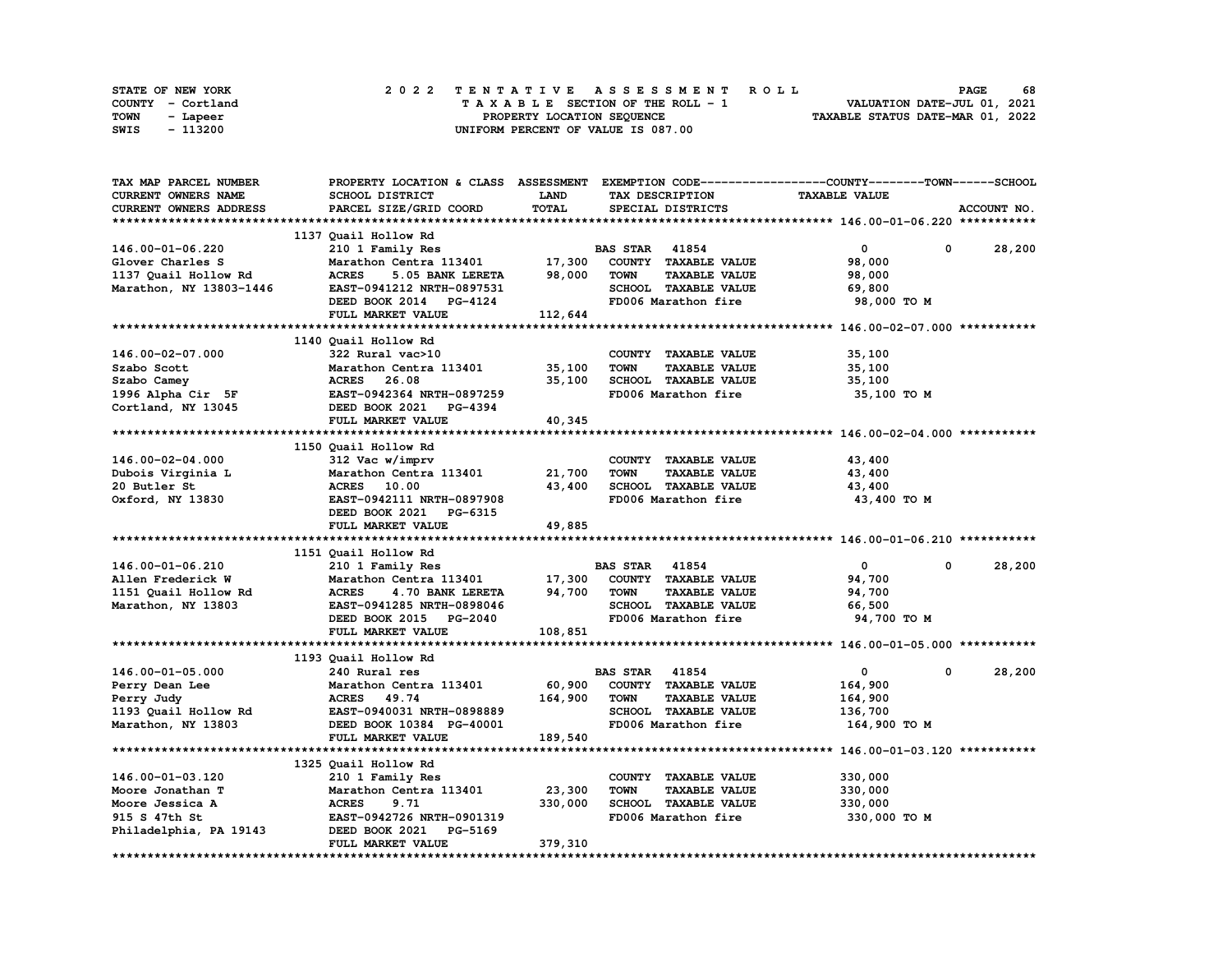|      | STATE OF NEW YORK |  | 2022 TENTATIVE ASSESSMENT ROLL     | 69<br><b>PAGE</b>                |
|------|-------------------|--|------------------------------------|----------------------------------|
|      | COUNTY - Cortland |  | TAXABLE SECTION OF THE ROLL - 1    | VALUATION DATE-JUL 01, 2021      |
| TOWN | - Lapeer          |  | PROPERTY LOCATION SEQUENCE         | TAXABLE STATUS DATE-MAR 01, 2022 |
| SWIS | - 113200          |  | UNIFORM PERCENT OF VALUE IS 087.00 |                                  |

| TAX MAP PARCEL NUMBER     | PROPERTY LOCATION & CLASS ASSESSMENT     |         |                  |                      | EXEMPTION CODE-----------------COUNTY-------TOWN------SCHOOL |        |             |
|---------------------------|------------------------------------------|---------|------------------|----------------------|--------------------------------------------------------------|--------|-------------|
| CURRENT OWNERS NAME       | SCHOOL DISTRICT                          | LAND    | TAX DESCRIPTION  |                      | <b>TAXABLE VALUE</b>                                         |        |             |
| CURRENT OWNERS ADDRESS    | PARCEL SIZE/GRID COORD                   | TOTAL   |                  | SPECIAL DISTRICTS    |                                                              |        | ACCOUNT NO. |
|                           |                                          |         |                  |                      |                                                              |        |             |
|                           | 899,900 Quail Hollow Rd                  |         |                  |                      |                                                              |        |             |
| 155.00-01-05.000          | 281 Multiple res                         |         |                  | COUNTY TAXABLE VALUE | 428,400                                                      |        |             |
| Thalheimer Kenneth        | Marathon Centra 113401                   | 241,400 | <b>TOWN</b>      | <b>TAXABLE VALUE</b> | 428,400                                                      |        |             |
| 899 Quail Hollow Rd       | ACRES 246.16                             | 428,400 |                  | SCHOOL TAXABLE VALUE | 428,400                                                      |        |             |
| Marathon, NY 13803-1509   | EAST-0939119 NRTH-0893546                |         |                  | FD006 Marathon fire  | 428,400 TO M                                                 |        |             |
|                           | DEED BOOK 536<br>PG-267                  |         |                  |                      |                                                              |        |             |
|                           | FULL MARKET VALUE                        | 492,414 |                  |                      |                                                              |        |             |
|                           |                                          |         |                  |                      |                                                              |        |             |
|                           | Route 11                                 |         |                  |                      |                                                              |        |             |
| 148.00-01-01.000          | 322 Rural vac>10                         |         | AG-CEILING 41720 |                      | 11,760                                                       | 11,760 | 11,760      |
| Hoyt Gary C               | Marathon Centra 113401                   | 60,400  |                  | COUNTY TAXABLE VALUE | 48,640                                                       |        |             |
| Hoyt Kathleen A           | ACRES 89.40                              | 60,400  | <b>TOWN</b>      | <b>TAXABLE VALUE</b> | 48,640                                                       |        |             |
| 1641 Francis Rd           | EAST-0957380 NRTH-0904488                |         |                  | SCHOOL TAXABLE VALUE | 48,640                                                       |        |             |
| Marathon, NY 13803-9801   | DEED BOOK 351<br><b>PG-707</b>           |         |                  | FD006 Marathon fire  | 60,400 TO M                                                  |        |             |
|                           | FULL MARKET VALUE                        | 69,425  |                  |                      |                                                              |        |             |
| MAY BE SUBJECT TO PAYMENT |                                          |         |                  |                      |                                                              |        |             |
| UNDER AGDIST LAW TIL 2026 |                                          |         |                  |                      |                                                              |        |             |
|                           |                                          |         |                  |                      |                                                              |        |             |
|                           | Route 11                                 |         |                  |                      |                                                              |        |             |
| 148.00-01-02.000          | 314 Rural vac<10                         |         |                  | COUNTY TAXABLE VALUE | 23,200                                                       |        |             |
| Caufield Gene             | Marathon Centra 113401                   | 23,200  | <b>TOWN</b>      | <b>TAXABLE VALUE</b> | 23,200                                                       |        |             |
| Caufield Jody             | ACRES 11.30                              | 23,200  |                  | SCHOOL TAXABLE VALUE | 23,200                                                       |        |             |
| 1531 Route 11             | EAST-0959381 NRTH-0905034                |         |                  | FD006 Marathon fire  | 23,200 TO M                                                  |        |             |
| Marathon, NY 13803        | DEED BOOK 2018 PG-5127                   |         |                  |                      |                                                              |        |             |
|                           | FULL MARKET VALUE                        |         |                  |                      |                                                              |        |             |
|                           |                                          | 26,667  |                  |                      |                                                              |        |             |
|                           | Route 11                                 |         |                  |                      |                                                              |        |             |
| 148.00-01-05.000          | 105 Vac farmland                         |         | AG-CEILING 41720 |                      | 61,361                                                       | 61,361 | 61,361      |
| McEvoy Kenneth C          | Marathon Centra 113401                   | 105,700 |                  | COUNTY TAXABLE VALUE | 44,339                                                       |        |             |
|                           |                                          |         | <b>TOWN</b>      | <b>TAXABLE VALUE</b> |                                                              |        |             |
| McEvoy Lydia A            | ACRES 73.40<br>EAST-0959920 NRTH-0903890 | 105,700 |                  | SCHOOL TAXABLE VALUE | 44,339                                                       |        |             |
| 1436 Route 11             |                                          |         |                  |                      | 44,339                                                       |        |             |
| Marathon, NY 13803        | DEED BOOK 2020<br><b>PG-7205</b>         |         |                  | FD006 Marathon fire  | 105,700 TO M                                                 |        |             |
|                           | FULL MARKET VALUE                        | 121,494 |                  |                      |                                                              |        |             |
| MAY BE SUBJECT TO PAYMENT |                                          |         |                  |                      |                                                              |        |             |
| UNDER AGDIST LAW TIL 2026 |                                          |         |                  |                      |                                                              |        |             |
|                           |                                          |         |                  |                      |                                                              |        |             |
|                           | Route 11                                 |         |                  |                      |                                                              |        |             |
| 148.00-01-07.000          | 105 Vac farmland - WTRFNT                |         | AG COMMIT 41730  |                      | 4,794                                                        | 4,794  | 4,794       |
| McEvoy Kenneth C          | Marathon Centra 113401                   | 12,500  |                  | COUNTY TAXABLE VALUE | 7,706                                                        |        |             |
| McEvoy Lydia A            | ACRES 12.00                              | 12,500  | <b>TOWN</b>      | <b>TAXABLE VALUE</b> | 7,706                                                        |        |             |
| 1436 Route 11             | EAST-0960734 NRTH-0902536                |         |                  | SCHOOL TAXABLE VALUE | 7,706                                                        |        |             |
| Marathon, NY 13803        | DEED BOOK 2015 PG-6864                   |         |                  | FD006 Marathon fire  | 12,500 TO M                                                  |        |             |
|                           | FULL MARKET VALUE                        | 14,368  |                  |                      |                                                              |        |             |
| MAY BE SUBJECT TO PAYMENT |                                          |         |                  |                      |                                                              |        |             |
| UNDER AGDIST LAW TIL 2029 |                                          |         |                  |                      |                                                              |        |             |
|                           |                                          |         |                  |                      |                                                              |        |             |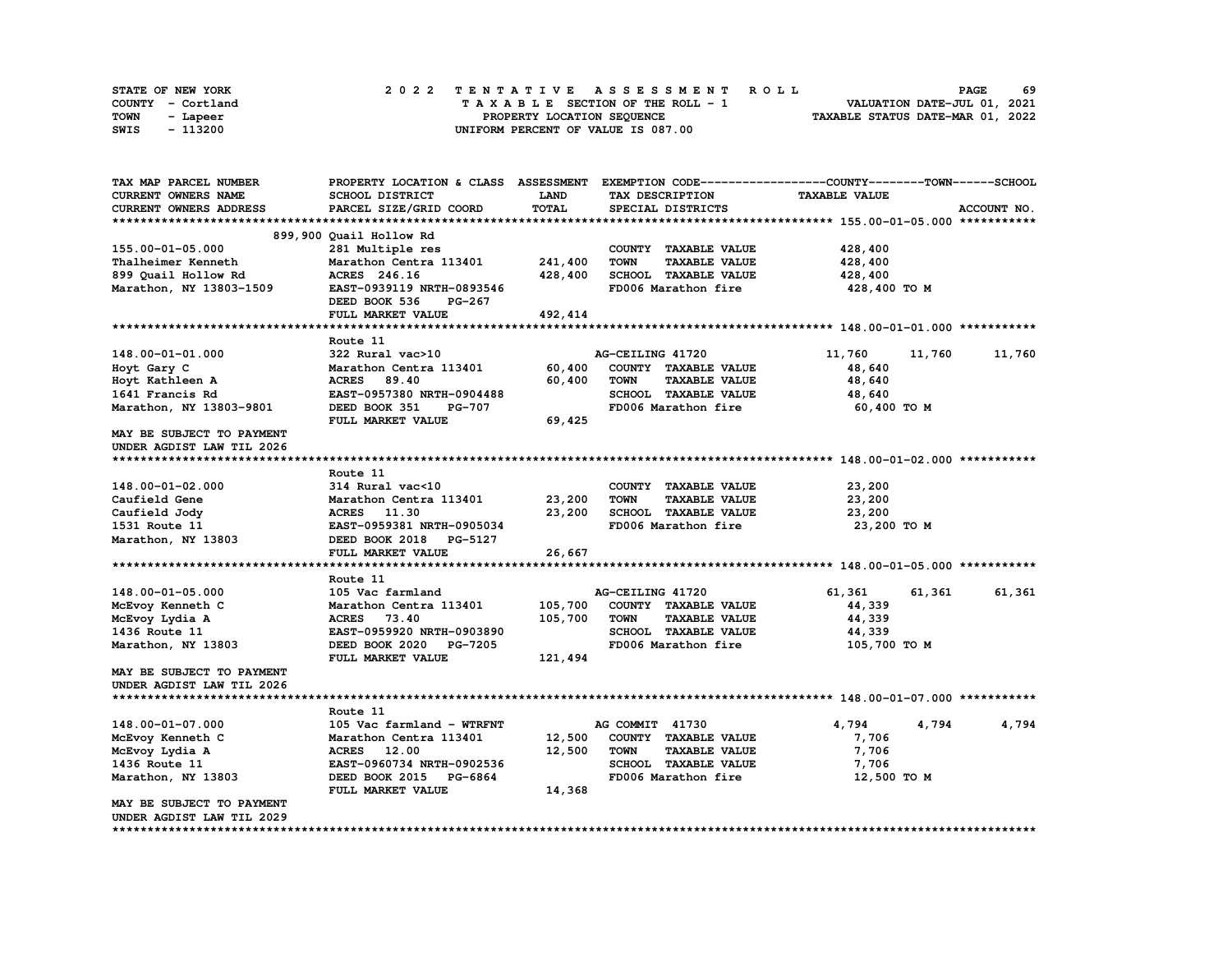|      | STATE OF NEW YORK |  | 2022 TENTATIVE ASSESSMENT ROLL     | 70<br><b>PAGE</b>                |
|------|-------------------|--|------------------------------------|----------------------------------|
|      | COUNTY - Cortland |  | TAXABLE SECTION OF THE ROLL - 1    | VALUATION DATE-JUL 01, 2021      |
| TOWN | - Lapeer          |  | PROPERTY LOCATION SEQUENCE         | TAXABLE STATUS DATE-MAR 01, 2022 |
| SWIS | - 113200          |  | UNIFORM PERCENT OF VALUE IS 087.00 |                                  |

| <b>TAX MAP PARCEL NUMBER</b>                      | PROPERTY LOCATION & CLASS ASSESSMENT EXEMPTION CODE----------------COUNTY-------TOWN-----SCHOOL                  |                            |                       |                              |                      |              |              |
|---------------------------------------------------|------------------------------------------------------------------------------------------------------------------|----------------------------|-----------------------|------------------------------|----------------------|--------------|--------------|
| <b>CURRENT OWNERS NAME</b>                        | SCHOOL DISTRICT                                                                                                  | LAND                       |                       | TAX DESCRIPTION              | <b>TAXABLE VALUE</b> |              |              |
| <b>CURRENT OWNERS ADDRESS</b>                     | PARCEL SIZE/GRID COORD                                                                                           | TOTAL                      |                       | SPECIAL DISTRICTS            |                      |              | ACCOUNT NO.  |
|                                                   |                                                                                                                  |                            |                       |                              |                      |              |              |
|                                                   | 1518 Route 11                                                                                                    |                            |                       |                              |                      |              |              |
| 148.00-01-06.000                                  | 210 1 Family Res                                                                                                 |                            | <b>ENH STAR 41834</b> |                              | $\mathbf{0}$         | $\mathbf{0}$ | 70,410       |
|                                                   | Marathon Centra 113401                                                                                           | 9,700                      |                       | COUNTY TAXABLE VALUE         | 106,200              |              |              |
| McEvoy Trust Caroline M<br>McEvoy Trust Charles E | FRNT 220.00 DPTH 140.00                                                                                          | 106,200                    | TOWN                  | <b>TAXABLE VALUE</b>         | 106,200              |              |              |
| 1518 Route 11                                     | <b>EAST-0960824 NRTH-0904100</b>                                                                                 |                            |                       | SCHOOL TAXABLE VALUE         | 35,790               |              |              |
| Marathon, NY 13803                                | DEED BOOK 2020 PG-7205                                                                                           |                            |                       | FD006 Marathon fire          | 106,200 TO M         |              |              |
|                                                   | <b>FULL MARKET VALUE</b>                                                                                         | 12 <sup>o</sup><br>122,069 |                       |                              |                      |              |              |
|                                                   |                                                                                                                  |                            |                       |                              |                      |              |              |
|                                                   | 1531 Route 11                                                                                                    |                            |                       |                              |                      |              |              |
| 148.00-01-04.100                                  | 210 1 Family Res                                                                                                 |                            | <b>BAS STAR 41854</b> |                              | $\mathbf{0}$         | $^{\circ}$   | 28,200       |
| Caufield Gene E                                   | Marathon Centra 113401 13,500                                                                                    |                            |                       | COUNTY TAXABLE VALUE         | 85,500               |              |              |
| 1531 Route 11                                     | <b>ACRES</b><br>2.11                                                                                             | 85,500                     | <b>TOWN</b>           | <b>TAXABLE VALUE</b>         | 85,500               |              |              |
| Marathon, NY 13803-0075 EAST-0959938 NRTH-0904734 |                                                                                                                  |                            |                       | SCHOOL TAXABLE VALUE         | 57,300               |              |              |
|                                                   | DEED BOOK 1996 PG-4589                                                                                           |                            |                       | FD006 Marathon fire          | 85,500 TO M          |              |              |
|                                                   | FULL MARKET VALUE                                                                                                | 98,276                     |                       |                              |                      |              |              |
|                                                   |                                                                                                                  |                            |                       |                              |                      |              |              |
|                                                   | 1540 Route 11                                                                                                    |                            |                       |                              |                      |              |              |
| 148.00-01-03.000                                  | 210 1 Family Res                                                                                                 |                            | VET WAR CT 41121      |                              | 5,640                | 5,640        | $\mathbf{0}$ |
| Swarm Robert E                                    |                                                                                                                  | 7,800 AGED S               |                       | 41804                        | $^{\circ}$           | 0            | 6,150        |
| Caufield Gene E                                   | <b>Marathon Centra 113401<br/>FRNT 82.50 DPTH 247.50<br/>EAST-0959760 NRTH-0904943</b><br>FRNT 82.50 DPTH 247.50 |                            | 61,500 ENH STAR 41834 |                              | $\mathbf{0}$         | $\mathbf{0}$ | 55,350       |
| 1540 Route 11                                     |                                                                                                                  |                            |                       | COUNTY TAXABLE VALUE         | 55,860               |              |              |
| Marathon, NY 13803                                | DEED BOOK 2020 PG-6742                                                                                           |                            | <b>TOWN</b>           | <b>TAXABLE VALUE</b>         | 55,860               |              |              |
|                                                   | FULL MARKET VALUE                                                                                                |                            |                       | 70,690 SCHOOL TAXABLE VALUE  | $\mathbf 0$          |              |              |
|                                                   |                                                                                                                  |                            |                       | FD006 Marathon fire          | 61,500 TO M          |              |              |
|                                                   |                                                                                                                  |                            |                       |                              |                      |              |              |
| 1530-1532 Route 11                                |                                                                                                                  |                            |                       |                              |                      |              |              |
| 148.00-01-04.200                                  | 411 Apartment                                                                                                    |                            |                       | COUNTY TAXABLE VALUE         | 122,400              |              |              |
| Tarantino Joseph                                  | Marathon Centra 113401                                                                                           | 24,900                     | TOWN                  | <b>TAXABLE VALUE</b>         | 122,400              |              |              |
| 41 Central Ave A                                  | 9.98<br><b>ACRES</b>                                                                                             |                            |                       | 122,400 SCHOOL TAXABLE VALUE | 122,400              |              |              |
| Cortland, NY 13045                                | EAST-0960315 NRTH-0905043                                                                                        |                            |                       | FD006 Marathon fire          | 122,400 TO M         |              |              |
|                                                   | DEED BOOK 2008 PG-6225                                                                                           |                            |                       |                              |                      |              |              |
|                                                   | FULL MARKET VALUE                                                                                                | 140,690                    |                       |                              |                      |              |              |
|                                                   |                                                                                                                  |                            |                       |                              |                      |              |              |
|                                                   | Route 221                                                                                                        |                            |                       |                              |                      |              |              |
| 164.00-01-28.100                                  | 322 Rural vac>10                                                                                                 |                            |                       | COUNTY TAXABLE VALUE         | 32,300               |              |              |
| Farm East LLC                                     | Whitney Point 034401                                                                                             | 32,300                     | <b>TOWN</b>           | <b>TAXABLE VALUE</b>         | 32,300               |              |              |
|                                                   | ACRES 32.30                                                                                                      | 32,300                     |                       | SCHOOL TAXABLE VALUE         | 32,300               |              |              |
| 890 McLean Rd                                     |                                                                                                                  |                            |                       | FD006 Marathon fire          |                      |              |              |
| Cortland, NY 13045                                | EAST-0943110 NRTH-0878950                                                                                        |                            |                       |                              | 32,300 TO M          |              |              |
|                                                   | DEED BOOK 2001 PG-386                                                                                            | 37,126                     |                       |                              |                      |              |              |
|                                                   | FULL MARKET VALUE                                                                                                |                            |                       |                              |                      |              |              |
|                                                   | Route 221                                                                                                        |                            |                       |                              |                      |              |              |
| 164.00-01-30.100                                  | 322 Rural vac>10 - WTRFNT                                                                                        |                            |                       | COUNTY TAXABLE VALUE         | 107,300              |              |              |
| Farm East LLC                                     | Marathon Centra 113401                                                                                           | 107,300                    | <b>TOWN</b>           | <b>TAXABLE VALUE</b>         | 107,300              |              |              |
| 890 McLean Rd                                     | ACRES 127.00                                                                                                     | 107,300                    |                       | SCHOOL TAXABLE VALUE         | 107,300              |              |              |
| Cortland, NY 13045                                | EAST-0943874 NRTH-0880549                                                                                        |                            |                       | FD006 Marathon fire          | 107,300 то м         |              |              |
|                                                   |                                                                                                                  |                            |                       |                              |                      |              |              |
|                                                   | DEED BOOK 2001 PG-386                                                                                            |                            |                       |                              |                      |              |              |
|                                                   | FULL MARKET VALUE                                                                                                | 123,333                    |                       |                              |                      |              |              |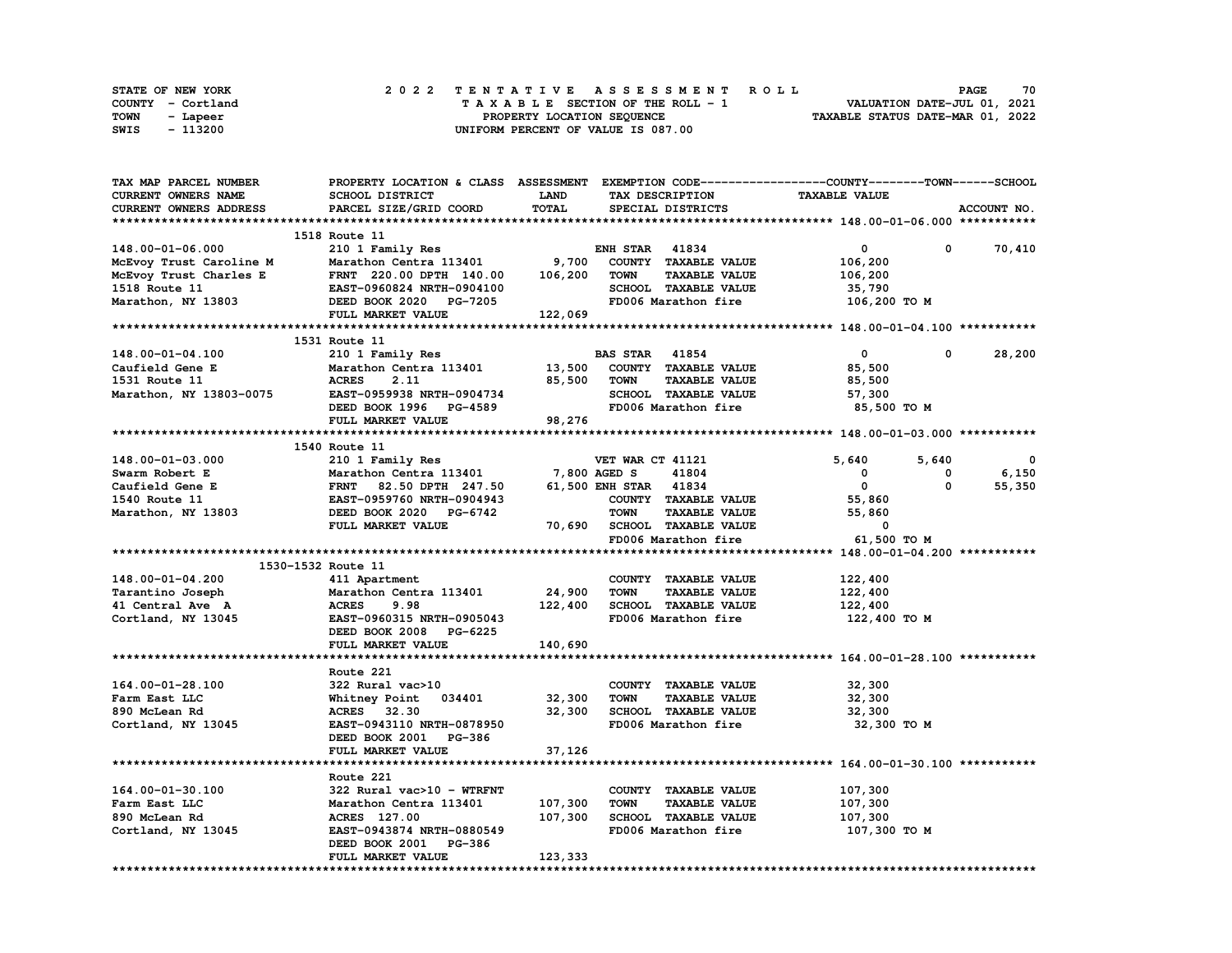| STATE OF NEW YORK | 2022 TENTATIVE ASSESSMENT ROLL     | 71<br><b>PAGE</b>                |
|-------------------|------------------------------------|----------------------------------|
| COUNTY - Cortland | TAXABLE SECTION OF THE ROLL - 1    | VALUATION DATE-JUL 01, 2021      |
| TOWN<br>- Lapeer  | PROPERTY LOCATION SEQUENCE         | TAXABLE STATUS DATE-MAR 01, 2022 |
| - 113200<br>SWIS  | UNIFORM PERCENT OF VALUE IS 087.00 |                                  |

| TAX MAP PARCEL NUMBER         | PROPERTY LOCATION & CLASS ASSESSMENT EXEMPTION CODE----------------COUNTY-------TOWN------SCHOOL |             |                  |                             |                      |        |             |
|-------------------------------|--------------------------------------------------------------------------------------------------|-------------|------------------|-----------------------------|----------------------|--------|-------------|
| CURRENT OWNERS NAME           | SCHOOL DISTRICT                                                                                  | <b>LAND</b> |                  | TAX DESCRIPTION             | <b>TAXABLE VALUE</b> |        |             |
| <b>CURRENT OWNERS ADDRESS</b> | PARCEL SIZE/GRID COORD                                                                           | TOTAL       |                  | SPECIAL DISTRICTS           |                      |        | ACCOUNT NO. |
|                               |                                                                                                  |             |                  |                             |                      |        |             |
|                               | Route 221                                                                                        |             |                  |                             |                      |        |             |
| 165.00-01-24.220              | 314 Rural vac<10                                                                                 |             |                  | COUNTY TAXABLE VALUE        | 800                  |        |             |
| Randall William A             | Marathon Centra 113401                                                                           | 800         | <b>TOWN</b>      | <b>TAXABLE VALUE</b>        | 800                  |        |             |
| 7 Seabury Ln                  | FRNT 280.00 DPTH 380.00                                                                          | 800         |                  | SCHOOL TAXABLE VALUE        | 800                  |        |             |
| Downington, PA 19335          | EAST-0950434 NRTH-0882833                                                                        |             |                  | FD006 Marathon fire         | 800 TO M             |        |             |
|                               | DEED BOOK 2021 PG-4769                                                                           |             |                  |                             |                      |        |             |
|                               | FULL MARKET VALUE                                                                                | 920         |                  |                             |                      |        |             |
|                               |                                                                                                  |             |                  |                             |                      |        |             |
|                               | Route 221                                                                                        |             |                  |                             |                      |        |             |
| 165.00-01-55.111              | 105 Vac farmland                                                                                 |             | AG-CEILING 41720 |                             | 54,411               | 54,411 | 54,411      |
| Schlabach Roman               | Marathon Centra 113401                                                                           | 164,900     |                  | COUNTY TAXABLE VALUE        | 110,489              |        |             |
| Schlabach Elizabeth D         | ACRES 146.35                                                                                     | 164,900     | <b>TOWN</b>      | <b>TAXABLE VALUE</b>        | 110,489              |        |             |
| 1160 Barnard Rd               | EAST-0954811 NRTH-0881099                                                                        |             |                  | SCHOOL TAXABLE VALUE        | 110,489              |        |             |
| Smicksburg, PA 16256          | DEED BOOK 2009 PG-6804                                                                           |             |                  | FD006 Marathon fire         | 164,900 то м         |        |             |
|                               | FULL MARKET VALUE                                                                                | 189,540     |                  |                             |                      |        |             |
| MAY BE SUBJECT TO PAYMENT     |                                                                                                  |             |                  |                             |                      |        |             |
| UNDER AGDIST LAW TIL 2026     |                                                                                                  |             |                  |                             |                      |        |             |
|                               |                                                                                                  |             |                  |                             |                      |        |             |
|                               | Route 221                                                                                        |             |                  |                             |                      |        |             |
| 165.00-05-22.000              | 322 Rural vac>10                                                                                 |             |                  | COUNTY TAXABLE VALUE        | 32,400               |        |             |
| Farm East LLC                 | Marathon Centra 113401                                                                           | 32,400      | <b>TOWN</b>      | <b>TAXABLE VALUE</b>        | 32,400               |        |             |
| 890 McLean Rd                 | ACRES 38.40                                                                                      |             |                  | 32,400 SCHOOL TAXABLE VALUE | 32,400               |        |             |
| Cortland, NY 13045            | EAST-0945931 NRTH-0884730                                                                        |             |                  |                             |                      |        |             |
|                               | DEED BOOK 2001 PG-386                                                                            |             |                  |                             |                      |        |             |
|                               | FULL MARKET VALUE                                                                                | 37,241      |                  |                             |                      |        |             |
|                               |                                                                                                  |             |                  |                             |                      |        |             |
|                               | Route 221                                                                                        |             |                  |                             |                      |        |             |
| 165.00-06-01.000              | 312 Vac w/imprv                                                                                  |             |                  | COUNTY TAXABLE VALUE        | 95,600               |        |             |
| Alessi Victoria Kelsch        | Marathon Centra 113401 78,300                                                                    |             | <b>TOWN</b>      | <b>TAXABLE VALUE</b>        | 95,600               |        |             |
| PO Box 146                    | ACRES 41.22                                                                                      | 95,600      |                  | SCHOOL TAXABLE VALUE        | 95,600               |        |             |
| Marathon, NY 13803            | EAST-0944889 NRTH-0882560                                                                        |             |                  | FD006 Marathon fire         | 95,600 TO M          |        |             |
|                               | DEED BOOK 2018 PG-1217                                                                           |             |                  |                             |                      |        |             |
|                               | FULL MARKET VALUE                                                                                | 109,885     |                  |                             |                      |        |             |
|                               |                                                                                                  |             |                  |                             |                      |        |             |
|                               | Route 221                                                                                        |             |                  |                             |                      |        |             |
| 165.00-06-03.000              | 312 Vac w/imprv                                                                                  |             |                  | COUNTY TAXABLE VALUE        | 63,800               |        |             |
| Hamilton Wayne                | Marathon Centra 113401                                                                           | 39,900      | <b>TOWN</b>      | <b>TAXABLE VALUE</b>        | 63,800               |        |             |
| 306 Deep Springs Dr           | ACRES 23.83                                                                                      | 63,800      |                  | SCHOOL TAXABLE VALUE        | 63,800               |        |             |
| Chittenango, NY 13037         | EAST-0946513 NRTH-0882821                                                                        |             |                  | FD006 Marathon fire         | 63,800 то м          |        |             |
|                               | DEED BOOK 2016 PG-6785                                                                           |             |                  |                             |                      |        |             |
|                               | FULL MARKET VALUE                                                                                | 73,333      |                  |                             |                      |        |             |
|                               |                                                                                                  |             |                  |                             |                      |        |             |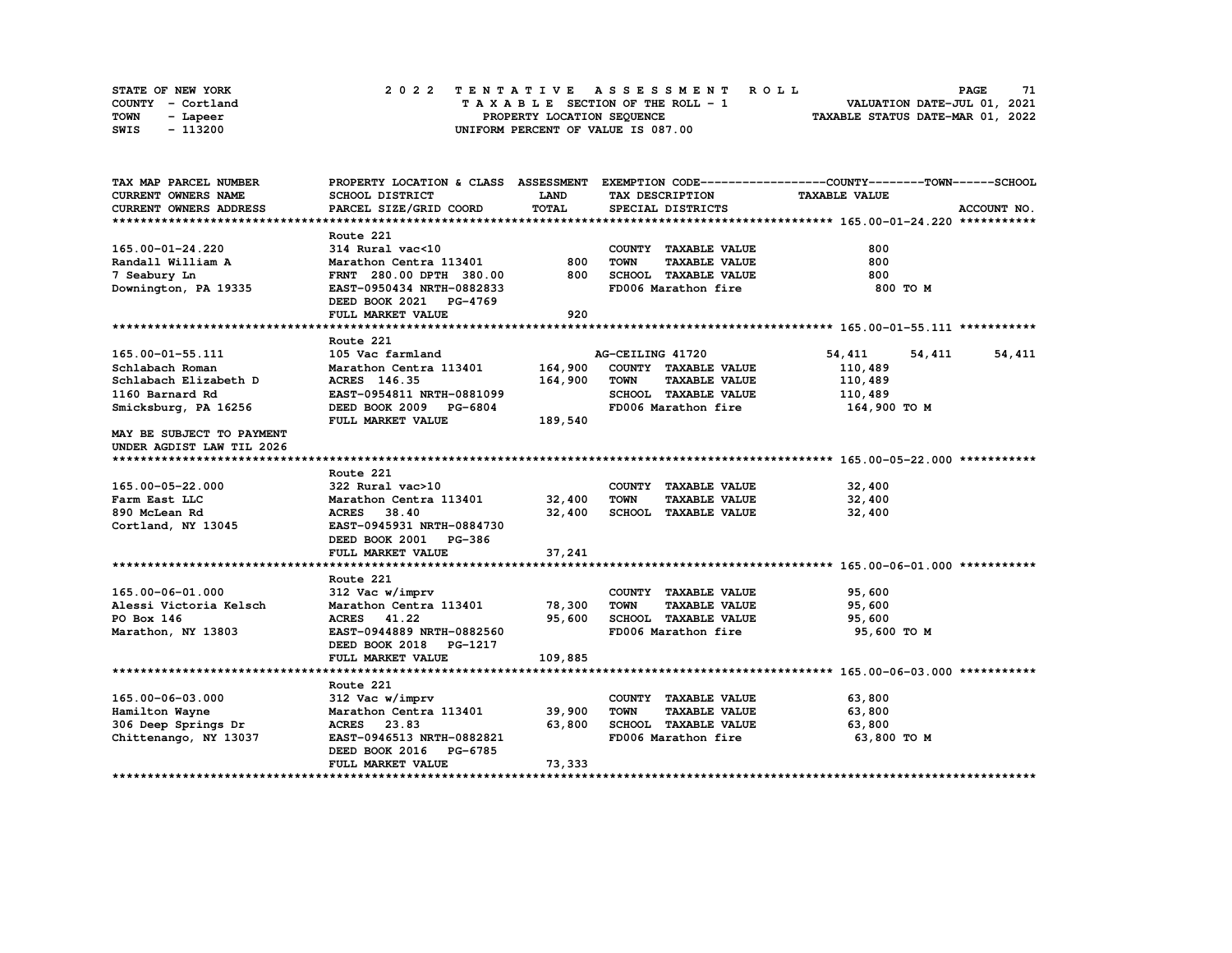| <b>STATE OF NEW YORK</b> |                   | 2022 TENTATIVE ASSESSMENT ROLL          | 72<br><b>PAGE</b>                |
|--------------------------|-------------------|-----------------------------------------|----------------------------------|
|                          | COUNTY - Cortland | $T A X A B L E$ SECTION OF THE ROLL - 1 | VALUATION DATE-JUL 01, 2021      |
| TOWN                     | - Lapeer          | PROPERTY LOCATION SEQUENCE              | TAXABLE STATUS DATE-MAR 01, 2022 |
| SWIS                     | - 113200          | UNIFORM PERCENT OF VALUE IS 087.00      |                                  |

| TAX MAP PARCEL NUMBER               |                           |              |                                     | PROPERTY LOCATION & CLASS ASSESSMENT EXEMPTION CODE----------------COUNTY-------TOWN-----SCHOOL |             |
|-------------------------------------|---------------------------|--------------|-------------------------------------|-------------------------------------------------------------------------------------------------|-------------|
| <b>CURRENT OWNERS NAME</b>          | <b>SCHOOL DISTRICT</b>    | <b>LAND</b>  | TAX DESCRIPTION                     | <b>TAXABLE VALUE</b>                                                                            |             |
| CURRENT OWNERS ADDRESS              | PARCEL SIZE/GRID COORD    | <b>TOTAL</b> | SPECIAL DISTRICTS                   |                                                                                                 | ACCOUNT NO. |
|                                     |                           |              |                                     |                                                                                                 |             |
|                                     | 2400 Route 221            |              |                                     |                                                                                                 |             |
| 165.00-06-02.000                    | 322 Rural vac>10          |              | COUNTY TAXABLE VALUE                | 29,900                                                                                          |             |
| Quail Mitchell H Sr                 | Marathon Centra 113401    | 29,900       | <b>TOWN</b><br><b>TAXABLE VALUE</b> | 29,900                                                                                          |             |
| 639 Hunts Corners Rd                | ACRES 11.25               | 29,900       | SCHOOL TAXABLE VALUE                | 29,900                                                                                          |             |
| Richford, NY 13835                  | EAST-0945893 NRTH-0882973 |              | FD006 Marathon fire                 | 29,900 TO M                                                                                     |             |
|                                     | DEED BOOK 2016 PG-6986    |              |                                     |                                                                                                 |             |
|                                     | FULL MARKET VALUE         | 34,368       |                                     |                                                                                                 |             |
|                                     |                           |              |                                     |                                                                                                 |             |
|                                     | 2487 Route 221            |              |                                     |                                                                                                 |             |
| 165.00-04-02.200                    | 220 2 Family Res          |              | AG COMMIT 41730                     | 3,673<br>3,673                                                                                  | 3,673       |
| Crumb Linda C                       | Marathon Centra 113401    | 22,600       | COUNTY TAXABLE VALUE                | 127,427                                                                                         |             |
| 638 Valley Rd                       | <b>ACRES</b><br>9.12      | 131,100      | <b>TOWN</b><br><b>TAXABLE VALUE</b> | 127,427                                                                                         |             |
| Brooktondale, NY 14817              | EAST-0947695 NRTH-0883790 |              | SCHOOL TAXABLE VALUE                | 127,427                                                                                         |             |
|                                     | DEED BOOK 2020 PG-4921    |              | FD006 Marathon fire                 | 131,100 TO M                                                                                    |             |
| <b>MAY BE SUBJECT TO PAYMENT</b>    | FULL MARKET VALUE         | 150,690      |                                     |                                                                                                 |             |
| UNDER AGDIST LAW TIL 2029           |                           |              |                                     |                                                                                                 |             |
|                                     |                           |              |                                     |                                                                                                 |             |
|                                     | 3129 Route 221            |              |                                     |                                                                                                 |             |
| 157.00-05-10.000                    | 314 Rural vac<10          |              | COUNTY TAXABLE VALUE                | 13,800                                                                                          |             |
|                                     | Marathon Centra 113401    | 13,800       | TOWN<br><b>TAXABLE VALUE</b>        |                                                                                                 |             |
| Irizarry Isidro<br>Irizarry Marisol | <b>ACRES</b><br>3.89      | 13,800       | SCHOOL TAXABLE VALUE                | 13,800                                                                                          |             |
|                                     |                           |              | FD006 Marathon fire                 | 13,800                                                                                          |             |
| 230 Newark Ave                      | EAST-0957997 NRTH-0888936 |              |                                     | 13,800 TO M                                                                                     |             |
| Bloomfield, NJ 07003                | DEED BOOK 10564 PG-61001  |              |                                     |                                                                                                 |             |
|                                     | FULL MARKET VALUE         | 15,862       |                                     |                                                                                                 |             |
|                                     |                           |              |                                     |                                                                                                 |             |
|                                     | Route 221 West            |              |                                     |                                                                                                 |             |
| 157.00-04-12.000                    | 105 Vac farmland          |              | AG-CEILING 41720                    | 12,797<br>12,797                                                                                | 12,797      |
| Zelsnack Stephen H Sr               | Marathon Centra 113401    | 42,000       | COUNTY TAXABLE VALUE                | 29,203                                                                                          |             |
| Zelsnack Joyce D                    | ACRES 37.20               | 42,000       | <b>TOWN</b><br><b>TAXABLE VALUE</b> | 29,203                                                                                          |             |
| 3225 Zelsnack Rd                    | EAST-0959802 NRTH-0888947 |              | SCHOOL TAXABLE VALUE                | 29,203                                                                                          |             |
| Marathon, NY 13803-2239             | DEED BOOK 2000 PG-351     |              | FD006 Marathon fire                 | 42,000 TO M                                                                                     |             |
|                                     | FULL MARKET VALUE         | 48,276       |                                     |                                                                                                 |             |
| <b>MAY BE SUBJECT TO PAYMENT</b>    |                           |              |                                     |                                                                                                 |             |
| UNDER AGDIST LAW TIL 2026           |                           |              |                                     |                                                                                                 |             |
|                                     |                           |              |                                     |                                                                                                 |             |
|                                     | Route 221 West            |              |                                     |                                                                                                 |             |
| 157.00-05-08.000                    | 312 Vac w/imprv           |              | COUNTY TAXABLE VALUE                | 26,500                                                                                          |             |
| Wanamaker Craig M                   | Marathon Centra 113401    | 16,500       | <b>TAXABLE VALUE</b><br><b>TOWN</b> | 26,500                                                                                          |             |
| Wanamaker Jacqueline                | <b>ACRES</b><br>5.96      | 26,500       | SCHOOL TAXABLE VALUE                | 26,500                                                                                          |             |
| 2 Sue Court                         | EAST-0958764 NRTH-0889250 |              | FD006 Marathon fire                 | 26,500 TO M                                                                                     |             |
| Flanders, NJ 07836                  | DEED BOOK 2013<br>PG-1365 |              |                                     |                                                                                                 |             |
|                                     | FULL MARKET VALUE         | 30,460       |                                     |                                                                                                 |             |
|                                     |                           |              |                                     |                                                                                                 |             |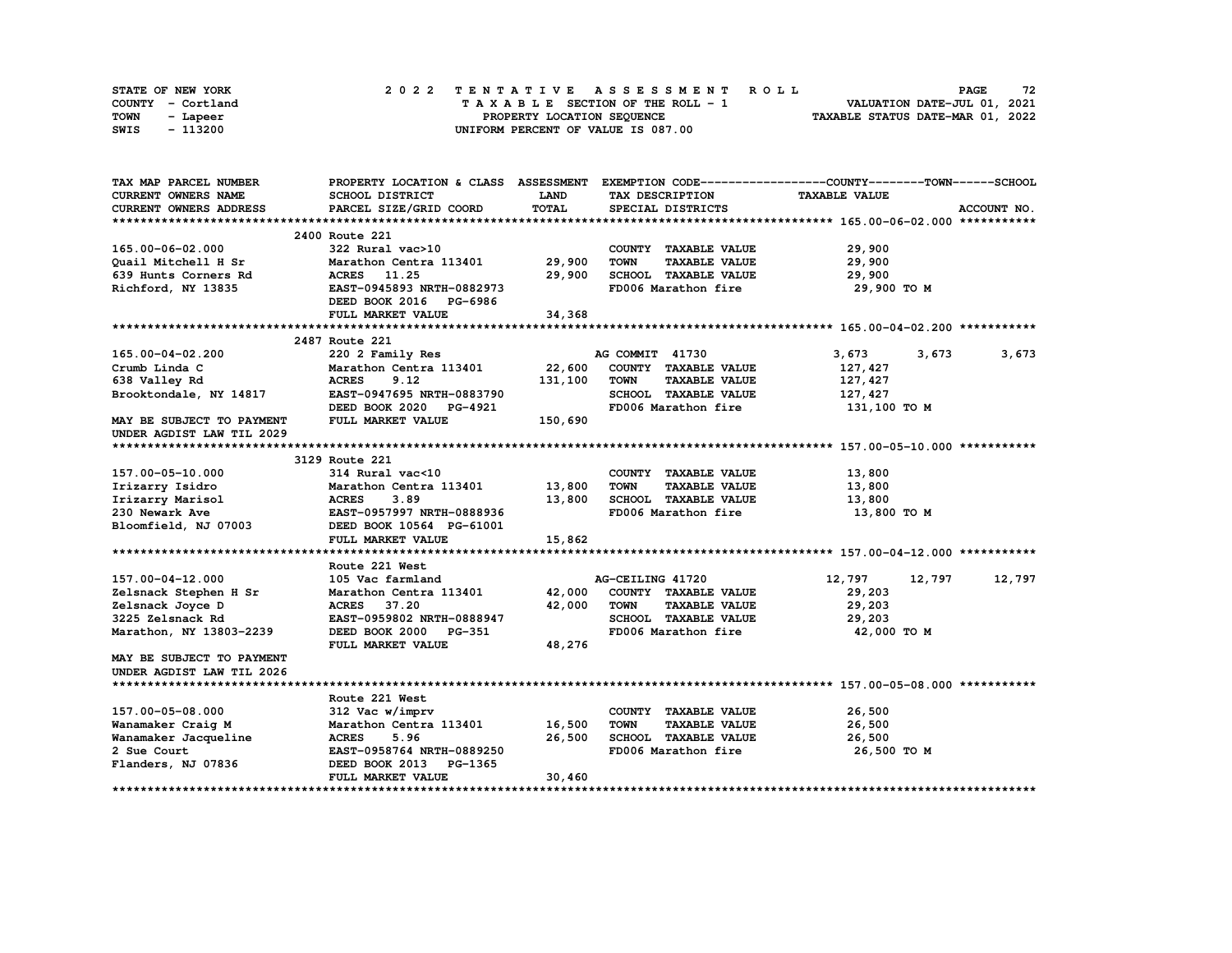| STATE OF NEW YORK | 2022 TENTATIVE ASSESSMENT ROLL     | 73<br>PAGE                       |
|-------------------|------------------------------------|----------------------------------|
| COUNTY - Cortland | TAXABLE SECTION OF THE ROLL - 1    | VALUATION DATE-JUL 01, 2021      |
| TOWN<br>- Lapeer  | PROPERTY LOCATION SEQUENCE         | TAXABLE STATUS DATE-MAR 01, 2022 |
| - 113200<br>SWIS  | UNIFORM PERCENT OF VALUE IS 087.00 |                                  |

| TAX MAP PARCEL NUMBER                                  |                               |             |                                     | PROPERTY LOCATION & CLASS ASSESSMENT EXEMPTION CODE----------------COUNTY-------TOWN-----SCHOOL |               |
|--------------------------------------------------------|-------------------------------|-------------|-------------------------------------|-------------------------------------------------------------------------------------------------|---------------|
| <b>CURRENT OWNERS NAME</b>                             | <b>SCHOOL DISTRICT</b>        | <b>LAND</b> | TAX DESCRIPTION                     | <b>TAXABLE VALUE</b>                                                                            |               |
| <b>CURRENT OWNERS ADDRESS</b>                          | PARCEL SIZE/GRID COORD        | TOTAL       | SPECIAL DISTRICTS                   |                                                                                                 | ACCOUNT NO.   |
|                                                        |                               |             |                                     |                                                                                                 |               |
|                                                        | Route 221 West                |             |                                     |                                                                                                 |               |
| 164.00-01-02.200                                       | 105 Vac farmland              |             | AG-CEILING 41720                    | 26,490                                                                                          | 26,490 26,490 |
| Brown Kim M                                            | Marathon Centra 113401        | 57,200      | COUNTY TAXABLE VALUE                | 30,710                                                                                          |               |
| 1937 Flint Rd                                          | ACRES 42.30                   | 57,200      | <b>TOWN</b><br><b>TAXABLE VALUE</b> | 30,710                                                                                          |               |
| Marathon, NY 13803                                     | EAST-0936066 NRTH-0887058     |             | SCHOOL TAXABLE VALUE                | 30,710                                                                                          |               |
|                                                        | DEED BOOK 555<br>PG-42        |             | FD006 Marathon fire                 | 57,200 TO M                                                                                     |               |
| MAY BE SUBJECT TO PAYMENT<br>UNDER AGDIST LAW TIL 2026 | FULL MARKET VALUE             | 65,747      |                                     |                                                                                                 |               |
|                                                        |                               |             |                                     |                                                                                                 |               |
|                                                        | Route 221 West                |             |                                     |                                                                                                 |               |
| 164.00-01-04.100                                       | 322 Rural vac>10              |             | AG-CEILING 41720                    | 8,121<br>8,121                                                                                  | 8,121         |
| Brown Allan J                                          | Marathon Centra 113401        | 45,500      | COUNTY TAXABLE VALUE                | 37,379                                                                                          |               |
| 661 Quail Hollow Rd                                    | ACRES 43.60                   | 45,500      | <b>TOWN</b><br><b>TAXABLE VALUE</b> | 37,379                                                                                          |               |
| Marathon, NY 13803                                     | EAST-0935494 NRTH-0885251     |             | SCHOOL TAXABLE VALUE                | 37,379                                                                                          |               |
|                                                        | DEED BOOK 2019 PG-2657        |             | FD006 Marathon fire                 | 45,500 TO M                                                                                     |               |
| MAY BE SUBJECT TO PAYMENT<br>UNDER AGDIST LAW TIL 2026 | FULL MARKET VALUE             | 52,299      |                                     |                                                                                                 |               |
|                                                        |                               |             |                                     |                                                                                                 |               |
|                                                        | Route 221 West                |             |                                     |                                                                                                 |               |
| 164.00-01-07.100                                       | 105 Vac farmland              |             | AG-CEILING 41720                    | 6,265<br>6,265                                                                                  | 6,265         |
| Brown Allan J                                          | Marathon Centra 113401 46,900 |             | COUNTY TAXABLE VALUE                | 40,635                                                                                          |               |
| 661 Quail Hollow Rd                                    | <b>ACRES</b> 45.77            | 46,900      | <b>TOWN</b><br><b>TAXABLE VALUE</b> | 40,635                                                                                          |               |
| Marathon, NY 13803                                     | EAST-0936527 NRTH-0885482     |             | SCHOOL TAXABLE VALUE                | 40,635                                                                                          |               |
|                                                        | DEED BOOK 2019 PG-2657        |             | FD006 Marathon fire                 | 46,900 то м                                                                                     |               |
| MAY BE SUBJECT TO PAYMENT                              | FULL MARKET VALUE             | 53,908      |                                     |                                                                                                 |               |
| UNDER AGDIST LAW TIL 2026                              |                               |             |                                     |                                                                                                 |               |
|                                                        |                               |             |                                     |                                                                                                 |               |
|                                                        | Route 221 West                |             |                                     |                                                                                                 |               |
| 164.00-02-03.200                                       | 322 Rural vac>10              |             | COUNTY TAXABLE VALUE                | 35,000                                                                                          |               |
| Colasanto John T                                       | Marathon Centra 113401        | 35,000      | <b>TOWN</b><br><b>TAXABLE VALUE</b> | 35,000                                                                                          |               |
| Colasanto Arleen                                       | ACRES 34.40                   | 35,000      | SCHOOL TAXABLE VALUE                | 35,000                                                                                          |               |
| 2241 Route 221 W                                       | EAST-0943710 NRTH-0885849     |             | FD006 Marathon fire                 | 35,000 TO M                                                                                     |               |
| Marathon, NY 13803-1541                                | DEED BOOK 1998 PG-5231        |             |                                     |                                                                                                 |               |
|                                                        | FULL MARKET VALUE             | 40,230      |                                     |                                                                                                 |               |
|                                                        |                               |             |                                     |                                                                                                 |               |
|                                                        | Route 221 West                |             |                                     |                                                                                                 |               |
| 164.00-03-03.000                                       | 322 Rural vac>10              |             | COUNTY TAXABLE VALUE                | 40,300                                                                                          |               |
| Butler Edward J                                        | Marathon Centra 113401 40,300 |             | <b>TOWN</b><br><b>TAXABLE VALUE</b> | 40,300                                                                                          |               |
| Butler Frances J                                       | ACRES 39.70                   | 40,300      | SCHOOL TAXABLE VALUE                | 40,300                                                                                          |               |
| 2011 Route 221 West                                    | EAST-0940398 NRTH-0886241     |             | FD006 Marathon fire                 | 40,300 TO M                                                                                     |               |
| Marathon, NY 13803-1537                                | DEED BOOK 2013 PG-1241        |             |                                     |                                                                                                 |               |
|                                                        | FULL MARKET VALUE             | 46,322      |                                     |                                                                                                 |               |
|                                                        |                               |             |                                     |                                                                                                 |               |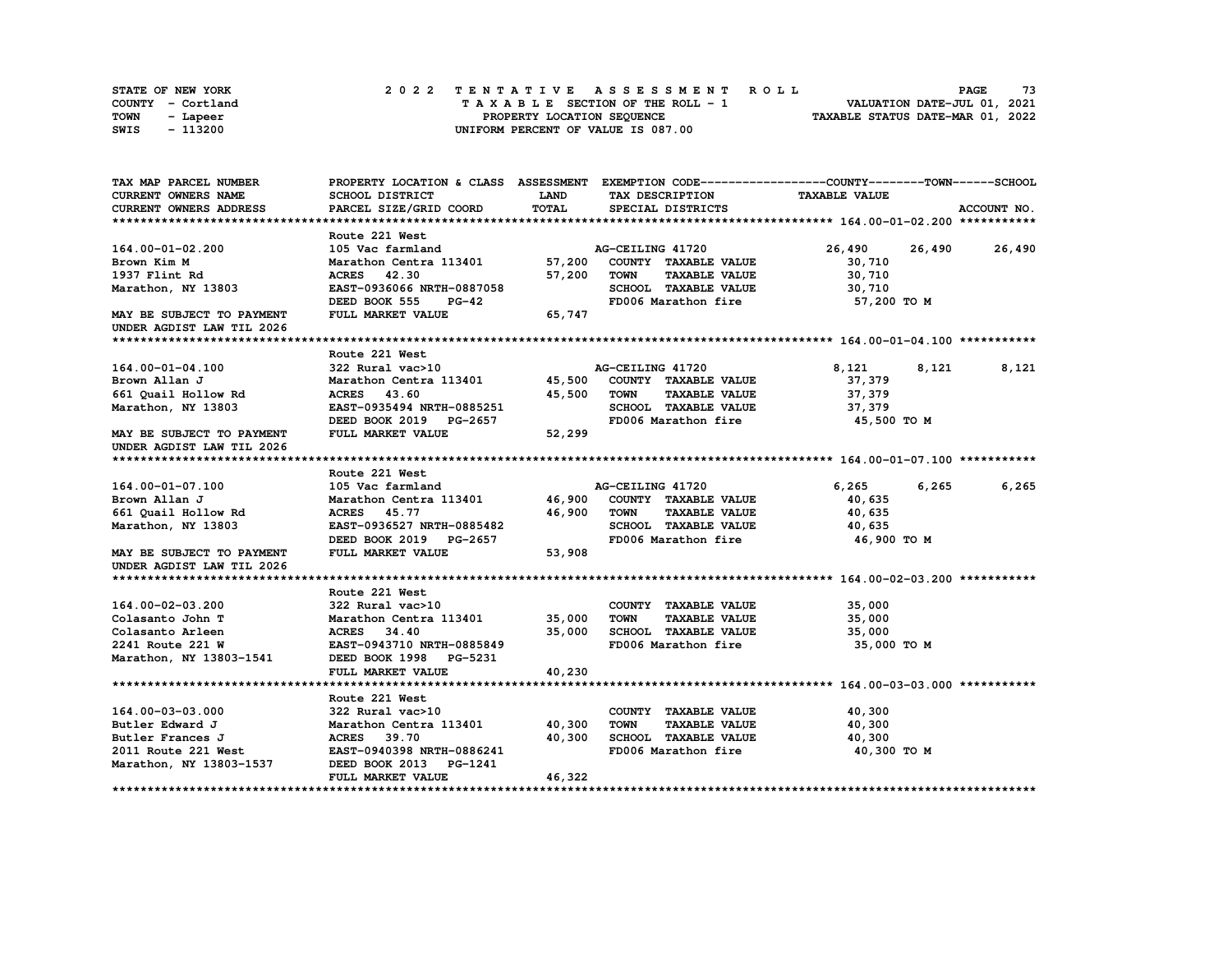| <b>STATE OF NEW YORK</b> |                   |  |  |  |  |  | 2022 TENTATIVE ASSESSMENT ROLL     |  |  |  |  |  |  |                                  | <b>PAGE</b>                 | 74 |
|--------------------------|-------------------|--|--|--|--|--|------------------------------------|--|--|--|--|--|--|----------------------------------|-----------------------------|----|
|                          | COUNTY - Cortland |  |  |  |  |  | TAXABLE SECTION OF THE ROLL - 1    |  |  |  |  |  |  |                                  | VALUATION DATE-JUL 01, 2021 |    |
| TOWN                     | - Lapeer          |  |  |  |  |  | PROPERTY LOCATION SEQUENCE         |  |  |  |  |  |  | TAXABLE STATUS DATE-MAR 01, 2022 |                             |    |
| SWIS                     | - 113200          |  |  |  |  |  | UNIFORM PERCENT OF VALUE IS 087.00 |  |  |  |  |  |  |                                  |                             |    |

| TAX MAP PARCEL NUMBER         | PROPERTY LOCATION & CLASS ASSESSMENT |             |                                     | EXEMPTION CODE-----------------COUNTY-------TOWN------SCHOOL |             |
|-------------------------------|--------------------------------------|-------------|-------------------------------------|--------------------------------------------------------------|-------------|
| <b>CURRENT OWNERS NAME</b>    | SCHOOL DISTRICT                      | <b>LAND</b> | TAX DESCRIPTION                     | <b>TAXABLE VALUE</b>                                         |             |
| <b>CURRENT OWNERS ADDRESS</b> | PARCEL SIZE/GRID COORD               | TOTAL       | SPECIAL DISTRICTS                   |                                                              | ACCOUNT NO. |
|                               |                                      |             |                                     |                                                              |             |
|                               | Route 221 West                       |             |                                     |                                                              |             |
| 164.00-03-07.100              | 312 Vac w/imprv                      |             | COUNTY TAXABLE VALUE                | 231,300                                                      |             |
| Forkey Charles H III          | Marathon Centra 113401               | 156,900     | <b>TOWN</b><br><b>TAXABLE VALUE</b> | 231,300                                                      |             |
| Forkey Kristy                 | ACRES 172.12                         | 231,300     | <b>SCHOOL TAXABLE VALUE</b>         | 231,300                                                      |             |
| 2031 Route 221                | EAST-0940519 NRTH-0883864            |             | FD006 Marathon fire                 | 231,300 TO M                                                 |             |
| Marathon, NY 13803            | DEED BOOK 2013<br>PG-1239            |             |                                     |                                                              |             |
|                               | FULL MARKET VALUE                    | 265,862     |                                     |                                                              |             |
|                               |                                      |             |                                     |                                                              |             |
|                               | Route 221 West                       |             |                                     |                                                              |             |
| 165.00-01-06.100              | 105 Vac farmland                     |             | AG-CEILING 41720                    | 66,191<br>66,191                                             | 66,191      |
| Huizinga Properties LLC       | Marathon Centra 113401               | 100,800     | COUNTY TAXABLE VALUE                | 34,609                                                       |             |
| PO Box 74                     | 83.30<br><b>ACRES</b>                |             | <b>TAXABLE VALUE</b><br><b>TOWN</b> |                                                              |             |
|                               |                                      | 100,800     |                                     | 34,609                                                       |             |
| Marathon, NY 13803            | EAST-0956036 NRTH-0886130            |             | SCHOOL TAXABLE VALUE                | 34,609                                                       |             |
|                               | DEED BOOK 2012 PG-4931               |             | FD006 Marathon fire                 | 100,800 TO M                                                 |             |
| MAY BE SUBJECT TO PAYMENT     | FULL MARKET VALUE                    | 115,862     |                                     |                                                              |             |
| UNDER AGDIST LAW TIL 2026     |                                      |             |                                     |                                                              |             |
|                               |                                      |             |                                     |                                                              |             |
|                               | Route 221 West                       |             |                                     |                                                              |             |
| 165.00-01-25.200              | 105 Vac farmland                     |             | AG-CEILING 41720                    | 88,379<br>88,379                                             | 88,379      |
| Wukovits Eleanor R            | Marathon Centra 113401               | 168,000     | COUNTY TAXABLE VALUE                | 79,621                                                       |             |
| Wukovits Albert L             | <b>ACRES</b> 149.13                  | 168,000     | <b>TOWN</b><br><b>TAXABLE VALUE</b> | 79,621                                                       |             |
| 2675 Route 221 West           | EAST-0952345 NRTH-0884836            |             | SCHOOL TAXABLE VALUE                | 79,621                                                       |             |
| Marathon, NY 13803            | DEED BOOK 2010 PG-1467               |             | FD006 Marathon fire                 | 168,000 TO M                                                 |             |
|                               | FULL MARKET VALUE                    | 193,103     |                                     |                                                              |             |
| MAY BE SUBJECT TO PAYMENT     |                                      |             |                                     |                                                              |             |
| UNDER AGDIST LAW TIL 2026     |                                      |             |                                     |                                                              |             |
|                               |                                      |             |                                     |                                                              |             |
|                               | Route 221 West                       |             |                                     |                                                              |             |
| 165.00-01-26.100              | 312 Vac w/imprv                      |             | AG-CEILING 41720                    | 23,061<br>23,061                                             | 23,061      |
| Cornell Brent                 | Marathon Centra 113401               | 45,400      | COUNTY TAXABLE VALUE                | 79,339                                                       |             |
| Aukema Crystal                | ACRES 38.20                          | 102,400     | <b>TOWN</b><br><b>TAXABLE VALUE</b> | 79,339                                                       |             |
| 2782 State Route 221          | EAST-0954076 NRTH-0882982            |             | SCHOOL TAXABLE VALUE                | 79,339                                                       |             |
| Marathon, NY 13803            | DEED BOOK 2015 PG-5661               |             | FD006 Marathon fire                 | 102,400 TO M                                                 |             |
|                               | FULL MARKET VALUE                    | 117,701     |                                     |                                                              |             |
| MAY BE SUBJECT TO PAYMENT     |                                      |             |                                     |                                                              |             |
| UNDER AGDIST LAW TIL 2026     |                                      |             |                                     |                                                              |             |
|                               |                                      |             |                                     |                                                              |             |
|                               | Route 221 West                       |             |                                     |                                                              |             |
| 165.00-01-51.000              | 322 Rural vac>10                     |             | COUNTY TAXABLE VALUE                | 92,100                                                       |             |
| Randall William A             | Marathon Centra 113401               | 92,100      | <b>TAXABLE VALUE</b><br><b>TOWN</b> | 92,100                                                       |             |
| 7 Seabury Ln                  | <b>ACRES</b> 100.00                  | 92,100      | SCHOOL TAXABLE VALUE                | 92,100                                                       |             |
| Downington, PA 19335          | EAST-0950004 NRTH-0880972            |             | FD006 Marathon fire                 | 92,100 TO M                                                  |             |
|                               | DEED BOOK 2021<br><b>PG-4769</b>     |             |                                     |                                                              |             |
|                               | FULL MARKET VALUE                    | 105,862     |                                     |                                                              |             |
|                               |                                      |             |                                     |                                                              |             |
|                               |                                      |             |                                     |                                                              |             |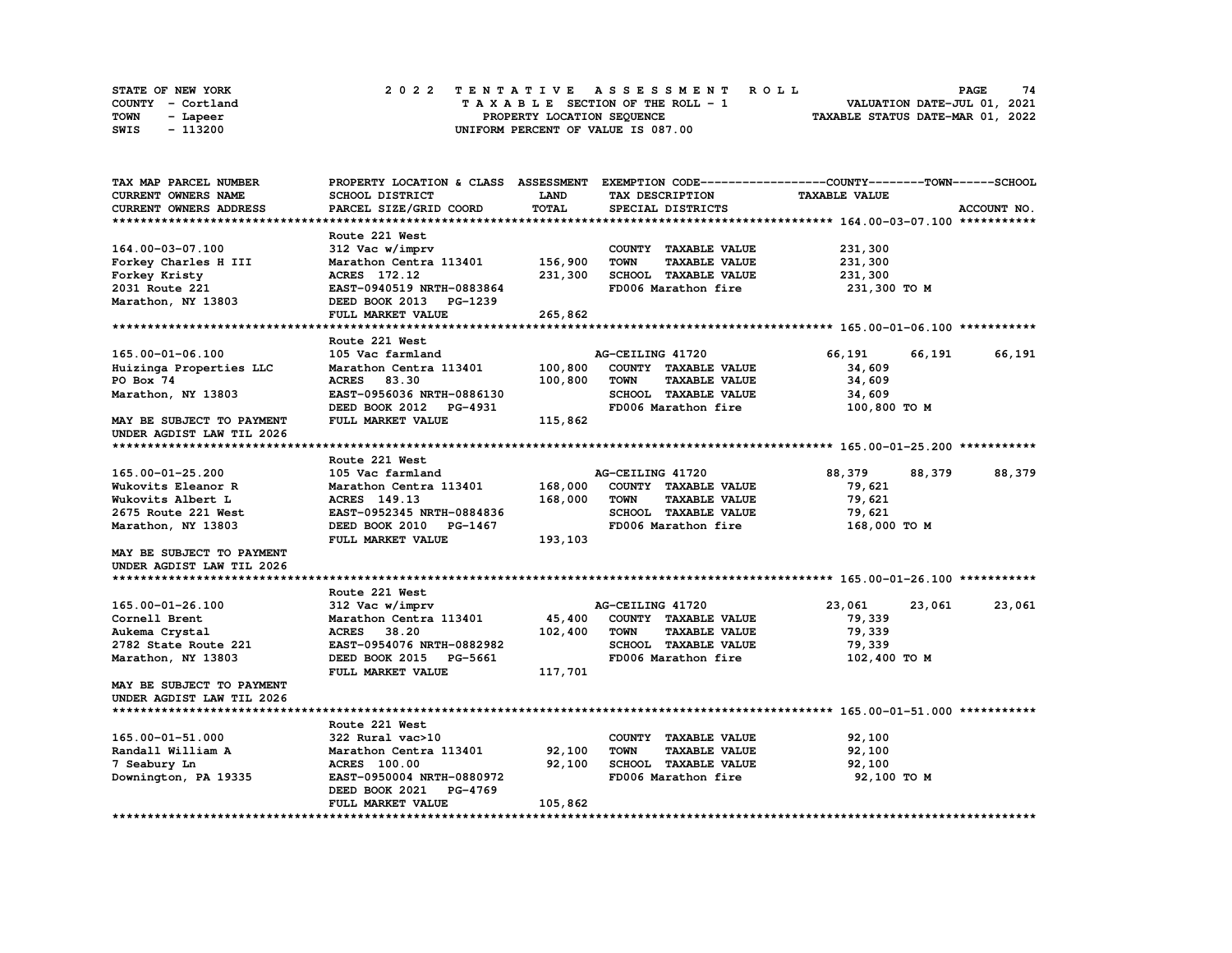|      | STATE OF NEW YORK | 2022 TENTATIVE ASSESSMENT ROLL     | 75<br><b>PAGE</b>                |
|------|-------------------|------------------------------------|----------------------------------|
|      | COUNTY - Cortland | TAXABLE SECTION OF THE ROLL - 1    | VALUATION DATE-JUL 01, 2021      |
| TOWN | - Lapeer          | PROPERTY LOCATION SEQUENCE         | TAXABLE STATUS DATE-MAR 01, 2022 |
| SWIS | - 113200          | UNIFORM PERCENT OF VALUE IS 087.00 |                                  |

| TAX MAP PARCEL NUMBER      |                                 |         |                                     | PROPERTY LOCATION & CLASS ASSESSMENT EXEMPTION CODE----------------COUNTY-------TOWN-----SCHOOL |
|----------------------------|---------------------------------|---------|-------------------------------------|-------------------------------------------------------------------------------------------------|
| CURRENT OWNERS NAME        | SCHOOL DISTRICT                 | LAND    | TAX DESCRIPTION                     | <b>TAXABLE VALUE</b>                                                                            |
| CURRENT OWNERS ADDRESS     | PARCEL SIZE/GRID COORD          | TOTAL   | SPECIAL DISTRICTS                   | ACCOUNT NO.                                                                                     |
|                            |                                 |         |                                     |                                                                                                 |
|                            | Route 221 West                  |         |                                     |                                                                                                 |
| 165.00-01-54.110           | 314 Rural vac<10                |         | COUNTY TAXABLE VALUE                | 12,700                                                                                          |
| Boice Steven E             | Marathon Centra 113401          | 12,700  | <b>TOWN</b><br><b>TAXABLE VALUE</b> | 12,700                                                                                          |
| Boice Christa M            | <b>ACRES</b><br>3.01            | 12,700  | SCHOOL TAXABLE VALUE                | 12,700                                                                                          |
| 95 Cooper Hill Rd          | EAST-0951899 NRTH-0882805       |         | FD006 Marathon fire                 | 12,700 TO M                                                                                     |
| Marathon, NY 13803         | DEED BOOK 10405 PG-36002        |         |                                     |                                                                                                 |
|                            | FULL MARKET VALUE               | 14,598  |                                     |                                                                                                 |
|                            |                                 |         |                                     |                                                                                                 |
|                            | Route 221 West                  |         |                                     |                                                                                                 |
| 165.00-03-06.000           | 322 Rural vac>10                |         | COUNTY TAXABLE VALUE                | 49,300                                                                                          |
| Johnson Nathan G           | Marathon Centra 113401 49,300   |         | <b>TOWN</b><br><b>TAXABLE VALUE</b> | 49,300                                                                                          |
| 60 Glenmore Rd             | <b>ACRES</b> 41.91              | 49,300  | SCHOOL TAXABLE VALUE                | 49,300                                                                                          |
| Troy, NY 12180             | EAST-0945744 NRTH-0885749       |         | FD006 Marathon fire                 | 49,300 то м                                                                                     |
|                            | DEED BOOK 2013 PG-521           |         |                                     |                                                                                                 |
|                            | FULL MARKET VALUE               | 56,667  |                                     |                                                                                                 |
|                            |                                 |         |                                     |                                                                                                 |
|                            | Route 221 West                  |         |                                     |                                                                                                 |
| 166.00-01-01.100           | 105 Vac farmland                |         | AG-CEILING 41720                    | 46,467<br>46,467<br>46,467                                                                      |
| Huizinga Properties LLC    | Marathon Centra 113401 82,200   |         | COUNTY TAXABLE VALUE                | 35,733                                                                                          |
| PO Box 74                  | <b>ACRES</b> 78.80              | 82,200  | <b>TOWN</b><br><b>TAXABLE VALUE</b> | 35,733                                                                                          |
| Marathon, NY 13803         | EAST-0957745 NRTH-0887722       |         | SCHOOL TAXABLE VALUE                | 35,733                                                                                          |
|                            | DEED BOOK 2012 PG-4931          |         | FD006 Marathon fire                 | 82,200 TO M                                                                                     |
| MAY BE SUBJECT TO PAYMENT  | FULL MARKET VALUE               | 94,483  |                                     |                                                                                                 |
| UNDER AGDIST LAW TIL 2026  |                                 |         |                                     |                                                                                                 |
|                            |                                 |         |                                     |                                                                                                 |
|                            | 1772 Route 221 West             |         |                                     |                                                                                                 |
| 164.00-01-03.000           | 210 1 Family Res                |         | COUNTY TAXABLE VALUE                | 57,100                                                                                          |
| Daniels Wayne F            | Marathon Centra 113401          | 12,700  | TOWN<br><b>TAXABLE VALUE</b>        | 57,100                                                                                          |
| Daniels Cheryl             | <b>ACRES</b><br>1.54 BANK WELLS | 57,100  | SCHOOL TAXABLE VALUE                | 57,100                                                                                          |
| 1772 State Route 221       | EAST-0934952 NRTH-0886930       |         | FD006 Marathon fire                 | 57,100 TO M                                                                                     |
| Marathon, NY 13803         | DEED BOOK 2018 PG-4788          |         |                                     |                                                                                                 |
|                            | FULL MARKET VALUE               | 65, 632 |                                     |                                                                                                 |
|                            |                                 |         |                                     |                                                                                                 |
|                            | 1810 Route 221 West             |         |                                     |                                                                                                 |
| 164.00-01-04.200           | 241 Rural res&ag                |         | AG-CEILING 41720                    | 6,449<br>6,449<br>6,449                                                                         |
|                            | Marathon Centra 113401          | 26,400  | COUNTY TAXABLE VALUE                |                                                                                                 |
| Oram Andrew<br>Oram Blythe | ACRES 14.82                     | 205,000 | <b>TOWN</b><br><b>TAXABLE VALUE</b> | 198,551<br>198,551                                                                              |
| 1810 Route 221 West        | EAST-0935414 NRTH-0886411       |         | SCHOOL TAXABLE VALUE                | 198,551                                                                                         |
|                            |                                 |         |                                     |                                                                                                 |
| Marathon, NY 13803         | DEED BOOK 2015 PG-6640          |         | FD006 Marathon fire                 | 205,000 то м                                                                                    |
|                            | FULL MARKET VALUE               | 235,632 |                                     |                                                                                                 |
| MAY BE SUBJECT TO PAYMENT  |                                 |         |                                     |                                                                                                 |
| UNDER AGDIST LAW TIL 2026  |                                 |         |                                     |                                                                                                 |

**\*\*\*\*\*\*\*\*\*\*\*\*\*\*\*\*\*\*\*\*\*\*\*\*\*\*\*\*\*\*\*\*\*\*\*\*\*\*\*\*\*\*\*\*\*\*\*\*\*\*\*\*\*\*\*\*\*\*\*\*\*\*\*\*\*\*\*\*\*\*\*\*\*\*\*\*\*\*\*\*\*\*\*\*\*\*\*\*\*\*\*\*\*\*\*\*\*\*\*\*\*\*\*\*\*\*\*\*\*\*\*\*\*\*\*\*\*\*\*\*\*\*\*\*\*\*\*\*\*\*\*\***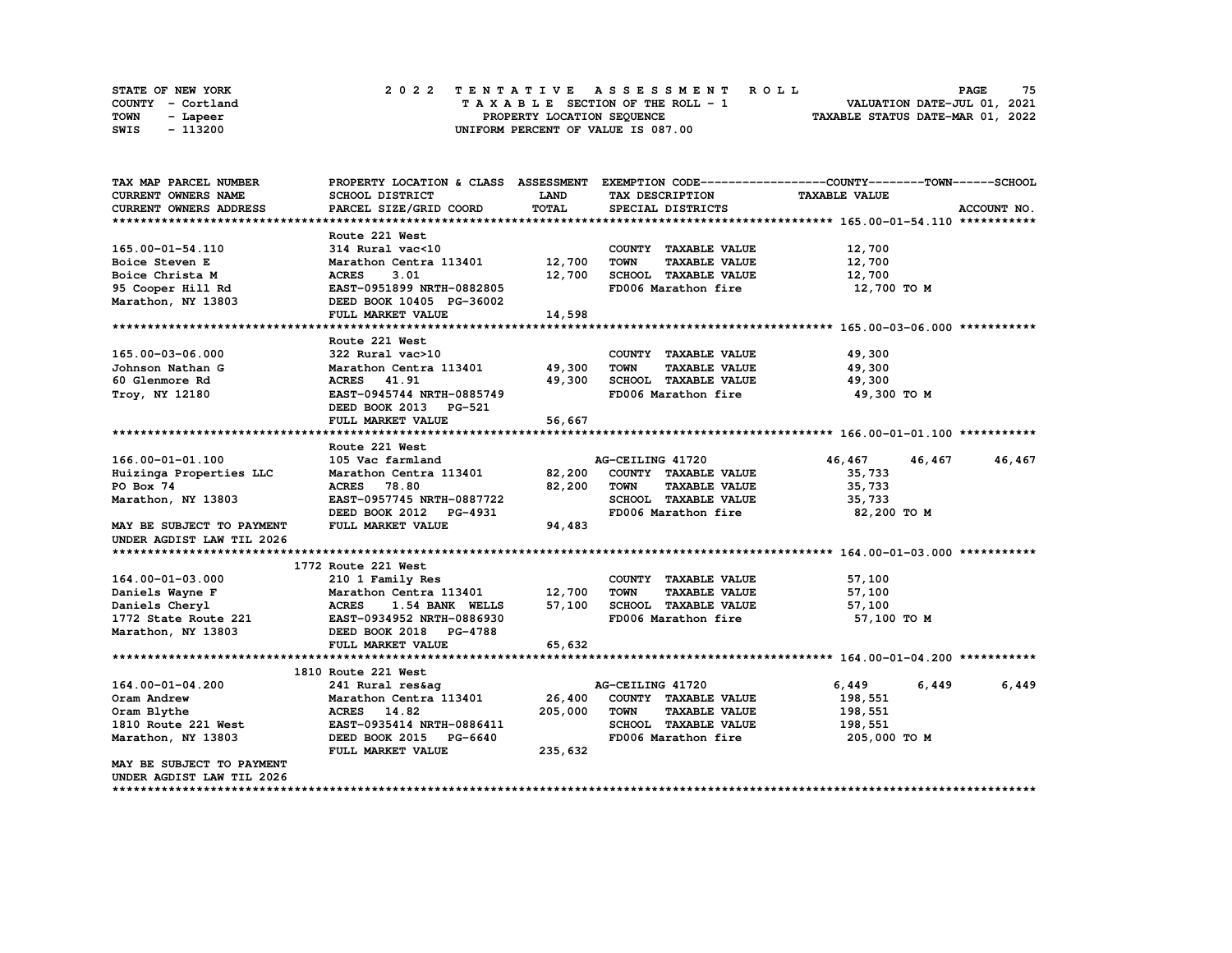| STATE OF NEW YORK | 2022 TENTATIVE ASSESSMENT ROLL     | 76<br><b>PAGE</b>                |
|-------------------|------------------------------------|----------------------------------|
| COUNTY - Cortland | TAXABLE SECTION OF THE ROLL - 1    | VALUATION DATE-JUL 01, 2021      |
| TOWN<br>- Lapeer  | PROPERTY LOCATION SEQUENCE         | TAXABLE STATUS DATE-MAR 01, 2022 |
| - 113200<br>SWIS  | UNIFORM PERCENT OF VALUE IS 087.00 |                                  |

| TAX MAP PARCEL NUMBER      | PROPERTY LOCATION & CLASS ASSESSMENT                                                  |             |                                     | EXEMPTION CODE-----------------COUNTY-------TOWN------SCHOOL |
|----------------------------|---------------------------------------------------------------------------------------|-------------|-------------------------------------|--------------------------------------------------------------|
| <b>CURRENT OWNERS NAME</b> | SCHOOL DISTRICT                                                                       | <b>LAND</b> | TAX DESCRIPTION                     | <b>TAXABLE VALUE</b>                                         |
| CURRENT OWNERS ADDRESS     | PARCEL SIZE/GRID COORD                                                                | TOTAL       | SPECIAL DISTRICTS                   | ACCOUNT NO.                                                  |
|                            |                                                                                       |             |                                     |                                                              |
|                            | 1842 Route 221 West                                                                   |             |                                     |                                                              |
| 164.00-01-05.000           | 314 Rural vac<10                                                                      |             | COUNTY TAXABLE VALUE                | 12,300                                                       |
| Hatfield Trust Roger W     | Marathon Centra 113401                                                                | 12,300      | TAXABLE VALUE<br><b>TOWN</b>        | 12,300                                                       |
| 39943 Otis Allen Rd        | <b>ACRES</b><br>1.19                                                                  | 12,300      | SCHOOL TAXABLE VALUE                | 12,300                                                       |
| Zephryhills, FL 33540      | EAST-0936043 NRTH-0886223                                                             |             | FD006 Marathon fire                 | 12,300 то м                                                  |
|                            | DEED BOOK 2013 PG-4867                                                                |             |                                     |                                                              |
|                            | FULL MARKET VALUE                                                                     | 14,138      |                                     |                                                              |
|                            |                                                                                       |             |                                     |                                                              |
|                            | 1897 Route 221 West                                                                   |             |                                     |                                                              |
| 164.00-01-06.000           | 210 1 Family Res                                                                      |             | <b>ENH STAR 41834</b>               | $\mathbf 0$<br>0<br>70,410                                   |
| Gates Brenda L             | Marathon Centra 113401                                                                | 12,500      | COUNTY TAXABLE VALUE                | 87,700                                                       |
| 1897 Route 221 West        | <b>ACRES</b><br>1.30                                                                  | 87,700      | <b>TOWN</b><br><b>TAXABLE VALUE</b> | 87,700                                                       |
|                            |                                                                                       |             |                                     |                                                              |
| Marathon, NY 13803-1243    | EAST-0936705 NRTH-0886420                                                             |             | SCHOOL TAXABLE VALUE                | 17,290                                                       |
|                            | DEED BOOK 2009 PG-1275                                                                |             | FD006 Marathon fire                 | 87,700 TO M                                                  |
|                            | FULL MARKET VALUE                                                                     | 100,805     |                                     |                                                              |
|                            |                                                                                       |             |                                     |                                                              |
|                            | 1967 Route 221 West                                                                   |             |                                     |                                                              |
| 164.00-01-09.000           | 314 Rural vac<10                                                                      |             | COUNTY TAXABLE VALUE                | 200                                                          |
| Hill Leslie O              | Marathon Centra 113401                                                                | 200         | <b>TAXABLE VALUE</b><br><b>TOWN</b> | 200                                                          |
|                            | FRNT 88.25 DPTH 110.00                                                                | 200         | SCHOOL TAXABLE VALUE                | 200                                                          |
|                            | Hill Charlene FRNT 88.25 DPTH 110.00<br>1828 Snyder Hill Rd EAST-0938639 NRTH-0886396 |             | FD006 Marathon fire                 | 200 TO M                                                     |
| Cortland, NY 13045-9569    | DEED BOOK 1997 PG-4794                                                                |             |                                     |                                                              |
|                            | FULL MARKET VALUE                                                                     | 230         |                                     |                                                              |
|                            |                                                                                       |             |                                     |                                                              |
|                            | 1972 Route 221 West                                                                   |             |                                     |                                                              |
| 164.00-01-10.000           | 242 Rurl res&rec                                                                      |             | COUNTY TAXABLE VALUE                | 222,000                                                      |
| Whittington Amy            | Marathon Centra 113401                                                                | 142,000     | <b>TOWN</b><br><b>TAXABLE VALUE</b> | 222,000                                                      |
| 5 Morgan Dr                | ACRES 151.00                                                                          | 222,000     | SCHOOL TAXABLE VALUE                | 222,000                                                      |
| Homer, NY 13077            | EAST-0938127 NRTH-0885399                                                             |             | FD006 Marathon fire                 | 222,000 то м                                                 |
|                            | DEED BOOK 2020 PG-857                                                                 |             |                                     |                                                              |
|                            | FULL MARKET VALUE                                                                     | 255,172     |                                     |                                                              |
|                            |                                                                                       |             |                                     |                                                              |
|                            | 2011 Route 221 West                                                                   |             |                                     |                                                              |
| 164.00-03-01.000           | 210 1 Family Res                                                                      |             | <b>ENH STAR 41834</b>               | 70,410<br>0<br>0                                             |
| Butler Edward J            | Marathon Centra 113401                                                                | 14,200      | COUNTY TAXABLE VALUE                | 126,200                                                      |
| Butler Frances J           | <b>ACRES</b><br>2.61                                                                  | 126,200     | <b>TAXABLE VALUE</b><br><b>TOWN</b> | 126,200                                                      |
| 2011 Route 221 West        | EAST-0939814 NRTH-0886261                                                             |             | SCHOOL TAXABLE VALUE                | 55,790                                                       |
| Marathon, NY 13803-1537    | DEED BOOK 2013 PG-1241                                                                |             | FD006 Marathon fire                 | 126,200 TO M                                                 |
|                            | FULL MARKET VALUE                                                                     | 145,057     |                                     |                                                              |
|                            |                                                                                       |             |                                     |                                                              |
|                            | 2031 Route 221 West                                                                   |             |                                     |                                                              |
| 164.00-03-02.000           |                                                                                       |             | COUNTY TAXABLE VALUE                | 82,400                                                       |
| Butler Edward J            | 210 1 Family Res                                                                      | 13,500      | <b>TOWN</b><br><b>TAXABLE VALUE</b> | 82,400                                                       |
|                            | Marathon Centra 113401                                                                |             |                                     |                                                              |
| Butler Frances J           | <b>ACRES</b><br>2.11                                                                  | 82,400      | SCHOOL TAXABLE VALUE                | 82,400                                                       |
| 2011 Route 221 West        | EAST-0940043 NRTH-0886047                                                             |             | FD006 Marathon fire                 | 82,400 TO M                                                  |
| Marathon, NY 13803         | DEED BOOK 2013 PG-1241                                                                |             |                                     |                                                              |
|                            | FULL MARKET VALUE                                                                     | 94,713      |                                     |                                                              |
|                            |                                                                                       |             |                                     |                                                              |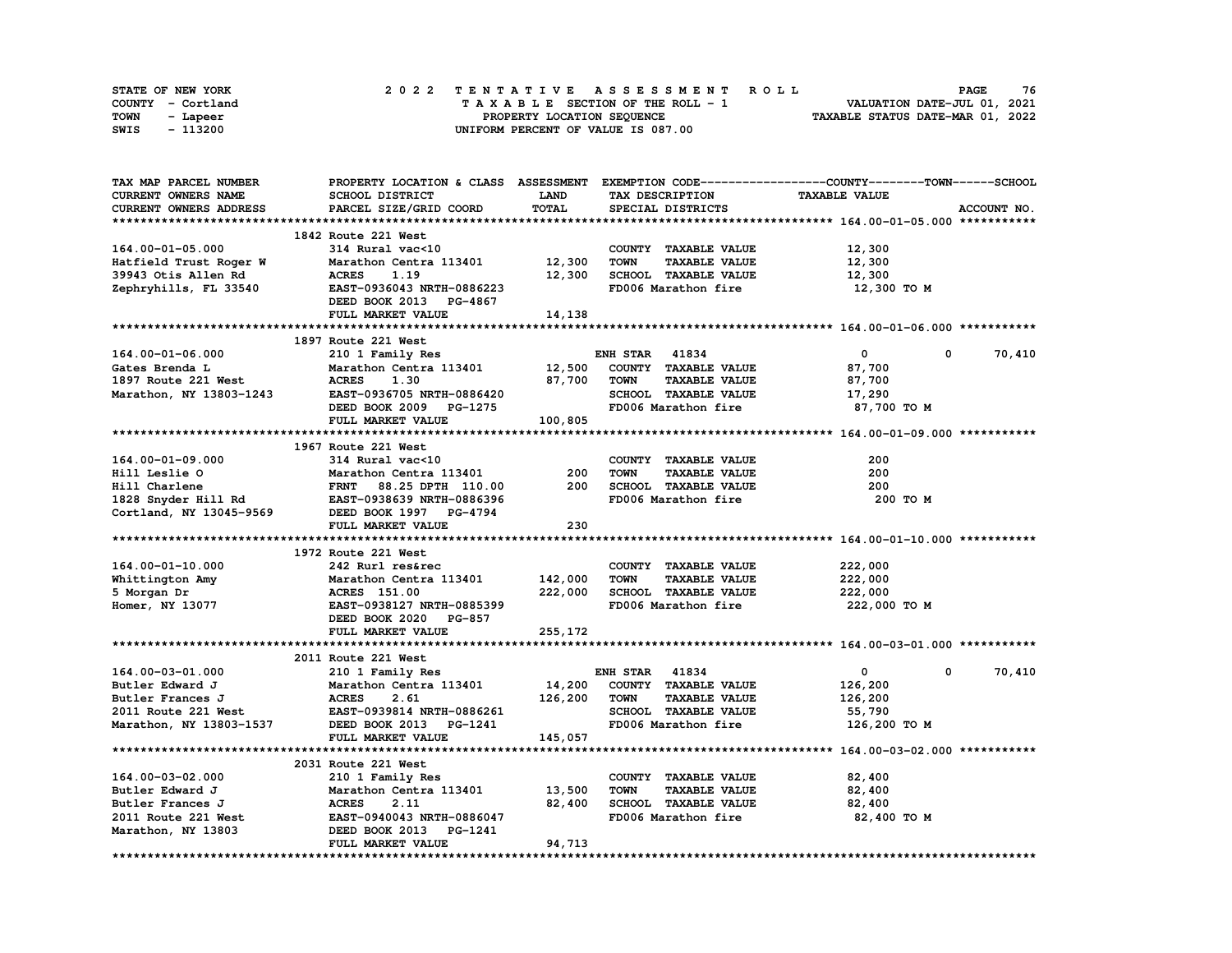|      | STATE OF NEW YORK |  | 2022 TENTATIVE ASSESSMENT ROLL     | 77<br><b>PAGE</b>                |
|------|-------------------|--|------------------------------------|----------------------------------|
|      | COUNTY - Cortland |  | TAXABLE SECTION OF THE ROLL - 1    | VALUATION DATE-JUL 01, 2021      |
| TOWN | - Lapeer          |  | PROPERTY LOCATION SEQUENCE         | TAXABLE STATUS DATE-MAR 01, 2022 |
| SWIS | - 113200          |  | UNIFORM PERCENT OF VALUE IS 087.00 |                                  |

| TAX MAP PARCEL NUMBER                   | PROPERTY LOCATION & CLASS ASSESSMENT                                          |             |                                     | EXEMPTION CODE-----------------COUNTY-------TOWN-----SCHOOL |
|-----------------------------------------|-------------------------------------------------------------------------------|-------------|-------------------------------------|-------------------------------------------------------------|
| <b>CURRENT OWNERS NAME</b>              | <b>SCHOOL DISTRICT</b>                                                        | <b>LAND</b> | TAX DESCRIPTION                     | <b>TAXABLE VALUE</b>                                        |
| <b>CURRENT OWNERS ADDRESS</b>           | PARCEL SIZE/GRID COORD                                                        | TOTAL       | SPECIAL DISTRICTS                   | ACCOUNT NO.                                                 |
|                                         |                                                                               |             |                                     |                                                             |
|                                         | 2032 Route 221 West                                                           |             |                                     |                                                             |
| 164.00-03-07.200                        | 210 1 Family Res                                                              |             | COUNTY TAXABLE VALUE                | 254,300                                                     |
| Forkey Kristy                           | Marathon Centra 113401 22,400                                                 |             | <b>TOWN</b><br><b>TAXABLE VALUE</b> | 254,300                                                     |
| 2032 Route 221 West                     | 9.00<br><b>ACRES</b>                                                          | 254,300     | SCHOOL TAXABLE VALUE                | 254,300                                                     |
| Marathon, NY 13803                      | EAST-0940204 NRTH-0885356                                                     |             | FD006 Marathon fire                 | 254,300 то м                                                |
|                                         | DEED BOOK 2013 PG-3187                                                        |             |                                     |                                                             |
|                                         | FULL MARKET VALUE                                                             | 292,299     |                                     |                                                             |
|                                         |                                                                               |             |                                     |                                                             |
|                                         | 2151 Route 221 West                                                           |             |                                     |                                                             |
| 164.00-03-04.000                        | 312 Vac w/imprv                                                               |             | COUNTY TAXABLE VALUE                | 48,000                                                      |
| Barber Robert J                         | Marathon Centra 113401 46,000                                                 |             | <b>TOWN</b><br><b>TAXABLE VALUE</b> | 48,000                                                      |
| Barber Lori S                           |                                                                               | 48,000      | SCHOOL TAXABLE VALUE                | 48,000                                                      |
|                                         | <b>ACRES       28.91<br/>EAST-0941791  NRTH-0885981</b>                       |             | FD006 Marathon fire                 | 48,000 TO M                                                 |
| 20 Morningside Dr<br>Cortland, NY 13045 | DEED BOOK 2017 PG-5721                                                        |             |                                     |                                                             |
|                                         | FULL MARKET VALUE                                                             | 55,172      |                                     |                                                             |
|                                         |                                                                               |             |                                     |                                                             |
|                                         | 2151 Route 221 West                                                           |             |                                     |                                                             |
| 164.00-03-12.000                        | 322 Rural vac>10                                                              |             | COUNTY TAXABLE VALUE                | 80,800                                                      |
|                                         | Forkey and Son LLC Marathon Centra 113401 80,800                              |             | <b>TOWN</b><br><b>TAXABLE VALUE</b> | 80,800                                                      |
| 3690 Luker Rd                           | ACRES 77.06                                                                   | 80,800      | SCHOOL TAXABLE VALUE                | 80,800                                                      |
| Cortland, NY 13045                      | EAST-0942218 NRTH-0883147                                                     |             | FD006 Marathon fire                 | 80,800 TO M                                                 |
|                                         | DEED BOOK 2017 PG-6283                                                        |             |                                     |                                                             |
|                                         | FULL MARKET VALUE                                                             | 92,874      |                                     |                                                             |
|                                         |                                                                               |             |                                     |                                                             |
|                                         | 2154 Route 221 West                                                           |             |                                     |                                                             |
| 164.00-03-08.000                        | 210 1 Family Res                                                              |             | COUNTY TAXABLE VALUE                | 160,500                                                     |
| Perry Steven L                          | Marathon Centra 113401 15,400                                                 |             | <b>TOWN</b><br><b>TAXABLE VALUE</b> | 160,500                                                     |
| Merriman Alexandra H                    | 3.57 BANK LERETA                                                              | 160,500     | SCHOOL TAXABLE VALUE                | 160,500                                                     |
| 2154 Route 221 West                     |                                                                               |             | FD006 Marathon fire                 | 160,500 то м                                                |
| Marathon, NY 13803                      | ACRES 3.57 BANK LERETA<br>EAST-0941633 NRTH-0884884<br>DEED BOOK 2015 PG-4526 |             |                                     |                                                             |
|                                         | FULL MARKET VALUE                                                             | 184,483     |                                     |                                                             |
|                                         |                                                                               |             |                                     |                                                             |
|                                         | 2172 Route 221 West                                                           |             |                                     |                                                             |
| 164.00-03-10.000                        | 240 Rural res                                                                 |             | COUNTY TAXABLE VALUE                | 105,800                                                     |
| Miller Robert J                         | Marathon Centra 113401                                                        | 25,400      | <b>TAXABLE VALUE</b><br><b>TOWN</b> | 105,800                                                     |
| Miller Martha A                         | 13.95<br><b>ACRES</b>                                                         | 105,800     | SCHOOL TAXABLE VALUE                | 105,800                                                     |
| 2172 Route 221 West                     | EAST-0942046 NRTH-0884647                                                     |             | FD006 Marathon fire                 | 105,800 TO M                                                |
| Marathon, NY 13803                      | DEED BOOK 2021 PG-4664                                                        |             |                                     |                                                             |
|                                         | FULL MARKET VALUE                                                             | 121,609     |                                     |                                                             |
| MAY BE SUBJECT TO PAYMENT               |                                                                               |             |                                     |                                                             |
| UNDER AGDIST LAW TIL 2029               |                                                                               |             |                                     |                                                             |
|                                         |                                                                               |             |                                     |                                                             |
|                                         |                                                                               |             |                                     |                                                             |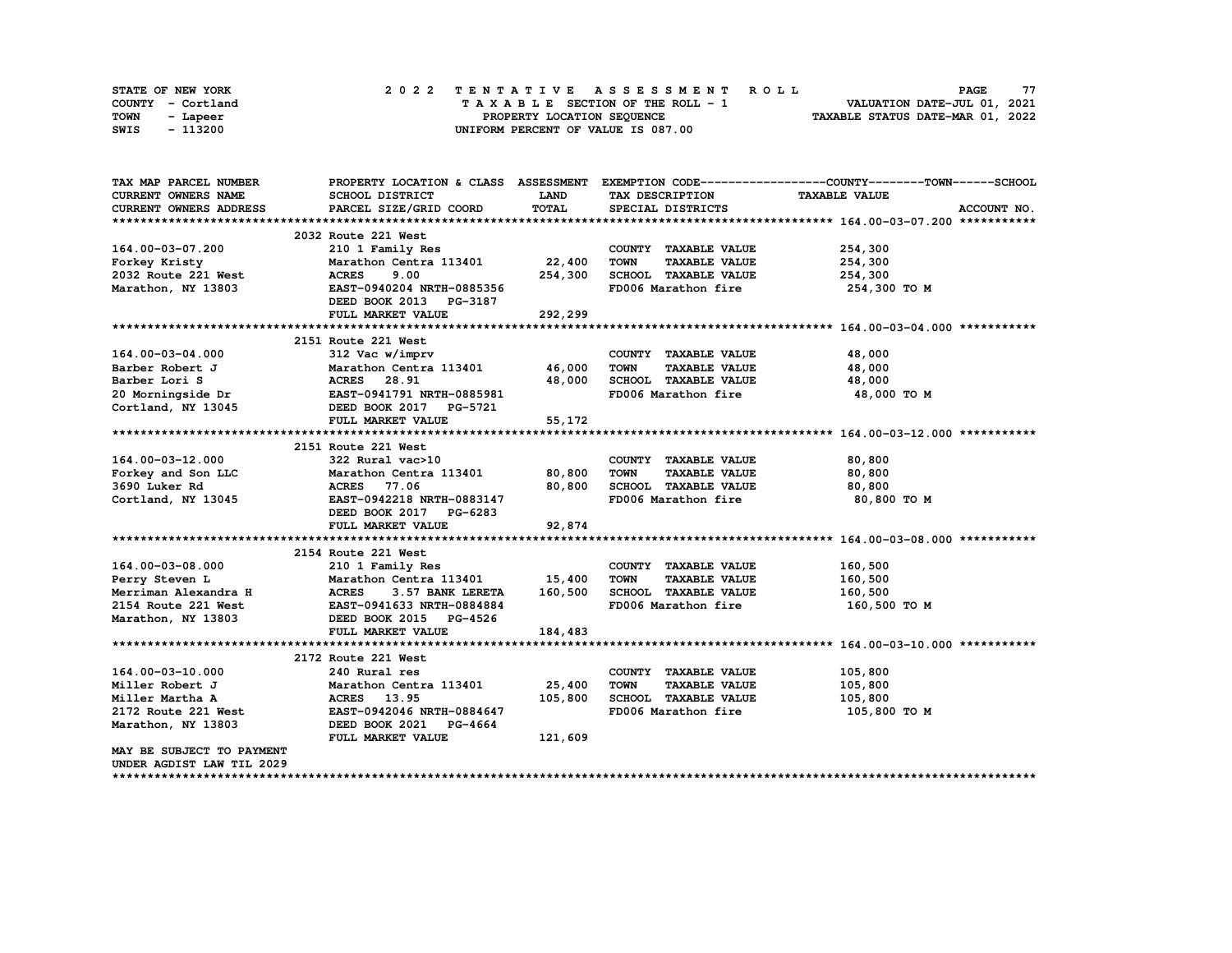| <b>STATE OF NEW YORK</b> |                   | 2022 TENTATIVE ASSESSMENT ROLL     | 78<br><b>PAGE</b>                |
|--------------------------|-------------------|------------------------------------|----------------------------------|
|                          | COUNTY - Cortland | TAXABLE SECTION OF THE ROLL - 1    | VALUATION DATE-JUL 01, 2021      |
| TOWN                     | - Lapeer          | PROPERTY LOCATION SEQUENCE         | TAXABLE STATUS DATE-MAR 01, 2022 |
| SWIS                     | - 113200          | UNIFORM PERCENT OF VALUE IS 087.00 |                                  |

| TAX MAP PARCEL NUMBER   |                                  |             |                                     | PROPERTY LOCATION & CLASS ASSESSMENT EXEMPTION CODE-----------------COUNTY-------TOWN------SCHOOL |             |
|-------------------------|----------------------------------|-------------|-------------------------------------|---------------------------------------------------------------------------------------------------|-------------|
| CURRENT OWNERS NAME     | SCHOOL DISTRICT                  | <b>LAND</b> | TAX DESCRIPTION                     | <b>TAXABLE VALUE</b>                                                                              |             |
| CURRENT OWNERS ADDRESS  | PARCEL SIZE/GRID COORD           | TOTAL       | SPECIAL DISTRICTS                   |                                                                                                   | ACCOUNT NO. |
|                         |                                  |             |                                     |                                                                                                   |             |
|                         | 2190 Route 221 West              |             |                                     |                                                                                                   |             |
| 164.00-03-09.000        | 210 1 Family Res                 |             | COUNTY TAXABLE VALUE                | 54,000                                                                                            |             |
| Gleason Ricky           | Marathon Centra 113401           | 12,100      | <b>TOWN</b><br><b>TAXABLE VALUE</b> | 54,000                                                                                            |             |
| 2190 Route 221          | 1.03<br><b>ACRES</b>             | 54,000      | SCHOOL TAXABLE VALUE                | 54,000                                                                                            |             |
| Marathon, NY 13803      | EAST-0942318 NRTH-0884939        |             | FD006 Marathon fire                 | 54,000 TO M                                                                                       |             |
|                         | DEED BOOK 2012 PG-2755           |             |                                     |                                                                                                   |             |
|                         |                                  |             |                                     |                                                                                                   |             |
|                         | FULL MARKET VALUE                | 62,069      |                                     |                                                                                                   |             |
|                         |                                  |             |                                     |                                                                                                   |             |
|                         | 2191 Route 221 West              |             |                                     |                                                                                                   |             |
| 164.00-03-05.000        | 240 Rural res                    |             | <b>BAS STAR 41854</b>               | 0<br>0                                                                                            | 28,200      |
| Kashuba Jordan T        | Marathon Centra 113401           | 38,400      | COUNTY TAXABLE VALUE                | 123,100                                                                                           |             |
| Kashuba Kristin E       | ACRES 27.59 BANKCORELOG          | 123,100     | <b>TAXABLE VALUE</b><br><b>TOWN</b> | 123,100                                                                                           |             |
| 2191 Route 221 West     | EAST-0942555 NRTH-0885913        |             | <b>SCHOOL TAXABLE VALUE</b>         | 94,900                                                                                            |             |
| Marathon, NY 13803      | DEED BOOK 2014 PG-3850           |             | FD006 Marathon fire                 | 123,100 TO M                                                                                      |             |
|                         | FULL MARKET VALUE                | 141,494     |                                     |                                                                                                   |             |
|                         |                                  |             |                                     |                                                                                                   |             |
|                         | 2218 Route 221 West              |             |                                     |                                                                                                   |             |
| 164.00-03-11.000        | 312 Vac w/imprv                  |             | COUNTY TAXABLE VALUE                | 56,900                                                                                            |             |
| Burke Frederick R       | Marathon Centra 113401           | 30,000      | <b>TOWN</b><br><b>TAXABLE VALUE</b> | 56,900                                                                                            |             |
| Burke Marjorie E        | ACRES 19.30                      | 56,900      | SCHOOL TAXABLE VALUE                | 56,900                                                                                            |             |
| 24 Tannery St           | EAST-0942655 NRTH-0884278        |             | FD006 Marathon fire                 | 56,900 TO M                                                                                       |             |
| Marathon, NY 13803      | DEED BOOK 2014 PG-2481           |             |                                     |                                                                                                   |             |
|                         | FULL MARKET VALUE                | 65,402      |                                     |                                                                                                   |             |
|                         |                                  |             |                                     |                                                                                                   |             |
|                         | 2219 Route 221 West              |             |                                     |                                                                                                   |             |
|                         |                                  |             | <b>BAS STAR 41854</b>               | $\mathbf{0}$<br>0                                                                                 | 28,200      |
| 164.00-03-06.000        | 220 2 Family Res                 |             |                                     |                                                                                                   |             |
| McMahon Patrick         | Marathon Centra 113401           | 15,600      | COUNTY TAXABLE VALUE                | 83,200                                                                                            |             |
| 2219 Route 221 West     | <b>ACRES</b><br>3.72             | 83,200      | <b>TOWN</b><br><b>TAXABLE VALUE</b> | 83,200                                                                                            |             |
| Marathon, NY 13803-1541 | EAST-0942811 NRTH-0885266        |             | SCHOOL TAXABLE VALUE                | 55,000                                                                                            |             |
|                         | DEED BOOK 570<br>$PG-244$        |             | FD006 Marathon fire                 | 83,200 TO M                                                                                       |             |
|                         | FULL MARKET VALUE                | 95,632      |                                     |                                                                                                   |             |
|                         |                                  |             |                                     |                                                                                                   |             |
|                         | 2241 Route 221 West              |             |                                     |                                                                                                   |             |
| 164.00-02-01.000        | 240 Rural res                    |             | <b>ENH STAR 41834</b>               | 0<br>0                                                                                            | 70,410      |
| Colasanto John T        | Marathon Centra 113401           | 30,400      | COUNTY TAXABLE VALUE                | 136,600                                                                                           |             |
| Colosanto Arleen S      | <b>ACRES</b> 17.70               | 136,600     | <b>TOWN</b><br><b>TAXABLE VALUE</b> | 136,600                                                                                           |             |
| 2241 Route 221 West     | <b>EAST-0943118 NRTH-0885902</b> |             | SCHOOL TAXABLE VALUE                | 66,190                                                                                            |             |
| Marathon, NY 13803-1541 | DEED BOOK 10180 PG-86001         |             | FD006 Marathon fire                 | 136,600 TO M                                                                                      |             |
|                         | FULL MARKET VALUE                | 157,011     |                                     |                                                                                                   |             |
|                         |                                  |             |                                     |                                                                                                   |             |
|                         | 2255 Route 221 West              |             |                                     |                                                                                                   |             |
| 164.00-02-04.000        | 210 1 Family Res                 |             | <b>BAS STAR</b> 41854               | $\mathbf 0$<br>0                                                                                  | 28,200      |
| Reese Mitchell          | Marathon Centra 113401           | 16,600      | COUNTY TAXABLE VALUE                | 123,000                                                                                           |             |
| 2255 Route 221 West     | <b>ACRES</b><br>4.50             | 123,000     | <b>TOWN</b><br><b>TAXABLE VALUE</b> | 123,000                                                                                           |             |
| Marathon, NY 13803      | EAST-0943783 NRTH-0884859        |             | SCHOOL TAXABLE VALUE                | 94,800                                                                                            |             |
|                         | DEED BOOK 10232 PG-98001         |             | FD006 Marathon fire                 | 123,000 TO M                                                                                      |             |
|                         | FULL MARKET VALUE                | 141,379     |                                     |                                                                                                   |             |
|                         |                                  |             |                                     |                                                                                                   |             |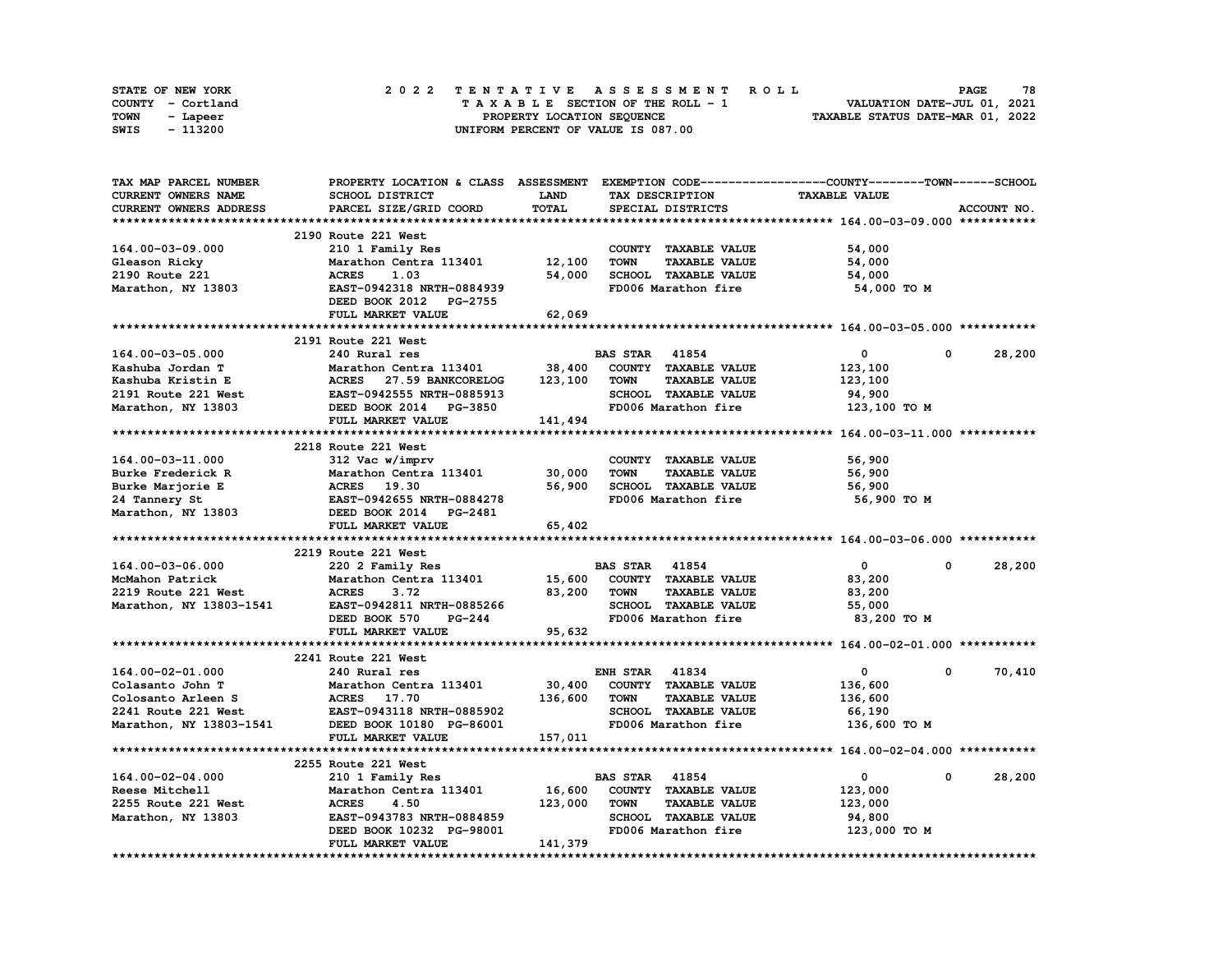| STATE OF NEW YORK | 2022 TENTATIVE ASSESSMENT ROLL     | 79<br><b>PAGE</b>                |
|-------------------|------------------------------------|----------------------------------|
| COUNTY - Cortland | TAXABLE SECTION OF THE ROLL - 1    | VALUATION DATE-JUL 01, 2021      |
| TOWN<br>- Lapeer  | PROPERTY LOCATION SEQUENCE         | TAXABLE STATUS DATE-MAR 01, 2022 |
| - 113200<br>SWIS  | UNIFORM PERCENT OF VALUE IS 087.00 |                                  |

| TAX MAP PARCEL NUMBER   |                                  |             | PROPERTY LOCATION & CLASS ASSESSMENT EXEMPTION CODE-----------------COUNTY-------TOWN-----SCHOOL |                      |             |
|-------------------------|----------------------------------|-------------|--------------------------------------------------------------------------------------------------|----------------------|-------------|
| CURRENT OWNERS NAME     | SCHOOL DISTRICT                  | <b>LAND</b> | TAX DESCRIPTION                                                                                  | <b>TAXABLE VALUE</b> |             |
| CURRENT OWNERS ADDRESS  | PARCEL SIZE/GRID COORD           | TOTAL       | SPECIAL DISTRICTS                                                                                |                      | ACCOUNT NO. |
|                         |                                  |             |                                                                                                  |                      |             |
|                         | 2290 Route 221 West              |             | 90 PCT OF VALUE USED FOR EXEMPTION PURPOSES                                                      |                      |             |
| 164.00-02-05.100        | 240 Rural res<br>- WTRFNT        |             | VET COM CT 41131                                                                                 | 9.400<br>9,400       | 0           |
| Uttech Trust            | Marathon Centra 113401           |             | 79,900 BAS STAR 41854                                                                            | 0<br>0               | 28,200      |
| Uttech Charles E        | 73.20<br><b>ACRES</b>            |             | 311,300 SOL&WND EN 49500                                                                         | 20,000<br>20,000     | 20,000      |
| 2290 Route 221 West     | EAST-0943959 NRTH-0883135        |             | COUNTY TAXABLE VALUE                                                                             | 281,900              |             |
| Marathon, NY 13803-1540 | DEED BOOK 2018<br><b>PG-1056</b> |             | <b>TOWN</b><br><b>TAXABLE VALUE</b>                                                              | 281,900              |             |
|                         | FULL MARKET VALUE                |             | 357,816 SCHOOL TAXABLE VALUE                                                                     | 263,100              |             |
|                         |                                  |             | FD006 Marathon fire                                                                              | 311,300 TO M         |             |
|                         |                                  |             |                                                                                                  |                      |             |
|                         | 2296 Route 221 West              |             |                                                                                                  |                      |             |
| 164.00-02-05.200        | 210 1 Family Res                 |             | <b>BAS STAR</b><br>41854                                                                         | $\mathbf 0$<br>0     | 28,200      |
| Wright Karisa M Todd    | Marathon Centra 113401           | 13,200      | COUNTY TAXABLE VALUE                                                                             | 85,900               |             |
| 2296 Route 221 West     | <b>ACRES</b><br>1.87             | 85,900      | <b>TAXABLE VALUE</b><br><b>TOWN</b>                                                              | 85,900               |             |
| Marathon, NY 13803-1540 | EAST-0944041 NRTH-0884360        |             | SCHOOL TAXABLE VALUE                                                                             | 57,700               |             |
|                         | DEED BOOK 1995 PG-4650           |             | FD006 Marathon fire                                                                              | 85,900 TO M          |             |
|                         | FULL MARKET VALUE                | 98,736      |                                                                                                  |                      |             |
|                         |                                  |             |                                                                                                  |                      |             |
|                         | 2331 Route 221 West              |             |                                                                                                  |                      |             |
| 165.00-03-04.000        | 270 Mfg housing                  |             | COUNTY TAXABLE VALUE                                                                             | 78,000               |             |
| Phelps Andrew           | Marathon Centra 113401           | 47,100      | <b>TOWN</b><br><b>TAXABLE VALUE</b>                                                              | 78,000               |             |
| Phelps Maggie           | <b>ACRES</b><br>36.10            | 78,000      | SCHOOL TAXABLE VALUE                                                                             | 78,000               |             |
| 1 Yates Pl              | EAST-0944446 NRTH-0885717        |             | FD006 Marathon fire                                                                              | 78,000 TO M          |             |
| Cortland, NY 13045      | DEED BOOK 2019 PG-3883           |             |                                                                                                  |                      |             |
|                         | FULL MARKET VALUE                | 89,655      |                                                                                                  |                      |             |
|                         |                                  |             |                                                                                                  |                      |             |
|                         | 2332 Route 221 West              |             |                                                                                                  |                      |             |
| 165.00-03-01.000        | 210 1 Family Res                 |             | <b>BAS STAR 41854</b>                                                                            | 0<br>$\mathbf{0}$    | 28,200      |
| Bell Scott A            | Marathon Centra 113401           | 21,500      | COUNTY TAXABLE VALUE                                                                             | 142,500              |             |
| Bell Nancy M            | <b>ACRES</b><br>8.32             | 142,500     | <b>TOWN</b><br><b>TAXABLE VALUE</b>                                                              | 142,500              |             |
| 2332 Route 221 West     | EAST-0944309 NRTH-0883725        |             | SCHOOL TAXABLE VALUE                                                                             | 114,300              |             |
| Marathon, NY 13803      | DEED BOOK 2011 PG-1401           |             | FD006 Marathon fire                                                                              | 142,500 TO M         |             |
|                         | FULL MARKET VALUE                | 163,793     |                                                                                                  |                      |             |
|                         |                                  |             |                                                                                                  |                      |             |
|                         | 2339 Route 221 West              |             |                                                                                                  |                      |             |
| 165.00-03-03.000        | 220 2 Family Res                 |             | COUNTY TAXABLE VALUE                                                                             | 64,400               |             |
| Sharpsteen Rickie K     | Marathon Centra 113401           | 17,600      | <b>TOWN</b><br><b>TAXABLE VALUE</b>                                                              | 64,400               |             |
| Sharpsteen Erick        | <b>ACRES</b><br>5.28             | 64,400      | SCHOOL TAXABLE VALUE                                                                             | 64,400               |             |
| 2339 Route 221 West     | EAST-0944632 NRTH-0884512        |             | FD006 Marathon fire                                                                              | 64,400 TO M          |             |
| Marathon, NY 13803      | DEED BOOK 2017 PG-2827           |             |                                                                                                  |                      |             |
|                         | FULL MARKET VALUE                | 74,023      |                                                                                                  |                      |             |
|                         |                                  |             |                                                                                                  |                      |             |
|                         | 2358 Route 221 West              |             |                                                                                                  |                      |             |
| 165.00-03-02.000        | 312 Vac w/imprv                  |             | COUNTY TAXABLE VALUE                                                                             | 17,700               |             |
| Sharpsteen Richard M    | Marathon Centra 113401           | 14,700      | <b>TAXABLE VALUE</b><br>TOWN                                                                     | 17,700               |             |
| 2339 Route 221 West     | ACRES 19.02                      | 17,700      | SCHOOL TAXABLE VALUE                                                                             | 17,700               |             |
| Marathon, NY 13803      | EAST-0944924 NRTH-0883616        |             | FD006 Marathon fire                                                                              | 17,700 TO M          |             |
|                         | DEED BOOK 2017 PG-2825           |             |                                                                                                  |                      |             |
|                         | FULL MARKET VALUE                | 20,345      |                                                                                                  |                      |             |
|                         |                                  |             |                                                                                                  |                      |             |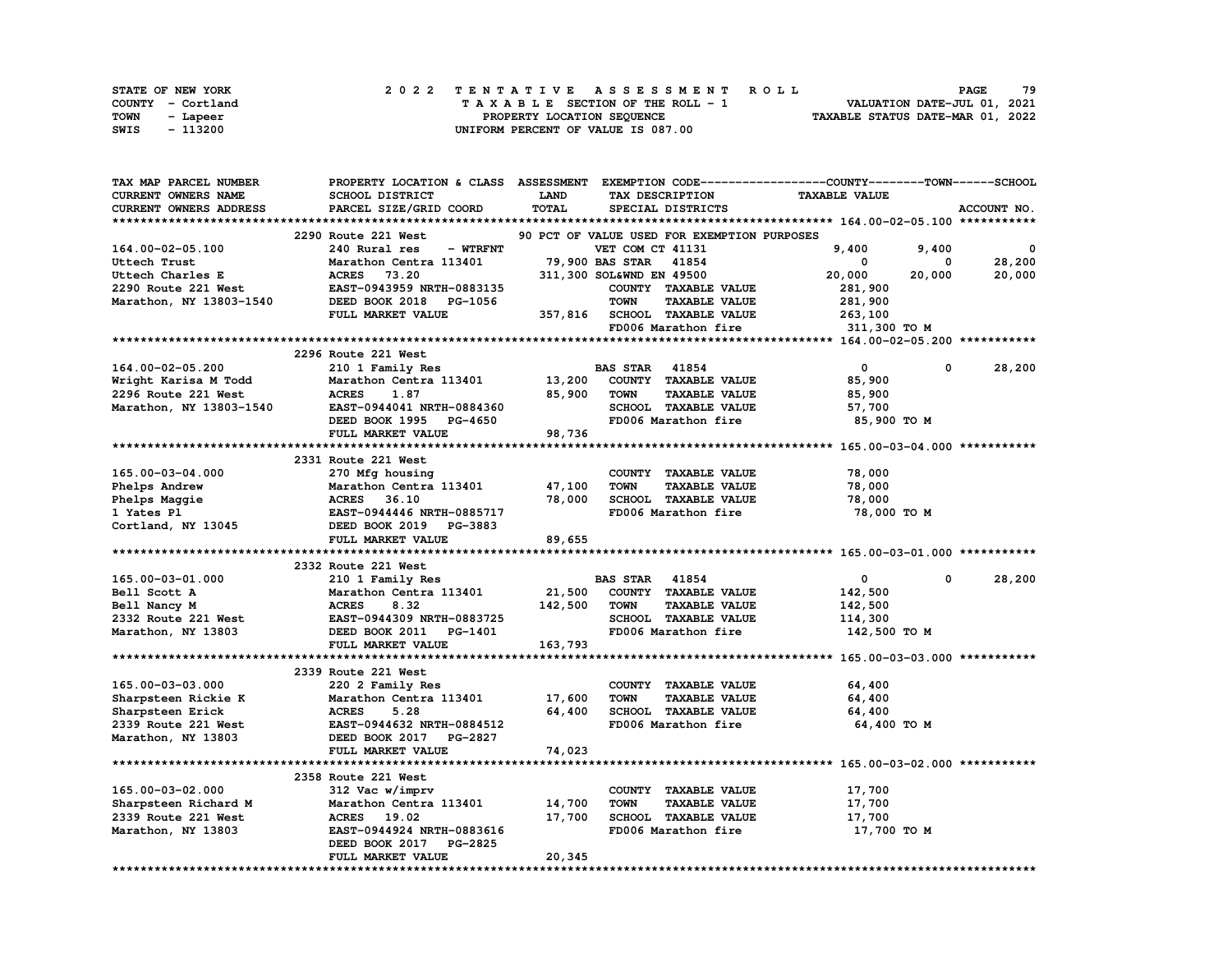|      | <b>STATE OF NEW YORK</b> | 2022 TENTATIVE ASSESSMENT ROLL     | 80<br><b>PAGE</b>                |
|------|--------------------------|------------------------------------|----------------------------------|
|      | COUNTY - Cortland        | TAXABLE SECTION OF THE ROLL - 1    | VALUATION DATE-JUL 01, 2021      |
| TOWN | - Lapeer                 | PROPERTY LOCATION SEQUENCE         | TAXABLE STATUS DATE-MAR 01, 2022 |
| SWIS | - 113200                 | UNIFORM PERCENT OF VALUE IS 087.00 |                                  |

| TAX MAP PARCEL NUMBER      | PROPERTY LOCATION & CLASS ASSESSMENT EXEMPTION CODE-----------------COUNTY-------TOWN------SCHOOL |             |                                     |                      |             |
|----------------------------|---------------------------------------------------------------------------------------------------|-------------|-------------------------------------|----------------------|-------------|
| <b>CURRENT OWNERS NAME</b> | SCHOOL DISTRICT                                                                                   | <b>LAND</b> | TAX DESCRIPTION                     | <b>TAXABLE VALUE</b> |             |
| CURRENT OWNERS ADDRESS     | PARCEL SIZE/GRID COORD                                                                            | TOTAL       | SPECIAL DISTRICTS                   |                      | ACCOUNT NO. |
|                            |                                                                                                   |             |                                     |                      |             |
|                            | 2363 Route 221 West                                                                               |             |                                     |                      |             |
| 165.00-03-05.000           | 322 Rural vac>10                                                                                  |             | COUNTY TAXABLE VALUE                | 54,300               |             |
| Smith Michael J            | Marathon Centra 113401                                                                            | 54,300      | TAXABLE VALUE<br><b>TOWN</b>        | 54,300               |             |
| Smith Karen J              | <b>ACRES</b><br>45.19                                                                             | 54,300      | SCHOOL TAXABLE VALUE                | 54,300               |             |
| 31 Wheeler St              | EAST-0945415 NRTH-0886478                                                                         |             | FD006 Marathon fire                 | 54,300 TO M          |             |
| Deposit, NY 13754          | DEED BOOK 2010 PG-1082                                                                            |             |                                     |                      |             |
|                            | FULL MARKET VALUE                                                                                 | 62,414      |                                     |                      |             |
|                            |                                                                                                   |             |                                     |                      |             |
|                            | 2399 Route 221 West                                                                               |             |                                     |                      |             |
| 165.00-05-16.000           | 210 1 Family Res                                                                                  |             | <b>ENH STAR 41834</b>               | $\mathbf 0$          | 0<br>70,410 |
| Dougherty Robert           | Marathon Centra 113401                                                                            | 14,800      | COUNTY TAXABLE VALUE                | 89,900               |             |
| Dougherty Bonnie           | <b>ACRES</b><br>3.10 BANKCORELOG                                                                  | 89,900      | <b>TOWN</b><br><b>TAXABLE VALUE</b> | 89,900               |             |
| 2399 Route 221 West        | EAST-0945860 NRTH-0883873                                                                         |             | SCHOOL TAXABLE VALUE                | 19,490               |             |
|                            | DEED BOOK 367<br><b>PG-585</b>                                                                    |             | FD006 Marathon fire                 |                      |             |
| Marathon, NY 13803-1543    |                                                                                                   |             |                                     | 89,900 то м          |             |
|                            | FULL MARKET VALUE                                                                                 | 103,333     |                                     |                      |             |
|                            |                                                                                                   |             |                                     |                      |             |
|                            | 2411 Route 221 West                                                                               |             |                                     |                      |             |
| 165.00-05-17.000           | 210 1 Family Res                                                                                  |             | COUNTY TAXABLE VALUE                | 58,100               |             |
| Waltz Deborah              | Marathon Centra 113401                                                                            | 12,800      | <b>TAXABLE VALUE</b><br><b>TOWN</b> | 58,100               |             |
| 2447 Route 221 West        | <b>ACRES</b><br>1.53                                                                              | 58,100      | SCHOOL TAXABLE VALUE                | 58,100               |             |
| Marathon, NY 13803         | EAST-0946189 NRTH-0883779                                                                         |             | FD006 Marathon fire                 | 58,100 TO M          |             |
|                            | DEED BOOK 2018 PG-6216                                                                            |             |                                     |                      |             |
|                            | FULL MARKET VALUE                                                                                 | 66,782      |                                     |                      |             |
|                            |                                                                                                   |             |                                     |                      |             |
|                            | 2425 Route 221 West                                                                               |             |                                     |                      |             |
| 165.00-05-18.000           | 210 1 Family Res                                                                                  |             | COUNTY TAXABLE VALUE                | 70,200               |             |
| Waltz Deborah A            | Marathon Centra 113401                                                                            | 24,500      | <b>TOWN</b><br><b>TAXABLE VALUE</b> | 70,200               |             |
| Stewart Howard R           | ACRES 10.60                                                                                       | 70,200      | SCHOOL TAXABLE VALUE                | 70,200               |             |
| 2447 Route 221 West        | EAST-0946406 NRTH-0884091                                                                         |             | FD006 Marathon fire                 | 70,200 TO M          |             |
| Marathon, NY 13803         | DEED BOOK 2020 PG-333                                                                             |             |                                     |                      |             |
|                            | FULL MARKET VALUE                                                                                 | 80,690      |                                     |                      |             |
|                            |                                                                                                   |             |                                     |                      |             |
|                            | 2447 Route 221 West                                                                               |             |                                     |                      |             |
| 165.00-05-19.000           | 210 1 Family Res                                                                                  |             | <b>BAS STAR 41854</b>               | $\mathbf{0}$         | 28,200<br>0 |
| Waltz Deborah              | Marathon Centra 113401                                                                            | 12,000      | COUNTY TAXABLE VALUE                | 77,700               |             |
| 2447 Route 221 West        | <b>ACRES</b><br>1.00 BANKCORELOG                                                                  | 77,700      | <b>TAXABLE VALUE</b><br><b>TOWN</b> | 77,700               |             |
| Marathon, NY 13803         | EAST-0946608 NRTH-0883631                                                                         |             | SCHOOL TAXABLE VALUE                | 49,500               |             |
|                            | DEED BOOK 10363 PG-77003                                                                          |             | FD006 Marathon fire                 | 77,700 TO M          |             |
|                            | FULL MARKET VALUE                                                                                 | 89,310      |                                     |                      |             |
|                            |                                                                                                   |             |                                     |                      |             |
|                            | 2455 Route 221 West                                                                               |             |                                     |                      |             |
| 165.00-05-20.000           | 210 1 Family Res                                                                                  |             | COUNTY TAXABLE VALUE                | 72,700               |             |
| 2461 Partners LP           | Marathon Centra 113401                                                                            | 10,400      | <b>TOWN</b><br><b>TAXABLE VALUE</b> | 72,700               |             |
| 2461 Route 221 West        | FRNT 208.00 DPTH 167.00                                                                           | 72,700      | SCHOOL TAXABLE VALUE                | 72,700               |             |
| Marathon, NY 13803-1545    | EAST-0946785 NRTH-0883577                                                                         |             | FD006 Marathon fire                 | 72,700 TO M          |             |
|                            | DEED BOOK 2014<br>PG-4449                                                                         |             |                                     |                      |             |
|                            | FULL MARKET VALUE                                                                                 | 83,563      |                                     |                      |             |
|                            |                                                                                                   |             |                                     |                      |             |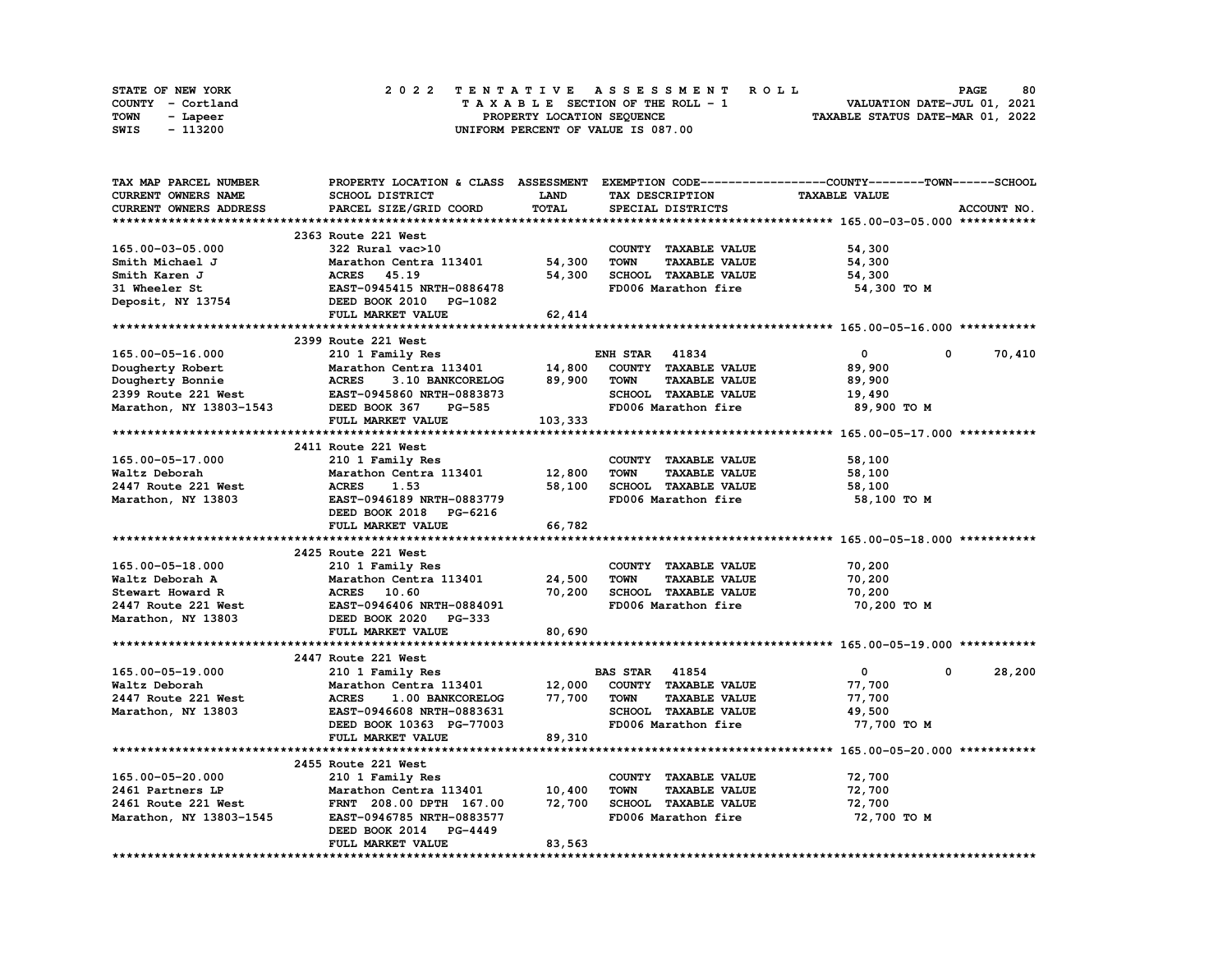|      | STATE OF NEW YORK |  |  |  |  | 2022 TENTATIVE ASSESSMENT ROLL     |  |  |  |  |  |  |                                  | <b>PAGE</b> | 81 |
|------|-------------------|--|--|--|--|------------------------------------|--|--|--|--|--|--|----------------------------------|-------------|----|
|      | COUNTY - Cortland |  |  |  |  | TAXABLE SECTION OF THE ROLL - 1    |  |  |  |  |  |  | VALUATION DATE-JUL 01, 2021      |             |    |
| TOWN | - Lapeer          |  |  |  |  | PROPERTY LOCATION SEQUENCE         |  |  |  |  |  |  | TAXABLE STATUS DATE-MAR 01, 2022 |             |    |
| SWIS | - 113200          |  |  |  |  | UNIFORM PERCENT OF VALUE IS 087.00 |  |  |  |  |  |  |                                  |             |    |

| TAX MAP PARCEL NUMBER               | PROPERTY LOCATION & CLASS ASSESSMENT EXEMPTION CODE----------------COUNTY-------TOWN-----SCHOOL |         |                       |                      |                      |              |               |
|-------------------------------------|-------------------------------------------------------------------------------------------------|---------|-----------------------|----------------------|----------------------|--------------|---------------|
| CURRENT OWNERS NAME                 | SCHOOL DISTRICT                                                                                 | LAND    |                       | TAX DESCRIPTION      | <b>TAXABLE VALUE</b> |              |               |
| <b>CURRENT OWNERS ADDRESS</b>       | PARCEL SIZE/GRID COORD                                                                          | TOTAL   |                       | SPECIAL DISTRICTS    |                      |              | ACCOUNT NO.   |
|                                     |                                                                                                 |         |                       |                      |                      |              |               |
|                                     | 2461 Route 221 West                                                                             |         |                       |                      |                      |              |               |
| 165.00-05-21.000                    | 240 Rural res                                                                                   |         | <b>BAS STAR 41854</b> |                      | $\overline{0}$       |              | $0 \t 28,200$ |
| 2461 Partners LP                    | Marathon Centra 113401 28,600                                                                   |         |                       | COUNTY TAXABLE VALUE | 139,600              |              |               |
| 2461 Route 221 West                 | <b>ACRES</b> 15.20                                                                              | 139,600 | <b>TOWN</b>           | <b>TAXABLE VALUE</b> | 139,600              |              |               |
| Marathon, NY 13803                  | EAST-0946999 NRTH-0883987                                                                       |         |                       | SCHOOL TAXABLE VALUE | 111,400              |              |               |
|                                     | DEED BOOK 2014 PG-4450                                                                          |         |                       | FD006 Marathon fire  | 139,600 то м         |              |               |
|                                     | FULL MARKET VALUE                                                                               | 160,460 |                       |                      |                      |              |               |
|                                     |                                                                                                 |         |                       |                      |                      |              |               |
|                                     | 2518 Route 221 West                                                                             |         |                       |                      |                      |              |               |
| 165.00-04-03.000                    | 210 1 Family Res                                                                                |         | <b>BAS STAR 41854</b> |                      | $\mathbf{0}$         | $\mathbf{0}$ | 28,200        |
| Wacht Crystal                       | Marathon Centra 113401 6,200                                                                    |         |                       | COUNTY TAXABLE VALUE | 36,000               |              |               |
| Thornton Richard                    |                                                                                                 | 36,000  | <b>TOWN</b>           | <b>TAXABLE VALUE</b> | 36,000               |              |               |
| 2518 Route 221 West                 |                                                                                                 |         |                       | SCHOOL TAXABLE VALUE | 7,800                |              |               |
| Marathon, NY 13803                  | FRNT 100.00 DPTH 92.00<br>st EAST-0948304 NRTH-0883391<br>3 DEED BOOK 2014 PG-5440              |         |                       | FD006 Marathon fire  |                      | 36,000 TO M  |               |
|                                     | FULL MARKET VALUE                                                                               | 41,379  |                       |                      |                      |              |               |
|                                     |                                                                                                 |         |                       |                      |                      |              |               |
|                                     | 2520 Route 221 West                                                                             |         |                       |                      |                      |              |               |
| 165.00-04-10.000                    | 210 1 Family Res                                                                                |         | AG-CEILING 41720      |                      | 2,584                | 2,584        | 2,584         |
| Bryan Richard                       | Marathon Centra 113401                                                                          | 18,900  |                       | COUNTY TAXABLE VALUE | 56,916               |              |               |
| 316 Hunts Crs Center Lisle Rd ACRES | 6.31                                                                                            | 59,500  | <b>TOWN</b>           | <b>TAXABLE VALUE</b> | 56,916               |              |               |
| Marathon, NY 13803                  | EAST-0948419 NRTH-0883031                                                                       |         |                       | SCHOOL TAXABLE VALUE | 56,916               |              |               |
|                                     | DEED BOOK 2015 PG-1803                                                                          |         |                       | FD006 Marathon fire  | 59,500 TO M          |              |               |
| MAY BE SUBJECT TO PAYMENT           | FULL MARKET VALUE                                                                               | 68,391  |                       |                      |                      |              |               |
| UNDER AGDIST LAW TIL 2026           |                                                                                                 |         |                       |                      |                      |              |               |
|                                     |                                                                                                 |         |                       |                      |                      |              |               |
|                                     | 2545 Route 221 West                                                                             |         |                       |                      |                      |              |               |
| 165.00-02-03.000                    | 210 1 Family Res                                                                                |         | AGED C&T 41801        |                      | 19,360               | 19,360       | $\mathbf{0}$  |
| Homer Ralph D                       | Marathon Centra 113401 8,800 AGED S                                                             |         |                       | 41804                | $^{\circ}$           | 0            | 24,200        |
| 2545 Route 221 W                    | FRNT 200.00 DPTH 132.00                                                                         |         | 48,400 ENH STAR 41834 |                      | $\mathbf{0}$         | $\Omega$     | 24,200        |
| Marathon, NY 13803-2034             | EAST-0948718 NRTH-0883517                                                                       |         |                       | COUNTY TAXABLE VALUE | 29,040               |              |               |
|                                     | DEED BOOK 430<br><b>PG-334</b>                                                                  |         | <b>TOWN</b>           | <b>TAXABLE VALUE</b> | 29,040               |              |               |
|                                     | FULL MARKET VALUE                                                                               | 55,632  |                       | SCHOOL TAXABLE VALUE | 0                    |              |               |
|                                     |                                                                                                 |         |                       | FD006 Marathon fire  |                      | 48,400 TO M  |               |
|                                     |                                                                                                 |         |                       |                      |                      |              |               |
|                                     | 2549 Route 221 West                                                                             |         |                       |                      |                      |              |               |
| 165.00-02-04.000                    | 210 1 Family Res                                                                                |         |                       | COUNTY TAXABLE VALUE | 65,400               |              |               |
| Homer Ralph D                       | Marathon Centra 113401                                                                          | 8,200   | <b>TOWN</b>           | <b>TAXABLE VALUE</b> | 65,400               |              |               |
| 2545 Route 221 W                    | FRNT 170.00 DPTH 134.42                                                                         | 65,400  |                       | SCHOOL TAXABLE VALUE | 65,400               |              |               |
| Marathon, NY 13803-2034             | EAST-0948534 NRTH-0883539                                                                       |         |                       | FD006 Marathon fire  |                      | 65,400 TO M  |               |
|                                     | DEED BOOK 1998 PG-6777                                                                          |         |                       |                      |                      |              |               |
|                                     | FULL MARKET VALUE                                                                               | 75,172  |                       |                      |                      |              |               |
|                                     |                                                                                                 |         |                       |                      |                      |              |               |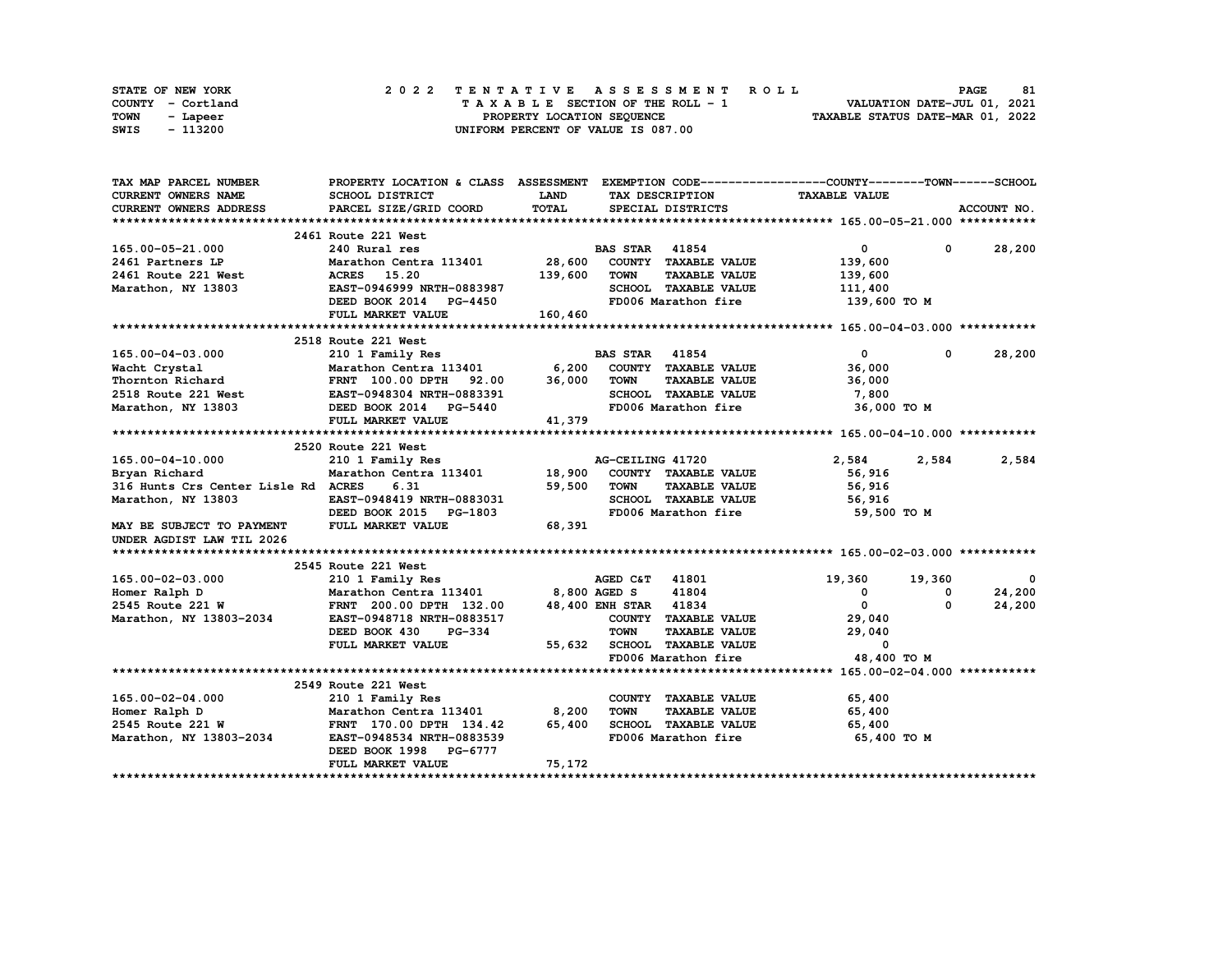| STATE OF NEW YORK | 2022 TENTATIVE ASSESSMENT ROLL     | 82<br><b>PAGE</b>                |
|-------------------|------------------------------------|----------------------------------|
| COUNTY - Cortland | TAXABLE SECTION OF THE ROLL - 1    | VALUATION DATE-JUL 01, 2021      |
| TOWN<br>- Lapeer  | PROPERTY LOCATION SEQUENCE         | TAXABLE STATUS DATE-MAR 01, 2022 |
| - 113200<br>SWIS  | UNIFORM PERCENT OF VALUE IS 087.00 |                                  |

| TAX MAP PARCEL NUMBER      |                                                                |              |                                     | PROPERTY LOCATION & CLASS ASSESSMENT EXEMPTION CODE----------------COUNTY-------TOWN-----SCHOOL |
|----------------------------|----------------------------------------------------------------|--------------|-------------------------------------|-------------------------------------------------------------------------------------------------|
| <b>CURRENT OWNERS NAME</b> | SCHOOL DISTRICT                                                | <b>LAND</b>  | TAX DESCRIPTION                     | <b>TAXABLE VALUE</b>                                                                            |
| CURRENT OWNERS ADDRESS     | PARCEL SIZE/GRID COORD                                         | <b>TOTAL</b> | SPECIAL DISTRICTS                   | ACCOUNT NO.                                                                                     |
|                            |                                                                |              |                                     |                                                                                                 |
|                            | 2550 Route 221 West                                            |              |                                     |                                                                                                 |
| $165.00 - 01 - 30.000$     | 270 Mfg housing                                                |              | COUNTY TAXABLE VALUE                | 130,600                                                                                         |
| Eason Denise M             | Marathon Centra 113401                                         | 58,400       | <b>TOWN</b><br><b>TAXABLE VALUE</b> | 130,600                                                                                         |
| 2560 Route 221 West        | 37.00<br><b>ACRES</b>                                          | 130,600      | SCHOOL TAXABLE VALUE                | 130,600                                                                                         |
| Marathon, NY 13803-2033    | EAST-0949281 NRTH-0882004                                      |              | FD006 Marathon fire                 | 130,600 то м                                                                                    |
|                            | DEED BOOK 2017 PG-5962                                         |              |                                     |                                                                                                 |
| MAY BE SUBJECT TO PAYMENT  | FULL MARKET VALUE                                              | 150,115      |                                     |                                                                                                 |
| UNDER AGDIST LAW TIL 2023  |                                                                |              |                                     |                                                                                                 |
|                            |                                                                |              |                                     |                                                                                                 |
|                            | <b>2552 Route 221 West</b>                                     |              |                                     |                                                                                                 |
| 165.00-04-04.000           | 210 1 Family Res                                               |              | COUNTY TAXABLE VALUE                | 86,700                                                                                          |
| Skinner Matthew R          | Marathon Centra 113401                                         | 7,400        | <b>TOWN</b><br><b>TAXABLE VALUE</b> | 86,700                                                                                          |
| 2522 Route 221 West        | <b>FRNT</b><br>74.00 DPTH 237.30                               | 86,700       | SCHOOL TAXABLE VALUE                | 86,700                                                                                          |
| Marathon, NY 13803         | <b>BANK WELLS</b>                                              |              | FD006 Marathon fire                 | 86,700 TO M                                                                                     |
|                            | EAST-0948517 NRTH-0883292                                      |              |                                     |                                                                                                 |
|                            | DEED BOOK 2011 PG-3125                                         |              |                                     |                                                                                                 |
|                            | FULL MARKET VALUE                                              | 99,655       |                                     |                                                                                                 |
|                            |                                                                |              |                                     |                                                                                                 |
|                            | 2554 Route 221 West                                            |              |                                     |                                                                                                 |
| 165.00-01-31.000           | 210 1 Family Res                                               |              | <b>ENH STAR 41834</b>               | 63,000<br>$\mathbf{0}$<br>$^{\circ}$                                                            |
| Robinson Paul N            |                                                                |              | COUNTY TAXABLE VALUE                | 63,000                                                                                          |
| Robinson Teri              | Marathon Centra 113401 7,300<br>FRNT 100.00 DPTH 170.00 63,000 |              | <b>TOWN</b><br><b>TAXABLE VALUE</b> | 63,000                                                                                          |
| 2554 Route 221 West        | EAST-0949136 NRTH-0883273                                      |              | SCHOOL TAXABLE VALUE                | 0                                                                                               |
| Marathon, NY 13803-2033    | DEED BOOK 491<br>$PG-32$                                       |              | FD006 Marathon fire                 | 63,000 TO M                                                                                     |
|                            | FULL MARKET VALUE                                              | 72,414       |                                     |                                                                                                 |
|                            |                                                                |              |                                     |                                                                                                 |
|                            | 2555 Route 221 West                                            |              |                                     |                                                                                                 |
| 165.00-01-08.000           | 112 Dairy farm                                                 |              | AG-CEILING 41720                    | 54,644<br>54,644<br>54,644                                                                      |
| Bryan Roy A                | Marathon Centra 113401                                         | 162,200      | COUNTY TAXABLE VALUE                | 136,656                                                                                         |
| Bryan Richard C            | ACRES 134.00                                                   | 191,300      | <b>TAXABLE VALUE</b><br><b>TOWN</b> | 136,656                                                                                         |
| 2555 Route 221 West        | EAST-0949784 NRTH-0885261                                      |              | SCHOOL TAXABLE VALUE                | 136,656                                                                                         |
| Marathon, NY 13803         | DEED BOOK 2022 PG-129                                          |              | FD006 Marathon fire                 | 191,300 то м                                                                                    |
|                            | FULL MARKET VALUE                                              | 219,885      |                                     |                                                                                                 |
| MAY BE SUBJECT TO PAYMENT  |                                                                |              |                                     |                                                                                                 |
| UNDER AGDIST LAW TIL 2026  |                                                                |              |                                     |                                                                                                 |
|                            |                                                                |              |                                     |                                                                                                 |
|                            | 2556 Route 221 West                                            |              |                                     |                                                                                                 |
| 165.00-01-29.000           | 312 Vac w/imprv                                                |              | COUNTY TAXABLE VALUE                | 40,100                                                                                          |
| Robinson Paul N            | Marathon Centra 113401                                         | 15,400       | <b>TOWN</b><br><b>TAXABLE VALUE</b> | 40,100                                                                                          |
| Robinson Teri L            | <b>ACRES</b><br>5.11                                           | 40,100       | SCHOOL TAXABLE VALUE                | 40,100                                                                                          |
| 2554 Route 221 West        | EAST-0949304 NRTH-0883070                                      |              | FD006 Marathon fire                 | 40,100 TO M                                                                                     |
| Marathon, NY 13803         | DEED BOOK 497<br>PG-164                                        |              |                                     |                                                                                                 |
|                            | FULL MARKET VALUE                                              | 46,092       |                                     |                                                                                                 |
|                            |                                                                |              |                                     |                                                                                                 |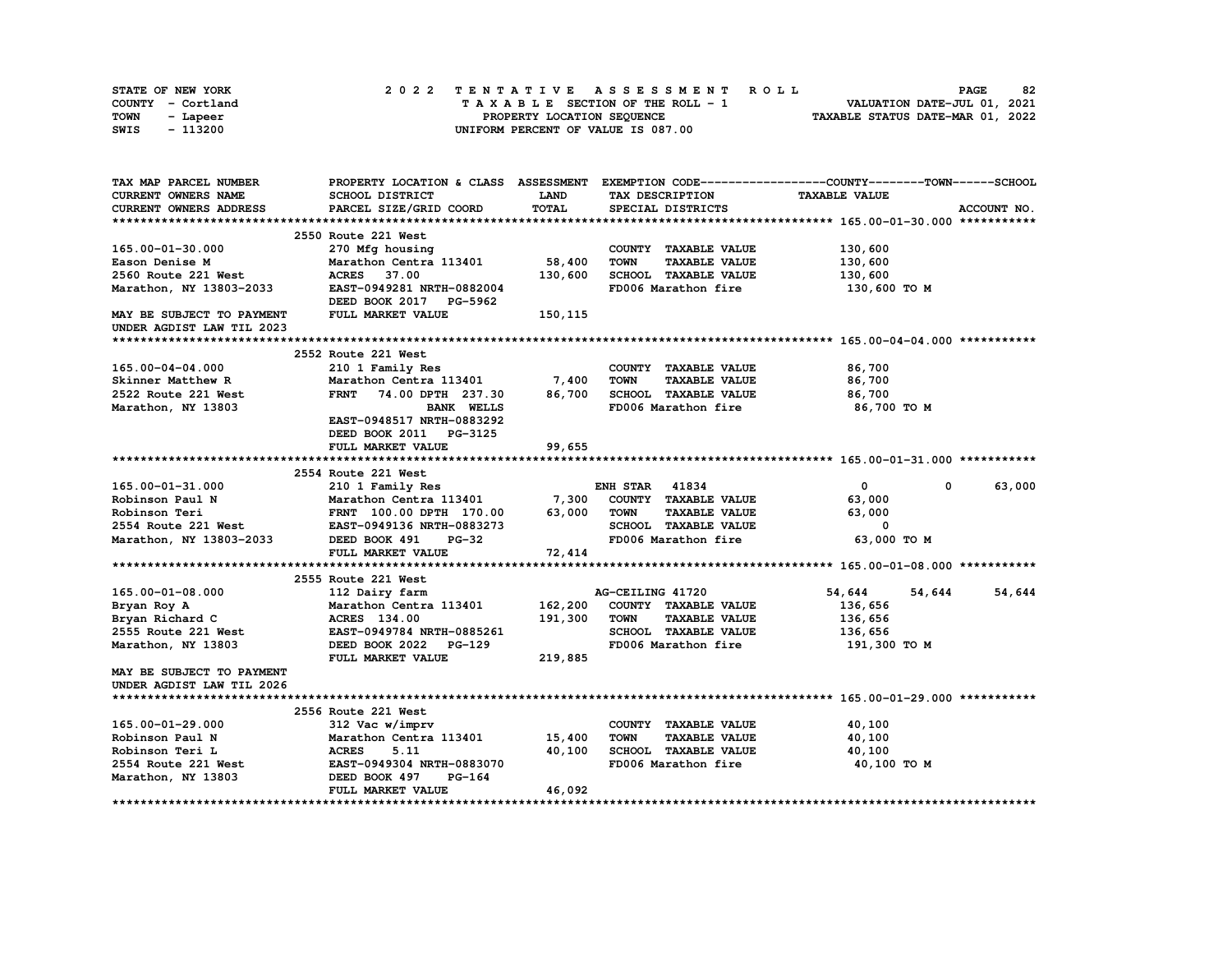|      | <b>STATE OF NEW YORK</b> | 2022 TENTATIVE ASSESSMENT ROLL     | 83<br><b>PAGE</b>                |
|------|--------------------------|------------------------------------|----------------------------------|
|      | COUNTY - Cortland        | TAXABLE SECTION OF THE ROLL - 1    | VALUATION DATE-JUL 01, 2021      |
| TOWN | - Lapeer                 | PROPERTY LOCATION SEQUENCE         | TAXABLE STATUS DATE-MAR 01, 2022 |
| SWIS | - 113200                 | UNIFORM PERCENT OF VALUE IS 087.00 |                                  |

| TAX MAP PARCEL NUMBER     |                                  |             |                                     | PROPERTY LOCATION & CLASS ASSESSMENT EXEMPTION CODE-----------------COUNTY-------TOWN------SCHOOL |                       |
|---------------------------|----------------------------------|-------------|-------------------------------------|---------------------------------------------------------------------------------------------------|-----------------------|
| CURRENT OWNERS NAME       | SCHOOL DISTRICT                  | <b>LAND</b> | TAX DESCRIPTION                     | <b>TAXABLE VALUE</b>                                                                              |                       |
| CURRENT OWNERS ADDRESS    | PARCEL SIZE/GRID COORD           | TOTAL       | SPECIAL DISTRICTS                   |                                                                                                   | ACCOUNT NO.           |
|                           |                                  |             |                                     |                                                                                                   |                       |
|                           | 2560 Route 221 West              |             |                                     |                                                                                                   |                       |
| 165.00-01-32.000          | 210 1 Family Res                 |             | COUNTY TAXABLE VALUE                | 74,200                                                                                            |                       |
| Eason Denise M            | Marathon Centra 113401           | 10,900      | <b>TOWN</b><br><b>TAXABLE VALUE</b> | 74,200                                                                                            |                       |
| 2560 Route 221 West       | FRNT 145.00 DPTH 260.00          | 74,200      | SCHOOL TAXABLE VALUE                | 74,200                                                                                            |                       |
| Marathon, NY 13803-2033   | EAST-0949016 NRTH-0883234        |             | FD006 Marathon fire                 | 74,200 TO M                                                                                       |                       |
|                           | DEED BOOK 2017 PG-5962           |             |                                     |                                                                                                   |                       |
|                           | FULL MARKET VALUE                | 85,287      |                                     |                                                                                                   |                       |
|                           |                                  |             |                                     |                                                                                                   |                       |
|                           | 2574 Route 221 West              |             |                                     |                                                                                                   |                       |
| 165.00-01-28.000          | 210 1 Family Res                 |             | COUNTY TAXABLE VALUE                | 131,500                                                                                           |                       |
| Crumb Matthew             | Marathon Centra 113401           | 11,300      | <b>TAXABLE VALUE</b><br><b>TOWN</b> | 131,500                                                                                           |                       |
|                           | <b>ACRES</b>                     | 131,500     | SCHOOL TAXABLE VALUE                |                                                                                                   |                       |
| Crumb Roxanne R           | 1.17 BANKCORELOG                 |             |                                     | 131,500                                                                                           |                       |
| 2574 Route 221 West       | EAST-0949644 NRTH-0883266        |             | FD006 Marathon fire                 | 131,500 TO M                                                                                      |                       |
| Marathon, NY 13803        | DEED BOOK 2015 PG-4036           |             |                                     |                                                                                                   |                       |
|                           | FULL MARKET VALUE                | 151,149     |                                     |                                                                                                   |                       |
|                           |                                  |             |                                     |                                                                                                   |                       |
|                           | 2577 Route 221 West              |             |                                     |                                                                                                   |                       |
| $165.00 - 01 - 23.000$    | 210 1 Family Res                 |             | <b>BAS STAR 41854</b>               | $\mathbf{0}$                                                                                      | 28,200<br>$\mathbf 0$ |
| Potts Emmett              | Marathon Centra 113401           | 7,200       | COUNTY TAXABLE VALUE                | 35,000                                                                                            |                       |
| 2577 Route 221 W          | <b>FRNT</b> 165.00 DPTH<br>99.00 | 35,000      | <b>TOWN</b><br><b>TAXABLE VALUE</b> | 35,000                                                                                            |                       |
| Marathon, NY 13803-2034   | EAST-0949921 NRTH-0883430        |             | SCHOOL TAXABLE VALUE                | 6,800                                                                                             |                       |
|                           | DEED BOOK 1998 PG-4739           |             | FD006 Marathon fire                 | 35,000 TO M                                                                                       |                       |
|                           | FULL MARKET VALUE                | 40,230      |                                     |                                                                                                   |                       |
|                           |                                  |             |                                     |                                                                                                   |                       |
|                           | 2583 Route 221 West              |             |                                     |                                                                                                   |                       |
| 165.00-01-24.111          | 105 Vac farmland                 |             | AG-CEILING 41720                    | 41,644<br>41,644                                                                                  | 41,644                |
| Camelback Vistas LLC      | Marathon Centra 113401           | 65,000      | COUNTY TAXABLE VALUE                | 23,356                                                                                            |                       |
| 3810 E Hazelwood St       | <b>ACRES</b><br>50.00            | 65,000      | <b>TOWN</b><br><b>TAXABLE VALUE</b> | 23,356                                                                                            |                       |
| Phoenix, AZ 85018         | EAST-0950538 NRTH-0884020        |             | SCHOOL TAXABLE VALUE                | 23,356                                                                                            |                       |
|                           | DEED BOOK 2017<br><b>PG-513</b>  |             | FD006 Marathon fire                 | 65,000 TO M                                                                                       |                       |
| MAY BE SUBJECT TO PAYMENT | FULL MARKET VALUE                | 74,713      |                                     |                                                                                                   |                       |
| UNDER AGDIST LAW TIL 2026 |                                  |             |                                     |                                                                                                   |                       |
|                           |                                  |             |                                     |                                                                                                   |                       |
|                           | 2625 Route 221 West              |             |                                     |                                                                                                   |                       |
| 165.00-01-24.112          | 270 Mfg housing                  |             | <b>ENH STAR 41834</b>               | $\mathbf{0}$                                                                                      | 30,900<br>$^{\circ}$  |
| Baker James E             | Marathon Centra 113401           | 10,900      | COUNTY TAXABLE VALUE                | 30,900                                                                                            |                       |
| Baker Rosemary            | FRNT 250.00 DPTH 150.00          | 30,900      | <b>TAXABLE VALUE</b><br><b>TOWN</b> | 30,900                                                                                            |                       |
| 2625 Route 221 West       | EAST-0950728 NRTH-0883179        |             | SCHOOL TAXABLE VALUE                | 0                                                                                                 |                       |
| Marathon, NY 13803-2036   | DEED BOOK 411<br>PG-297          |             | FD006 Marathon fire                 | 30,900 TO M                                                                                       |                       |
|                           | FULL MARKET VALUE                | 35,517      |                                     |                                                                                                   |                       |
|                           |                                  |             |                                     |                                                                                                   |                       |
|                           | 2626 Route 221 West              |             |                                     |                                                                                                   |                       |
| 165.00-01-24.210          | 312 Vac w/imprv                  |             | COUNTY TAXABLE VALUE                | 37,400                                                                                            |                       |
| Wakula Wendy J            | Marathon Centra 113401           | 29,400      | <b>TOWN</b><br><b>TAXABLE VALUE</b> | 37,400                                                                                            |                       |
| Randall William E III     | ACRES 19.20                      | 37,400      | SCHOOL TAXABLE VALUE                | 37,400                                                                                            |                       |
| 377 Hunts Corners Rd      | EAST-0950615 NRTH-0882528        |             | FD006 Marathon fire                 | 37,400 TO M                                                                                       |                       |
| Marathon, NY 13803        | DEED BOOK 2021 PG-4771           |             |                                     |                                                                                                   |                       |
|                           | FULL MARKET VALUE                | 42,989      |                                     |                                                                                                   |                       |
|                           |                                  |             |                                     |                                                                                                   |                       |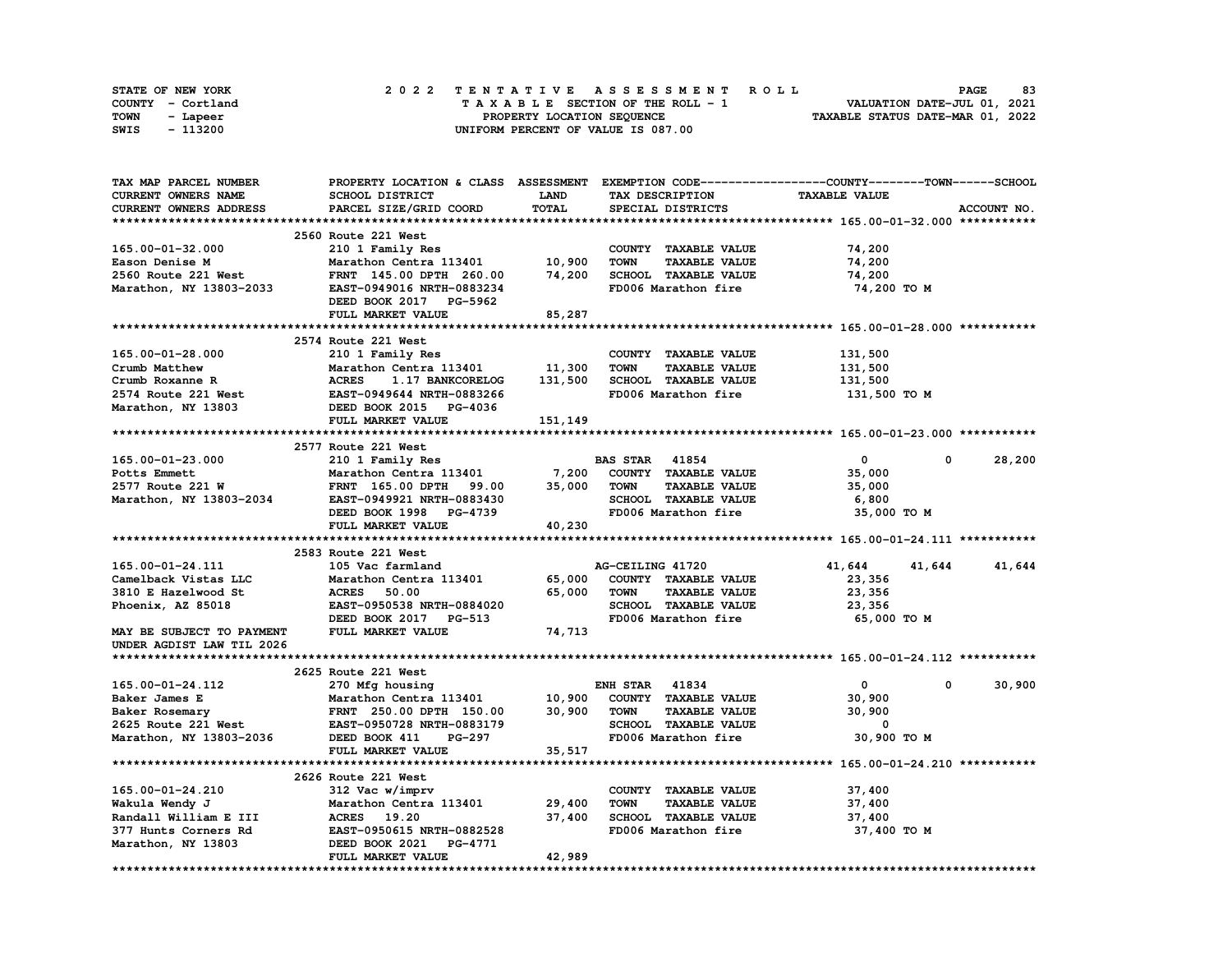|      | STATE OF NEW YORK |  |  |  |  | 2022 TENTATIVE ASSESSMENT ROLL     |  |  |  |  |  |  |                                  | <b>PAGE</b> | 84 |
|------|-------------------|--|--|--|--|------------------------------------|--|--|--|--|--|--|----------------------------------|-------------|----|
|      | COUNTY - Cortland |  |  |  |  | TAXABLE SECTION OF THE ROLL - 1    |  |  |  |  |  |  | VALUATION DATE-JUL 01, 2021      |             |    |
| TOWN | - Lapeer          |  |  |  |  | PROPERTY LOCATION SEQUENCE         |  |  |  |  |  |  | TAXABLE STATUS DATE-MAR 01, 2022 |             |    |
| SWIS | - 113200          |  |  |  |  | UNIFORM PERCENT OF VALUE IS 087.00 |  |  |  |  |  |  |                                  |             |    |

| <b>TAX MAP PARCEL NUMBER</b>                           | PROPERTY LOCATION & CLASS ASSESSMENT EXEMPTION CODE-----------------COUNTY-------TOWN-----SCHOOL |                       |                          |                                             |                      |              |             |
|--------------------------------------------------------|--------------------------------------------------------------------------------------------------|-----------------------|--------------------------|---------------------------------------------|----------------------|--------------|-------------|
| <b>CURRENT OWNERS NAME</b>                             | <b>SCHOOL DISTRICT</b>                                                                           | <b>LAND</b>           |                          | TAX DESCRIPTION                             | <b>TAXABLE VALUE</b> |              |             |
| <b>CURRENT OWNERS ADDRESS</b>                          | PARCEL SIZE/GRID COORD                                                                           | TOTAL                 |                          | SPECIAL DISTRICTS                           |                      |              | ACCOUNT NO. |
|                                                        |                                                                                                  |                       |                          |                                             |                      |              |             |
|                                                        | 2650 Route 221 West                                                                              |                       |                          |                                             |                      |              |             |
| 165.00-01-27.000                                       | 210 1 Family Res                                                                                 |                       |                          | COUNTY TAXABLE VALUE                        | 73,800               |              |             |
| Hammond Michael G                                      | Marathon Centra 113401                                                                           | 14,000                | <b>TOWN</b>              | <b>TAXABLE VALUE</b>                        | 73,800               |              |             |
| 147 Cooper Hill Rd                                     | 2.50<br><b>ACRES</b>                                                                             | 73,800                |                          | SCHOOL TAXABLE VALUE                        | 73,800               |              |             |
| Marathon, NY 13803                                     | EAST-0951439 NRTH-0882878                                                                        |                       |                          | FD006 Marathon fire                         | 73,800 то м          |              |             |
|                                                        | DEED BOOK 2022 PG-431                                                                            |                       |                          |                                             |                      |              |             |
|                                                        | FULL MARKET VALUE                                                                                | 84,828                |                          |                                             |                      |              |             |
|                                                        |                                                                                                  |                       |                          |                                             |                      |              |             |
|                                                        | 2672 Route 221 West                                                                              |                       |                          |                                             |                      |              |             |
| 165.00-01-54.120                                       | 210 1 Family Res                                                                                 |                       | <b>BAS STAR</b> 41854    |                                             | $\bullet$ 0          | $^{\circ}$   | 28,200      |
| Call Robert H Jr                                       | Marathon Centra 113401                                                                           |                       |                          | 13,900 COUNTY TAXABLE VALUE                 | 104,000              |              |             |
| Call Julie M                                           | <b>ACRES</b><br>2.40                                                                             | 104,000               | <b>TOWN</b>              | <b>TAXABLE VALUE</b>                        | 104,000              |              |             |
| 2672 Route 221 West                                    | EAST-0952186 NRTH-0882955                                                                        |                       |                          | SCHOOL TAXABLE VALUE                        | 75,800               |              |             |
| Marathon, NY 13803                                     |                                                                                                  |                       |                          | FD006 Marathon fire                         | 104,000 TO M         |              |             |
|                                                        | --- ------- MAIN-0882955<br>DEED BOOK 2009 PG-6244<br>FULL MARKET VALUE                          | 119,540               |                          |                                             |                      |              |             |
|                                                        |                                                                                                  |                       |                          |                                             |                      |              |             |
|                                                        | 2675 Route 221 West                                                                              |                       |                          |                                             |                      |              |             |
| 165.00-01-25.100                                       | 210 1 Family Res                                                                                 |                       | <b>ENH STAR 41834</b>    |                                             | $\mathbf 0$          | $\mathbf{0}$ | 70,410      |
| Wukovits Eleanor R                                     | Marathon Centra 113401                                                                           | 15,100                |                          | COUNTY TAXABLE VALUE                        | 137,900              |              |             |
| 2675 Route 221 West                                    | <b>ACRES</b><br>3.31                                                                             | 137,900               | TOWN                     | <b>TAXABLE VALUE</b>                        | 137,900              |              |             |
| Marathon, NY 13803                                     |                                                                                                  |                       |                          | SCHOOL TAXABLE VALUE                        | 67,490               |              |             |
|                                                        | EAST-0952073 NRTH-0883273<br>DEED BOOK 2011 PG-2719                                              |                       |                          | FD006 Marathon fire                         | 137,900 TO M         |              |             |
|                                                        | FULL MARKET VALUE                                                                                | 158,506               |                          |                                             |                      |              |             |
|                                                        |                                                                                                  |                       |                          |                                             |                      |              |             |
|                                                        | 2697 Route 221 West                                                                              |                       |                          | 73 PCT OF VALUE USED FOR EXEMPTION PURPOSES |                      |              |             |
| 165.00-01-24.120                                       | 240 Rural res                                                                                    |                       | VET WAR CT 41121         |                                             | 5,640                | 5,640        | 0           |
|                                                        |                                                                                                  |                       |                          |                                             |                      |              |             |
|                                                        |                                                                                                  |                       |                          |                                             |                      |              |             |
| Wildrick Albert E                                      | Marathon Centra 113401                                                                           |                       | 23,400 ENH STAR 41834    |                                             | $\mathbf{0}$         | 0            | 70,410      |
| Wildrick Connie L                                      | <b>ACRES</b> 10.00                                                                               |                       |                          | 79,200 COUNTY TAXABLE VALUE                 | 73,560               |              |             |
| PO Box 66                                              | EAST-0951291 NRTH-0883355                                                                        |                       | <b>TOWN</b>              | <b>TAXABLE VALUE</b>                        | 73,560               |              |             |
| Marathon, NY 13803-0066                                | DEED BOOK 485<br><b>PG-307</b>                                                                   |                       |                          | SCHOOL TAXABLE VALUE                        | 8,790                |              |             |
|                                                        | FULL MARKET VALUE                                                                                |                       |                          | 91,034 FD006 Marathon fire                  | 79,200 TO M          |              |             |
|                                                        |                                                                                                  |                       |                          |                                             |                      |              |             |
|                                                        | 2720 Route 221 West                                                                              |                       |                          |                                             |                      |              |             |
| 165.00-01-54.200                                       | 270 Mfg housing                                                                                  |                       |                          | COUNTY TAXABLE VALUE                        | 42,900               |              |             |
| Call Julie                                             | Marathon Centra 113401                                                                           | 7,400                 | <b>TOWN</b>              | <b>TAXABLE VALUE</b>                        | 42,900               |              |             |
| 2672 Route 221 West                                    | FRNT 110.00 DPTH 158.14                                                                          | 42,900                |                          | SCHOOL TAXABLE VALUE                        | 42,900               |              |             |
| Marathon, NY 13803                                     | EAST-0951790 NRTH-0882991                                                                        |                       |                          | FD006 Marathon fire                         | 42,900 TO M          |              |             |
|                                                        | DEED BOOK 2014 PG-3925                                                                           |                       |                          |                                             |                      |              |             |
|                                                        | FULL MARKET VALUE                                                                                | 49,310                |                          |                                             |                      |              |             |
|                                                        |                                                                                                  |                       |                          |                                             |                      |              |             |
|                                                        | 2781 Route 221 West                                                                              |                       |                          |                                             |                      |              |             |
| 165.00-01-26.200                                       | 112 Dairy farm                                                                                   |                       | <b>BAS STAR 41854</b>    |                                             | 0                    | 0            | 28,200      |
| Keller Blaine                                          | Marathon Centra 113401                                                                           | 97,000 AG 10-YR 41700 |                          |                                             | 30,000               | 30,000       | 30,000      |
| Keller Christine                                       | ACRES 75.74                                                                                      |                       | 410,300 AG-CEILING 41720 |                                             | 54,753               | 54,753       | 54,753      |
| 2781 Route 221 West                                    | EAST-0954419 NRTH-0884592                                                                        |                       |                          | COUNTY TAXABLE VALUE                        | 325,547              |              |             |
| Marathon, NY 13803                                     | DEED BOOK 2013 PG-830                                                                            |                       | <b>TOWN</b>              | <b>TAXABLE VALUE</b>                        | 325,547              |              |             |
|                                                        | FULL MARKET VALUE                                                                                |                       |                          | 471,609 SCHOOL TAXABLE VALUE                | 297,347              |              |             |
| MAY BE SUBJECT TO PAYMENT<br>UNDER AGDIST LAW TIL 2026 |                                                                                                  |                       |                          | FD006 Marathon fire                         | 410,300 TO M         |              |             |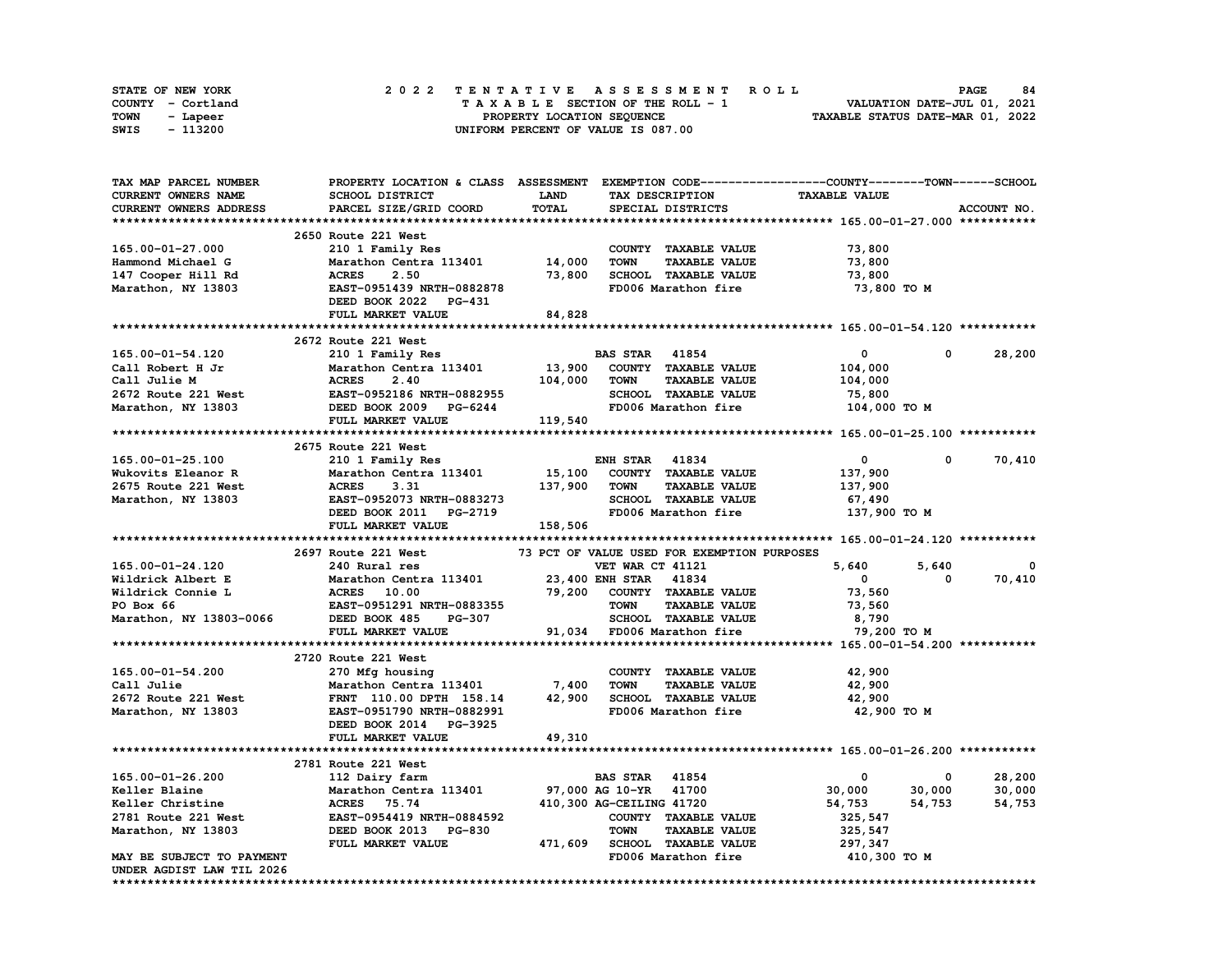| STATE OF NEW YORK |  | 2022 TENTATIVE ASSESSMENT ROLL     |  | <b>PAGE</b>                      | 85 |
|-------------------|--|------------------------------------|--|----------------------------------|----|
| COUNTY - Cortland |  | TAXABLE SECTION OF THE ROLL - 1    |  | VALUATION DATE-JUL 01, 2021      |    |
| TOWN<br>- Lapeer  |  | PROPERTY LOCATION SEQUENCE         |  | TAXABLE STATUS DATE-MAR 01, 2022 |    |
| - 113200<br>SWIS  |  | UNIFORM PERCENT OF VALUE IS 087.00 |  |                                  |    |

| TAX MAP PARCEL NUMBER      |                                               |         |                                     | PROPERTY LOCATION & CLASS ASSESSMENT EXEMPTION CODE-----------------COUNTY-------TOWN------SCHOOL |                        |
|----------------------------|-----------------------------------------------|---------|-------------------------------------|---------------------------------------------------------------------------------------------------|------------------------|
| <b>CURRENT OWNERS NAME</b> | SCHOOL DISTRICT                               | LAND    | TAX DESCRIPTION                     | <b>TAXABLE VALUE</b>                                                                              |                        |
| CURRENT OWNERS ADDRESS     | PARCEL SIZE/GRID COORD                        | TOTAL   | SPECIAL DISTRICTS                   |                                                                                                   | ACCOUNT NO.            |
|                            |                                               |         |                                     |                                                                                                   |                        |
|                            | 2884 Route 221 West                           |         |                                     |                                                                                                   |                        |
| 166.00-02-01.110           | 240 Rural res                                 |         | <b>BAS STAR</b> 41854               | $^{\circ}$                                                                                        | 28,200<br>$\mathbf{0}$ |
| Heath Butch P              | Marathon Centra 113401                        |         | 31,100 AG COMMIT 41730              | 10,228<br>10,228                                                                                  | 10,228                 |
| Heath Kelly M              | ACRES 18.64 BANKCORELOG                       | 181,700 | COUNTY TAXABLE VALUE                | 171,472                                                                                           |                        |
| 2884 State Route 221       | EAST-0955993 NRTH-0884456                     |         | <b>TOWN</b><br><b>TAXABLE VALUE</b> | 171,472                                                                                           |                        |
| Marathon, NY 13803         | DEED BOOK 2020 PG-5478                        |         | SCHOOL TAXABLE VALUE                | 143,272                                                                                           |                        |
|                            | FULL MARKET VALUE                             |         | 208,851 FD006 Marathon fire         | 181,700 TO M                                                                                      |                        |
| MAY BE SUBJECT TO PAYMENT  |                                               |         |                                     |                                                                                                   |                        |
| UNDER AGDIST LAW TIL 2029  |                                               |         |                                     |                                                                                                   |                        |
|                            |                                               |         |                                     |                                                                                                   |                        |
|                            | 2907 Route 221 West                           |         |                                     |                                                                                                   |                        |
| 165.00-01-06.200           | 210 1 Family Res                              |         | COUNTY TAXABLE VALUE                | 62,900                                                                                            |                        |
| Gilmer Peter D             | Marathon Centra 113401                        | 13,100  | <b>TOWN</b><br><b>TAXABLE VALUE</b> | 62,900                                                                                            |                        |
| Gilmer Sarina M            | <b>ACRES</b><br>1.79 BANKCORELOG              | 62,900  | SCHOOL TAXABLE VALUE                | 62,900                                                                                            |                        |
|                            | 2907 Route 221 West EAST-0956310 NRTH-0885806 |         | FD006 Marathon fire                 | 62,900 TO M                                                                                       |                        |
| Marathon, NY 13803         | DEED BOOK 2018 PG-7417                        |         |                                     |                                                                                                   |                        |
|                            | FULL MARKET VALUE                             | 72,299  |                                     |                                                                                                   |                        |
|                            |                                               |         |                                     |                                                                                                   |                        |
|                            | 3100 Route 221 West                           |         |                                     |                                                                                                   |                        |
| 157.00-05-09.000           | 210 1 Family Res                              |         | <b>BAS STAR 41854</b>               | $\mathbf{0}$<br>$^{\circ}$                                                                        | 28,200                 |
| Miller John N              | Marathon Centra 113401 21,600                 |         | COUNTY TAXABLE VALUE                | 132,700                                                                                           |                        |
| Miller Sarah H             | <b>ACRES</b><br>8.35 BANKCORELOG              | 132,700 | TOWN<br><b>TAXABLE VALUE</b>        | 132,700                                                                                           |                        |
|                            | 3100 Route 221 West EAST-0958393 NRTH-0889472 |         | SCHOOL TAXABLE VALUE                | 104,500                                                                                           |                        |
| Marathon, NY 13803         | DEED BOOK 2015 PG-7098                        |         | FD006 Marathon fire                 | 132,700 то м                                                                                      |                        |
|                            | FULL MARKET VALUE                             | 152,529 |                                     |                                                                                                   |                        |
|                            |                                               |         |                                     |                                                                                                   |                        |
|                            | 3121 Route 221 West                           |         |                                     |                                                                                                   |                        |
| 166.00-01-01.200           | 210 1 Family Res                              |         | COUNTY TAXABLE VALUE                | 68,800                                                                                            |                        |
| DeWitt Marie               | Marathon Centra 113401                        | 15,400  | <b>TOWN</b><br><b>TAXABLE VALUE</b> | 68,800                                                                                            |                        |
| PO Box 242                 | <b>ACRES</b><br>3.56 BANKCORELOG              | 68,800  | SCHOOL TAXABLE VALUE                | 68,800                                                                                            |                        |
| Lisle, NY 13797            | EAST-0957930 NRTH-0888226                     |         | FD006 Marathon fire                 | 68,800 TO M                                                                                       |                        |
|                            | DEED BOOK 2009 PG-2509                        |         |                                     |                                                                                                   |                        |
|                            | FULL MARKET VALUE                             | 79,080  |                                     |                                                                                                   |                        |
|                            |                                               |         |                                     |                                                                                                   |                        |
|                            | 3125 Route 221 West                           |         |                                     |                                                                                                   |                        |
| 157.00-05-11.000           | 210 1 Family Res                              |         | VET COM CT 41131                    | 9,400<br>9,400                                                                                    | 0                      |
| Gunning James J            | Marathon Centra 113401                        | 17,300  | COUNTY TAXABLE VALUE                | 89,000                                                                                            |                        |
| Gunning Mae B              | <b>ACRES</b><br>5.00 BANK LERETA              | 98,400  | TOWN<br><b>TAXABLE VALUE</b>        | 89,000                                                                                            |                        |
| 3125 State Route 221       | EAST-0957914 NRTH-0888610                     |         | SCHOOL TAXABLE VALUE                | 98,400                                                                                            |                        |
| Marathon, NY 13803         | DEED BOOK 2020 PG-5575                        |         | FD006 Marathon fire                 | 98,400 TO M                                                                                       |                        |
|                            | FULL MARKET VALUE                             | 113,103 |                                     |                                                                                                   |                        |
|                            |                                               |         |                                     |                                                                                                   |                        |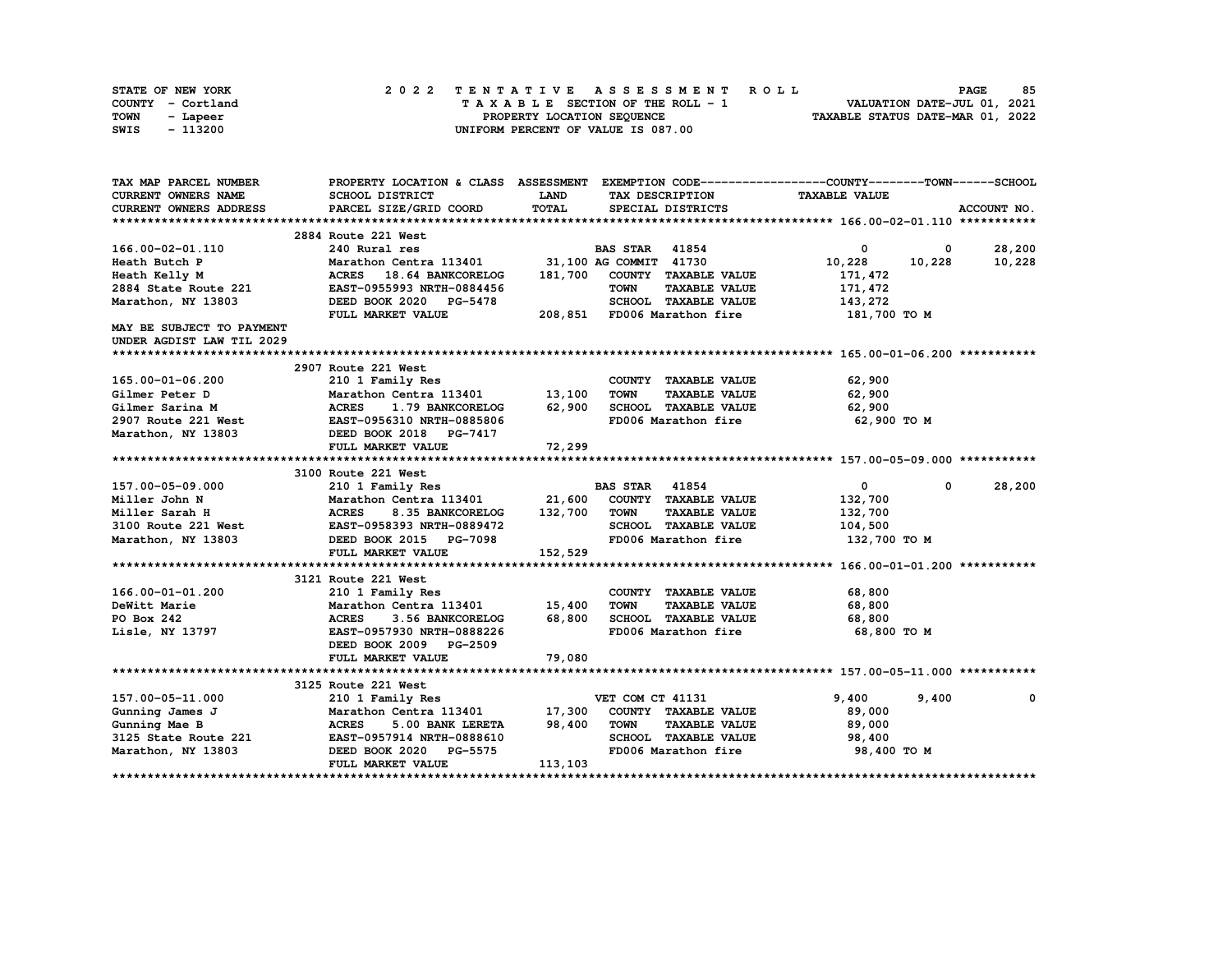|      | STATE OF NEW YORK |  |  |  |  |  | 2022 TENTATIVE ASSESSMENT ROLL     |  |  |  |  |  |  |                                  |  | <b>PAGE</b> | 86 |
|------|-------------------|--|--|--|--|--|------------------------------------|--|--|--|--|--|--|----------------------------------|--|-------------|----|
|      | COUNTY - Cortland |  |  |  |  |  | TAXABLE SECTION OF THE ROLL - 1    |  |  |  |  |  |  | VALUATION DATE-JUL 01, 2021      |  |             |    |
| TOWN | - Lapeer          |  |  |  |  |  | PROPERTY LOCATION SEQUENCE         |  |  |  |  |  |  | TAXABLE STATUS DATE-MAR 01, 2022 |  |             |    |
| SWIS | - 113200          |  |  |  |  |  | UNIFORM PERCENT OF VALUE IS 087.00 |  |  |  |  |  |  |                                  |  |             |    |

| TAX MAP PARCEL NUMBER      | PROPERTY LOCATION & CLASS ASSESSMENT EXEMPTION CODE-----------------COUNTY-------TOWN------SCHOOL |              |                                     |                             |             |
|----------------------------|---------------------------------------------------------------------------------------------------|--------------|-------------------------------------|-----------------------------|-------------|
| <b>CURRENT OWNERS NAME</b> | SCHOOL DISTRICT                                                                                   | <b>LAND</b>  | TAX DESCRIPTION                     | <b>TAXABLE VALUE</b>        |             |
| CURRENT OWNERS ADDRESS     | PARCEL SIZE/GRID COORD                                                                            | <b>TOTAL</b> | SPECIAL DISTRICTS                   |                             | ACCOUNT NO. |
|                            |                                                                                                   |              |                                     |                             |             |
|                            | 3154 Route 221 West                                                                               |              |                                     |                             |             |
| 157.00-04-10.000           | 210 1 Family Res                                                                                  |              | COUNTY TAXABLE VALUE                | 78,800                      |             |
| Davis Dustin J             | Marathon Centra 113401                                                                            | 14,300       | <b>TAXABLE VALUE</b><br><b>TOWN</b> | 78,800                      |             |
| Aithchison Ashley          | <b>ACRES</b><br>2.73 BANKCORELOG                                                                  | 78,800       | SCHOOL TAXABLE VALUE                | 78,800                      |             |
| 3154 Route 221 West        | EAST-0959979 NRTH-0889238                                                                         |              | FD006 Marathon fire                 | 78,800 TO M                 |             |
|                            |                                                                                                   |              |                                     |                             |             |
| Marathon, NY 13803         | DEED BOOK 2019 PG-3407                                                                            |              |                                     |                             |             |
|                            | FULL MARKET VALUE                                                                                 | 90,575       |                                     |                             |             |
|                            |                                                                                                   |              |                                     |                             |             |
|                            | 3160 Route 221 West                                                                               |              |                                     |                             |             |
| 157.00-04-11.000           | 312 Vac w/imprv                                                                                   |              | COUNTY TAXABLE VALUE                | 21,000                      |             |
| Randall William E III      | Marathon Centra 113401                                                                            | 6,000        | <b>TOWN</b><br><b>TAXABLE VALUE</b> | 21,000                      |             |
| Wakula Wendy J             | FRNT 75.00 DPTH 92.00<br><b>FRNT 75.00 DPTH 92.00<br/>EAST-0960346 NRTH-0889394</b>               | 21,000       | SCHOOL TAXABLE VALUE                | 21,000                      |             |
| 2650 Route 221 West        |                                                                                                   |              | FD006 Marathon fire                 | 21,000 TO M                 |             |
| Marathon, NY 13803         | DEED BOOK 2021 PG-4770                                                                            |              |                                     |                             |             |
|                            | FULL MARKET VALUE                                                                                 | 24,138       |                                     |                             |             |
|                            |                                                                                                   |              |                                     |                             |             |
|                            | 3170 Route 221 West                                                                               |              |                                     |                             |             |
| 157.00-04-13.000           | 210 1 Family Res                                                                                  |              | COUNTY TAXABLE VALUE                | 164,300                     |             |
| Kniskern Luke Francis      | Marathon Centra 113401                                                                            | 18,000       | <b>TOWN</b><br><b>TAXABLE VALUE</b> | 164,300                     |             |
| Kniskern Stacey Jo         | <b>ACRES</b><br>5.55 BANKCORELOG                                                                  | 164,300      | SCHOOL TAXABLE VALUE                | 164,300                     |             |
| 3170 Route 221 West        |                                                                                                   |              | FD006 Marathon fire                 | 164,300 то м                |             |
| Marathon, NY 13803         | EAST-0960775 NRTH-0889034<br>DEED BOOK 2019 PG-6229<br>DEED BOOK 2019 PG-6229                     |              |                                     |                             |             |
|                            | FULL MARKET VALUE                                                                                 | 188,851      |                                     |                             |             |
|                            |                                                                                                   |              |                                     |                             |             |
|                            | 3186 Route 221 West                                                                               |              |                                     |                             |             |
| 157.00-04-14.000           | 314 Rural vac<10                                                                                  |              | COUNTY TAXABLE VALUE                | 17,100                      |             |
| Frost Richard R            | Marathon Centra 113401                                                                            | 17,100       | <b>TOWN</b><br><b>TAXABLE VALUE</b> | 17,100                      |             |
| Frost Kathy M              | <b>ACRES</b><br>6.42                                                                              | 17,100       | SCHOOL TAXABLE VALUE                | 17,100                      |             |
|                            |                                                                                                   |              |                                     |                             |             |
| PO Box 54                  | EAST-0961036 NRTH-0888954                                                                         |              | FD006 Marathon fire                 | 17,100 TO M                 |             |
| Marathon, NY 13803-0054    | DEED BOOK 484<br>$PG-9$                                                                           |              |                                     |                             |             |
|                            | FULL MARKET VALUE                                                                                 | 19,655       |                                     |                             |             |
|                            |                                                                                                   |              |                                     |                             |             |
|                            | 3238 Route 221 West                                                                               |              |                                     |                             |             |
| 157.00-04-15.000           | 210 1 Family Res                                                                                  |              | <b>BAS STAR 41854</b>               | $\mathbf{0}$<br>0           | 28,200      |
| Ortiz Andrew G             | Marathon Centra 113401                                                                            | 13,000       | COUNTY TAXABLE VALUE                | 103,500                     |             |
| Johnson Ginger L           | <b>ACRES</b><br><b>1.72 BANKCORELOG</b>                                                           | 103,500      | <b>TAXABLE VALUE</b><br><b>TOWN</b> | 103,500                     |             |
| 3238 Route 221 West        | EAST-0961058 NRTH-0889489                                                                         |              | SCHOOL TAXABLE VALUE                | 75,300                      |             |
| Marathon, NY 13803         | DEED BOOK 2014 PG-353                                                                             |              | FD006 Marathon fire                 | 103,500 TO M                |             |
|                            | FULL MARKET VALUE                                                                                 | 118,966      |                                     |                             |             |
|                            |                                                                                                   |              |                                     |                             |             |
|                            | 3270 Route 221 West                                                                               |              |                                     |                             |             |
| 157.00-04-16.000           | 210 1 Family Res                                                                                  |              | <b>BAS STAR</b> 41854               | $\mathbf 0$<br>$\mathbf{0}$ | 28,200      |
| Thomas Jonathan M          | Marathon Centra 113401                                                                            | 12,500       | COUNTY TAXABLE VALUE                | 95,700                      |             |
| Thomas Jenny L             | <b>ACRES</b><br>1.33                                                                              | 95,700       | <b>TOWN</b><br><b>TAXABLE VALUE</b> | 95,700                      |             |
| PO Box 382                 | EAST-0961323 NRTH-0889580                                                                         |              | SCHOOL TAXABLE VALUE                | 67,500                      |             |
| Marathon, NY 13803         | DEED BOOK 1997 PG-3050                                                                            |              | FD006 Marathon fire                 | 95,700 TO M                 |             |
|                            | FULL MARKET VALUE                                                                                 | 110,000      |                                     |                             |             |
|                            |                                                                                                   |              |                                     |                             |             |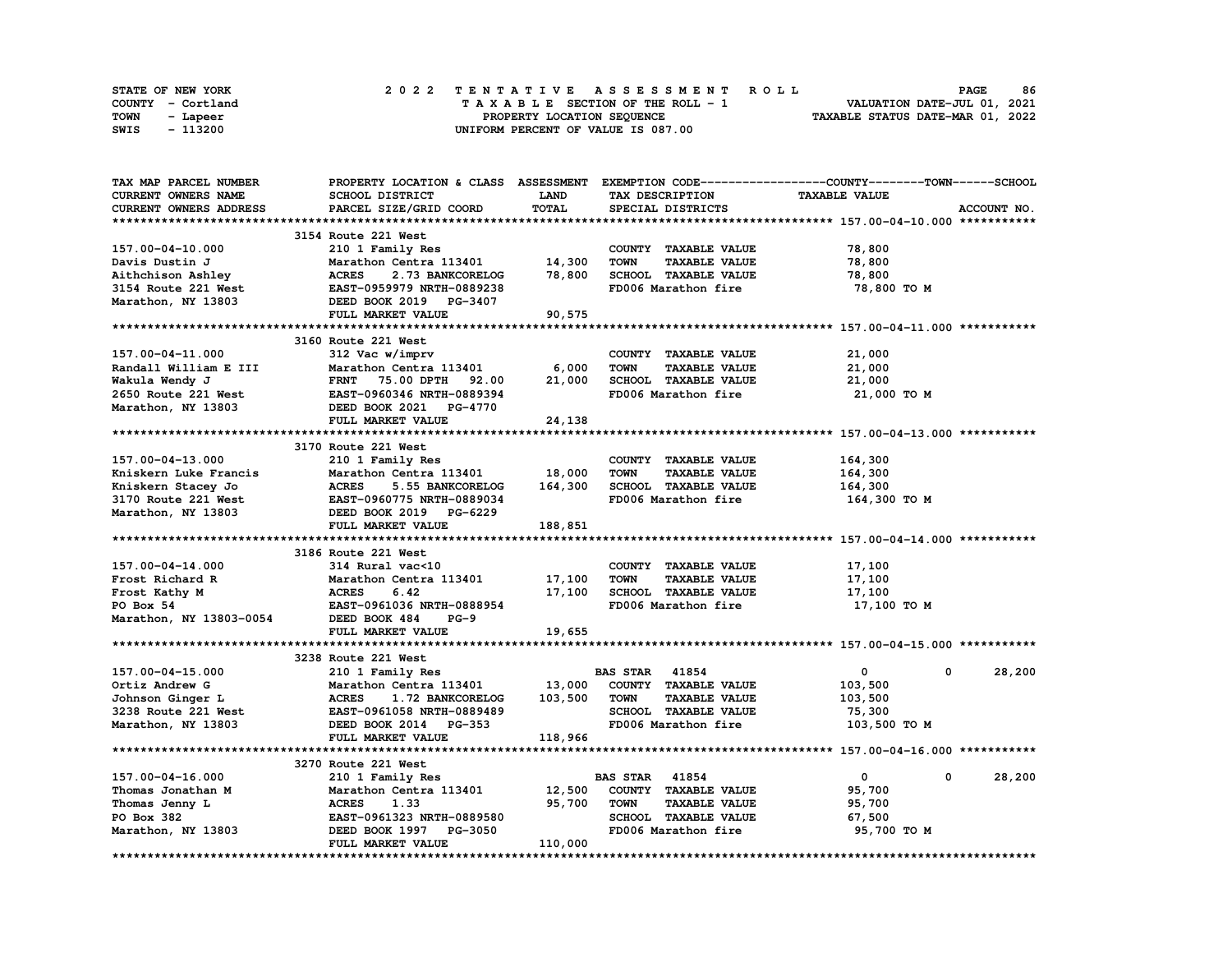| STATE OF NEW YORK | 2022 TENTATIVE ASSESSMENT ROLL     | 87<br><b>PAGE</b>                |
|-------------------|------------------------------------|----------------------------------|
| COUNTY - Cortland | TAXABLE SECTION OF THE ROLL - 1    | VALUATION DATE-JUL 01, 2021      |
| TOWN<br>- Lapeer  | PROPERTY LOCATION SEQUENCE         | TAXABLE STATUS DATE-MAR 01, 2022 |
| - 113200<br>SWIS  | UNIFORM PERCENT OF VALUE IS 087.00 |                                  |

| TAX MAP PARCEL NUMBER                                 |                               |             |                                     | PROPERTY LOCATION & CLASS ASSESSMENT EXEMPTION CODE----------------COUNTY-------TOWN------SCHOOL |
|-------------------------------------------------------|-------------------------------|-------------|-------------------------------------|--------------------------------------------------------------------------------------------------|
| <b>CURRENT OWNERS NAME</b>                            | SCHOOL DISTRICT               | <b>LAND</b> | TAX DESCRIPTION                     | <b>TAXABLE VALUE</b>                                                                             |
| CURRENT OWNERS ADDRESS                                | PARCEL SIZE/GRID COORD        | TOTAL       | SPECIAL DISTRICTS                   | ACCOUNT NO.                                                                                      |
|                                                       |                               |             |                                     |                                                                                                  |
|                                                       | 3274 Route 221 West           |             |                                     |                                                                                                  |
| 157.00-04-17.000                                      | 210 1 Family Res              |             | <b>BAS STAR 41854</b>               | $\mathbf 0$<br>0<br>28,200                                                                       |
| Lottridge Karen T                                     | Marathon Centra 113401        | 19,300      | COUNTY TAXABLE VALUE                | 149,500                                                                                          |
| 3274 Route 221 West                                   | 6.58<br><b>ACRES</b>          | 149,500     | <b>TOWN</b><br><b>TAXABLE VALUE</b> | 149,500                                                                                          |
| Marathon, NY 13803                                    | EAST-0961341 NRTH-0889078     |             | SCHOOL TAXABLE VALUE                |                                                                                                  |
|                                                       |                               |             |                                     | 121,300                                                                                          |
|                                                       | DEED BOOK 2020 PG-975         |             | FD006 Marathon fire                 | 149,500 TO M                                                                                     |
|                                                       | FULL MARKET VALUE             | 171,839     |                                     |                                                                                                  |
|                                                       |                               |             |                                     |                                                                                                  |
|                                                       | Strawberry Lake Dr North      |             |                                     |                                                                                                  |
| 165.00-06-12.000                                      | 314 Rural vac<10              |             | COUNTY TAXABLE VALUE                | 6,000                                                                                            |
| Strawberry Lake Property Owner Marathon Centra 113401 |                               | 6,000       | <b>TOWN</b><br><b>TAXABLE VALUE</b> | 6,000                                                                                            |
| c/o Quail                                             | <b>ACRES</b><br>2.18          | 6,000       | SCHOOL TAXABLE VALUE                | 6,000                                                                                            |
| 639 Hunts Corners Rd                                  | EAST-0946138 NRTH-0880580     |             | FD006 Marathon fire                 | 6,000 TO M                                                                                       |
| Richford, NY 13835                                    | DEED BOOK 2016 PG-5347        |             |                                     |                                                                                                  |
|                                                       | FULL MARKET VALUE             | 6,897       |                                     |                                                                                                  |
|                                                       |                               |             |                                     |                                                                                                  |
|                                                       | Strawberry Lake Dr North      |             |                                     |                                                                                                  |
| 165.00-06-20.000                                      | 314 Rural vac<10              |             | COUNTY TAXABLE VALUE                | 7,000                                                                                            |
| Epting Thomas M                                       | Whitney Point 034401          | 7,000       | <b>TOWN</b><br><b>TAXABLE VALUE</b> | 7,000                                                                                            |
| Epting Carina V                                       | FRNT 150.00 DPTH 530.00       | 7,000       | SCHOOL TAXABLE VALUE                | 7,000                                                                                            |
| 1117 Cathedral Ln                                     | EAST-0946128 NRTH-0879881     |             | FD006 Marathon fire                 | 7,000 TO M                                                                                       |
| Allentown, PA 18104                                   | DEED BOOK 2012 PG-7112        |             |                                     |                                                                                                  |
|                                                       | FULL MARKET VALUE             | 8,046       |                                     |                                                                                                  |
|                                                       |                               |             |                                     |                                                                                                  |
|                                                       | 2363 Strawberry Lake Dr North |             |                                     |                                                                                                  |
| 165.00-06-06.000                                      | 314 Rural vac<10              |             | COUNTY TAXABLE VALUE                | 31,600                                                                                           |
|                                                       | Marathon Centra 113401        | 31,600      | <b>TOWN</b><br><b>TAXABLE VALUE</b> |                                                                                                  |
| Zhou Richard                                          |                               |             |                                     | 31,600                                                                                           |
| 240-81 67th Ave                                       | <b>ACRES</b><br>5.15          | 31,600      | SCHOOL TAXABLE VALUE                | 31,600                                                                                           |
| Douglaston, NY 11362                                  | EAST-0945085 NRTH-0881303     |             | FD006 Marathon fire                 | 31,600 TO M                                                                                      |
|                                                       | DEED BOOK 2016 PG-6592        |             |                                     |                                                                                                  |
|                                                       | FULL MARKET VALUE             | 36,322      |                                     |                                                                                                  |
|                                                       |                               |             |                                     |                                                                                                  |
|                                                       | 2367 Strawberry Lake Dr North |             |                                     |                                                                                                  |
| 165.00-06-07.000                                      | 314 Rural vac<10              |             | COUNTY TAXABLE VALUE                | 69,900                                                                                           |
| Downing Tricia E                                      | Marathon Centra 113401        | 69,900      | <b>TOWN</b><br><b>TAXABLE VALUE</b> | 69,900                                                                                           |
| 1334 Fairmount St NW                                  | <b>ACRES</b><br>5.05          | 69,900      | SCHOOL TAXABLE VALUE                | 69,900                                                                                           |
| Washington, DC 20009                                  | EAST-0944989 NRTH-0881028     |             | FD006 Marathon fire                 | 69,900 TO M                                                                                      |
|                                                       | DEED BOOK 2017 PG-577         |             |                                     |                                                                                                  |
|                                                       | FULL MARKET VALUE             | 80,345      |                                     |                                                                                                  |
|                                                       |                               |             |                                     |                                                                                                  |
|                                                       | 2373 Strawberry Lake Dr North |             |                                     |                                                                                                  |
| 165.00-06-08.000                                      | 314 Rural vac<10              |             | COUNTY TAXABLE VALUE                | 81,900                                                                                           |
| George Darrin A                                       | Marathon Centra 113401        | 81,900      | TOWN<br><b>TAXABLE VALUE</b>        | 81,900                                                                                           |
| Dileo Antonia M                                       | <b>ACRES</b><br>5.12          | 81,900      | SCHOOL TAXABLE VALUE                | 81,900                                                                                           |
| 11854 Dunbar Ct                                       | EAST-0944995 NRTH-0880775     |             | FD006 Marathon fire                 | 81,900 TO M                                                                                      |
| Palm Beach Gardens, FL 33412 DEED BOOK 2016 PG-6684   |                               |             |                                     |                                                                                                  |
|                                                       | FULL MARKET VALUE             | 94,138      |                                     |                                                                                                  |
|                                                       |                               |             |                                     |                                                                                                  |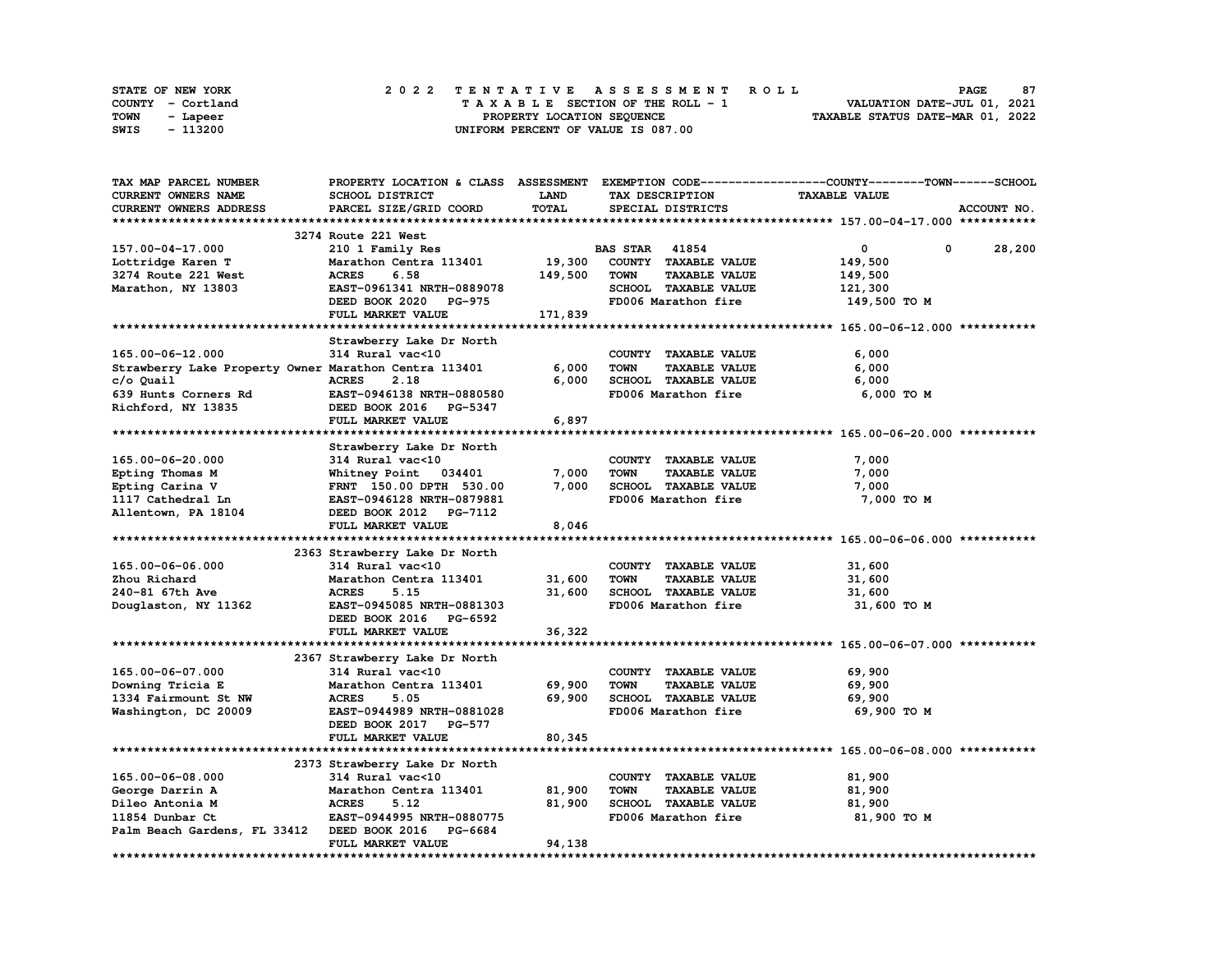|      | STATE OF NEW YORK |  |  |  |  | 2022 TENTATIVE ASSESSMENT ROLL     |  |  |  |  |  |  |                                  | <b>PAGE</b> | 88 |
|------|-------------------|--|--|--|--|------------------------------------|--|--|--|--|--|--|----------------------------------|-------------|----|
|      | COUNTY - Cortland |  |  |  |  | TAXABLE SECTION OF THE ROLL - 1    |  |  |  |  |  |  | VALUATION DATE-JUL 01, 2021      |             |    |
| TOWN | - Lapeer          |  |  |  |  | PROPERTY LOCATION SEQUENCE         |  |  |  |  |  |  | TAXABLE STATUS DATE-MAR 01, 2022 |             |    |
| SWIS | - 113200          |  |  |  |  | UNIFORM PERCENT OF VALUE IS 087.00 |  |  |  |  |  |  |                                  |             |    |

| TAX MAP PARCEL NUMBER    |                                                   |         |                                                    | PROPERTY LOCATION & CLASS ASSESSMENT EXEMPTION CODE----------------COUNTY-------TOWN-----SCHOOL |
|--------------------------|---------------------------------------------------|---------|----------------------------------------------------|-------------------------------------------------------------------------------------------------|
| CURRENT OWNERS NAME      | SCHOOL DISTRICT                                   | LAND    | TAX DESCRIPTION                                    | <b>TAXABLE VALUE</b>                                                                            |
| CURRENT OWNERS ADDRESS   | PARCEL SIZE/GRID COORD                            | TOTAL   | SPECIAL DISTRICTS                                  | ACCOUNT NO.                                                                                     |
|                          |                                                   |         |                                                    |                                                                                                 |
|                          | 2374 Strawberry Lake Dr North                     |         |                                                    |                                                                                                 |
| 165.00-06-05.000         | 322 Rural vac>10                                  |         | COUNTY TAXABLE VALUE                               | 92,300                                                                                          |
| Zhou Richard             | Marathon Centra 113401                            | 92,300  | <b>TOWN</b><br><b>TAXABLE VALUE</b>                | 92,300                                                                                          |
| 240-81 67th Ave          | <b>ACRES</b><br>15.12                             | 92,300  | SCHOOL TAXABLE VALUE                               | 92,300                                                                                          |
| Douglaston, NY 11362     | EAST-0945347 NRTH-0881778                         |         | FD006 Marathon fire                                | 92,300 TO M                                                                                     |
|                          | DEED BOOK 2016 PG-6592                            |         |                                                    |                                                                                                 |
|                          | FULL MARKET VALUE                                 | 106,092 |                                                    |                                                                                                 |
|                          |                                                   |         |                                                    |                                                                                                 |
|                          | 2383 Strawberry Lake Dr North                     |         |                                                    |                                                                                                 |
| 165.00-06-09.000         | 314 Rural vac<10                                  |         | COUNTY TAXABLE VALUE                               | 92,800                                                                                          |
| Diano Rowen G            | Marathon Centra 113401                            | 92,800  | TOWN<br><b>TAXABLE VALUE</b>                       | 92,800                                                                                          |
| Candalera Evelyn         | <b>ACRES</b><br>5.08                              | 92,800  | SCHOOL TAXABLE VALUE                               | 92,800                                                                                          |
| 7 Janusen Ct             | EAST-0945278 NRTH-0880653                         |         | FD006 Marathon fire                                | 92,800 TO M                                                                                     |
| West Orange, NJ 07052    | DEED BOOK 2017 PG-5033                            |         |                                                    |                                                                                                 |
|                          | FULL MARKET VALUE                                 | 106,667 |                                                    |                                                                                                 |
|                          |                                                   |         |                                                    |                                                                                                 |
|                          | 2386 Strawberry Lake Dr North                     |         |                                                    |                                                                                                 |
| 165.00-06-04.000         | 322 Rural vac>10                                  |         | COUNTY TAXABLE VALUE                               | 49,900                                                                                          |
| Hassanzedeh Ali R        | Marathon Centra 113401                            | 49,900  | <b>TOWN</b><br><b>TAXABLE VALUE</b>                | 49,900                                                                                          |
| 43 Iroquois Ave          | ACRES 15.01                                       | 49,900  | SCHOOL TAXABLE VALUE                               | 49,900                                                                                          |
| Lake Hiawatha, NJ 07034  | EAST-0945791 NRTH-0881694                         |         | FD006 Marathon fire                                | 49,900 TO M                                                                                     |
|                          | DEED BOOK 2016 PG-6690                            |         |                                                    |                                                                                                 |
|                          | FULL MARKET VALUE                                 | 57,356  |                                                    |                                                                                                 |
|                          |                                                   |         |                                                    |                                                                                                 |
|                          | 2401 Strawberry Lake Dr North                     |         |                                                    |                                                                                                 |
| 165.00-06-10.000         | 314 Rural vac<10                                  |         | COUNTY TAXABLE VALUE                               | 85,000                                                                                          |
| Durosier Garry           | Marathon Centra 113401                            | 85,000  | <b>TAXABLE VALUE</b><br><b>TOWN</b>                | 85,000                                                                                          |
| Durosier Niurka M        | <b>ACRES</b><br>5.06                              | 85,000  | SCHOOL TAXABLE VALUE                               | 85,000                                                                                          |
| 3 Callaway Cir           | EAST-0945560 NRTH-0881491                         |         | FD006 Marathon fire                                | 85,000 TO M                                                                                     |
| Albany, NY 12211         | DEED BOOK 2017 PG-4855                            |         |                                                    |                                                                                                 |
|                          | FULL MARKET VALUE                                 | 97,701  |                                                    |                                                                                                 |
|                          |                                                   |         |                                                    |                                                                                                 |
|                          |                                                   |         |                                                    |                                                                                                 |
| 165.00-06-11.000         | 2408 Strawberry Lake Dr North<br>314 Rural vac<10 |         | COUNTY TAXABLE VALUE                               | 22,400                                                                                          |
| Colon Barbara            | Marathon Centra 113401                            | 22,400  | <b>TAXABLE VALUE</b><br><b>TOWN</b>                | 22,400                                                                                          |
|                          | <b>ACRES</b><br>5.00                              | 22,400  | SCHOOL TAXABLE VALUE                               |                                                                                                 |
| 17 Elks Dr               | EAST-0946098 NRTH-0880803                         |         | FD006 Marathon fire                                | 22,400                                                                                          |
| Nanuet, NY 10954         | DEED BOOK 2022 PG-311                             |         |                                                    | 22,400 TO M                                                                                     |
| PRIOR OWNER ON 3/01/2022 | FULL MARKET VALUE                                 | 25,747  |                                                    |                                                                                                 |
| Colon Barbara            |                                                   |         |                                                    |                                                                                                 |
|                          |                                                   |         |                                                    |                                                                                                 |
|                          |                                                   |         |                                                    |                                                                                                 |
|                          | 2411 Strawberry Lake Dr North                     |         |                                                    |                                                                                                 |
| 165.00-06-13.000         | 210 1 Family Res                                  |         | COUNTY TAXABLE VALUE                               | 205,500                                                                                         |
| Settoducato Gary S       | Marathon Centra 113401                            | 80,000  | TOWN<br><b>TAXABLE VALUE</b>                       | 205,500                                                                                         |
| McGivney Gina Marie      | <b>ACRES</b><br>5.00                              | 205,500 | <b>SCHOOL TAXABLE VALUE</b><br>FD006 Marathon fire | 205,500                                                                                         |
| 41 Landing Ln            | EAST-0945786 NRTH-0880314                         |         |                                                    | 205,500 TO M                                                                                    |
| Port Jefferson, NY 11777 | DEED BOOK 2018 PG-3269                            |         |                                                    |                                                                                                 |
|                          | FULL MARKET VALUE                                 | 236,207 |                                                    |                                                                                                 |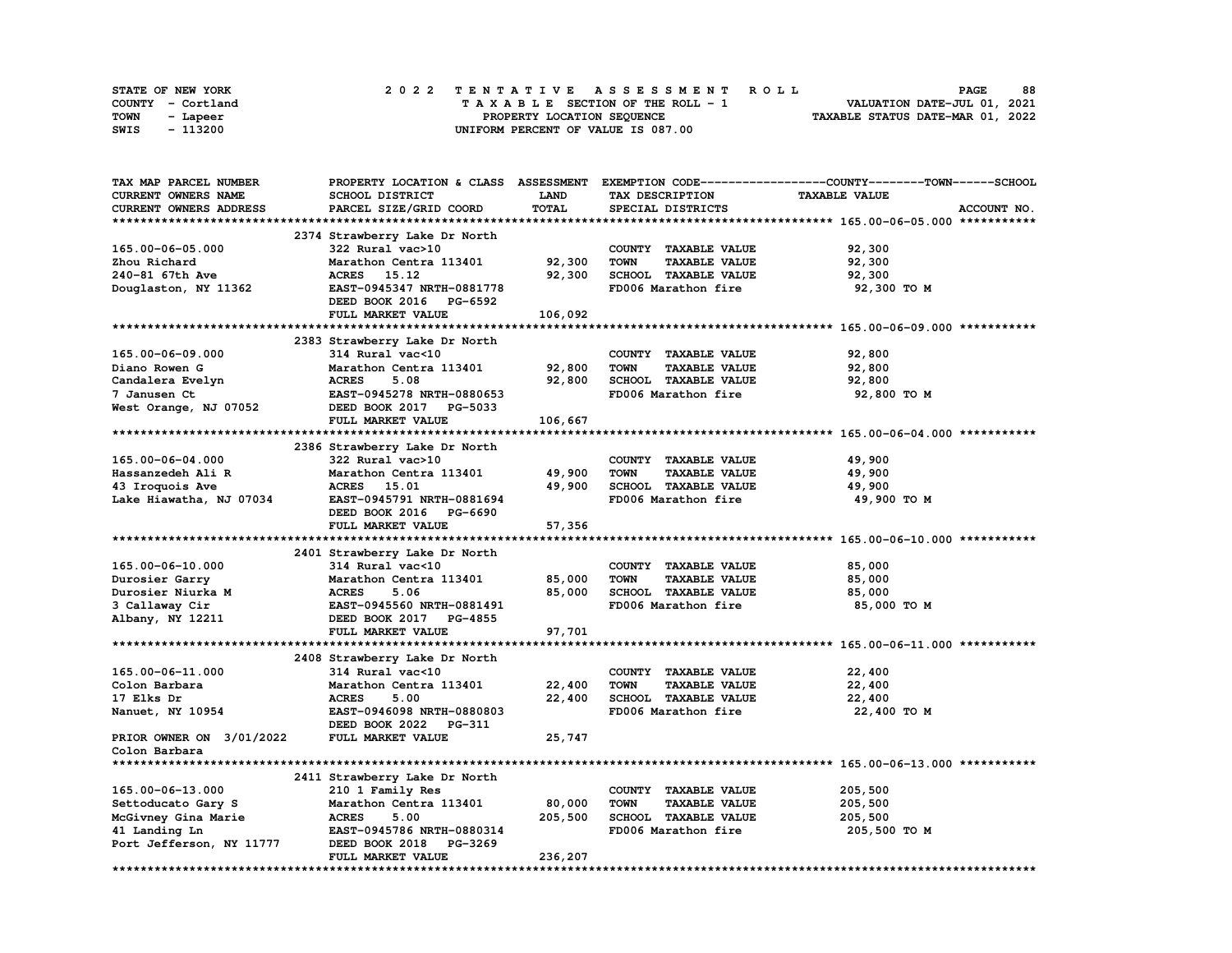|      | STATE OF NEW YORK |  |  |  |  |  | 2022 TENTATIVE ASSESSMENT ROLL     |  |  |  |  |  |  |                                  | <b>PAGE</b> | 89 |
|------|-------------------|--|--|--|--|--|------------------------------------|--|--|--|--|--|--|----------------------------------|-------------|----|
|      | COUNTY - Cortland |  |  |  |  |  | TAXABLE SECTION OF THE ROLL - 1    |  |  |  |  |  |  | VALUATION DATE-JUL 01, 2021      |             |    |
| TOWN | - Lapeer          |  |  |  |  |  | PROPERTY LOCATION SEQUENCE         |  |  |  |  |  |  | TAXABLE STATUS DATE-MAR 01, 2022 |             |    |
| SWIS | - 113200          |  |  |  |  |  | UNIFORM PERCENT OF VALUE IS 087.00 |  |  |  |  |  |  |                                  |             |    |

| TAX MAP PARCEL NUMBER                                 |                               |             |                                     | PROPERTY LOCATION & CLASS ASSESSMENT EXEMPTION CODE----------------COUNTY-------TOWN-----SCHOOL |
|-------------------------------------------------------|-------------------------------|-------------|-------------------------------------|-------------------------------------------------------------------------------------------------|
| <b>CURRENT OWNERS NAME</b>                            | SCHOOL DISTRICT               | <b>LAND</b> | TAX DESCRIPTION                     | <b>TAXABLE VALUE</b>                                                                            |
| CURRENT OWNERS ADDRESS                                | PARCEL SIZE/GRID COORD        | TOTAL       | SPECIAL DISTRICTS                   | ACCOUNT NO.                                                                                     |
|                                                       |                               |             |                                     |                                                                                                 |
|                                                       | 2435 Strawberry Lake Dr North |             |                                     |                                                                                                 |
| 165.00-06-14.000                                      | 314 Rural vac<10              |             | COUNTY TAXABLE VALUE                | 82,000                                                                                          |
| Irvine Jane E                                         | Marathon Centra 113401        | 82,000      | <b>TOWN</b><br><b>TAXABLE VALUE</b> | 82,000                                                                                          |
| 720 Airport Dr Apt 1262                               | <b>ACRES</b><br>5.13          | 82,000      | SCHOOL TAXABLE VALUE                | 82,000                                                                                          |
| Austin, TX 78702                                      | EAST-0946051 NRTH-0880174     |             | FD006 Marathon fire                 | 82,000 TO M                                                                                     |
|                                                       | DEED BOOK 2017 PG-5855        |             |                                     |                                                                                                 |
|                                                       |                               |             |                                     |                                                                                                 |
|                                                       | FULL MARKET VALUE             | 94,253      |                                     |                                                                                                 |
|                                                       |                               |             |                                     |                                                                                                 |
|                                                       | 2450 Strawberry Lake Dr North |             |                                     |                                                                                                 |
| 165.00-06-15.000                                      | 314 Rural vac<10              |             | COUNTY TAXABLE VALUE                | 24,900                                                                                          |
| Colon Barbara                                         | Marathon Centra 113401        | 24,900      | <b>TOWN</b><br><b>TAXABLE VALUE</b> | 24,900                                                                                          |
| 17 Elks Dr                                            | <b>ACRES</b><br>5.01          | 24,900      | SCHOOL TAXABLE VALUE                | 24,900                                                                                          |
| Nanuet, NY 10954                                      | EAST-0946602 NRTH-0880694     |             | FD006 Marathon fire                 | 24,900 TO M                                                                                     |
|                                                       | DEED BOOK 2022 PG-310         |             |                                     |                                                                                                 |
|                                                       | FULL MARKET VALUE             | 28,621      |                                     |                                                                                                 |
|                                                       |                               |             |                                     |                                                                                                 |
|                                                       | 2461 Strawberry Lake Dr North |             |                                     |                                                                                                 |
| 165.00-06-18.000                                      | 314 Rural vac<10              |             | COUNTY TAXABLE VALUE                | 89,600                                                                                          |
| Epting Thomas M                                       | Marathon Centra 113401        | 89,600      | TOWN<br><b>TAXABLE VALUE</b>        | 89,600                                                                                          |
| Epting Carina V                                       | <b>ACRES</b><br>5.60          | 89,600      | SCHOOL TAXABLE VALUE                | 89,600                                                                                          |
| 1117 Cathedral Ln                                     | EAST-0946450 NRTH-0880107     |             | FD006 Marathon fire                 | 89,600 TO M                                                                                     |
| Allentown, PA 18104                                   | DEED BOOK 2012 PG-7112        |             |                                     |                                                                                                 |
|                                                       | FULL MARKET VALUE             | 102,989     |                                     |                                                                                                 |
|                                                       |                               |             |                                     |                                                                                                 |
|                                                       | 2464 Strawberry Lake Dr North |             |                                     |                                                                                                 |
| 165.00-06-16.000                                      | 314 Rural vac<10              |             | COUNTY TAXABLE VALUE                | 18,400                                                                                          |
| George Darrin A                                       | Marathon Centra 113401        | 18,400      | <b>TAXABLE VALUE</b><br><b>TOWN</b> | 18,400                                                                                          |
| Dileo Antonia M                                       | <b>ACRES</b><br>5.01          | 18,400      | SCHOOL TAXABLE VALUE                | 18,400                                                                                          |
| 11854 Dunbar Ct                                       | EAST-0946919 NRTH-0880489     |             | FD006 Marathon fire                 | 18,400 TO M                                                                                     |
|                                                       |                               |             |                                     |                                                                                                 |
| Palm Beach Gardens, FL 33412 DEED BOOK 2016 PG-6681   |                               |             |                                     |                                                                                                 |
|                                                       | FULL MARKET VALUE             | 21,149      |                                     |                                                                                                 |
|                                                       |                               |             |                                     |                                                                                                 |
|                                                       | Strawberry Lake Dr South      |             |                                     |                                                                                                 |
| 165.00-06-26.000                                      | 315 Underwtr 1nd              |             | COUNTY TAXABLE VALUE                | 56,800                                                                                          |
| Strawberry Lake Property Owner Marathon Centra 113401 |                               | 56,800      | <b>TOWN</b><br><b>TAXABLE VALUE</b> | 56,800                                                                                          |
| c/o Quail                                             | <b>ACRES</b><br>56.80         | 56,800      | SCHOOL TAXABLE VALUE                | 56,800                                                                                          |
| 639 Hunts Corners Rd                                  | EAST-0945032 NRTH-0879629     |             | FD006 Marathon fire                 | 56,800 TO M                                                                                     |
| Richford, NY 13835                                    | DEED BOOK 2016 PG-5347        |             |                                     |                                                                                                 |
|                                                       | FULL MARKET VALUE             | 65,287      |                                     |                                                                                                 |
|                                                       |                               |             |                                     |                                                                                                 |
|                                                       | Strawberry Lake Dr South      |             |                                     |                                                                                                 |
| 165.00-06-27.000                                      | 314 Rural vac<10              |             | COUNTY TAXABLE VALUE                | 45,600                                                                                          |
| Sandford Daniel                                       | Marathon Centra 113401        | 45,600      | <b>TOWN</b><br><b>TAXABLE VALUE</b> | 45,600                                                                                          |
| 79 Sherwood Rd                                        | <b>ACRES</b><br>3.80          | 45,600      | SCHOOL TAXABLE VALUE                | 45,600                                                                                          |
| Stamford, CT 06905                                    | EAST-0944557 NRTH-0878692     |             | FD006 Marathon fire                 | 45,600 TO M                                                                                     |
|                                                       | DEED BOOK 2018 PG-3415        |             |                                     |                                                                                                 |
|                                                       | FULL MARKET VALUE             | 52,414      |                                     |                                                                                                 |
|                                                       |                               |             |                                     |                                                                                                 |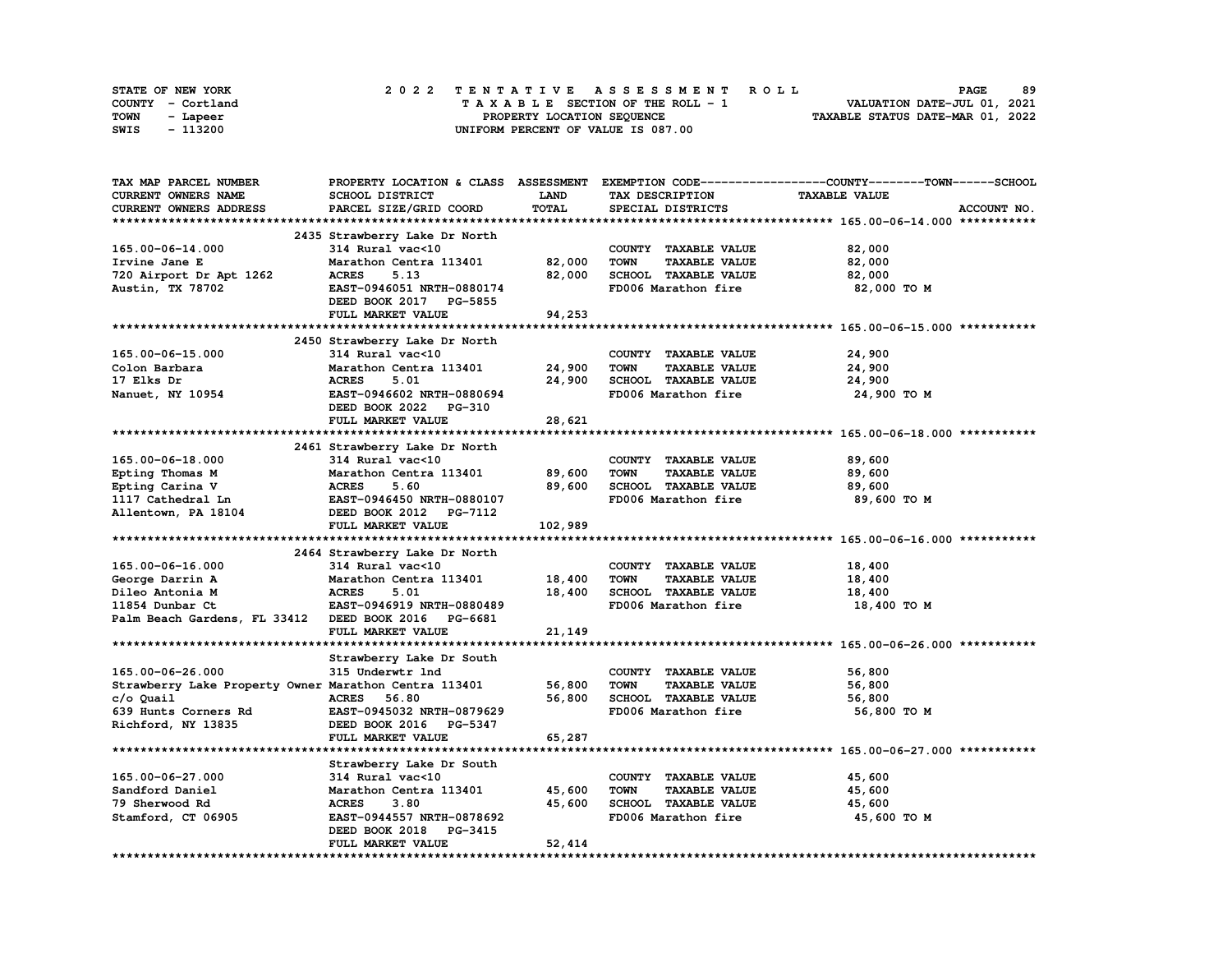| STATE OF NEW YORK | 2022 TENTATIVE ASSESSMENT ROLL     | 90<br><b>PAGE</b>                |
|-------------------|------------------------------------|----------------------------------|
| COUNTY - Cortland | TAXABLE SECTION OF THE ROLL - 1    | VALUATION DATE-JUL 01, 2021      |
| TOWN<br>- Lapeer  | PROPERTY LOCATION SEOUENCE         | TAXABLE STATUS DATE-MAR 01, 2022 |
| - 113200<br>SWIS  | UNIFORM PERCENT OF VALUE IS 087.00 |                                  |

| <b>TAX MAP PARCEL NUMBER</b>                          |                                  |        |                                     | PROPERTY LOCATION & CLASS ASSESSMENT EXEMPTION CODE----------------COUNTY-------TOWN------SCHOOL |
|-------------------------------------------------------|----------------------------------|--------|-------------------------------------|--------------------------------------------------------------------------------------------------|
| <b>CURRENT OWNERS NAME</b>                            | SCHOOL DISTRICT                  | LAND   | TAX DESCRIPTION                     | <b>TAXABLE VALUE</b>                                                                             |
| <b>CURRENT OWNERS ADDRESS</b>                         | PARCEL SIZE/GRID COORD           | TOTAL  | SPECIAL DISTRICTS                   | ACCOUNT NO.                                                                                      |
|                                                       |                                  |        |                                     |                                                                                                  |
|                                                       |                                  |        |                                     |                                                                                                  |
|                                                       | Strawberry Lake Dr South         |        |                                     |                                                                                                  |
| 165.00-06-28.000                                      | 314 Rural vac<10                 |        | COUNTY TAXABLE VALUE                | 500                                                                                              |
| Strawberry Lake Property Owner Marathon Centra 113401 |                                  | 500    | <b>TAXABLE VALUE</b><br><b>TOWN</b> | 500                                                                                              |
| c/o Quail                                             | <b>FRNT</b> 110.00 DPTH<br>60.00 | 500    | SCHOOL TAXABLE VALUE                | 500                                                                                              |
| 639 Hunts Corners Rd                                  | EAST-0944055 NRTH-0878583        |        | FD006 Marathon fire                 | 500 TO M                                                                                         |
| Richford, NY 13835                                    | DEED BOOK 2016 PG-3798           |        |                                     |                                                                                                  |
|                                                       | FULL MARKET VALUE                | 575    |                                     |                                                                                                  |
|                                                       |                                  |        |                                     |                                                                                                  |
|                                                       |                                  |        |                                     |                                                                                                  |
|                                                       | Strawberry Lake Dr South         |        |                                     |                                                                                                  |
| 165.00-06-29.000                                      | 314 Rural vac<10                 |        | COUNTY TAXABLE VALUE                | 1,500                                                                                            |
| Strawberry Lake Property Owner Whitney Point 034401   |                                  | 1,500  | <b>TOWN</b><br><b>TAXABLE VALUE</b> | 1,500                                                                                            |
| 639 Hunts Corners Rd                                  | FRNT 240.00 DPTH 70.00           | 1,500  | SCHOOL TAXABLE VALUE                | 1,500                                                                                            |
| Richford, NY 13835                                    | EAST-0943932 NRTH-0878701        |        | FD006 Marathon fire                 | 1,500 TO M                                                                                       |
|                                                       | DEED BOOK 2016 PG-5347           |        |                                     |                                                                                                  |
|                                                       | FULL MARKET VALUE                | 1,724  |                                     |                                                                                                  |
|                                                       |                                  |        |                                     |                                                                                                  |
|                                                       |                                  |        |                                     |                                                                                                  |
|                                                       | Strawberry Lake Dr South         |        |                                     |                                                                                                  |
| 165.00-06-30.000                                      | 314 Rural vac<10                 |        | COUNTY TAXABLE VALUE                | 1,000                                                                                            |
| Pisciotto James M                                     | Whitney Point 034401             | 1,000  | <b>TAXABLE VALUE</b><br><b>TOWN</b> | 1,000                                                                                            |
| Pisciotto Jacqueline                                  | FRNT 70.00 DPTH 120.00           | 1,000  | SCHOOL TAXABLE VALUE                | 1,000                                                                                            |
| 14 Corn Hill Dr                                       | EAST-0944016 NRTH-0878709        |        | FD006 Marathon fire                 | 1,000 TO M                                                                                       |
| Morristown, NJ 07960                                  | DEED BOOK 2018 PG-1211           |        |                                     |                                                                                                  |
|                                                       | FULL MARKET VALUE                | 1,149  |                                     |                                                                                                  |
|                                                       |                                  |        |                                     |                                                                                                  |
|                                                       | Strawberry Lake Dr South         |        |                                     |                                                                                                  |
|                                                       |                                  |        |                                     |                                                                                                  |
| 165.00-06-31.000                                      | 314 Rural vac<10                 |        | COUNTY TAXABLE VALUE                | 77,000                                                                                           |
| Pisciotto James M                                     | Marathon Centra 113401           | 77,000 | <b>TOWN</b><br><b>TAXABLE VALUE</b> | 77,000                                                                                           |
| Pisciotto Jacqueline                                  | <b>ACRES</b><br>5.20             | 77,000 | SCHOOL TAXABLE VALUE                | 77,000                                                                                           |
| 14 Corn Hill Dr                                       | EAST-0944322 NRTH-0878896        |        | FD006 Marathon fire                 | 77,000 TO M                                                                                      |
| Morristown, NJ 07960                                  | DEED BOOK 2018 PG-1211           |        |                                     |                                                                                                  |
|                                                       | FULL MARKET VALUE                | 88,506 |                                     |                                                                                                  |
|                                                       |                                  |        |                                     |                                                                                                  |
|                                                       | Strawberry Lake Dr South         |        |                                     |                                                                                                  |
| 165.00-06-32.000                                      | 314 Rural vac<10                 |        | COUNTY TAXABLE VALUE                | 3,600                                                                                            |
|                                                       |                                  | 3,600  |                                     |                                                                                                  |
| Derka Hector Elroy                                    | Whitney Point 034401             |        | <b>TAXABLE VALUE</b><br><b>TOWN</b> | 3,600                                                                                            |
| Mejia Juliana                                         | FRNT 135.00 DPTH 410.00          | 3,600  | SCHOOL TAXABLE VALUE                | 3,600                                                                                            |
| 440 S Mountain Rd                                     | EAST-0943982 NRTH-0878884        |        | FD006 Marathon fire                 | 3,600 TO M                                                                                       |
| New City, NY 10956                                    | DEED BOOK 2018 PG-3265           |        |                                     |                                                                                                  |
|                                                       | FULL MARKET VALUE                | 4,138  |                                     |                                                                                                  |
|                                                       |                                  |        |                                     |                                                                                                  |
|                                                       | Strawberry Lake Dr South         |        |                                     |                                                                                                  |
| 165.00-06-33.000                                      | 314 Rural vac<10                 |        | COUNTY TAXABLE VALUE                | 6,000                                                                                            |
| Meichsner Filip                                       | Whitney Point 034401             | 6,000  | <b>TOWN</b><br><b>TAXABLE VALUE</b> | 6,000                                                                                            |
|                                                       |                                  |        |                                     |                                                                                                  |
| 7601 River Rd Apt 1213                                | <b>ACRES</b><br>2.00             | 6,000  | SCHOOL TAXABLE VALUE                | 6,000                                                                                            |
| North Bergen, NJ 07047                                | EAST-0943908 NRTH-0879110        |        | FD006 Marathon fire                 | 6,000 TO M                                                                                       |
|                                                       | DEED BOOK 2018 PG-3267           |        |                                     |                                                                                                  |
|                                                       | FULL MARKET VALUE                | 6,897  |                                     |                                                                                                  |
|                                                       |                                  |        |                                     |                                                                                                  |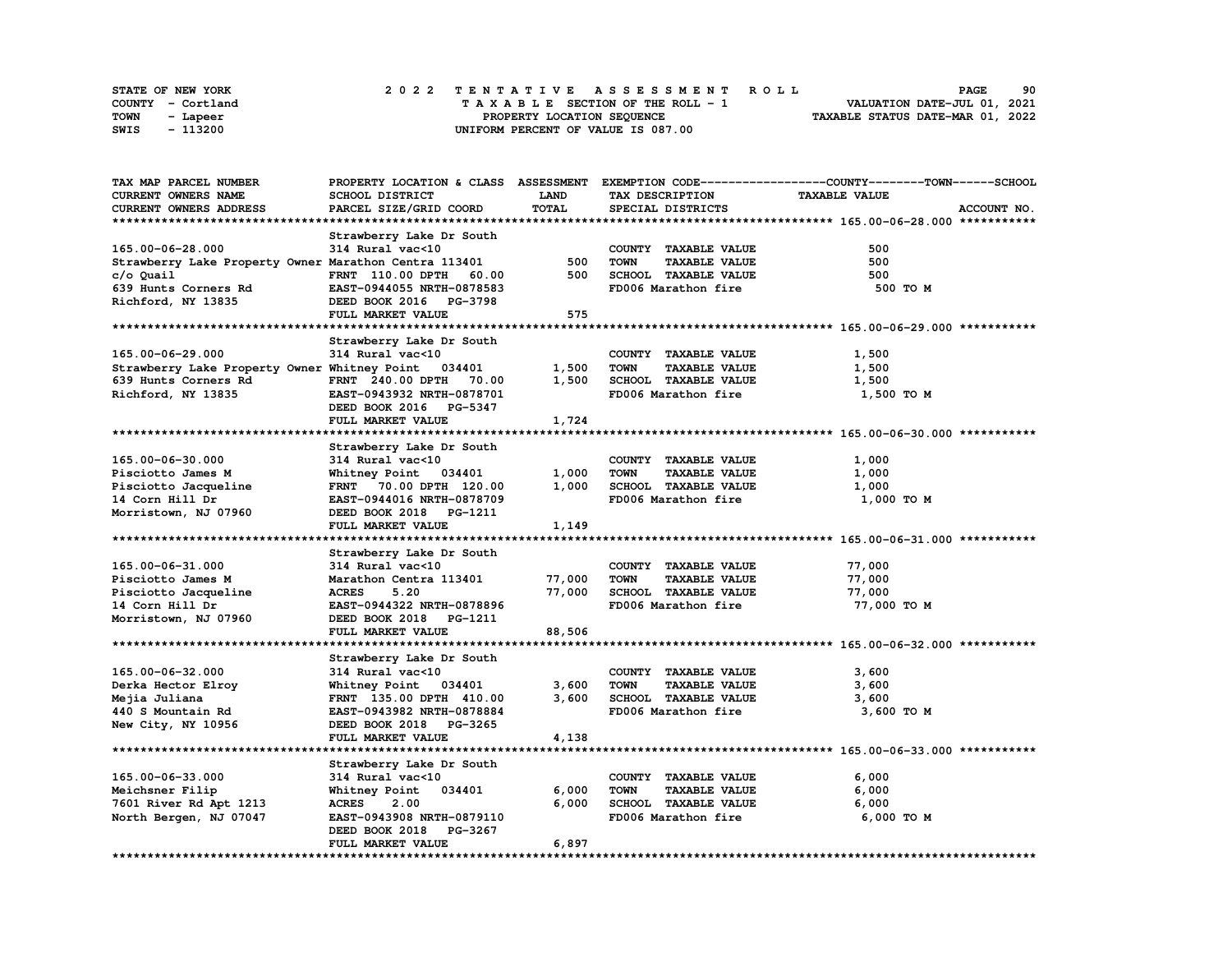|      | STATE OF NEW YORK |  |  |  |  | 2022 TENTATIVE ASSESSMENT ROLL     |  |  |  |  |  |  |                                  | <b>PAGE</b> | 91 |
|------|-------------------|--|--|--|--|------------------------------------|--|--|--|--|--|--|----------------------------------|-------------|----|
|      | COUNTY - Cortland |  |  |  |  | TAXABLE SECTION OF THE ROLL - 1    |  |  |  |  |  |  | VALUATION DATE-JUL 01, 2021      |             |    |
| TOWN | - Lapeer          |  |  |  |  | PROPERTY LOCATION SEQUENCE         |  |  |  |  |  |  | TAXABLE STATUS DATE-MAR 01, 2022 |             |    |
| SWIS | - 113200          |  |  |  |  | UNIFORM PERCENT OF VALUE IS 087.00 |  |  |  |  |  |  |                                  |             |    |

| TAX MAP PARCEL NUMBER      |                           |              |                                     | PROPERTY LOCATION & CLASS ASSESSMENT EXEMPTION CODE----------------COUNTY-------TOWN------SCHOOL |             |
|----------------------------|---------------------------|--------------|-------------------------------------|--------------------------------------------------------------------------------------------------|-------------|
| <b>CURRENT OWNERS NAME</b> | SCHOOL DISTRICT           | LAND         | TAX DESCRIPTION                     | <b>TAXABLE VALUE</b>                                                                             |             |
| CURRENT OWNERS ADDRESS     | PARCEL SIZE/GRID COORD    | <b>TOTAL</b> | SPECIAL DISTRICTS                   |                                                                                                  | ACCOUNT NO. |
|                            |                           |              |                                     |                                                                                                  |             |
|                            | Strawberry Lake Dr South  |              |                                     |                                                                                                  |             |
| 165.00-06-34.000           | 314 Rural vac<10          |              | COUNTY TAXABLE VALUE                | 81,900                                                                                           |             |
| Derka Hecktor Elroy        | Marathon Centra 113401    | 81,900       | <b>TOWN</b><br><b>TAXABLE VALUE</b> | 81,900                                                                                           |             |
| Mejia Juliana              | 7.70<br><b>ACRES</b>      | 81,900       | SCHOOL TAXABLE VALUE                | 81,900                                                                                           |             |
| 440 S Mountain Rd          | EAST-0944265 NRTH-0879438 |              | FD006 Marathon fire                 | 81,900 TO M                                                                                      |             |
| New City, NY 10956         | DEED BOOK 2018 PG-3265    |              |                                     |                                                                                                  |             |
|                            |                           |              |                                     |                                                                                                  |             |
|                            | FULL MARKET VALUE         | 94,138       |                                     |                                                                                                  |             |
|                            |                           |              |                                     |                                                                                                  |             |
|                            | Strawberry Lake Dr South  |              |                                     |                                                                                                  |             |
| 165.00-06-35.000           | 314 Rural vac<10          |              | COUNTY TAXABLE VALUE                | 70,200                                                                                           |             |
| Meichsner Filip            | Marathon Centra 113401    | 70,200       | <b>TOWN</b><br><b>TAXABLE VALUE</b> | 70,200                                                                                           |             |
| 7601 River Rd Apt 1213     | ACRES 23.40               | 70,200       | SCHOOL TAXABLE VALUE                | 70,200                                                                                           |             |
| North Bergen, NJ 07047     | EAST-0944141 NRTH-0880490 |              | FD006 Marathon fire                 | 70,200 TO M                                                                                      |             |
|                            | DEED BOOK 2018 PG-3267    |              |                                     |                                                                                                  |             |
|                            | FULL MARKET VALUE         | 80,690       |                                     |                                                                                                  |             |
|                            |                           |              |                                     |                                                                                                  |             |
|                            | 1959 Ticknor Rd           |              |                                     |                                                                                                  |             |
| 146.00-01-09.111           | 240 Rural res             |              | <b>BAS STAR 41854</b>               | $\mathbf 0$<br>$\mathbf{0}$                                                                      | 28,200      |
| Eaton Patricia Ann         | Marathon Centra 113401    | 52,100       | COUNTY TAXABLE VALUE                | 101,700                                                                                          |             |
| 1959 Ticknor Rd            | ACRES 42.76               | 101,700      | TOWN<br><b>TAXABLE VALUE</b>        | 101,700                                                                                          |             |
| Marathon, NY 13803-1422    | EAST-0938084 NRTH-0897310 |              | SCHOOL TAXABLE VALUE                | 73,500                                                                                           |             |
|                            | DEED BOOK 10247 PG-46002  |              | FD006 Marathon fire                 | 101,700 TO M                                                                                     |             |
|                            | FULL MARKET VALUE         | 116,897      |                                     |                                                                                                  |             |
|                            |                           |              |                                     |                                                                                                  |             |
|                            | 1989 Ticknor Rd           |              |                                     |                                                                                                  |             |
| 155.00-01-03.000           | 240 Rural res             |              | <b>BAS STAR 41854</b>               | $\mathbf{0}$<br>0                                                                                | 28,200      |
| Card Brian                 | Marathon Centra 113401    | 29,300       | COUNTY TAXABLE VALUE                | 86,100                                                                                           |             |
| Card Abigal                | ACRES 16.40 BANKCORELOG   | 86,100       | <b>TOWN</b><br><b>TAXABLE VALUE</b> | 86,100                                                                                           |             |
| 1989 Ticknor Rd            | EAST-0938930 NRTH-0895613 |              | SCHOOL TAXABLE VALUE                | 57,900                                                                                           |             |
| Marathon, NY 13803-1422    | DEED BOOK 2012 PG-7705    |              | FD006 Marathon fire                 | 86,100 TO M                                                                                      |             |
|                            | FULL MARKET VALUE         | 98,966       |                                     |                                                                                                  |             |
|                            |                           |              |                                     |                                                                                                  |             |
|                            | Valentine Hill Rd         |              |                                     |                                                                                                  |             |
| 147.00-01-28.000           | 314 Rural vac<10          |              | COUNTY TAXABLE VALUE                | 17,400                                                                                           |             |
| Gutchess Robbie L          | Marathon Centra 113401    | 17,400       | <b>TOWN</b><br><b>TAXABLE VALUE</b> | 17,400                                                                                           |             |
| Gutchess Lisa A            | <b>ACRES</b><br>8.44      | 17,400       | SCHOOL TAXABLE VALUE                | 17,400                                                                                           |             |
| 1271 Quail Hill Rd         | EAST-0946388 NRTH-0897635 |              | FD006 Marathon fire                 | 17,400 TO M                                                                                      |             |
|                            |                           |              |                                     |                                                                                                  |             |
| Marathon, NY 13803         | DEED BOOK 10404 PG-24001  |              |                                     |                                                                                                  |             |
|                            | FULL MARKET VALUE         | 20,000       |                                     |                                                                                                  |             |
|                            |                           |              |                                     |                                                                                                  |             |
|                            | Valentine Hill Rd         |              |                                     |                                                                                                  |             |
| 147.00-01-29.100           | 314 Rural vac<10          |              | COUNTY TAXABLE VALUE                | 2,000                                                                                            |             |
| Gutchess Robbie L          | Marathon Centra 113401    | 2,000        | TOWN<br><b>TAXABLE VALUE</b>        | 2,000                                                                                            |             |
| Gutchess Lisa A            | <b>ACRES</b><br>2.02      | 2,000        | SCHOOL TAXABLE VALUE                | 2,000                                                                                            |             |
| 1271 Quail Hill Rd         | EAST-0946423 NRTH-0897291 |              | FD006 Marathon fire                 | 2,000 TO M                                                                                       |             |
| Marathon, NY 13803         | DEED BOOK 10404 PG-24001  |              |                                     |                                                                                                  |             |
|                            | FULL MARKET VALUE         | 2,299        |                                     |                                                                                                  |             |
|                            |                           |              |                                     |                                                                                                  |             |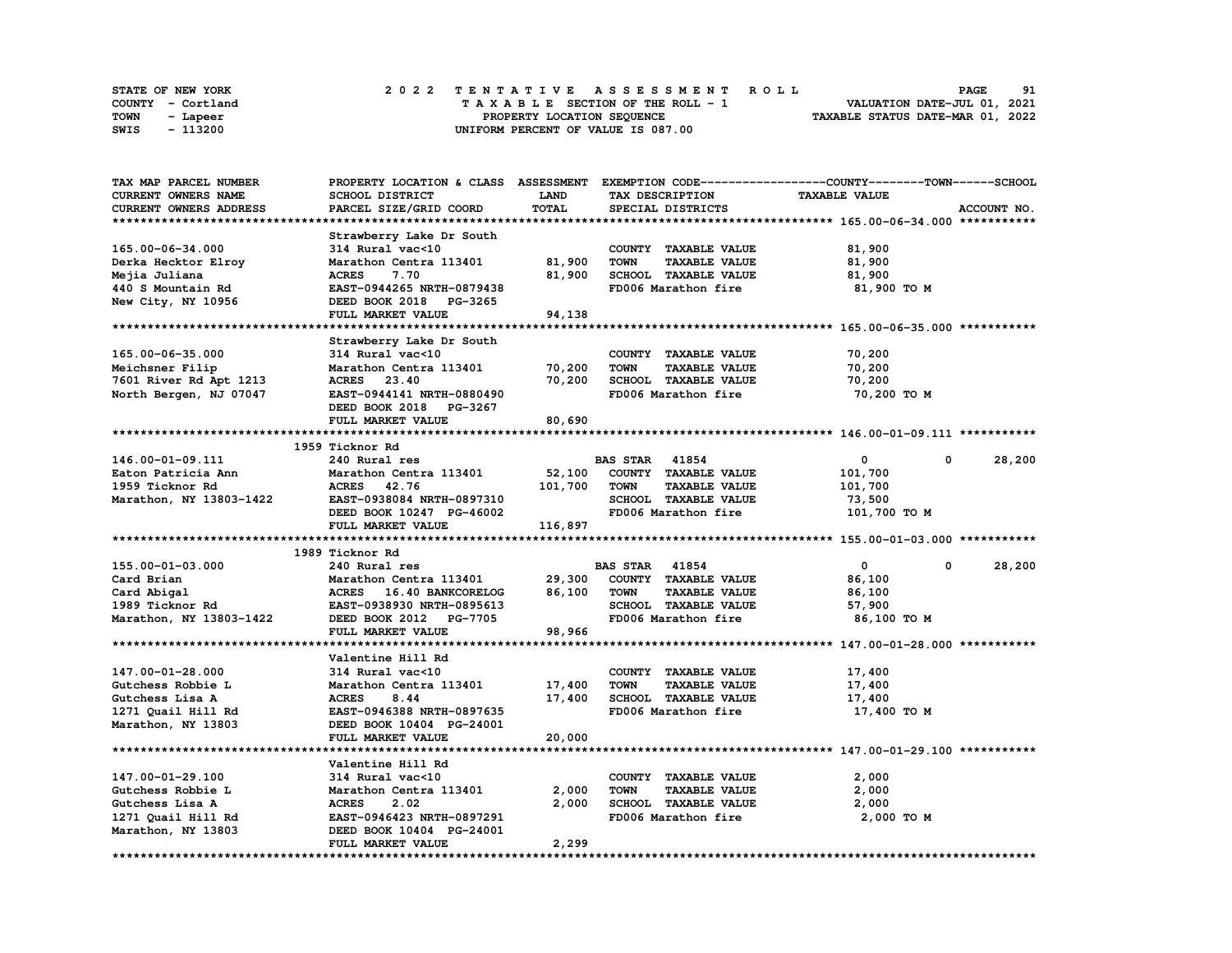| <b>STATE OF NEW YORK</b> |          |  |  |  |  |  | 2022 TENTATIVE ASSESSMENT ROLL     |  |  |  |  |  |  |                                  | <b>PAGE</b> | 92 |
|--------------------------|----------|--|--|--|--|--|------------------------------------|--|--|--|--|--|--|----------------------------------|-------------|----|
| COUNTY - Cortland        |          |  |  |  |  |  | TAXABLE SECTION OF THE ROLL - 1    |  |  |  |  |  |  | VALUATION DATE-JUL 01, 2021      |             |    |
| TOWN                     | - Lapeer |  |  |  |  |  | PROPERTY LOCATION SEQUENCE         |  |  |  |  |  |  | TAXABLE STATUS DATE-MAR 01, 2022 |             |    |
| SWIS                     | - 113200 |  |  |  |  |  | UNIFORM PERCENT OF VALUE IS 087.00 |  |  |  |  |  |  |                                  |             |    |

| <b>TAX MAP PARCEL NUMBER</b>  | PROPERTY LOCATION & CLASS ASSESSMENT |         | EXEMPTION CODE-----                 | -------------COUNTY--------TOWN------SCHOOL |
|-------------------------------|--------------------------------------|---------|-------------------------------------|---------------------------------------------|
| CURRENT OWNERS NAME           | SCHOOL DISTRICT                      | LAND    | TAX DESCRIPTION                     | <b>TAXABLE VALUE</b>                        |
| <b>CURRENT OWNERS ADDRESS</b> | PARCEL SIZE/GRID COORD               | TOTAL   | SPECIAL DISTRICTS                   | ACCOUNT NO.                                 |
|                               |                                      |         |                                     |                                             |
|                               | Valentine Hill Rd                    |         |                                     |                                             |
| 147.00-01-29.200              | 322 Rural vac>10                     |         | COUNTY TAXABLE VALUE                | 28,800                                      |
| Muckey Carolyn                | Marathon Centra 113401               | 28,800  | TAXABLE VALUE<br><b>TOWN</b>        | 28,800                                      |
| Parker Donald                 | ACRES 18.28                          | 28,800  | SCHOOL TAXABLE VALUE                | 28,800                                      |
| Parker David                  | EAST-0945915 NRTH-0897427            |         | FD006 Marathon fire                 | 28,800 TO M                                 |
| 3102 Phillips Rd              | DEED BOOK 384<br>PG-193              |         |                                     |                                             |
| Marathon, NY 13803-2135       | FULL MARKET VALUE                    | 33,103  |                                     |                                             |
|                               |                                      |         |                                     |                                             |
|                               | Valentine Hill Rd                    |         |                                     |                                             |
| 147.00-06-03.000              | 322 Rural vac>10                     |         | COUNTY TAXABLE VALUE                | 37,200                                      |
| Hayes Trust                   | Marathon Centra 113401               | 37,200  | <b>TOWN</b><br><b>TAXABLE VALUE</b> | 37,200                                      |
| Driscoll Dennis               | ACRES 28.46                          | 37,200  | SCHOOL TAXABLE VALUE                | 37,200                                      |
| Valentine Hill Rd             | EAST-0946572 NRTH-0896793            |         | FD006 Marathon fire                 | 37,200 TO M                                 |
| PO Box 432                    | DEED BOOK 2019 PG-3207               |         |                                     |                                             |
| Marathon, NY 13803            | FULL MARKET VALUE                    | 42,759  |                                     |                                             |
|                               |                                      |         |                                     |                                             |
|                               | Valentine Hill Rd                    |         |                                     |                                             |
| 147.00-07-06.000              |                                      |         | COUNTY TAXABLE VALUE                | 34,600                                      |
|                               | 312 Vac w/imprv                      |         |                                     |                                             |
| Parker John A                 | Marathon Centra 113401               | 24,600  | <b>TOWN</b><br><b>TAXABLE VALUE</b> | 34,600                                      |
| Parker James T                | ACRES 13.01                          | 34,600  | SCHOOL TAXABLE VALUE                | 34,600                                      |
| 325 Rock Cain Road 49         | EAST-0944626 NRTH-0900565            |         | FD006 Marathon fire                 | 34,600 TO M                                 |
| Montour Falls, NY 14865       | DEED BOOK 2022 PG-108                |         |                                     |                                             |
|                               | FULL MARKET VALUE                    | 39,770  |                                     |                                             |
|                               |                                      |         |                                     |                                             |
|                               | Valentine Hill Rd                    |         |                                     |                                             |
| 147.00-07-07.000              | 322 Rural vac>10                     |         | COUNTY TAXABLE VALUE                | 24,600                                      |
| Forkey Charles H Jr           | Marathon Centra 113401               | 24,600  | <b>TOWN</b><br><b>TAXABLE VALUE</b> | 24,600                                      |
| Forkey Karen                  | ACRES 13.01                          | 24,600  | SCHOOL TAXABLE VALUE                | 24,600                                      |
| 1272 Quail Hill Rd            | EAST-0944242 NRTH-0901136            |         | FD006 Marathon fire                 | 24,600 TO M                                 |
| Marathon, NY 13803            | DEED BOOK 2017 PG-5461               |         |                                     |                                             |
|                               | FULL MARKET VALUE                    | 28,276  |                                     |                                             |
|                               |                                      |         |                                     |                                             |
|                               | 1093 Valentine Hill Rd               |         |                                     |                                             |
| 147.00-06-05.000              | 210 1 Family Res                     |         | <b>BAS STAR 41854</b>               | $\mathbf 0$<br>$\Omega$<br>28,200           |
| Wetherell William C           | Marathon Centra 113401               | 14,000  | COUNTY TAXABLE VALUE                | 66,100                                      |
| Wetherell Carrie D            | <b>ACRES</b><br>2.48 BANKCORELOG     | 66,100  | <b>TOWN</b><br><b>TAXABLE VALUE</b> | 66,100                                      |
| 1093 Valentine Hill Rd        | EAST-0948591 NRTH-0896322            |         | SCHOOL TAXABLE VALUE                | 37,900                                      |
| Marathon, NY 13803            | DEED BOOK 10534 PG-87001             |         | FD006 Marathon fire                 | 66,100 TO M                                 |
|                               | FULL MARKET VALUE                    | 75,977  |                                     |                                             |
|                               |                                      |         |                                     |                                             |
|                               | 1115 Valentine Hill Rd               |         |                                     |                                             |
| 147.00-06-02.000              | 242 Rurl res&rec                     |         | COUNTY TAXABLE VALUE                | 161,000                                     |
| Miedema Barbara               | Marathon Centra 113401               | 63,500  | <b>TOWN</b><br><b>TAXABLE VALUE</b> | 161,000                                     |
| 68 Charles Reiss Rd           | <b>ACRES</b><br>55.41                | 161,000 | <b>SCHOOL TAXABLE VALUE</b>         | 161,000                                     |
| Port Jervis, NY 12771         | EAST-0947240 NRTH-0896165            |         | FD006 Marathon fire                 | 161,000 то м                                |
|                               | DEED BOOK 10544 PG-93001             |         |                                     |                                             |
| MAY BE SUBJECT TO PAYMENT     | FULL MARKET VALUE                    | 185,057 |                                     |                                             |
| UNDER AGDIST LAW TIL 2028     |                                      |         |                                     |                                             |
| *********************         |                                      |         |                                     |                                             |
|                               |                                      |         |                                     |                                             |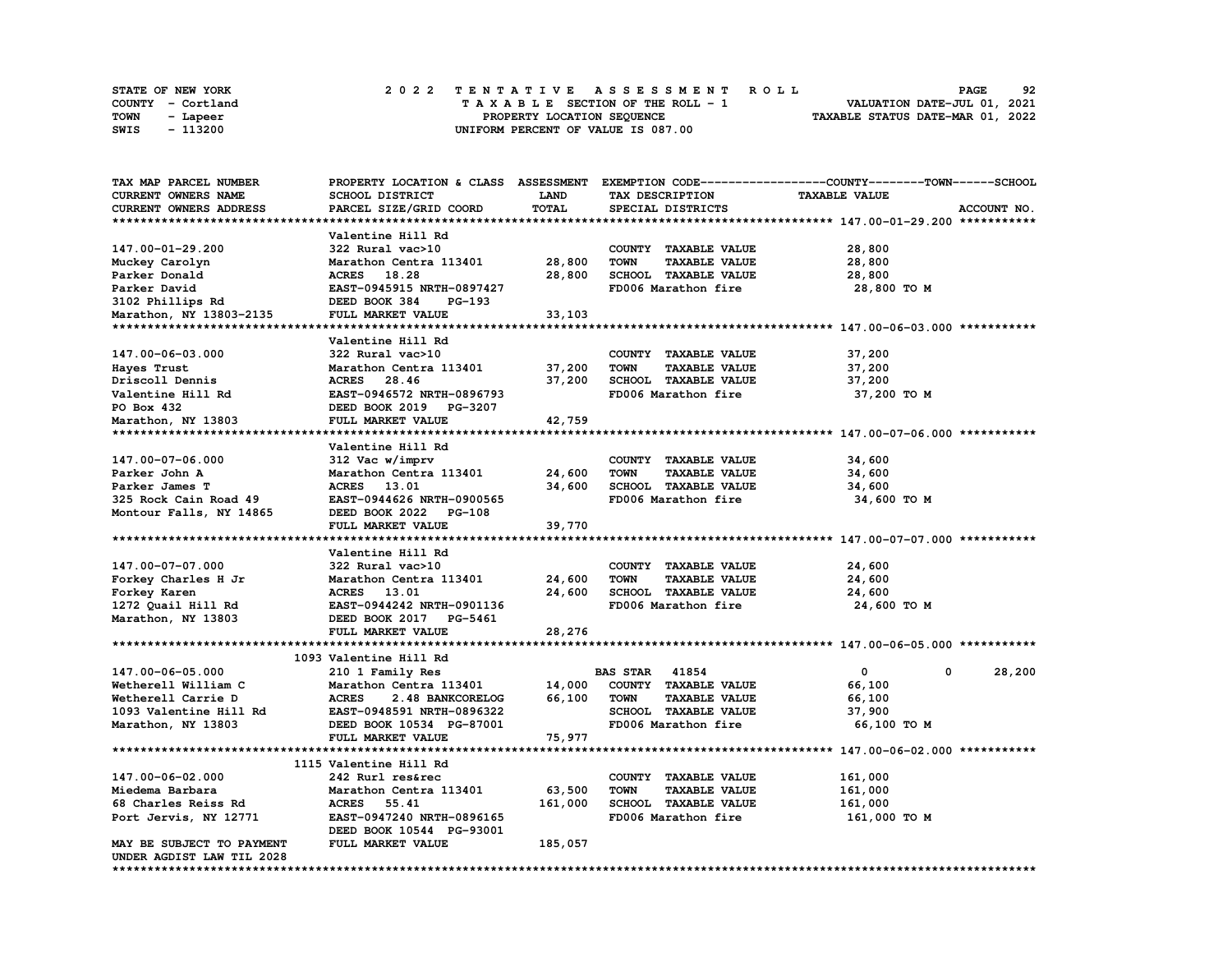|      | <b>STATE OF NEW YORK</b> | 2022 TENTATIVE ASSESSMENT ROLL          | 93<br><b>PAGE</b>                |
|------|--------------------------|-----------------------------------------|----------------------------------|
|      | COUNTY - Cortland        | $T A X A B L E$ SECTION OF THE ROLL - 1 | VALUATION DATE-JUL 01, 2021      |
| TOWN | - Lapeer                 | PROPERTY LOCATION SEQUENCE              | TAXABLE STATUS DATE-MAR 01, 2022 |
| SWIS | - 113200                 | UNIFORM PERCENT OF VALUE IS 087.00      |                                  |

| TAX MAP PARCEL NUMBER                                                                                                                     |                                                   |              |                                     | PROPERTY LOCATION & CLASS ASSESSMENT EXEMPTION CODE----------------COUNTY-------TOWN-----SCHOOL |
|-------------------------------------------------------------------------------------------------------------------------------------------|---------------------------------------------------|--------------|-------------------------------------|-------------------------------------------------------------------------------------------------|
| <b>CURRENT OWNERS NAME</b>                                                                                                                | SCHOOL DISTRICT                                   | LAND         | TAX DESCRIPTION                     | <b>TAXABLE VALUE</b>                                                                            |
| <b>CURRENT OWNERS ADDRESS</b>                                                                                                             | PARCEL SIZE/GRID COORD                            | <b>TOTAL</b> | SPECIAL DISTRICTS                   | ACCOUNT NO.                                                                                     |
|                                                                                                                                           |                                                   |              |                                     |                                                                                                 |
|                                                                                                                                           | 1137 Valentine Hill Rd                            |              |                                     |                                                                                                 |
| 147.00-06-01.000                                                                                                                          | 210 1 Family Res                                  |              | COUNTY TAXABLE VALUE                | 83,200                                                                                          |
| Gates Garrett L                                                                                                                           | Marathon Centra 113401 18,600                     |              | <b>TOWN</b><br><b>TAXABLE VALUE</b> | 83,200                                                                                          |
| Parker Paige E                                                                                                                            | 6.01 BANKCORELOG 83,200<br><b>ACRES</b>           |              | SCHOOL TAXABLE VALUE                | 83,200                                                                                          |
| Parker Paige E                             ACRES       6.01 BANKCORELOG<br>1137 Valentine Hill Rd               EAST-0947665 NRTH-0896746 |                                                   |              | FD006 Marathon fire                 | 83,200 то м                                                                                     |
| Marathon, NY 13803                                                                                                                        | DEED BOOK 2019 PG-2724                            |              |                                     |                                                                                                 |
|                                                                                                                                           | FULL MARKET VALUE                                 | 95,632       |                                     |                                                                                                 |
|                                                                                                                                           |                                                   |              |                                     |                                                                                                 |
|                                                                                                                                           | 1244 Valentine Hill Rd                            |              |                                     |                                                                                                 |
| 147.00-01-23.000                                                                                                                          | 260 Seasonal res                                  |              | AG-CEILING 41720                    | 33,246<br>33,246<br>33,246                                                                      |
| Klim David A                                                                                                                              | Marathon Centra 113401 105,700                    |              | COUNTY TAXABLE VALUE                | 126,554                                                                                         |
| 1081 Parker St                                                                                                                            |                                                   | 159,800      | <b>TOWN</b><br><b>TAXABLE VALUE</b> | 126,554                                                                                         |
| 1081 Parker St<br>Marathon, NY 13803                                                                                                      | <b>ACRES 105.34<br/>EAST-0946234 NRTH-0899461</b> |              | SCHOOL TAXABLE VALUE                | 126,554                                                                                         |
|                                                                                                                                           | DEED BOOK 2020 PG-3529                            |              | FD006 Marathon fire 159,800 TO M    |                                                                                                 |
| MAY BE SUBJECT TO PAYMENT                                                                                                                 | FULL MARKET VALUE                                 | 183,678      |                                     |                                                                                                 |
| UNDER AGDIST LAW TIL 2026                                                                                                                 |                                                   |              |                                     |                                                                                                 |
|                                                                                                                                           |                                                   |              |                                     |                                                                                                 |
|                                                                                                                                           | 1268 Valentine Hill Rd                            |              |                                     |                                                                                                 |
| 147.00-07-04.000                                                                                                                          | 322 Rural vac>10                                  |              | COUNTY TAXABLE VALUE                | 24,600                                                                                          |
| Parker John A                                                                                                                             | Marathon Centra 113401 24,600                     |              | <b>TOWN</b><br><b>TAXABLE VALUE</b> | 24,600                                                                                          |
| Parker James T                                                                                                                            | ACRES 13.01                                       | 24,600       | SCHOOL TAXABLE VALUE                | 24,600                                                                                          |
| 325 Rock Cain Road 49 EAST-0945429 NRTH-0900107                                                                                           |                                                   |              | FD006 Marathon fire                 | 24,600 TO M                                                                                     |
| Montour Falls, NY 14865                                                                                                                   | DEED BOOK 2022 PG-108                             |              |                                     |                                                                                                 |
|                                                                                                                                           | FULL MARKET VALUE                                 | 28,276       |                                     |                                                                                                 |
|                                                                                                                                           |                                                   |              |                                     |                                                                                                 |
|                                                                                                                                           | Wood Rd                                           |              |                                     |                                                                                                 |
| 156.00-02-04.000                                                                                                                          | 314 Rural vac<10                                  |              | COUNTY TAXABLE VALUE                | 14,800                                                                                          |
|                                                                                                                                           | Marathon Centra 113401 14,800                     |              | <b>TOWN</b><br><b>TAXABLE VALUE</b> | 14,800                                                                                          |
| Slowey Jennifer<br>Slowey Diane<br>Slowey Diane                                                                                           | <b>ACRES</b><br>4.67                              | 14,800       | SCHOOL TAXABLE VALUE                | 14,800                                                                                          |
| 2649 Clute Rd                                                                                                                             | EAST-0954181 NRTH-0888641                         |              | FD006 Marathon fire                 | 14,800 TO M                                                                                     |
| Cortland, NY 13045                                                                                                                        | DEED BOOK 2013 PG-1706                            |              |                                     |                                                                                                 |
|                                                                                                                                           | FULL MARKET VALUE                                 | 17,011       |                                     |                                                                                                 |
|                                                                                                                                           |                                                   |              |                                     |                                                                                                 |
|                                                                                                                                           | Wood Rd                                           |              |                                     |                                                                                                 |
| 165.00-01-04.000                                                                                                                          | 105 Vac farmland                                  |              | AG-CEILING 41720                    | 22,904<br>22,904<br>22,904                                                                      |
| Keller Blaine                                                                                                                             | Marathon Centra 113401 67,100                     |              | COUNTY TAXABLE VALUE                | 44,196                                                                                          |
| Keller Christine                                                                                                                          | <b>ACRES</b> 53.90                                | 67,100       | <b>TOWN</b><br><b>TAXABLE VALUE</b> | 44,196                                                                                          |
| 2781 Route 221                                                                                                                            | EAST-0953300 NRTH-0887734                         |              | SCHOOL TAXABLE VALUE                | 44,196                                                                                          |
| Marathon, NY 13803                                                                                                                        | DEED BOOK 2015 PG-4766                            |              | FD006 Marathon fire                 | 67,100 TO M                                                                                     |
|                                                                                                                                           | FULL MARKET VALUE                                 | 77,126       |                                     |                                                                                                 |
| MAY BE SUBJECT TO PAYMENT                                                                                                                 |                                                   |              |                                     |                                                                                                 |
| UNDER AGDIST LAW TIL 2026                                                                                                                 |                                                   |              |                                     |                                                                                                 |

**\*\*\*\*\*\*\*\*\*\*\*\*\*\*\*\*\*\*\*\*\*\*\*\*\*\*\*\*\*\*\*\*\*\*\*\*\*\*\*\*\*\*\*\*\*\*\*\*\*\*\*\*\*\*\*\*\*\*\*\*\*\*\*\*\*\*\*\*\*\*\*\*\*\*\*\*\*\*\*\*\*\*\*\*\*\*\*\*\*\*\*\*\*\*\*\*\*\*\*\*\*\*\*\*\*\*\*\*\*\*\*\*\*\*\*\*\*\*\*\*\*\*\*\*\*\*\*\*\*\*\*\***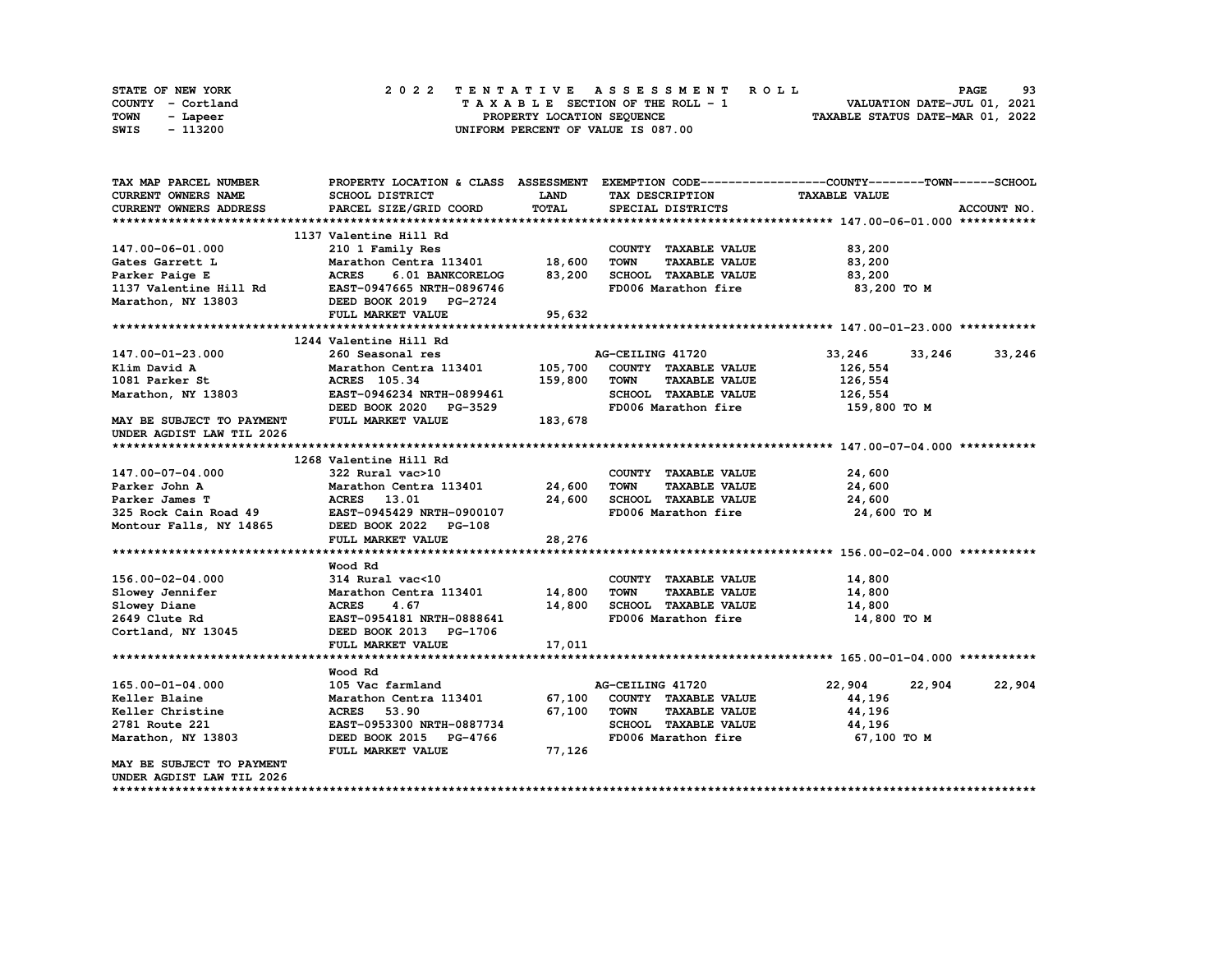| STATE OF NEW YORK | 2022 TENTATIVE ASSESSMENT ROLL     | 94<br><b>PAGE</b>                |
|-------------------|------------------------------------|----------------------------------|
| COUNTY - Cortland | TAXABLE SECTION OF THE ROLL - 1    | VALUATION DATE-JUL 01, 2021      |
| TOWN<br>- Lapeer  | PROPERTY LOCATION SEQUENCE         | TAXABLE STATUS DATE-MAR 01, 2022 |
| - 113200<br>SWIS  | UNIFORM PERCENT OF VALUE IS 087.00 |                                  |

| TAX MAP PARCEL NUMBER     |                                  |         |                                     | PROPERTY LOCATION & CLASS ASSESSMENT EXEMPTION CODE----------------COUNTY-------TOWN-----SCHOOL |             |
|---------------------------|----------------------------------|---------|-------------------------------------|-------------------------------------------------------------------------------------------------|-------------|
| CURRENT OWNERS NAME       | SCHOOL DISTRICT                  | LAND    | TAX DESCRIPTION                     | <b>TAXABLE VALUE</b>                                                                            |             |
| CURRENT OWNERS ADDRESS    | PARCEL SIZE/GRID COORD           | TOTAL   | SPECIAL DISTRICTS                   |                                                                                                 | ACCOUNT NO. |
|                           |                                  |         |                                     |                                                                                                 |             |
|                           | Wood Rd                          |         |                                     |                                                                                                 |             |
| 165.00-01-07.100          | 105 Vac farmland                 |         | AG-CEILING 41720                    | 61,117<br>61,117                                                                                | 61,117      |
| Keller Blaine             | Marathon Centra 113401           | 126,900 | COUNTY TAXABLE VALUE                | 65,783                                                                                          |             |
| Keller Christine          | ACRES 116.21                     | 126,900 | <b>TOWN</b><br><b>TAXABLE VALUE</b> | 65,783                                                                                          |             |
| 2781 Route 221            | EAST-0953876 NRTH-0886410        |         | SCHOOL TAXABLE VALUE                | 65,783                                                                                          |             |
| Marathon, NY 13803        | DEED BOOK 2015 PG-4766           |         | FD006 Marathon fire                 | 126,900 TO M                                                                                    |             |
|                           | FULL MARKET VALUE                | 145,862 |                                     |                                                                                                 |             |
| MAY BE SUBJECT TO PAYMENT |                                  |         |                                     |                                                                                                 |             |
| UNDER AGDIST LAW TIL 2026 |                                  |         |                                     |                                                                                                 |             |
|                           |                                  |         |                                     |                                                                                                 |             |
|                           | Wood Rd                          |         |                                     |                                                                                                 |             |
| 165.00-01-57.000          | 322 Rural vac>10                 |         | COUNTY TAXABLE VALUE                | 53,400                                                                                          |             |
| Buckley Anna              | Marathon Centra 113401           | 53,400  | <b>TOWN</b><br><b>TAXABLE VALUE</b> | 53,400                                                                                          |             |
| 586 Wood Rd               | ACRES 46.45                      | 53,400  | SCHOOL TAXABLE VALUE                | 53,400                                                                                          |             |
| Marathon, NY 13803        | EAST-0955518 NRTH-0887803        |         | FD006 Marathon fire                 | 53,400 TO M                                                                                     |             |
|                           | DEED BOOK 2011 PG-3619           |         |                                     |                                                                                                 |             |
|                           | FULL MARKET VALUE                | 61,379  |                                     |                                                                                                 |             |
|                           |                                  |         |                                     |                                                                                                 |             |
|                           | 515 Wood Rd                      |         |                                     |                                                                                                 |             |
| 165.00-01-07.200          | 210 1 Family Res                 |         | COUNTY TAXABLE VALUE                | 125,000                                                                                         |             |
| Homer Kristopher W        | Marathon Centra 113401           | 20,500  | <b>TOWN</b><br><b>TAXABLE VALUE</b> | 125,000                                                                                         |             |
| 515 Wood Rd               | <b>ACRES</b><br>9.46 BANKCORELOG | 125,000 | SCHOOL TAXABLE VALUE                | 125,000                                                                                         |             |
| Marathon, NY 13803        | EAST-0954203 NRTH-0887102        |         | FD006 Marathon fire                 | 125,000 TO M                                                                                    |             |
|                           | DEED BOOK 2016 PG-3549           |         |                                     |                                                                                                 |             |
|                           | FULL MARKET VALUE                | 143,678 |                                     |                                                                                                 |             |
|                           |                                  |         |                                     |                                                                                                 |             |
|                           | 571 Wood Rd                      |         |                                     |                                                                                                 |             |
| 165.00-01-05.000          | 210 1 Family Res                 |         | <b>BAS STAR 41854</b>               | $\mathbf{0}$<br>$\mathbf 0$                                                                     | 28,200      |
| Wilbur Eric W             | Marathon Centra 113401 10,200    |         | COUNTY TAXABLE VALUE                | 72,800                                                                                          |             |
| Grady Laurie L            | FRNT 420.75 DPTH 80.20           | 72,800  | TOWN<br><b>TAXABLE VALUE</b>        | 72,800                                                                                          |             |
| 571 Wood Rd               | <b>BANKCORELOG</b>               |         | SCHOOL TAXABLE VALUE                | 44,600                                                                                          |             |
| Marathon, NY 13803        | EAST-0954165 NRTH-0888088        |         | FD006 Marathon fire                 | 72,800 TO M                                                                                     |             |
|                           | DEED BOOK 2011 PG-6306           |         |                                     |                                                                                                 |             |
|                           | FULL MARKET VALUE                | 83,678  |                                     |                                                                                                 |             |
|                           |                                  |         |                                     |                                                                                                 |             |
|                           | 586 Wood Rd                      |         |                                     |                                                                                                 |             |
| 165.00-01-56.000          | 210 1 Family Res                 |         | <b>BAS STAR 41854</b>               | $\mathbf{0}$<br>$\mathbf{0}$                                                                    | 28,200      |
| Buckley Anna              | Marathon Centra 113401           | 13,000  | COUNTY TAXABLE VALUE                | 87,500                                                                                          |             |
| 586 Wood Rd               | <b>ACRES</b><br>1.70             | 87,500  | <b>TOWN</b><br><b>TAXABLE VALUE</b> | 87,500                                                                                          |             |
| Marathon, NY 13803-2047   | EAST-0954362 NRTH-0888129        |         | SCHOOL TAXABLE VALUE                | 59,300                                                                                          |             |
|                           | DEED BOOK 1997 PG-2128           |         | FD006 Marathon fire                 | 87,500 TO M                                                                                     |             |
|                           | FULL MARKET VALUE                | 100,575 |                                     |                                                                                                 |             |
|                           |                                  |         |                                     |                                                                                                 |             |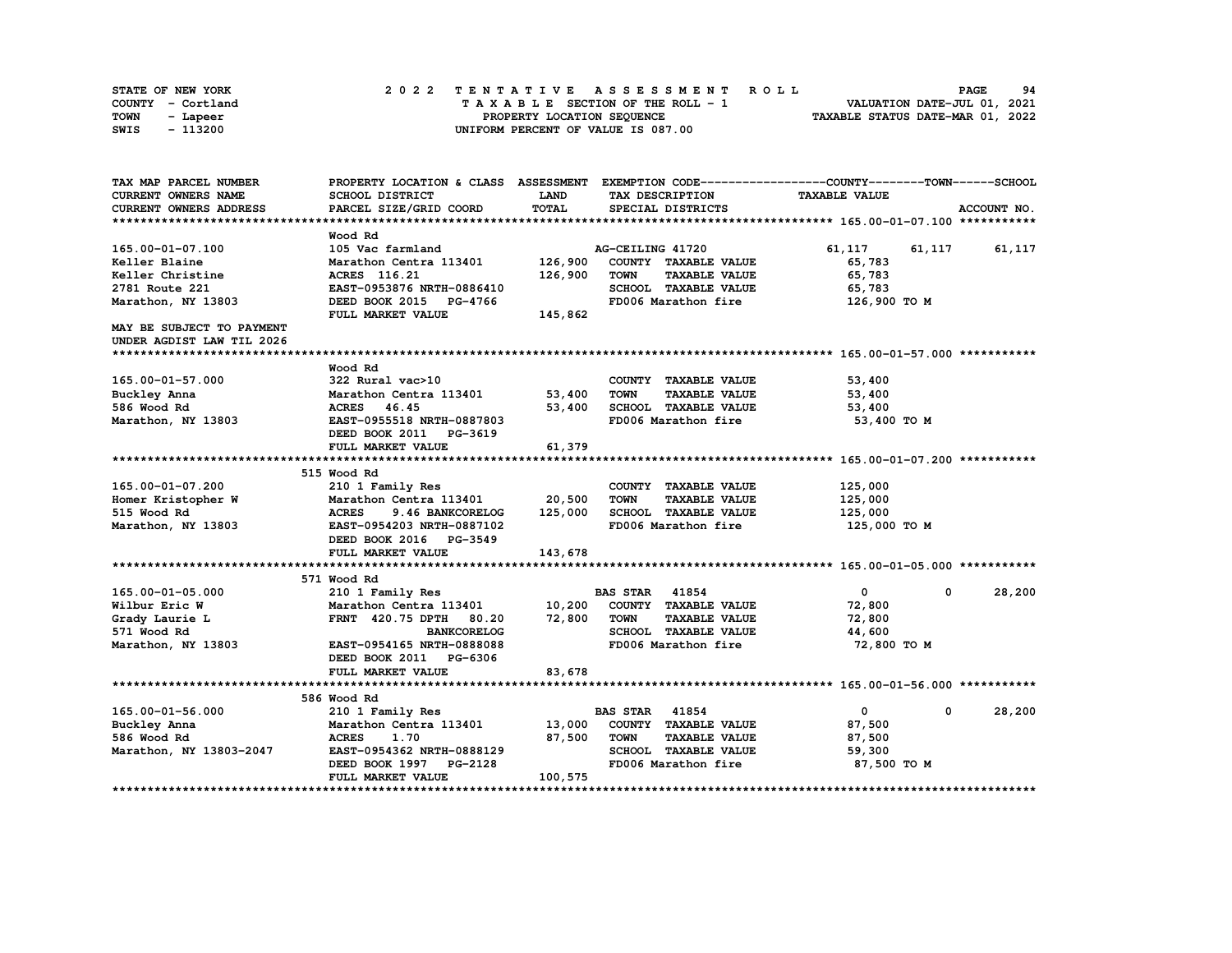| STATE OF NEW YORK | 2022 TENTATIVE ASSESSMENT ROLL     | 95<br><b>PAGE</b>                |
|-------------------|------------------------------------|----------------------------------|
| COUNTY - Cortland | TAXABLE SECTION OF THE ROLL - 1    | VALUATION DATE-JUL 01, 2021      |
| TOWN<br>- Lapeer  | PROPERTY LOCATION SEOUENCE         | TAXABLE STATUS DATE-MAR 01, 2022 |
| - 113200<br>SWIS  | UNIFORM PERCENT OF VALUE IS 087.00 |                                  |

| TAX MAP PARCEL NUMBER         |                                  |              |                                     | PROPERTY LOCATION & CLASS ASSESSMENT EXEMPTION CODE----------------COUNTY-------TOWN-----SCHOOL |             |
|-------------------------------|----------------------------------|--------------|-------------------------------------|-------------------------------------------------------------------------------------------------|-------------|
| CURRENT OWNERS NAME           | SCHOOL DISTRICT                  | LAND         | TAX DESCRIPTION                     | <b>TAXABLE VALUE</b>                                                                            |             |
| <b>CURRENT OWNERS ADDRESS</b> | PARCEL SIZE/GRID COORD           | <b>TOTAL</b> | SPECIAL DISTRICTS                   |                                                                                                 | ACCOUNT NO. |
|                               |                                  |              |                                     |                                                                                                 |             |
|                               | 652 Wood Rd                      |              |                                     |                                                                                                 |             |
| 156.00-02-03.200              | 210 1 Family Res                 |              | COUNTY TAXABLE VALUE                | 80,100                                                                                          |             |
| McGuinness Robert J           | Marathon Centra 113401           | 12,000       | <b>TOWN</b><br><b>TAXABLE VALUE</b> | 80,100                                                                                          |             |
| 652 Wood Rd                   | <b>ACRES</b><br>1.01 BANK LERETA | 80,100       | SCHOOL TAXABLE VALUE                | 80,100                                                                                          |             |
| Marathon, NY 13803            | EAST-0953856 NRTH-0889218        |              | FD006 Marathon fire                 | 80,100 TO M                                                                                     |             |
|                               | DEED BOOK 2021 PG-3108           |              |                                     |                                                                                                 |             |
|                               | FULL MARKET VALUE                | 92,069       |                                     |                                                                                                 |             |
|                               |                                  |              |                                     |                                                                                                 |             |
|                               | 660 Wood Rd                      |              |                                     |                                                                                                 |             |
|                               |                                  |              |                                     |                                                                                                 |             |
| 156.00-02-03.100              | 210 1 Family Res                 |              | COUNTY TAXABLE VALUE                | 82,500                                                                                          |             |
| <b>Hewes Adam</b>             | Marathon Centra 113401           | 22,400       | <b>TOWN</b><br><b>TAXABLE VALUE</b> | 82,500                                                                                          |             |
| Hewes Katrina                 | <b>ACRES</b><br>9.08 BANK LERETA | 82,500       | SCHOOL TAXABLE VALUE                | 82,500                                                                                          |             |
| 660 Wood Rd                   | EAST-0954098 NRTH-0889243        |              | FD006 Marathon fire                 | 82,500 TO M                                                                                     |             |
| Marathon, NY 13803-2049       | DEED BOOK 2020 PG-4681           |              |                                     |                                                                                                 |             |
|                               | FULL MARKET VALUE                | 94,828       |                                     |                                                                                                 |             |
|                               |                                  |              |                                     |                                                                                                 |             |
|                               | 661 Wood Rd                      |              |                                     |                                                                                                 |             |
| 156.00-02-05.000              | 240 Rural res                    |              | AG COMMIT 41730                     | 4,818<br>4,818                                                                                  | 4,818       |
| Cochran Robert M              | Marathon Centra 113401           | 66,600       | COUNTY TAXABLE VALUE                | 232,782                                                                                         |             |
| Cochran Michelle A            | 63.38<br><b>ACRES</b>            | 237,600      | <b>TAXABLE VALUE</b><br><b>TOWN</b> | 232,782                                                                                         |             |
| 6661 Wood Rd                  | EAST-0952648 NRTH-0888884        |              | SCHOOL TAXABLE VALUE                | 232,782                                                                                         |             |
| Marathon, NY 13803            | DEED BOOK 2015 PG-324            |              | FD006 Marathon fire                 | 237,600 то м                                                                                    |             |
|                               | FULL MARKET VALUE                | 273,103      |                                     |                                                                                                 |             |
| MAY BE SUBJECT TO PAYMENT     |                                  |              |                                     |                                                                                                 |             |
| UNDER AGDIST LAW TIL 2029     |                                  |              |                                     |                                                                                                 |             |
|                               |                                  |              |                                     |                                                                                                 |             |
|                               | 3177 Zelsnack Rd                 |              |                                     |                                                                                                 |             |
| 166.00-01-04.000              | 120 Field crops                  |              | AG-CEILING 41720                    | 175,418<br>175,418                                                                              | 175,418     |
| Zelsnack Paul                 | Marathon Centra 113401           |              | 286,100 ENH STAR<br>41834           | $\mathbf 0$<br>0                                                                                | 70,410      |
| Zelsnack William              | ACRES 225.78                     | 365,400      | COUNTY TAXABLE VALUE                | 189,982                                                                                         |             |
| 3177 Zelsnack Rd              | EAST-0960409 NRTH-0884964        |              | <b>TAXABLE VALUE</b><br><b>TOWN</b> | 189,982                                                                                         |             |
| Marathon, NY 13803-2237       | DEED BOOK 368<br>PG-662          |              | SCHOOL TAXABLE VALUE                | 119,572                                                                                         |             |
|                               |                                  |              |                                     |                                                                                                 |             |
|                               | FULL MARKET VALUE                | 420,000      | FD006 Marathon fire                 | 365,400 то м                                                                                    |             |
| MAY BE SUBJECT TO PAYMENT     |                                  |              |                                     |                                                                                                 |             |
| UNDER AGDIST LAW TIL 2026     |                                  |              |                                     |                                                                                                 |             |
|                               |                                  |              |                                     |                                                                                                 |             |
|                               | 3279 Zelsnack Rd                 |              |                                     |                                                                                                 |             |
| 166.00-01-03.200              | 210 1 Family Res                 |              | 41854<br><b>BAS STAR</b>            | 0<br>0                                                                                          | 28,200      |
| Zelsnack James P              | Marathon Centra 113401           | 15,300       | COUNTY TAXABLE VALUE                | 146,100                                                                                         |             |
| 3279 Zelsnack Rd              | <b>ACRES</b><br>3.50             | 146,100      | <b>TOWN</b><br><b>TAXABLE VALUE</b> | 146,100                                                                                         |             |
| Marathon, NY 13803            | EAST-0961418 NRTH-0887257        |              | <b>SCHOOL TAXABLE VALUE</b>         | 117,900                                                                                         |             |
|                               | DEED BOOK 2008<br>PG-4864        |              | FD006 Marathon fire                 | 146,100 TO M                                                                                    |             |
|                               | FULL MARKET VALUE                | 167,931      |                                     |                                                                                                 |             |
|                               |                                  |              |                                     |                                                                                                 |             |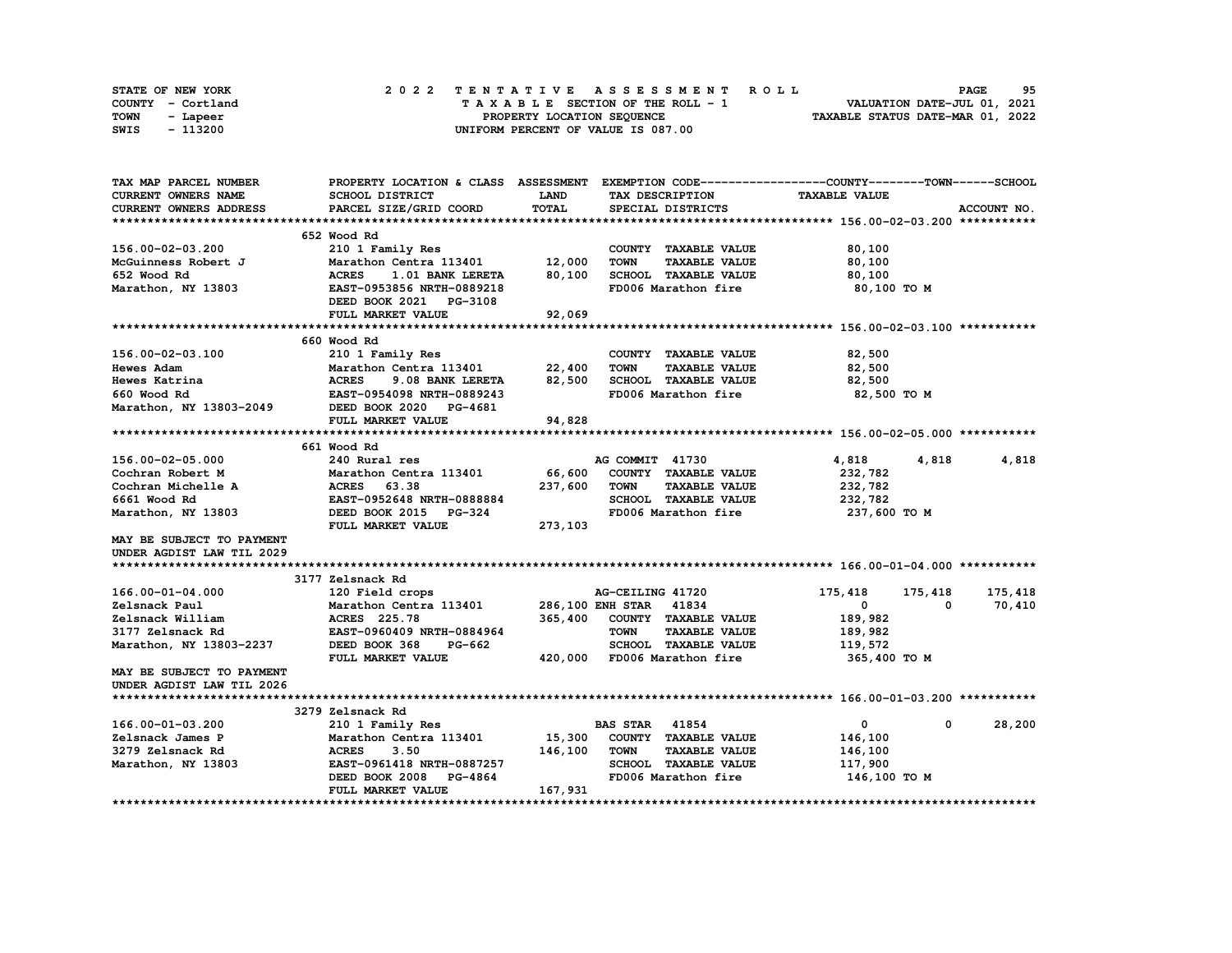| STATE OF NEW YORK | 2022 TENTATIVE ASSESSMENT ROLL     | 96<br><b>PAGE</b>                |
|-------------------|------------------------------------|----------------------------------|
| COUNTY - Cortland | TAXABLE SECTION OF THE ROLL - 1    | VALUATION DATE-JUL 01, 2021      |
| TOWN<br>- Lapeer  | PROPERTY LOCATION SEQUENCE         | TAXABLE STATUS DATE-MAR 01, 2022 |
| - 113200<br>SWIS  | UNIFORM PERCENT OF VALUE IS 087.00 |                                  |

| TAX MAP PARCEL NUMBER          | PROPERTY LOCATION & CLASS ASSESSMENT |              |                                             | EXEMPTION CODE-----------------COUNTY-------TOWN------SCHOOL |              |
|--------------------------------|--------------------------------------|--------------|---------------------------------------------|--------------------------------------------------------------|--------------|
| <b>CURRENT OWNERS NAME</b>     | SCHOOL DISTRICT                      | <b>LAND</b>  | TAX DESCRIPTION                             | <b>TAXABLE VALUE</b>                                         |              |
| CURRENT OWNERS ADDRESS         | PARCEL SIZE/GRID COORD               | <b>TOTAL</b> | SPECIAL DISTRICTS                           |                                                              | ACCOUNT NO.  |
|                                |                                      |              |                                             |                                                              |              |
|                                | 3048, 3054 Zelsnack Rd               |              |                                             |                                                              |              |
| 166.00-01-02.000               | 113 Cattle farm                      |              | AG-CEILING 41720                            | 71,954<br>71,954                                             | 71,954       |
| Cornell Gary                   | Marathon Centra 113401               |              | <b>138,600 ENH STAR</b><br>41834            | 0<br>0                                                       | 70,410       |
| Cornell Cathleen <b>Search</b> | <b>ACRES</b> 103.40                  | 288,000      | COUNTY TAXABLE VALUE                        | 216,046                                                      |              |
| 3054 Zelsnack Rd               | EAST-0958062 NRTH-0886379            |              | <b>TAXABLE VALUE</b><br><b>TOWN</b>         | 216,046                                                      |              |
| Marathon, NY 13803-2234        | DEED BOOK 1996 PG-2491               |              | <b>SCHOOL</b><br><b>TAXABLE VALUE</b>       | 145,636                                                      |              |
|                                | FULL MARKET VALUE                    | 331,034      | FD006 Marathon fire                         | 288,000 TO M                                                 |              |
| MAY BE SUBJECT TO PAYMENT      |                                      |              |                                             |                                                              |              |
| UNDER AGDIST LAW TIL 2026      |                                      |              |                                             |                                                              |              |
|                                |                                      |              |                                             |                                                              |              |
|                                |                                      |              |                                             |                                                              |              |
|                                | 3224, 3225 Zelsnack Rd               |              | 34 PCT OF VALUE USED FOR EXEMPTION PURPOSES |                                                              |              |
| 166.00-01-03.100               | 241 Rural res&aq                     |              | VET COM CT 41131                            | 9,400<br>9,400                                               | 0            |
| Zelsnack Stephen H Sr          | Marathon Centra 113401               |              | 119,300 VET DIS CT 41141                    | 18,800<br>18,800                                             | $\mathbf{0}$ |
| Zelsnack Joyce D               | ACRES 94.62                          |              | 250,400 AG-CEILING 41720                    | 22,293<br>22,293                                             | 22,293       |
| 3224, 3225 Zelsnack Rd         | EAST-0960699 NRTH-0887389            |              | 41834<br><b>ENH STAR</b>                    | 0<br>0                                                       | 70,410       |
| Marathon, NY 13803             | DEED BOOK 2020 PG-794                |              | COUNTY<br><b>TAXABLE VALUE</b>              | 199,907                                                      |              |
|                                | FULL MARKET VALUE                    | 287,816      | TOWN<br><b>TAXABLE VALUE</b>                | 199,907                                                      |              |
| MAY BE SUBJECT TO PAYMENT      |                                      |              | <b>SCHOOL</b><br><b>TAXABLE VALUE</b>       | 157,697                                                      |              |
| UNDER AGDIST LAW TIL 2026      |                                      |              | FD006 Marathon fire                         | 250,400 то м                                                 |              |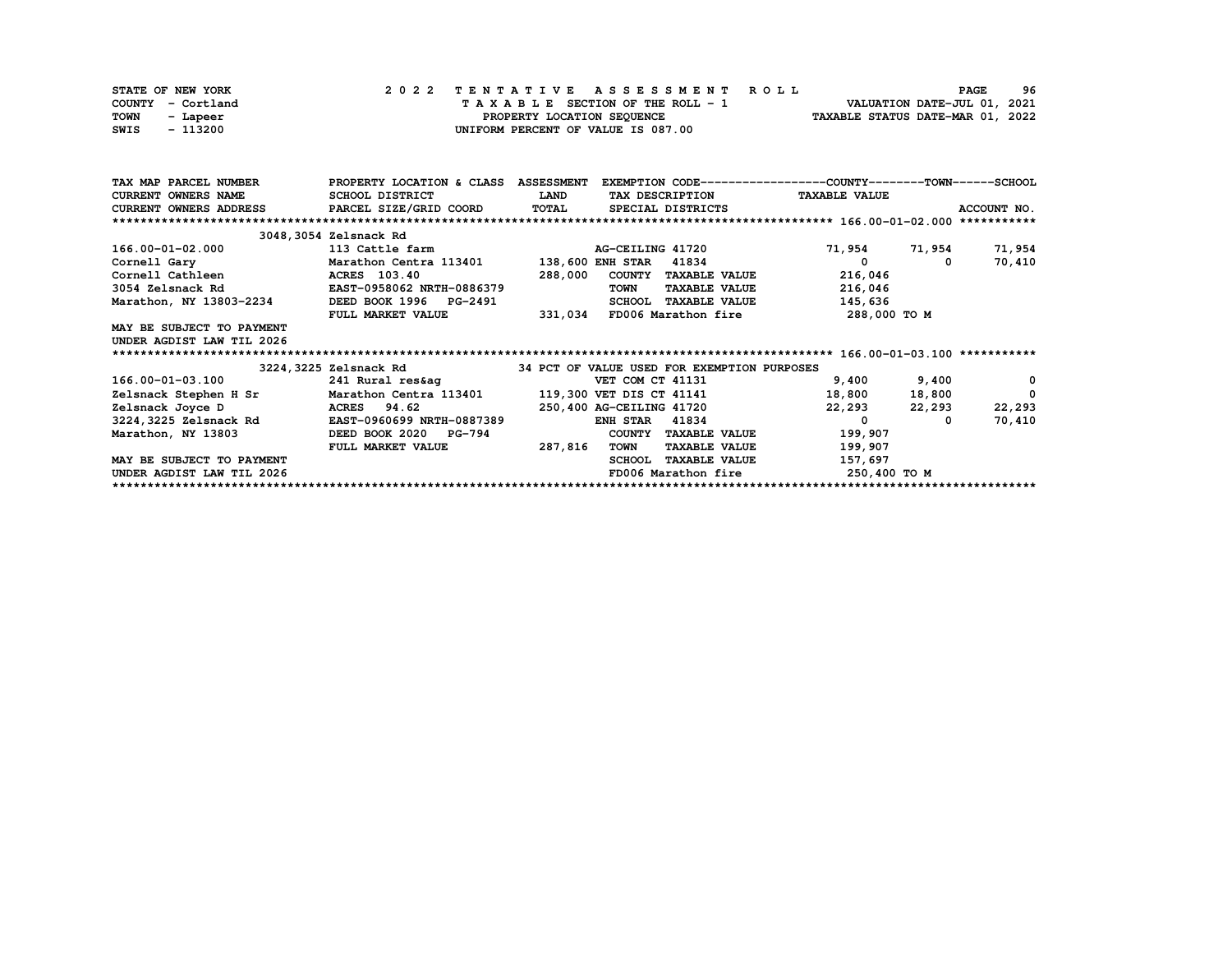| <b>STATE OF NEW YORK</b> |          |  |  |  |  |                                    |  |  |  | 2022 TENTATIVE ASSESSMENT ROLL |                                  |                          | PAGE | 97 |  |
|--------------------------|----------|--|--|--|--|------------------------------------|--|--|--|--------------------------------|----------------------------------|--------------------------|------|----|--|
| COUNTY - Cortland        |          |  |  |  |  | TAXABLE SECTION OF THE ROLL - 1    |  |  |  |                                | VALUATION DATE-JUL 01, 2021      |                          |      |    |  |
| TOWN                     | - Lapeer |  |  |  |  |                                    |  |  |  |                                | TAXABLE STATUS DATE-MAR 01, 2022 |                          |      |    |  |
| SWIS                     | - 113200 |  |  |  |  | UNIFORM PERCENT OF VALUE IS 087.00 |  |  |  |                                |                                  | RPS150/V04/L015          |      |    |  |
|                          |          |  |  |  |  |                                    |  |  |  |                                |                                  | CURRENT DATE $4/28/2022$ |      |    |  |

# **\*\*\* S P E C I A L D I S T R I C T S U M M A R Y \*\*\***

|      |                      | TOTAL   | <b>EXTENSION</b> | <b>EXTENSION</b> | AD VALOREM   | <b>EXEMPT</b> | TAXABLE      |
|------|----------------------|---------|------------------|------------------|--------------|---------------|--------------|
| CODE | <b>DISTRICT NAME</b> | PARCELS | TYPE             | <b>VALUE</b>     | <b>VALUE</b> | <b>AMOUNT</b> | <b>VALUE</b> |
|      |                      |         |                  |                  |              |               |              |
|      | FD006 Marathon fire  |         | 507 TOTAL M      |                  | 49012,800    |               | 49012,800    |

### **\*\*\* S C H O O L D I S T R I C T S U M M A R Y \*\*\***

| <b>CODE</b> | DISTRICT NAME    | <b>TOTAL</b><br><b>PARCELS</b> | <b>ASSESSED</b><br>LAND | <b>ASSESSED</b><br>TOTAL | <b>EXEMPT</b><br><b>AMOUNT</b> | <b>TOTAL</b><br><b>TAXABLE</b> | <b>STAR</b><br><b>AMOUNT</b> | <b>STAR</b><br><b>TAXABLE</b> |
|-------------|------------------|--------------------------------|-------------------------|--------------------------|--------------------------------|--------------------------------|------------------------------|-------------------------------|
| 034401      | Whitney Point    | 10                             | 344,900                 | 404,000                  |                                | 404,000                        |                              | 404,000                       |
| 113401      | Marathon Central | 497                            | 19179,700               | 48415,300                | 4879,332                       | 43535,968                      | 6250,654                     | 37285, 314                    |
| 492602      | Newark Valley    |                                | 182,700                 | 225,900                  |                                | 225,900                        |                              | 225,900                       |
|             | $SUB-TOTAL$      | 508                            | 19707,300               | 49045,200                | 4879,332                       | 44165,868                      | 6250,654                     | 37915,214                     |
|             | TOTAL            | 508                            | 19707,300               | 49045,200                | 4879,332                       | 44165,868                      | 6250,654                     | 37915, 214                    |

#### **\*\*\* S Y S T E M C O D E S S U M M A R Y \*\*\***

#### **NO SYSTEM EXEMPTIONS AT THIS LEVEL**

### **\*\*\* E X E M P T I O N S U M M A R Y \*\*\***

|             |                    | <b>TOTAL</b>   |               |             |               |
|-------------|--------------------|----------------|---------------|-------------|---------------|
| <b>CODE</b> | <b>DESCRIPTION</b> | <b>PARCELS</b> | <b>COUNTY</b> | <b>TOWN</b> | <b>SCHOOL</b> |
|             |                    |                |               |             |               |
| 41121       | VET WAR CT         | 10             | 55,260        | 55,260      |               |
| 41131       | VET COM CT         | 11             | 103,400       | 103,400     |               |
| 41141       | VET DIS CT         | 6              | 102,695       | 102,695     |               |
| 41162       | $CW$ 15 $VET/$     | 5              | 28,200        |             |               |
| 41172       | CW DISBLD          |                | 4,840         |             |               |
| 41700       | AG 10-YR           | 13             | 866,100       | 866,100     | 866,100       |
| 41720       | <b>AG-CEILING</b>  | 87             | 3178,042      | 3178,042    | 3178,042      |
| 41730       | AG COMMIT          | 14             | 321,724       | 321,724     | 321,724       |
| 41800       | AGED CTS           | $\overline{a}$ | 64,830        | 64,830      | 64,830        |
| 41801       | AGED C&T           | 2              | 50,385        | 50,385      |               |
| 41804       | AGED S             | 8              |               |             | 257,441       |
| 41834       | <b>ENH STAR</b>    | 46             |               |             | 2983,154      |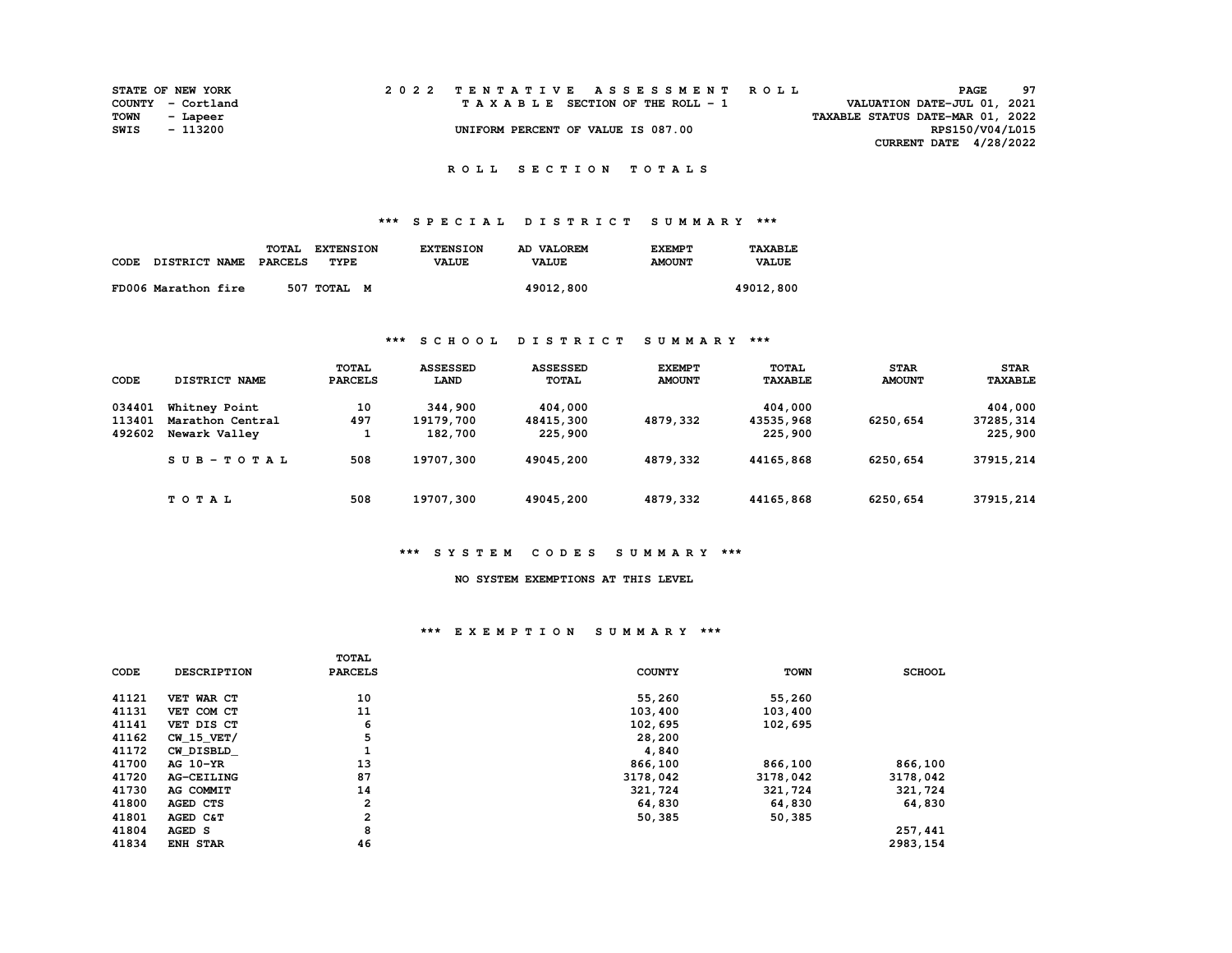| STATE OF NEW YORK |                   | 2022 TENTATIVE ASSESSMENT ROLL     |  |  |  |                                  | PAGE            | 98 |
|-------------------|-------------------|------------------------------------|--|--|--|----------------------------------|-----------------|----|
|                   | COUNTY - Cortland | TAXABLE SECTION OF THE ROLL - 1    |  |  |  | VALUATION DATE-JUL 01, 2021      |                 |    |
| <b>TOWN</b>       | - Lapeer          |                                    |  |  |  | TAXABLE STATUS DATE-MAR 01, 2022 |                 |    |
| SWIS              | - 113200          | UNIFORM PERCENT OF VALUE IS 087.00 |  |  |  |                                  | RPS150/V04/L015 |    |
|                   |                   |                                    |  |  |  | CURRENT DATE $4/28/2022$         |                 |    |

# **\*\*\* E X E M P T I O N S U M M A R Y \*\*\***

| <b>CODE</b> | <b>DESCRIPTION</b> | TOTAL<br><b>PARCELS</b> | <b>COUNTY</b> | <b>TOWN</b> | <b>SCHOOL</b> |
|-------------|--------------------|-------------------------|---------------|-------------|---------------|
| 41854       | <b>BAS STAR</b>    | 116                     |               |             | 3267,500      |
| 47460       | 480A               |                         | 97,300        | 97,300      | 97,300        |
| 47610       | 485B > 8/97        | 3                       | 48,895        | 48,895      | 48,895        |
| 49500       | SOL&WND EN         | 2                       | 45,000        | 45,000      | 45,000        |
|             | TOTAL              | 327                     | 4966,671      | 4933,631    | 11129,986     |

### **\*\*\* G R A N D T O T A L S \*\*\***

| ROLL       |                    | TOTAL          | <b>ASSESSED</b> | <b>ASSESSED</b> | <b><i>TAXABLE</i></b> | <b>TAXABLE</b> | <b>TAXABLE</b> | <b>STAR</b> |
|------------|--------------------|----------------|-----------------|-----------------|-----------------------|----------------|----------------|-------------|
| <b>SEC</b> | <b>DESCRIPTION</b> | <b>PARCELS</b> | <b>LAND</b>     | <b>TOTAL</b>    | <b>COUNTY</b>         | <b>TOWN</b>    | <b>SCHOOL</b>  | TAXABLE     |
|            | <b>TAXABLE</b>     | 508            | 19707,300       | 49045,200       | 44078,529             | 44111,569      | 44165,868      | 37915,214   |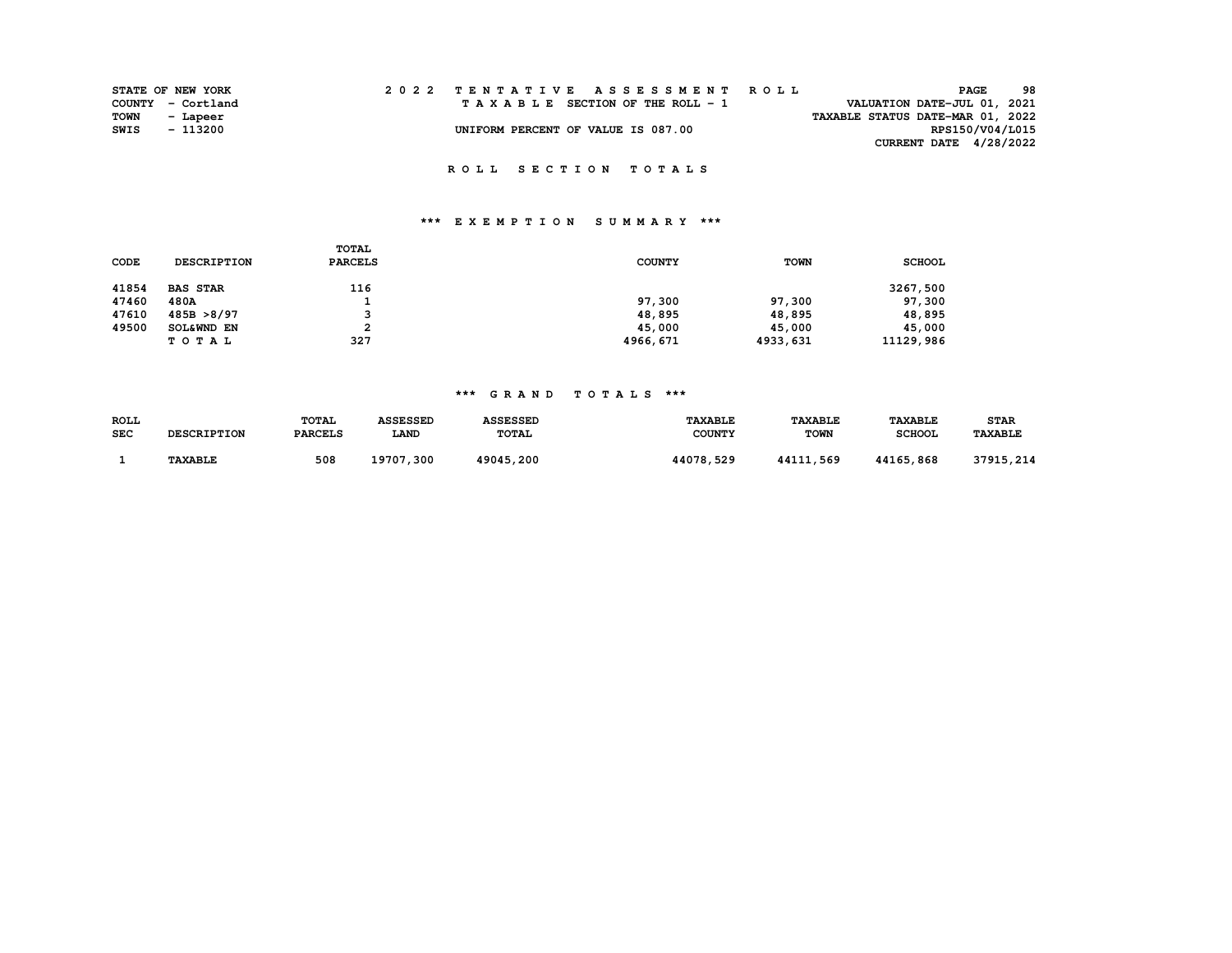|      | STATE OF NEW YORK | 2022 TENTATIVE ASSESSMENT ROLL                                          | <b>PAGE</b> | 99 |
|------|-------------------|-------------------------------------------------------------------------|-------------|----|
|      | COUNTY - Cortland | VALUATION DATE-JUL 01, 2021<br>STATE OWNED LAND SECTION OF THE ROLL - 3 |             |    |
| TOWN | - Lapeer          | TAXABLE STATUS DATE-MAR 01, 2022<br>PROPERTY LOCATION SEQUENCE          |             |    |
| SWIS | - 113200          | UNIFORM PERCENT OF VALUE IS 087.00                                      |             |    |

| TAX MAP PARCEL NUMBER         | PROPERTY LOCATION & CLASS ASSESSMENT EXEMPTION CODE-----------------COUNTY-------TOWN------SCHOOL |         |                  |                             |                         |                            |
|-------------------------------|---------------------------------------------------------------------------------------------------|---------|------------------|-----------------------------|-------------------------|----------------------------|
| CURRENT OWNERS NAME           | <b>SCHOOL DISTRICT</b>                                                                            | LAND    | TAX DESCRIPTION  |                             | <b>TAXABLE VALUE</b>    |                            |
| <b>CURRENT OWNERS ADDRESS</b> | PARCEL SIZE/GRID COORD                                                                            | TOTAL   |                  | SPECIAL DISTRICTS           |                         | ACCOUNT NO.                |
|                               |                                                                                                   |         |                  |                             |                         |                            |
|                               | Courtney Hill Rd                                                                                  |         |                  |                             |                         | 0160001                    |
| 146.00-01-16.000              | 932 Forest s532b                                                                                  |         | STATE LAND 32252 |                             | 45,500                  | $\mathbf{0}$<br>$^{\circ}$ |
| State of New York             | Cortland City 110200                                                                              | 45,500  |                  | COUNTY TAXABLE VALUE        | 0                       |                            |
| Attn: Cortland Co Treasurer   | ACRES 20.35                                                                                       | 45,500  | <b>TOWN</b>      | <b>TAXABLE VALUE</b>        | 45,500                  |                            |
| 60 Central Ave                | EAST-0935760 NRTH-0903651                                                                         |         |                  | SCHOOL TAXABLE VALUE        | 45,500                  |                            |
| Cortland, NY 13045            | FULL MARKET VALUE                                                                                 |         |                  | 52,299 FD006 Marathon fire  | 45,500 TO M             |                            |
|                               |                                                                                                   |         |                  |                             |                         |                            |
|                               | Courtney Hill Rd                                                                                  |         |                  |                             |                         | 0110001                    |
| 146.00-01-17.000              | 932 Forest s532b                                                                                  |         | STATE LAND 32252 |                             | 406,800                 | $\Omega$<br>$\Omega$       |
| State of New York             | Cortland City 110200                                                                              | 406,800 |                  | COUNTY TAXABLE VALUE        | 0                       |                            |
| Attn: Cortland Co Treasurer   | ACRES 294.11                                                                                      | 406,800 | <b>TOWN</b>      | <b>TAXABLE VALUE</b>        | 406,800                 |                            |
| 60 Central Ave                | EAST-0937722 NRTH-0902907                                                                         |         |                  | SCHOOL TAXABLE VALUE        | 406,800                 |                            |
| Cortland, NY 13045            | FULL MARKET VALUE                                                                                 |         |                  | 467,586 FD006 Marathon fire | 406,800 TO M            |                            |
|                               |                                                                                                   |         |                  |                             |                         |                            |
|                               | Courtney Hill Rd                                                                                  |         |                  |                             |                         | 0190001                    |
| 146.00-01-23.000              | 932 Forest s532b                                                                                  |         | STATE LAND 32252 |                             | 198,600                 | $\Omega$<br>0              |
| State of New York             | Marathon Centra 113401                                                                            | 198,600 |                  | COUNTY TAXABLE VALUE        | 0                       |                            |
| Attn: Cortland Co Treasurer   | ACRES 113.12                                                                                      | 198,600 | TOWN             | <b>TAXABLE VALUE</b>        | 198,600                 |                            |
| 60 Central Ave                | EAST-0935745 NRTH-0900892                                                                         |         |                  | SCHOOL TAXABLE VALUE        | 198,600                 |                            |
| Cortland, NY 13045            | FULL MARKET VALUE                                                                                 |         |                  | 228,276 FD006 Marathon fire | 198,600 то м            |                            |
|                               |                                                                                                   |         |                  |                             |                         |                            |
|                               | Courtney Hill Rd                                                                                  |         |                  |                             |                         | 0150001                    |
| 146.00-01-24.000              | 932 Forest s532b                                                                                  |         | STATE LAND 32252 |                             | 305,000                 | $\Omega$<br>$\mathbf 0$    |
| State of New York             | Cortland City 110200                                                                              | 305,000 |                  | COUNTY TAXABLE VALUE        | $\overline{\mathbf{0}}$ |                            |
| Attn: Cortland Co Treasurer   | ACRES 215.25                                                                                      | 305,000 | <b>TOWN</b>      | <b>TAXABLE VALUE</b>        | 305,000                 |                            |
| 60 Central Ave                | EAST-0936691 NRTH-0899307                                                                         |         |                  | SCHOOL TAXABLE VALUE        | 305,000                 |                            |
| Cortland, NY 13045            | FULL MARKET VALUE                                                                                 |         |                  | 350,575 FD006 Marathon fire | 305,000 TO M            |                            |
|                               |                                                                                                   |         |                  |                             |                         |                            |
|                               | Parker St                                                                                         |         |                  |                             |                         | 0180001                    |
| 147.00-04-02.000              | 932 Forest s532b                                                                                  |         | STATE LAND 32252 |                             | 61,500                  | $\mathbf{0}$<br>0          |
| State of New York             | Marathon Centra 113401                                                                            |         |                  | 61,500 COUNTY TAXABLE VALUE | $^{\circ}$              |                            |
| Attn: Cortland Co Treasurer   | <b>ACRES</b><br>30.39                                                                             | 61,500  | <b>TOWN</b>      | <b>TAXABLE VALUE</b>        | 61,500                  |                            |
| 60 Central Ave                | EAST-0948180 NRTH-0904569                                                                         |         |                  | SCHOOL TAXABLE VALUE        | 61,500                  |                            |
| Cortland, NY 13045            | FULL MARKET VALUE                                                                                 | 70,690  |                  | FD006 Marathon fire         | 61,500 TO M             |                            |
|                               |                                                                                                   |         |                  |                             |                         |                            |
|                               | Quail Hollow Rd                                                                                   |         |                  |                             |                         | 0170001                    |
| 146.00-01-20.000              | 932 Forest s532b                                                                                  |         | STATE LAND 32252 |                             | 215,200                 | 0<br>0                     |
| State of New York             | Marathon Centra 113401                                                                            | 215,200 |                  | COUNTY TAXABLE VALUE        | 0                       |                            |
| Attn: Cortland Co Treasurer   | ACRES 106.69                                                                                      | 215,200 | <b>TOWN</b>      | <b>TAXABLE VALUE</b>        | 215,200                 |                            |
| 60 Central Ave                | EAST-0941577 NRTH-0900011                                                                         |         |                  | SCHOOL TAXABLE VALUE        | 215,200                 |                            |
| Cortland, NY 13045            | FULL MARKET VALUE                                                                                 |         |                  | 247,356 FD006 Marathon fire | 215,200 TO M            |                            |
|                               |                                                                                                   |         |                  |                             |                         |                            |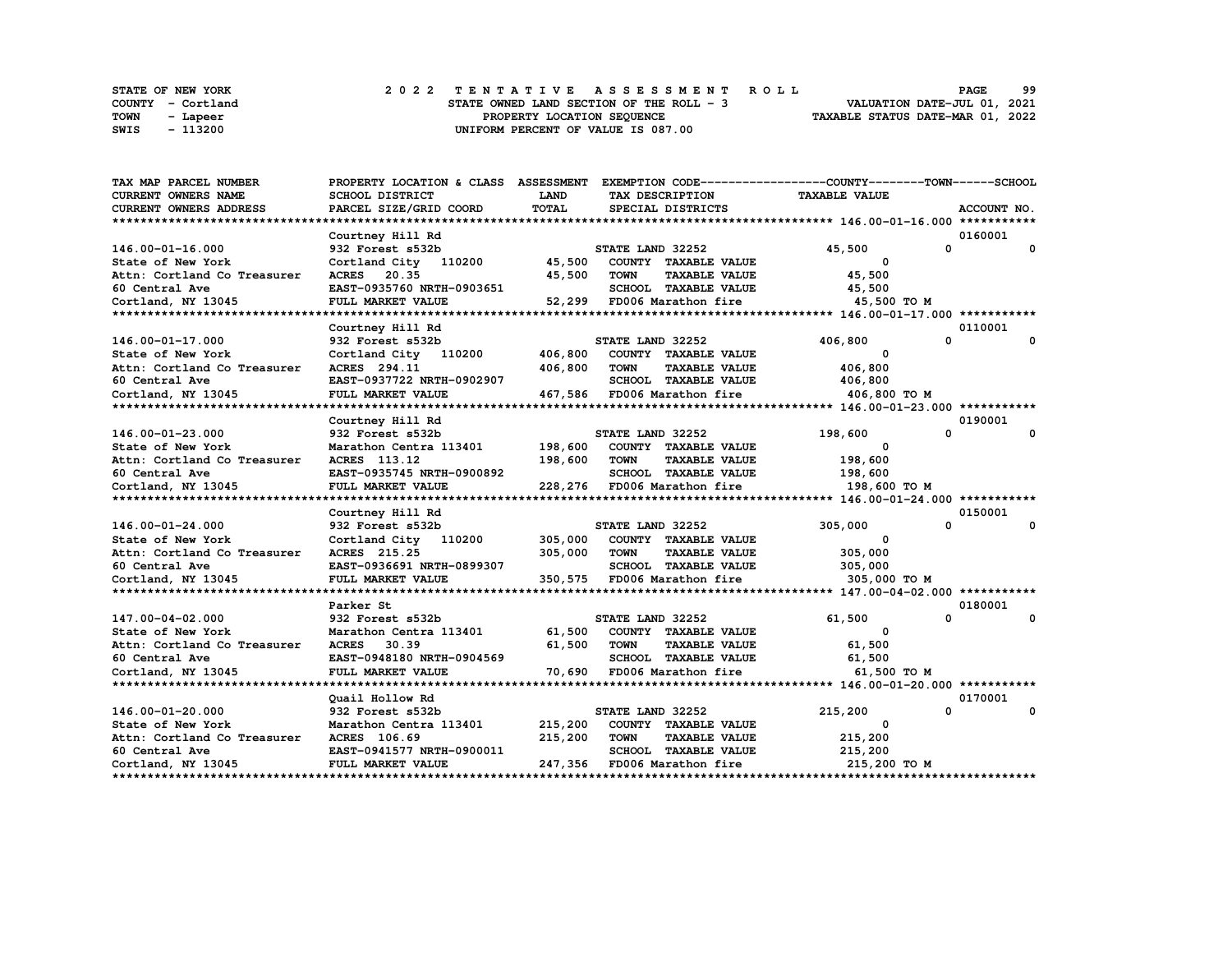|      | STATE OF NEW YORK | 2022 TENTATIVE ASSESSMENT ROLL                                          | <b>PAGE</b> | 100 |
|------|-------------------|-------------------------------------------------------------------------|-------------|-----|
|      | COUNTY - Cortland | VALUATION DATE-JUL 01, 2021<br>STATE OWNED LAND SECTION OF THE ROLL - 3 |             |     |
| TOWN | - Lapeer          | TAXABLE STATUS DATE-MAR 01, 2022<br>PROPERTY LOCATION SEQUENCE          |             |     |
| SWIS | - 113200          | UNIFORM PERCENT OF VALUE IS 087.00                                      |             |     |

| TAX MAP PARCEL NUMBER       | PROPERTY LOCATION & CLASS ASSESSMENT EXEMPTION CODE---------------COUNTY-------TOWN------SCHOOL |             |                  |                             |                                        |              |             |
|-----------------------------|-------------------------------------------------------------------------------------------------|-------------|------------------|-----------------------------|----------------------------------------|--------------|-------------|
| <b>CURRENT OWNERS NAME</b>  | <b>SCHOOL DISTRICT</b>                                                                          | <b>LAND</b> |                  | TAX DESCRIPTION             | <b>TAXABLE VALUE</b>                   |              |             |
| CURRENT OWNERS ADDRESS      | PARCEL SIZE/GRID COORD                                                                          | TOTAL       |                  | SPECIAL DISTRICTS           |                                        |              | ACCOUNT NO. |
|                             |                                                                                                 |             |                  |                             |                                        |              |             |
|                             | Ouail Hollow Rd                                                                                 |             |                  |                             |                                        |              | 0140001     |
| 146.00-01-21.000            | 932 Forest s532b                                                                                |             | STATE LAND 32252 |                             | 54,300                                 | $\mathbf{0}$ | 0           |
| State of New York           | Cortland City 110200                                                                            | 54,300      |                  | COUNTY TAXABLE VALUE        | 0                                      |              |             |
| Attn: Cortland Co Treasurer | ACRES 40.00                                                                                     | 54,300      | TOWN             | <b>TAXABLE VALUE</b>        | 54,300                                 |              |             |
| 60 Central Ave              | EAST-0939537 NRTH-0900375                                                                       |             |                  | SCHOOL TAXABLE VALUE        | 54,300                                 |              |             |
| Cortland, NY 13045          | FULL MARKET VALUE                                                                               |             |                  |                             | 62,414 FD006 Marathon fire 54,300 TO M |              |             |
|                             |                                                                                                 |             |                  |                             |                                        |              |             |
|                             | Ouail Hollow Rd                                                                                 |             |                  |                             |                                        |              | 0130001     |
| 146.00-01-22.000            | 932 Forest s532b                                                                                |             | STATE LAND 32252 |                             | 46,800                                 | 0            | 0           |
| State of New York           | Cortland City 110200                                                                            | 46,800      |                  | COUNTY TAXABLE VALUE        | $\Omega$                               |              |             |
| Attn: Cortland Co Treasurer | ACRES 22.50                                                                                     | 46,800      | <b>TOWN</b>      | <b>TAXABLE VALUE</b>        | 46,800                                 |              |             |
| 60 Central Ave              | EAST-0938716 NRTH-0900966                                                                       |             |                  |                             | SCHOOL TAXABLE VALUE 46,800            |              |             |
|                             | FULL MARKET VALUE                                                                               |             |                  | 53,793 FD006 Marathon fire  | 46,800 TO M                            |              |             |
| Cortland, NY 13045          |                                                                                                 |             |                  |                             |                                        |              |             |
|                             | Route 221                                                                                       |             |                  |                             |                                        |              | 0260001     |
| 164.00-01-23.000            | 932 Forest s532b                                                                                |             | STATE LAND 32252 |                             | 8,400                                  | $\Omega$     | 0           |
| State of New York           | Marathon Centra 113401                                                                          | 8,400       |                  | COUNTY TAXABLE VALUE        | $\Omega$                               |              |             |
|                             |                                                                                                 |             | <b>TOWN</b>      |                             | 8,400                                  |              |             |
| Attn: Cortland Co Treasurer | <b>ACRES</b><br>5.30                                                                            | 8,400       |                  | <b>TAXABLE VALUE</b>        |                                        |              |             |
| 60 Central Ave              | EAST-0935513 NRTH-0883926                                                                       |             |                  | SCHOOL TAXABLE VALUE        | 8,400                                  |              |             |
| Cortland, NY 13045          | FULL MARKET VALUE                                                                               |             |                  | 9,655 FD006 Marathon fire   | 8,400 TO M                             |              |             |
|                             |                                                                                                 |             |                  |                             |                                        |              |             |
|                             | Route 221                                                                                       |             |                  |                             |                                        |              | 0220002     |
| 164.00-01-31.000            | 932 Forest s532b                                                                                |             | STATE LAND 32252 |                             | 97,200                                 | $\Omega$     | $\mathbf 0$ |
| State of New York           | Marathon Centra 113401                                                                          |             |                  | 97,200 COUNTY TAXABLE VALUE | 0                                      |              |             |
| Attn: Cortland Co Treasurer | ACRES 64.80                                                                                     | 97,200      | TOWN             | <b>TAXABLE VALUE</b>        | 97,200                                 |              |             |
| 60 Central Ave              | EAST-0936227 NRTH-0883716                                                                       |             |                  | SCHOOL TAXABLE VALUE        | 97,200                                 |              |             |
| Cortland, NY 13045          | FULL MARKET VALUE                                                                               |             |                  | 111,724 FD006 Marathon fire | 97,200 TO M                            |              |             |
|                             |                                                                                                 |             |                  |                             |                                        |              |             |
|                             | Route 221                                                                                       |             |                  |                             |                                        |              | 0240002     |
| 164.00-01-32.000            | 932 Forest s532b                                                                                |             | STATE LAND 32252 |                             | 83,900                                 | $\Omega$     | 0           |
| State of New York           | Marathon Centra 113401                                                                          | 83,900      |                  | COUNTY TAXABLE VALUE        | $\Omega$                               |              |             |
| Attn: Cortland Co Treasurer | ACRES 44.70                                                                                     | 83,900      | TOWN             | <b>TAXABLE VALUE</b>        | 83,900                                 |              |             |
| 60 Central Ave              | EAST-0935839 NRTH-0882394                                                                       |             |                  | SCHOOL TAXABLE VALUE        | 83,900                                 |              |             |
| Cortland, NY 13045          | FULL MARKET VALUE                                                                               | 96,437      |                  | FD006 Marathon fire         | 83,900 TO M                            |              |             |
|                             |                                                                                                 |             |                  |                             |                                        |              |             |
|                             | Route 221                                                                                       |             |                  |                             |                                        |              | 0230002     |
| 164.00-01-34.000            | 932 Forest s532b                                                                                |             | STATE LAND 32252 |                             | 111,600                                | 0            | 0           |
| State of New York           | Marathon Centra 113401                                                                          | 111,600     |                  | COUNTY TAXABLE VALUE        | 0                                      |              |             |
| Attn: Cortland Co Treasurer | <b>ACRES</b> 105.38                                                                             | 111,600     | <b>TOWN</b>      | <b>TAXABLE VALUE</b>        | 111,600                                |              |             |
| 60 Central Ave              | EAST-0938463 NRTH-0882919                                                                       |             |                  | SCHOOL TAXABLE VALUE        | 111,600                                |              |             |
| Cortland, NY 13045          | FULL MARKET VALUE                                                                               |             |                  | 128,276 FD006 Marathon fire | 111,600 TO M                           |              |             |
|                             |                                                                                                 |             |                  |                             |                                        |              |             |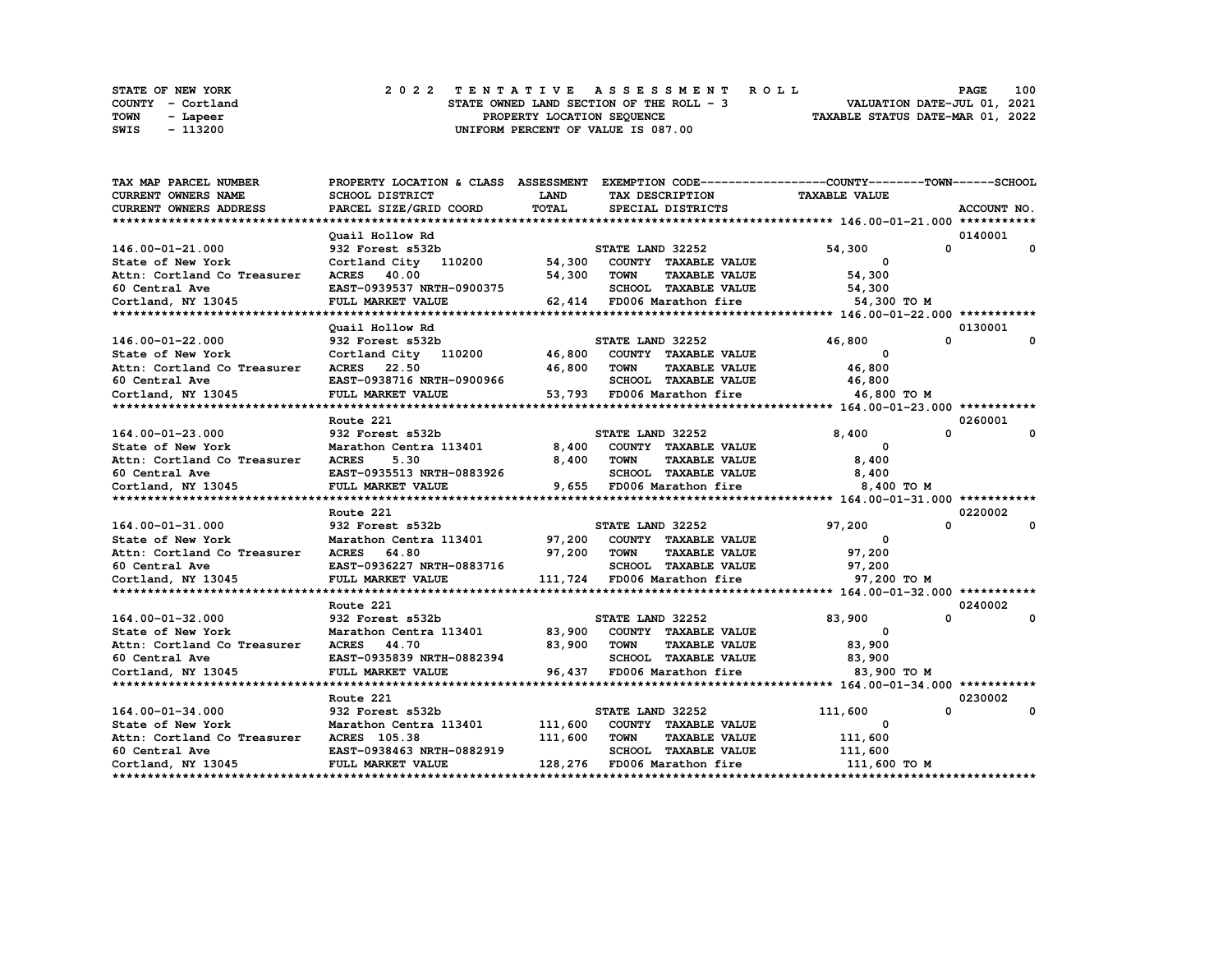|      | STATE OF NEW YORK | 2022 TENTATIVE ASSESSMENT ROLL                                          | <b>PAGE</b> | 101 |
|------|-------------------|-------------------------------------------------------------------------|-------------|-----|
|      | COUNTY - Cortland | VALUATION DATE-JUL 01, 2021<br>STATE OWNED LAND SECTION OF THE ROLL - 3 |             |     |
| TOWN | - Lapeer          | TAXABLE STATUS DATE-MAR 01, 2022<br>PROPERTY LOCATION SEQUENCE          |             |     |
| SWIS | - 113200          | UNIFORM PERCENT OF VALUE IS 087.00                                      |             |     |

| TAX MAP PARCEL NUMBER       | PROPERTY LOCATION & CLASS ASSESSMENT EXEMPTION CODE----------------COUNTY-------TOWN-----SCHOOL |                         |                  |                              |                      |              |                                |
|-----------------------------|-------------------------------------------------------------------------------------------------|-------------------------|------------------|------------------------------|----------------------|--------------|--------------------------------|
| <b>CURRENT OWNERS NAME</b>  | SCHOOL DISTRICT                                                                                 | <b>LAND</b>             |                  | TAX DESCRIPTION              | <b>TAXABLE VALUE</b> |              |                                |
| CURRENT OWNERS ADDRESS      | PARCEL SIZE/GRID COORD                                                                          | TOTAL                   |                  | SPECIAL DISTRICTS            |                      |              | ACCOUNT NO.                    |
|                             |                                                                                                 |                         |                  |                              |                      |              |                                |
|                             | Route 221                                                                                       |                         |                  |                              |                      |              | 0250001                        |
| 164.00-01-35.000            | 932 Forest s532b                                                                                |                         | STATE LAND 32252 |                              | 54,700               | $\mathbf{0}$ | $\mathbf{0}$                   |
| State of New York           | Newark Valley 492602                                                                            | 54,700                  |                  | COUNTY TAXABLE VALUE         | $\mathbf{o}$         |              |                                |
| Attn: Cortland Co Treasurer | <b>ACRES</b> 44.90                                                                              | 54,700                  | <b>TOWN</b>      | <b>TAXABLE VALUE</b>         | 54,700               |              |                                |
| 60 Central Ave              | EAST-0935710 NRTH-0880920                                                                       |                         |                  | SCHOOL TAXABLE VALUE         | 54,700               |              |                                |
| Cortland, NY 13045          | FULL MARKET VALUE                                                                               |                         |                  | 62,874 FD006 Marathon fire   | 54,700 TO M          |              |                                |
|                             |                                                                                                 |                         |                  |                              |                      |              |                                |
|                             | Route 221                                                                                       |                         |                  |                              |                      |              | 0280001                        |
| 164.00-01-36.000            | 932 Forest s532b                                                                                |                         | STATE LAND 32252 |                              | 188,900              | $\Omega$     | $\Omega$                       |
| State of New York           | Newark Valley 492602                                                                            |                         |                  | 188,900 COUNTY TAXABLE VALUE | $\Omega$             |              |                                |
| Attn: Cortland Co Treasurer | ACRES 136.46                                                                                    | 188,900                 | <b>TOWN</b>      | <b>TAXABLE VALUE</b>         | 188,900              |              |                                |
| 60 Central Ave              | EAST-0939073 NRTH-0879995                                                                       |                         |                  | SCHOOL TAXABLE VALUE         |                      |              |                                |
|                             |                                                                                                 |                         |                  |                              | 188,900              |              |                                |
| Cortland, NY 13045          | FULL MARKET VALUE                                                                               |                         |                  | 217,126 FD006 Marathon fire  | 188,900 то м         |              |                                |
|                             |                                                                                                 |                         |                  |                              |                      |              |                                |
|                             | Route 221                                                                                       |                         |                  |                              |                      |              | 0270001                        |
| 164.00-01-37.000            | 932 Forest s532b                                                                                |                         | STATE LAND 32252 |                              | 179,400              | $\Omega$     | 0                              |
| State of New York           | Marathon Centra 113401 179,400 COUNTY TAXABLE VALUE                                             |                         |                  |                              | $^{\circ}$           |              |                                |
| Attn: Cortland Co Treasurer | ACRES 136.60                                                                                    | 179,400                 | <b>TOWN</b>      | <b>TAXABLE VALUE</b>         | 179,400              |              |                                |
| 60 Central Ave              | EAST-0940819 NRTH-0880037                                                                       |                         |                  | SCHOOL TAXABLE VALUE         | 179,400              |              |                                |
| Cortland, NY 13045          | FULL MARKET VALUE                                                                               |                         |                  | 206,207 FD006 Marathon fire  | 179,400 TO M         |              |                                |
|                             |                                                                                                 |                         |                  |                              |                      |              |                                |
|                             | Trans                                                                                           |                         |                  |                              |                      |              | 8000002                        |
| 333.00-32-02.000            | 993 Transition t                                                                                |                         | TOWN TAXBL 50005 |                              | 3,050                |              | $\Omega$ and $\Omega$<br>3,050 |
| State of New York           | Marathon Centra 113401                                                                          | $\mathbf 0$             |                  | COUNTY TAXABLE VALUE         | 0                    |              |                                |
| Attn: Cortland Co Treasurer |                                                                                                 | 3,050                   | <b>TOWN</b>      | <b>TAXABLE VALUE</b>         | 3,050                |              |                                |
| 60 Central Ave              | FULL MARKET VALUE                                                                               | 3,506                   |                  | <b>SCHOOL TAXABLE VALUE</b>  | $\Omega$             |              |                                |
| Cortland, NY 13045          |                                                                                                 |                         |                  | FD006 Marathon fire          | 3,050 TO M           |              |                                |
|                             |                                                                                                 |                         |                  |                              |                      |              |                                |
|                             | Trans                                                                                           |                         |                  |                              |                      |              | 8110200                        |
| 333.00-32-03.000            | 993 Transition t                                                                                |                         | SCHL TAXBL 50001 |                              | 434,450              | 434,450      | 0                              |
| State of New York           | Cortland City 110200                                                                            | $\overline{\mathbf{0}}$ |                  | COUNTY TAXABLE VALUE         | $^{\circ}$           |              |                                |
| Attn: Cortland Co Treasurer |                                                                                                 | 434,450                 | <b>TOWN</b>      | <b>TAXABLE VALUE</b>         | $\Omega$             |              |                                |
| 60 Central Ave              | FULL MARKET VALUE                                                                               | 499,368                 |                  | <b>SCHOOL TAXABLE VALUE</b>  | 434,450              |              |                                |
| Cortland, NY 13045          |                                                                                                 |                         |                  |                              |                      |              |                                |
|                             |                                                                                                 |                         |                  |                              |                      |              |                                |
|                             | Trans                                                                                           |                         |                  |                              |                      |              | 8113401                        |
| $333.00 - 32 - 04.000$      | 993 Transition t                                                                                |                         | SCHL TAXBL 50001 |                              | 1,530                | 1,530        | 0                              |
| State of New York           | Marathon Centra 113401                                                                          | $\mathbf{0}$            |                  | COUNTY TAXABLE VALUE         | 0                    |              |                                |
| Attn: Cortland Co Treasurer |                                                                                                 | 1,530                   | <b>TOWN</b>      | <b>TAXABLE VALUE</b>         | $\Omega$             |              |                                |
| 60 Central Ave              | FULL MARKET VALUE                                                                               | 1,759                   |                  | SCHOOL TAXABLE VALUE         | 1,530                |              |                                |
| Cortland, NY 13045          |                                                                                                 |                         |                  |                              |                      |              |                                |
|                             |                                                                                                 |                         |                  |                              |                      |              |                                |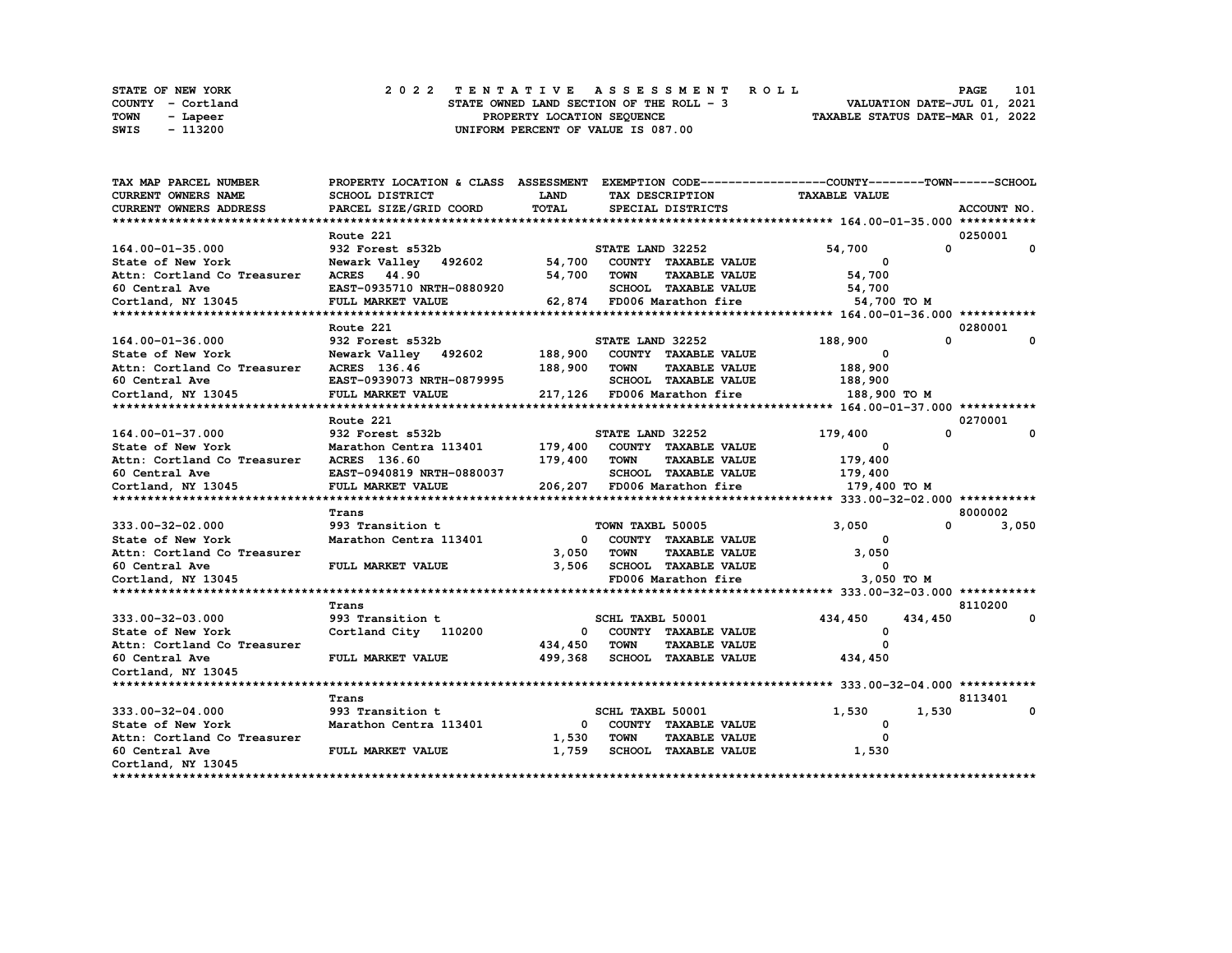|      | <b>STATE OF NEW YORK</b> |  | 2022 TENTATIVE ASSESSMENT ROLL           | <b>PAGE</b>                      | 102 |
|------|--------------------------|--|------------------------------------------|----------------------------------|-----|
|      | COUNTY - Cortland        |  | STATE OWNED LAND SECTION OF THE ROLL - 3 | VALUATION DATE-JUL 01, 2021      |     |
| TOWN | - Lapeer                 |  | PROPERTY LOCATION SEQUENCE               | TAXABLE STATUS DATE-MAR 01, 2022 |     |
| SWIS | - 113200                 |  | UNIFORM PERCENT OF VALUE IS 087.00       |                                  |     |

| SCHOOL DISTRICT                                             | <b>LAND</b>                                                                                                                               |                                                                          |                                                                                                                                                                                                |                                                                                                                                                                                                                                                                                                                                                                                                                                                                                                                                                                                                                                                                                          |
|-------------------------------------------------------------|-------------------------------------------------------------------------------------------------------------------------------------------|--------------------------------------------------------------------------|------------------------------------------------------------------------------------------------------------------------------------------------------------------------------------------------|------------------------------------------------------------------------------------------------------------------------------------------------------------------------------------------------------------------------------------------------------------------------------------------------------------------------------------------------------------------------------------------------------------------------------------------------------------------------------------------------------------------------------------------------------------------------------------------------------------------------------------------------------------------------------------------|
| CURRENT OWNERS ADDRESS                                      |                                                                                                                                           | SPECIAL DISTRICTS                                                        |                                                                                                                                                                                                | ACCOUNT NO.                                                                                                                                                                                                                                                                                                                                                                                                                                                                                                                                                                                                                                                                              |
|                                                             |                                                                                                                                           |                                                                          |                                                                                                                                                                                                |                                                                                                                                                                                                                                                                                                                                                                                                                                                                                                                                                                                                                                                                                          |
| Trans                                                       |                                                                                                                                           |                                                                          |                                                                                                                                                                                                | 8492602                                                                                                                                                                                                                                                                                                                                                                                                                                                                                                                                                                                                                                                                                  |
| 993 Transition t                                            |                                                                                                                                           |                                                                          | 149,900<br>149,900                                                                                                                                                                             | $^{\circ}$                                                                                                                                                                                                                                                                                                                                                                                                                                                                                                                                                                                                                                                                               |
| State of New York State of New York<br>Newark Valley 492602 |                                                                                                                                           | COUNTY TAXABLE VALUE                                                     |                                                                                                                                                                                                |                                                                                                                                                                                                                                                                                                                                                                                                                                                                                                                                                                                                                                                                                          |
|                                                             |                                                                                                                                           | <b>TOWN</b>                                                              |                                                                                                                                                                                                |                                                                                                                                                                                                                                                                                                                                                                                                                                                                                                                                                                                                                                                                                          |
| FULL MARKET VALUE                                           |                                                                                                                                           |                                                                          | 149,900                                                                                                                                                                                        |                                                                                                                                                                                                                                                                                                                                                                                                                                                                                                                                                                                                                                                                                          |
|                                                             |                                                                                                                                           |                                                                          |                                                                                                                                                                                                |                                                                                                                                                                                                                                                                                                                                                                                                                                                                                                                                                                                                                                                                                          |
|                                                             |                                                                                                                                           |                                                                          |                                                                                                                                                                                                |                                                                                                                                                                                                                                                                                                                                                                                                                                                                                                                                                                                                                                                                                          |
|                                                             |                                                                                                                                           |                                                                          |                                                                                                                                                                                                | 0120001                                                                                                                                                                                                                                                                                                                                                                                                                                                                                                                                                                                                                                                                                  |
|                                                             |                                                                                                                                           |                                                                          |                                                                                                                                                                                                | 0                                                                                                                                                                                                                                                                                                                                                                                                                                                                                                                                                                                                                                                                                        |
|                                                             |                                                                                                                                           |                                                                          |                                                                                                                                                                                                |                                                                                                                                                                                                                                                                                                                                                                                                                                                                                                                                                                                                                                                                                          |
|                                                             |                                                                                                                                           |                                                                          |                                                                                                                                                                                                |                                                                                                                                                                                                                                                                                                                                                                                                                                                                                                                                                                                                                                                                                          |
|                                                             |                                                                                                                                           |                                                                          |                                                                                                                                                                                                |                                                                                                                                                                                                                                                                                                                                                                                                                                                                                                                                                                                                                                                                                          |
|                                                             |                                                                                                                                           |                                                                          |                                                                                                                                                                                                |                                                                                                                                                                                                                                                                                                                                                                                                                                                                                                                                                                                                                                                                                          |
|                                                             |                                                                                                                                           |                                                                          |                                                                                                                                                                                                |                                                                                                                                                                                                                                                                                                                                                                                                                                                                                                                                                                                                                                                                                          |
| Valentine Hill Rd                                           |                                                                                                                                           |                                                                          |                                                                                                                                                                                                | 0200002                                                                                                                                                                                                                                                                                                                                                                                                                                                                                                                                                                                                                                                                                  |
|                                                             |                                                                                                                                           |                                                                          | $\mathbf{0}$<br>246,600                                                                                                                                                                        | $\mathbf{o}$                                                                                                                                                                                                                                                                                                                                                                                                                                                                                                                                                                                                                                                                             |
| State of New York Theory                                    |                                                                                                                                           |                                                                          |                                                                                                                                                                                                |                                                                                                                                                                                                                                                                                                                                                                                                                                                                                                                                                                                                                                                                                          |
| Attn: Cortland Co Treasurer ACRES 149.59                    |                                                                                                                                           | <b>TOWN</b>                                                              | 246,600                                                                                                                                                                                        |                                                                                                                                                                                                                                                                                                                                                                                                                                                                                                                                                                                                                                                                                          |
|                                                             |                                                                                                                                           |                                                                          |                                                                                                                                                                                                |                                                                                                                                                                                                                                                                                                                                                                                                                                                                                                                                                                                                                                                                                          |
| Cortland, NY 13045<br>FULL MARKET VALUE                     |                                                                                                                                           |                                                                          | 246,600 TO M                                                                                                                                                                                   |                                                                                                                                                                                                                                                                                                                                                                                                                                                                                                                                                                                                                                                                                          |
|                                                             |                                                                                                                                           |                                                                          |                                                                                                                                                                                                |                                                                                                                                                                                                                                                                                                                                                                                                                                                                                                                                                                                                                                                                                          |
| Valentine Hill Rd                                           |                                                                                                                                           |                                                                          |                                                                                                                                                                                                | 0210001                                                                                                                                                                                                                                                                                                                                                                                                                                                                                                                                                                                                                                                                                  |
| 932 Forest s532b                                            |                                                                                                                                           |                                                                          | 73,700<br>$\mathbf{0}$                                                                                                                                                                         | $\Omega$                                                                                                                                                                                                                                                                                                                                                                                                                                                                                                                                                                                                                                                                                 |
|                                                             |                                                                                                                                           |                                                                          | $\overline{\phantom{0}}$                                                                                                                                                                       |                                                                                                                                                                                                                                                                                                                                                                                                                                                                                                                                                                                                                                                                                          |
| Attn: Cortland Co Treasurer<br><b>ACRES</b> 50.35           |                                                                                                                                           | TOWN                                                                     |                                                                                                                                                                                                |                                                                                                                                                                                                                                                                                                                                                                                                                                                                                                                                                                                                                                                                                          |
| EAST-0945898 NRTH-0904018                                   |                                                                                                                                           |                                                                          | 73,700                                                                                                                                                                                         |                                                                                                                                                                                                                                                                                                                                                                                                                                                                                                                                                                                                                                                                                          |
| FULL MARKET VALUE                                           |                                                                                                                                           |                                                                          |                                                                                                                                                                                                |                                                                                                                                                                                                                                                                                                                                                                                                                                                                                                                                                                                                                                                                                          |
|                                                             | Valentine Hill Rd<br>Attn: Cortland Co Treasurer ACRES 97.85<br>Cortland, NY 13045 FULL MARKET VALUE<br>147.00-07-01.000 932 Forest s532b | 60 Central Ave 60 EAST-0941723 NRTH-0904012<br>EAST-0944937 NRTH-0903032 | PARCEL SIZE/GRID COORD TOTAL<br>SCHL TAXBL 50001<br>$\Omega$<br>149,900<br>172,299<br>159,700 TOWN<br>STATE LAND 32252<br>246,600<br>283,448 FD006 Marathon fire<br>STATE LAND 32252<br>73,700 | PROPERTY LOCATION & CLASS ASSESSMENT EXEMPTION CODE----------------COUNTY-------TOWN-----SCHOOL<br>TAX DESCRIPTION TAXABLE VALUE<br><b>TAXABLE VALUE</b><br>SCHOOL TAXABLE VALUE<br>146.00-01-18.000 532 Forest 532b 5TATE LAND 32252<br>State of New York 6th Cortland City 110200 159,700 COUNTY TAXABLE VALUE<br>159,700<br>$^{\circ}$<br>SCHOOL TAXABLE VALUE 159,700<br>183,563 FD006 Marathon fire<br>159,700 то м<br>Marathon Centra 113401 246,600 COUNTY TAXABLE VALUE<br><b>TAXABLE VALUE</b><br>SCHOOL TAXABLE VALUE 246,600<br>Marathon Centra 113401 73,700 COUNTY TAXABLE VALUE<br>TAXABLE VALUE 73,700<br>SCHOOL TAXABLE VALUE<br>84,713 FD006 Marathon fire 373,700 TO M |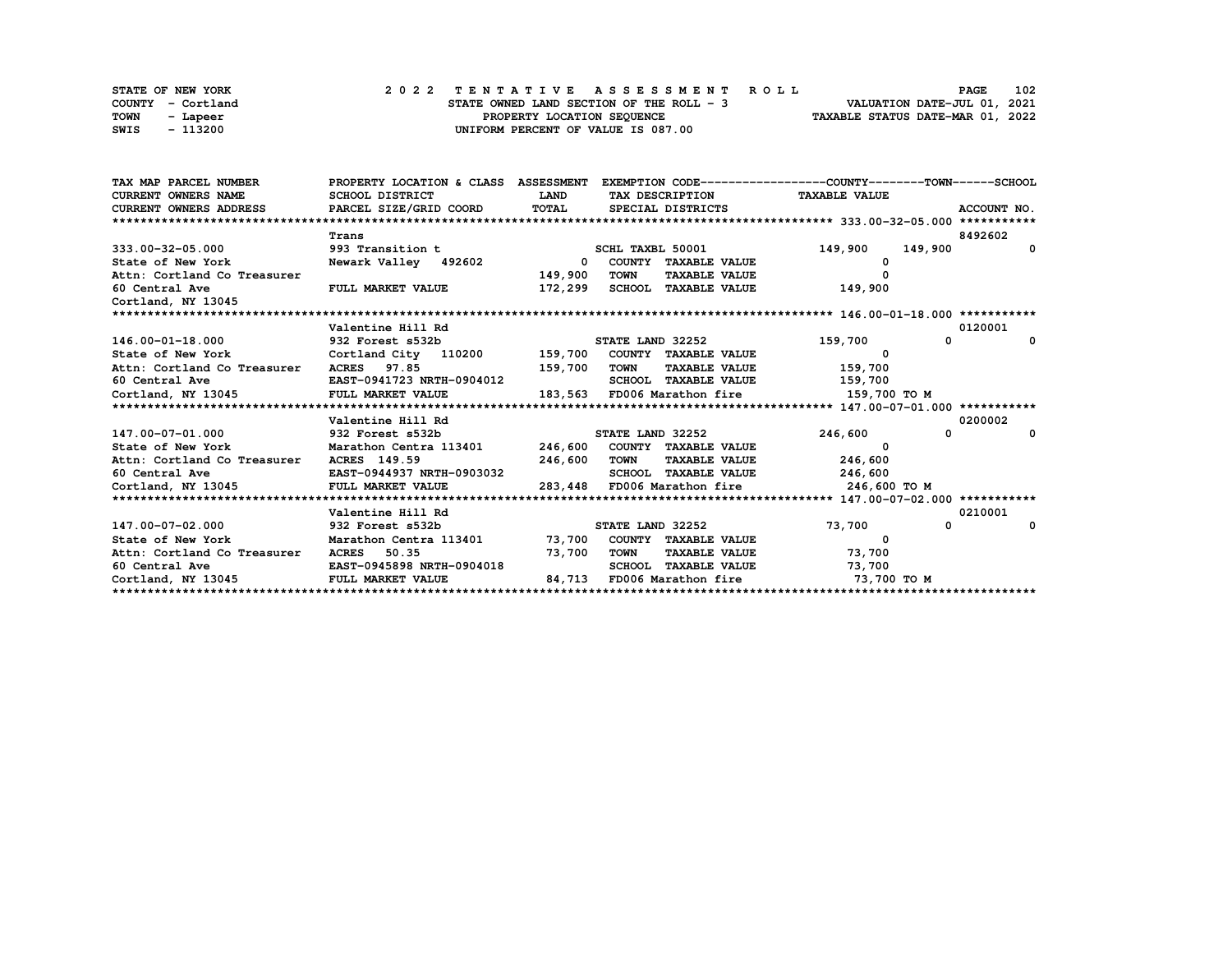| <b>STATE OF NEW YORK</b> |          |  |  |  |  |                                          |  |  |  |  | 2022 TENTATIVE ASSESSMENT ROLL |                                  | PAGE            | 103 |
|--------------------------|----------|--|--|--|--|------------------------------------------|--|--|--|--|--------------------------------|----------------------------------|-----------------|-----|
| COUNTY - Cortland        |          |  |  |  |  | STATE OWNED LAND SECTION OF THE ROLL - 3 |  |  |  |  |                                | VALUATION DATE-JUL 01, 2021      |                 |     |
| TOWN                     | - Lapeer |  |  |  |  |                                          |  |  |  |  |                                | TAXABLE STATUS DATE-MAR 01, 2022 |                 |     |
| SWIS                     | - 113200 |  |  |  |  | UNIFORM PERCENT OF VALUE IS 087.00       |  |  |  |  |                                |                                  | RPS150/V04/L015 |     |
|                          |          |  |  |  |  |                                          |  |  |  |  |                                | CURRENT DATE 4/28/2022           |                 |     |

# **\*\*\* S P E C I A L D I S T R I C T S U M M A R Y \*\*\***

|      |                      | TOTAL   | <b>EXTENSION</b> | <b>EXTENSION</b> | AD VALOREM   | <b>EXEMPT</b> | TAXABLE      |
|------|----------------------|---------|------------------|------------------|--------------|---------------|--------------|
| CODE | <b>DISTRICT NAME</b> | PARCELS | TYPE             | <b>VALUE</b>     | <b>VALUE</b> | <b>AMOUNT</b> | <b>VALUE</b> |
|      |                      |         |                  |                  |              |               |              |
|      | FD006 Marathon fire  |         | 19 TOTAL M       |                  | 2540,850     |               | 2540,850     |

### **\*\*\* S C H O O L D I S T R I C T S U M M A R Y \*\*\***

|        |                      | <b>TOTAL</b>   | <b>ASSESSED</b> | <b>ASSESSED</b> | <b>EXEMPT</b> | TOTAL          | <b>STAR</b>   | <b>STAR</b>    |
|--------|----------------------|----------------|-----------------|-----------------|---------------|----------------|---------------|----------------|
| CODE   | <b>DISTRICT NAME</b> | <b>PARCELS</b> | LAND            | TOTAL           | <b>AMOUNT</b> | <b>TAXABLE</b> | <b>AMOUNT</b> | <b>TAXABLE</b> |
| 110200 | Cortland City        | 7              | 1018,100        | 1452,550        |               | 1452,550       |               | 1452,550       |
| 113401 | Marathon Central     | 12             | 1276,100        | 1280,680        | 3,050         | 1277,630       |               | 1277,630       |
| 492602 | Newark Valley        | 3              | 243,600         | 393,500         |               | 393,500        |               | 393,500        |
|        | SUB-TOTAL            | 22             | 2537,800        | 3126,730        | 3,050         | 3123,680       |               | 3123,680       |
|        | TOTAL                | 22             | 2537,800        | 3126,730        | 3,050         | 3123,680       |               | 3123,680       |

# **\*\*\* S Y S T E M C O D E S S U M M A R Y \*\*\***

| CODE  | <b>DESCRIPTION</b> | <b>TOTAL</b><br><b>PARCELS</b> | <b>COUNTY</b> | <b>TOWN</b> | <b>SCHOOL</b> |
|-------|--------------------|--------------------------------|---------------|-------------|---------------|
| 50001 | SCHL TAXBL         |                                | 585,880       | 585,880     |               |
| 50005 | TOWN TAXBL         |                                | 3,050         |             | 3,050         |
|       | T O T A L          |                                | 588,930       | 585,880     | 3,050         |

# **\*\*\* E X E M P T I O N S U M M A R Y \*\*\***

| CODE  | DESCRIPTION                       | TOTAL<br><b>PARCELS</b> | <b>COUNTY</b>        | <b>TOWN</b> | <b>SCHOOL</b> |
|-------|-----------------------------------|-------------------------|----------------------|-------------|---------------|
| 32252 | <b>STATE LAND</b><br><b>TOTAL</b> | 18<br>18                | 2537,800<br>2537,800 |             |               |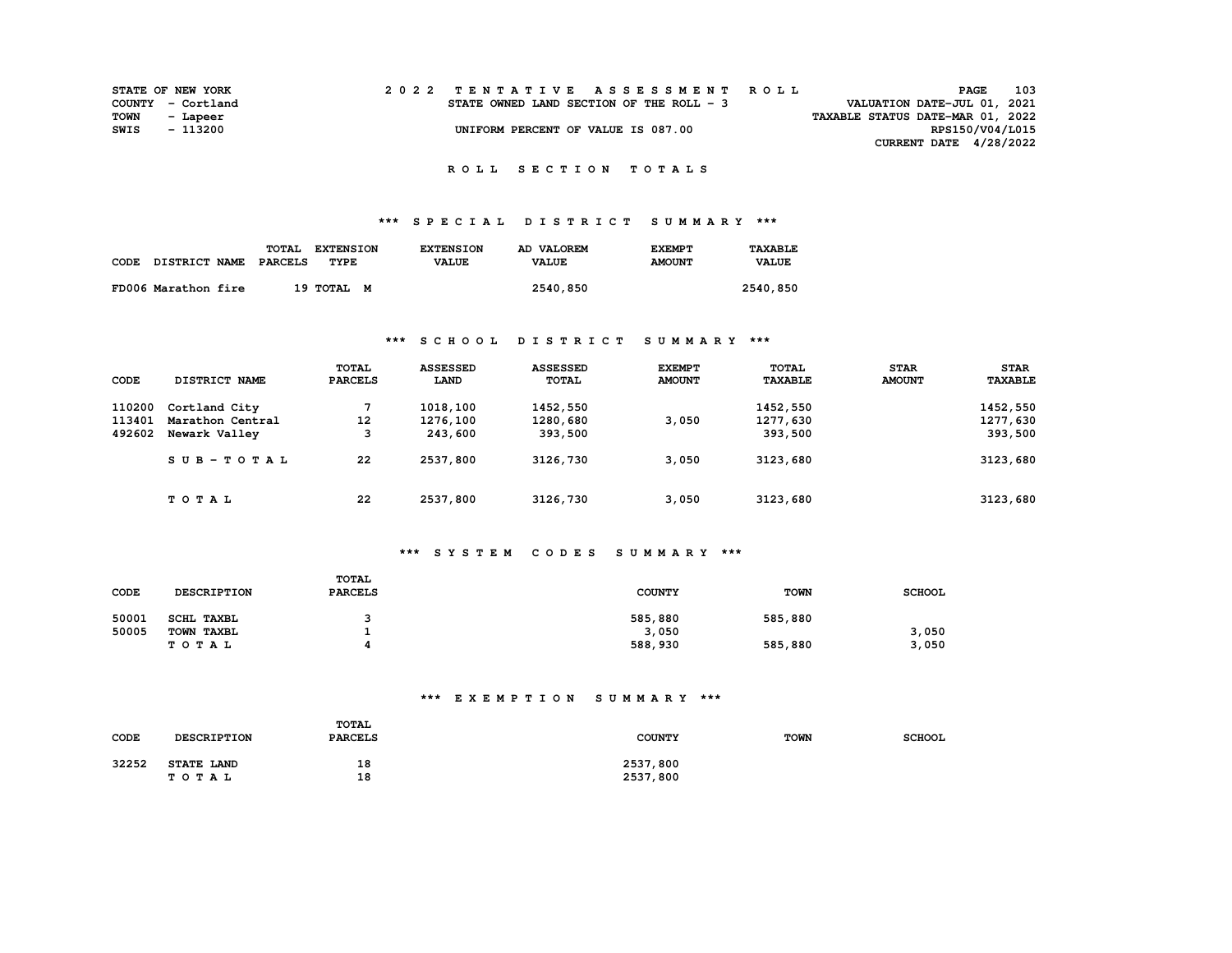|             | STATE OF NEW YORK |  |  |  |  |  |  |                                          |  |  |  |  | 2022 TENTATIVE ASSESSMENT ROLL |  |                                  |  | PAGE | 104             |
|-------------|-------------------|--|--|--|--|--|--|------------------------------------------|--|--|--|--|--------------------------------|--|----------------------------------|--|------|-----------------|
|             | COUNTY - Cortland |  |  |  |  |  |  | STATE OWNED LAND SECTION OF THE ROLL - 3 |  |  |  |  |                                |  | VALUATION DATE-JUL 01, 2021      |  |      |                 |
| <b>TOWN</b> | - Lapeer          |  |  |  |  |  |  |                                          |  |  |  |  |                                |  | TAXABLE STATUS DATE-MAR 01, 2022 |  |      |                 |
| SWIS        | - 113200          |  |  |  |  |  |  | UNIFORM PERCENT OF VALUE IS 087.00       |  |  |  |  |                                |  |                                  |  |      | RPS150/V04/L015 |
|             |                   |  |  |  |  |  |  |                                          |  |  |  |  |                                |  | CURRENT DATE $4/28/2022$         |  |      |                 |

### **\*\*\* G R A N D T O T A L S \*\*\***

| <b>ROLL</b> |                    | <b>TOTAL</b>   | <b>ASSESSED</b> | <b>ASSESSED</b> | <b>TAXABLE</b> | <b><i>TAXABLE</i></b> | <b>TAXABLE</b> | <b>STAR</b> |
|-------------|--------------------|----------------|-----------------|-----------------|----------------|-----------------------|----------------|-------------|
| <b>SEC</b>  | <b>DESCRIPTION</b> | <b>PARCELS</b> | <b>LAND</b>     | TOTAL           | <b>COUNTY</b>  | <b>TOWN</b>           | <b>SCHOOL</b>  | TAXABLE     |
|             |                    |                |                 |                 |                |                       |                |             |
|             | STATE OWNED LAND   | 22             | 2537,800        | 3126,730        |                | 2540,850              | 3123.<br>, 680 | 3123,680    |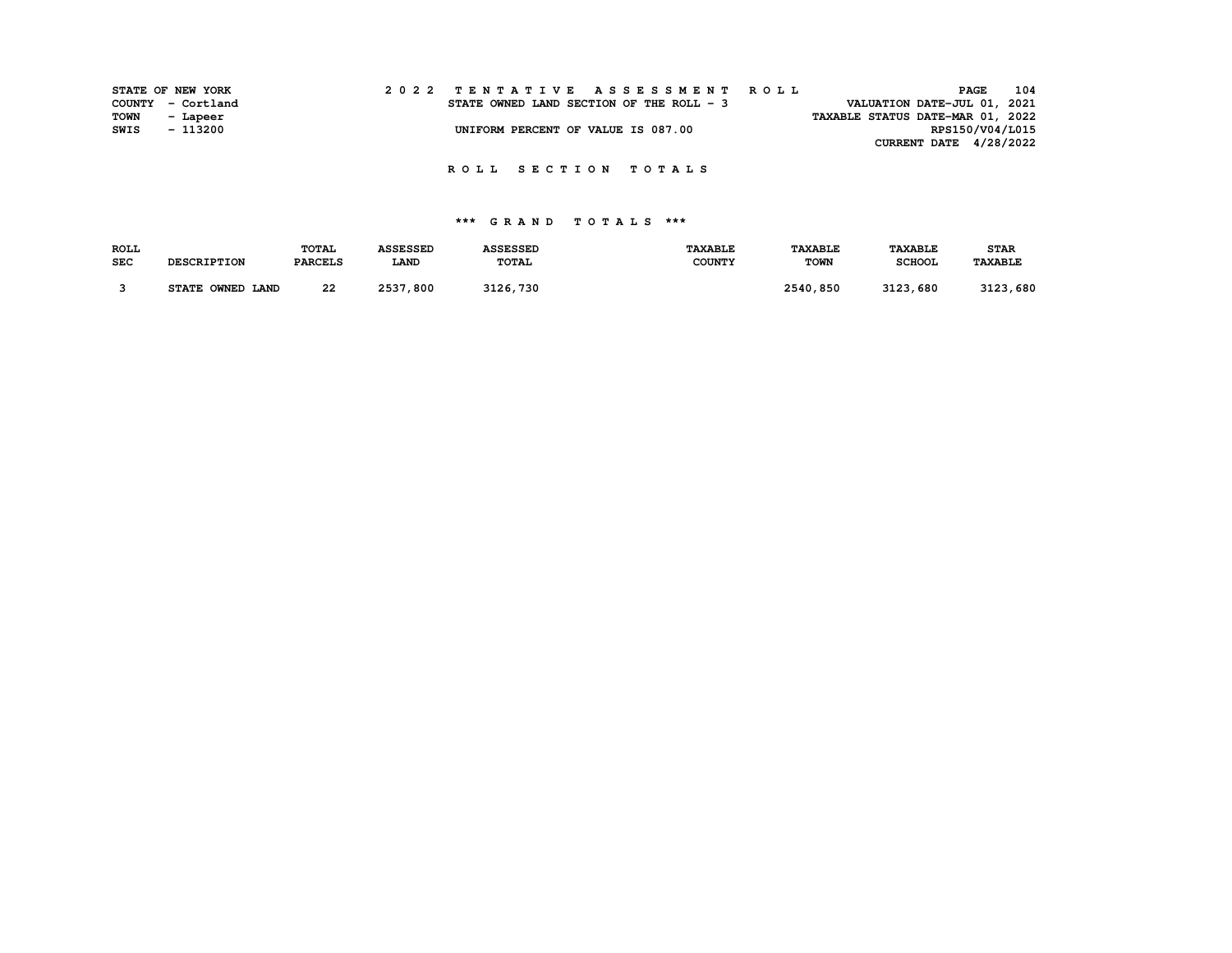| STATE OF NEW YORK |          |  |  |  |  | 2022 TENTATIVE ASSESSMENT ROLL            |  |  |  |  |  |  |                                  | <b>PAGE</b> | 105 |
|-------------------|----------|--|--|--|--|-------------------------------------------|--|--|--|--|--|--|----------------------------------|-------------|-----|
| COUNTY - Cortland |          |  |  |  |  | SPECIAL FRANCHISE SECTION OF THE ROLL - 5 |  |  |  |  |  |  | VALUATION DATE-JUL 01, 2021      |             |     |
| TOWN              | - Lapeer |  |  |  |  | PROPERTY LOCATION SEQUENCE                |  |  |  |  |  |  | TAXABLE STATUS DATE-MAR 01, 2022 |             |     |
| SWIS              | - 113200 |  |  |  |  | UNIFORM PERCENT OF VALUE IS 087.00        |  |  |  |  |  |  |                                  |             |     |

| TAX MAP PARCEL NUMBER                         | PROPERTY LOCATION & CLASS ASSESSMENT |                          |                               | EXEMPTION CODE-----------------COUNTY-------TOWN------SCHOOL |
|-----------------------------------------------|--------------------------------------|--------------------------|-------------------------------|--------------------------------------------------------------|
| <b>CURRENT OWNERS NAME</b>                    | SCHOOL DISTRICT                      | <b>LAND</b>              | TAX DESCRIPTION TAXABLE VALUE |                                                              |
| CURRENT OWNERS ADDRESS PARCEL SIZE/GRID COORD |                                      | <b>TOTAL</b>             | SPECIAL DISTRICTS             | ACCOUNT NO.                                                  |
|                                               |                                      |                          |                               |                                                              |
|                                               | Town of Lapeer                       |                          |                               |                                                              |
| 507.00-02-01.000                              | 861 Elec & gas                       |                          | COUNTY TAXABLE VALUE          | 721,603                                                      |
| NYS Electric & Gas Corp                       | Marathon Centra 113401               | $\overline{\phantom{a}}$ | <b>TAXABLE VALUE</b><br>TOWN  | 721,603                                                      |
| Avangrid Mgt Co                               | DEED BOOK 0000                       | 721,603                  | SCHOOL TAXABLE VALUE          | 721,603                                                      |
| Local Taxes                                   | <b>FULL MARKET VALUE</b>             | 829,429                  | FD006 Marathon fire           | 721,603 TO M                                                 |
| 1 City Center Fl 5                            |                                      |                          |                               |                                                              |
| Portland, ME 04101                            |                                      |                          |                               |                                                              |
|                                               |                                      |                          |                               |                                                              |
|                                               | Town of Lapeer                       |                          |                               |                                                              |
| 507.00-07-01.000                              | 866 Telephone                        |                          | COUNTY TAXABLE VALUE          | 184,063                                                      |
| Citizens Telecom Co of NY                     | Marathon Centra 113401               | $^{\circ}$               | <b>TAXABLE VALUE</b><br>TOWN  | 184,063                                                      |
| Duff & Phelps, LLC DEED BOOK 0000             |                                      | 184,063                  | SCHOOL TAXABLE VALUE          | 184,063                                                      |
| PO Box 2629                                   | FULL MARKET VALUE                    | 211,567                  | FD006 Marathon fire           | 184,063 TO M                                                 |
| Addison, TX 75001                             |                                      |                          |                               |                                                              |
|                                               |                                      |                          |                               |                                                              |
|                                               | Town of Lapeer                       |                          |                               |                                                              |
| 507.00-25-01.000                              | 866 Telephone                        |                          | COUNTY TAXABLE VALUE          | 791                                                          |
| Intellifiber Networks                         | Marathon Centra 113401               | $\overline{\mathbf{0}}$  | <b>TAXABLE VALUE</b><br>TOWN  | 791                                                          |
| Duff & Phelps, LLC #NY854                     |                                      | 791                      | <b>SCHOOL TAXABLE VALUE</b>   | 791                                                          |
| PO Box 2629                                   | FULL MARKET VALUE                    | 909                      | FD006 Marathon fire           | 791 TO M                                                     |
| Addison, TX 75001                             |                                      |                          |                               |                                                              |
|                                               |                                      |                          |                               |                                                              |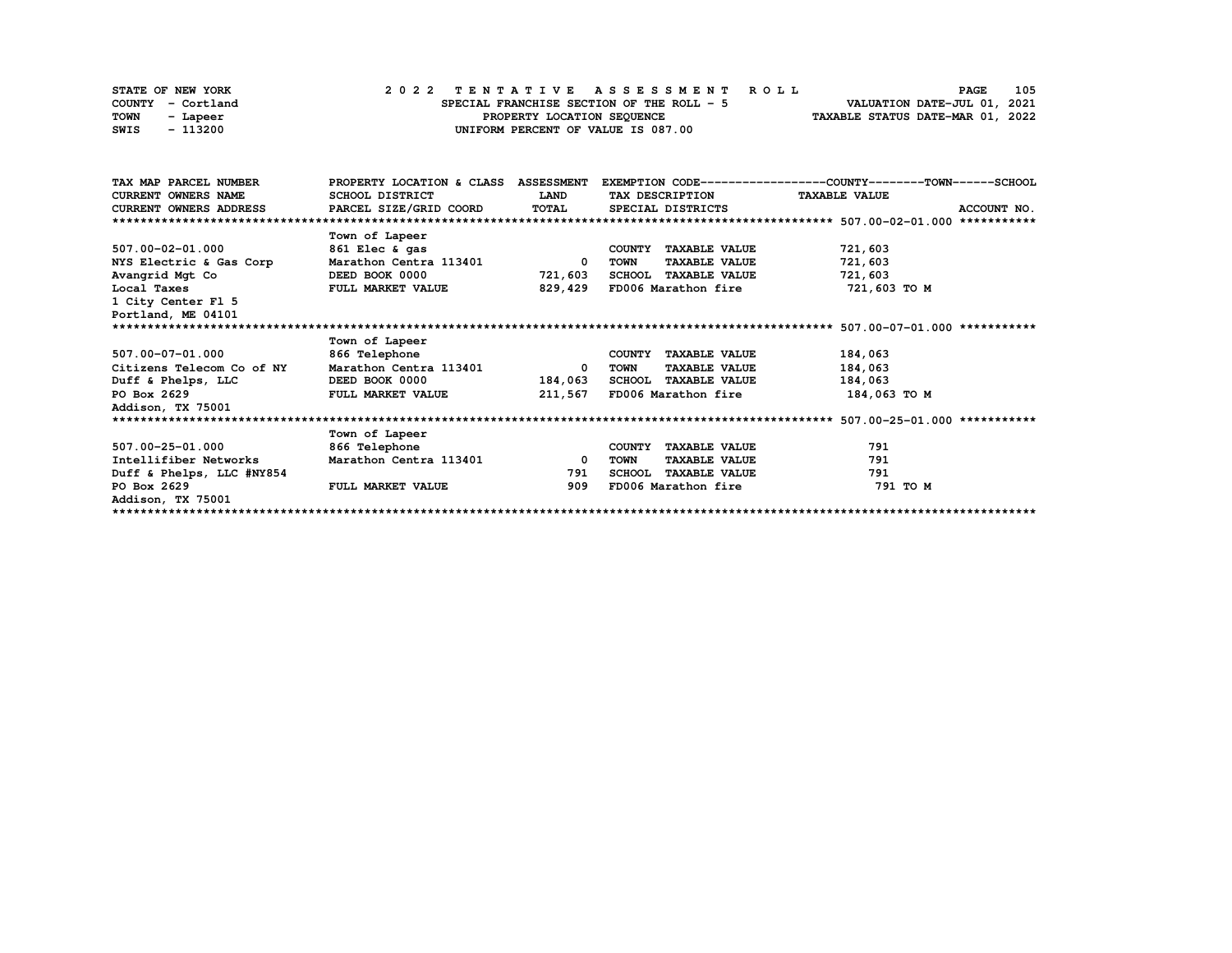| 2022 TENTATIVE ASSESSMENT ROLL<br><b>STATE OF NEW YORK</b>     | PAGE                        | 106 |
|----------------------------------------------------------------|-----------------------------|-----|
| COUNTY - Cortland<br>SPECIAL FRANCHISE SECTION OF THE ROLL - 5 | VALUATION DATE-JUL 01, 2021 |     |
| TAXABLE STATUS DATE-MAR 01, 2022<br>TOWN<br>- Lapeer           |                             |     |
| SWIS<br>UNIFORM PERCENT OF VALUE IS 087.00<br>- 113200         | RPS150/V04/L015             |     |
|                                                                | CURRENT DATE $4/28/2022$    |     |

# **\*\*\* S P E C I A L D I S T R I C T S U M M A R Y \*\*\***

|      |                      | <b>TOTAL</b> | <b>EXTENSION</b> | <b>EXTENSION</b> | AD VALOREM   | <b>EXEMPT</b> | TAXABLE      |
|------|----------------------|--------------|------------------|------------------|--------------|---------------|--------------|
| CODE | <b>DISTRICT NAME</b> | PARCELS      | TYPE             | <b>VALUE</b>     | <b>VALUE</b> | <b>AMOUNT</b> | <b>VALUE</b> |
|      | FD006 Marathon fire  |              | 3 TOTAL M        |                  | 906, 457     |               | 906, 457     |

### **\*\*\* S C H O O L D I S T R I C T S U M M A R Y \*\*\***

| CODE   | <b>DISTRICT NAME</b> | TOTAL<br><b>PARCELS</b> | <b>ASSESSED</b><br>LAND | <b>ASSESSED</b><br><b>TOTAL</b> | <b>EXEMPT</b><br><b>AMOUNT</b> | TOTAL<br><b>TAXABLE</b> | <b>STAR</b><br><b>AMOUNT</b> | <b>STAR</b><br>TAXABLE |
|--------|----------------------|-------------------------|-------------------------|---------------------------------|--------------------------------|-------------------------|------------------------------|------------------------|
| 113401 | Marathon Central     | 3                       |                         | 906, 457                        |                                | 906, 457                |                              | 906, 457               |
|        | $SUB - TO T AL$      | 3                       |                         | 906, 457                        |                                | 906, 457                |                              | 906, 457               |
|        | TOTAL                | 3                       |                         | 906, 457                        |                                | 906, 457                |                              | 906, 457               |

### **\*\*\* S Y S T E M C O D E S S U M M A R Y \*\*\***

#### **NO SYSTEM EXEMPTIONS AT THIS LEVEL**

### **\*\*\* E X E M P T I O N S U M M A R Y \*\*\***

#### **NO EXEMPTIONS AT THIS LEVEL**

### **\*\*\* G R A N D T O T A L S \*\*\***

| ROLL       | <b>DESCRIPTION</b> | <b>TOTAL</b>   | <b>ASSESSED</b> | <b>ASSESSED</b> | <b>TAXABLE</b> | <b>TAXABLE</b> | <b>TAXABLE</b> | <b>STAR</b>    |
|------------|--------------------|----------------|-----------------|-----------------|----------------|----------------|----------------|----------------|
| <b>SEC</b> |                    | <b>PARCELS</b> | <b>LAND</b>     | TOTAL           | <b>COUNTY</b>  | <b>TOWN</b>    | <b>SCHOOL</b>  | <b>TAXABLE</b> |
|            | SPECIAL FRANCHISE  |                |                 | 906, 457        | 906, 457       | 906, 457       | 906, 457       | 906, 457       |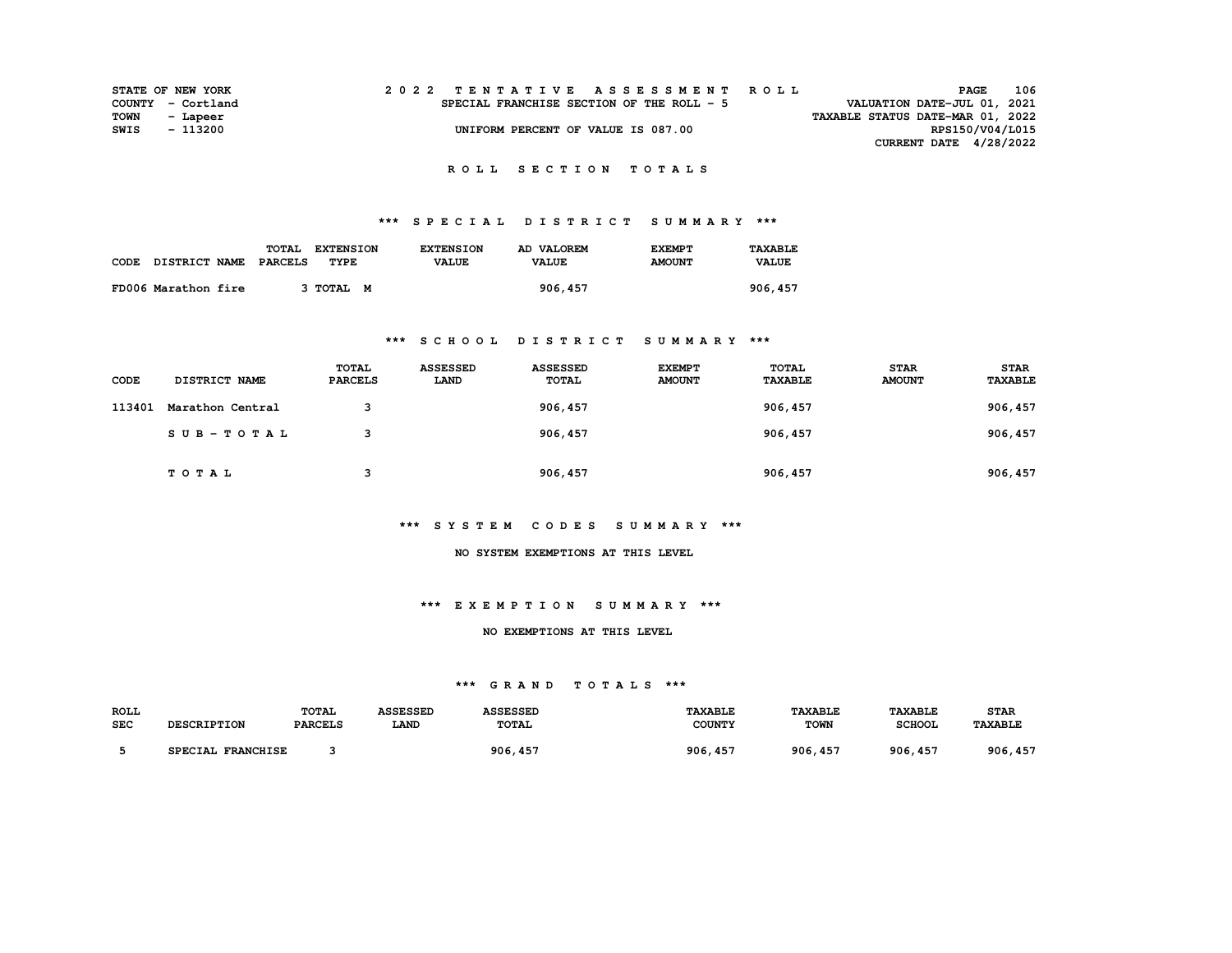| <b>STATE OF NEW YORK</b> | 2022 TENTATIVE ASSESSMENT ROLL                                 | <b>PAGE</b>                 | 107 |
|--------------------------|----------------------------------------------------------------|-----------------------------|-----|
| COUNTY - Cortland        | UTILITY & R.R. SECTION OF THE ROLL $-6$                        | VALUATION DATE-JUL 01, 2021 |     |
| TOWN<br>- Lapeer         | TAXABLE STATUS DATE-MAR 01, 2022<br>PROPERTY LOCATION SEQUENCE |                             |     |
| - 113200<br>SWIS         | UNIFORM PERCENT OF VALUE IS 087.00                             |                             |     |

| <b>TAX MAP PARCEL NUMBER</b>                          |                           |           |                                     | PROPERTY LOCATION & CLASS ASSESSMENT EXEMPTION CODE----------------COUNTY-------TOWN------SCHOOL |
|-------------------------------------------------------|---------------------------|-----------|-------------------------------------|--------------------------------------------------------------------------------------------------|
| CURRENT OWNERS NAME                                   | SCHOOL DISTRICT           | LAND      | TAX DESCRIPTION                     | <b>TAXABLE VALUE</b>                                                                             |
| CURRENT OWNERS ADDRESS                                | PARCEL SIZE/GRID COORD    | TOTAL     | SPECIAL DISTRICTS                   | ACCOUNT NO.                                                                                      |
|                                                       |                           |           |                                     |                                                                                                  |
|                                                       | 2282 Clarks Corners Rd    |           |                                     |                                                                                                  |
| 155.00-01-17.100                                      | 872 Elec-Substation       |           | COUNTY TAXABLE VALUE                | 24071,837                                                                                        |
| NYS Electric & Gas Corp                               | Marathon Centra 113401    | 50,000    | <b>TAXABLE VALUE</b><br><b>TOWN</b> | 24071,837                                                                                        |
| Avangrid Mgt Co                                       | <b>ACRES</b><br>49.77     | 24071,837 | <b>SCHOOL TAXABLE VALUE</b>         | 24071,837                                                                                        |
| Local Taxes                                           | EAST-0943658 NRTH-0890652 |           | FD006 Marathon fire                 | 24071,837 TO M                                                                                   |
| 1 City Center Fl 5                                    | DEED BOOK 2008 PG-3924    |           |                                     |                                                                                                  |
| Portland, ME 04101                                    | FULL MARKET VALUE         | 27668,778 |                                     |                                                                                                  |
|                                                       |                           |           |                                     |                                                                                                  |
|                                                       | 2340 Clarks Corners Rd    |           |                                     |                                                                                                  |
| 155.00-01-16.000                                      | 882 Elec Trans Imp        |           | COUNTY TAXABLE VALUE                | 32,604                                                                                           |
| NYS Electric & Gas Corp                               | Marathon Centra 113401    | 32,604    | <b>TOWN</b><br><b>TAXABLE VALUE</b> | 32,604                                                                                           |
| Avangrid Mgt Co                                       | <b>ACRES</b><br>5.90      | 32,604    | <b>SCHOOL TAXABLE VALUE</b>         | 32,604                                                                                           |
| Local Taxes                                           | EAST-0944280 NRTH-0891561 |           | FD006 Marathon fire                 | 32,604 TO M                                                                                      |
| 1 City Center Fl 5                                    | DEED BOOK 161<br>PG-169   |           |                                     |                                                                                                  |
| Portland, ME 04101                                    | FULL MARKET VALUE         | 37,476    |                                     |                                                                                                  |
|                                                       |                           |           |                                     |                                                                                                  |
|                                                       | 2537 Clarks Corners Rd    |           |                                     |                                                                                                  |
| 156.00-01-26.000                                      | 873 Gas Meas Sta          |           |                                     |                                                                                                  |
|                                                       |                           |           | COUNTY TAXABLE VALUE<br><b>TOWN</b> | 2213,252                                                                                         |
| Enterprise TE Prod Pipeline Co Marathon Centra 113401 |                           | 22,100    | <b>TAXABLE VALUE</b>                | 2213,252                                                                                         |
| Attn: Ad Valorem Tax                                  | <b>ACRES</b><br>8.99      | 2213, 252 | <b>SCHOOL TAXABLE VALUE</b>         | 2213,252                                                                                         |
| PO Box 4018                                           | EAST-0948772 NRTH-0891280 |           | FD006 Marathon fire                 | 2213,252 TO M                                                                                    |
| Houston, TX 77210-4018                                | DEED BOOK 501<br>PG-249   |           |                                     |                                                                                                  |
|                                                       | FULL MARKET VALUE         | 2543,968  |                                     |                                                                                                  |
|                                                       |                           |           |                                     |                                                                                                  |
|                                                       | Elec Trans                |           |                                     |                                                                                                  |
| 632.00-9999-131.600-1011                              | 882 Elec Trans Imp        |           | COUNTY TAXABLE VALUE                | 167,846                                                                                          |
| NYS Electric & Gas Corp                               | Marathon Centra 113401    | 0         | <b>TOWN</b><br><b>TAXABLE VALUE</b> | 167,846                                                                                          |
| Avangrid Mgt Co                                       | Location #000046          | 167,846   | <b>SCHOOL TAXABLE VALUE</b>         | 167,846                                                                                          |
| Local Taxes                                           | App Factor 1.0000         |           | FD006 Marathon fire                 | 167,846 то м                                                                                     |
| 1 City Center Fl 5                                    | Trans Line Lapeer to Etna |           |                                     |                                                                                                  |
| Portland, ME 04101                                    | FULL MARKET VALUE         | 192,926   |                                     |                                                                                                  |
|                                                       |                           |           |                                     |                                                                                                  |
|                                                       | Elec Trans                |           |                                     |                                                                                                  |
| 632.00-9999-131.600-1021                              | 882 Elec Trans Imp        |           | COUNTY TAXABLE VALUE                | 1,072                                                                                            |
| NYS Electric & Gas Corp                               | Marathon Centra 113401    | 0         | <b>TOWN</b><br><b>TAXABLE VALUE</b> | 1,072                                                                                            |
| Avangrid Mgt Co                                       | Location #000051          | 1,072     | SCHOOL TAXABLE VALUE                | 1,072                                                                                            |
| Local Taxes                                           | App Factor 1.0000         |           | FD006 Marathon fire                 | 1,072 TO M                                                                                       |
| 1 City Center F1 5                                    | Trans Line Etna to Lapeer |           |                                     |                                                                                                  |
| Portland, ME 04101                                    | FULL MARKET VALUE         | 1,232     |                                     |                                                                                                  |
|                                                       |                           |           |                                     |                                                                                                  |
|                                                       | Elec Trans                |           |                                     |                                                                                                  |
| 632.00-9999-131.600-1031                              | 882 Elec Trans Imp        |           | COUNTY TAXABLE VALUE                | 5578,520                                                                                         |
| NYS Electric & Gas Corp                               | Marathon Centra 113401    | 0         | TOWN<br><b>TAXABLE VALUE</b>        | 5578,520                                                                                         |
| Avangrid Mgt Co                                       | DEED BOOK 0000            | 5578,520  | SCHOOL TAXABLE VALUE                | 5578,520                                                                                         |
|                                                       |                           |           |                                     |                                                                                                  |
| Local Taxes                                           | <b>FULL MARKET VALUE</b>  | 6412,092  | FD006 Marathon fire                 | 5578,520 TO M                                                                                    |
| 1 City Center Fl 5                                    |                           |           |                                     |                                                                                                  |
| Portland, ME 04101                                    |                           |           |                                     |                                                                                                  |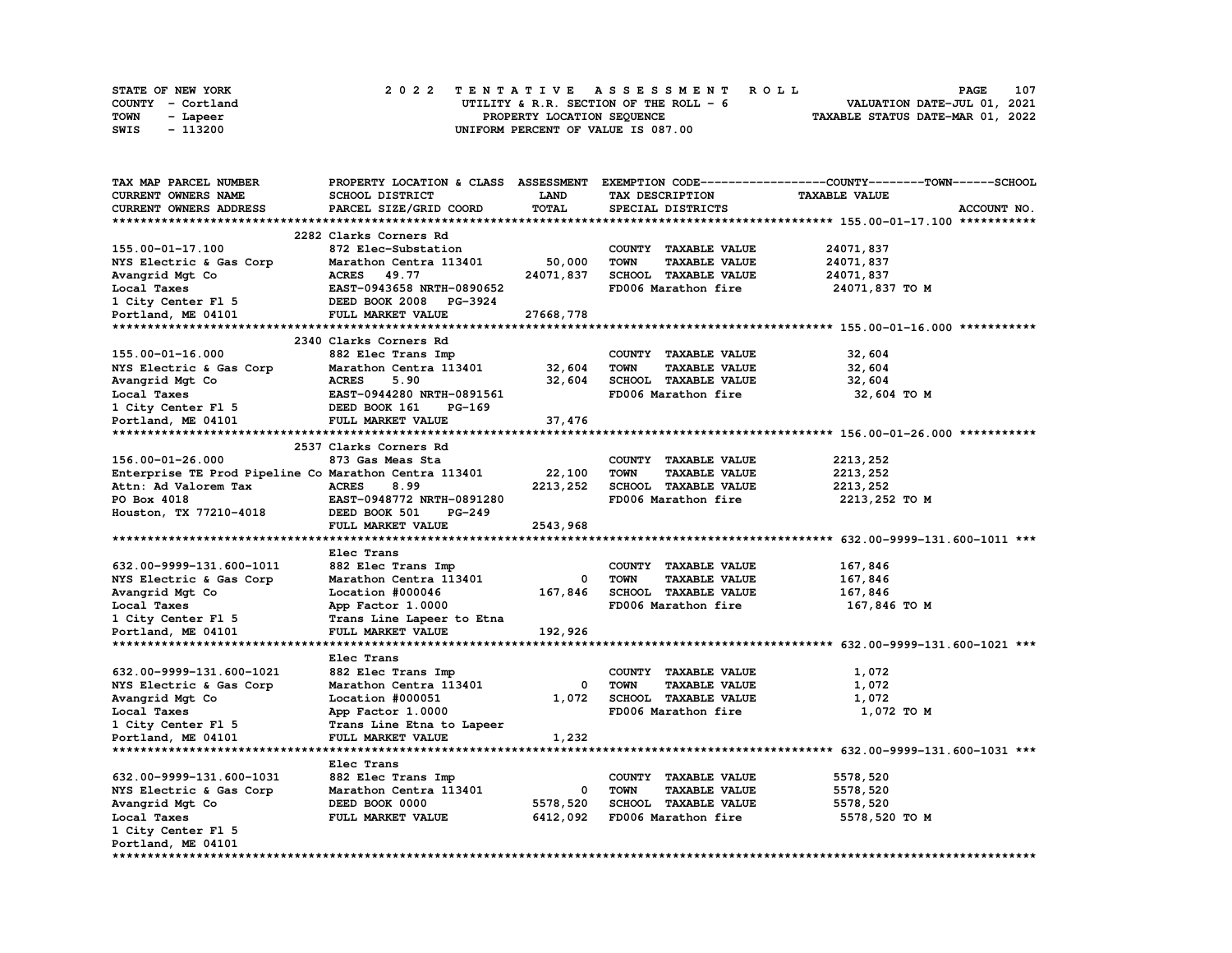|      | <b>STATE OF NEW YORK</b> |  | 2022 TENTATIVE ASSESSMENT ROLL |  |  |                                         |  |  |  |  |  |  |                                  | <b>PAGE</b> | 108 |
|------|--------------------------|--|--------------------------------|--|--|-----------------------------------------|--|--|--|--|--|--|----------------------------------|-------------|-----|
|      | COUNTY - Cortland        |  |                                |  |  | UTILITY & R.R. SECTION OF THE ROLL $-6$ |  |  |  |  |  |  | VALUATION DATE-JUL 01, 2021      |             |     |
| TOWN | - Lapeer                 |  |                                |  |  | PROPERTY LOCATION SEQUENCE              |  |  |  |  |  |  | TAXABLE STATUS DATE-MAR 01, 2022 |             |     |
| SWIS | - 113200                 |  |                                |  |  | UNIFORM PERCENT OF VALUE IS 087.00      |  |  |  |  |  |  |                                  |             |     |

| TAX MAP PARCEL NUMBER                                 |                                |              |                                     | PROPERTY LOCATION & CLASS ASSESSMENT EXEMPTION CODE----------------COUNTY-------TOWN------SCHOOL |
|-------------------------------------------------------|--------------------------------|--------------|-------------------------------------|--------------------------------------------------------------------------------------------------|
| CURRENT OWNERS NAME                                   | SCHOOL DISTRICT                | LAND         | TAX DESCRIPTION                     | <b>TAXABLE VALUE</b>                                                                             |
| <b>CURRENT OWNERS ADDRESS</b>                         | PARCEL SIZE/GRID COORD         | <b>TOTAL</b> | SPECIAL DISTRICTS                   | ACCOUNT NO.                                                                                      |
|                                                       |                                |              |                                     |                                                                                                  |
|                                                       | Elec Trans                     |              |                                     |                                                                                                  |
| 632.00-9999-131.600-1041                              | 882 Elec Trans Imp             |              | COUNTY TAXABLE VALUE                | 2809,102                                                                                         |
| NYS Electric & Gas Corp                               | Marathon Centra 113401         | 0            | <b>TAXABLE VALUE</b><br><b>TOWN</b> | 2809,102                                                                                         |
| Avangrid Mgt Co                                       |                                | 2809,102     | <b>SCHOOL TAXABLE VALUE</b>         | 2809,102                                                                                         |
| Local Taxes                                           | FULL MARKET VALUE              | 3228,853     | FD006 Marathon fire                 | 2809,102 TO M                                                                                    |
| 1 City Center Fl 5                                    |                                |              |                                     |                                                                                                  |
| Portland, ME 04101                                    |                                |              |                                     |                                                                                                  |
| ******************************                        |                                |              |                                     |                                                                                                  |
|                                                       | Elec Transline                 |              |                                     |                                                                                                  |
| 632.00-9999-131.600-1001                              | 882 Elec Trans Imp             |              | COUNTY TAXABLE VALUE                | 370,042                                                                                          |
| NYS Electric & Gas Corp                               | Marathon Centra 113401         | 0            | <b>TOWN</b><br><b>TAXABLE VALUE</b> | 370,042                                                                                          |
| Avangrid Mgt Co                                       | Location #000038               | 370,042      | SCHOOL TAXABLE VALUE                | 370,042                                                                                          |
| Local Taxes                                           | App Factor 1.0000              |              | FD006 Marathon fire                 | 370,042 TO M                                                                                     |
| 1 City Center Fl 5                                    | FULL MARKET VALUE              | 425,336      |                                     |                                                                                                  |
| Portland, ME 04101                                    |                                |              |                                     |                                                                                                  |
|                                                       |                                |              |                                     |                                                                                                  |
|                                                       | Electric Trans Line            |              |                                     |                                                                                                  |
| 632.00-999-131.600-1051                               | 882 Elec Trans Imp             |              | COUNTY TAXABLE VALUE                | 68,290                                                                                           |
| NYS Electric & Gas Corp                               | Marathon Centra 113401         | 0            | <b>TOWN</b><br><b>TAXABLE VALUE</b> | 68,290                                                                                           |
| Avangrid Mgt Co                                       |                                | 68,290       | <b>SCHOOL TAXABLE VALUE</b>         | 68,290                                                                                           |
| Local Taxes                                           | FULL MARKET VALUE              | 78,494       | FD006 Marathon fire                 | 68,290 TO M                                                                                      |
| 1 City Center Fl 5                                    |                                |              |                                     |                                                                                                  |
| Portland, ME 04101                                    |                                |              |                                     |                                                                                                  |
|                                                       |                                |              |                                     |                                                                                                  |
|                                                       | Gas Trans                      |              |                                     |                                                                                                  |
| 632.00-9999-805.500-2001                              | 744 Petro prod                 |              | COUNTY TAXABLE VALUE                | 70,326                                                                                           |
| Sunoco Pipeline LP                                    | Marathon Centra 113401         | 0            | <b>TOWN</b><br><b>TAXABLE VALUE</b> | 70,326                                                                                           |
| c\o K.E. Andrews Company                              | DEED BOOK 0000                 | 70,326       | SCHOOL TAXABLE VALUE                | 70,326                                                                                           |
| 1900 Dalrock Rd                                       | FULL MARKET VALUE              | 80,834       | FD006 Marathon fire                 | 70,326 TO M                                                                                      |
| Rowlett, TX 75088                                     |                                |              |                                     |                                                                                                  |
|                                                       |                                |              |                                     |                                                                                                  |
|                                                       | Gas Trans                      |              |                                     |                                                                                                  |
| 632.00-9999-844.810-2001                              | 744 Petro prod                 |              | COUNTY TAXABLE VALUE                | 177,437                                                                                          |
| Enterprise TE Prod Pipeline Co Marathon Centra 113401 |                                | 0            | <b>TOWN</b><br><b>TAXABLE VALUE</b> | 177,437                                                                                          |
| Attn: Ad Valorem Tax                                  | DEED BOOK 476<br>PG-163        | 177,437      | <b>SCHOOL TAXABLE VALUE</b>         | 177,437                                                                                          |
| PO Box 4018                                           | FULL MARKET VALUE              | 203,951      | FD006 Marathon fire                 | 177,437 TO M                                                                                     |
| Houston, TX 77210-4018                                |                                |              |                                     |                                                                                                  |
|                                                       |                                |              |                                     |                                                                                                  |
|                                                       | Hunts Corners-Center Lisl      |              |                                     |                                                                                                  |
| 165.00-04-21.000                                      | 380 Pub Util Vac               |              | COUNTY TAXABLE VALUE                | 2,900                                                                                            |
| NYS Electric & Gas Corp                               | Marathon Centra 113401         | 2,900        | <b>TOWN</b><br><b>TAXABLE VALUE</b> | 2,900                                                                                            |
| Avangrid Mgt Co                                       | <b>ACRES</b><br>1.14           | 2,900        | SCHOOL TAXABLE VALUE                | 2,900                                                                                            |
| Local Taxes                                           | EAST-0947164 NRTH-0880249      |              | FD006 Marathon fire                 | 2,900 TO M                                                                                       |
| 1 City Center Fl 5                                    | <b>PG-543</b><br>DEED BOOK 353 |              |                                     |                                                                                                  |
| Portland, ME 04101                                    | FULL MARKET VALUE              | 3,333        |                                     |                                                                                                  |
|                                                       |                                |              |                                     |                                                                                                  |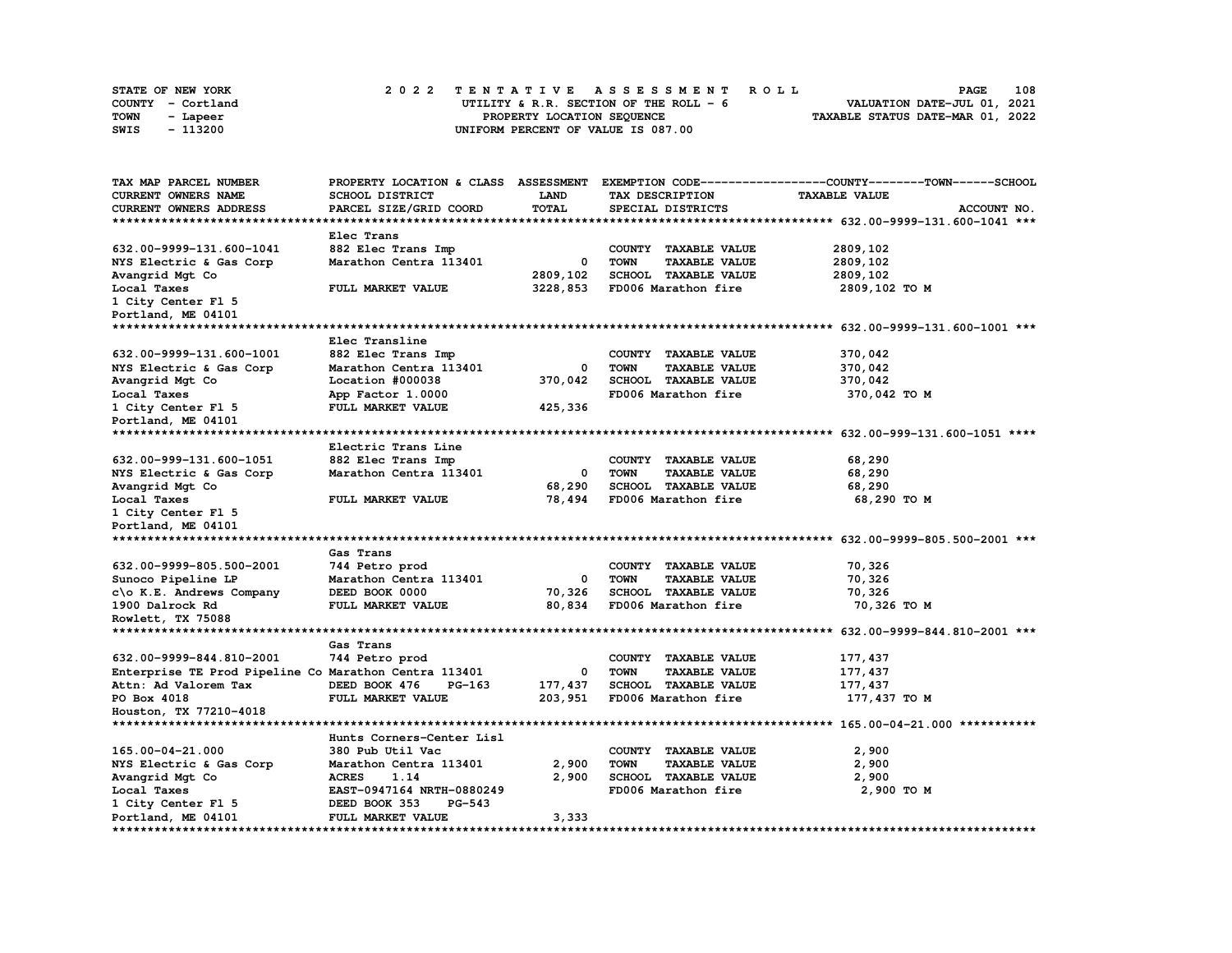| STATE OF NEW YORK |          |  |                                    | 2022 TENTATIVE ASSESSMENT ROLL          |                                  | <b>PAGE</b>                 | 109 |
|-------------------|----------|--|------------------------------------|-----------------------------------------|----------------------------------|-----------------------------|-----|
| COUNTY - Cortland |          |  |                                    | UTILITY & R.R. SECTION OF THE ROLL $-6$ |                                  | VALUATION DATE-JUL 01, 2021 |     |
| TOWN              | - Lapeer |  | PROPERTY LOCATION SEOUENCE         |                                         | TAXABLE STATUS DATE-MAR 01, 2022 |                             |     |
| - 113200<br>SWIS  |          |  | UNIFORM PERCENT OF VALUE IS 087.00 |                                         |                                  |                             |     |

| TAX MAP PARCEL NUMBER         | PROPERTY LOCATION & CLASS ASSESSMENT |              |                                     | EXEMPTION CODE-----------------COUNTY-------TOWN------SCHOOL |             |
|-------------------------------|--------------------------------------|--------------|-------------------------------------|--------------------------------------------------------------|-------------|
| CURRENT OWNERS NAME           | SCHOOL DISTRICT                      | <b>LAND</b>  | TAX DESCRIPTION                     | <b>TAXABLE VALUE</b>                                         |             |
| <b>CURRENT OWNERS ADDRESS</b> | PARCEL SIZE/GRID COORD               | <b>TOTAL</b> | SPECIAL DISTRICTS                   |                                                              | ACCOUNT NO. |
| **************************    |                                      |              |                                     |                                                              |             |
|                               | Outside Plant                        |              |                                     |                                                              |             |
| 632.00-9999-131.600-1881      | 882 Elec Trans Imp                   |              | COUNTY TAXABLE VALUE                | 717,985                                                      |             |
| NYS Electric & Gas Corp       | Marathon Centra 113401               | $\Omega$     | <b>TAXABLE VALUE</b><br><b>TOWN</b> | 717,985                                                      |             |
| Avangrid Mgt Co               |                                      | 717,985      | <b>SCHOOL TAXABLE VALUE</b>         | 717,985                                                      |             |
| Local Taxes                   | FULL MARKET VALUE                    | 825,270      | FD006 Marathon fire                 | 717,985 TO M                                                 |             |
|                               |                                      |              |                                     |                                                              |             |
| 1 City Center Fl 5            |                                      |              |                                     |                                                              |             |
| Portland, ME 04101            |                                      |              |                                     |                                                              |             |
|                               |                                      |              |                                     |                                                              |             |
|                               | Outside Plant                        |              |                                     |                                                              |             |
| 632.00-9999-601.700-1881      | 836 Telecom. eq.                     |              | Mass Telec 47100                    | 14,989<br>14,989                                             | 14,989      |
| AT&T Communications, Inc.     | Marathon Centra 113401               | 0            | COUNTY TAXABLE VALUE                | 3,662                                                        |             |
| 1010 Pine 9E-L-01             | Location #888888                     | 18,651       | <b>TOWN</b><br><b>TAXABLE VALUE</b> | 3,662                                                        |             |
| St Louis, MO 63101            | App Factor 1.0000                    |              | SCHOOL TAXABLE VALUE                | 3,662                                                        |             |
|                               | Poles Wires Cables                   |              | FD006 Marathon fire                 | 3,662 TO M                                                   |             |
|                               | FULL MARKET VALUE                    | 21,438       | 14,989 EX                           |                                                              |             |
|                               |                                      |              |                                     |                                                              |             |
|                               | Outside Plant                        |              |                                     |                                                              |             |
| 632.00-9999-618.750-1881      | 836 Telecom. eq.                     |              | Mass Telec 47100                    | 98,120<br>98,120                                             | 98,120      |
| Frontier Communications       | Marathon Centra 113401               | $^{\circ}$   | COUNTY TAXABLE VALUE                | 85,038                                                       |             |
| Duff & Phelps, LLC            | DEED BOOK 0000                       | 183,158      | <b>TAXABLE VALUE</b><br><b>TOWN</b> | 85,038                                                       |             |
| PO Box 2629                   | FULL MARKET VALUE                    | 210,526      | <b>SCHOOL TAXABLE VALUE</b>         | 85,038                                                       |             |
| Addison, TX 75001             |                                      |              | FD006 Marathon fire                 | 85,038 TO M                                                  |             |
|                               |                                      |              | 98,120 EX                           |                                                              |             |
|                               |                                      |              |                                     |                                                              |             |
|                               | Outside Plant                        |              |                                     |                                                              |             |
| 632.00-9999-744.820-1881      | 836 Telecom. eq.                     |              | COUNTY TAXABLE VALUE                | 148,253                                                      |             |
| Elantic Telecom East, LLC     | Marathon Centra 113401               | 0            | <b>TOWN</b><br><b>TAXABLE VALUE</b> | 148,253                                                      |             |
| Duff and Phelps               | Location #888888                     | 148,253      | SCHOOL TAXABLE VALUE                | 148,253                                                      |             |
| PO Box 2629                   | App Factor 1.0000                    |              | FD006 Marathon fire                 | 148,253 TO M                                                 |             |
| Addison, TX 75001             | Poles Wires Cables                   |              |                                     |                                                              |             |
|                               | FULL MARKET VALUE                    | 170,406      |                                     |                                                              |             |
|                               |                                      |              |                                     |                                                              |             |
|                               | Outside Plant                        |              |                                     |                                                              |             |
| 632.00-9999-746.120-1881      | 836 Telecom. eq.                     |              | COUNTY TAXABLE VALUE                | 2,307                                                        |             |
|                               |                                      |              | <b>TOWN</b><br><b>TAXABLE VALUE</b> |                                                              |             |
| US Sprint Communications      | Marathon Centra 113401               | $\mathbf 0$  |                                     | 2,307                                                        |             |
| PO Box 85022                  |                                      | 2,307        | SCHOOL TAXABLE VALUE                | 2,307                                                        |             |
| Bellevue, WA 98015            | FULL MARKET VALUE                    | 2,652        | FD006 Marathon fire                 | 2,307 TO M                                                   |             |
|                               |                                      |              |                                     |                                                              |             |
|                               | TeleComm                             |              |                                     |                                                              |             |
| 632.00-9999-744.860-1881      | 836 Telecom. eq.                     |              | Mass Telec 47100                    | 11,743<br>11,743                                             | 11,743      |
| Intellifiber Networks         | Marathon Centra 113401               | $^{\circ}$   | COUNTY TAXABLE VALUE                | 71,733                                                       |             |
| Duff & Phelps, LLC #NY854     |                                      | 83,476       | <b>TOWN</b><br><b>TAXABLE VALUE</b> | 71,733                                                       |             |
| PO Box 2629                   | FULL MARKET VALUE                    | 95,949       | SCHOOL TAXABLE VALUE                | 71,733                                                       |             |
| Addison, TX 75001             |                                      |              | FD006 Marathon fire                 | 71,733 TO M                                                  |             |
|                               |                                      |              | 11,743 EX                           |                                                              |             |
|                               |                                      |              |                                     |                                                              |             |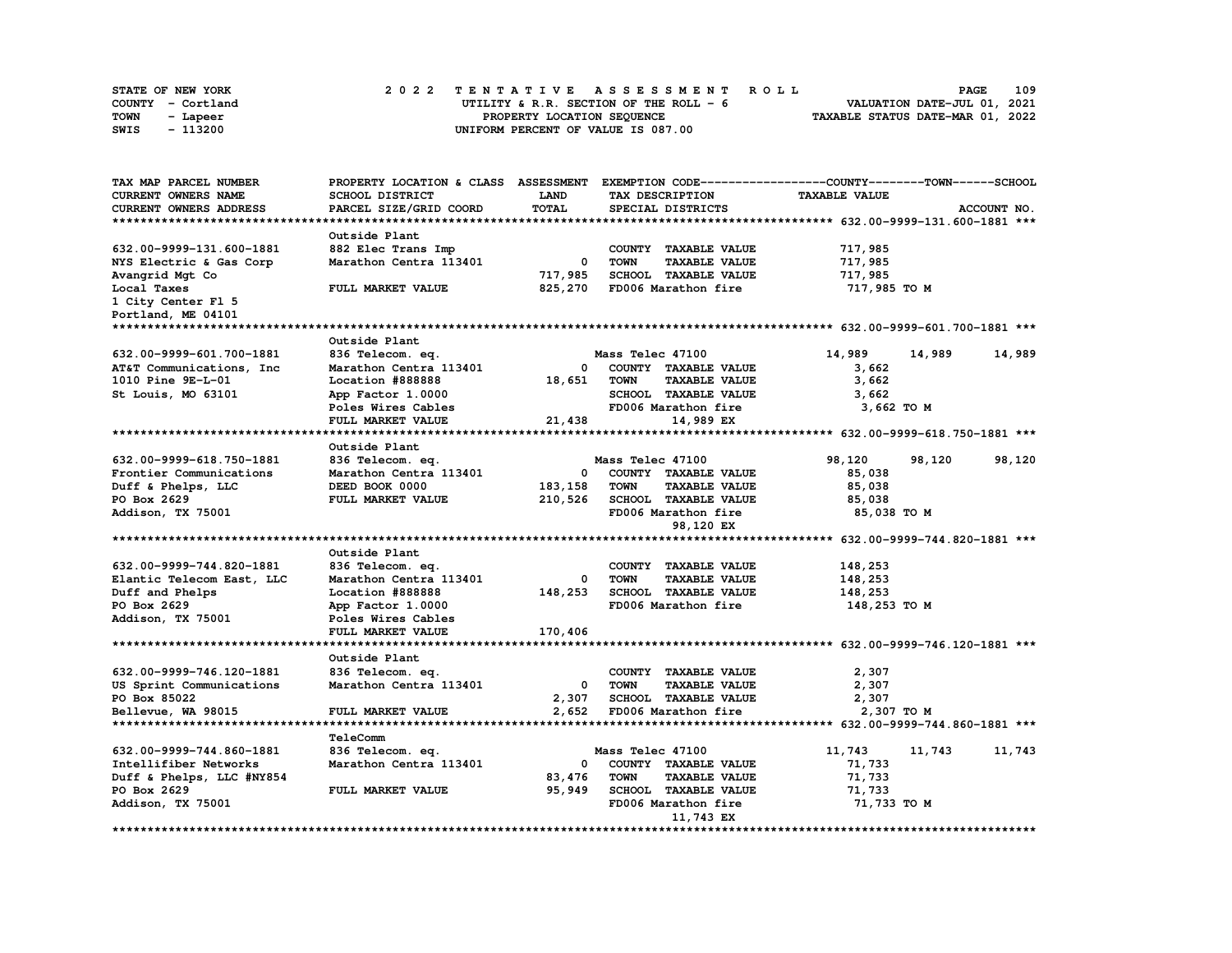|      | <b>STATE OF NEW YORK</b> | 2022 TENTATIVE ASSESSMENT ROLL         |  |  |                                  | PAGE                     | 110 |
|------|--------------------------|----------------------------------------|--|--|----------------------------------|--------------------------|-----|
|      | COUNTY - Cortland        | UTILITY & R.R. SECTION OF THE ROLL - 6 |  |  | VALUATION DATE-JUL 01, 2021      |                          |     |
| TOWN | - Lapeer                 |                                        |  |  | TAXABLE STATUS DATE-MAR 01, 2022 |                          |     |
| SWIS | - 113200                 | UNIFORM PERCENT OF VALUE IS 087.00     |  |  |                                  | RPS150/V04/L015          |     |
|      |                          |                                        |  |  |                                  | CURRENT DATE $4/28/2022$ |     |

#### **R O L L S E C T I O N T O T A L S**

## **\*\*\* S P E C I A L D I S T R I C T S U M M A R Y \*\*\***

|      |                      | TOTAL   | <b>EXTENSION</b> | <b>EXTENSION</b> | AD VALOREM   | <b>EXEMPT</b> | <b>TAXABLE</b> |
|------|----------------------|---------|------------------|------------------|--------------|---------------|----------------|
| CODE | <b>DISTRICT NAME</b> | PARCELS | <b>TYPE</b>      | <b>VALUE</b>     | <b>VALUE</b> | <b>AMOUNT</b> | <b>VALUE</b>   |
|      | FD006 Marathon fire  |         | 18 TOTAL M       |                  | 36717,058    | 124,852       | 36592,206      |

### **\*\*\* S C H O O L D I S T R I C T S U M M A R Y \*\*\***

| CODE   | DISTRICT NAME    | <b>TOTAL</b><br><b>PARCELS</b> | <b>ASSESSED</b><br>LAND | <b>ASSESSED</b><br><b>TOTAL</b> | <b>EXEMPT</b><br><b>AMOUNT</b> | <b>TOTAL</b><br><b>TAXABLE</b> | <b>STAR</b><br><b>AMOUNT</b> | <b>STAR</b><br>TAXABLE |
|--------|------------------|--------------------------------|-------------------------|---------------------------------|--------------------------------|--------------------------------|------------------------------|------------------------|
| 113401 | Marathon Central | 18                             | 107,604                 | 36717,058                       | 124,852                        | 36592,206                      |                              | 36592,206              |
|        | SUB-TOTAL        | 18                             | 107,604                 | 36717,058                       | 124,852                        | 36592,206                      |                              | 36592,206              |
|        | TOTAL            | 18                             | 107,604                 | 36717,058                       | 124,852                        | 36592,206                      |                              | 36592,206              |

#### **\*\*\* S Y S T E M C O D E S S U M M A R Y \*\*\***

#### **NO SYSTEM EXEMPTIONS AT THIS LEVEL**

#### **\*\*\* E X E M P T I O N S U M M A R Y \*\*\***

| CODE  | <b>DESCRIPTION</b> | <b>TOTAL</b><br><b>PARCELS</b> | <b>COUNTY</b> | <b>TOWN</b> | <b>SCHOOL</b> |
|-------|--------------------|--------------------------------|---------------|-------------|---------------|
| 47100 | Mass Telec         |                                | 124,852       | 124,852     | 124,852       |
|       | TOTAL              |                                | 124,852       | 124,852     | 124,852       |

| <b>ROLL</b> | <b>DESCRIPTION</b> | <b>TOTAL</b>   | <b>ASSESSED</b> | <b>ASSESSED</b> | <b>TAXABLE</b> | <b>TAXABLE</b> | <b>TAXABLE</b> | <b>STAR</b>           |
|-------------|--------------------|----------------|-----------------|-----------------|----------------|----------------|----------------|-----------------------|
| <b>SEC</b>  |                    | <b>PARCELS</b> | <b>LAND</b>     | TOTAL           | <b>COUNTY</b>  | TOWN           | <b>SCHOOL</b>  | <b><i>TAXABLE</i></b> |
|             | UTILITIES & N.C.   | 18             | 107,604         | 36717,058       | 36592,206      | 36592,206      | 36592,206      | 36592,206             |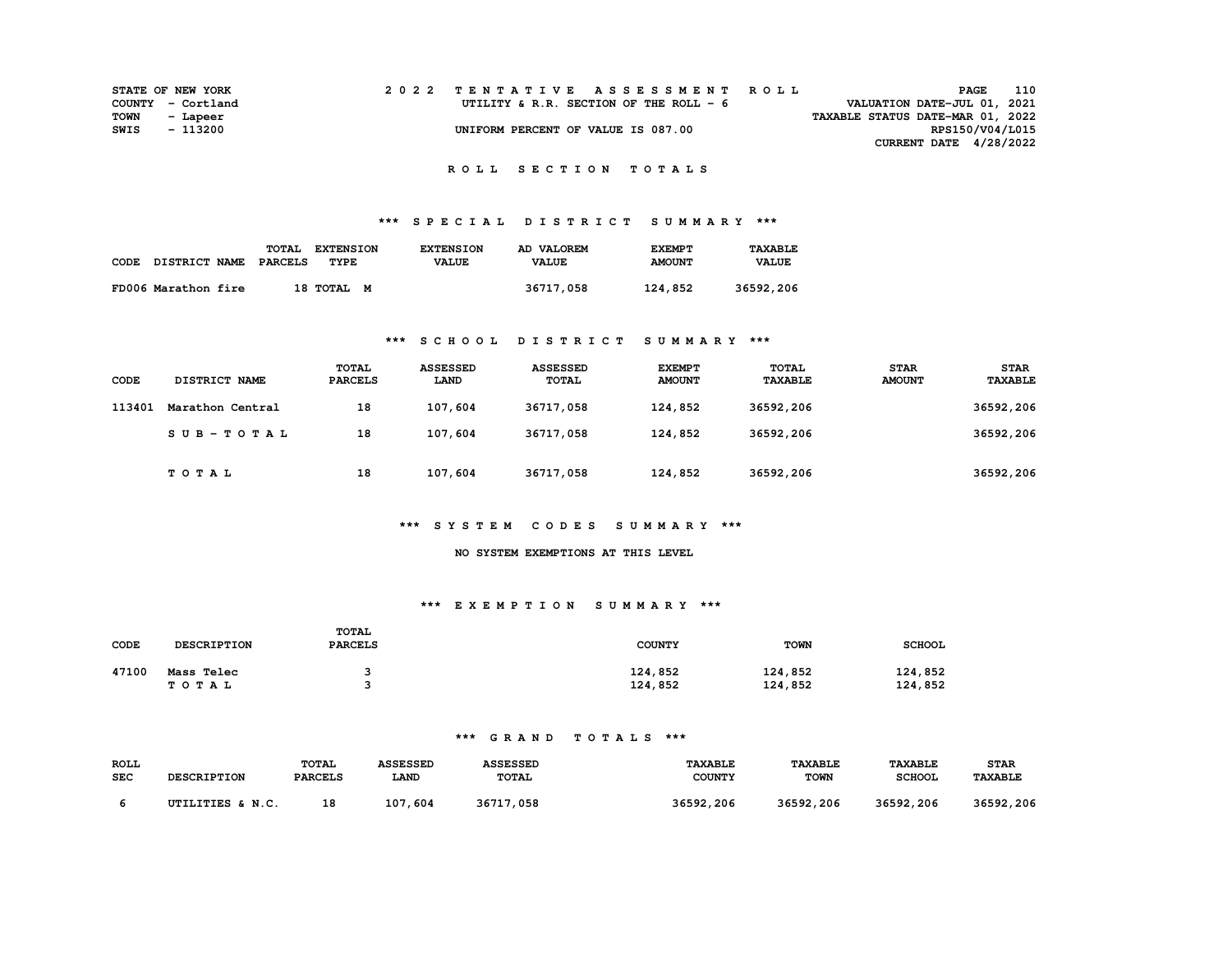|      | <b>STATE OF NEW YORK</b> | 2022 TENTATIVE ASSESSMENT ROLL         | 111<br><b>PAGE</b>               |
|------|--------------------------|----------------------------------------|----------------------------------|
|      | COUNTY - Cortland        | WHOLLY EXEMPT SECTION OF THE ROLL $-8$ | VALUATION DATE-JUL 01, 2021      |
| TOWN | - Lapeer                 | PROPERTY LOCATION SEQUENCE             | TAXABLE STATUS DATE-MAR 01, 2022 |
| SWIS | - 113200                 | UNIFORM PERCENT OF VALUE IS 087.00     |                                  |

| TAX MAP PARCEL NUMBER      | PROPERTY LOCATION & CLASS ASSESSMENT EXEMPTION CODE----------------COUNTY-------TOWN-----SCHOOL |             |                                     |                      |             |
|----------------------------|-------------------------------------------------------------------------------------------------|-------------|-------------------------------------|----------------------|-------------|
| CURRENT OWNERS NAME        | SCHOOL DISTRICT                                                                                 | <b>LAND</b> | TAX DESCRIPTION                     | <b>TAXABLE VALUE</b> |             |
| CURRENT OWNERS ADDRESS     | PARCEL SIZE/GRID COORD                                                                          | TOTAL       | SPECIAL DISTRICTS                   |                      | ACCOUNT NO. |
|                            |                                                                                                 |             |                                     |                      |             |
|                            | Clarks Corners Rd                                                                               |             |                                     |                      |             |
| 155.00-01-15.000-2         | 877 Elc Pwr Othr                                                                                |             | IND DEVEL 18020                     | 1389,578<br>1389,578 | 1389,578    |
| Lapeer Cortland Solar, LLC | Marathon Centra 113401                                                                          | $^{\circ}$  | COUNTY TAXABLE VALUE                |                      |             |
| 700 Universe Blvd          | <b>ACRES</b><br>0.01                                                                            | 1389,578    | <b>TOWN</b><br><b>TAXABLE VALUE</b> |                      |             |
|                            | FULL MARKET VALUE                                                                               |             | SCHOOL TAXABLE VALUE                | $\Omega$             |             |
| Juno, FL 33408             |                                                                                                 | 1597,216    |                                     |                      |             |
|                            |                                                                                                 |             | FD006 Marathon fire                 | 1389,578 TO M        |             |
|                            |                                                                                                 |             |                                     |                      |             |
|                            | Clarks Corners Rd                                                                               |             |                                     |                      |             |
| 156.00-03-04.000           | 314 Rural vac<10                                                                                |             | TWN WTHIN 13500                     | 11,300<br>11,300     | 11,300      |
| Lapeer Town Of             | Marathon Centra 113401                                                                          | 11,300      | COUNTY TAXABLE VALUE                | $\Omega$             |             |
| 2685 Clarks Corners Rd     | <b>ACRES</b><br>1.95                                                                            | 11,300      | <b>TOWN</b><br><b>TAXABLE VALUE</b> | $\Omega$             |             |
| Marathon, NY 13803-2026    | EAST-0951271 NRTH-0890353                                                                       |             | SCHOOL TAXABLE VALUE                |                      |             |
|                            | DEED BOOK 362<br>PG-242                                                                         |             | FD006 Marathon fire                 | 0 TO M               |             |
|                            | FULL MARKET VALUE                                                                               | 12,989      | 11,300 EX                           |                      |             |
|                            |                                                                                                 |             |                                     |                      |             |
|                            | Clarks Corners Rd                                                                               |             |                                     |                      |             |
| 156.00-03-06.200           | 314 Rural vac<10                                                                                |             | TWN WTHIN 13500                     | 13,000<br>13,000     | 13,000      |
| Lapeer Town Of             | Marathon Centra 113401                                                                          | 13,000      | COUNTY TAXABLE VALUE                | 0                    |             |
| 2586 Clarks Corners Rd     | FRNT 100.00 DPTH 569.33                                                                         | 13,000      | <b>TAXABLE VALUE</b><br><b>TOWN</b> | 0                    |             |
| Marathon, NY 13803-2026    | EAST-0951409 NRTH-0890310                                                                       |             | SCHOOL TAXABLE VALUE                |                      |             |
|                            | DEED BOOK 547<br><b>PG-238</b>                                                                  |             | FD006 Marathon fire                 | 0 TO M               |             |
|                            | FULL MARKET VALUE                                                                               | 14,943      | 13,000 EX                           |                      |             |
|                            |                                                                                                 |             |                                     |                      |             |
|                            |                                                                                                 |             |                                     |                      |             |
|                            | 2685 Clarks Corners Rd                                                                          |             |                                     |                      |             |
| 156.00-03-05.000           | 651 Highway gar                                                                                 |             | TWN WTHIN 13500                     | 170,000<br>170,000   | 170,000     |
| Lapeer Town Of             | Marathon Centra 113401                                                                          | 10,700      | COUNTY TAXABLE VALUE                | 0                    |             |
| 2685 Clarks Cors Rd        | FRNT 280.00 DPTH 130.00                                                                         | 170,000     | <b>TAXABLE VALUE</b><br>TOWN        | $\Omega$             |             |
| Marathon, NY 13803-2026    | EAST-0951251 NRTH-0890128                                                                       |             | SCHOOL TAXABLE VALUE                |                      |             |
|                            | DEED BOOK 137<br>PG-593                                                                         |             | FD006 Marathon fire                 | 0 TO M               |             |
|                            | FULL MARKET VALUE                                                                               | 195,402     | 170,000 EX                          |                      |             |
|                            |                                                                                                 |             |                                     |                      |             |
|                            | Courtney Hill Rd                                                                                |             |                                     |                      |             |
| 146.00-01-01.100           | 932 Forest s532b                                                                                |             | <b>NY STATE</b> 12100               | 42,800<br>42,800     | 42,800      |
| State of New York          | Cortland City 110200                                                                            | 42,800      | COUNTY TAXABLE VALUE                | 0                    |             |
| County Treasurer           | ACRES 42.78                                                                                     | 42,800      | <b>TAXABLE VALUE</b><br><b>TOWN</b> | $\Omega$             |             |
| 6 Central Ave              | EAST-0934897 NRTH-0903255                                                                       |             | SCHOOL TAXABLE VALUE                |                      |             |
| Cortland, NY 13045         | FULL MARKET VALUE                                                                               |             | 49,195 FD006 Marathon fire          | 0 TO M               |             |
|                            |                                                                                                 |             | 42,800 EX                           |                      |             |
|                            |                                                                                                 |             |                                     |                      |             |
|                            | 1767 Fritts Hill Rd                                                                             |             |                                     |                      |             |
| 155.00-01-01.200           |                                                                                                 |             | CTY OWNED 13100                     |                      |             |
|                            | 831 Tele Comm                                                                                   |             |                                     | 159,000<br>159,000   | 159,000     |
| Cortland County            | Marathon Centra 113401                                                                          | 9,000       | COUNTY TAXABLE VALUE                | 0                    |             |
| 60 Central Ave             | FRNT 100.00 DPTH 100.00                                                                         | 159,000     | <b>TOWN</b><br><b>TAXABLE VALUE</b> | $\Omega$             |             |
| Cortland, NY 13045         | EAST-0935071 NRTH-0896310                                                                       |             | SCHOOL TAXABLE VALUE                |                      |             |
|                            | DEED BOOK 2011<br>PG-6415                                                                       |             | FD006 Marathon fire                 | 0 TO M               |             |
|                            | FULL MARKET VALUE                                                                               | 182,759     | 159,000 EX                          |                      |             |
|                            |                                                                                                 |             |                                     |                      |             |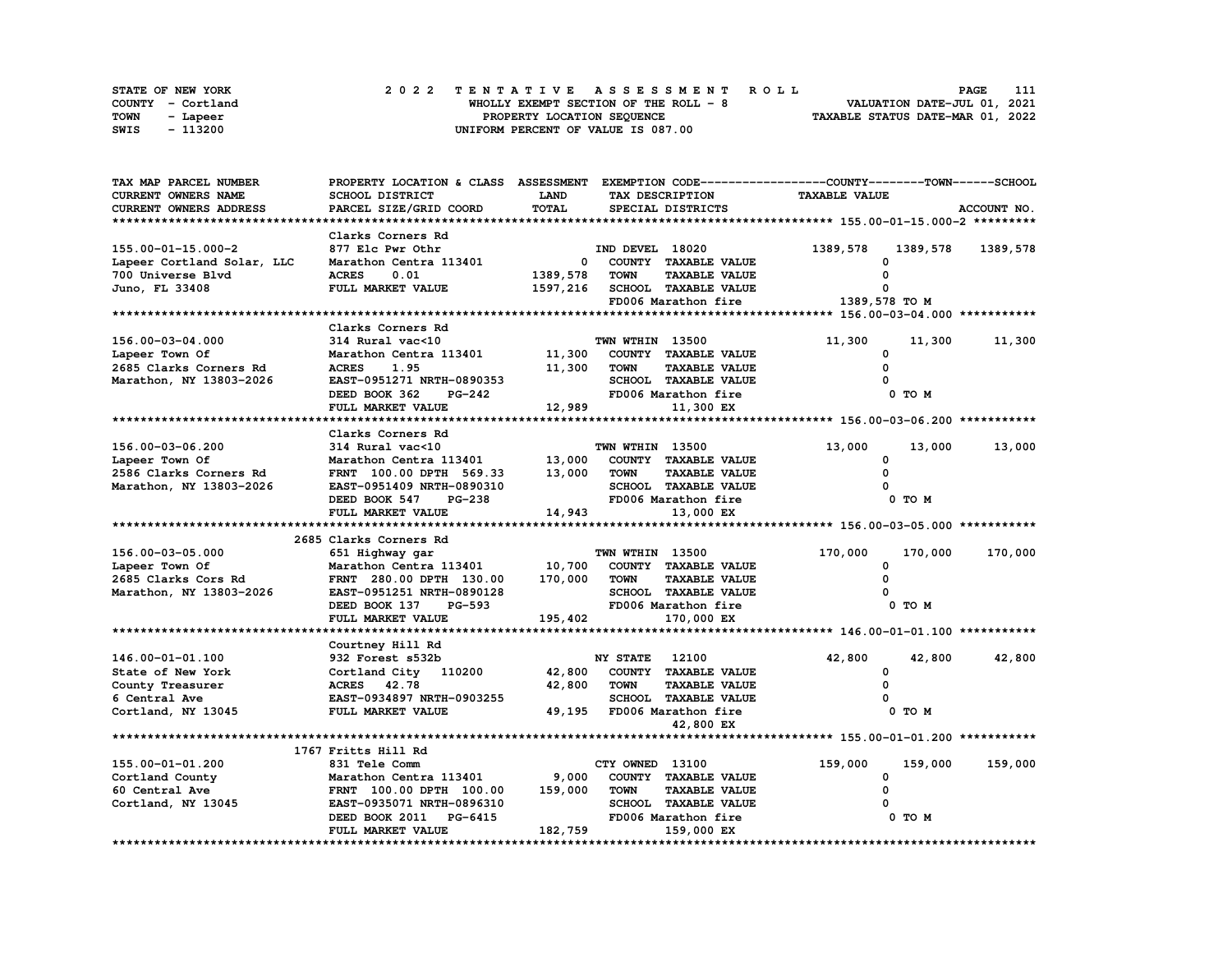|             | STATE OF NEW YORK | 2022 TENTATIVE ASSESSMENT ROLL        | 112<br><b>PAGE</b>               |
|-------------|-------------------|---------------------------------------|----------------------------------|
|             | COUNTY - Cortland | WHOLLY EXEMPT SECTION OF THE ROLL - 8 | VALUATION DATE-JUL 01, 2021      |
| <b>TOWN</b> | - Lapeer          | PROPERTY LOCATION SEQUENCE            | TAXABLE STATUS DATE-MAR 01, 2022 |
| SWIS        | - 113200          | UNIFORM PERCENT OF VALUE IS 087.00    |                                  |

| LAND<br><b>TAXABLE VALUE</b><br>CURRENT OWNERS NAME<br>SCHOOL DISTRICT<br>TAX DESCRIPTION<br><b>TOTAL</b><br>CURRENT OWNERS ADDRESS<br>PARCEL SIZE/GRID COORD<br>SPECIAL DISTRICTS<br>ACCOUNT NO.<br>Harvey Hill Rd<br>877 Elc Pwr Othr<br>IND DEVEL 18020<br>3908,188<br>3908,188<br>3908,188<br>Marathon Centra 113401<br>0<br>COUNTY TAXABLE VALUE<br>700 Universe Blvd<br><b>ACRES</b><br>3908,188<br>0.01<br><b>TOWN</b><br><b>TAXABLE VALUE</b><br>FULL MARKET VALUE<br>SCHOOL TAXABLE VALUE<br>Juno, FL 33408<br>4492,170<br>O<br>3908,188 TO M<br>FD006 Marathon fire<br>Highland Rd<br>156.00-08-06.000<br>TWN CEME<br>1,300<br>1,300<br>695 Cemetery<br>13510<br>1,300<br>Cemetery Lapeer Highland Rd<br>Marathon Centra 113401<br>1,300<br>COUNTY TAXABLE VALUE<br>0<br>FRNT 110.00 DPTH<br>1,300<br><b>TAXABLE VALUE</b><br>0<br>Town of Lapeer<br>50.00<br><b>TOWN</b><br>2685 Clarks Corners Rd<br>EAST-0951069 NRTH-0893728<br>SCHOOL TAXABLE VALUE<br>FULL MARKET VALUE<br>1,494<br>FD006 Marathon fire<br>0 TO M<br>Marathon, NY 13803<br>1,300 EX<br>Hunts Corners Rd<br>165.00-02-01.000<br>695 Cemetery<br>TWN CEME<br>13510<br>3,400<br>3,400<br>3,400<br>3,400<br>Cemetery Hunts Corners<br>Marathon Centra 113401<br>COUNTY TAXABLE VALUE<br>O<br>$\Omega$<br>Town of Lapeer<br>FRNT 150.00 DPTH 100.00<br>3,400<br><b>TOWN</b><br><b>TAXABLE VALUE</b><br>2685 Clarks Corners Rd<br>SCHOOL TAXABLE VALUE<br>EAST-0948168 NRTH-0883772<br>Marathon, NY 13803<br>3,908<br>FD006 Marathon fire<br>FULL MARKET VALUE<br>0 TO M<br>3,400 EX<br>431 Jennings Creek Rd<br>166.00-02-01.211<br>312 Vac w/imprv<br>NON-PROFIT 25300<br>25,500<br>25,500<br>25,500<br>11,900<br>Jennings Creek School<br>Marathon Centra 113401<br>COUNTY TAXABLE VALUE<br>0<br><b>ACRES</b><br>0.99<br>25,500<br><b>TAXABLE VALUE</b><br>431 Jennings Creek Rd<br><b>TOWN</b><br>$\Omega$<br>EAST-0956356 NRTH-0883540<br>Marathon, NY 13803<br>SCHOOL TAXABLE VALUE<br>FULL MARKET VALUE<br>29,310<br>FD006 Marathon fire<br>0 TO M<br>25,500 EX<br>Muckey Rd<br>147.00-05-10.000<br>695 Cemetery<br>CEMETARIES 27350<br>1,900<br>1,900<br>1,900<br>1,900<br>Cemetery Ayres<br>Marathon Centra 113401<br>COUNTY TAXABLE VALUE<br>0<br>1,900<br>$\Omega$<br>Town of Lapeer<br>FRNT 85.00 DPTH<br>95.00<br><b>TOWN</b><br><b>TAXABLE VALUE</b><br>2685 Clarks Corners Rd<br><b>SCHOOL TAXABLE VALUE</b><br>EAST-0954669 NRTH-0905089<br>FULL MARKET VALUE<br>2,184<br>0 TO M<br>Marathon, NY 13803<br>FD006 Marathon fire<br>1,900 EX<br>Parker St<br>147.00-04-12.000<br>695 Cemetery<br>CEMETARIES 27350<br>10,300<br>10,300<br>10,300<br>10,300<br>Cemetery Parker St Assoc<br>Marathon Centra 113401<br>COUNTY TAXABLE VALUE<br>0<br>Town of Lapeer<br><b>ACRES</b><br>1.20<br>10,300<br><b>TOWN</b><br><b>TAXABLE VALUE</b><br>$\Omega$<br>2685 Clarks Corners Rd<br>EAST-0947809 NRTH-0902802<br>SCHOOL TAXABLE VALUE<br>Marathon, NY 13803<br><b>PG-384</b><br>FD006 Marathon fire<br>0 TO M<br>DEED BOOK 115<br>11,839<br>FULL MARKET VALUE<br>10,300 EX | TAX MAP PARCEL NUMBER      | PROPERTY LOCATION & CLASS | <b>ASSESSMENT</b> |  | EXEMPTION CODE-----------------COUNTY-------TOWN-----SCHOOL |  |
|----------------------------------------------------------------------------------------------------------------------------------------------------------------------------------------------------------------------------------------------------------------------------------------------------------------------------------------------------------------------------------------------------------------------------------------------------------------------------------------------------------------------------------------------------------------------------------------------------------------------------------------------------------------------------------------------------------------------------------------------------------------------------------------------------------------------------------------------------------------------------------------------------------------------------------------------------------------------------------------------------------------------------------------------------------------------------------------------------------------------------------------------------------------------------------------------------------------------------------------------------------------------------------------------------------------------------------------------------------------------------------------------------------------------------------------------------------------------------------------------------------------------------------------------------------------------------------------------------------------------------------------------------------------------------------------------------------------------------------------------------------------------------------------------------------------------------------------------------------------------------------------------------------------------------------------------------------------------------------------------------------------------------------------------------------------------------------------------------------------------------------------------------------------------------------------------------------------------------------------------------------------------------------------------------------------------------------------------------------------------------------------------------------------------------------------------------------------------------------------------------------------------------------------------------------------------------------------------------------------------------------------------------------------------------------------------------------------------------------------------------------------------------------------------------------------------------------------------------------------------------------------------------------------------------------------------------------------------------------------------------------------------------------------------------------------|----------------------------|---------------------------|-------------------|--|-------------------------------------------------------------|--|
|                                                                                                                                                                                                                                                                                                                                                                                                                                                                                                                                                                                                                                                                                                                                                                                                                                                                                                                                                                                                                                                                                                                                                                                                                                                                                                                                                                                                                                                                                                                                                                                                                                                                                                                                                                                                                                                                                                                                                                                                                                                                                                                                                                                                                                                                                                                                                                                                                                                                                                                                                                                                                                                                                                                                                                                                                                                                                                                                                                                                                                                                |                            |                           |                   |  |                                                             |  |
|                                                                                                                                                                                                                                                                                                                                                                                                                                                                                                                                                                                                                                                                                                                                                                                                                                                                                                                                                                                                                                                                                                                                                                                                                                                                                                                                                                                                                                                                                                                                                                                                                                                                                                                                                                                                                                                                                                                                                                                                                                                                                                                                                                                                                                                                                                                                                                                                                                                                                                                                                                                                                                                                                                                                                                                                                                                                                                                                                                                                                                                                |                            |                           |                   |  |                                                             |  |
|                                                                                                                                                                                                                                                                                                                                                                                                                                                                                                                                                                                                                                                                                                                                                                                                                                                                                                                                                                                                                                                                                                                                                                                                                                                                                                                                                                                                                                                                                                                                                                                                                                                                                                                                                                                                                                                                                                                                                                                                                                                                                                                                                                                                                                                                                                                                                                                                                                                                                                                                                                                                                                                                                                                                                                                                                                                                                                                                                                                                                                                                |                            |                           |                   |  |                                                             |  |
|                                                                                                                                                                                                                                                                                                                                                                                                                                                                                                                                                                                                                                                                                                                                                                                                                                                                                                                                                                                                                                                                                                                                                                                                                                                                                                                                                                                                                                                                                                                                                                                                                                                                                                                                                                                                                                                                                                                                                                                                                                                                                                                                                                                                                                                                                                                                                                                                                                                                                                                                                                                                                                                                                                                                                                                                                                                                                                                                                                                                                                                                |                            |                           |                   |  |                                                             |  |
|                                                                                                                                                                                                                                                                                                                                                                                                                                                                                                                                                                                                                                                                                                                                                                                                                                                                                                                                                                                                                                                                                                                                                                                                                                                                                                                                                                                                                                                                                                                                                                                                                                                                                                                                                                                                                                                                                                                                                                                                                                                                                                                                                                                                                                                                                                                                                                                                                                                                                                                                                                                                                                                                                                                                                                                                                                                                                                                                                                                                                                                                | 155.00-01-30.000-2         |                           |                   |  |                                                             |  |
|                                                                                                                                                                                                                                                                                                                                                                                                                                                                                                                                                                                                                                                                                                                                                                                                                                                                                                                                                                                                                                                                                                                                                                                                                                                                                                                                                                                                                                                                                                                                                                                                                                                                                                                                                                                                                                                                                                                                                                                                                                                                                                                                                                                                                                                                                                                                                                                                                                                                                                                                                                                                                                                                                                                                                                                                                                                                                                                                                                                                                                                                | Lapeer Cortland Solar, LLC |                           |                   |  |                                                             |  |
|                                                                                                                                                                                                                                                                                                                                                                                                                                                                                                                                                                                                                                                                                                                                                                                                                                                                                                                                                                                                                                                                                                                                                                                                                                                                                                                                                                                                                                                                                                                                                                                                                                                                                                                                                                                                                                                                                                                                                                                                                                                                                                                                                                                                                                                                                                                                                                                                                                                                                                                                                                                                                                                                                                                                                                                                                                                                                                                                                                                                                                                                |                            |                           |                   |  |                                                             |  |
|                                                                                                                                                                                                                                                                                                                                                                                                                                                                                                                                                                                                                                                                                                                                                                                                                                                                                                                                                                                                                                                                                                                                                                                                                                                                                                                                                                                                                                                                                                                                                                                                                                                                                                                                                                                                                                                                                                                                                                                                                                                                                                                                                                                                                                                                                                                                                                                                                                                                                                                                                                                                                                                                                                                                                                                                                                                                                                                                                                                                                                                                |                            |                           |                   |  |                                                             |  |
|                                                                                                                                                                                                                                                                                                                                                                                                                                                                                                                                                                                                                                                                                                                                                                                                                                                                                                                                                                                                                                                                                                                                                                                                                                                                                                                                                                                                                                                                                                                                                                                                                                                                                                                                                                                                                                                                                                                                                                                                                                                                                                                                                                                                                                                                                                                                                                                                                                                                                                                                                                                                                                                                                                                                                                                                                                                                                                                                                                                                                                                                |                            |                           |                   |  |                                                             |  |
|                                                                                                                                                                                                                                                                                                                                                                                                                                                                                                                                                                                                                                                                                                                                                                                                                                                                                                                                                                                                                                                                                                                                                                                                                                                                                                                                                                                                                                                                                                                                                                                                                                                                                                                                                                                                                                                                                                                                                                                                                                                                                                                                                                                                                                                                                                                                                                                                                                                                                                                                                                                                                                                                                                                                                                                                                                                                                                                                                                                                                                                                |                            |                           |                   |  |                                                             |  |
|                                                                                                                                                                                                                                                                                                                                                                                                                                                                                                                                                                                                                                                                                                                                                                                                                                                                                                                                                                                                                                                                                                                                                                                                                                                                                                                                                                                                                                                                                                                                                                                                                                                                                                                                                                                                                                                                                                                                                                                                                                                                                                                                                                                                                                                                                                                                                                                                                                                                                                                                                                                                                                                                                                                                                                                                                                                                                                                                                                                                                                                                |                            |                           |                   |  |                                                             |  |
|                                                                                                                                                                                                                                                                                                                                                                                                                                                                                                                                                                                                                                                                                                                                                                                                                                                                                                                                                                                                                                                                                                                                                                                                                                                                                                                                                                                                                                                                                                                                                                                                                                                                                                                                                                                                                                                                                                                                                                                                                                                                                                                                                                                                                                                                                                                                                                                                                                                                                                                                                                                                                                                                                                                                                                                                                                                                                                                                                                                                                                                                |                            |                           |                   |  |                                                             |  |
|                                                                                                                                                                                                                                                                                                                                                                                                                                                                                                                                                                                                                                                                                                                                                                                                                                                                                                                                                                                                                                                                                                                                                                                                                                                                                                                                                                                                                                                                                                                                                                                                                                                                                                                                                                                                                                                                                                                                                                                                                                                                                                                                                                                                                                                                                                                                                                                                                                                                                                                                                                                                                                                                                                                                                                                                                                                                                                                                                                                                                                                                |                            |                           |                   |  |                                                             |  |
|                                                                                                                                                                                                                                                                                                                                                                                                                                                                                                                                                                                                                                                                                                                                                                                                                                                                                                                                                                                                                                                                                                                                                                                                                                                                                                                                                                                                                                                                                                                                                                                                                                                                                                                                                                                                                                                                                                                                                                                                                                                                                                                                                                                                                                                                                                                                                                                                                                                                                                                                                                                                                                                                                                                                                                                                                                                                                                                                                                                                                                                                |                            |                           |                   |  |                                                             |  |
|                                                                                                                                                                                                                                                                                                                                                                                                                                                                                                                                                                                                                                                                                                                                                                                                                                                                                                                                                                                                                                                                                                                                                                                                                                                                                                                                                                                                                                                                                                                                                                                                                                                                                                                                                                                                                                                                                                                                                                                                                                                                                                                                                                                                                                                                                                                                                                                                                                                                                                                                                                                                                                                                                                                                                                                                                                                                                                                                                                                                                                                                |                            |                           |                   |  |                                                             |  |
|                                                                                                                                                                                                                                                                                                                                                                                                                                                                                                                                                                                                                                                                                                                                                                                                                                                                                                                                                                                                                                                                                                                                                                                                                                                                                                                                                                                                                                                                                                                                                                                                                                                                                                                                                                                                                                                                                                                                                                                                                                                                                                                                                                                                                                                                                                                                                                                                                                                                                                                                                                                                                                                                                                                                                                                                                                                                                                                                                                                                                                                                |                            |                           |                   |  |                                                             |  |
|                                                                                                                                                                                                                                                                                                                                                                                                                                                                                                                                                                                                                                                                                                                                                                                                                                                                                                                                                                                                                                                                                                                                                                                                                                                                                                                                                                                                                                                                                                                                                                                                                                                                                                                                                                                                                                                                                                                                                                                                                                                                                                                                                                                                                                                                                                                                                                                                                                                                                                                                                                                                                                                                                                                                                                                                                                                                                                                                                                                                                                                                |                            |                           |                   |  |                                                             |  |
|                                                                                                                                                                                                                                                                                                                                                                                                                                                                                                                                                                                                                                                                                                                                                                                                                                                                                                                                                                                                                                                                                                                                                                                                                                                                                                                                                                                                                                                                                                                                                                                                                                                                                                                                                                                                                                                                                                                                                                                                                                                                                                                                                                                                                                                                                                                                                                                                                                                                                                                                                                                                                                                                                                                                                                                                                                                                                                                                                                                                                                                                |                            |                           |                   |  |                                                             |  |
|                                                                                                                                                                                                                                                                                                                                                                                                                                                                                                                                                                                                                                                                                                                                                                                                                                                                                                                                                                                                                                                                                                                                                                                                                                                                                                                                                                                                                                                                                                                                                                                                                                                                                                                                                                                                                                                                                                                                                                                                                                                                                                                                                                                                                                                                                                                                                                                                                                                                                                                                                                                                                                                                                                                                                                                                                                                                                                                                                                                                                                                                |                            |                           |                   |  |                                                             |  |
|                                                                                                                                                                                                                                                                                                                                                                                                                                                                                                                                                                                                                                                                                                                                                                                                                                                                                                                                                                                                                                                                                                                                                                                                                                                                                                                                                                                                                                                                                                                                                                                                                                                                                                                                                                                                                                                                                                                                                                                                                                                                                                                                                                                                                                                                                                                                                                                                                                                                                                                                                                                                                                                                                                                                                                                                                                                                                                                                                                                                                                                                |                            |                           |                   |  |                                                             |  |
|                                                                                                                                                                                                                                                                                                                                                                                                                                                                                                                                                                                                                                                                                                                                                                                                                                                                                                                                                                                                                                                                                                                                                                                                                                                                                                                                                                                                                                                                                                                                                                                                                                                                                                                                                                                                                                                                                                                                                                                                                                                                                                                                                                                                                                                                                                                                                                                                                                                                                                                                                                                                                                                                                                                                                                                                                                                                                                                                                                                                                                                                |                            |                           |                   |  |                                                             |  |
|                                                                                                                                                                                                                                                                                                                                                                                                                                                                                                                                                                                                                                                                                                                                                                                                                                                                                                                                                                                                                                                                                                                                                                                                                                                                                                                                                                                                                                                                                                                                                                                                                                                                                                                                                                                                                                                                                                                                                                                                                                                                                                                                                                                                                                                                                                                                                                                                                                                                                                                                                                                                                                                                                                                                                                                                                                                                                                                                                                                                                                                                |                            |                           |                   |  |                                                             |  |
|                                                                                                                                                                                                                                                                                                                                                                                                                                                                                                                                                                                                                                                                                                                                                                                                                                                                                                                                                                                                                                                                                                                                                                                                                                                                                                                                                                                                                                                                                                                                                                                                                                                                                                                                                                                                                                                                                                                                                                                                                                                                                                                                                                                                                                                                                                                                                                                                                                                                                                                                                                                                                                                                                                                                                                                                                                                                                                                                                                                                                                                                |                            |                           |                   |  |                                                             |  |
|                                                                                                                                                                                                                                                                                                                                                                                                                                                                                                                                                                                                                                                                                                                                                                                                                                                                                                                                                                                                                                                                                                                                                                                                                                                                                                                                                                                                                                                                                                                                                                                                                                                                                                                                                                                                                                                                                                                                                                                                                                                                                                                                                                                                                                                                                                                                                                                                                                                                                                                                                                                                                                                                                                                                                                                                                                                                                                                                                                                                                                                                |                            |                           |                   |  |                                                             |  |
|                                                                                                                                                                                                                                                                                                                                                                                                                                                                                                                                                                                                                                                                                                                                                                                                                                                                                                                                                                                                                                                                                                                                                                                                                                                                                                                                                                                                                                                                                                                                                                                                                                                                                                                                                                                                                                                                                                                                                                                                                                                                                                                                                                                                                                                                                                                                                                                                                                                                                                                                                                                                                                                                                                                                                                                                                                                                                                                                                                                                                                                                |                            |                           |                   |  |                                                             |  |
|                                                                                                                                                                                                                                                                                                                                                                                                                                                                                                                                                                                                                                                                                                                                                                                                                                                                                                                                                                                                                                                                                                                                                                                                                                                                                                                                                                                                                                                                                                                                                                                                                                                                                                                                                                                                                                                                                                                                                                                                                                                                                                                                                                                                                                                                                                                                                                                                                                                                                                                                                                                                                                                                                                                                                                                                                                                                                                                                                                                                                                                                |                            |                           |                   |  |                                                             |  |
|                                                                                                                                                                                                                                                                                                                                                                                                                                                                                                                                                                                                                                                                                                                                                                                                                                                                                                                                                                                                                                                                                                                                                                                                                                                                                                                                                                                                                                                                                                                                                                                                                                                                                                                                                                                                                                                                                                                                                                                                                                                                                                                                                                                                                                                                                                                                                                                                                                                                                                                                                                                                                                                                                                                                                                                                                                                                                                                                                                                                                                                                |                            |                           |                   |  |                                                             |  |
|                                                                                                                                                                                                                                                                                                                                                                                                                                                                                                                                                                                                                                                                                                                                                                                                                                                                                                                                                                                                                                                                                                                                                                                                                                                                                                                                                                                                                                                                                                                                                                                                                                                                                                                                                                                                                                                                                                                                                                                                                                                                                                                                                                                                                                                                                                                                                                                                                                                                                                                                                                                                                                                                                                                                                                                                                                                                                                                                                                                                                                                                |                            |                           |                   |  |                                                             |  |
|                                                                                                                                                                                                                                                                                                                                                                                                                                                                                                                                                                                                                                                                                                                                                                                                                                                                                                                                                                                                                                                                                                                                                                                                                                                                                                                                                                                                                                                                                                                                                                                                                                                                                                                                                                                                                                                                                                                                                                                                                                                                                                                                                                                                                                                                                                                                                                                                                                                                                                                                                                                                                                                                                                                                                                                                                                                                                                                                                                                                                                                                |                            |                           |                   |  |                                                             |  |
|                                                                                                                                                                                                                                                                                                                                                                                                                                                                                                                                                                                                                                                                                                                                                                                                                                                                                                                                                                                                                                                                                                                                                                                                                                                                                                                                                                                                                                                                                                                                                                                                                                                                                                                                                                                                                                                                                                                                                                                                                                                                                                                                                                                                                                                                                                                                                                                                                                                                                                                                                                                                                                                                                                                                                                                                                                                                                                                                                                                                                                                                |                            |                           |                   |  |                                                             |  |
|                                                                                                                                                                                                                                                                                                                                                                                                                                                                                                                                                                                                                                                                                                                                                                                                                                                                                                                                                                                                                                                                                                                                                                                                                                                                                                                                                                                                                                                                                                                                                                                                                                                                                                                                                                                                                                                                                                                                                                                                                                                                                                                                                                                                                                                                                                                                                                                                                                                                                                                                                                                                                                                                                                                                                                                                                                                                                                                                                                                                                                                                |                            |                           |                   |  |                                                             |  |
|                                                                                                                                                                                                                                                                                                                                                                                                                                                                                                                                                                                                                                                                                                                                                                                                                                                                                                                                                                                                                                                                                                                                                                                                                                                                                                                                                                                                                                                                                                                                                                                                                                                                                                                                                                                                                                                                                                                                                                                                                                                                                                                                                                                                                                                                                                                                                                                                                                                                                                                                                                                                                                                                                                                                                                                                                                                                                                                                                                                                                                                                |                            |                           |                   |  |                                                             |  |
|                                                                                                                                                                                                                                                                                                                                                                                                                                                                                                                                                                                                                                                                                                                                                                                                                                                                                                                                                                                                                                                                                                                                                                                                                                                                                                                                                                                                                                                                                                                                                                                                                                                                                                                                                                                                                                                                                                                                                                                                                                                                                                                                                                                                                                                                                                                                                                                                                                                                                                                                                                                                                                                                                                                                                                                                                                                                                                                                                                                                                                                                |                            |                           |                   |  |                                                             |  |
|                                                                                                                                                                                                                                                                                                                                                                                                                                                                                                                                                                                                                                                                                                                                                                                                                                                                                                                                                                                                                                                                                                                                                                                                                                                                                                                                                                                                                                                                                                                                                                                                                                                                                                                                                                                                                                                                                                                                                                                                                                                                                                                                                                                                                                                                                                                                                                                                                                                                                                                                                                                                                                                                                                                                                                                                                                                                                                                                                                                                                                                                |                            |                           |                   |  |                                                             |  |
|                                                                                                                                                                                                                                                                                                                                                                                                                                                                                                                                                                                                                                                                                                                                                                                                                                                                                                                                                                                                                                                                                                                                                                                                                                                                                                                                                                                                                                                                                                                                                                                                                                                                                                                                                                                                                                                                                                                                                                                                                                                                                                                                                                                                                                                                                                                                                                                                                                                                                                                                                                                                                                                                                                                                                                                                                                                                                                                                                                                                                                                                |                            |                           |                   |  |                                                             |  |
|                                                                                                                                                                                                                                                                                                                                                                                                                                                                                                                                                                                                                                                                                                                                                                                                                                                                                                                                                                                                                                                                                                                                                                                                                                                                                                                                                                                                                                                                                                                                                                                                                                                                                                                                                                                                                                                                                                                                                                                                                                                                                                                                                                                                                                                                                                                                                                                                                                                                                                                                                                                                                                                                                                                                                                                                                                                                                                                                                                                                                                                                |                            |                           |                   |  |                                                             |  |
|                                                                                                                                                                                                                                                                                                                                                                                                                                                                                                                                                                                                                                                                                                                                                                                                                                                                                                                                                                                                                                                                                                                                                                                                                                                                                                                                                                                                                                                                                                                                                                                                                                                                                                                                                                                                                                                                                                                                                                                                                                                                                                                                                                                                                                                                                                                                                                                                                                                                                                                                                                                                                                                                                                                                                                                                                                                                                                                                                                                                                                                                |                            |                           |                   |  |                                                             |  |
|                                                                                                                                                                                                                                                                                                                                                                                                                                                                                                                                                                                                                                                                                                                                                                                                                                                                                                                                                                                                                                                                                                                                                                                                                                                                                                                                                                                                                                                                                                                                                                                                                                                                                                                                                                                                                                                                                                                                                                                                                                                                                                                                                                                                                                                                                                                                                                                                                                                                                                                                                                                                                                                                                                                                                                                                                                                                                                                                                                                                                                                                |                            |                           |                   |  |                                                             |  |
|                                                                                                                                                                                                                                                                                                                                                                                                                                                                                                                                                                                                                                                                                                                                                                                                                                                                                                                                                                                                                                                                                                                                                                                                                                                                                                                                                                                                                                                                                                                                                                                                                                                                                                                                                                                                                                                                                                                                                                                                                                                                                                                                                                                                                                                                                                                                                                                                                                                                                                                                                                                                                                                                                                                                                                                                                                                                                                                                                                                                                                                                |                            |                           |                   |  |                                                             |  |
|                                                                                                                                                                                                                                                                                                                                                                                                                                                                                                                                                                                                                                                                                                                                                                                                                                                                                                                                                                                                                                                                                                                                                                                                                                                                                                                                                                                                                                                                                                                                                                                                                                                                                                                                                                                                                                                                                                                                                                                                                                                                                                                                                                                                                                                                                                                                                                                                                                                                                                                                                                                                                                                                                                                                                                                                                                                                                                                                                                                                                                                                |                            |                           |                   |  |                                                             |  |
|                                                                                                                                                                                                                                                                                                                                                                                                                                                                                                                                                                                                                                                                                                                                                                                                                                                                                                                                                                                                                                                                                                                                                                                                                                                                                                                                                                                                                                                                                                                                                                                                                                                                                                                                                                                                                                                                                                                                                                                                                                                                                                                                                                                                                                                                                                                                                                                                                                                                                                                                                                                                                                                                                                                                                                                                                                                                                                                                                                                                                                                                |                            |                           |                   |  |                                                             |  |
|                                                                                                                                                                                                                                                                                                                                                                                                                                                                                                                                                                                                                                                                                                                                                                                                                                                                                                                                                                                                                                                                                                                                                                                                                                                                                                                                                                                                                                                                                                                                                                                                                                                                                                                                                                                                                                                                                                                                                                                                                                                                                                                                                                                                                                                                                                                                                                                                                                                                                                                                                                                                                                                                                                                                                                                                                                                                                                                                                                                                                                                                |                            |                           |                   |  |                                                             |  |
|                                                                                                                                                                                                                                                                                                                                                                                                                                                                                                                                                                                                                                                                                                                                                                                                                                                                                                                                                                                                                                                                                                                                                                                                                                                                                                                                                                                                                                                                                                                                                                                                                                                                                                                                                                                                                                                                                                                                                                                                                                                                                                                                                                                                                                                                                                                                                                                                                                                                                                                                                                                                                                                                                                                                                                                                                                                                                                                                                                                                                                                                |                            |                           |                   |  |                                                             |  |
|                                                                                                                                                                                                                                                                                                                                                                                                                                                                                                                                                                                                                                                                                                                                                                                                                                                                                                                                                                                                                                                                                                                                                                                                                                                                                                                                                                                                                                                                                                                                                                                                                                                                                                                                                                                                                                                                                                                                                                                                                                                                                                                                                                                                                                                                                                                                                                                                                                                                                                                                                                                                                                                                                                                                                                                                                                                                                                                                                                                                                                                                |                            |                           |                   |  |                                                             |  |
|                                                                                                                                                                                                                                                                                                                                                                                                                                                                                                                                                                                                                                                                                                                                                                                                                                                                                                                                                                                                                                                                                                                                                                                                                                                                                                                                                                                                                                                                                                                                                                                                                                                                                                                                                                                                                                                                                                                                                                                                                                                                                                                                                                                                                                                                                                                                                                                                                                                                                                                                                                                                                                                                                                                                                                                                                                                                                                                                                                                                                                                                |                            |                           |                   |  |                                                             |  |
|                                                                                                                                                                                                                                                                                                                                                                                                                                                                                                                                                                                                                                                                                                                                                                                                                                                                                                                                                                                                                                                                                                                                                                                                                                                                                                                                                                                                                                                                                                                                                                                                                                                                                                                                                                                                                                                                                                                                                                                                                                                                                                                                                                                                                                                                                                                                                                                                                                                                                                                                                                                                                                                                                                                                                                                                                                                                                                                                                                                                                                                                |                            |                           |                   |  |                                                             |  |
|                                                                                                                                                                                                                                                                                                                                                                                                                                                                                                                                                                                                                                                                                                                                                                                                                                                                                                                                                                                                                                                                                                                                                                                                                                                                                                                                                                                                                                                                                                                                                                                                                                                                                                                                                                                                                                                                                                                                                                                                                                                                                                                                                                                                                                                                                                                                                                                                                                                                                                                                                                                                                                                                                                                                                                                                                                                                                                                                                                                                                                                                |                            |                           |                   |  |                                                             |  |
|                                                                                                                                                                                                                                                                                                                                                                                                                                                                                                                                                                                                                                                                                                                                                                                                                                                                                                                                                                                                                                                                                                                                                                                                                                                                                                                                                                                                                                                                                                                                                                                                                                                                                                                                                                                                                                                                                                                                                                                                                                                                                                                                                                                                                                                                                                                                                                                                                                                                                                                                                                                                                                                                                                                                                                                                                                                                                                                                                                                                                                                                |                            |                           |                   |  |                                                             |  |
|                                                                                                                                                                                                                                                                                                                                                                                                                                                                                                                                                                                                                                                                                                                                                                                                                                                                                                                                                                                                                                                                                                                                                                                                                                                                                                                                                                                                                                                                                                                                                                                                                                                                                                                                                                                                                                                                                                                                                                                                                                                                                                                                                                                                                                                                                                                                                                                                                                                                                                                                                                                                                                                                                                                                                                                                                                                                                                                                                                                                                                                                |                            |                           |                   |  |                                                             |  |
|                                                                                                                                                                                                                                                                                                                                                                                                                                                                                                                                                                                                                                                                                                                                                                                                                                                                                                                                                                                                                                                                                                                                                                                                                                                                                                                                                                                                                                                                                                                                                                                                                                                                                                                                                                                                                                                                                                                                                                                                                                                                                                                                                                                                                                                                                                                                                                                                                                                                                                                                                                                                                                                                                                                                                                                                                                                                                                                                                                                                                                                                |                            |                           |                   |  |                                                             |  |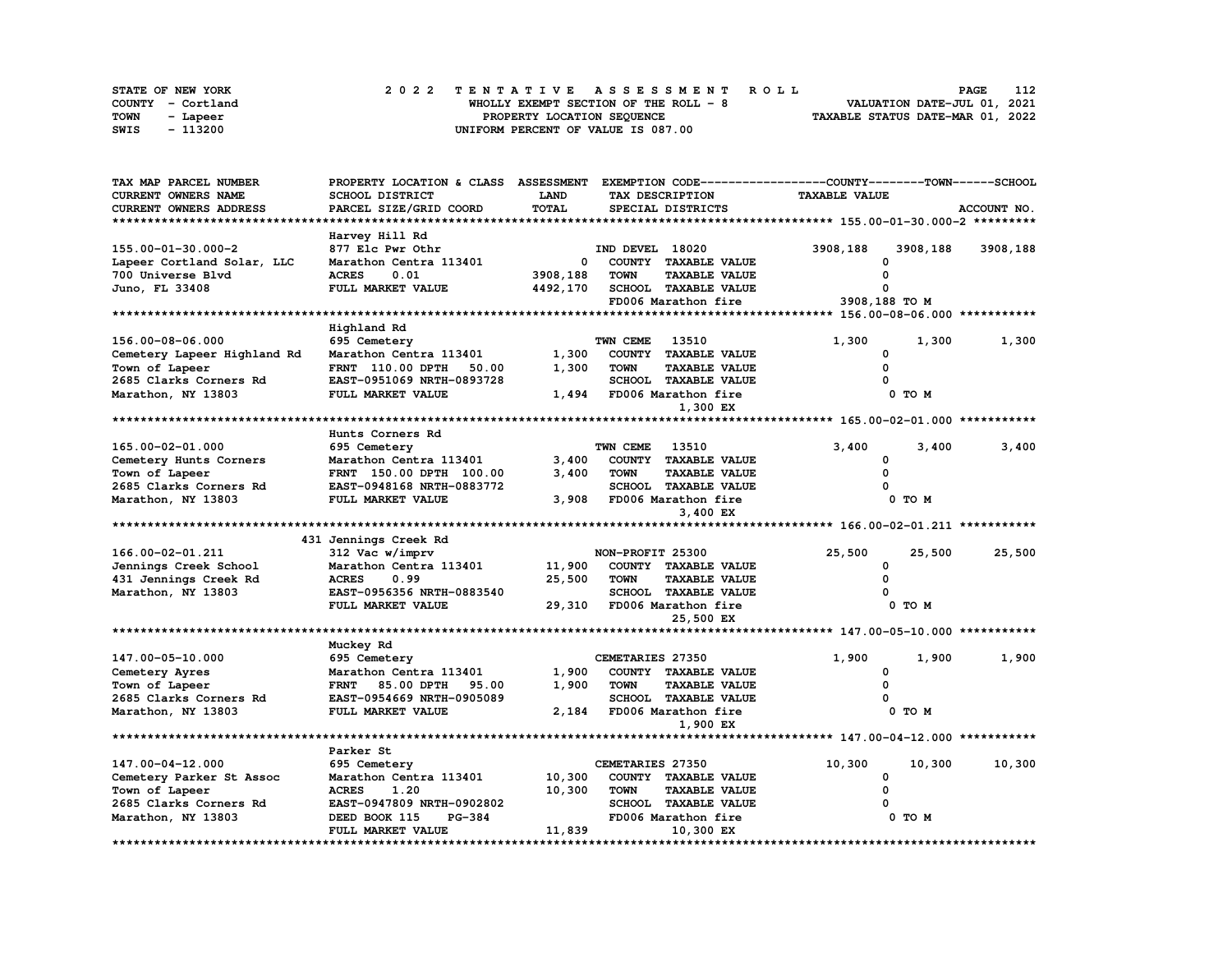| STATE OF NEW YORK | 2022 TENTATIVE ASSESSMENT ROLL         | 113<br><b>PAGE</b>               |
|-------------------|----------------------------------------|----------------------------------|
| COUNTY - Cortland | WHOLLY EXEMPT SECTION OF THE ROLL $-8$ | VALUATION DATE-JUL 01, 2021      |
| TOWN<br>- Lapeer  | PROPERTY LOCATION SEQUENCE             | TAXABLE STATUS DATE-MAR 01, 2022 |
| SWIS<br>- 113200  | UNIFORM PERCENT OF VALUE IS 087.00     |                                  |

| TAX MAP PARCEL NUMBER                                       | PROPERTY LOCATION & CLASS ASSESSMENT EXEMPTION CODE-----------------COUNTY-------TOWN-----SCHOOL |               |                                      |                                  |            |             |
|-------------------------------------------------------------|--------------------------------------------------------------------------------------------------|---------------|--------------------------------------|----------------------------------|------------|-------------|
| CURRENT OWNERS NAME                                         | SCHOOL DISTRICT                                                                                  | <b>LAND</b>   | TAX DESCRIPTION                      | <b>TAXABLE VALUE</b>             |            |             |
| CURRENT OWNERS ADDRESS                                      | PARCEL SIZE/GRID COORD                                                                           | TOTAL         | SPECIAL DISTRICTS                    |                                  |            | ACCOUNT NO. |
|                                                             |                                                                                                  |               |                                      |                                  |            |             |
|                                                             | 1079 Parker St                                                                                   |               |                                      |                                  |            |             |
| 147.00-01-34.000                                            | 620 Religious                                                                                    |               | INTERD CEN 26300                     | 149,000                          | 149,000    | 149,000     |
| Church First Christian                                      | Marathon Centra 113401                                                                           | 6,300         | COUNTY TAXABLE VALUE                 | <sup>0</sup>                     |            |             |
| 1079 Parker St                                              | FRNT 90.00 DPTH 110.25                                                                           | 149,000       | <b>TAXABLE VALUE</b><br><b>TOWN</b>  | $\Omega$                         |            |             |
| Marathon, NY 13803-1931                                     | EAST-0949346 NRTH-0896551                                                                        |               | SCHOOL TAXABLE VALUE                 |                                  |            |             |
|                                                             | DEED BOOK 208 PG-318                                                                             |               | FD006 Marathon fire                  |                                  | $0$ TO $M$ |             |
|                                                             | FULL MARKET VALUE                                                                                | 171,264       | 149,000 EX                           |                                  |            |             |
|                                                             |                                                                                                  |               |                                      |                                  |            |             |
|                                                             | 1080 Parker St                                                                                   |               |                                      |                                  |            |             |
| 147.00-01-35.000                                            | 210 1 Family Res                                                                                 |               | CLERGY RES 21600                     | 86,200                           | 86,200     | 86,200      |
| Church First Christian Parsona Marathon Centra 113401 7,400 |                                                                                                  |               | COUNTY TAXABLE VALUE                 | 0                                |            |             |
| 1079 Parker St                                              | FRNT 177.00 DPTH 99.00                                                                           | 86,200        | <b>TOWN</b><br><b>TAXABLE VALUE</b>  | 0                                |            |             |
| Marathon, NY 13803-1931 EAST-0949513 NRTH-0896539           |                                                                                                  |               | SCHOOL TAXABLE VALUE                 | $\Omega$                         |            |             |
|                                                             |                                                                                                  |               |                                      | FD006 Marathon fire 36,200 TO M  |            |             |
|                                                             | DEED BOOK 1997 PG-4898                                                                           |               |                                      |                                  |            |             |
|                                                             | FULL MARKET VALUE                                                                                | 99,080        |                                      |                                  |            |             |
|                                                             |                                                                                                  |               |                                      |                                  |            |             |
|                                                             | Quail Hill Rd                                                                                    |               |                                      |                                  |            |             |
| 156.00-04-03.000                                            | 695 Cemetery                                                                                     |               | TWN CEME 13510                       | 2,100                            | 2,100      | 2,100       |
| Cemetery Lapeer Quail Hill                                  | Marathon Centra 113401 2,100<br>FRNT 100.00 DPTH 90.00 2,100                                     |               | COUNTY TAXABLE VALUE                 | 0                                |            |             |
| Town of Lapeer                                              |                                                                                                  | 2,100         | <b>TOWN</b><br><b>TAXABLE VALUE</b>  | $\mathbf{0}$                     |            |             |
| 2685 Clarks Corners Rd                                      | EAST-0947560 NRTH-0891821                                                                        | 2,41          | TOWN IRACLUS<br>SCHOOL TAXABLE VALUE | $\sim$                           |            |             |
| Marathon, NY 13803                                          | FULL MARKET VALUE                                                                                |               | 2,414 FD006 Marathon fire            |                                  | $0$ TO $M$ |             |
|                                                             |                                                                                                  |               | 2,100 EX                             |                                  |            |             |
|                                                             |                                                                                                  |               |                                      |                                  |            |             |
|                                                             | Quail Hill Rd                                                                                    |               |                                      |                                  |            |             |
| 156.00-06-05.100-2                                          | 877 Elc Pwr Othr                                                                                 |               | IND DEVEL 18020                      | 3387,098                         | 3387,098   | 3387,098    |
| Lapeer Cortland Solar, LLC                                  | Marathon Centra 113401                                                                           |               | 0 COUNTY TAXABLE VALUE               | 0                                |            |             |
| 700 Universe Blvd                                           | <b>ACRES</b><br>0.01                                                                             | 3387,098 TOWN | <b>TAXABLE VALUE</b>                 | $\Omega$                         |            |             |
| Juno, FL 33408                                              | <b>FULL MARKET VALUE</b>                                                                         |               | 3893,216 SCHOOL TAXABLE VALUE        | 0                                |            |             |
|                                                             |                                                                                                  |               | FD006 Marathon fire                  | 3387,098 TO M                    |            |             |
|                                                             |                                                                                                  |               |                                      |                                  |            |             |
|                                                             | Quail Hollow Rd                                                                                  |               |                                      |                                  |            |             |
| 155.00-01-24.000                                            | 695 Cemetery                                                                                     |               | <b>TWN CEME 13510</b>                | 2,300                            | 2,300      | 2,300       |
| Cemetery Lapeer Quail Hollow                                | Marathon Centra 113401                                                                           | 2,300         | COUNTY TAXABLE VALUE                 | 0                                |            |             |
| Town of Lapeer                                              | <b>FRNT</b> 99.00 DPTH<br>99.00                                                                  | 2,300         | <b>TAXABLE VALUE</b><br><b>TOWN</b>  | $\Omega$                         |            |             |
| 2685 Clarks Corners Rd                                      | EAST-0938585 NRTH-0887890                                                                        |               | SCHOOL TAXABLE VALUE                 |                                  |            |             |
| Marathon, NY 13803                                          | DEED BOOK 341<br>PG-912                                                                          |               | FD006 Marathon fire                  |                                  | 0 TO M     |             |
|                                                             | FULL MARKET VALUE                                                                                | 2,644         | 2,300 EX                             |                                  |            |             |
|                                                             |                                                                                                  |               |                                      |                                  |            |             |
|                                                             | Route 11                                                                                         |               |                                      |                                  |            |             |
| $148.00 - 01 - 08.000$                                      | 843 Non-ceil. rr                                                                                 |               | COUNTY OWN 13120                     | 494,600                          | 494,600    | 494,600     |
| Cortland County Ind Devel                                   | Marathon Centra 113401 18,200                                                                    |               | COUNTY TAXABLE VALUE                 | 0                                |            |             |
| 37 Church St                                                | <b>ACRES</b><br>10.80                                                                            | 494,600       | <b>TOWN</b><br><b>TAXABLE VALUE</b>  | 0                                |            |             |
| Cortland, NY 13045                                          | EAST-0959601 NRTH-0903103                                                                        |               | SCHOOL TAXABLE VALUE                 |                                  |            |             |
|                                                             | DEED BOOK 372<br>PG-1085                                                                         |               |                                      | FD006 Marathon fire 494,600 TO M |            |             |
|                                                             | FULL MARKET VALUE                                                                                | 568,506       |                                      |                                  |            |             |
|                                                             |                                                                                                  |               |                                      |                                  |            |             |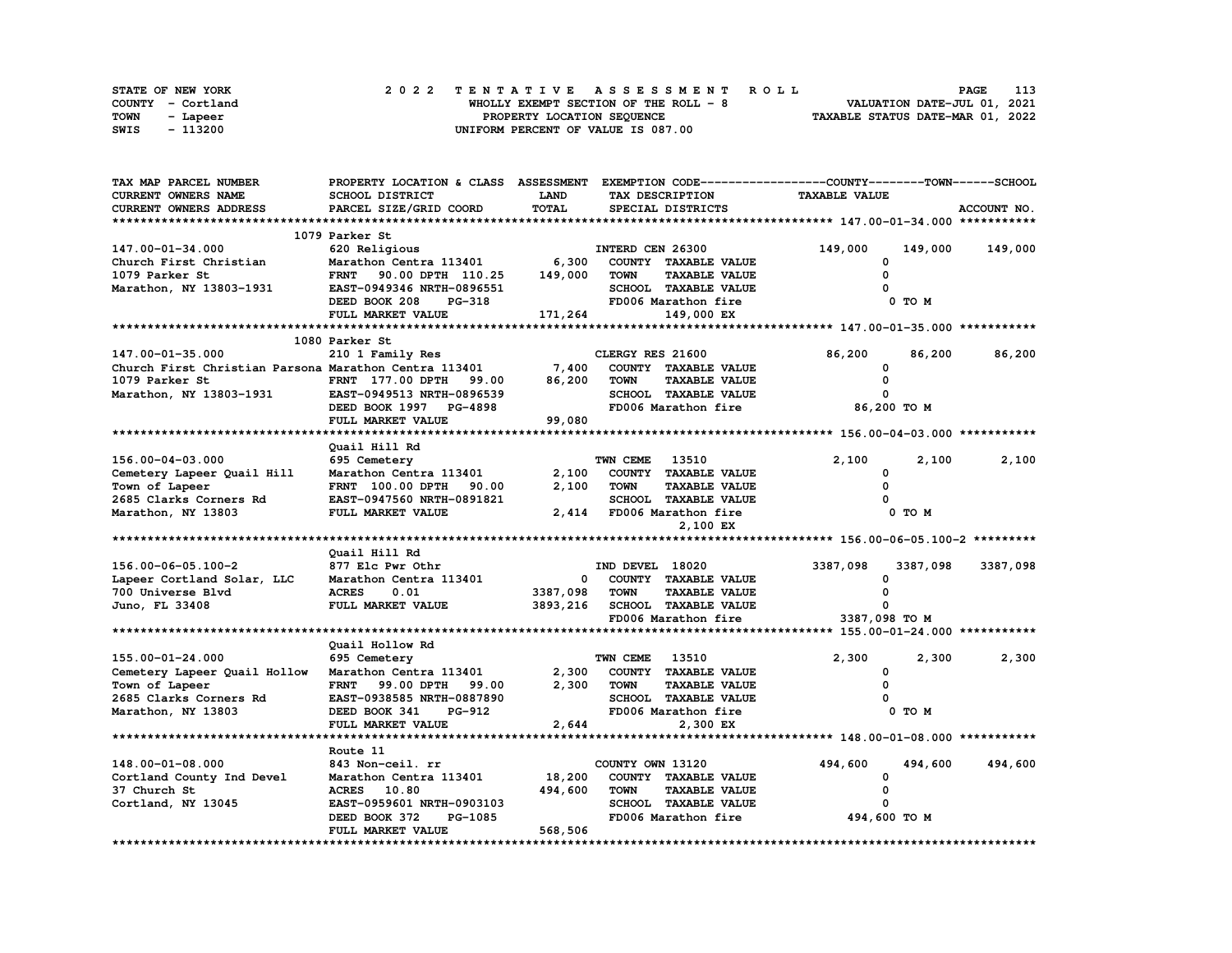| STATE OF NEW YORK |          | 2022 TENTATIVE ASSESSMENT ROLL        | 114<br><b>PAGE</b>               |
|-------------------|----------|---------------------------------------|----------------------------------|
| COUNTY - Cortland |          | WHOLLY EXEMPT SECTION OF THE ROLL - 8 | VALUATION DATE-JUL 01, 2021      |
| <b>TOWN</b>       | - Lapeer | PROPERTY LOCATION SEQUENCE            | TAXABLE STATUS DATE-MAR 01, 2022 |
| SWIS              | - 113200 | UNIFORM PERCENT OF VALUE IS 087.00    |                                  |

| TAX MAP PARCEL NUMBER                                                            | PROPERTY LOCATION & CLASS ASSESSMENT |             |                             |                      | EXEMPTION CODE-----------------COUNTY-------TOWN-----SCHOOL |         |             |
|----------------------------------------------------------------------------------|--------------------------------------|-------------|-----------------------------|----------------------|-------------------------------------------------------------|---------|-------------|
| <b>CURRENT OWNERS NAME</b>                                                       | SCHOOL DISTRICT                      | <b>LAND</b> |                             |                      | TAX DESCRIPTION TAXABLE VALUE                               |         |             |
| CURRENT OWNERS ADDRESS                                                           | PARCEL SIZE/GRID COORD               | TOTAL       | SPECIAL DISTRICTS           |                      |                                                             |         | ACCOUNT NO. |
|                                                                                  |                                      |             |                             |                      |                                                             |         |             |
|                                                                                  | Route 221                            |             |                             |                      |                                                             |         |             |
| 164.00-01-33.000                                                                 | 932 Forest s532b                     |             | <b>NY STATE</b> 12100       |                      | 24,600                                                      | 24,600  | 24,600      |
| State of New York                                                                | Marathon Centra 113401 24,600        |             | COUNTY TAXABLE VALUE        |                      |                                                             |         |             |
| County Treasurer                                                                 | ACRES 24.61                          | 24,600      | <b>TOWN</b>                 | <b>TAXABLE VALUE</b> |                                                             |         |             |
| 6 Central Ave                                                                    | <b>EAST-0936982 NRTH-0882453</b>     |             | SCHOOL TAXABLE VALUE        |                      |                                                             |         |             |
| Cortland, NY 13045                                                               | FULL MARKET VALUE                    |             | 28,276 FD006 Marathon fire  |                      |                                                             | 0 TO M  |             |
|                                                                                  |                                      |             |                             | 24,600 EX            |                                                             |         |             |
|                                                                                  |                                      |             |                             |                      |                                                             |         |             |
|                                                                                  | 2545 Route 221 West                  |             |                             |                      |                                                             |         |             |
| 165.00-02-05.000                                                                 | 620 Religious                        |             | INTERD CEN 26300            |                      | 140,600                                                     | 140,600 | 140,600     |
| Church Baptist of Hunts Corner Marathon Centra 113401 6,800 COUNTY TAXABLE VALUE |                                      |             |                             |                      | 0                                                           |         |             |
| 2545 Route 221 W                                                                 | FRNT 190.00 DPTH 70.00 140,600       |             | <b>TOWN</b>                 | <b>TAXABLE VALUE</b> |                                                             |         |             |
| Marathon, NY 13803-2034                                                          | EAST-0948356 NRTH-0883531            |             | SCHOOL TAXABLE VALUE        |                      |                                                             |         |             |
|                                                                                  | $PG-21$<br>DEED BOOK 322             |             | FD006 Marathon fire         |                      |                                                             | 0 TO M  |             |
|                                                                                  | FULL MARKET VALUE                    | 161,609     | 140,600 EX                  |                      |                                                             |         |             |
|                                                                                  |                                      |             |                             |                      |                                                             |         |             |
|                                                                                  | Valentine Hill Rd                    |             |                             |                      |                                                             |         |             |
| 146.00-01-19.000                                                                 | 932 Forest s532b                     |             | 12100<br><b>NY STATE</b>    |                      | 134,600                                                     | 134,600 | 134,600     |
| State of New York Cortland City 110200 134,600 COUNTY TAXABLE VALUE              |                                      |             |                             |                      |                                                             |         |             |
| County Treasurer                                                                 | ACRES 134.56                         | 134,600     | TOWN                        | <b>TAXABLE VALUE</b> |                                                             |         |             |
| 6 Central Ave                                                                    | EAST-0941741 NRTH-0902531            |             | <b>SCHOOL TAXABLE VALUE</b> |                      |                                                             |         |             |
| Cortland, NY 13045 FULL MARKET VALUE                                             |                                      |             | 154,713 FD006 Marathon fire |                      |                                                             | 0 TO M  |             |
|                                                                                  |                                      |             |                             | 134,600 EX           |                                                             |         |             |
|                                                                                  |                                      |             |                             |                      |                                                             |         |             |
|                                                                                  | Valentine Hill Rd                    |             |                             |                      |                                                             |         |             |
| 147.00-01-33.200                                                                 | $314$ Rural vac<10                   |             | INTERD CEN 26300            |                      | 100                                                         | 100     | 100         |
| Church First Christian                                                           | Marathon Centra 113401               |             | 100 COUNTY TAXABLE VALUE    |                      | 0                                                           |         |             |
| 1079 Parker St                                                                   | ACRES 0.02                           | 100         | <b>TOWN</b>                 | <b>TAXABLE VALUE</b> |                                                             |         |             |
| Marathon, NY 13803                                                               | EAST-0949270 NRTH-0896550            |             | <b>SCHOOL TAXABLE VALUE</b> |                      |                                                             |         |             |
|                                                                                  | DEED BOOK 2009 PG-2332               |             | FD006 Marathon fire         |                      |                                                             | 0 TO M  |             |
|                                                                                  | FULL MARKET VALUE                    | 115         |                             | 100 EX               |                                                             |         |             |
|                                                                                  |                                      |             |                             |                      |                                                             |         |             |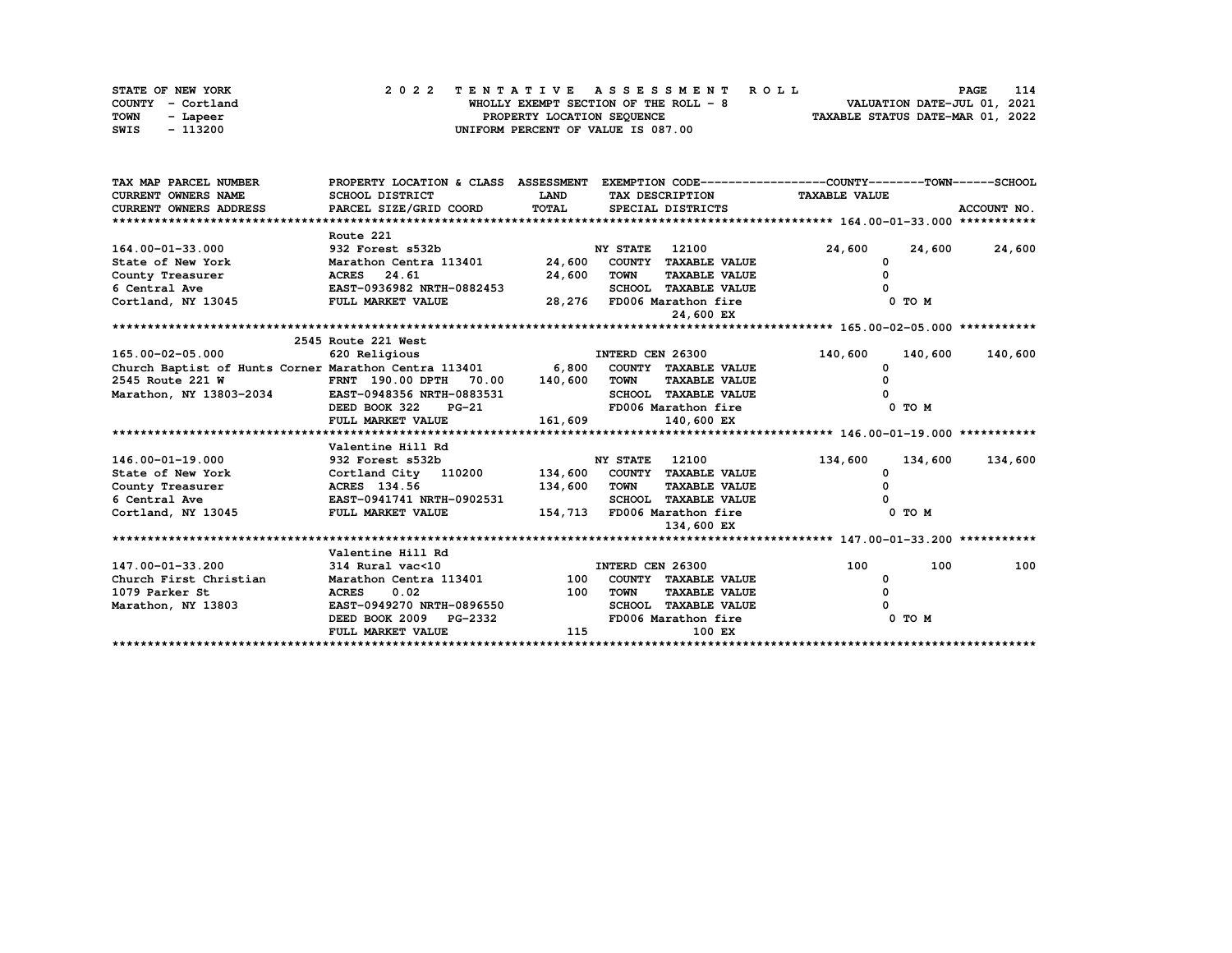| 2022 TENTATIVE ASSESSMENT ROLL<br><b>STATE OF NEW YORK</b> | 115<br>PAGE                      |
|------------------------------------------------------------|----------------------------------|
| WHOLLY EXEMPT SECTION OF THE ROLL - 8<br>COUNTY - Cortland | VALUATION DATE-JUL 01, 2021      |
| TOWN<br>- Lapeer                                           | TAXABLE STATUS DATE-MAR 01, 2022 |
| SWIS<br>UNIFORM PERCENT OF VALUE IS 087.00<br>- 113200     | RPS150/V04/L015                  |
|                                                            | CURRENT DATE $4/28/2022$         |

#### **R O L L S E C T I O N T O T A L S**

## **\*\*\* S P E C I A L D I S T R I C T S U M M A R Y \*\*\***

|      |                      | TOTAL   | <b>EXTENSION</b> | <b>EXTENSION</b> | AD VALOREM   | <b>EXEMPT</b> | TAXABLE      |
|------|----------------------|---------|------------------|------------------|--------------|---------------|--------------|
| CODE | <b>DISTRICT NAME</b> | PARCELS | TYPE             | <b>VALUE</b>     | <b>VALUE</b> | <b>AMOUNT</b> | <b>VALUE</b> |
|      |                      |         |                  |                  |              |               |              |
|      | FD006 Marathon fire  |         | 22 TOTAL M       |                  | 10157,464    | 891,800       | 9265,664     |

#### **\*\*\* S C H O O L D I S T R I C T S U M M A R Y \*\*\***

| CODE             | DISTRICT NAME                     | <b>TOTAL</b><br><b>PARCELS</b> | <b>ASSESSED</b><br>LAND | <b>ASSESSED</b><br><b>TOTAL</b> | <b>EXEMPT</b><br><b>AMOUNT</b> | <b>TOTAL</b><br><b>TAXABLE</b> | <b>STAR</b><br><b>AMOUNT</b> | <b>STAR</b><br><b>TAXABLE</b> |
|------------------|-----------------------------------|--------------------------------|-------------------------|---------------------------------|--------------------------------|--------------------------------|------------------------------|-------------------------------|
| 110200<br>113401 | Cortland City<br>Marathon Central | 2<br>20                        | 177,400<br>140,600      | 177,400<br>9980,064             | 177,400<br>9980,064            |                                |                              |                               |
|                  | $SUB - TO T AL$                   | 22                             | 318,000                 | 10157,464                       | 10157,464                      |                                |                              |                               |
|                  | TOTAL                             | 22                             | 318,000                 | 10157,464                       | 10157,464                      |                                |                              |                               |

### **\*\*\* S Y S T E M C O D E S S U M M A R Y \*\*\***

#### **NO SYSTEM EXEMPTIONS AT THIS LEVEL**

#### **\*\*\* E X E M P T I O N S U M M A R Y \*\*\***

|       |                    | TOTAL          |               |             |               |
|-------|--------------------|----------------|---------------|-------------|---------------|
| CODE  | <b>DESCRIPTION</b> | <b>PARCELS</b> | <b>COUNTY</b> | <b>TOWN</b> | <b>SCHOOL</b> |
| 12100 | <b>NY STATE</b>    | 3              | 202,000       | 202,000     | 202,000       |
| 13100 | CTY OWNED          |                | 159,000       | 159,000     | 159,000       |
| 13120 | COUNTY OWN         |                | 494,600       | 494,600     | 494,600       |
| 13500 | TWN WTHIN          | 3              | 194,300       | 194,300     | 194,300       |
| 13510 | TWN CEME           |                | 9,100         | 9,100       | 9,100         |
| 18020 | IND DEVEL          |                | 8684,864      | 8684,864    | 8684,864      |
| 21600 | <b>CLERGY RES</b>  |                | 86,200        | 86,200      | 86,200        |
| 25300 | NON-PROFIT         |                | 25,500        | 25,500      | 25,500        |
| 26300 | INTERD CEN         | 3              | 289,700       | 289,700     | 289,700       |
| 27350 | <b>CEMETARIES</b>  | 2              | 12,200        | 12,200      | 12,200        |
|       | TOTAL              | 22             | 10157,464     | 10157,464   | 10157,464     |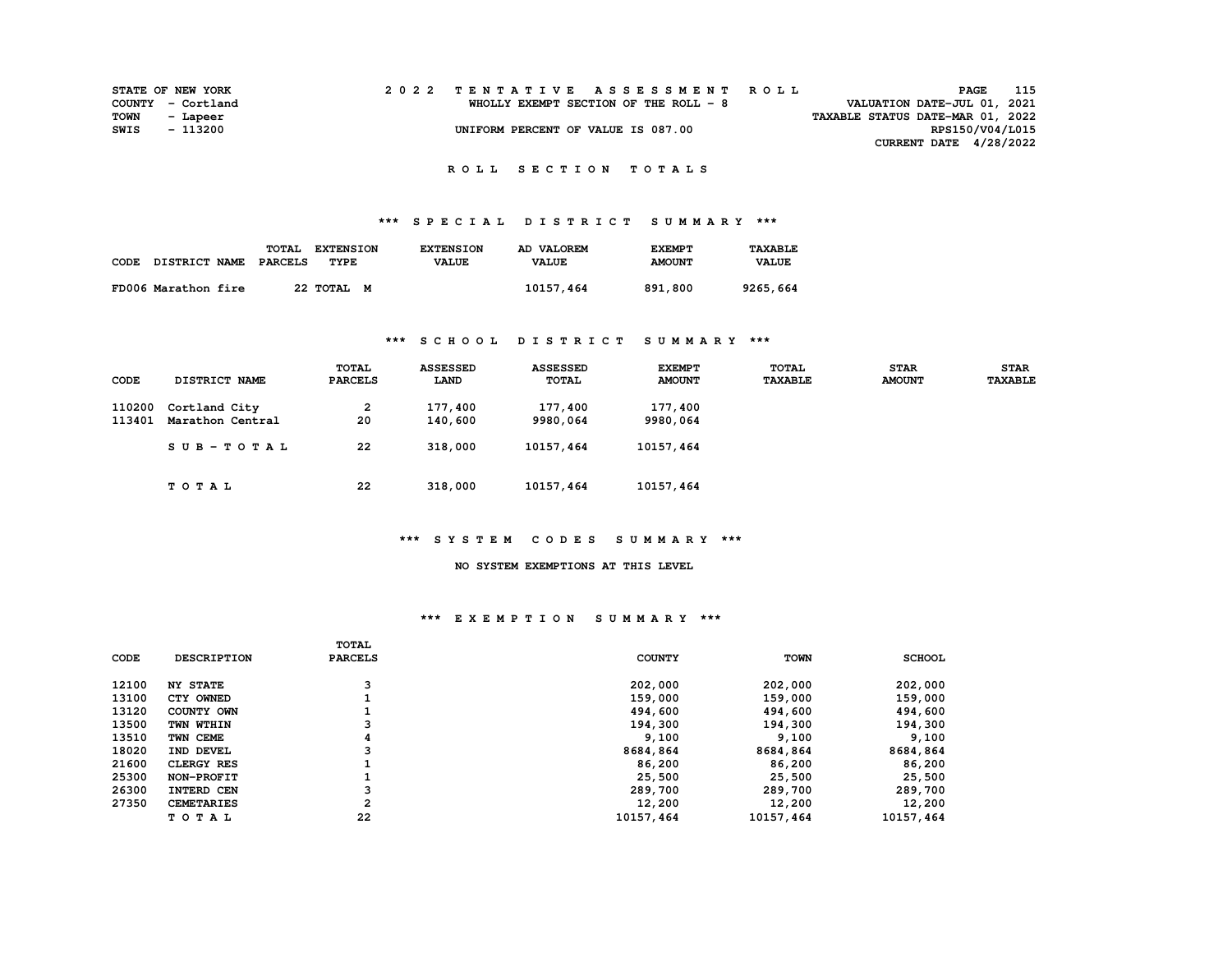|             | STATE OF NEW YORK |  |                                    |  |  |                                        |  |  |  | 2022 TENTATIVE ASSESSMENT ROLL |                                  | PAGE            | 116 |
|-------------|-------------------|--|------------------------------------|--|--|----------------------------------------|--|--|--|--------------------------------|----------------------------------|-----------------|-----|
|             | COUNTY - Cortland |  |                                    |  |  | WHOLLY EXEMPT SECTION OF THE ROLL $-8$ |  |  |  |                                | VALUATION DATE-JUL 01, 2021      |                 |     |
| <b>TOWN</b> | - Lapeer          |  |                                    |  |  |                                        |  |  |  |                                | TAXABLE STATUS DATE-MAR 01, 2022 |                 |     |
| SWIS        | - 113200          |  | UNIFORM PERCENT OF VALUE IS 087.00 |  |  |                                        |  |  |  |                                |                                  | RPS150/V04/L015 |     |
|             |                   |  |                                    |  |  |                                        |  |  |  |                                | CURRENT DATE $4/28/2022$         |                 |     |

 **R O L L S E C T I O N T O T A L S** 

| <b>ROLL</b> |                         | <b>TOTAL</b>   | <b>\SSESSED</b> | <b>ASSESSED</b> | <b>TAXABLE</b> | <b>TAXABLE</b> | <b>TAXABLE</b> | <b>STAR</b>    |
|-------------|-------------------------|----------------|-----------------|-----------------|----------------|----------------|----------------|----------------|
| <b>SEC</b>  | <b>DESCRIPTION</b>      | <b>PARCELS</b> | <b>LAND</b>     | <b>TOTAL</b>    | <b>COUNTY</b>  | <b>TOWN</b>    | <b>SCHOOL</b>  | <b>TAXABLE</b> |
|             | WHOLLY<br><b>EXEMPT</b> | 22             | 318,000         | 10157<br>. 464  |                |                |                |                |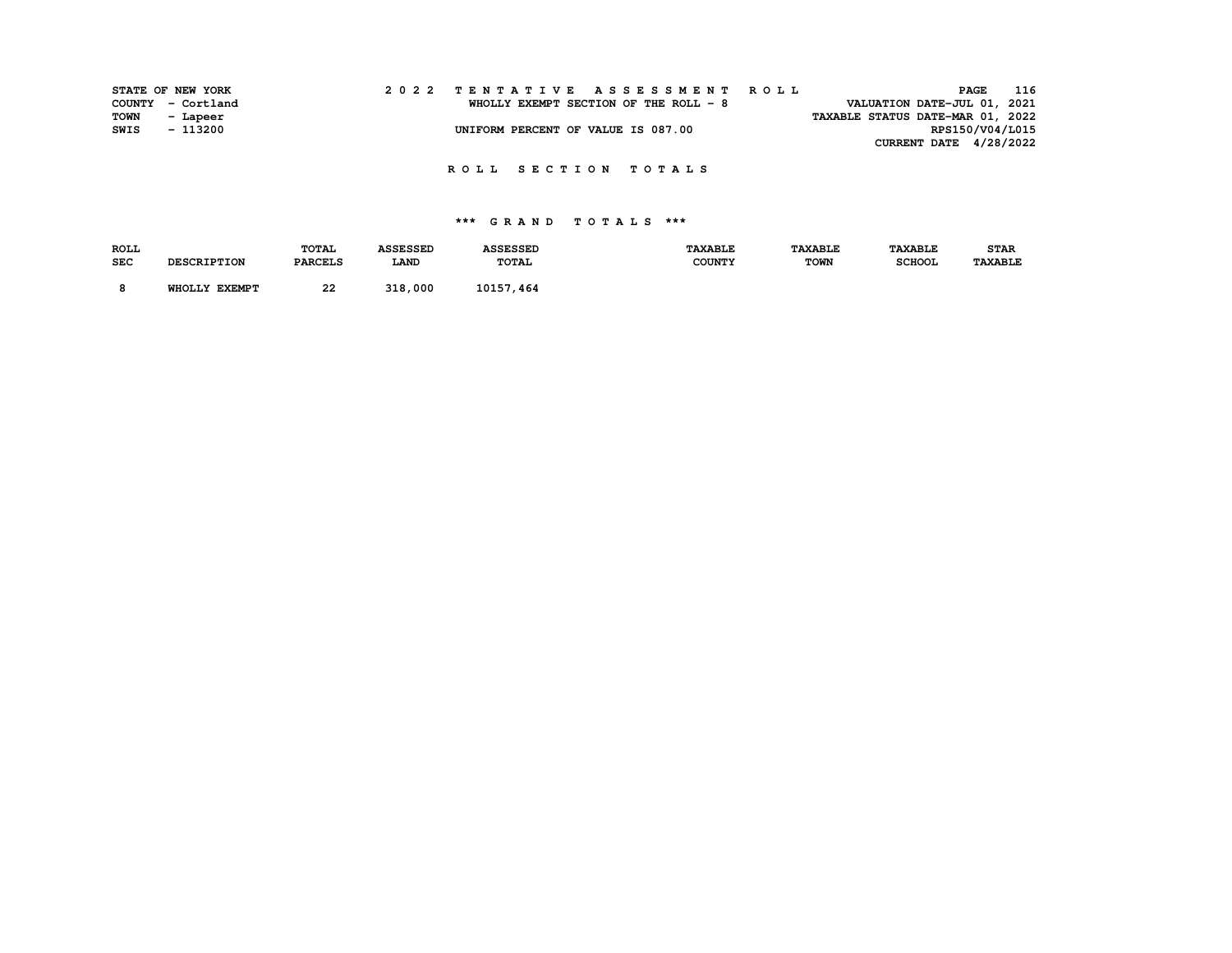|      | <b>STATE OF NEW YORK</b> |  | 2022 TENTATIVE ASSESSMENT ROLL     |                                  | PAGE                        |  |
|------|--------------------------|--|------------------------------------|----------------------------------|-----------------------------|--|
|      | COUNTY - Cortland        |  |                                    |                                  | VALUATION DATE-JUL 01, 2021 |  |
| TOWN | - Lapeer                 |  | SWIS TOTALS                        | TAXABLE STATUS DATE-MAR 01, 2022 |                             |  |
| SWIS | - 113200                 |  | UNIFORM PERCENT OF VALUE IS 087.00 |                                  | RPS150/V04/L015             |  |
|      |                          |  |                                    |                                  | CURRENT DATE $4/28/2022$    |  |

#### **\*\*\* S P E C I A L D I S T R I C T S U M M A R Y \*\*\***

| CODE | <b>DISTRICT NAME</b> | TOTAL<br><b>PARCELS</b> | <b>EXTENSION</b><br>TYPE | <b>EXTENSION</b><br><b>VALUE</b> | AD VALOREM<br><b>VALUE</b> | <b>EXEMPT</b><br><b>AMOUNT</b> | <b>TAXABLE</b><br><b>VALUE</b> |
|------|----------------------|-------------------------|--------------------------|----------------------------------|----------------------------|--------------------------------|--------------------------------|
|      | FD006 Marathon fire  |                         | 569 TOTAL M              |                                  | 99334,629                  | 1016,652                       | 98317,977                      |

#### **\*\*\* S C H O O L D I S T R I C T S U M M A R Y \*\*\***

| CODE   | DISTRICT NAME    | TOTAL<br><b>PARCELS</b> | <b>ASSESSED</b><br>LAND | <b>ASSESSED</b><br><b>TOTAL</b> | <b>EXEMPT</b><br><b>AMOUNT</b> | TOTAL<br><b>TAXABLE</b> | <b>STAR</b><br><b>AMOUNT</b> | <b>STAR</b><br><b><i>TAXABLE</i></b> |
|--------|------------------|-------------------------|-------------------------|---------------------------------|--------------------------------|-------------------------|------------------------------|--------------------------------------|
| 034401 | Whitney Point    | 10                      | 344,900                 | 404,000                         |                                | 404,000                 |                              | 404,000                              |
| 110200 | Cortland City    | 9                       | 1195,500                | 1629,950                        | 177,400                        | 1452,550                |                              | 1452,550                             |
| 113401 | Marathon Central | 550                     | 20704,004               | 97299,559                       | 14987,298                      | 82312,261               | 6250,654                     | 76061,607                            |
| 492602 | Newark Valley    | 4                       | 426,300                 | 619,400                         |                                | 619,400                 |                              | 619,400                              |
|        | $SUB - TO T AL$  | 573                     | 22670,704               | 99952,909                       | 15164,698                      | 84788,211               | 6250,654                     | 78537,557                            |
|        | TOTAL            | 573                     | 22670,704               | 99952,909                       | 15164,698                      | 84788,211               | 6250,654                     | 78537,557                            |

## **\*\*\* S Y S T E M C O D E S S U M M A R Y \*\*\***

| CODE  | <b>DESCRIPTION</b> | <b>TOTAL</b><br><b>PARCELS</b> | <b>COUNTY</b> | <b>TOWN</b> | <b>SCHOOL</b> |
|-------|--------------------|--------------------------------|---------------|-------------|---------------|
| 50001 | SCHL TAXBL         |                                | 585,880       | 585,880     |               |
| 50005 | TOWN TAXBL         |                                | 3,050         |             | 3,050         |
|       | T O T A L          |                                | 588,930       | 585,880     | 3,050         |

## **\*\*\* E X E M P T I O N S U M M A R Y \*\*\***

| <b>CODE</b> | <b>DESCRIPTION</b> | <b>TOTAL</b><br><b>PARCELS</b> | <b>COUNTY</b> | <b>TOWN</b> | <b>SCHOOL</b> |
|-------------|--------------------|--------------------------------|---------------|-------------|---------------|
| 12100       | <b>NY STATE</b>    |                                | 202,000       | 202,000     | 202,000       |
| 13100       | CTY OWNED          |                                | 159,000       | 159,000     | 159,000       |
| 13120       | COUNTY OWN         |                                | 494,600       | 494,600     | 494,600       |
| 13500       | TWN WTHIN          |                                | 194,300       | 194,300     | 194,300       |
| 13510       | TWN CEME           |                                | 9.100         | 9,100       | 9,100         |
| 18020       | IND DEVEL          |                                | 8684,864      | 8684,864    | 8684,864      |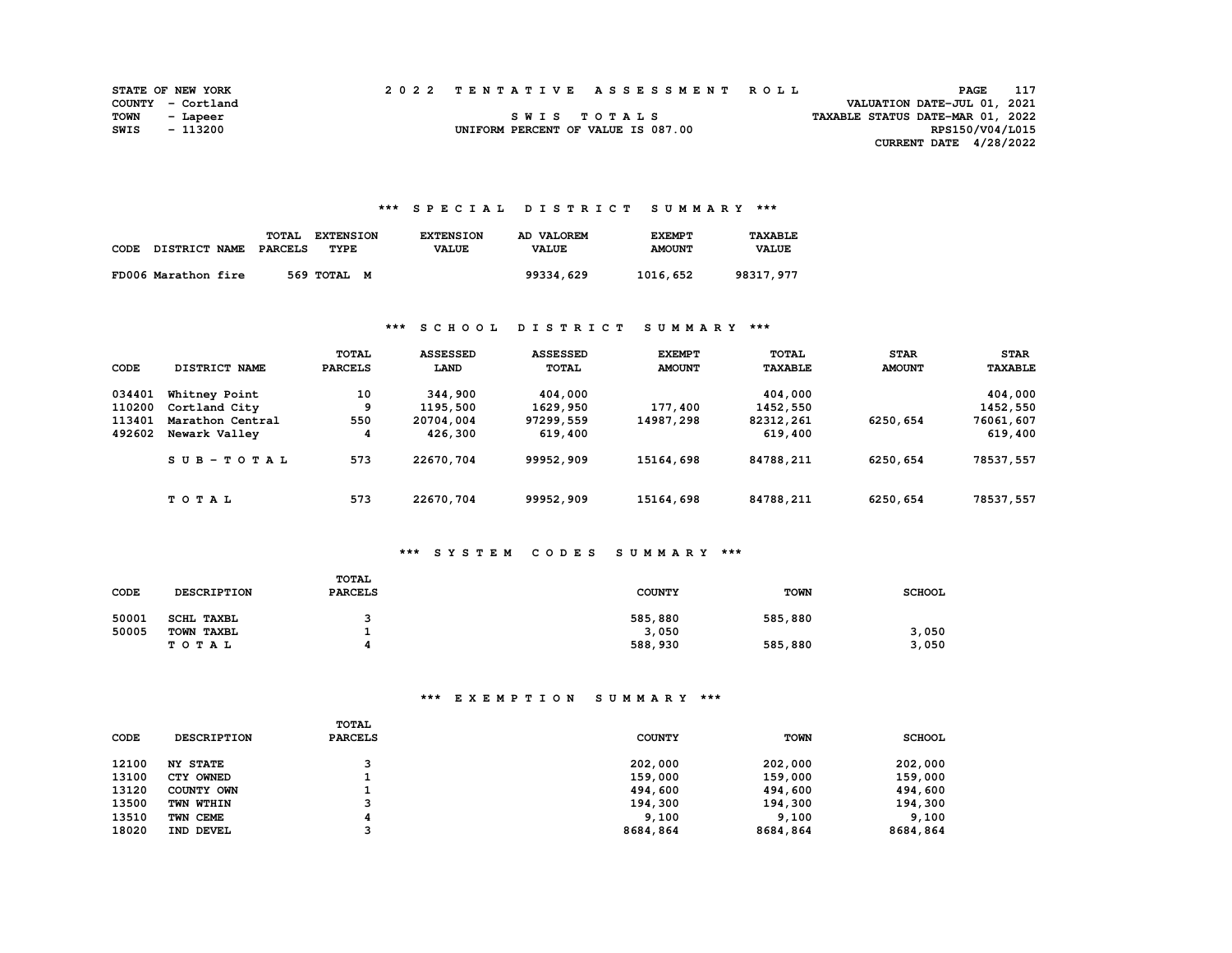| <b>STATE OF NEW YORK</b> |  |  | 2022 TENTATIVE ASSESSMENT ROLL | <b>PAGE</b> | 118 |
|--------------------------|--|--|--------------------------------|-------------|-----|
|--------------------------|--|--|--------------------------------|-------------|-----|

RPS150/V04/L015

|             | STATE OF NEW YORK |                                    | 2022 TENTATIVE ASSESSMENT ROLL | PAGE                             | 118 |
|-------------|-------------------|------------------------------------|--------------------------------|----------------------------------|-----|
|             | COUNTY - Cortland |                                    |                                | VALUATION DATE-JUL 01, 2021      |     |
| <b>TOWN</b> | - Lapeer          | SWIS TOTALS                        |                                | TAXABLE STATUS DATE-MAR 01, 2022 |     |
| <b>SWIS</b> | - 113200          | UNIFORM PERCENT OF VALUE IS 087.00 |                                | RPS150/V04/L015                  |     |

UNIFORM PERCENT OF VALUE IS 087.00  **CURRENT DATE 4/28/2022** 

#### **\*\*\* E X E M P T I O N S U M M A R Y \*\*\***

|       |                    | <b>TOTAL</b>   |               |             |               |
|-------|--------------------|----------------|---------------|-------------|---------------|
| CODE  | <b>DESCRIPTION</b> | <b>PARCELS</b> | <b>COUNTY</b> | <b>TOWN</b> | <b>SCHOOL</b> |
| 21600 | CLERGY RES         |                | 86,200        | 86,200      | 86,200        |
| 25300 | NON-PROFIT         |                | 25,500        | 25,500      | 25,500        |
| 26300 | <b>INTERD CEN</b>  | 3              | 289,700       | 289,700     | 289,700       |
| 27350 | <b>CEMETARIES</b>  | 2              | 12,200        | 12,200      | 12,200        |
| 32252 | STATE LAND         | 18             | 2537,800      |             |               |
| 41121 | VET WAR CT         | 10             | 55,260        | 55,260      |               |
| 41131 | VET COM CT         | 11             | 103,400       | 103,400     |               |
| 41141 | VET DIS CT         | 6              | 102,695       | 102,695     |               |
| 41162 | $CW_15_VET/$       | 5              | 28,200        |             |               |
| 41172 | CW DISBLD          |                | 4,840         |             |               |
| 41700 | AG 10-YR           | 13             | 866,100       | 866,100     | 866,100       |
| 41720 | AG-CEILING         | 87             | 3178,042      | 3178,042    | 3178,042      |
| 41730 | AG COMMIT          | 14             | 321,724       | 321,724     | 321,724       |
| 41800 | AGED CTS           | 2              | 64,830        | 64,830      | 64,830        |
| 41801 | AGED C&T           | 2              | 50,385        | 50,385      |               |
| 41804 | AGED S             | 8              |               |             | 257,441       |
| 41834 | ENH STAR           | 46             |               |             | 2983,154      |
| 41854 | <b>BAS STAR</b>    | 116            |               |             | 3267,500      |
| 47100 | Mass Telec         | 3              | 124,852       | 124,852     | 124,852       |
| 47460 | 480A               |                | 97,300        | 97,300      | 97,300        |
| 47610 | 485B > 8/97        | 3              | 48,895        | 48,895      | 48,895        |
| 49500 | SOL&WND EN         | $\overline{a}$ | 45,000        | 45,000      | 45,000        |
|       | TOTAL              | 370            | 17786,787     | 15215,947   | 21412,302     |

| <b>ROLL</b><br><b>SEC</b> | <b>DESCRIPTION</b> | <b>TOTAL</b><br><b>PARCELS</b> | <b>ASSESSED</b><br><b>LAND</b> | <b>ASSESSED</b><br><b>TOTAL</b> | <b>TAXABLE</b><br><b>COUNTY</b> | <b>TAXABLE</b><br><b>TOWN</b> | <b>TAXABLE</b><br><b>SCHOOL</b> | <b>STAR</b><br><b>TAXABLE</b> |
|---------------------------|--------------------|--------------------------------|--------------------------------|---------------------------------|---------------------------------|-------------------------------|---------------------------------|-------------------------------|
|                           | <b>TAXABLE</b>     | 508                            | 19707,300                      | 49045,200                       | 44078,529                       | 44111,569                     | 44165,868                       | 37915,214                     |
|                           | STATE OWNED LAND   | 22                             | 2537,800                       | 3126,730                        |                                 | 2540,850                      | 3123,680                        | 3123,680                      |
|                           | SPECIAL FRANCHISE  |                                |                                | 906, 457                        | 906, 457                        | 906, 457                      | 906, 457                        | 906, 457                      |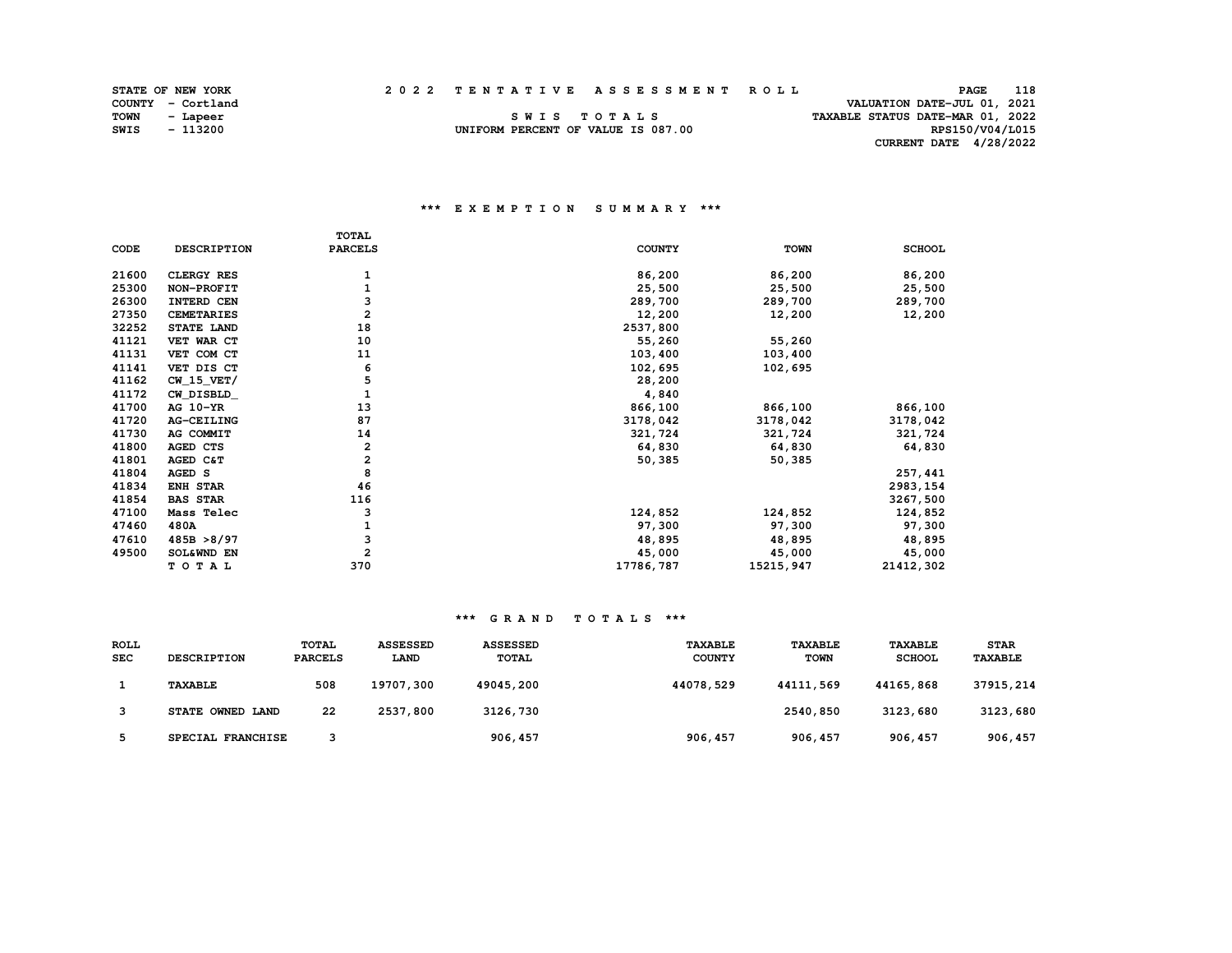|      | <b>STATE OF NEW YORK</b> |  | 2022 TENTATIVE ASSESSMENT ROLL     | <b>PAGE</b>                      | 119 |
|------|--------------------------|--|------------------------------------|----------------------------------|-----|
|      | COUNTY - Cortland        |  |                                    | VALUATION DATE-JUL 01, 2021      |     |
| TOWN | - Lapeer                 |  | SWIS TOTALS                        | TAXABLE STATUS DATE-MAR 01, 2022 |     |
| SWIS | - 113200                 |  | UNIFORM PERCENT OF VALUE IS 087.00 | RPS150/V04/L015                  |     |
|      |                          |  |                                    | CURRENT DATE 4/28/2022           |     |

| <b>ROLL</b><br><b>SEC</b> | <b>DESCRIPTION</b>         | <b>TOTAL</b><br><b>PARCELS</b> | <b>ASSESSED</b><br>LAND | <b>ASSESSED</b><br>TOTAL | <b>TAXABLE</b><br><b>COUNTY</b> | <b>TAXABLE</b><br><b>TOWN</b> | <b>TAXABLE</b><br><b>SCHOOL</b> | <b>STAR</b><br><b>TAXABLE</b> |
|---------------------------|----------------------------|--------------------------------|-------------------------|--------------------------|---------------------------------|-------------------------------|---------------------------------|-------------------------------|
| 6                         | UTILITIES & N.C.           | 18                             | 107,604                 | 36717,058                | 36592,206                       | 36592,206                     | 36592,206                       | 36592,206                     |
| 8                         | WHOLLY EXEMPT              | 22                             | 318,000                 | 10157,464                |                                 |                               |                                 |                               |
| $\star$                   | <b>SUB</b><br><b>TOTAL</b> | 573                            | 22670,704               | 99952,909                | 81577,192                       | 84151,082                     | 84788,211                       | 78537,557                     |
| $***$                     | <b>GRAND TOTAL</b>         | 573                            | 22670,704               | 99952,909                | 81577,192                       | 84151,082                     | 84788,211                       | 78537,557                     |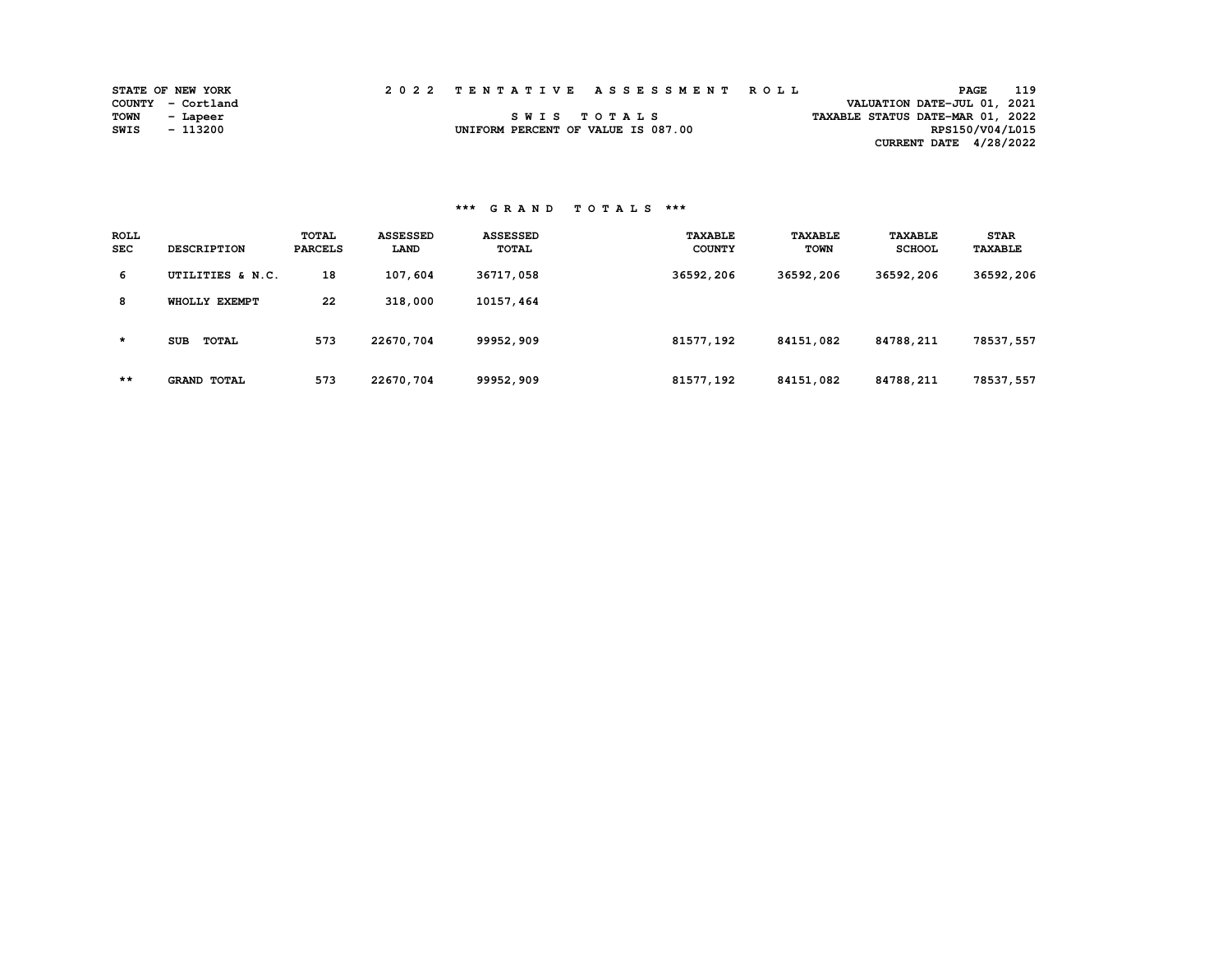|      | <b>STATE OF NEW YORK</b> |  | 2022 TENTATIVE ASSESSMENT ROLL     |                                  | <b>PAGE</b>                 | 120 |
|------|--------------------------|--|------------------------------------|----------------------------------|-----------------------------|-----|
|      | COUNTY - Cortland        |  | TOWN TOTALS                        |                                  | VALUATION DATE-JUL 01, 2021 |     |
| TOWN | - Lapeer                 |  |                                    | TAXABLE STATUS DATE-MAR 01, 2022 |                             |     |
| SWIS | - 1132                   |  | UNIFORM PERCENT OF VALUE IS 087.00 |                                  | RPS150/V04/L015             |     |
|      |                          |  |                                    |                                  | CURRENT DATE 4/28/2022      |     |

#### **\*\*\* S P E C I A L D I S T R I C T S U M M A R Y \*\*\***

| CODE | <b>DISTRICT NAME</b> | TOTAL<br><b>PARCELS</b> | <b>EXTENSION</b><br>TYPE | <b>EXTENSION</b><br><b>VALUE</b> | AD VALOREM<br><b>VALUE</b> | <b>EXEMPT</b><br><b>AMOUNT</b> | <b>TAXABLE</b><br><b>VALUE</b> |
|------|----------------------|-------------------------|--------------------------|----------------------------------|----------------------------|--------------------------------|--------------------------------|
|      | FD006 Marathon fire  |                         | 569 TOTAL M              |                                  | 99334,629                  | 1016,652                       | 98317,977                      |

#### **\*\*\* S C H O O L D I S T R I C T S U M M A R Y \*\*\***

| CODE   | DISTRICT NAME    | TOTAL<br><b>PARCELS</b> | <b>ASSESSED</b><br>LAND | <b>ASSESSED</b><br><b>TOTAL</b> | <b>EXEMPT</b><br><b>AMOUNT</b> | <b>TOTAL</b><br><b>TAXABLE</b> | <b>STAR</b><br><b>AMOUNT</b> | <b>STAR</b><br><b>TAXABLE</b> |
|--------|------------------|-------------------------|-------------------------|---------------------------------|--------------------------------|--------------------------------|------------------------------|-------------------------------|
| 034401 | Whitney Point    | 10                      | 344,900                 | 404,000                         |                                | 404,000                        |                              | 404,000                       |
| 110200 | Cortland City    | 9                       | 1195,500                | 1629,950                        | 177,400                        | 1452,550                       |                              | 1452,550                      |
| 113401 | Marathon Central | 550                     | 20704,004               | 97299,559                       | 14987,298                      | 82312,261                      | 6250,654                     | 76061,607                     |
| 492602 | Newark Valley    | 4                       | 426,300                 | 619,400                         |                                | 619,400                        |                              | 619,400                       |
|        | $SUB - TO T AL$  | 573                     | 22670,704               | 99952,909                       | 15164,698                      | 84788,211                      | 6250,654                     | 78537,557                     |
|        | TOTAL            | 573                     | 22670,704               | 99952,909                       | 15164,698                      | 84788,211                      | 6250,654                     | 78537,557                     |

## **\*\*\* S Y S T E M C O D E S S U M M A R Y \*\*\***

| CODE  | <b>DESCRIPTION</b> | TOTAL<br><b>PARCELS</b> | <b>COUNTY</b> | <b>TOWN</b> | <b>SCHOOL</b> |
|-------|--------------------|-------------------------|---------------|-------------|---------------|
| 50001 | SCHL TAXBL         |                         | 585,880       | 585,880     |               |
| 50005 | TOWN TAXBL         |                         | 3,050         |             | 3,050         |
|       | TOTAL              |                         | 588,930       | 585,880     | 3,050         |

## **\*\*\* E X E M P T I O N S U M M A R Y \*\*\***

| <b>CODE</b> | <b>DESCRIPTION</b> | <b>TOTAL</b><br><b>PARCELS</b> | <b>COUNTY</b> | <b>TOWN</b> | <b>SCHOOL</b> |
|-------------|--------------------|--------------------------------|---------------|-------------|---------------|
| 12100       | <b>NY STATE</b>    |                                | 202,000       | 202,000     | 202,000       |
| 13100       | CTY OWNED          |                                | 159,000       | 159,000     | 159,000       |
| 13120       | COUNTY OWN         |                                | 494,600       | 494,600     | 494,600       |
| 13500       | TWN WTHIN          |                                | 194,300       | 194,300     | 194,300       |
| 13510       | TWN CEME           |                                | 9,100         | 9,100       | 9,100         |
| 18020       | IND DEVEL          |                                | 8684,864      | 8684,864    | 8684,864      |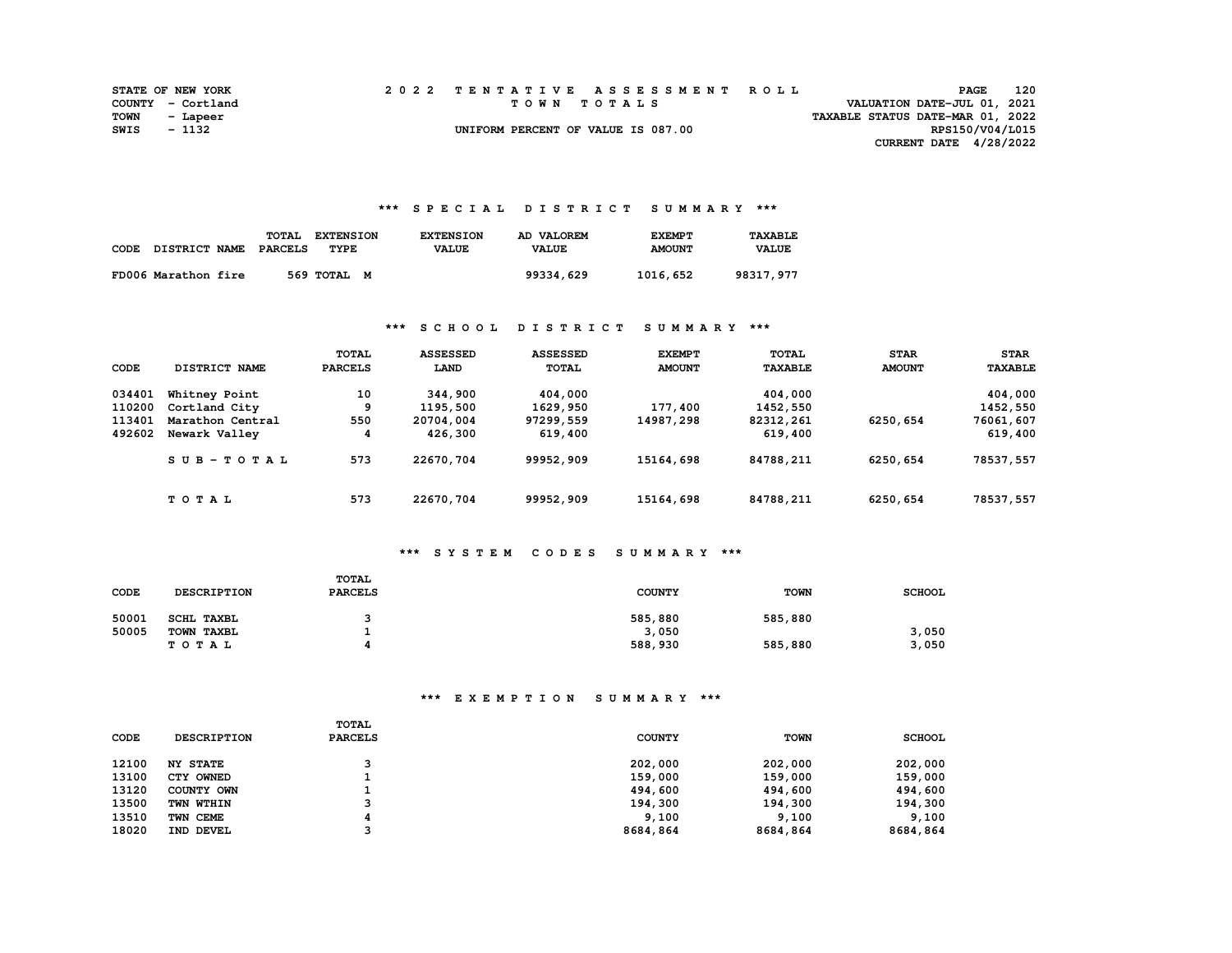|      | <b>STATE OF NEW YORK</b> | 2022 TENTATIVE ASSESSMENT ROLL     |                                  | <b>PAGE</b>                 | 121 |
|------|--------------------------|------------------------------------|----------------------------------|-----------------------------|-----|
|      | COUNTY - Cortland        | TOWN TOTALS                        |                                  | VALUATION DATE-JUL 01, 2021 |     |
| TOWN | - Lapeer                 |                                    | TAXABLE STATUS DATE-MAR 01, 2022 |                             |     |
| SWIS | - 1132                   | UNIFORM PERCENT OF VALUE IS 087.00 |                                  | RPS150/V04/L015             |     |
|      |                          |                                    |                                  | CURRENT DATE 4/28/2022      |     |

#### **\*\*\* E X E M P T I O N S U M M A R Y \*\*\***

|       |                    | TOTAL                   |               |             |               |
|-------|--------------------|-------------------------|---------------|-------------|---------------|
| CODE  | <b>DESCRIPTION</b> | <b>PARCELS</b>          | <b>COUNTY</b> | <b>TOWN</b> | <b>SCHOOL</b> |
| 21600 | CLERGY RES         | 1                       | 86,200        | 86,200      | 86,200        |
| 25300 | NON-PROFIT         |                         | 25,500        | 25,500      | 25,500        |
| 26300 | INTERD CEN         | з                       | 289,700       | 289,700     | 289,700       |
| 27350 | <b>CEMETARIES</b>  | $\overline{a}$          | 12,200        | 12,200      | 12,200        |
| 32252 | STATE LAND         | 18                      | 2537,800      |             |               |
| 41121 | VET WAR CT         | 10                      | 55,260        | 55,260      |               |
| 41131 | VET COM CT         | 11                      | 103,400       | 103,400     |               |
| 41141 | VET DIS CT         | 6                       | 102,695       | 102,695     |               |
| 41162 | $CW_15_VET/$       | 5                       | 28,200        |             |               |
| 41172 | CW_DISBLD_         | 1                       | 4,840         |             |               |
| 41700 | AG 10-YR           | 13                      | 866,100       | 866,100     | 866,100       |
| 41720 | AG-CEILING         | 87                      | 3178,042      | 3178,042    | 3178,042      |
| 41730 | AG COMMIT          | 14                      | 321,724       | 321,724     | 321,724       |
| 41800 | <b>AGED CTS</b>    | 2                       | 64,830        | 64,830      | 64,830        |
| 41801 | AGED C&T           | $\overline{\mathbf{2}}$ | 50,385        | 50,385      |               |
| 41804 | AGED S             | 8                       |               |             | 257,441       |
| 41834 | ENH STAR           | 46                      |               |             | 2983, 154     |
| 41854 | <b>BAS STAR</b>    | 116                     |               |             | 3267,500      |
| 47100 | Mass Telec         | з                       | 124,852       | 124,852     | 124,852       |
| 47460 | 480A               |                         | 97,300        | 97,300      | 97,300        |
| 47610 | 485B > 8/97        | 3                       | 48,895        | 48,895      | 48,895        |
| 49500 | SOL&WND EN         | $\overline{a}$          | 45,000        | 45,000      | 45,000        |
|       | TOTAL              | 370                     | 17786,787     | 15215, 947  | 21412,302     |

| <b>ROLL</b><br><b>SEC</b> | <b>DESCRIPTION</b> | <b>TOTAL</b><br><b>PARCELS</b> | <b>ASSESSED</b><br><b>LAND</b> | <b>ASSESSED</b><br><b>TOTAL</b> | <b>TAXABLE</b><br><b>COUNTY</b> | <b>TAXABLE</b><br><b>TOWN</b> | <b>TAXABLE</b><br><b>SCHOOL</b> | <b>STAR</b><br><b>TAXABLE</b> |
|---------------------------|--------------------|--------------------------------|--------------------------------|---------------------------------|---------------------------------|-------------------------------|---------------------------------|-------------------------------|
|                           | <b>TAXABLE</b>     | 508                            | 19707,300                      | 49045,200                       | 44078,529                       | 44111,569                     | 44165,868                       | 37915,214                     |
|                           | STATE OWNED LAND   | 22                             | 2537,800                       | 3126,730                        |                                 | 2540,850                      | 3123,680                        | 3123,680                      |
|                           | SPECIAL FRANCHISE  |                                |                                | 906, 457                        | 906, 457                        | 906, 457                      | 906, 457                        | 906, 457                      |